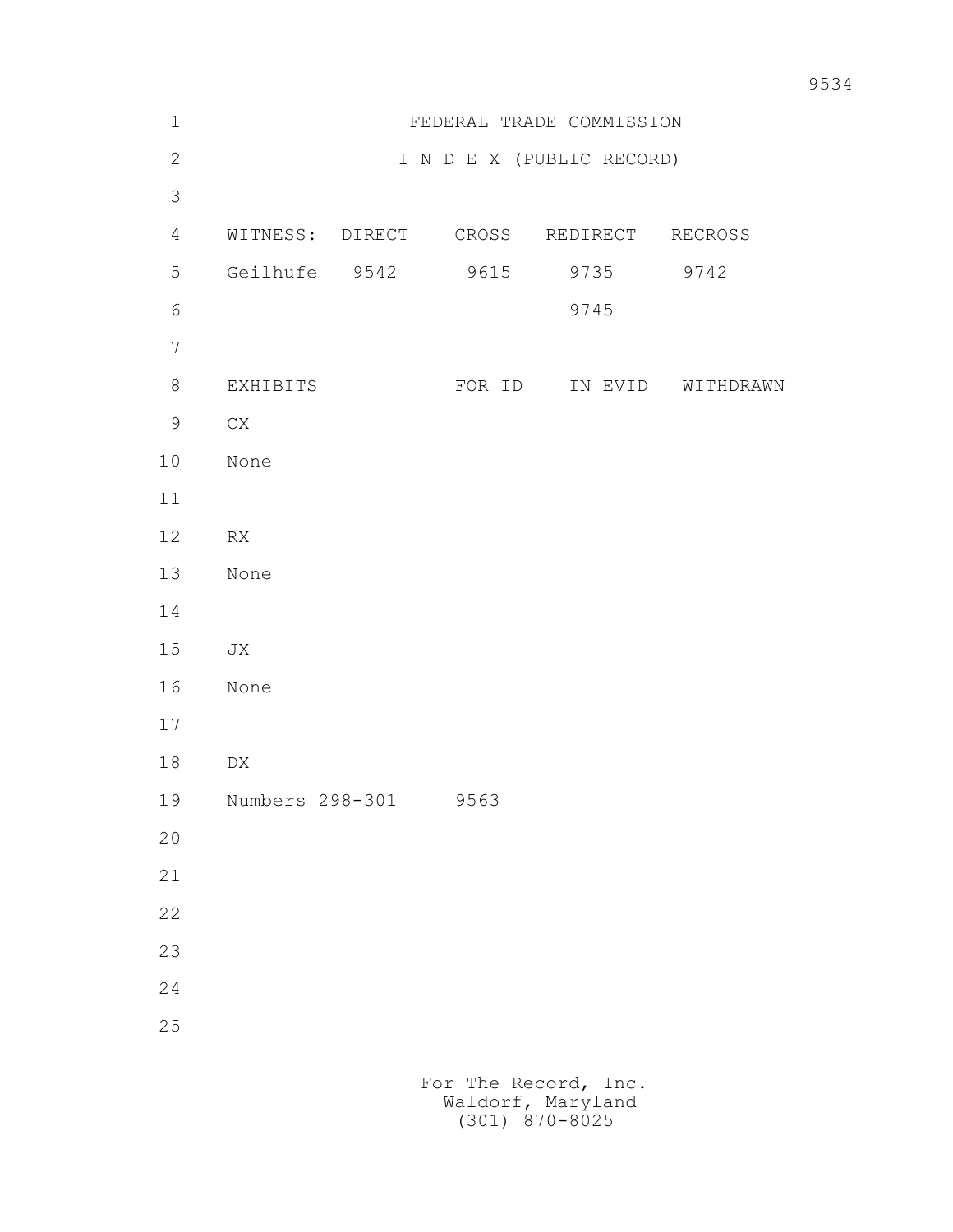| $\mathbf 1$   | UNITED STATES OF AMERICA                                    |  |  |  |  |
|---------------|-------------------------------------------------------------|--|--|--|--|
| $\mathbf{2}$  | FEDERAL TRADE COMMISSION                                    |  |  |  |  |
| 3             |                                                             |  |  |  |  |
| 4             | In the Matter of:<br>$\mathcal{C}$                          |  |  |  |  |
| 5             | ) Docket No. 9302<br>Rambus, Inc.                           |  |  |  |  |
| 6             |                                                             |  |  |  |  |
| 7             |                                                             |  |  |  |  |
| $8\,$         |                                                             |  |  |  |  |
| $\mathcal{G}$ | Monday, July 21, 2003                                       |  |  |  |  |
| 10            | 9:30 a.m.                                                   |  |  |  |  |
| 11            |                                                             |  |  |  |  |
| 12            |                                                             |  |  |  |  |
| 13            | TRIAL VOLUME 46                                             |  |  |  |  |
| 14            | PART 1                                                      |  |  |  |  |
| 15            | PUBLIC RECORD                                               |  |  |  |  |
| 16            |                                                             |  |  |  |  |
| 17            | BEFORE THE HONORABLE STEPHEN J. MCGUIRE                     |  |  |  |  |
| 18            | Chief Administrative Law Judge                              |  |  |  |  |
| 19            | Federal Trade Commission                                    |  |  |  |  |
| 20            | 600 Pennsylvania Avenue, N.W.                               |  |  |  |  |
| 21            | Washington, D.C.                                            |  |  |  |  |
| 22            |                                                             |  |  |  |  |
| 23            |                                                             |  |  |  |  |
| 24            |                                                             |  |  |  |  |
| 25            | Reported by: Susanne Bergling, RMR                          |  |  |  |  |
|               | For The Record, Inc.<br>Waldorf, Maryland<br>(301) 870-8025 |  |  |  |  |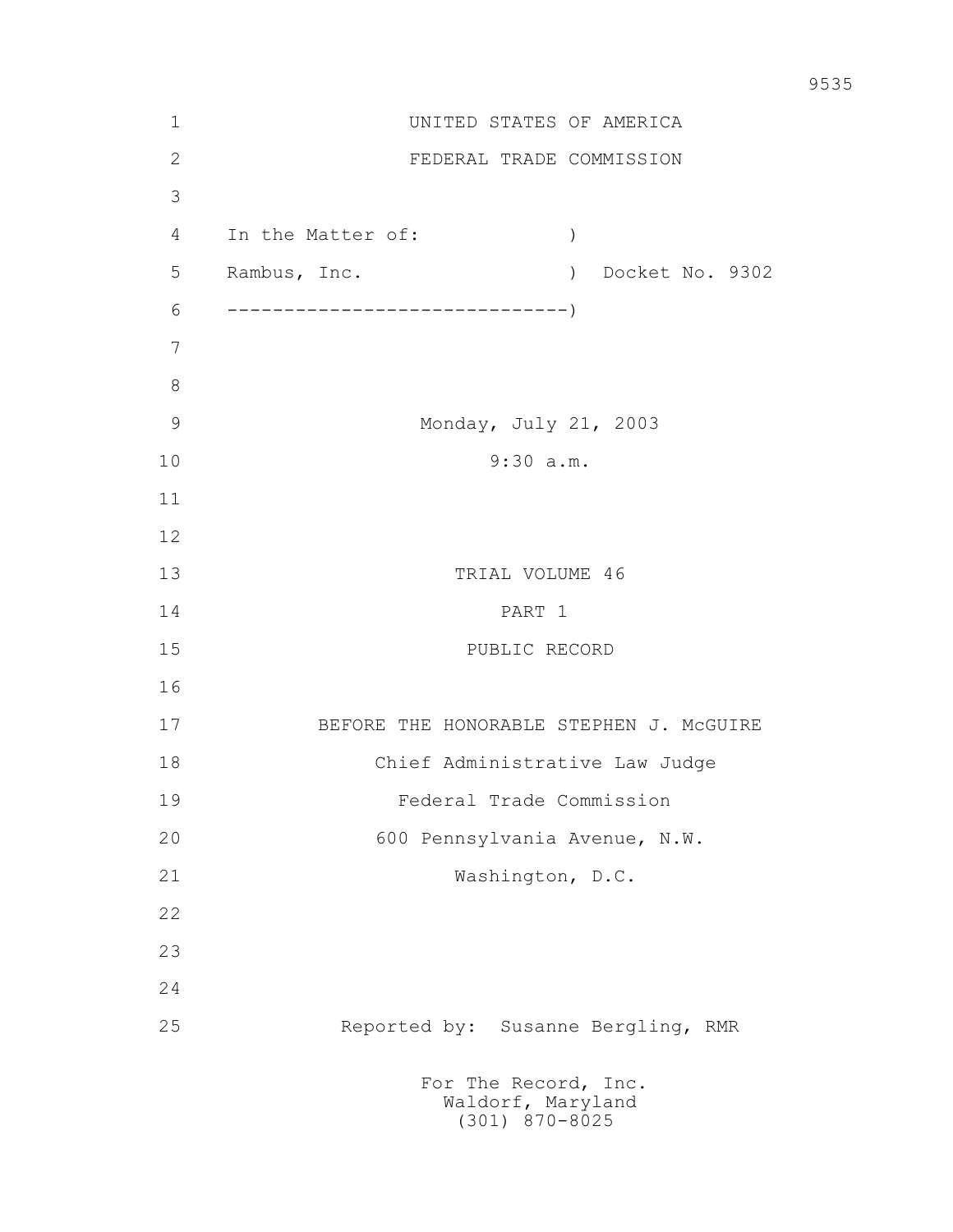2

```
 3 ON BEHALF OF THE FEDERAL TRADE COMMISSION: 
4 M. SEAN ROYALL, Attorney
 5 GEOFFREY OLIVER, Attorney
 6 JOHN C. WEBER, Attorney
 7 ROBERT DAVIS, Attorney
 8 Federal Trade Commission
9 601 New Jersey Avenue, N.W.
 10 Washington, D.C. 20580-0000
 11 (202) 326-3663
 12
 13
 14 ON BEHALF OF THE RESPONDENT:
 15 GREGORY P. STONE, Attorney
 16 STEVEN M. PERRY, Attorney
 17 PETER A. DETRE, Attorney
18 SEAN GATES, Attorney
 19 Munger, Tolles & Olson LLP
 20 355 South Grand Avenue, 35th Floor
 21 Los Angeles, California 90071-1560
 22 (213) 683-9255
 23
 24
 25
```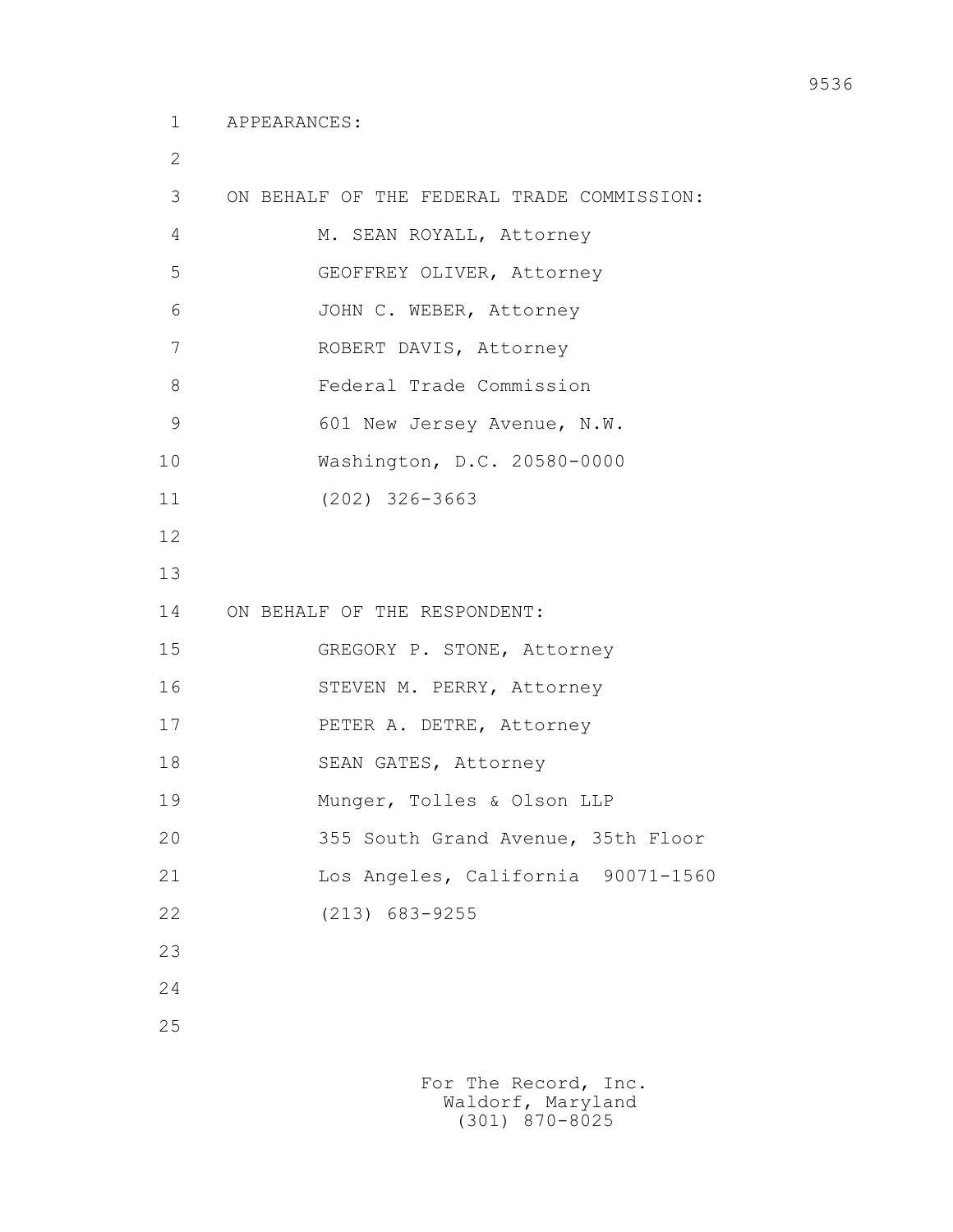```
 1 APPEARANCES:
 2
         3 ON BEHALF OF THE RESPONDENT:
        4 A. DOUGLAS MELAMED, Attorney
         5 Wilmer, Cutler & Pickering
         6 2445 M Street, N.W.
         7 Washington, D.C. 20037-1420
         8 (202) 663-6090
 9
        10
        11
        12
        13
        14
        15
        16
        17
        18
        19
        20
        21
        22
        23
        24
        25
```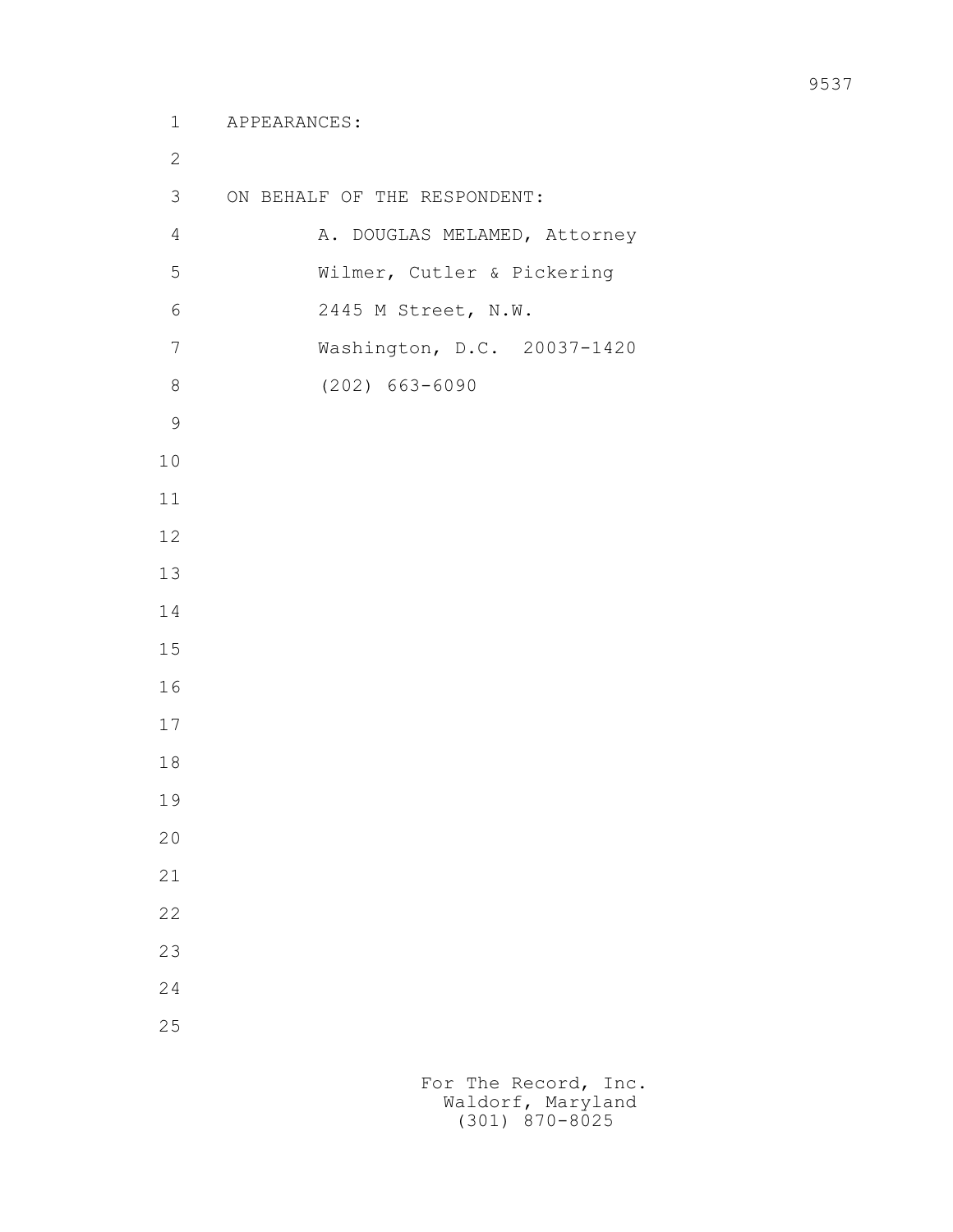1 P R O C E E D I N G S  $2$  - - - - - 3 JUDGE McGUIRE: This hearing is now in order. 4 Counsel, how is everyone doing this morning? 5 Before we get started, are there any items we 6 need to take up? 7 MR. PERRY: Yes, Your Honor. We wanted to let 8 you know that we will complete our case next Tuesday 9 afternoon, the 29th. 10 JUDGE McGUIRE: Okay. 11 MR. PERRY: And we would be hopeful that if 12 Your Honor permits a rebuttal case that we could finish 13 it up next week. 14 JUDGE McGUIRE: Any comment on that proposal by 15 complaint counsel, Mr. Oliver? 16 MR. OLIVER: Your Honor, this is the first 17 we've heard of this. We had been planning for a 18 rebuttal case to go forward the following week. We 19 will check with the potential witnesses and their 20 schedules to see what we are able to do. 21 JUDGE McGUIRE: Yeah, I would certainly hate to 22 throw out, you know, three days after Tuesday of trial 23 time next week. So, I would urge you to try to get 24 someone in here beginning on Wednesday if that's the 25 case.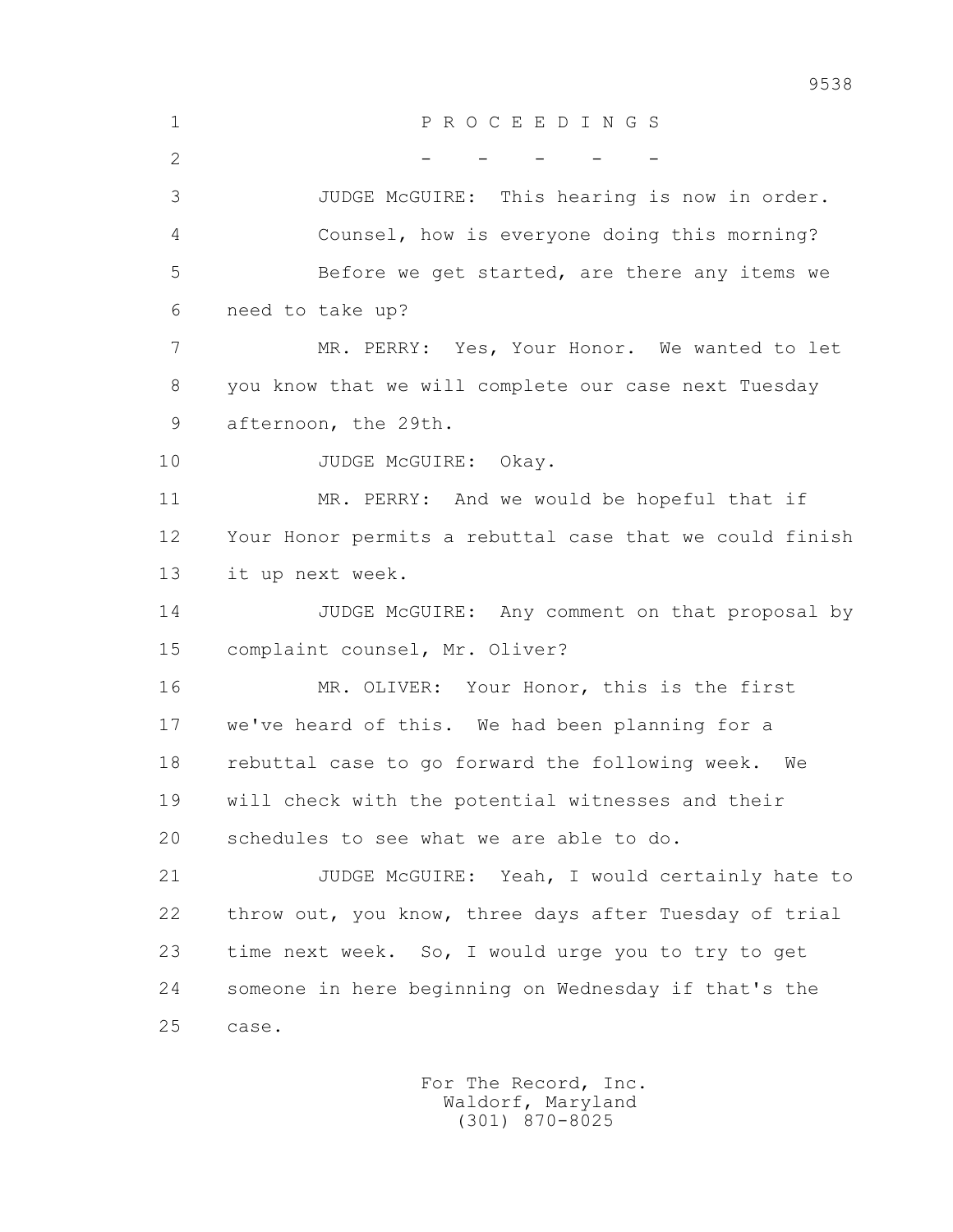1 MR. PERRY: And Your Honor, there may well be 2 issues with respect to what they want to do in the 3 rebuttal case as to whether it's fair rebuttal. 4 JUDGE McGUIRE: Right. I suggest you two, each 5 side confer in the interim on that, and at whatever 6 time that we might engage in that, how much time does 7 complaint counsel anticipate it's going to take to put 8 on their rebuttal case? 9 MR. OLIVER: Again, I'm not certain at this 10 point, Your Honor, but I think it would be less than a 11 week. 12 JUDGE McGUIRE: It would be less than a week, 13 okay. 14 MR. OLIVER: Your Honor, could I have one 15 moment to consult with counsel here? 16 JUDGE McGUIRE: Yes, go ahead. 17 (Counsel conferring.) 18 MR. OLIVER: Your Honor, we also received 19 notice today that Mr. Teece is going to be their 20 witness for Thursday and Friday. I just wanted to 21 mention for Your Honor's information that Mr. Royall 22 was scheduled to handle Mr. Rapp as well as Mr. Teece, 23 and Mr. Royall unfortunately has been ill and was in 24 the hospital yesterday, and I believe that he was 25 planning to try to nevertheless go forward with Mr.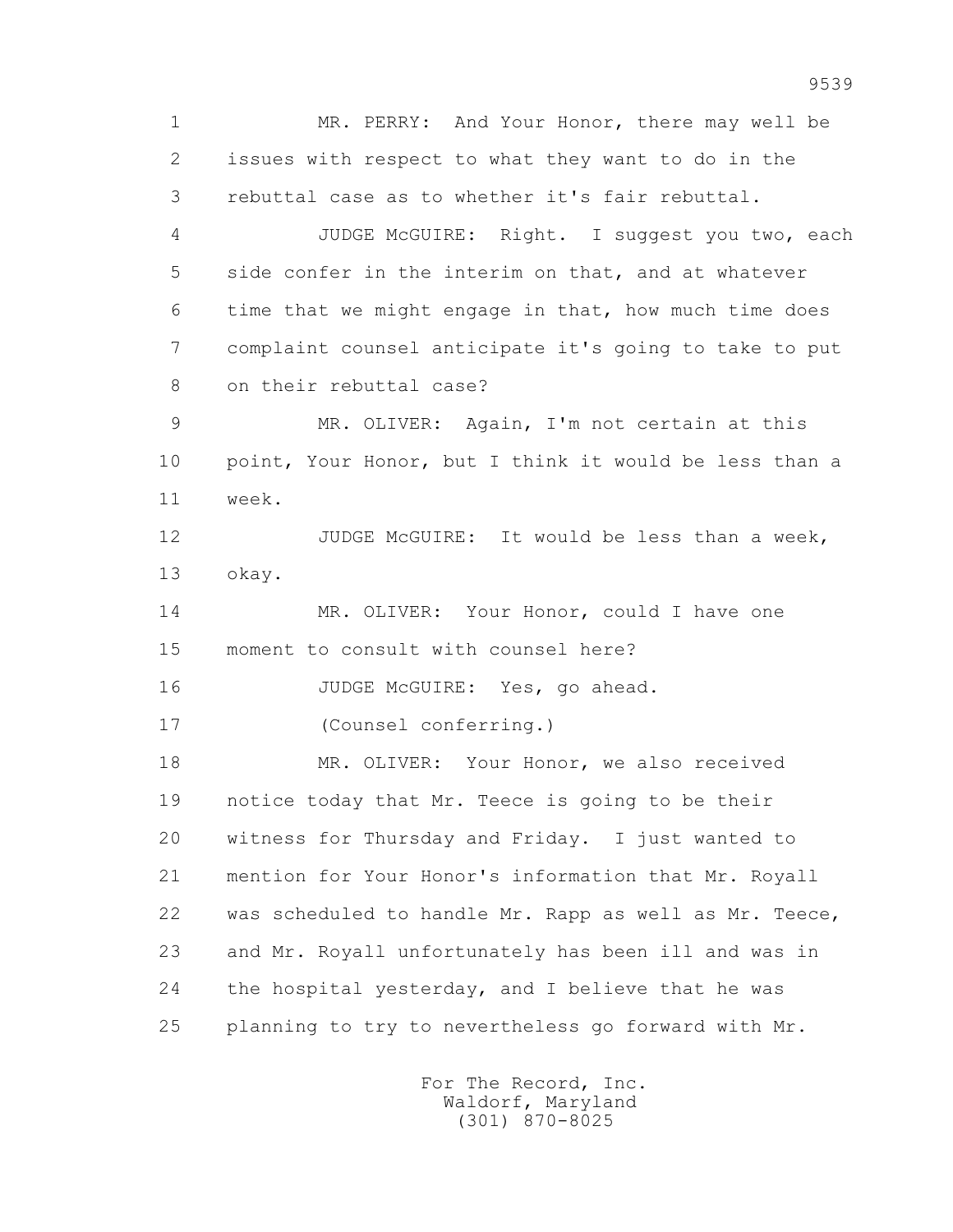1 Rapp tomorrow, but in light of his condition, I frankly 2 don't know at this point whether he would be in a 3 position to continue with Mr. Teece later this week. I 4 will speak with him this morning or at the lunch break. 5 JUDGE McGUIRE: Yeah, I will hold that in 6 abeyance, and I guess -- when you say sometime next 7 week, do you mean sometime before their case in chief 8 being --

 9 MR. OLIVER: No, I simply said because of Mr. 10 Royall's illness and the fact that he was in the 11 hospital yesterday and the fact that I don't know 12 exactly what his condition is today, that we are hoping 13 he would be in condition to go forward with Mr. Rapp 14 tomorrow.

15 JUDGE McGUIRE: Okay, I got you.

 16 MR. OLIVER: But at this point, we don't know 17 whether he will be able to go forward with Mr. Teece 18 Thursday and Friday.

 19 MR. PERRY: I'm not quite sure what Mr. Oliver 20 is suggesting, whether there would be somebody else to 21 examine the witness or whether we should stop our case 22 at this point, and I don't know that we should do the 23 latter. I know that people have travel plans. 24 JUDGE McGUIRE: Well, I am not going to stop 25 the case on that.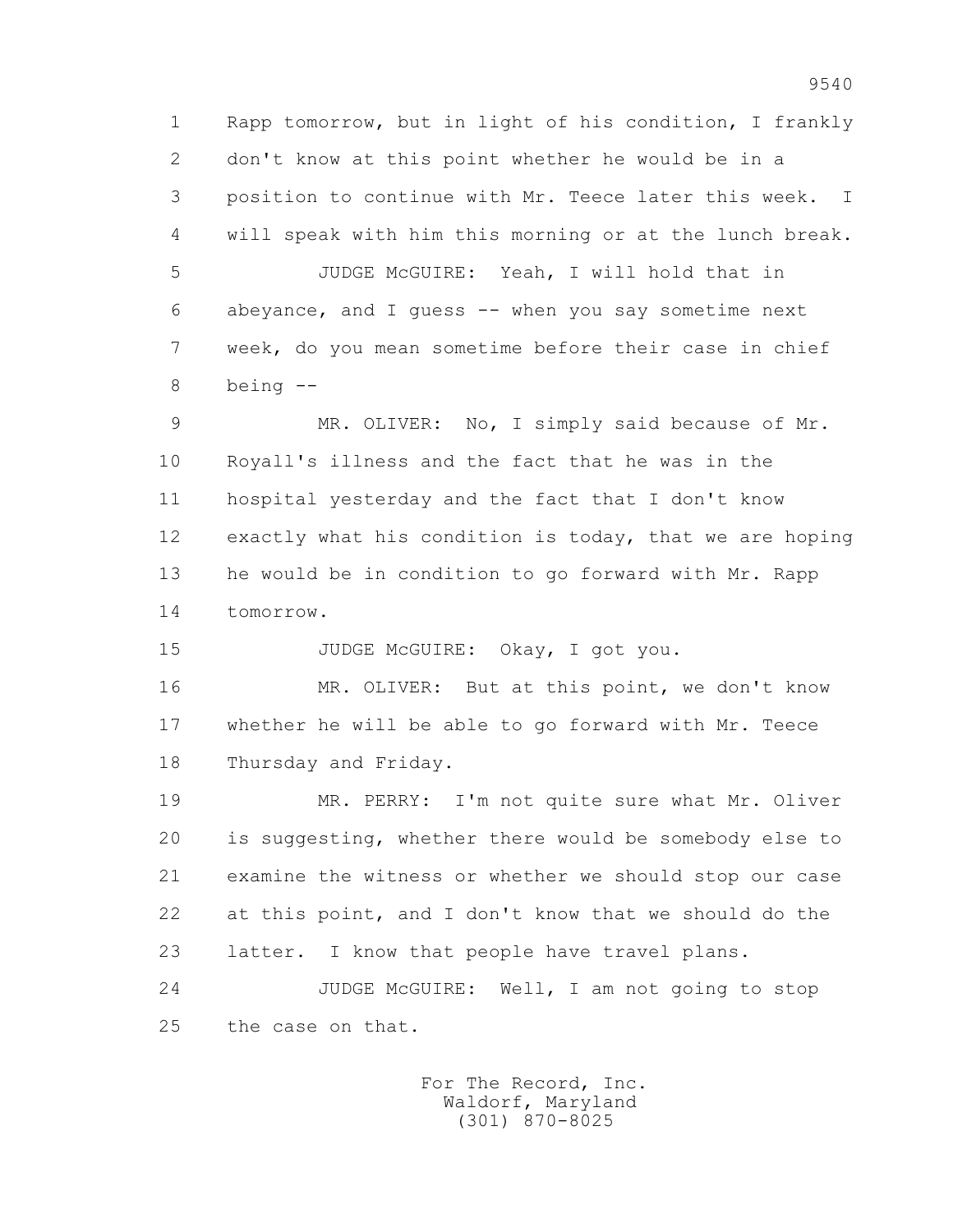1 Do you want to respond to that further, Mr. 2 Oliver? Are you saying if he is not out of the 3 hospital by the time they put on this witness, I guess 4 you should follow up and give us a little more input on 5 what your alternative would be if he's unable to 6 conduct that cross examination. 7 MR. OLIVER: Well, he is out of the hospital, 8 Your Honor, but I do want to consult with Mr. Royall as 9 well as with the other side to see what arrangement we 10 might be able to make. 11 JUDGE McGUIRE: And you will do that, what, 12 today? 13 MR. OLIVER: Yes. 14 JUDGE McGUIRE: All right, very good. 15 All right, if there are no other items to come 16 before the Court at this time, the respondent may call 17 its next witness. 18 MR. DETRE: Thank you, Your Honor. Respondent 19 calls Michael Geilhufe. 20 JUDGE McGUIRE: Sir, would you please approach 21 the Bench and be sworn in by the court reporter. 22 Whereupon-- 23 MICHAEL GEILHUFE 24 a witness, called for examination, having been first 25 duly sworn, was examined and testified as follows: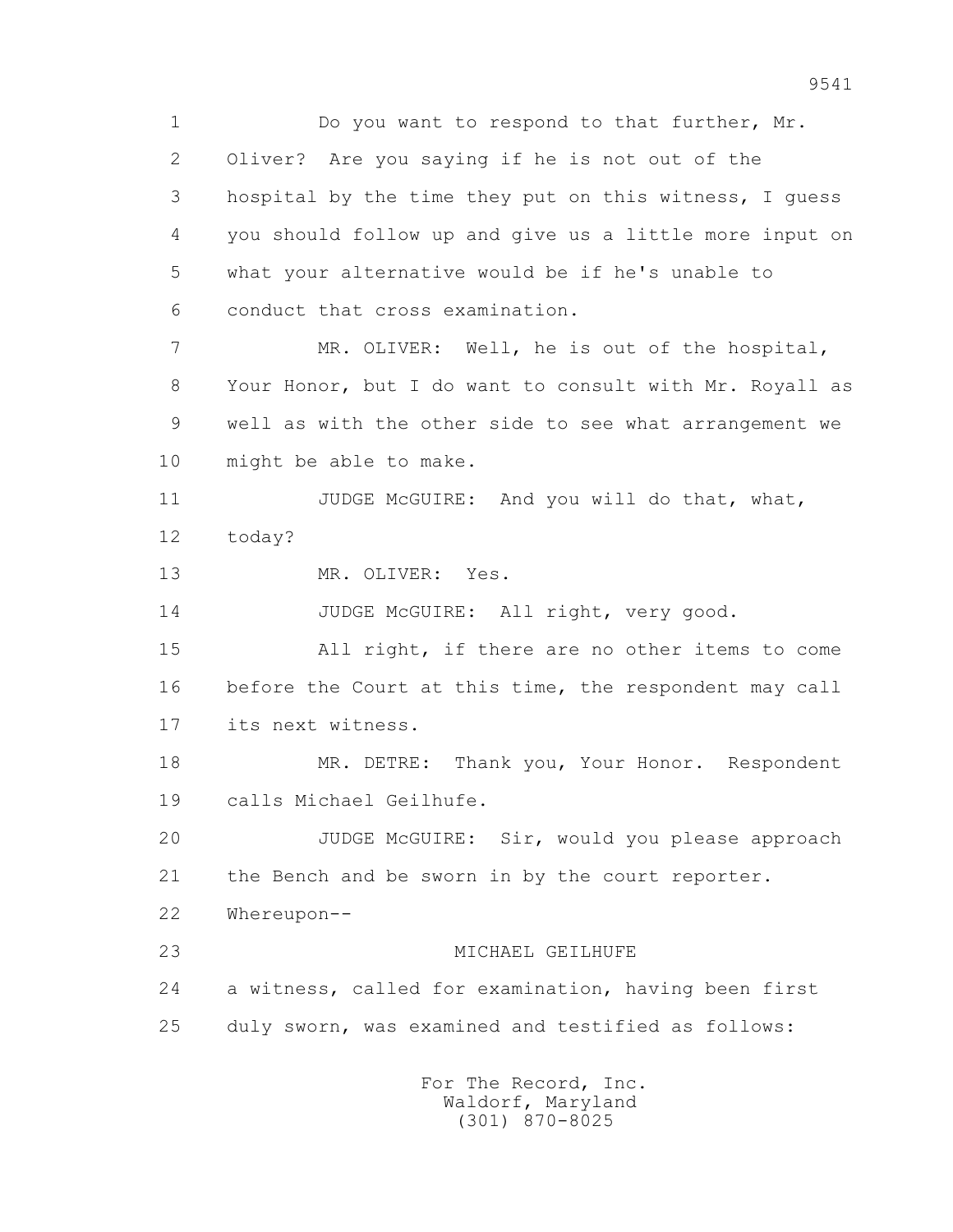1 JUDGE McGUIRE: Have a seat right there, Mr. 2 Geilhufe. 3 THE WITNESS: Thank you, Your Honor. 4 DIRECT EXAMINATION 5 BY MR. DETRE: 6 Q. Good morning, Mr. Geilhufe. 7 A. Good morning. 8 Q. Could you please state your full name for the 9 record? 10 A. Michael Geilhufe. 11 Q. And how do you spell that last name? 12 A. G E I L H U F E. 13 Q. And where do you live, Mr. Geilhufe? 14 A. I live in Palo Alto, California. 15 Q. How long have you lived there? 16 A. I've lived in Palo Alto for seven years; in the 17 Bay Area for 35 years. 18 Q. Are you presently employed? 19 A. I am formally retired. I am very active in 20 private business matters. 21 Q. What sort of private business matters are you 22 involved in? 23 A. I'm a serial entrepreneur. I'm an investor in 24 a number of young startup companies. I am involved in 25 funding or identifying funding for young startup For The Record, Inc.

 Waldorf, Maryland (301) 870-8025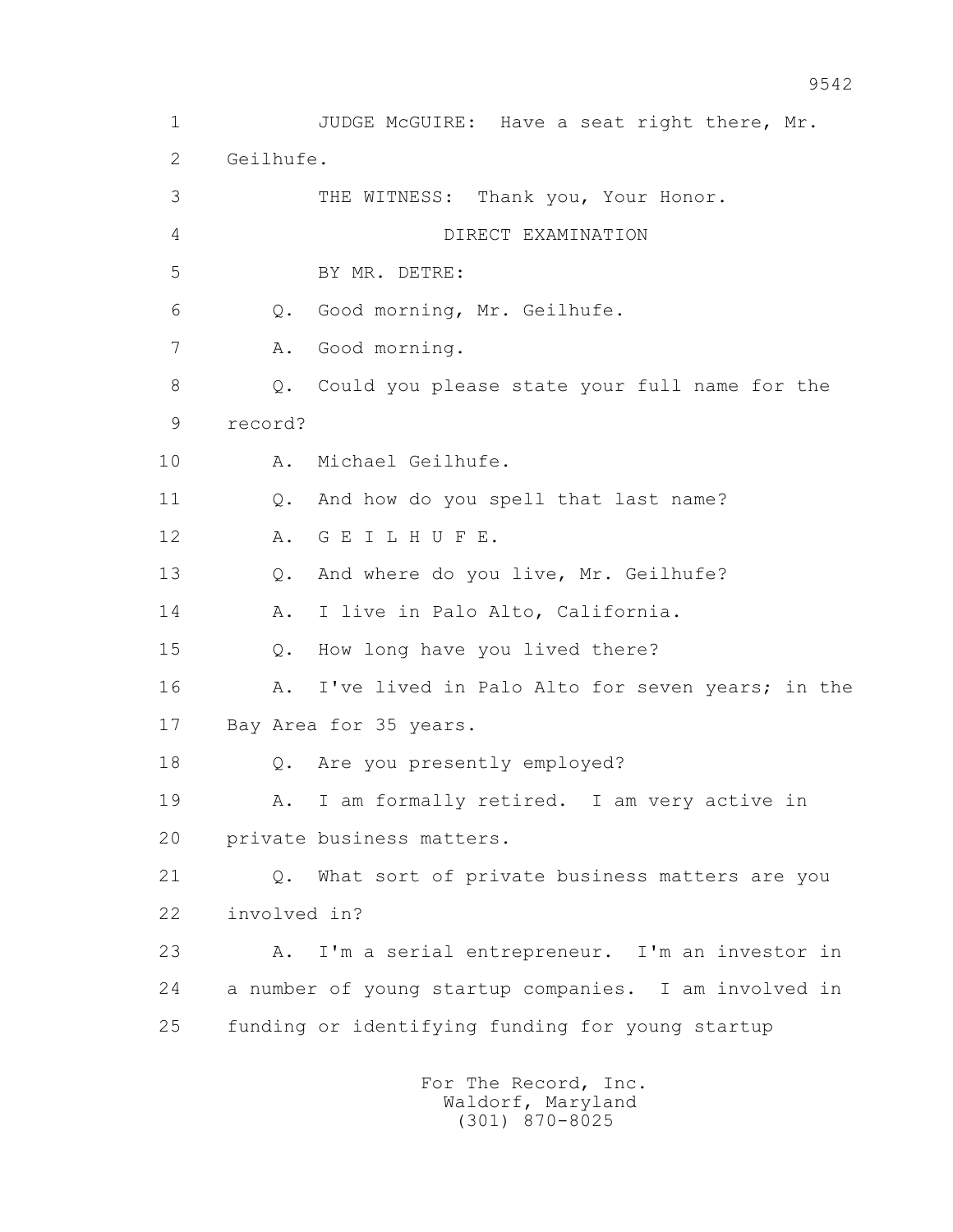1 companies. I am on the board of a semiconductor memory 2 company. And I'm on the board of advisers for two 3 other companies. 4 Q. Prior to this matter, have you ever been an 5 expert witness before? 6 A. No, I have not. 7 Q. If we could step back a little bit, could you 8 give a brief summary of your educational background, 9 starting with your undergraduate degree? 10 A. My Bachelor's Degree in electrical engineering 11 is from the University of California at Berkeley. 12 Q. What year is that? 13 A. And that was in the year 1965, a long time ago. 14 And my major was computer science and semiconductor 15 devices. 16 Q. And did you get any further degrees after that? 17 A. Yes, I then received a Master's in electrical 18 engineering and semiconductor devices from California 19 State University at Long Beach in 1967. 20 Q. And did you get any further degrees after that? 21 A. Yes, I received a Master's of business 22 administration from the University of Santa Clara, 23 specializing in entrepreneurship. 24 O. Do you recall what year that was? 25 A. That was in 1971.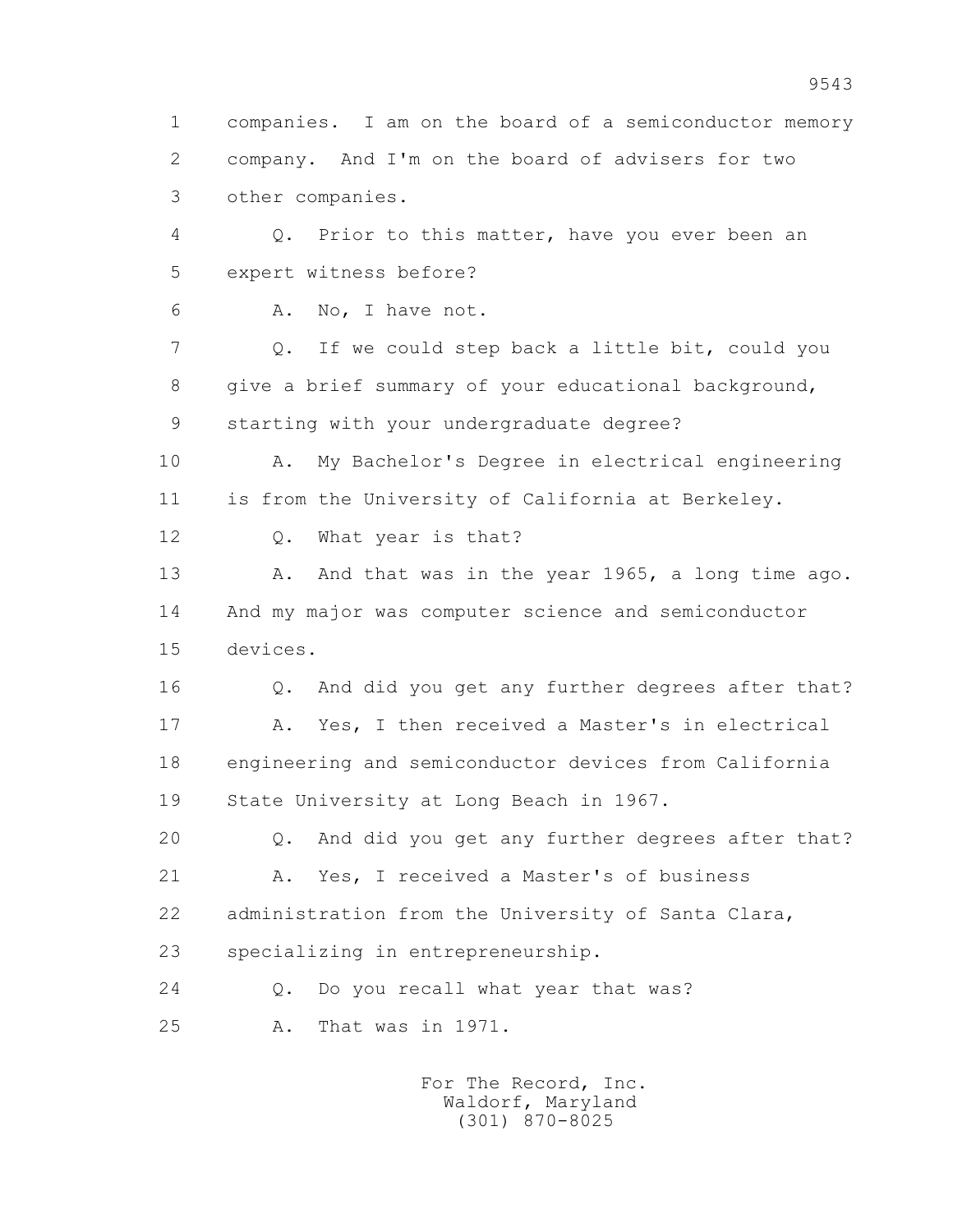1 Q. When did you get your first full-time job? 2 A. In 1965. 3 Q. Where did you work? 4 A. I worked for Collins Radio in Newport Beach, 5 California. 6 Q. And what did you do there? 7 A. I was a research engineer in the 8 microelectronics research operation for Collins Radio. 9 Q. And how long were you at Collins? 10 A. I was there for two years. 11 0. What did you do after that? 12 A. After that, I joined Lockheed Missile and Space 13 Company in Sunnyvale, California. 14 0. And what did you do at Lockheed? 15 A. I worked as a microelectronics research 16 engineer at Lockheed. I worked on some parts for the 17 Poseidon Missile, and I did the first integrated 18 circuit at Lockheed. 19 Q. And after -- how long were you at Lockheed? 20 A. Approximately two years. 21 Q. What did you do after that? 22 A. After that, I joined a startup company called 23 Advanced Memory Systems in Sunnyvale, California. I 24 was responsible for memory product design. 25 Q. And how long were you at Advanced Memory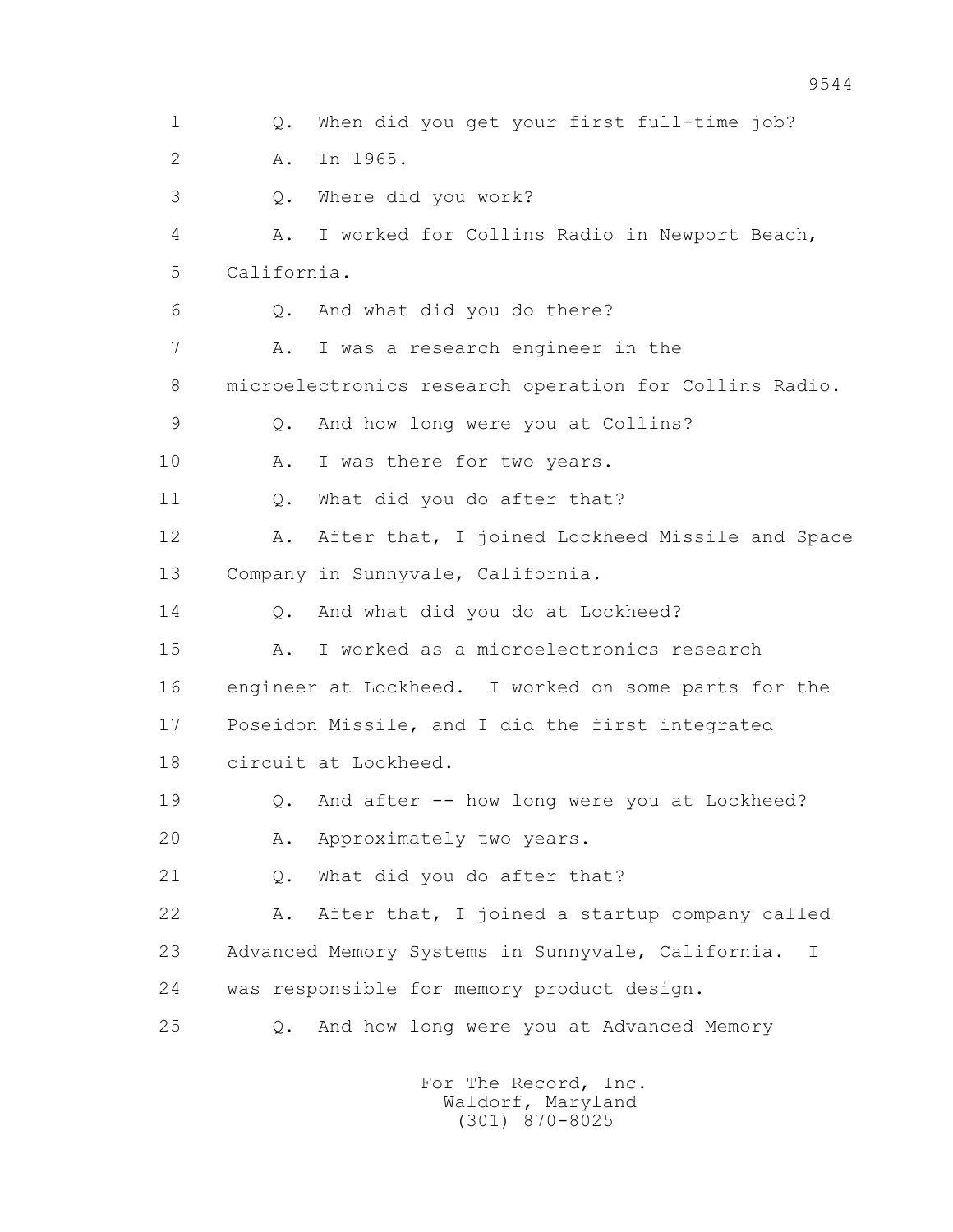1 Systems?

 2 A. I was at Advanced Memory Systems approximately 3 four years.

4 Q. So, during what period of time was that?

5 A. Approximately 1968 to '72.

 6 Q. And could you give a little bit more detail 7 about what sort of projects you were involved in at 8 Advanced Memory Systems?

9 A. Yes, Advanced Memory Systems was founded as a 10 semiconductor memory company. It was founded at the 11 same time as Intel, the two companies that had 12 attempted to build semiconductor memories. That 13 technology did not exist before 1968.

14 0. And what specific projects were you involved in 15 at Advanced Memory Systems?

16 A. I designed the first commercial DRAM, a 17 P-channel DRAM. I then designed a number of other 18 products that were successful in the marketplace, DRAM 19 products.

 20 Q. Okay. And what did you do after you left 21 Advanced Memory Systems?

 22 A. I was recruited to Intel in 1972, early '73, to 23 take over the memory development responsibility for 24 Intel Corporation.

25 Q. And during what period of time were you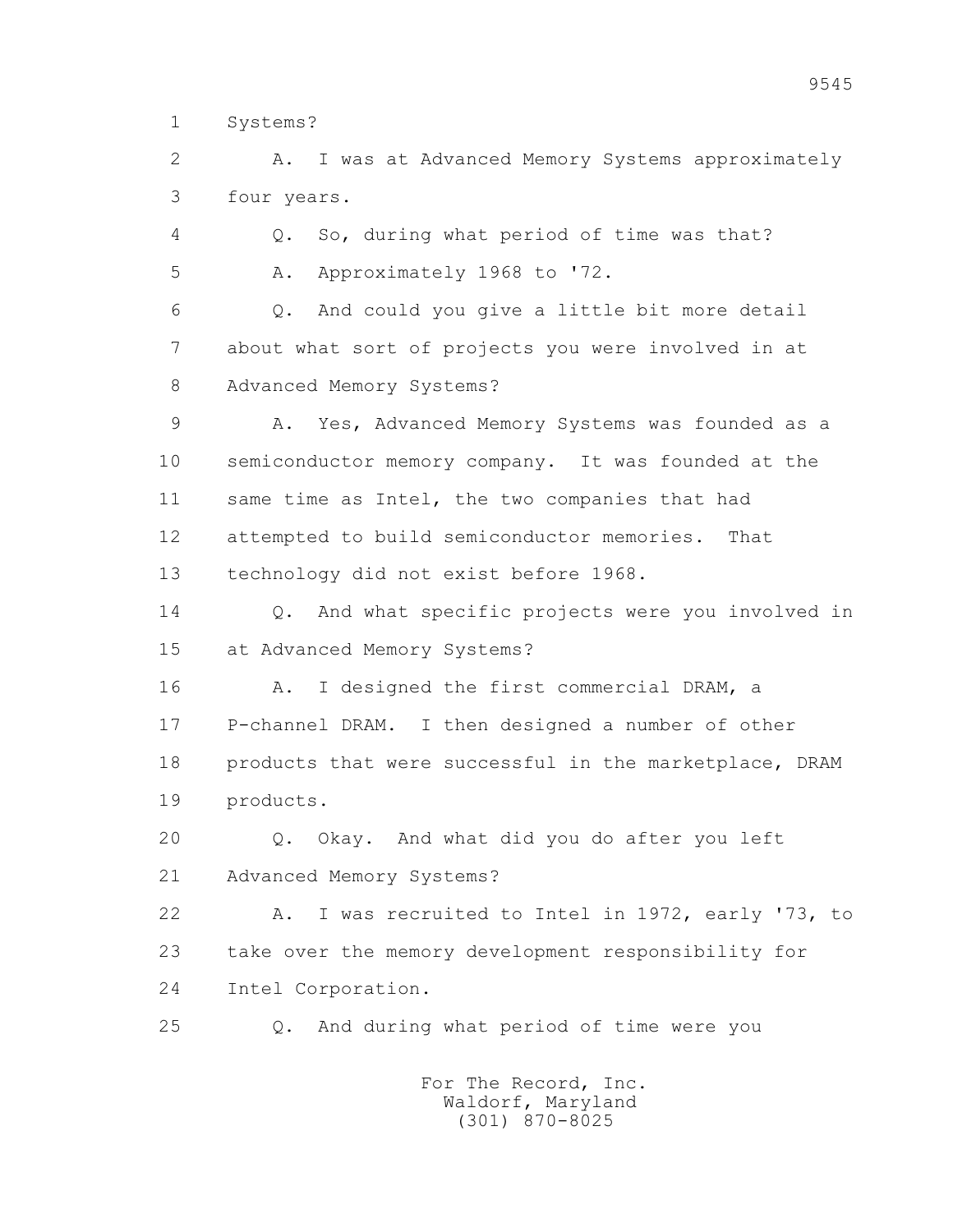1 employed at Intel?

 2 A. I was employed -- I was formally employed 3 between 1973 to 1988. There was a one-year sabbatical 4 in there.

 5 Q. When you first started with Intel in 1973, what 6 were your job responsibilities?

 7 A. I was -- I was responsible for developing all 8 semiconductor memory products at Intel, specifically 9 the 4K DRAM at that time.

 10 In addition to that, I was responsible for 11 developing DRAM products -- excuse me, SRAM products, 12 bipolar memory products, peripheral products and -- and 13 two years later, nonvolatile memory products.

 14 Q. And at some point did your job responsibilities 15 at Intel change?

16 A. Yes.

17 Q. When was that?

18 A. I was moved to a corporate responsibility in 19 the 1978 time frame, I believe, corporate

20 responsibility for reliability engineering.

 21 JUDGE McGUIRE: Now, let me just inject. I'm 22 hearing what you did, but I haven't heard your titles 23 in these various jobs, sir, if you might just throw 24 that in for the record so I'll know what titles you had 25 during this period.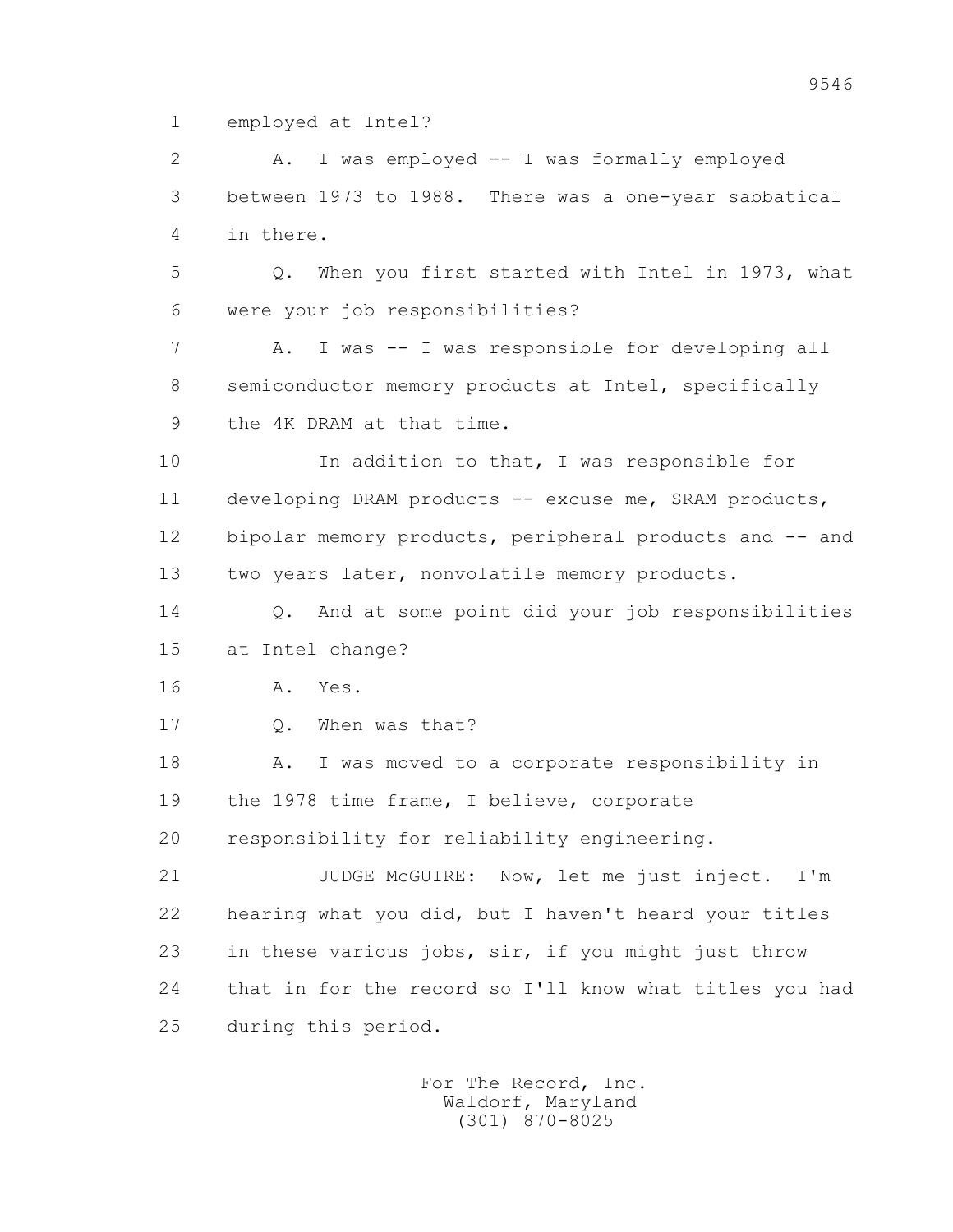2 BY MR. DETRE: 3 Q. During that first period of time at Intel when 4 you were designing DRAM and memory products, what was 5 your title then? 6 A. My title was memory development manager, and at 7 Intel, that was the senior development position at that 8 time. 9 Q. Okay, then I believe you testified that at some 10 point you became responsible for reliability at Intel, 11 and what was your title at that point? 12 A. That title was director of reliability 13 engineering. 14 Q. And could you give a little bit of further 15 detail about what your responsibilities entailed in 16 that position? 17 A. Yes, as -- I was responsible for the design 18 reliability, process reliability and manufacturing 19 reliability of all Intel products at all factories of

1 THE WITNESS: All right, sir, okay.

20 Intel.

 21 Q. And what sort of products did that involve? 22 A. That, of course, included DRAMs, SRAMs, EPROMs, 23 microcontrollers, microprocessors, peripheral chips, 24 literally the entire product suite.

25 Q. And then at some time did you assume another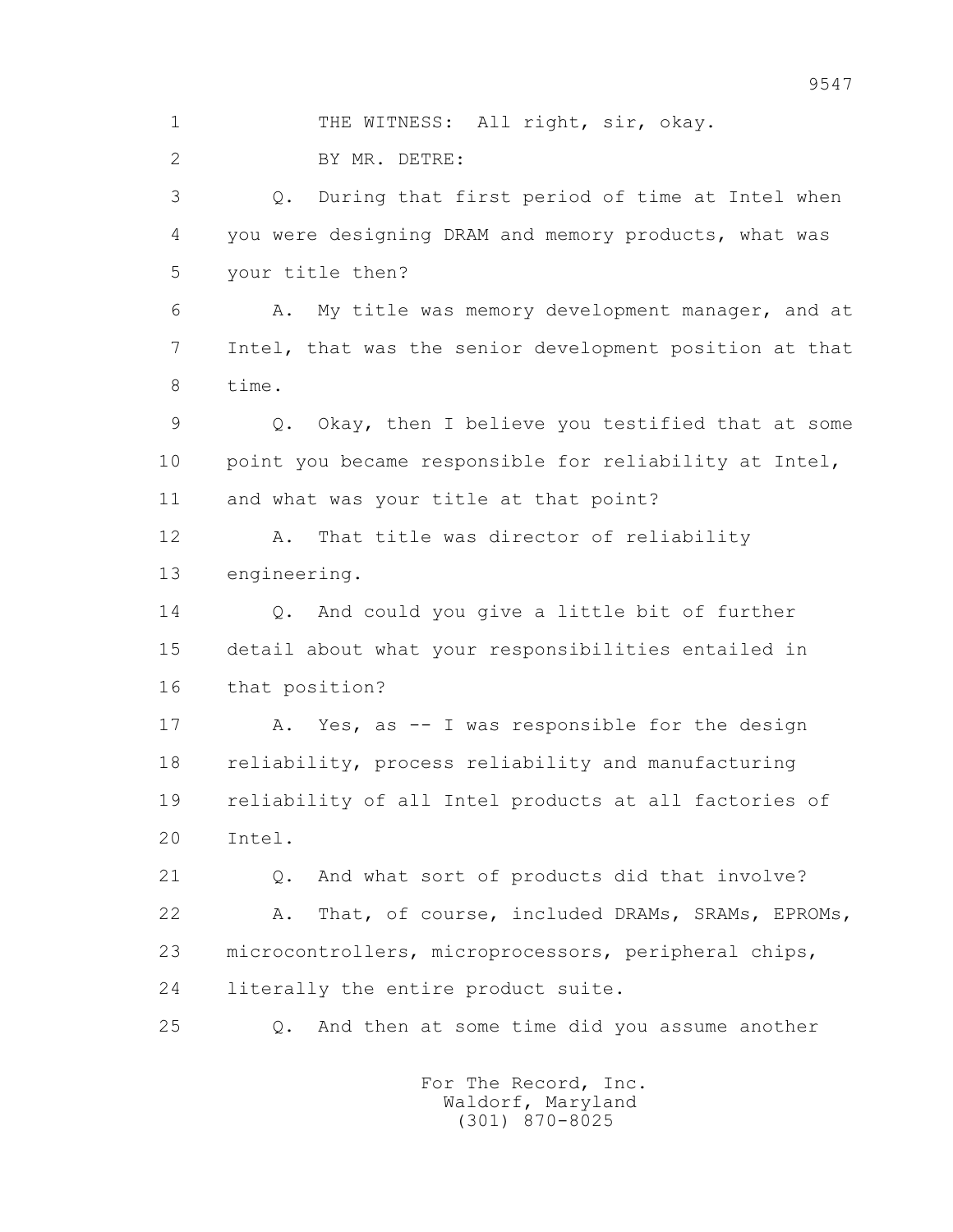1 position at Intel?

 2 A. Yes, I then assumed the position of director of 3 quality -- worldwide quality assurance, and that added 4 to the reliability responsibility the quality assurance 5 responsibility. 6 Q. When were you in that position? 7 A. I was in that position in 1980 and '81. 8 Q. Okay. And did your responsibilities -- how did 9 your responsibilities change when you assumed that 10 position? 11 A. The staff size grew significantly. At that 12 point I had a 600-person staff around the world, and 13 several manufacturing plants were added to my 14 responsibility. 15 Q. And what did you do at Intel after 1981? 16 A. I went on sabbatical. I went on a sailing 17 trip. 18 Q. How long did your sabbatical last? 19 A. Approximately 11 months. 20 Q. And did you then return to Intel? 21 A. That is correct. 22 Q. And what was your position when you returned to 23 Intel? 24 A. I returned to Intel as director of systems 25 quality and reliability.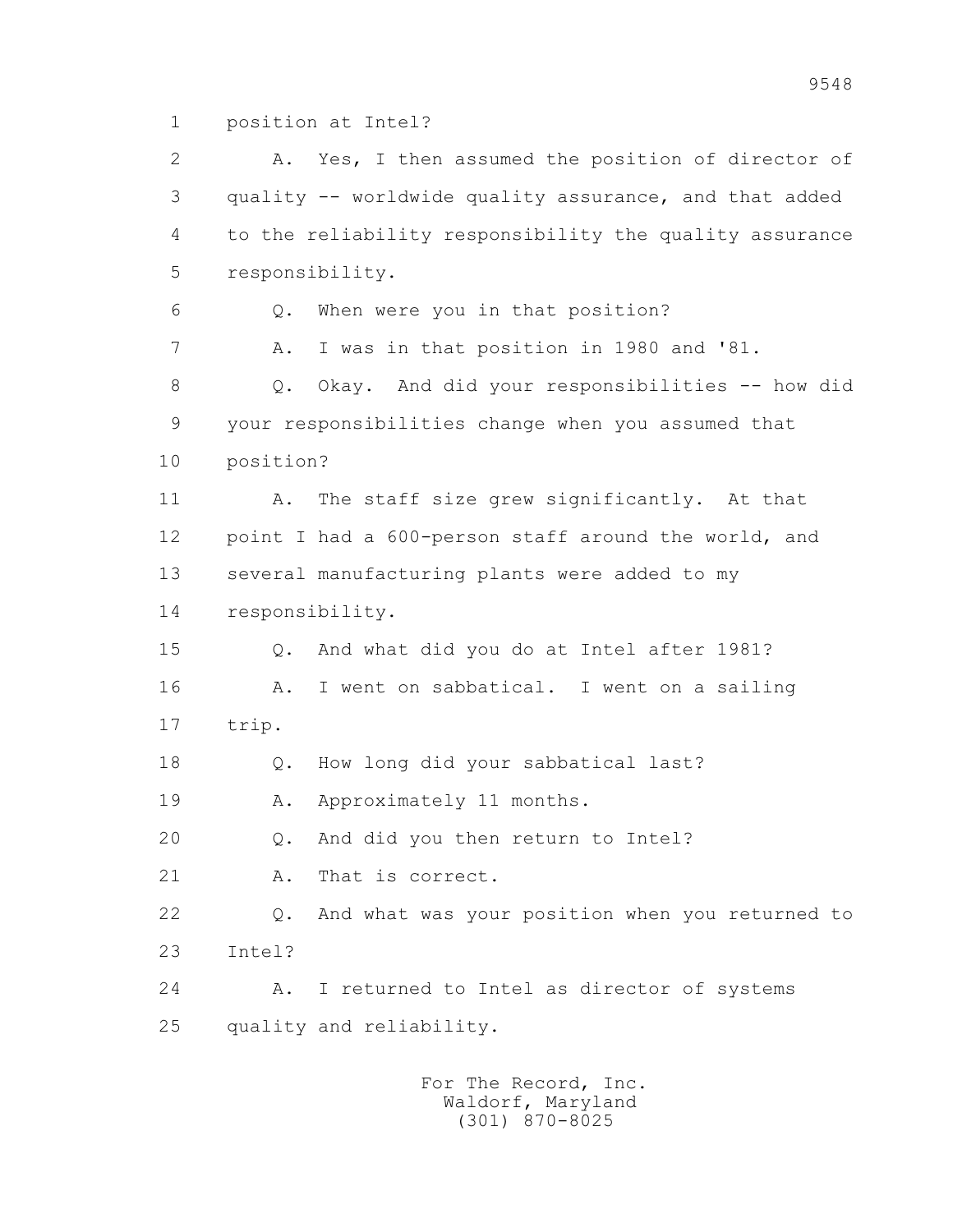1 Q. And were your responsibilities in that position 2 different from your prior responsibilities at Intel? 3 A. Exactly. My prior responsibilities were 4 components-related responsibilities. The systems 5 responsibilities related to motherboards, memory 6 systems, development systems, systems similar to 7 today's PCs. 8 Q. Okay. Did those systems involve DRAMs? 9 A. Of course. 10 Q. How long were you in that position? 11 A. Approximately two years. 12 Q. And what did you -- what position did you 13 assume after that? 14 A. I was then -- I moved to the position of 15 general manager and director of components contracting. 16 Q. And during what years were you in that 17 position? 18 A. Approximately '84 to '87-'88. 19 Q. And what were your -- what were your 20 responsibilities in that position? 21 A. My responsibility was to establish, negotiate 22 and manage international manufacturing operations for 23 Intel; that is, manufacturing operations under contract 24 in Japan, in Korea, in the United States and in Taiwan. 25 Q. What sort of products were being manufactured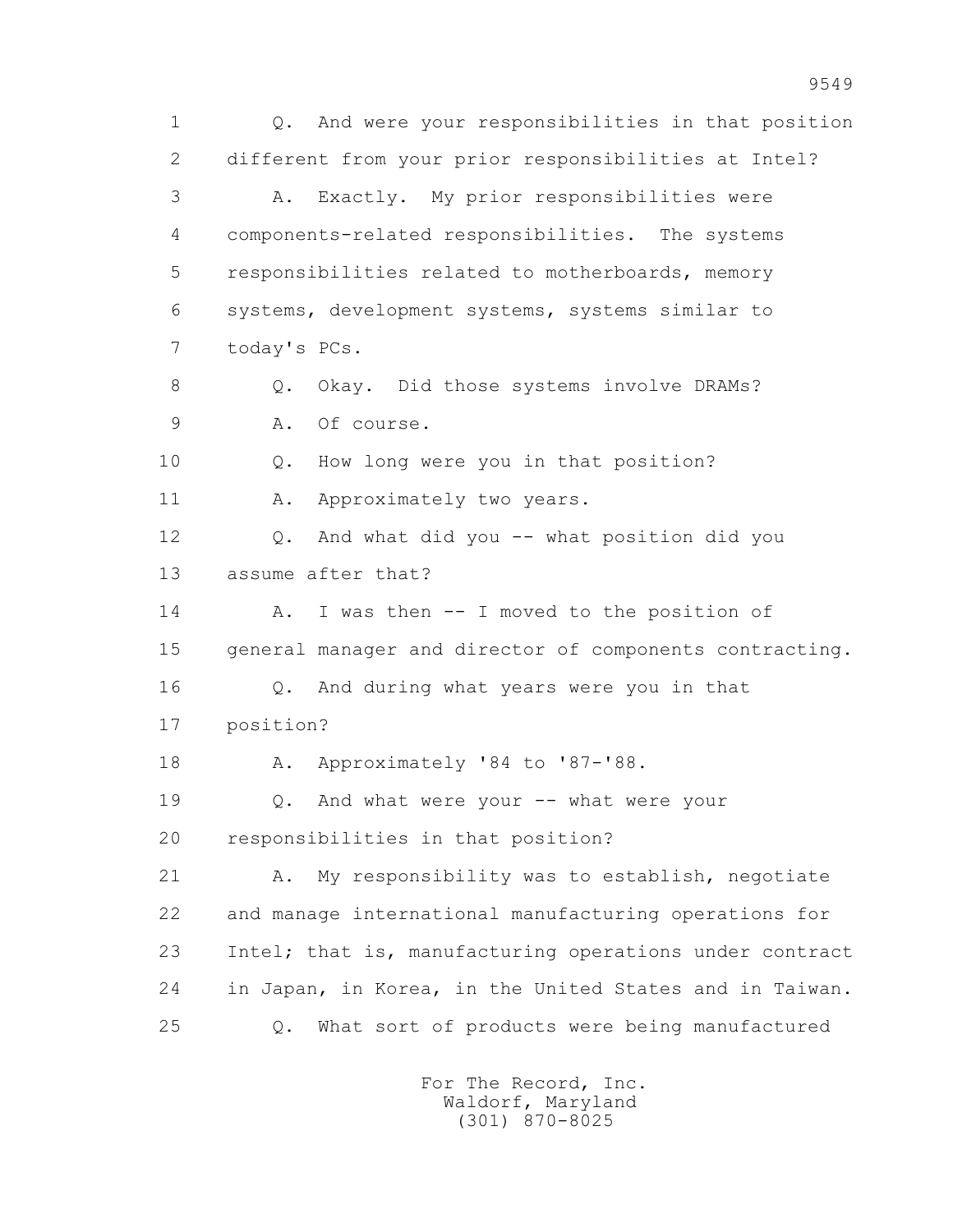1 for Intel under contract?

 2 A. Generally the low cost products, 3 microcontrollers of memory -- EPROMs and DRAMs. 4 Q. And could you give some idea of what sort of 5 companies you were interacting with during this period? 6 A. Yes. In Japan, I worked closely with 7 Mitsubishi, with Sanyo, with OKI -- these are all the 8 semiconductor divisions of those very large 9 companies -- Rohlm. In Korea, I worked very closely 10 with Samsung, and in Taiwan, I worked very closely with 11 TSIC. 12 Q. And did you then assume some further position 13 at Intel after that? 14 A. I also handled business development activities 15 towards the end of that particular tenure. One of the 16 businesses I established was a DRAM distribution 17 business. 18 Q. Okay. And what had -- and then in 1988, you 19 left Intel. Is that right? 20 A. That is correct. 21 Q. What did you do at that point? 22 A. In 1988, I founded -- excuse me, I co-founded a 23 company called Information Storage Devices. 24 Q. And did you work at Information Storage Devices 25 for some period of time?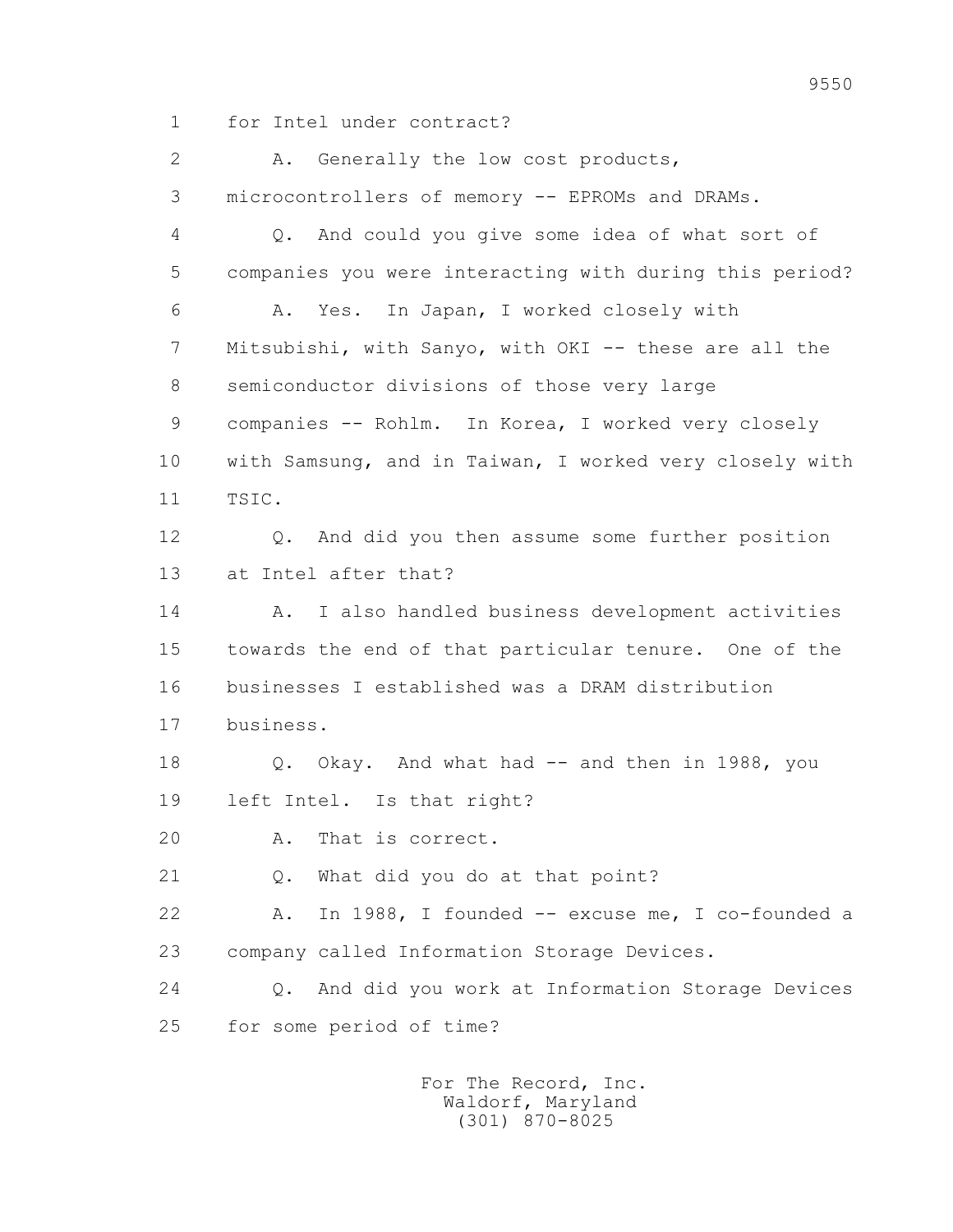1 A. Yes, I did.

2 O. For how long?

 3 A. I worked at Information Storage Devices through 4 1998.

 5 Q. What sort of technology was Information Storage 6 Devices developing?

 7 A. The company developed a unique multi-level 8 storage technology that is a technology where one 9 memory cell can store more than one bit of information, 10 in our case eight bits.

 11 Q. Did any of your work at Information Storage 12 Devices involve DRAMs?

13 A. It -- DRAM involvement was -- well, let me back 14 up.

 15 Information Storage Devices was a fabless 16 semiconductor company. As such, we contracted with 17 companies to manufacture our products. Our products 18 were being fabricated in one case in a DRAM fab.

 19 Q. And you became familiar with that DRAM fab? 20 A. Intimately familiar.

 21 Q. What did you do after your tenure at 22 Information Storage Devices?

 23 A. Information Storage Devices as a public company 24 was sold to Winbond Electronics, a Taiwanese company, 25 and I continued as a vice president for that company,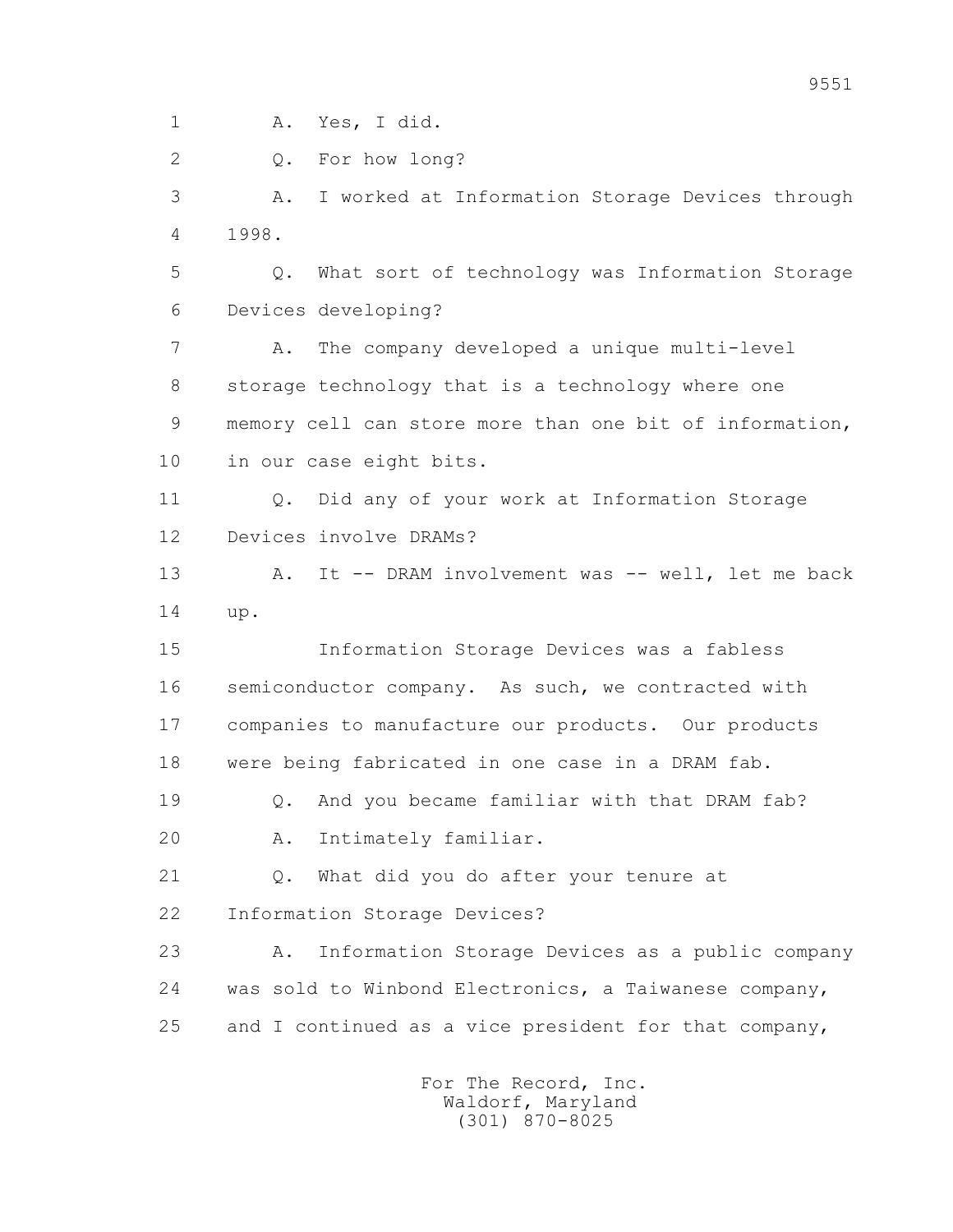1 vice president of -- and general manager of the 2 operation for that company for a year and a half. 3 Q. I'm sorry, what was that company? 4 A. Winbond, W I N B O N D. 5 Q. And what sort of business was Winbond in? 6 A. Winbond is in the consumer electronics 7 component business. The largest part of its business 8 is DRAMs. 9 Q. And what did you do after Winbond? 10 A. After Winbond, I began investing in young 11 startup companies. Specifically, I invested in 12 Advanced Radio Sales, and shortly after I invested, I 13 was asked to become chairman of the company, executive 14 chairman of the company, and I operated in that mode 15 until the company was merged about a month ago. 16 Q. Okay. Now, over the course of your career, 17 have you -- 18 JUDGE McGUIRE: Be we get started, I want to 19 clarify something. You had introduced him when you 20 called him as doctor, but I don't believe you went  $21$  into  $-$ 22 THE REPORTER: No, that was my error. 23 JUDGE McGUIRE: I was going to say, you didn't 24 inquire about his Ph.D. or anything. 25 MR. DETRE: No, I am not aware that Mr.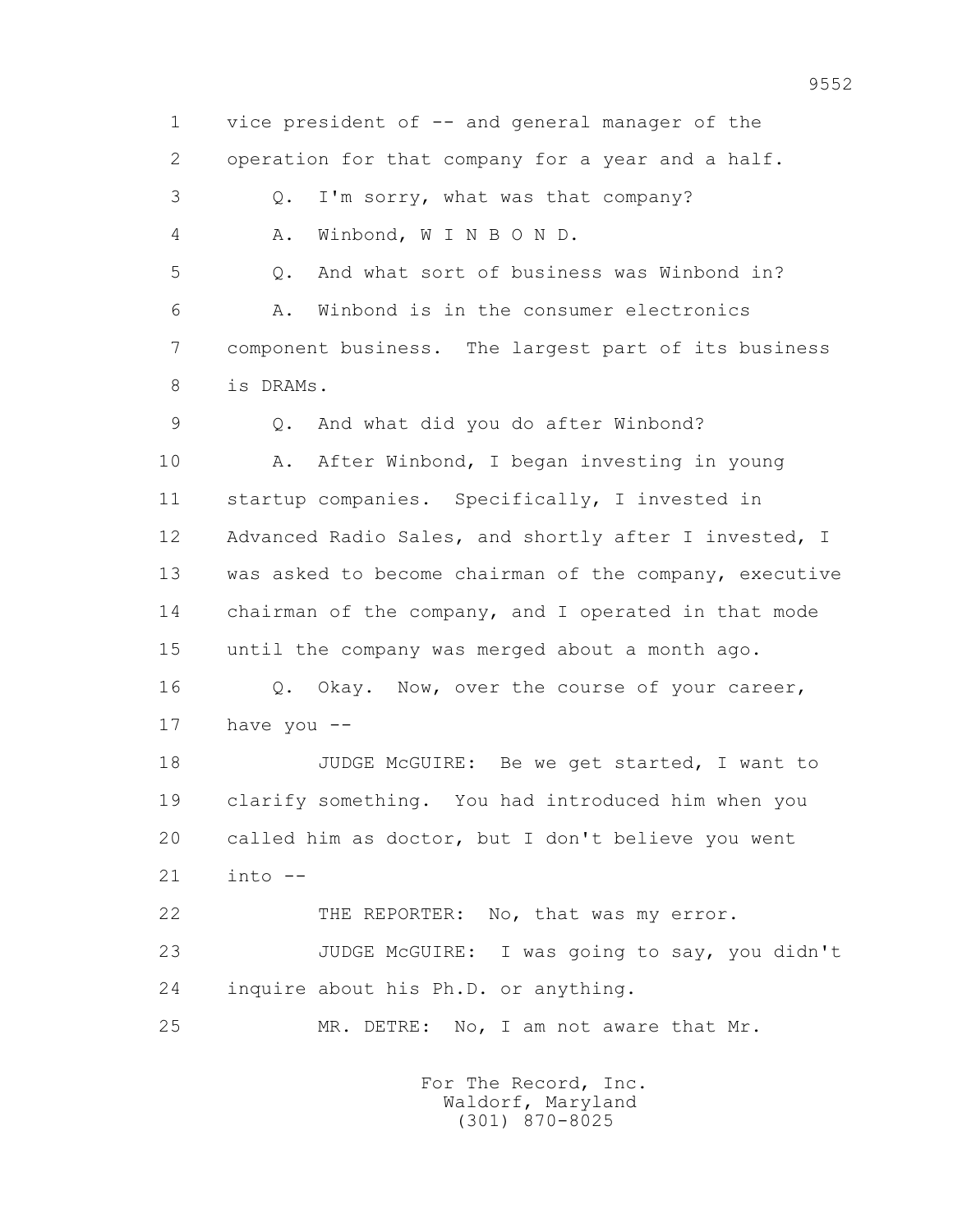1 Geilhufe has a Ph.D.

 2 THE WITNESS: I do not have a Ph.D. 3 JUDGE McGUIRE: Okay, very good. 4 BY MR. DETRE: 5 Q. Over the course of your career, Mr. Geilhufe, 6 have you received any patents? 7 A. Yes. Of course, I received the initial DRAM 8 patent in -- that was filed in 1968 and hold four 9 patents in the DRAM design area, and I hold another 10 five -- four or five patents in a speech recognition 11 technology. 12 Q. Now, did any of your work experience over the 13 course of your career involve estimating costs of 14 actually manufacturing proposed semiconductor designs? 15 A. Of course. 16 Q. Could you explain that? 17 A. Yes. The methodology -- fortunately, Intel is 18 a very disciplined company. The methodology Intel uses 19 to decide on whether or not a product begins a 20 development cycle requires some very careful evaluation 21 of the technology and detailed cost analysis to 22 determine whether the product will succeed in the 23 marketplace. 24 So, as a design manager, I had to do cost 25 estimation -- estimates for all the products that I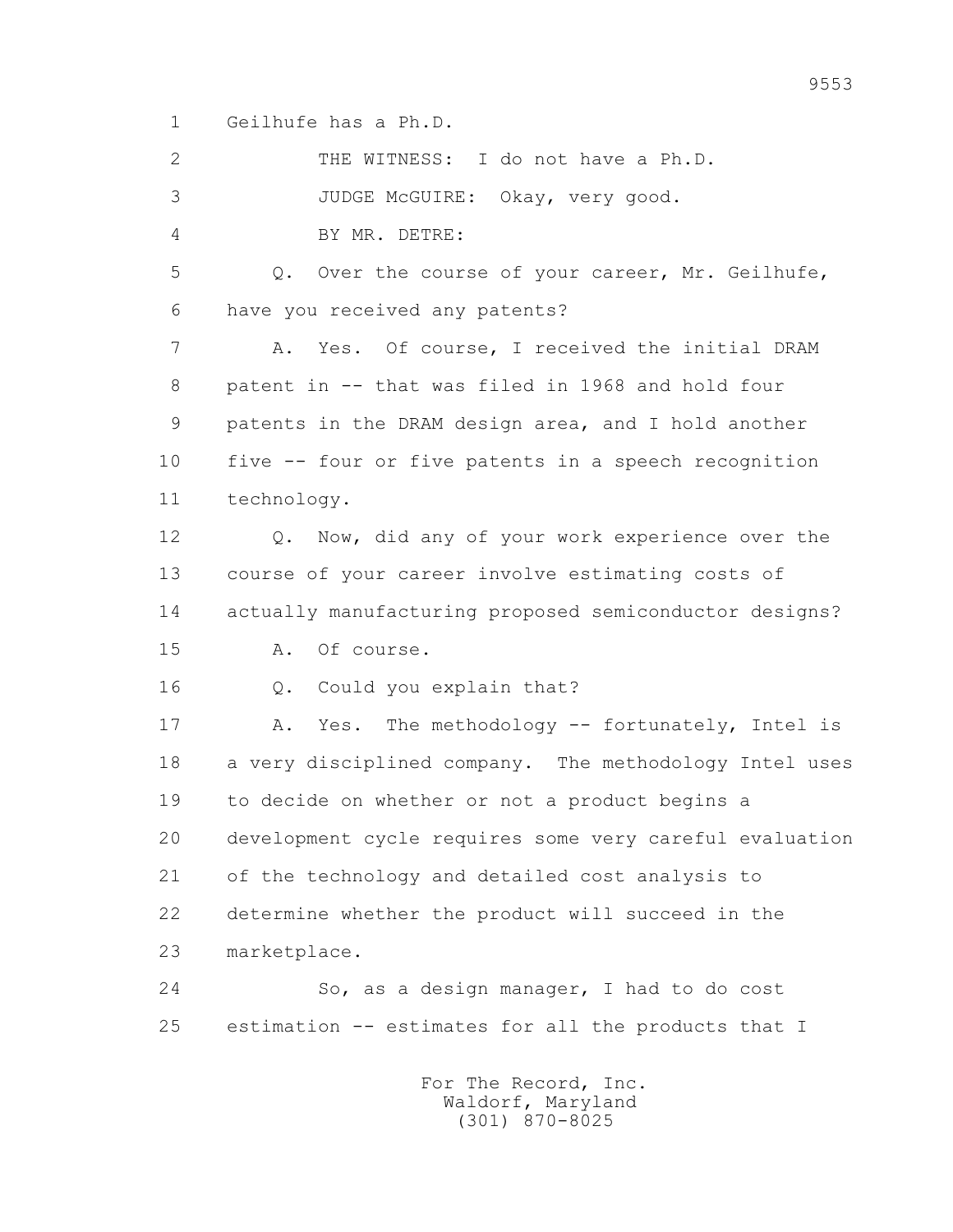1 proposed or my organization proposed. Certainly during 2 the Intel days, I had to do cost estimation for all the 3 contracts that I negotiated, and these are very, very 4 large contracts. The Samsung contract was greater than 5 a billion dollars. So, we had to do very careful, very 6 thorough cost estimations for those contracts.

 7 We had to do very careful tracking of costs. 8 In other words, we not only estimated the costs, but we 9 were able to then see what the actual costs were during 10 the components contracting operations.

 11 And of course, at ISD, everything continued in 12 the same vein except on a smaller scale.

13 Q. ISD being Information Storage Devices?

14 A. Information Storage Devices, yes.

 15 Q. Did any of your experience give you any insight 16 into the cost structures of DRAM manufacturers?

 17 A. Clearly. Not only did I have the experience of 18 Intel's DRAM manufacturing in the very -- in the early 19 years, but as manager of -- as director of components 20 contracting, I had the opportunity to evaluate -- 21 visit, evaluate and gather data at the various DRAM 22 factories that we were using for contract

23 manufacturing.

 24 MR. DETRE: Your Honor, at this time we tender 25 Mr. Geilhufe as an expert in semiconductor design and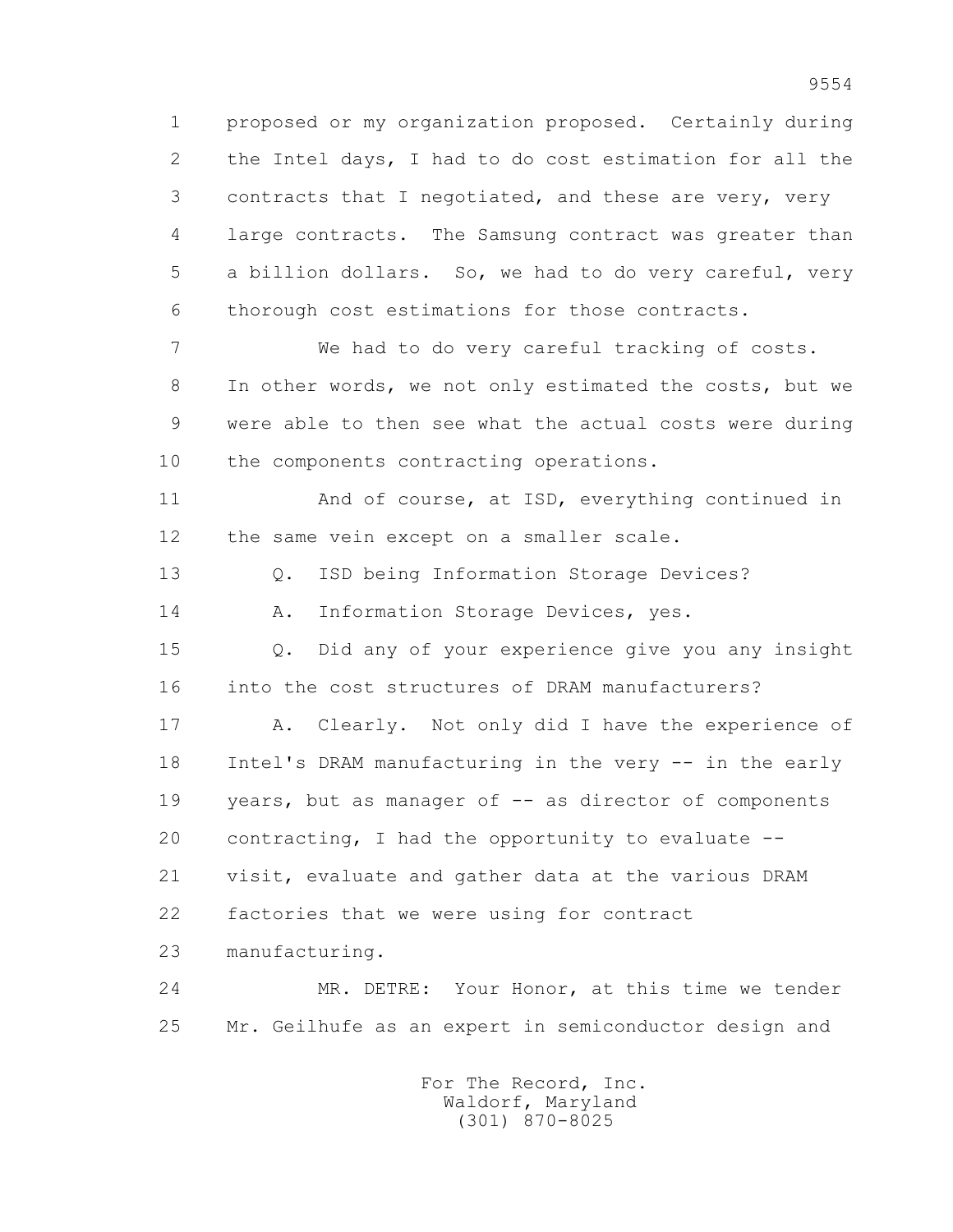1 manufacturing, including manufacturing costs. 2 JUDGE McGUIRE: Any objection? 3 MR. DAVIS: No objection, Your Honor. 4 JUDGE McGUIRE: All right, so qualified. 5 MR. DETRE: Thank you. 6 JUDGE McGUIRE: I just want to get that clear 7 again, he's being offered as an expert in -- 8 MR. DETRE: Semiconductor design and 9 manufacturing, including manufacturing costs. 10 JUDGE McGUIRE: Okay. 11 BY MR. DETRE: 12 Q. Mr. Geilhufe, in this case we've heard a fair 13 amount about four features of DRAM technologies, 14 programmable latency, variable burst length, dual edge 15 clocking and on-chip DLL. 16 Are you familiar with those technologies? 17 A. I'm familiar with the terms and the concepts, 18 yes. 19 Q. Okay, let me show you a document. 20 May I approach, Your Honor? 21 JUDGE McGUIRE: Yes. 22 BY MR. DETRE: 23 Q. Mr. Geilhufe, I've handed you a document marked 24 as CX-1454. 25 A. Yes.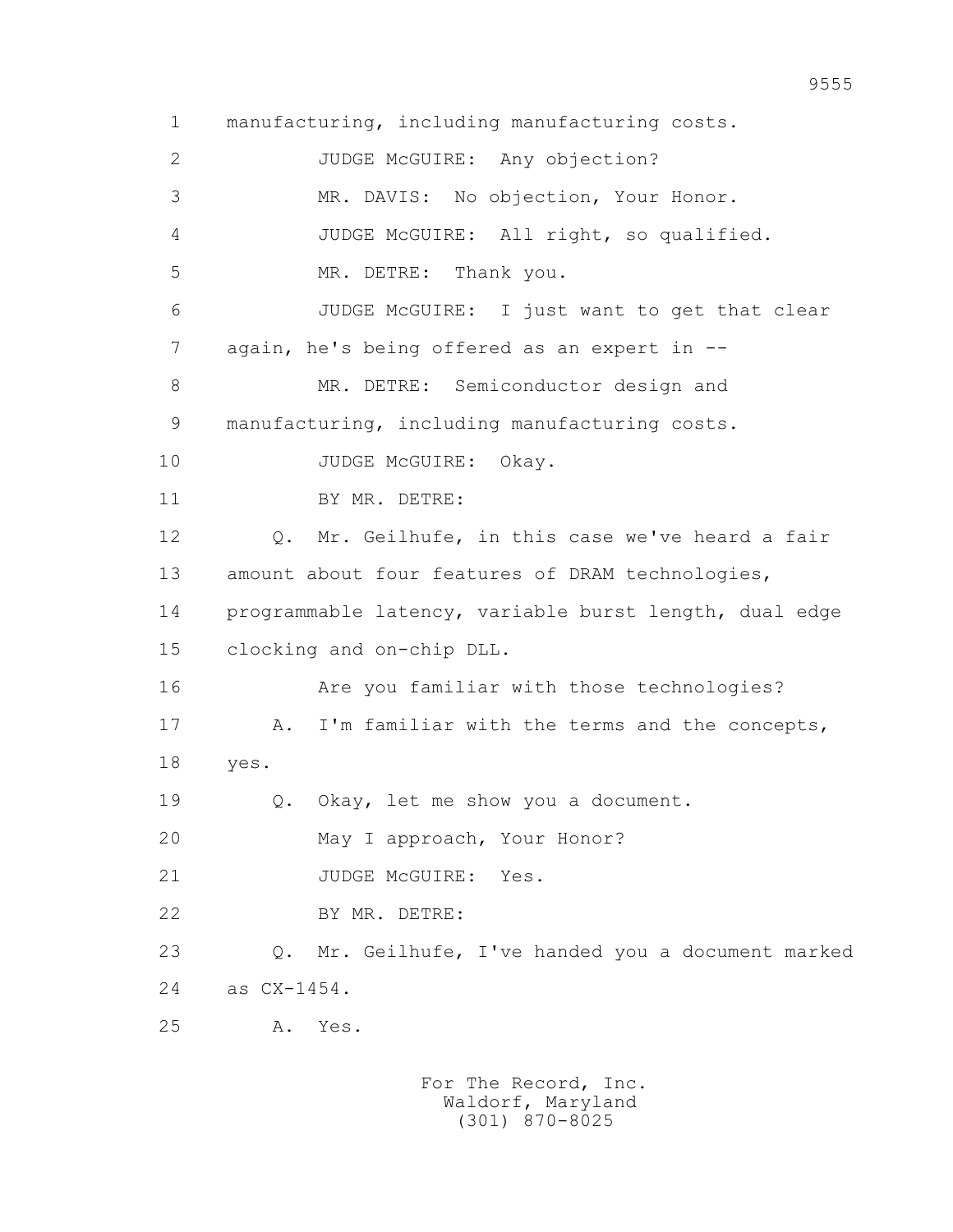1 Q. Let me just wait for it to come up on the 2 screen. There we go.

3 Have you seen this document before?

4 A. Yes, I have.

5 Q. Have you reviewed it?

6 A. Yes, I have.

 7 Q. I'll just note for the record that it's a 8 document that we've been identifying in this case as 9 either the PCT or the WIPO application that Rambus 10 filed in 1991.

11 In your review of the PCT application, Mr. 12 Geilhufe, did you reach an opinion as to whether all 13 four of those features, programmable latency, variable 14 burst length, dual edge clocking and on-chip DLL, are 15 disclosed in this application?

16 A. I reached an opinion that certainly a -- an 17 experienced designer or an experienced design manager 18 would be concerned that those features are, indeed, 19 described in the PCT application.

 20 Q. And when you say a designer, are you talking 21 about a DRAM designer?

 22 A. Excuse me, a DRAM designer or a DRAM design 23 manager.

 24 Q. Have you reached an opinion as to whether those 25 features, as described in this application, CX-1454,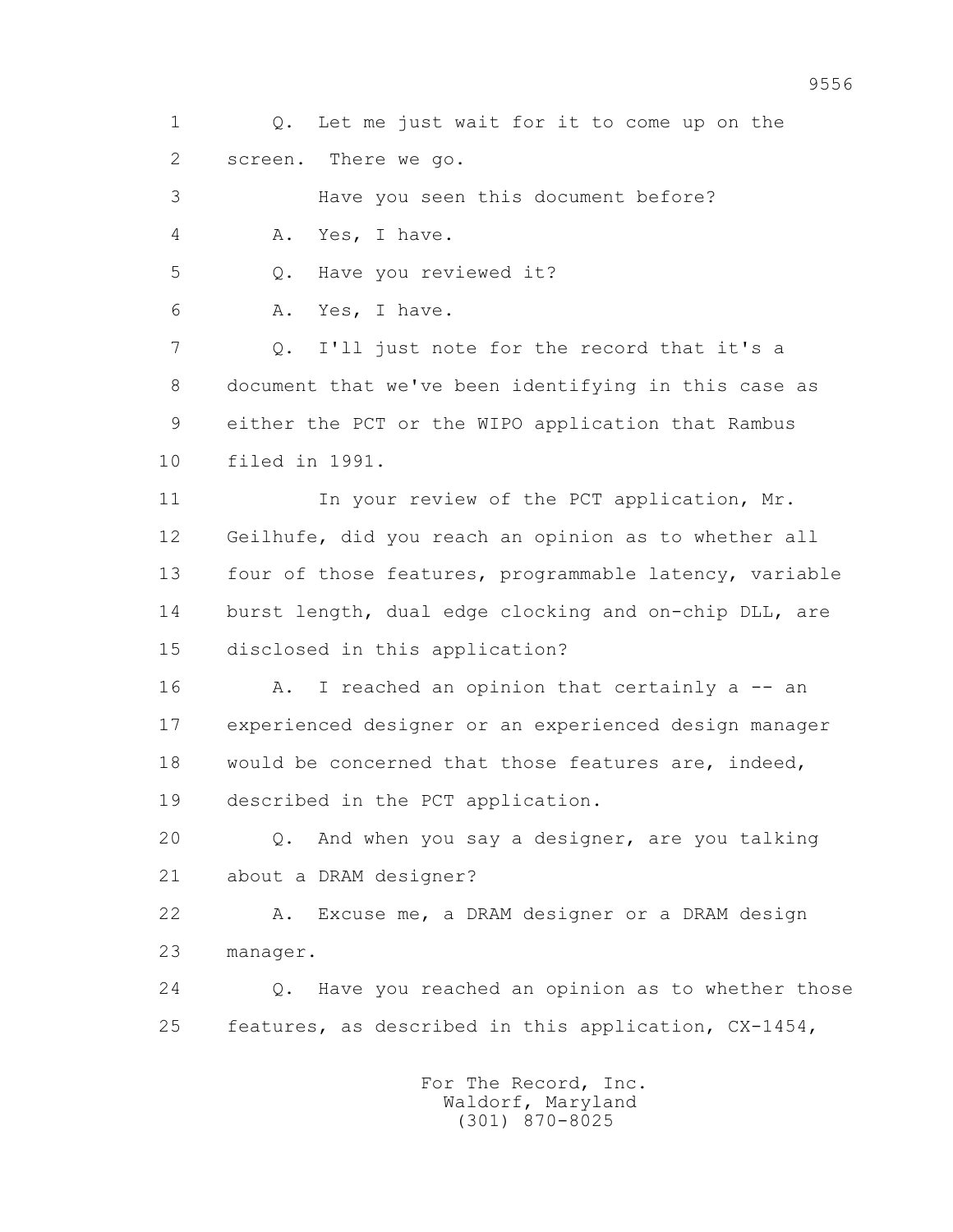1 are similar in form and function to corresponding 2 features in SDRAMs and DDR SDRAMs? 3 A. I have -- yeah, I've reached a conclusion that 4 in form and function, there is a considerable 5 similarity. 6 Q. Okay. Now, you've -- have you discussed 7 technical issues relating to DRAMs with other DRAM 8 designers during the course of your career? 9 A. Of course. I've had as many as 55 work for me, 10 so there was a great deal of discussion. 11 Q. In your opinion, would any experienced DRAM 12 designer reach the same conclusion as you would? 13 MR. DAVIS: Objection, leading. 14 JUDGE McGUIRE: Sustained. 15 BY MR. DETRE: 16 Q. What is your opinion about what sort of 17 conclusion an experienced DRAM designer would reach 18 upon reviewing this application? 19 A. It is my experience that a reasonably 20 knowledgeable, seasoned, experienced DRAM designer 21 would reach a similar conclusion as I did. I... 22 Q. Now, if I could ask you, Mr. Geilhufe, to put 23 yourself in the shoes of such an experienced DRAM 24 designer in the early 1990s. 25 A. Yes.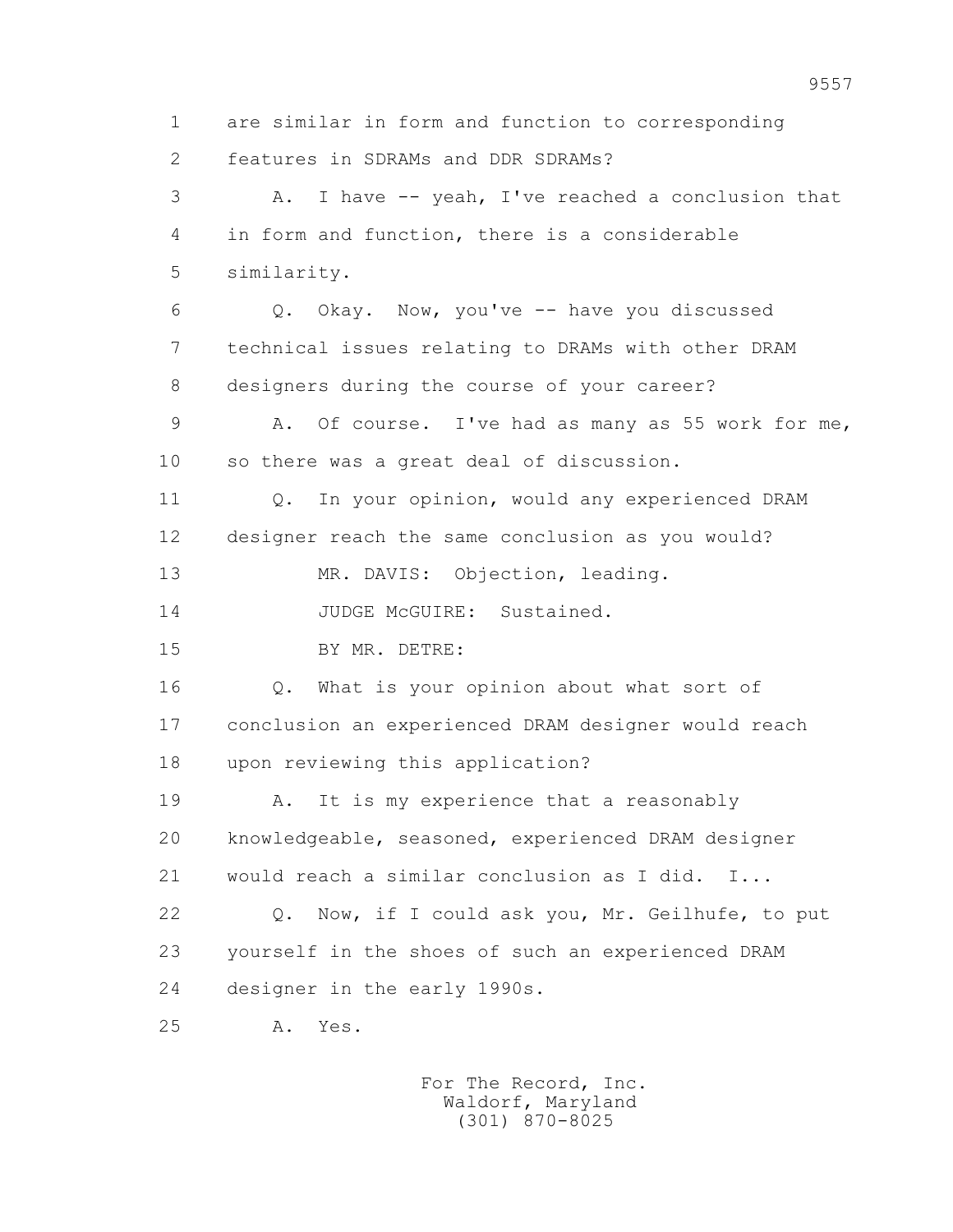1 Q. If you were working on designing an SDRAM 2 incorporating programmable latency and burst length and 3 came across the PCT application, what would you have 4 done?

 5 A. If I were the -- if I were in the role of the 6 experienced designer, first of all, a caution flag 7 would go up. I would -- I would study that topic to 8 some extent, and I would then take my concern that the 9 analysis would raise to my management and my peers for 10 further analysis.

11 0. And you've been in the role of a manager also, 12 haven't you, Mr. Geilhufe?

13 A. Absolutely.

 14 Q. If one of your designers had brought these 15 concerns to you as a manager, what would you have done? 16 A. As a responsible manager, recognizing that 17 we're dealing with a very, very large economic impact 18 issue -- that is, if a DRAM design infringes a patent 19 or potentially infringes a patent, it could use huge 20 economic losses to the company -- as a responsible 21 manager, I would then gather additional technical 22 analysis from specialists either in the process area, 23 in the architecture area or in the systems area, and 24 collect a report from those technical specialists. 25 I would also -- particularly if the specialists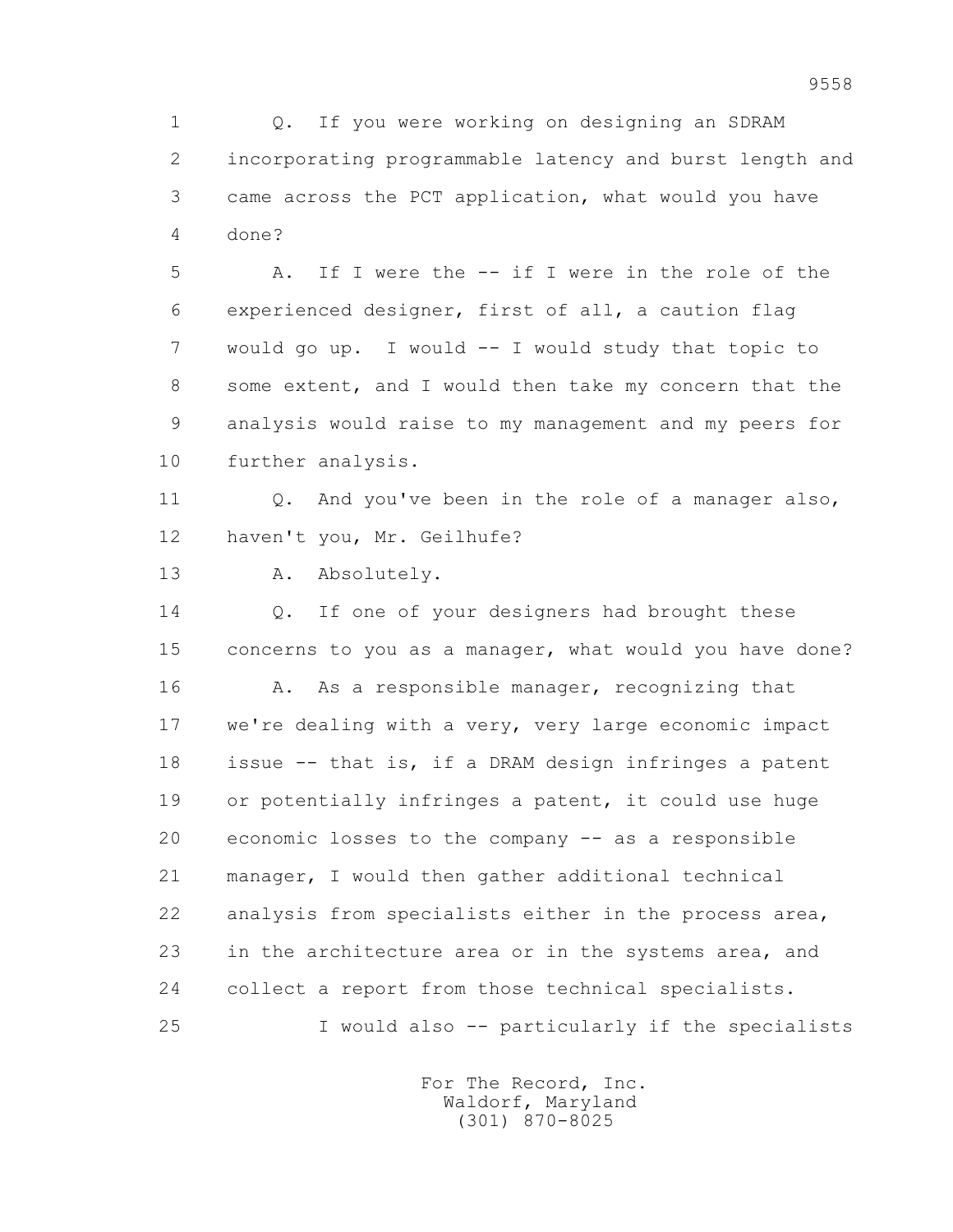1 came back and said the concern has some validity, I 2 would then take the issue to corporate counsel, 3 corporate IP counsel or out-house -- outside IP counsel 4 and get a careful review.

 5 Q. Now, in your opinion, would an experienced DRAM 6 designer reviewing this application, CX-1454, have 7 believed that any IP -- any patent claims Rambus could 8 get from this application would be limited to a 9 particular bus architecture?

10 A. Not -- not an experienced designer. 11 Experienced designers having some knowledge of 12 intellectual property recognize that a particular -- 13 let's say a circuit in a particular patent cannot be 14 used in some other patents.

 15 A very good example, one of my patents was used 16 in a totally different application and collected huge 17 royalties for that application.

 18 Q. Okay. Well, let me -- we can put this document 19 aside.

 20 These four features that we have now 21 introduced -- and I won't repeat them each time -- in 22 what part of DRAM are these four features implemented? 23 A. These are control features. They are the 24 peripheral circuitry. They are not the memory part of 25 the circuitry but the peripheral part of the circuitry.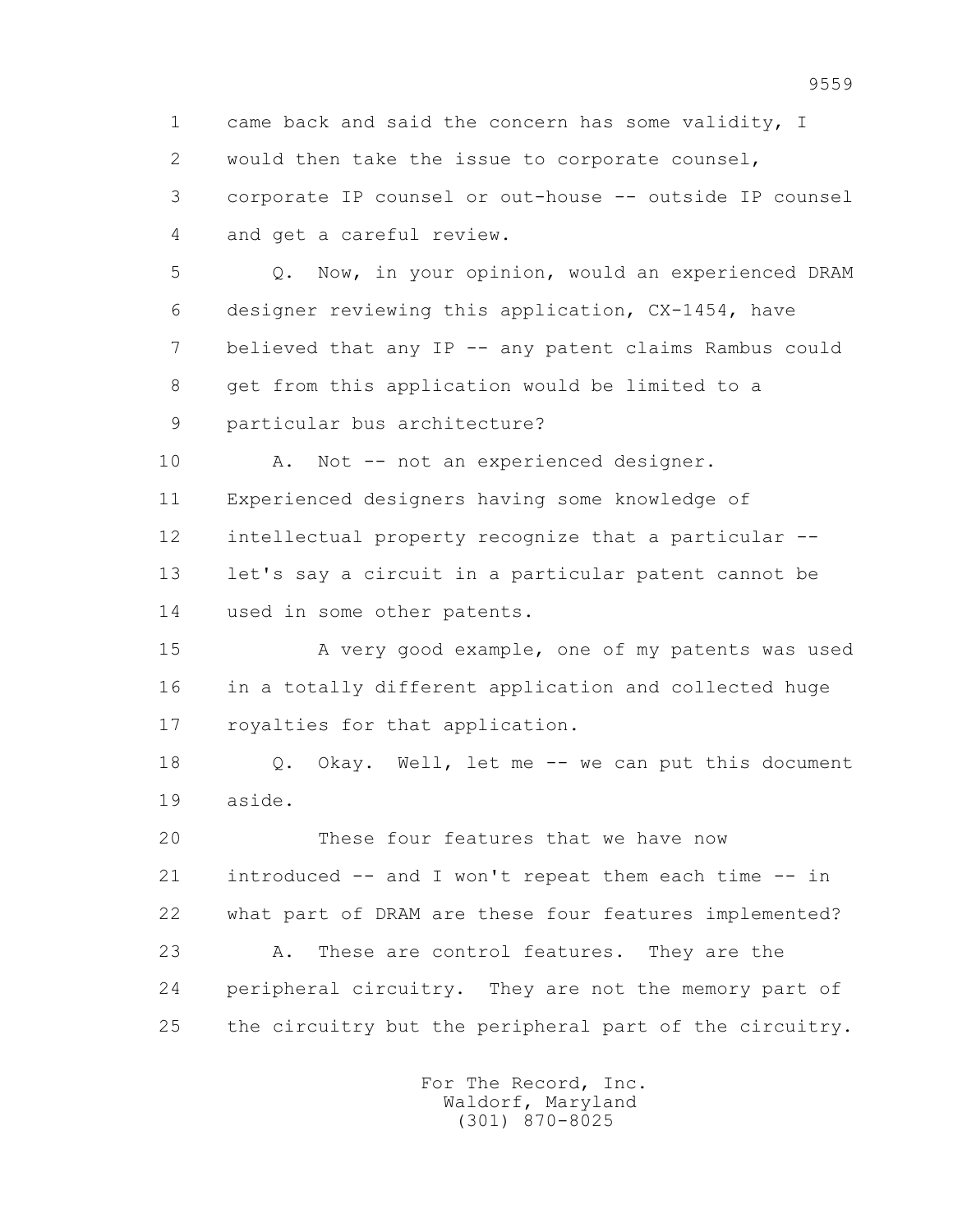1 Q. And could you explain in a little bit more 2 detail the difference between the -- what you call the 3 memory part of the circuitry and the peripheral 4 circuitry?

 5 A. Certainly. The largest part of a DRAM is a 6 memory array or a number of memory arrays; that is, the 7 memory cells, the sense amplifiers and the decoders and 8 some multiplexers that are associated with actually 9 storing information.

 10 The periphery is the small outer portion of 11 logic that literally interfaces that memory array to 12 the outside world.

 13 Q. If you were comparing the size of the 14 peripheral circuitry on a DRAM to the size of the 15 memory array, would you have some idea of how much area 16 was occupied by each?

 17 A. Clearly. In the memories -- in the DRAMs of 18 the mid-nineties, approximately 90 percent of the 19 active area was array-related, not periphery-related, 20 and only about 10 percent of the area was 21 periphery-related.

 22 Q. And if we were looking at DRAM development 23 costs, do you have just some general idea of how the 24 development costs going into developing the memory 25 array relates to the development costs related to the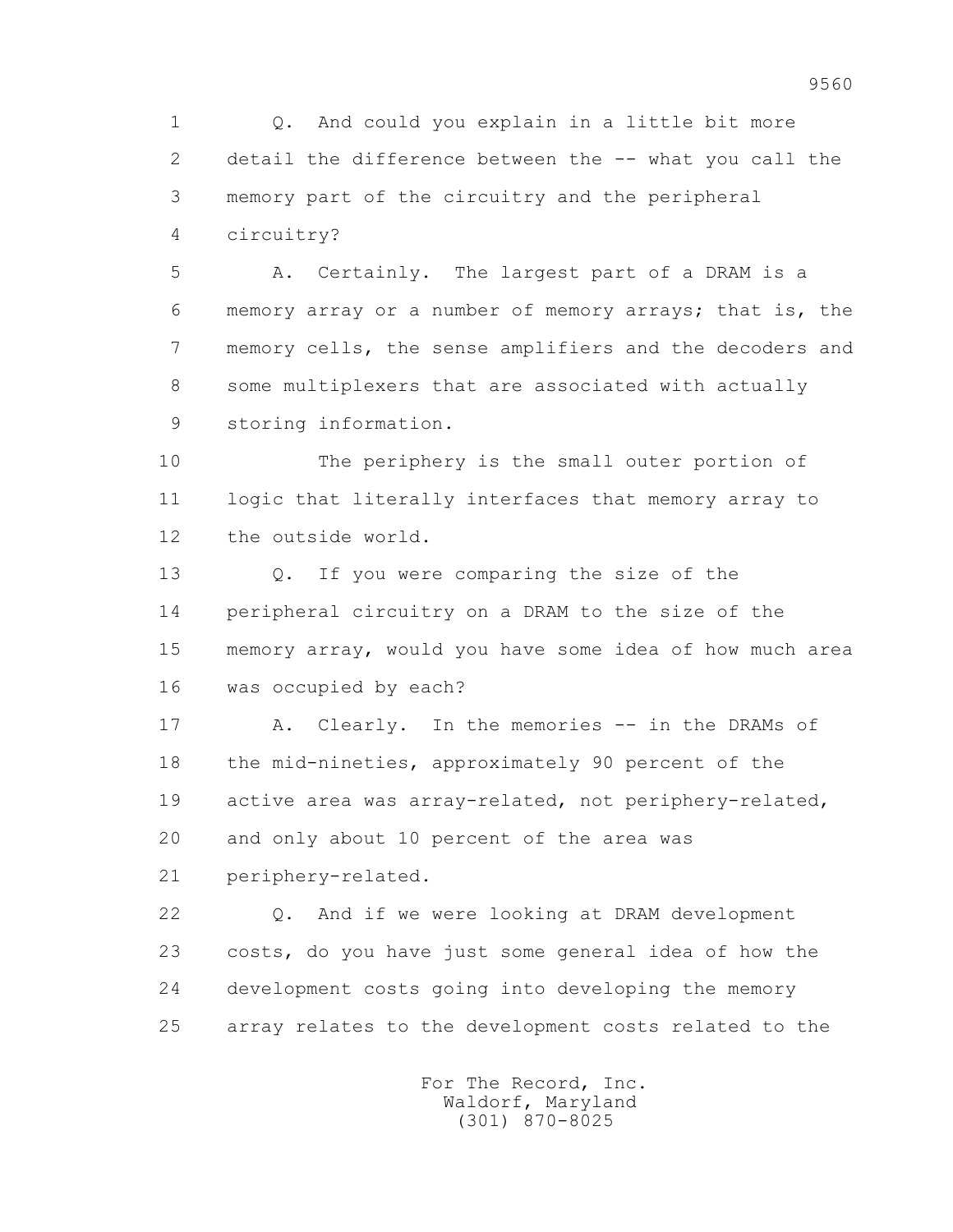1 peripheral circuitry?

| 2  | Yes. The memory arrays development includes<br>Α.       |
|----|---------------------------------------------------------|
| 3  | device and cell development, process development and a  |
| 4  | lot of equipment development. That is the vast          |
| 5  | majority of the development cost. Hundreds of millions  |
| 6  | of dollars can be spent in that particular domain.      |
| 7  | The development costs for the peripheral logic          |
| 8  | can indeed be significantly -- much, much lower,        |
| 9  | because there is no process development involved        |
| 10 | whatsoever.                                             |
| 11 | Q. And if you could just briefly describe what you      |
| 12 | mean by "process development."                          |
| 13 | Process development is the manufacturing<br>Α.          |
| 14 | process that a silicon wafer undergoes, as many as 400  |
| 15 | or 500 steps, distinct steps, including                 |
| 16 | high-temperature processing, photo processing, those -- |
| 17 | that is what is called the process, the manufacturing   |
| 18 | process.                                                |
| 19 | Q. Now, Mr. Geilhufe, have we asked you to              |
| 20 | estimate the cost impacts of some of the alternatives   |
| 21 | to these four features we've been discussing that have  |
| 22 | been proposed by complaint counsel's technical expert,  |
| 23 | Professor Jacob?                                        |
| 24 | Yes, you have.<br>Α.                                    |
| 25 | And have you made those estimates?<br>Q.                |
|    |                                                         |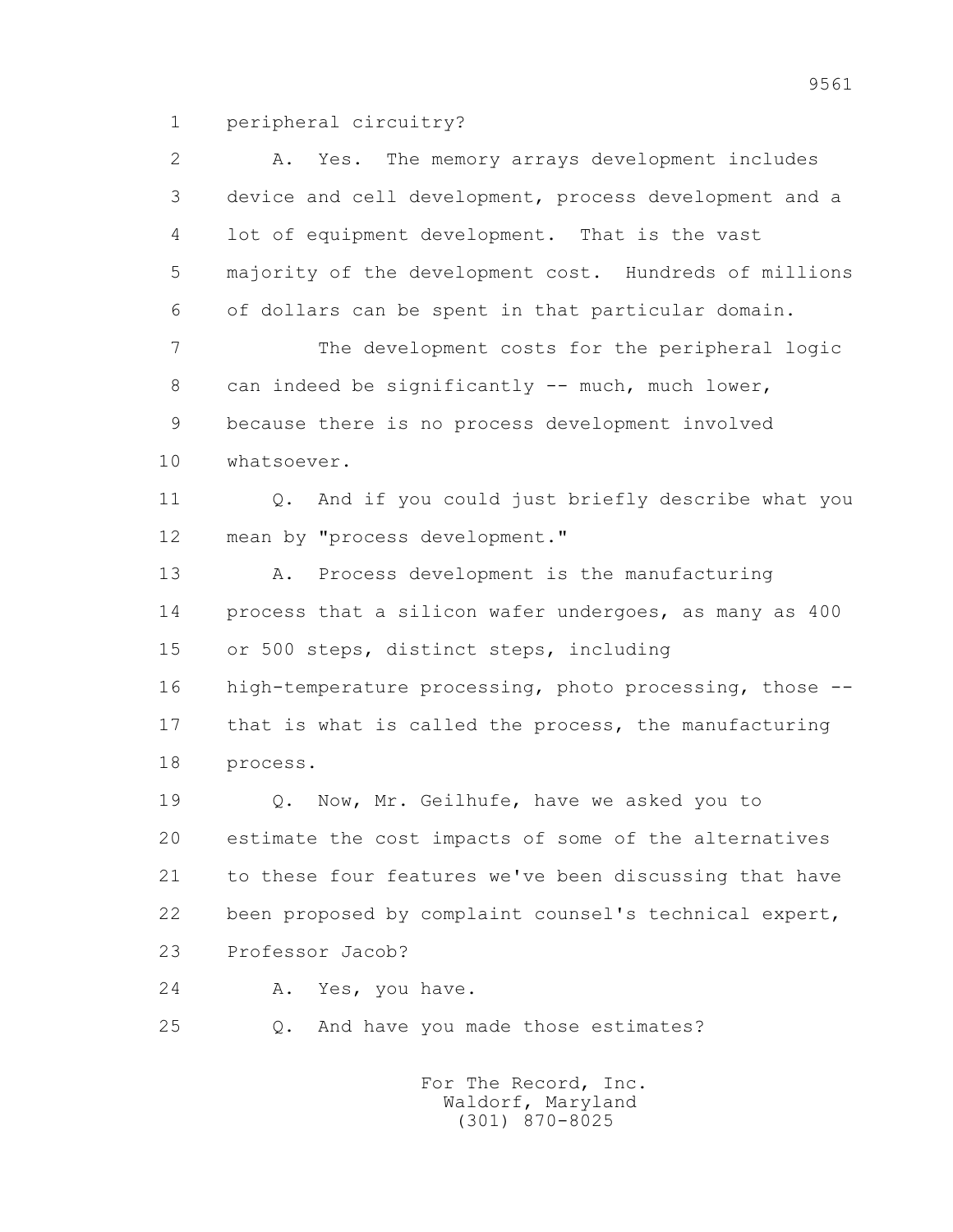1 A. I have made those estimates, yes.

 2 Q. Now, in making these estimates of the cost 3 effects of the proposed alternatives, did you make any 4 assumptions?

 5 A. Of course. Based on my experience, one has to 6 make volume assumptions, one has to make process 7 assumptions, one has to make assumptions about the 8 market to be able to model something, and I did, 9 indeed, make a number of assumptions.

 10 Q. Okay. What assumptions did you make? 11 A. The most important one is I modeled what I 12 consider first-tier manufacturers, that's one of the 13 top three, Samsung, Infineon, Micron, in that time 14 period. So, I'm modeling someone who has a great deal 15 of experience in the process.

 16 Secondly, I had to make an assumption on the 17 volume that is associated, and I modeled a volume for 18 each one of these cases at 20 million units.

 19 Further, I had to make an assumption as to 20 where in the manufacturing life cycle this product 21 stood; that is, is it just starting or is it going 22 already well down the learning curve? And I -- my 23 model assumes that the product is already well in -- 24 down the learning curve. It has, if you will, 25 saturated its cost improvement already.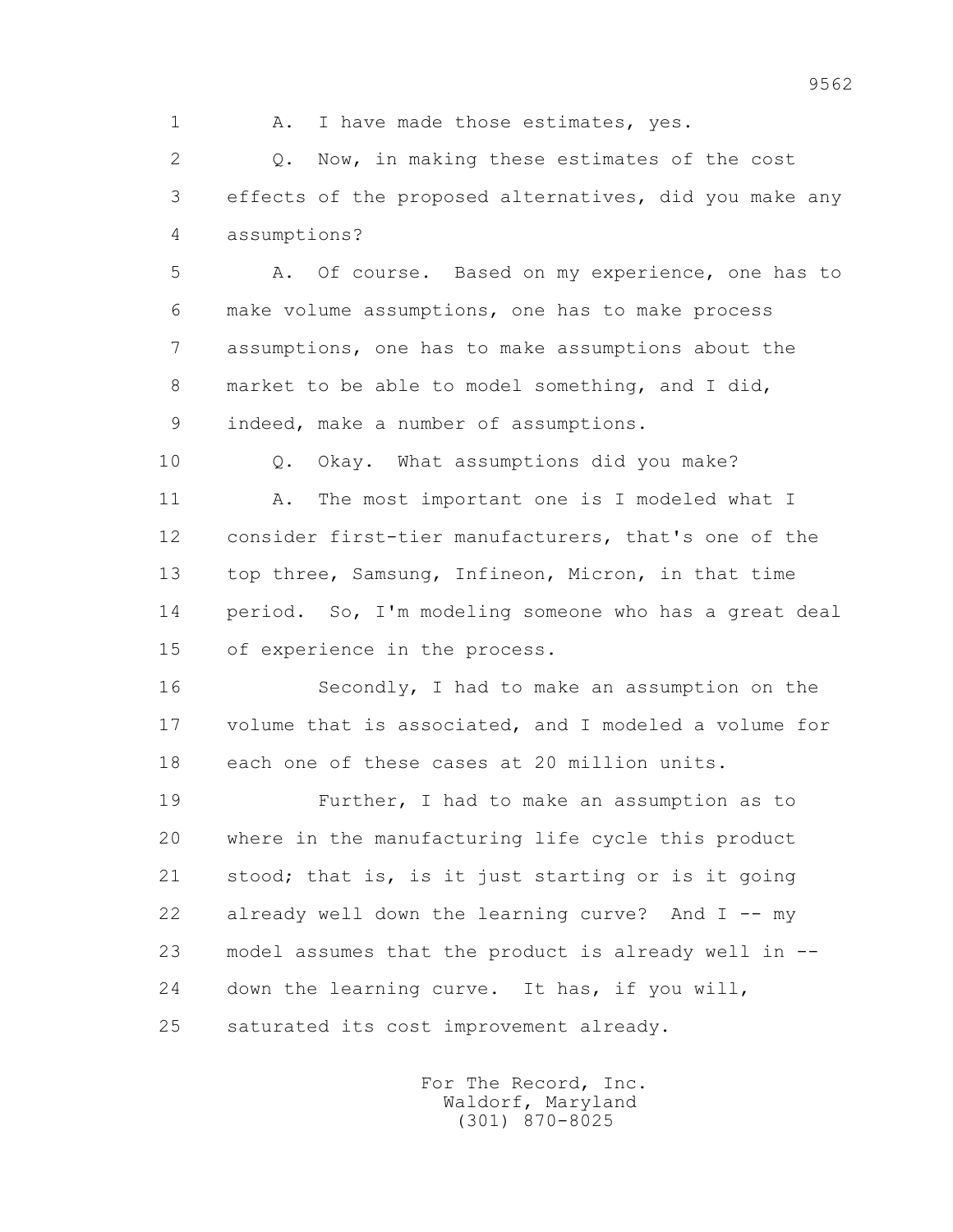1 Q. And --

 2 A. And the requirement for that, of course, is to 3 run a 20 million unit volume, you need to be well down 4 the learning curve.

 5 Q. Now, if you had not made this assumption about 6 being well down the learning curve, would your cost 7 estimates have been different?

8 A. They would have been much, much larger, because 9 the cost -- the base costs would have been much larger. 10 MR. DETRE: Your Honor, we're going to be using 11 a few demonstratives with Mr. Geilhufe. May I hand a 12 set up?

13 JUDGE McGUIRE: Yes, you may. Do we have those 14 already marked?

 15 MR. DETRE: Yes, we do. And I'll also hand a 16 set to Mr. Geilhufe.

 17 JUDGE McGUIRE: Go ahead. You have one for 18 opposing counsel, I assume.

19 MR. DETRE: I do. And we have, as I mentioned, 20 premarked these with DX numbers, and if we could pull 21 up the first one, DX-298, please, starting with the 22 heading Cost Effect of CAS Latency Alternatives.

 23 (DX Exhibit Numbers 298-301 were marked for 24 identification.)

25 BY MR. DETRE: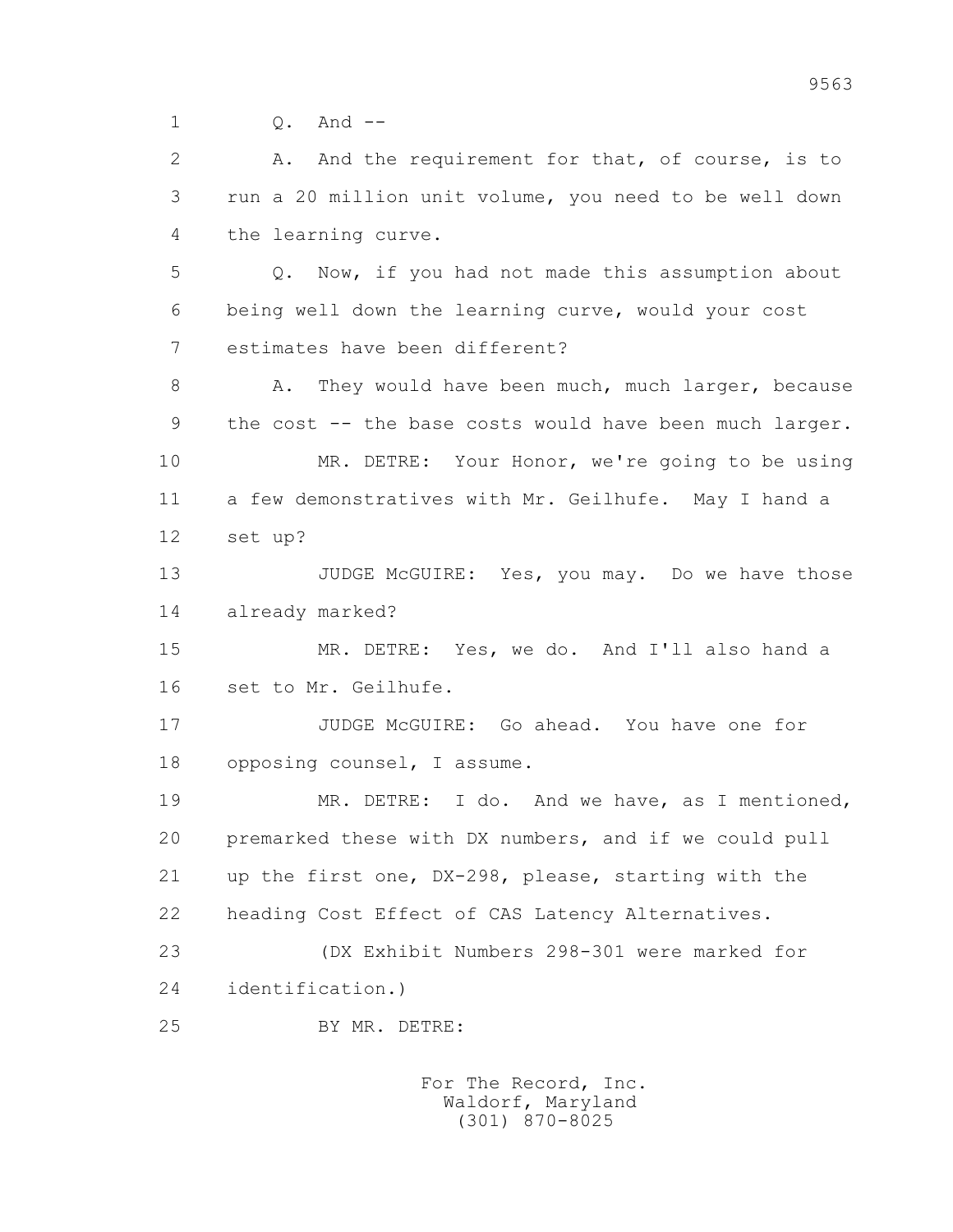1 Q. Mr. Geilhufe, does this chart summarize your 2 opinions about the cost effects of certain alternatives 3 to programmable CAS latency proposed by Professor 4 Jacob? 5 A. Yes, it does. 6 Q. Did you assume any particular time frame when 7 making these estimates? 8 A. The estimates for this -- excuse me, the time 9 frame for this estimate was in mid-1995. 10 Q. Okay. And do you have some understanding of 11 what the total unit cost of a DRAM was in that time 12 frame? 13 A. The mature, first-tier total unit cost was 14 approximately \$2, and that is what I used as my model. 15 Q. Now, if we look at the very top row of this 16 chart, there are a number of headings, Process & 17 Storage Cell/Array, Product Design and so forth. 18 Do you see that? 19 A. Yes, I do. 20 Q. What do these headings represent? 21 A. Those headings represent cost elements that I 22 looked at in detail that are involved in a DRAM. 23 Q. And if we look down the very first column where 24 it says Fixed CL (CAS Latency), CL in Read/Write 25 Command and so forth, what's listed in that column?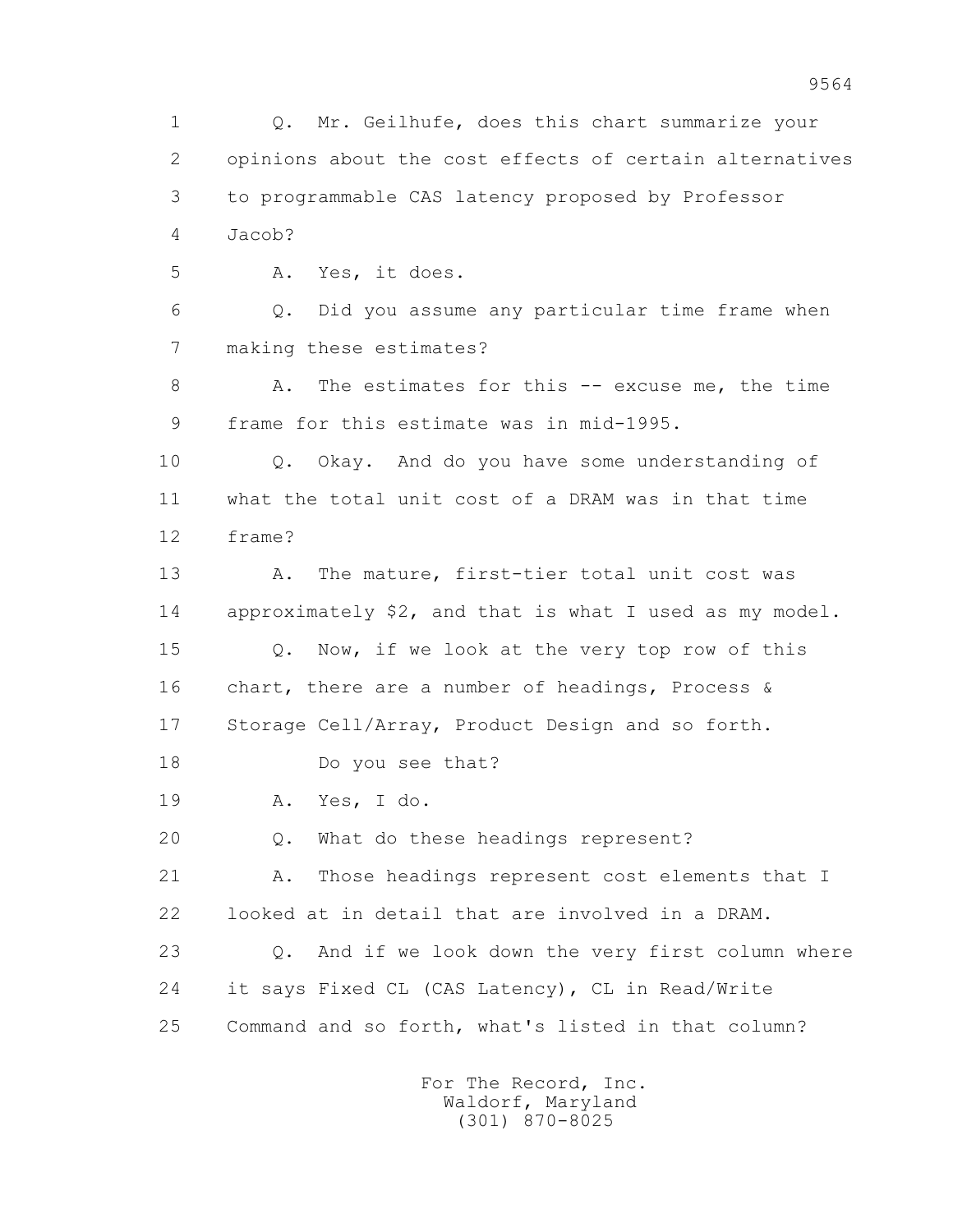1 A. That column lists the five alternatives that I 2 evaluated for CAS latency.

 3 Q. And then in the body of the chart, some of the 4 cells are colored red and some are colored green and 5 some are colored neither red or green.

 6 Can you tell me what those colors represent? 7 A. Yes, as an old P&L manager, red means cost 8 increases; green means cost decreases.

 9 Q. All right. What I'd like to do now is go 10 through that very top row about the cost factors that 11 you considered and have you explain a little bit about 12 each one.

13 So, starting at the left-most one, Process & 14 Storage Cell/Array, can you tell me what that means? 15 A. Yes, you may recall my earlier testimony that 16 the development the processes for a -- if you will, a 17 new DRAM or to reduce the cell size or to increase the 18 density of the memory array is a very expensive aspect, 19 and I wanted to make sure that I looked at each 20 alternative to see if it affected that particular 21 aspect. 22 Q. Okay. And under that, there's an "f" in

 23 parentheses. Can you tell me what that means? 24 A. Yes, I looked at costs from a fixed cost point 25 of view, that is, a one-time expenditure for a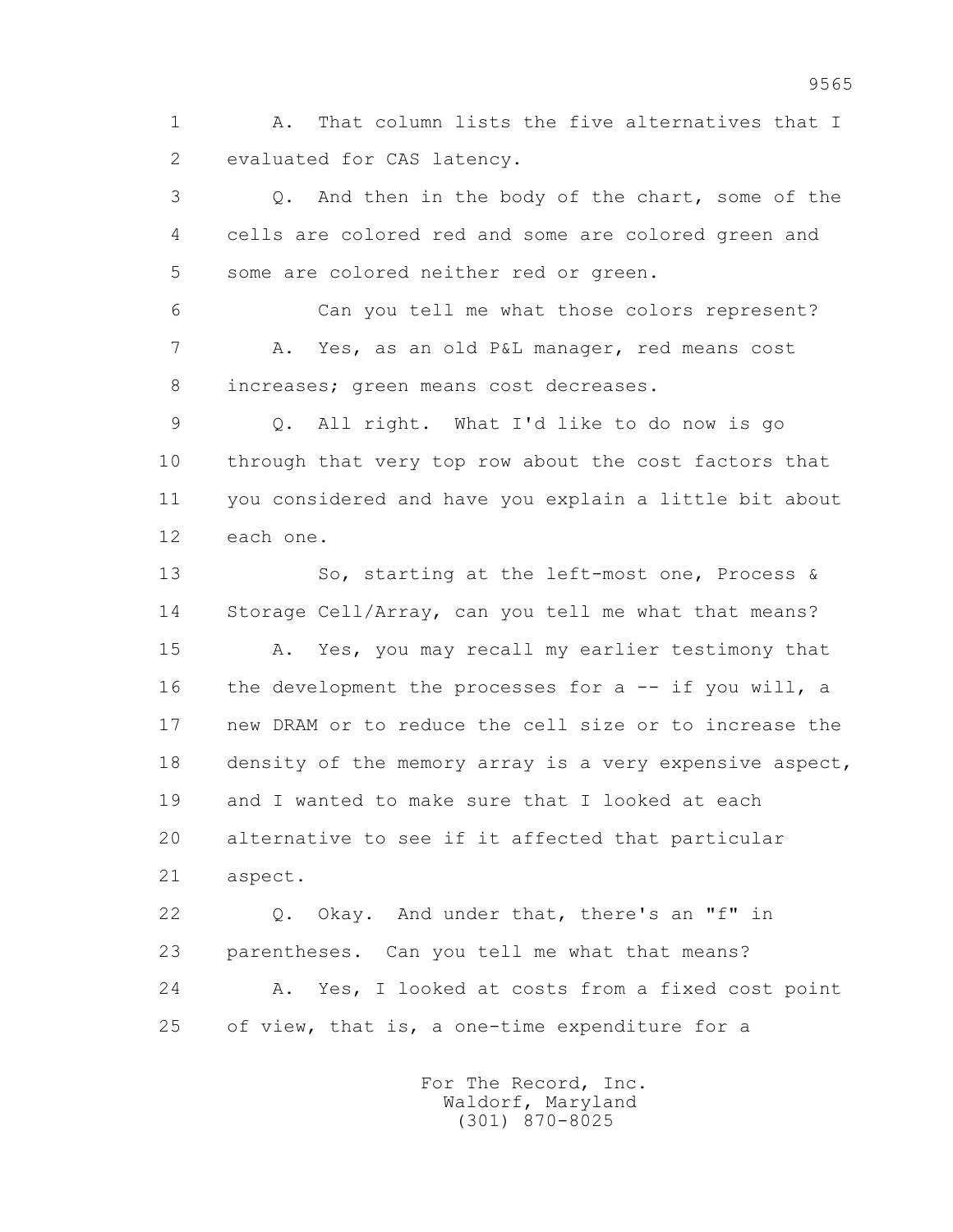1 particular alternative, and that's what the "f" means. 2 0. Now, over the course of your career, have you 3 had the occasion to make cost estimates involving 4 process and storage cell/array costs? 5 A. Yes, I have. 6 Q. Can you explain when that's come up? 7 A. The last one was at a 64K DRAM in the 1988 time 8 frame. 9 Q. And if we could move on to the next column, 10 Product Design, could you explain what comes under that 11 heading? 12 A. Yes, this is the manpower required, the 13 computer time required, the simulations required to go 14 ahead and create a particular alternative. 15 Q. And there's an "f" after that one also. 16 A. Right, that is a one-time cost, and it would 17 get amortized over the entire population that gets 18 built. 19 0. And again, over the course of your career, have 20 you made cost estimates involving product design costs? 21 A. Yes. The design estimates I've made throughout 22 my career, the last one I believe was in 1998 or '97. 23 Q. If we go to the next column, Wafer Plant, could 24 you please explain what wafer plant costs involve? 25 A. Here I was trying to analyze whether new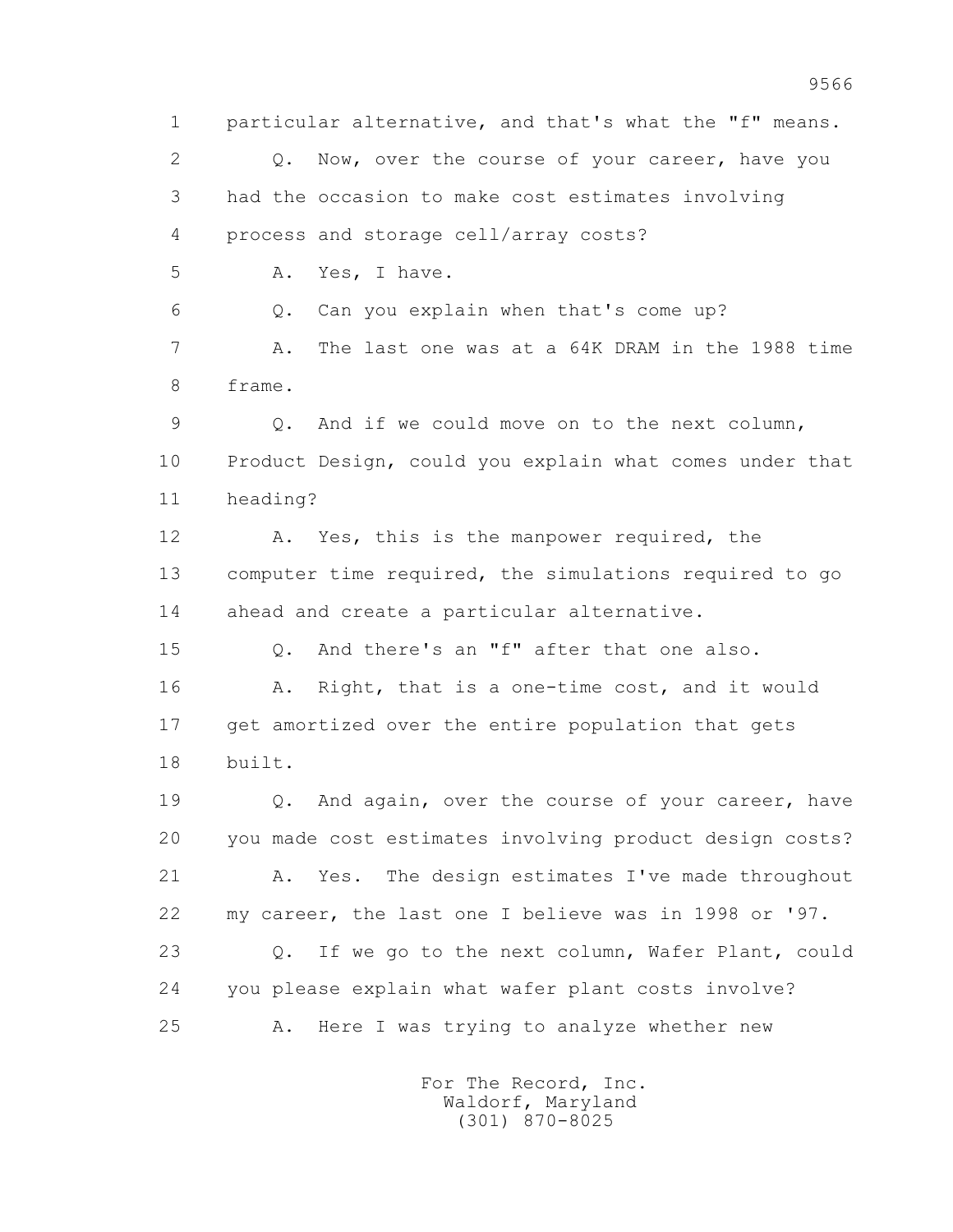1 equipment was required in the wafer factory to support 2 the alternative.

 3 Q. Okay. And is that a fixed cost also? 4 A. Exactly. That would be a one-time cost. 5 Q. Have you made cost estimates involving this 6 cost factor in your career? 7 A. I have evaluated manufacturing -- excuse me, 8 plant costs throughout the world through the entirety 9 of my career, yes. 10 Q. The next column is Photo Tooling. Could you 11 please explain that? 12 A. To process a silicon wafer requires reticles or 13 photo tools, and this is the one-time cost that is 14 required to create the tool for that particular 15 alternative. 16 Q. Now, you mentioned reticles. In this case 17 we've sometimes heard the term "masks." Is there some 18 relationship between masks and reticles? 19 A. Yes, the mask term is -- us old guys use mask

 20 terms, the term "mask." That's what it was 20 years 21 ago. "Reticle" is the much more refined, much more 22 sophisticated term.

23 Q. And is that also a fixed cost?

 24 A. That is a one-time cost for the population. 25 Q. Have you made cost estimates involving this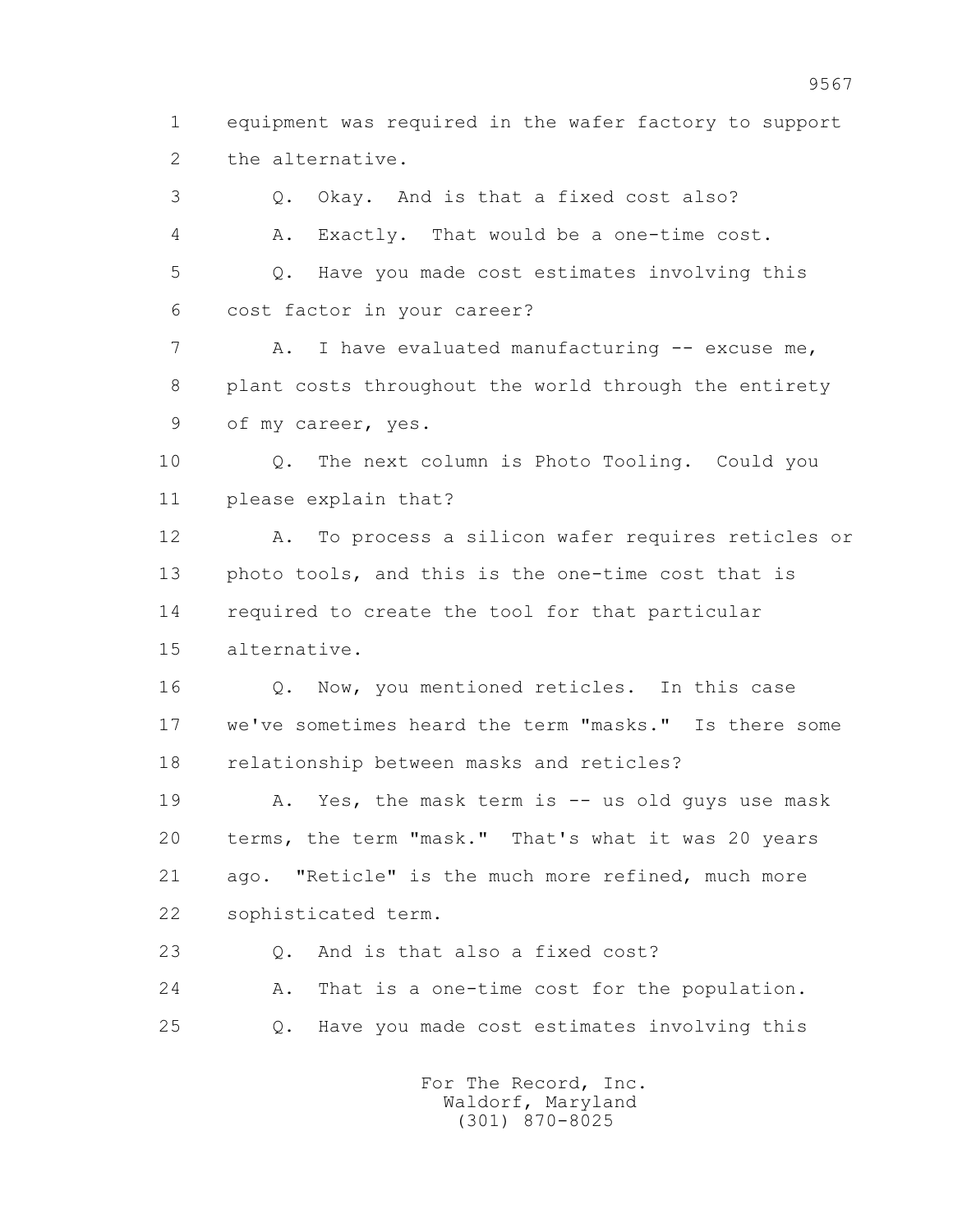1 factor during your career?

| 2  | I have not only made cost estimates, but I've<br>Α.     |
|----|---------------------------------------------------------|
| 3  | purchased photo tooling throughout my career, and as -- |
| 4  | I -- the company on whose board I sit, one of the key   |
| 5  | elements is photo tool costs for their products.        |
| 6  | The next column is Wafer Sort. Could you<br>$Q$ .       |
| 7  | please explain what you mean by wafer sort?             |
| 8  | Yes. Once a wafer is processed --<br>Α.                 |
| 9  | unfortunately, in the semiconductor industry, we don't  |
| 10 | build good units. We build lots of units, and then we   |
| 11 | decide a good die or we separate a good die from a bad  |
| 12 | die.                                                    |
| 13 | Wafer sort is the electrical test operation             |
| 14 | that identifies the good die on a wafer and rejects the |
| 15 | bad die on a wafer.                                     |
| 16 | Q. And under -- under Wafer Sort, you have a "v"        |
| 17 | in parentheses. Could you explain what that means?      |
| 18 | Yes, that cost is really dependent on the<br>Α.         |
| 19 | number of units that are being processed. So, it is a   |
| 20 | per-unit cost as opposed to a fixed cost.               |
| 21 | What does "v" stand for?<br>$Q_{\bullet}$               |
| 22 | Variable.<br>Α.                                         |
| 23 | Have you made cost estimates involving costs<br>$Q$ .   |
| 24 | related to wafer sort in the course of your career?     |
| 25 | Yes, throughout my career.<br>Α.                        |
|    |                                                         |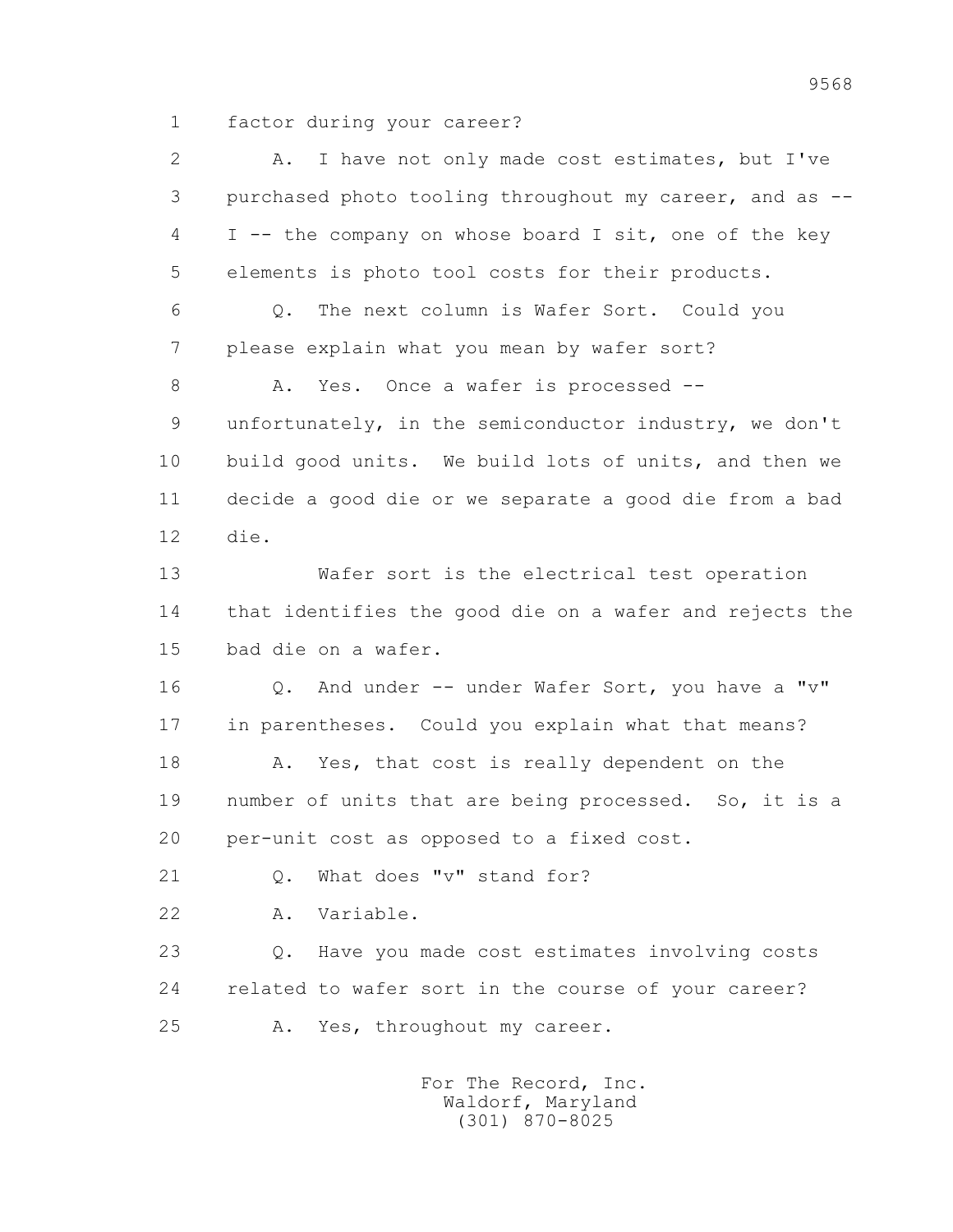1 Q. If we go to the next column, Good Die Yield, 2 could you please explain that?

 3 A. Yes, probably the most important parameter in 4 the life of a semiconductor businessman, it really 5 identifies -- if you build a hundred units, do you get 6 30 good ones or 90 good ones or 99 good ones? The die 7 yield is the percentage of good die versus die built.

8 0. And you've identified that as a variable cost? 9 A. Again, yes, because that is literally -- it 10 changes on a per-unit basis.

11 0. Okay. And have you had the occasion to make 12 cost estimates relating to good die yield over the 13 course of your career?

14 A. Throughout my entire career, throughout -- all 15 the way through ISD, and I also had the opportunity to 16 work many yield improvement programs over the years, 17 which address exactly this issue.

 18 Q. The next column is headed Packaging. Could you 19 please explain what you mean by packaging?

 20 A. Yes, once we have a die and we decide it's a 21 good die in wafer sort or potentially a good die in 22 wafer sort, we take that die and put it through a 23 manufacturing process that attaches leads to that die 24 so that the -- a package can be put on the circuit 25 board.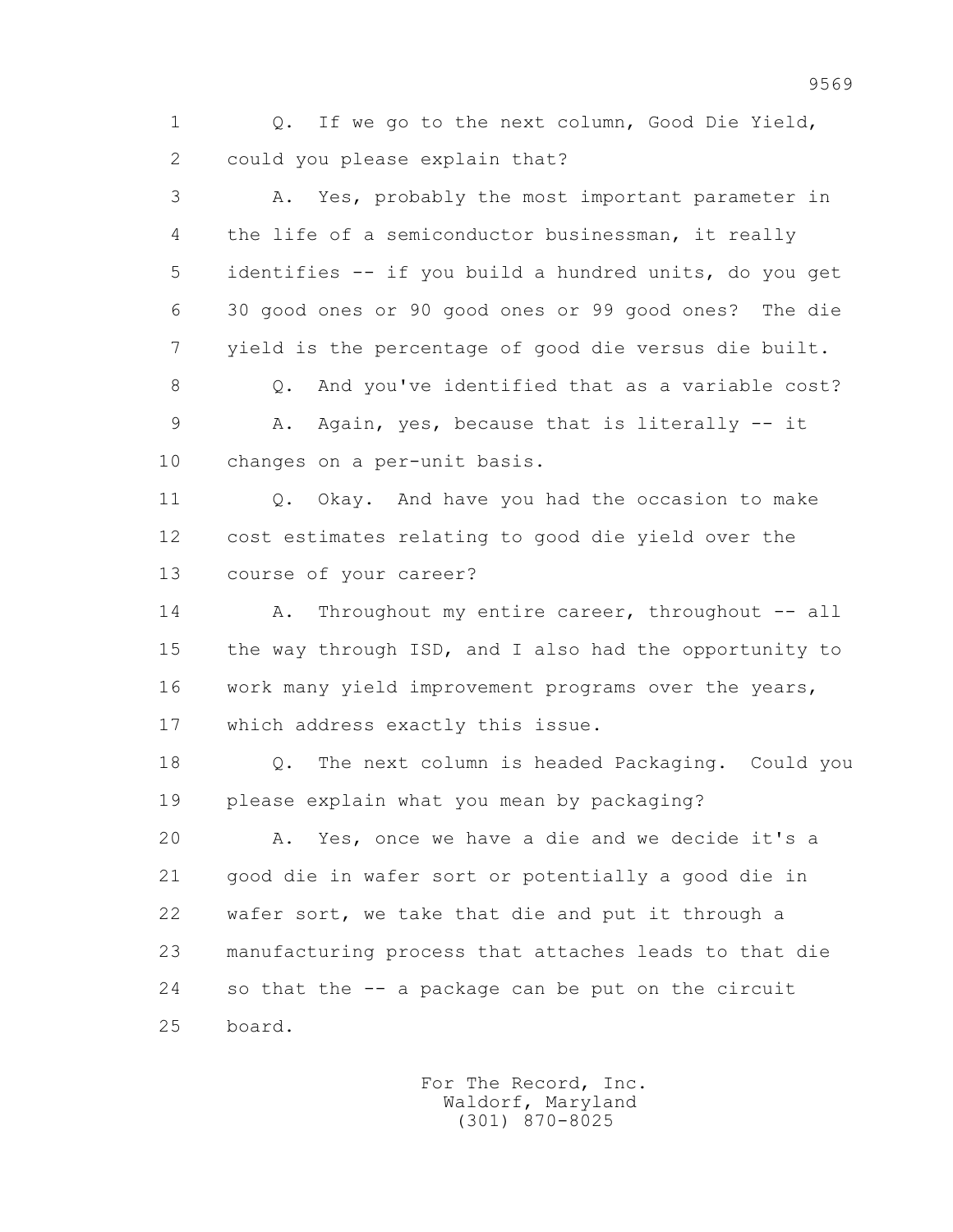1 Q. And you've identified that as a variable cost? 2 A. That's correct. That is a fairly well-defined 3 variable cost in the industry.

 4 Q. Have you had occasion to make cost estimates 5 relating to packaging during the course of your career? 6 A. Yes, throughout my entire career, I have either

 7 contracted with assembly plants or packaging plants or 8 actually run them.

 9 Q. The next column is Final Test & Good Unit 10 Yield. Please explain what you mean by that.

 11 A. Yes, this is -- if you take the number of good 12 die and you run them through the assembly, packaging 13 and manufacturing process, there is some fall-out due 14 to that processing, and there is some fall-out due to 15 the fact that wafer testing is not as stringent as 16 final testing. Final testing is to the specification, 17 and that determines when we have a good unit.

 18 Q. You've identified that as a variable cost? 19 A. That is correct.

 20 Q. Have you had occasion to make cost estimates 21 relating to final test and good unit yield during your 22 career?

23 A. Again, literally throughout my career, as late 24 as 1997, I've had to do that.

25 Q. Okay. The next column is headed Inventory.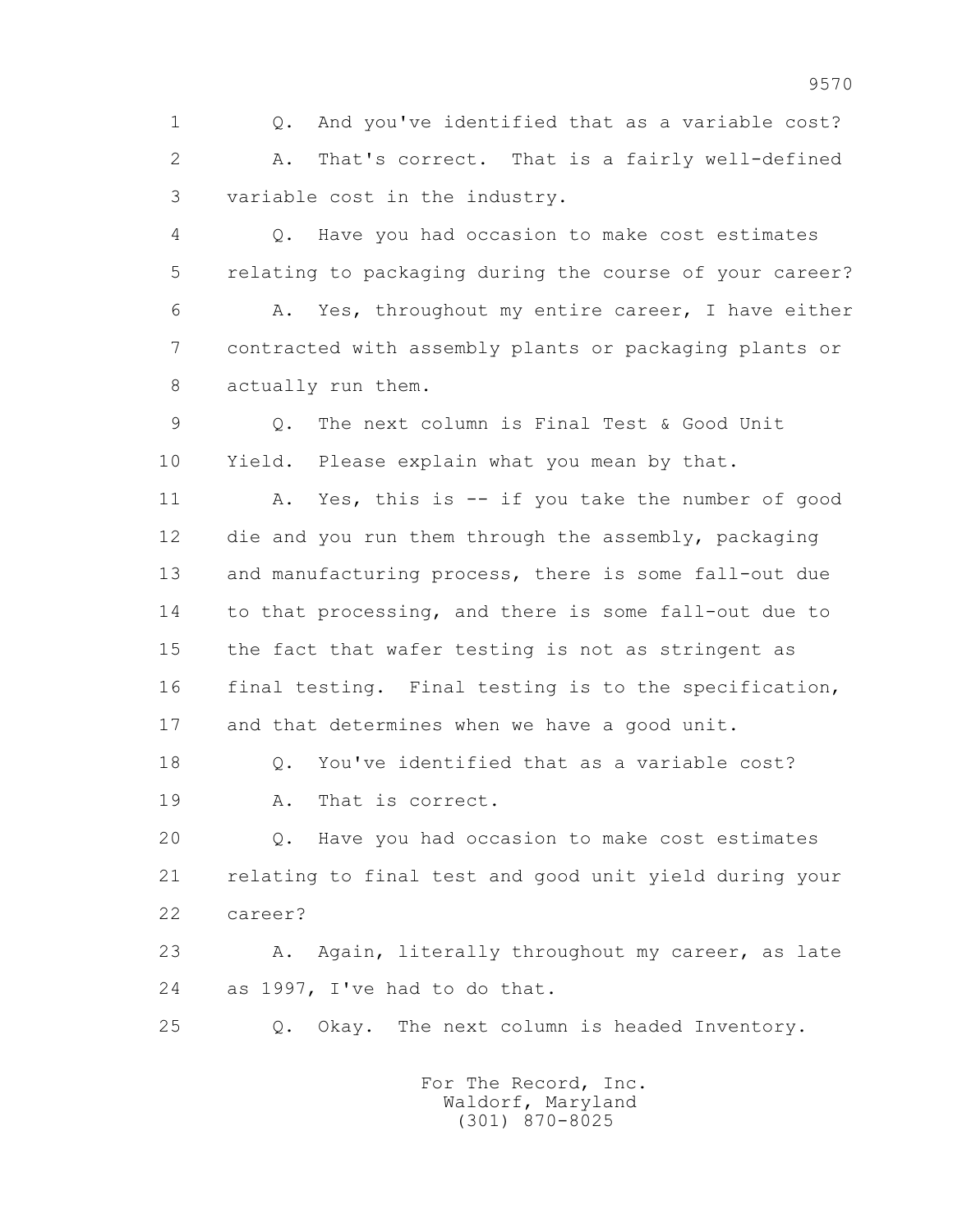1 What do you include under that heading?

 2 A. There are two elements in inventory. One is 3 the work in process element; that is, in a factory, it 4 may take six weeks or eight weeks to complete all the 5 400 processing steps to create a finished wafer. That 6 means you have work in process inventory sitting in 7 that factory. If it's six weeks worth, you have six 8 weeks worth of inventory. So, I include work in 9 process inventory in fab, I include work in process 10 inventory in the assembly plants.

 11 And the second element of inventory is the 12 finished product inventory; that is, once a product 13 passes final test and is determined as a good unit, it 14 then goes into finished goods inventory at the 15 manufacturers. It may go into inventory in a 16 distribution channel, and it definitely goes into 17 inventory by the user itself. So, we have a complete 18 food chain, if you will, of inventories. And I've 19 attempted to identify that total cost.

 20 Q. Okay. Have you treated that as a fixed cost or 21 a variable cost?

22 A. I've treated it as a variable cost.

23 0. Okay. Now, the next -- oh, excuse me, I almost 24 forgot one of my questions.

25 Have you made cost estimates relating to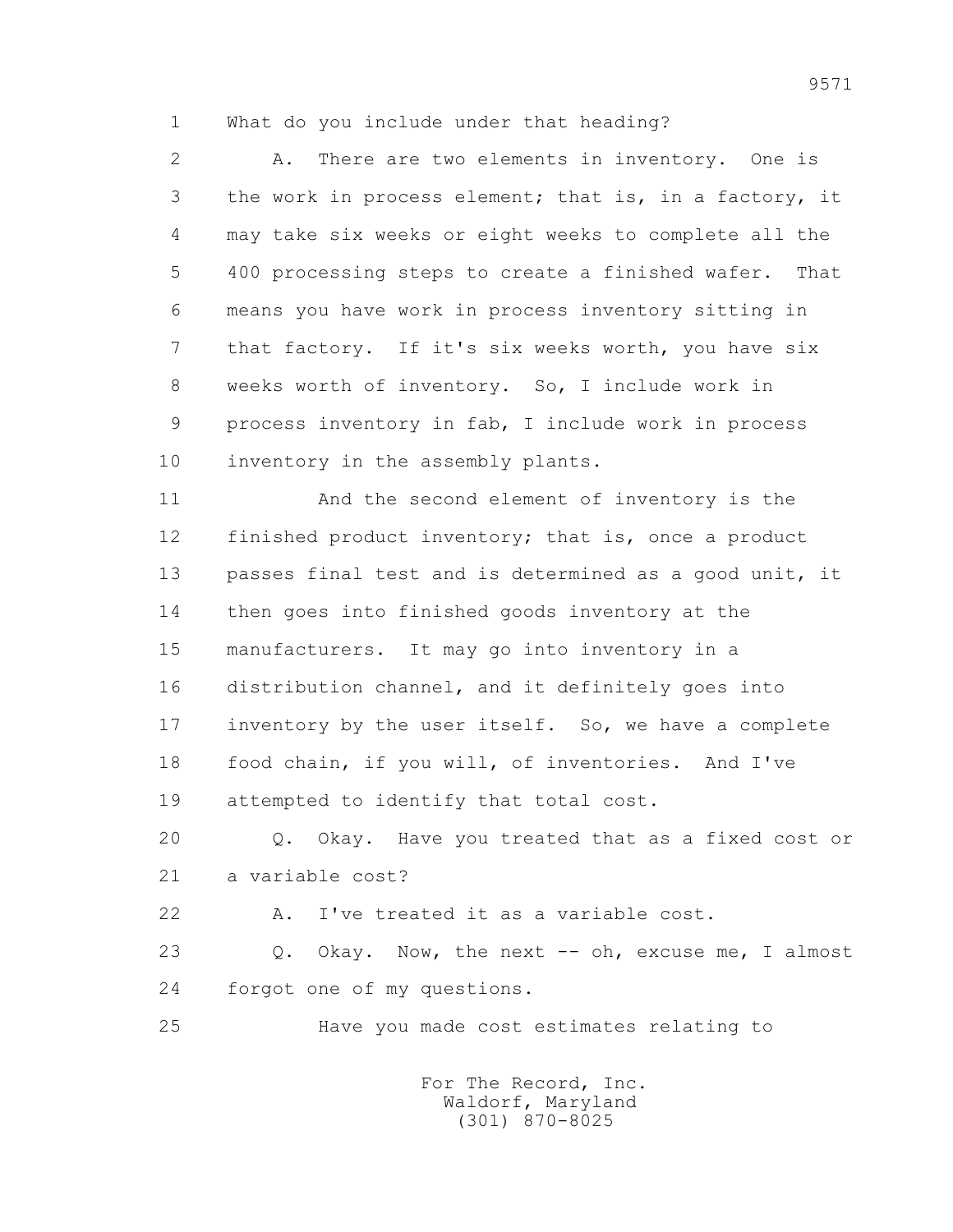1 inventory costs over the course of your career?

 2 A. Yes. You know, the best example that I can 3 give you is in microcontroller processing, you tend to 4 personalize the product in fairly small volumes for 5 customers. In other words, you have lots of inventory 6 at the end of the process, and then you personalize it 7 for the customers.

 8 In that particular environment, you tend to 9 overbuild, so you have enough units for the customer, 10 and then you tend to throw quite a bit of material 11 away, because it's not usable once it's personalized. 12 So, it's a good example of a particular part number 13 being built but may not have an application.

 14 Q. And then the next column is headed 15 Qualification. Can you explain what that means?

 16 A. Yes. Qualification, again, since the impact of 17 a mistake with a DRAM is monumental in terms of 18 economic impact on a Dell or on an Apple or someone 19 like that, very careful, extensive reliability 20 qualification takes place, and very careful 21 specification qualification takes place at the 22 manufacturer site, and it may actually take also place 23 at the consumer site.

 24 Q. And you've identified that as a fixed cost? 25 A. Yes, that is a one-time cost, because it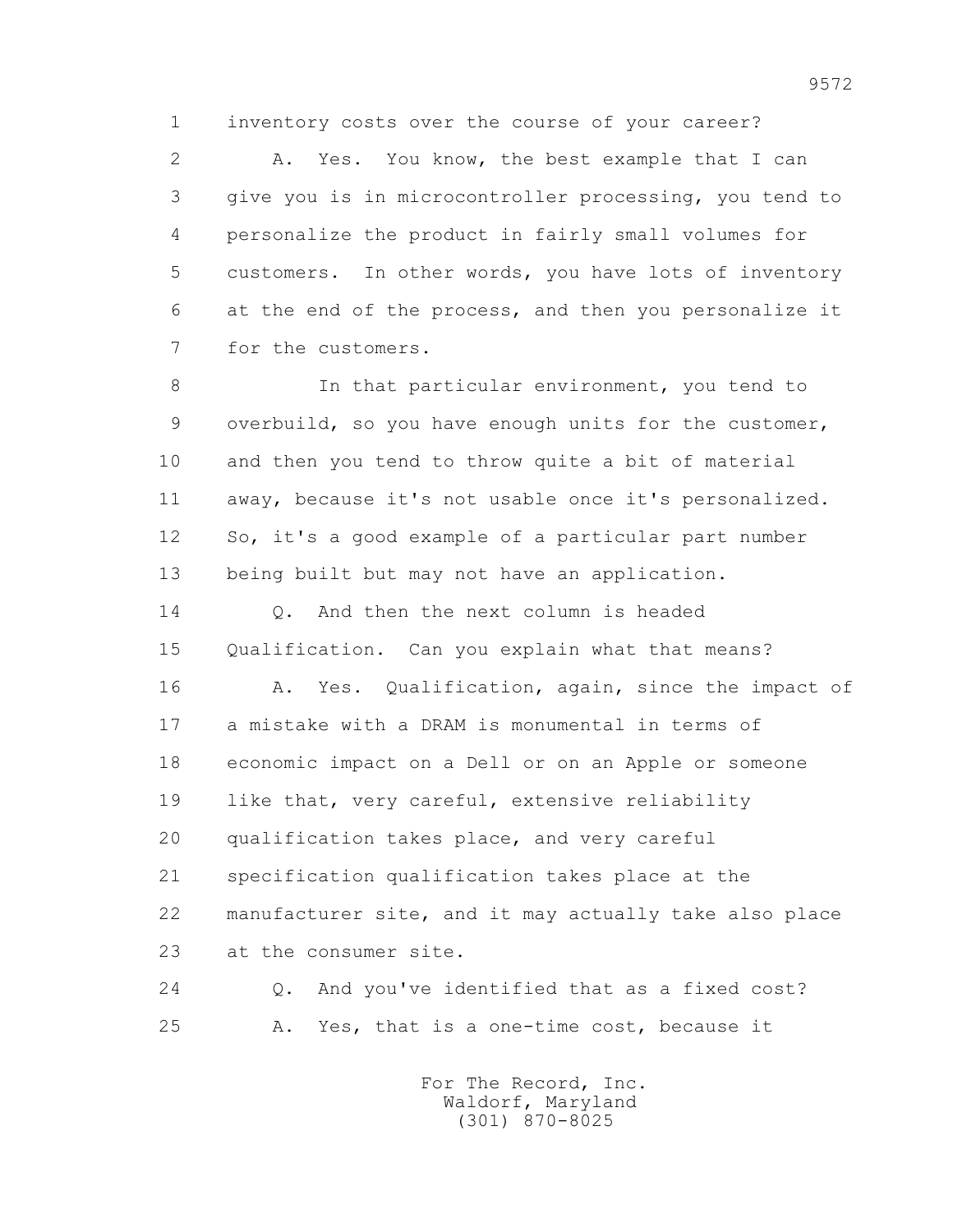1 qualifies the particular line item, the particular 2 product code.

 3 Q. Have you made cost estimates relating to 4 qualification during your career?

 5 A. Of course. I've not only made cost estimates, 6 but I've ran a large number of qualifications when I 7 was responsible for that function.

 8 Q. And then finally, the last factor listed is 9 Board Complexity. Please explain what that means.

 10 A. Yes, we're now out of the realm of the DRAM 11 manufacturer, and we're in the space of the user. So, 12 if we changed a DRAM, for instance, we add more pins to 13 it or something, that may require a larger board area, 14 more real estate on the board, or it may require more 15 traces or some other effect like that, and that is the 16 effect that I was trying to establish with board 17 complexity.

 18 Q. And you've identified that as a variable cost? 19 A. Yes, I did.

 20 Q. Have you had occasion to consider board 21 complexity over the course of your career?

 22 A. Of course. When I was responsible for the 23 systems operation, the quality and reliability 24 functions of the systems operations, I was very 25 sensitive to board size, board complexity factors and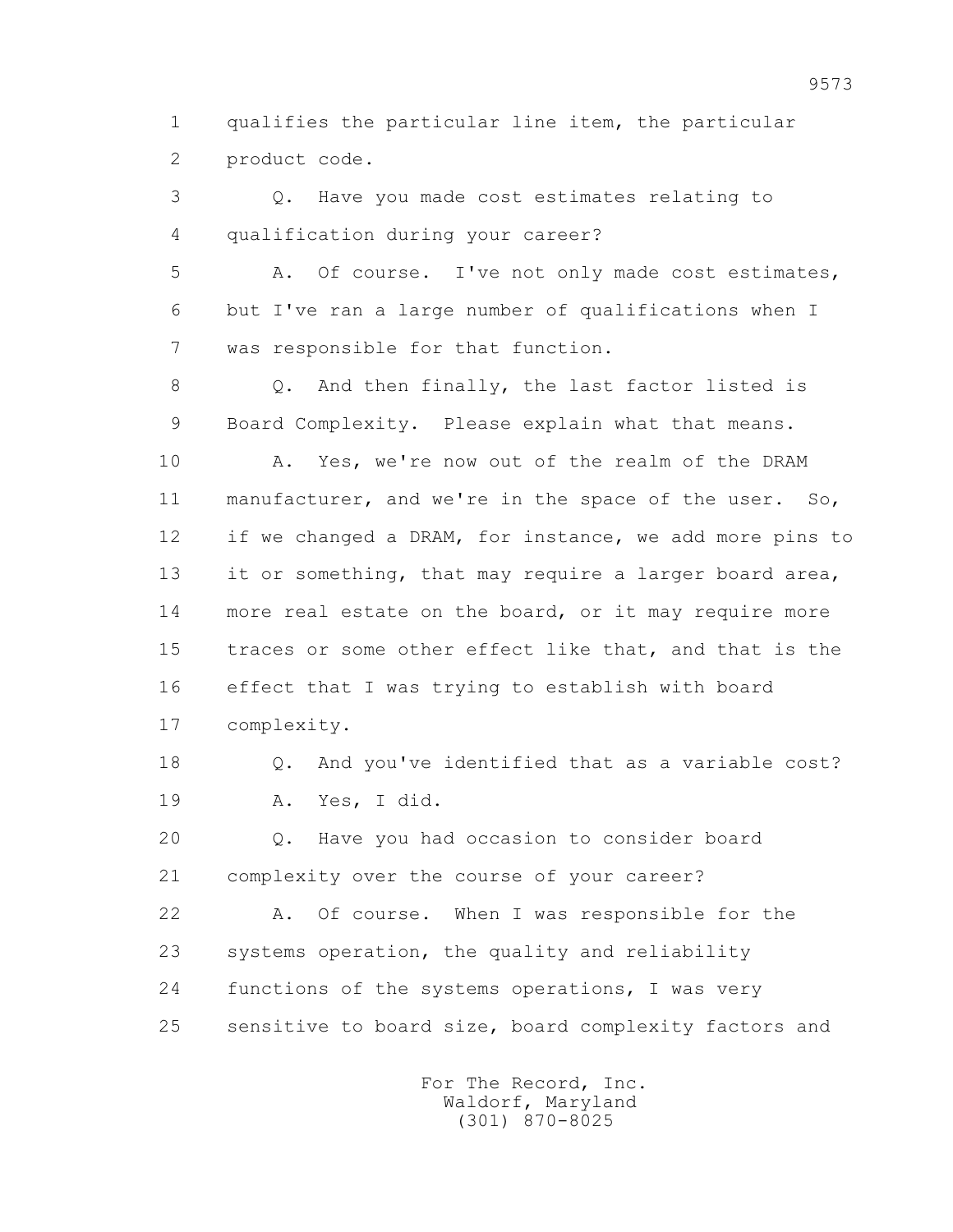1 how they affected manufacturing costs.

 2 Q. Well, let's now move, if we could, to the first 3 row of this chart, which is headed Fixed CL (CAS 4 Latency). Do you have an understanding of the fixed 5 CAS latency alternative proposed by Professor Jacob? 6 A. Yes. 7 Q. What's your understanding? 8 A. My understanding is that he proposed, as 9 opposed to having a programmable mode register with 10 variable CAS latency, he proposed, per the JEDEC spec, 11 three different CAS latency parts for the SDRAM and 12 five different CAS latency parts for the DDR RAM. 13 Q. And under various of the columns here, you've 14 stated "negligible." Could you just generally explain 15 what you mean when you identified a cost as negligible? 16 A. Yes. I wanted to show that I looked at that

 17 aspect of the cost model, and I determined that I could 18 not identify either a significant enough increase or 19 decrease. And by "significant enough," I used the 1 20 cent as my limit.

 21 Q. Okay. So, let's then go to the first element 22 here that is not listed as negligible, and under 23 Product Design, you have, "Add," and then there's a 24 tilda symbol. Could you explain what that tilda symbol 25 represents?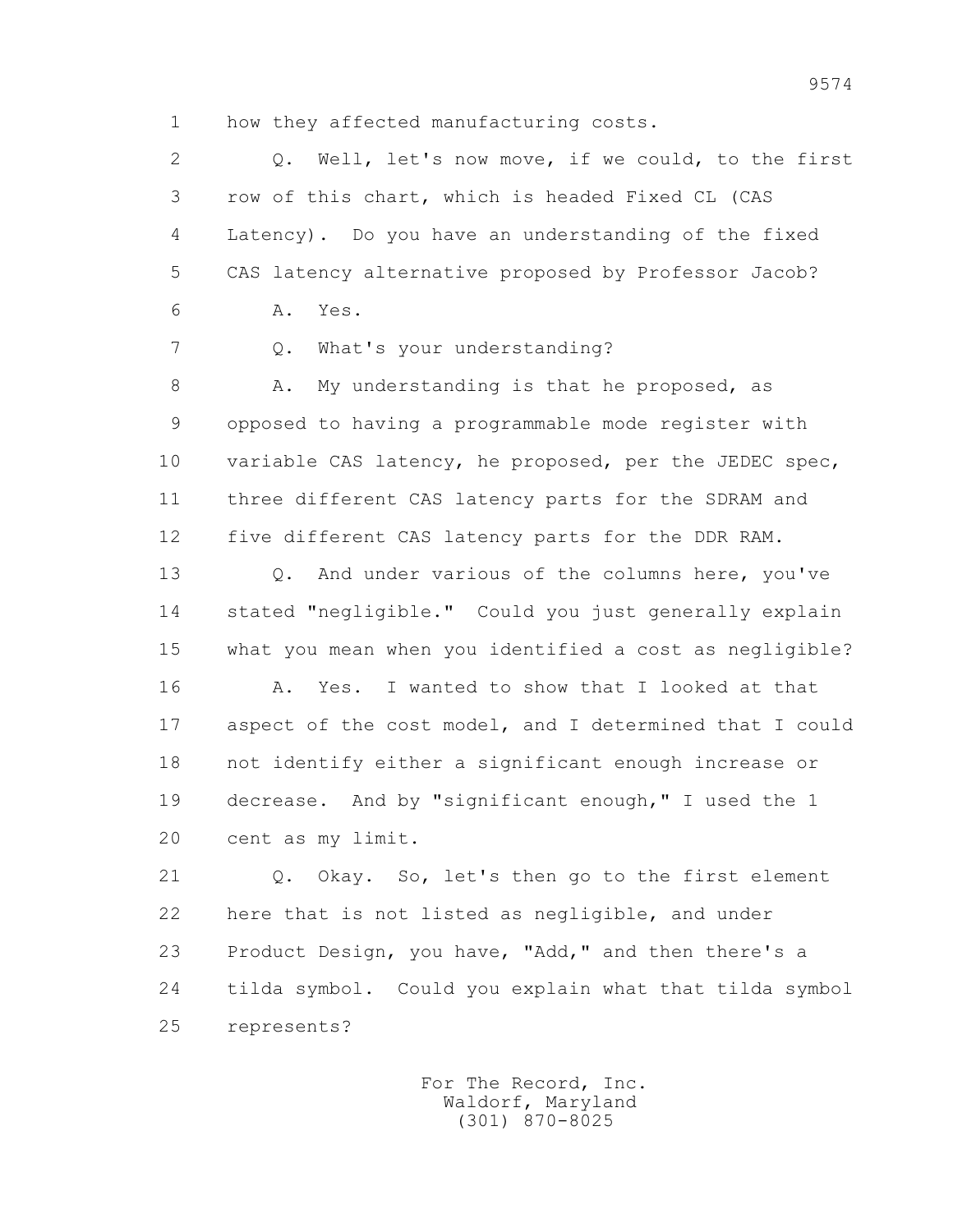1 A. Yes, that symbol means approximate. Please 2 recognize that this is a model, and all the numbers on 3 the model, by its very nature, have to be approximate. 4 Q. Now, in making these estimates, have you tried 5 to err on one side or the other? 6 A. Well, you will find as we go through here that 7 generally I erred on the conservative side; that is, 8 the lower cost increases side. 9 Q. Okay. So, under Product Design, you have got, 10 "Add approximately 100K --" does K mean thousand? 11 A. \$100,000. 12 Q. "-- per CAS latency part." 13 Could you explain why you've assigned \$100,000 14 per CAS latency part under Product Design? 15 A. Yes, to create a new product requires a number 16 of significant steps during the design effort. The 17 actual design activity may be quite minimal, but it 18 may -- it definitely will require the characterization, 19 simulations work, and a minimum level in my experience 20 in a large company is about \$100,000 to do a new line 21 item, new product code. 22 Q. So, were you assuming that this was going to be 23 a minor design effort or a major design effort or 24 somewhere in between? 25 A. This is a minor design effort.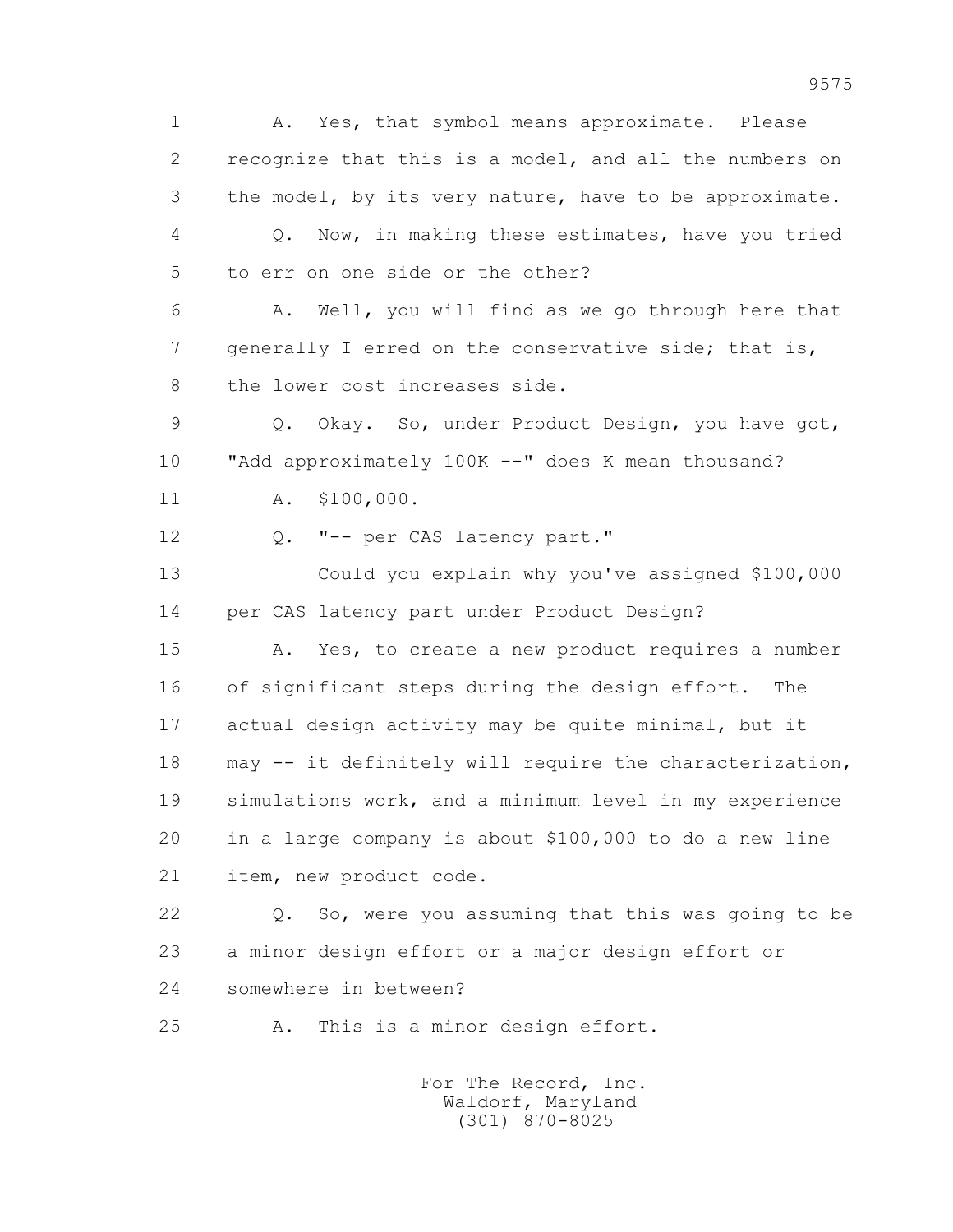1 Q. If we go to the next non-negligible column 2 under Photo Tooling, you have got, "Add approximately 3 \$50,000 per CAS latency part." 4 Could you explain that? 5 A. Yes, that is my estimate of the photo tooling 6 cost required. 7 Q. And what's that estimate based on? 8 A. That's based on the cost of photo tools today. 9 A photo tool set may cost between a million and a 10 million and a half dollars. This is the time frame 11 that goes back to 1995, and we're really only 12 addressing one mask. 13 O. Now, under Wafer Sort, you have, "Decreased 14 test time." 15 Could you explain why you're modeling a 16 decreased test time here? 17 A. Yes, by removing the variable CAS latency 18 function, you do not need to test the part for two or 19 three different CAS latencies; you only need to test it 20 for one, and that very likely will reduce the test time 21 slightly. 22 Q. Okay. And what cost I guess decrease have you 23 assigned to correspond to decreased test time? 24 A. I assigned approximately 1 cent cost decrease 25 at that point.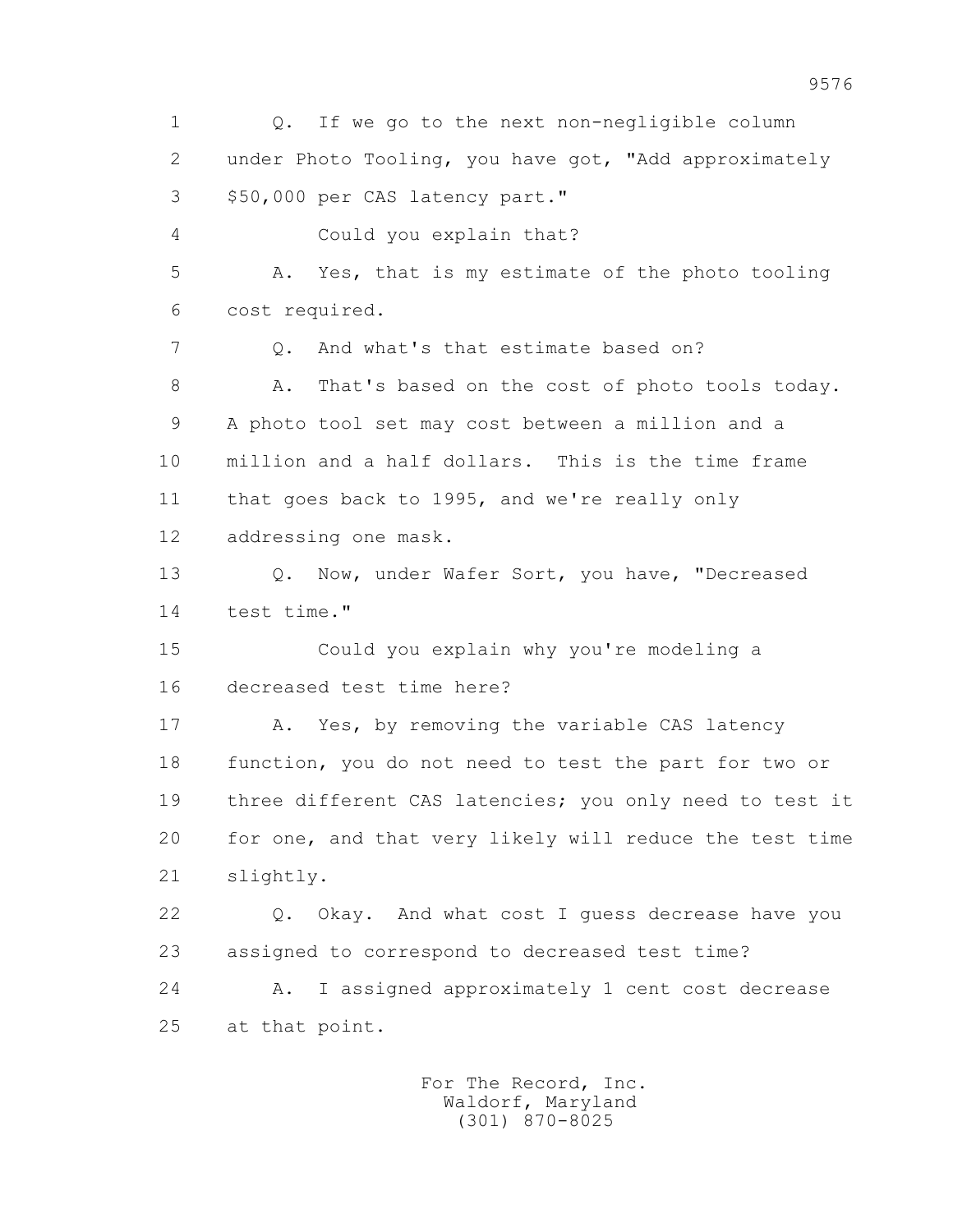1 Q. Next, under Good Die Yield, you say, "Reduced 2 yield due to speed distribution."

 3 Could you explain what you mean by "speed 4 distribution"?

 5 A. Yes. The semiconductor manufacturing process 6 produces a distribution of results; that is, for 7 instance, the access time of a hundred chips on a die 8 may vary from 13, 14, 15, 16 nanoseconds. There will 9 be a normal distribution, and that depends on a number 10 of parameters, physical dimensions and what have you.

11 0. Now, why would there be a reduced yield due to 12 speed distribution if you went from programmable 13 latency to fixed latency?

 14 A. Programmable latency allows the user to -- 15 excuse me, allows the acceptance of the entire or the 16 vast majority of the distribution.

17 Q. Why is that?

18 A. And that is because a slower part could be 19 assigned a larger CAS latency, so a fast part could be 20 CAS latency two or one, and a slower part could be a 21 CAS latency three.

 22 Q. And what happens if you go instead to fixed CAS 23 latency?

 24 A. If you go to fixed CAS latency, the faster 25 part -- excuse me, the required -- the specification --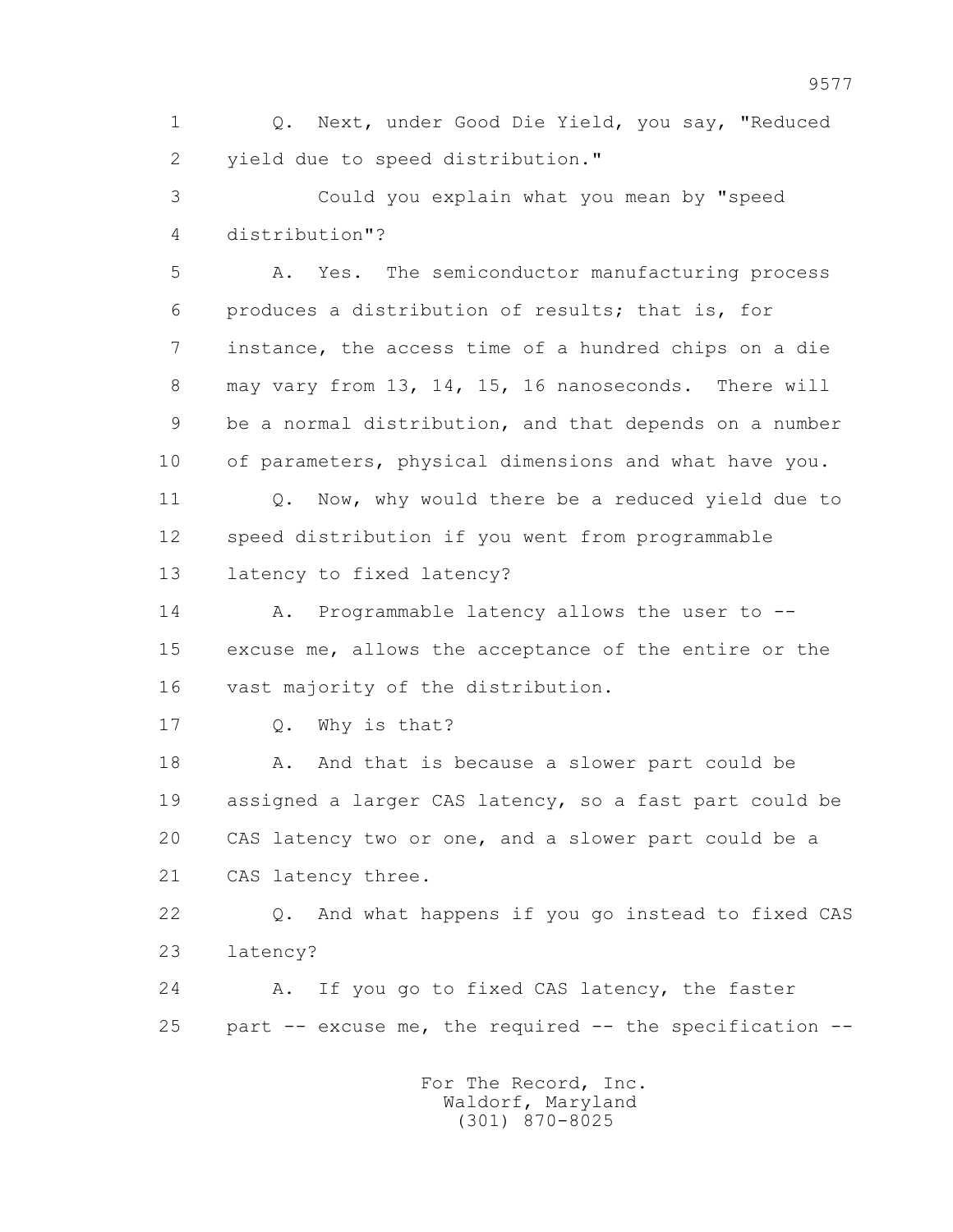1 the test for the faster part will have some fall-out; 2 that is, there will be die that are functionally 3 working, but they're not fast enough for that 4 particular specification, and they will be rejected. 5 Q. And what in your estimation would the cost 6 effect be of this reduced yield due to speed 7 distribution? 8 A. I have estimated that cost to be approximately 9 3 cents or approximately 1 to 1 and a half percent. 10 Q. Okay. The next non-negligible item is under 11 Inventory. You've got three parts there. Could you 12 explain again why you chose to model this with three 13 parts? 14 A. Well, again, to be on the conservative side. 15 The SDRAM has three CAS latency versions; the DDR RAM 16 has five. Just for conservatism sake, we modeled this

17 with three.

 18 Q. Okay. And then you've got, "Add approximately 19 2 cents per unit."

20 Is that right?

 21 A. That is correct. I assumed that by going from 22 a single part to three different parts, that would add 23 approximately 1 percent to the total cost of the unit. 24 Q. Now, next you have under Qualification, "Add 25 approximately \$250,000 per CAS latency part."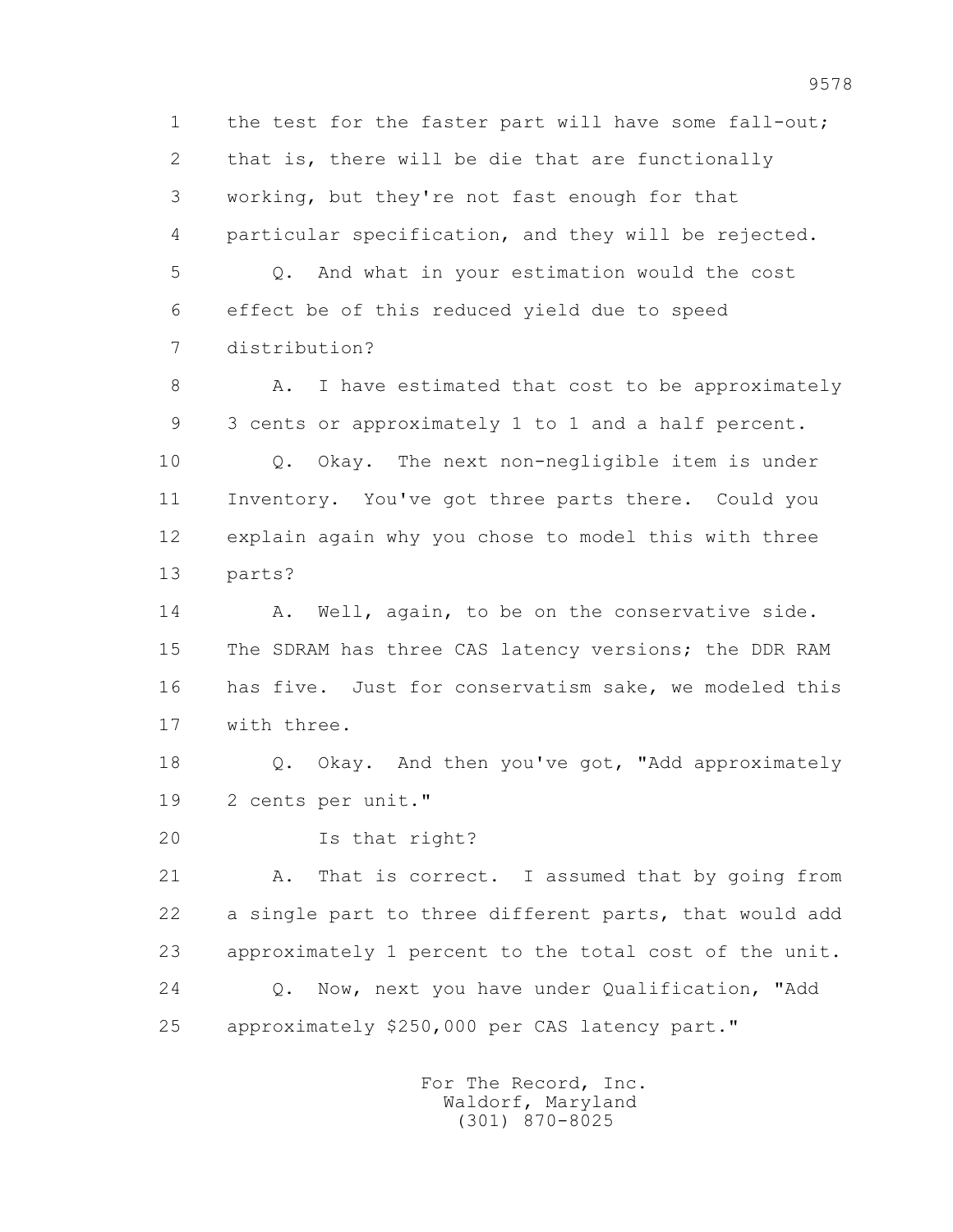## 1 Could you explain that?

 2 A. Of course. Each part needs to be qualified 3 before it can be sold in the marketplace, and the 4 \$250,000 per line item, per part, is the qualification 5 cost.

 6 Q. Now, for some of these fixed costs -- let me 7 step back.

 8 Could you give me what your bottom line then is 9 for how much it would cost per unit to go to a fixed 10 CAS latency alternative?

11 A. Yes, I estimated then in the mid-'95 time frame 12 it would be approximately 6 cents a unit increase.

 13 Q. Okay. Now, how did you -- how did you do that 14 calculation? How did you work in the fixed costs in 15 order to arrive at a per-unit cost?

 16 A. You may recall in my earlier testimony, I used 17 a volume in my model of 20 million units as a 18 significant line item volume, and so if you take all 19 the fixed costs divided by 20 million units, you arrive 20 at the -- and then add the variable costs and then 21 arrive at the total.

 22 Q. And is that generally the procedure you used in 23 making your calculations when you have to convert a 24 fixed cost to a per-unit cost?

25 A. Exactly.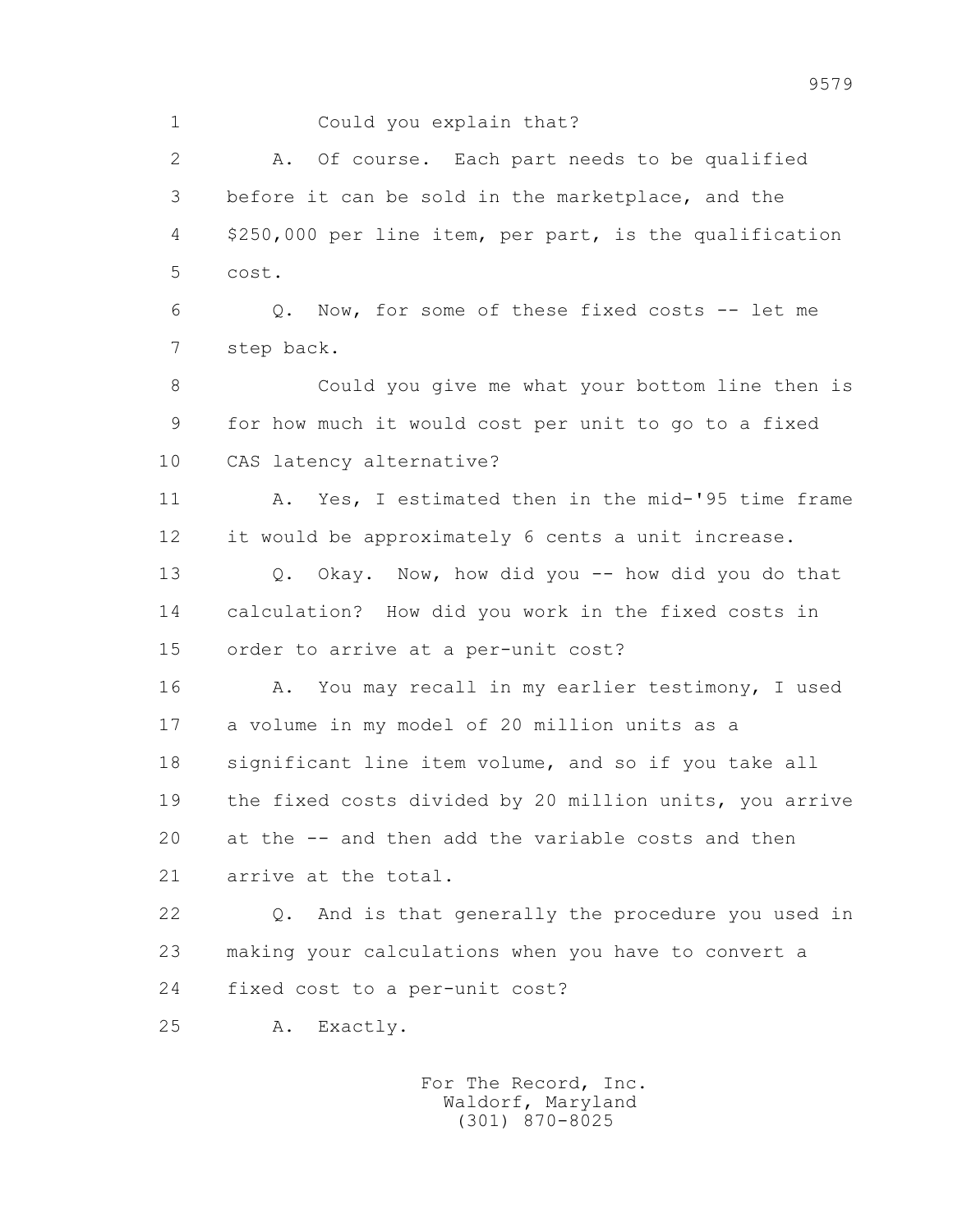1 Q. Let's move on then to the next row in your 2 chart, CAS latency in Read/Write Command. Could you 3 explain what you mean by that alternative? 4 A. Yes. There were two versions, I believe, in 5 Dr. -- in Professor Jacob's report, but basically it's 6 to communicate the CAS latency value while the 7 read/write command is issued. 8 Q. And then under that, you have -- excuse me, the 9 first non-negligible number I see is under Product 10 Design, "Add approximately \$100,000." 11 Could you explain that? 12 A. That's correct. I assumed a nominal or modest 13 design effort to go ahead and create that product. 14 Q. And under Packaging, it says, "Negligible or 15 add approximately 1 cent for added pin." 16 Could you explain that? 17 A. Yes, again, it's sort of the conservative 18 approach that we have. Professor Jacob suggested one 19 pin could be used for that aspect. In the packaging 20 environment, one can't really add just one pin in a 21 dual inline package; you have to add it in pairs. So, 22 in reality, we should be adding two pins or at least 23 the cost associated with two pins. So, I've added a 24 cost of 1 cent if the pin is used. 25 Q. Okay. And what was your bottom line using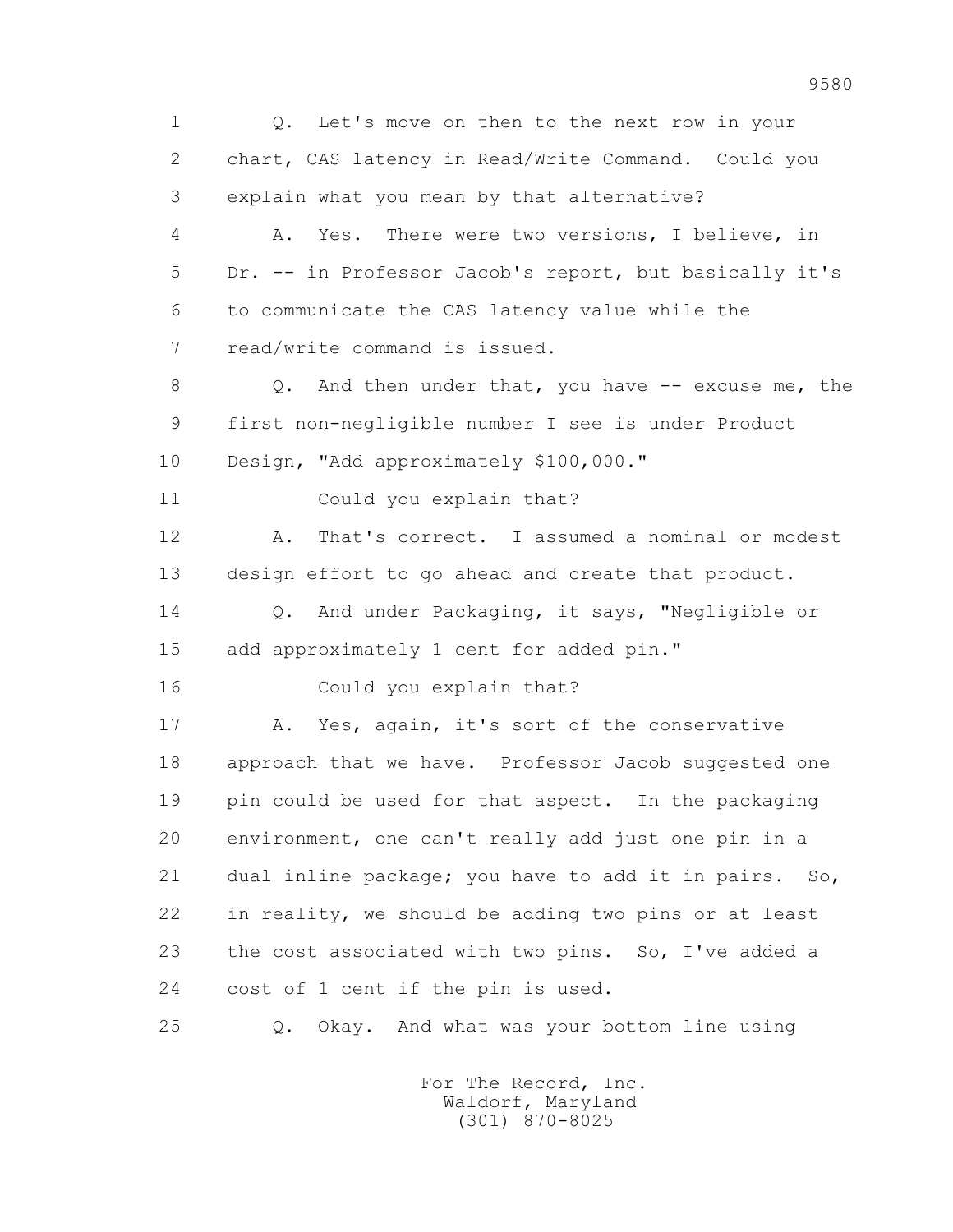1 those numbers then on this alternative? 2 A. I then concluded that the alternative would 3 increase costs from about one-half a cent to as much as 4 2 cents. 5 Q. Let's move on then to your next row, which 6 relates to programming CAS latency with fuses. 7 Do you see that? 8 A. Yes. 9 Q. And under Process & Storage Cell/Array, you 10 have, "None if use existing fuse technology." 11 Can you explain what you mean by that? 12 A. Yes. Fuse technology is very important in the 13 manufacture of DRAMs, certainly in the '95 time frame 14 and still today. It's a critical element that is used 15 to repair defective parts of the memory array. 16 In the '95 time frame, the dominant fuse 17 technology used for that purpose -- and by "dominant," 18 I believe all the majors used it at that time -- is 19 laser fuse technology, but I'm assuming here for this 20 analysis is that if a fuse is used, it's a laser fuse, 21 laser-blown fuse. 22 Q. What other fuse technologies are there other 23 than laser fuses? 24 A. There are certainly electrically programmable 25 fuses. I had the pleasure or displeasure, I guess, of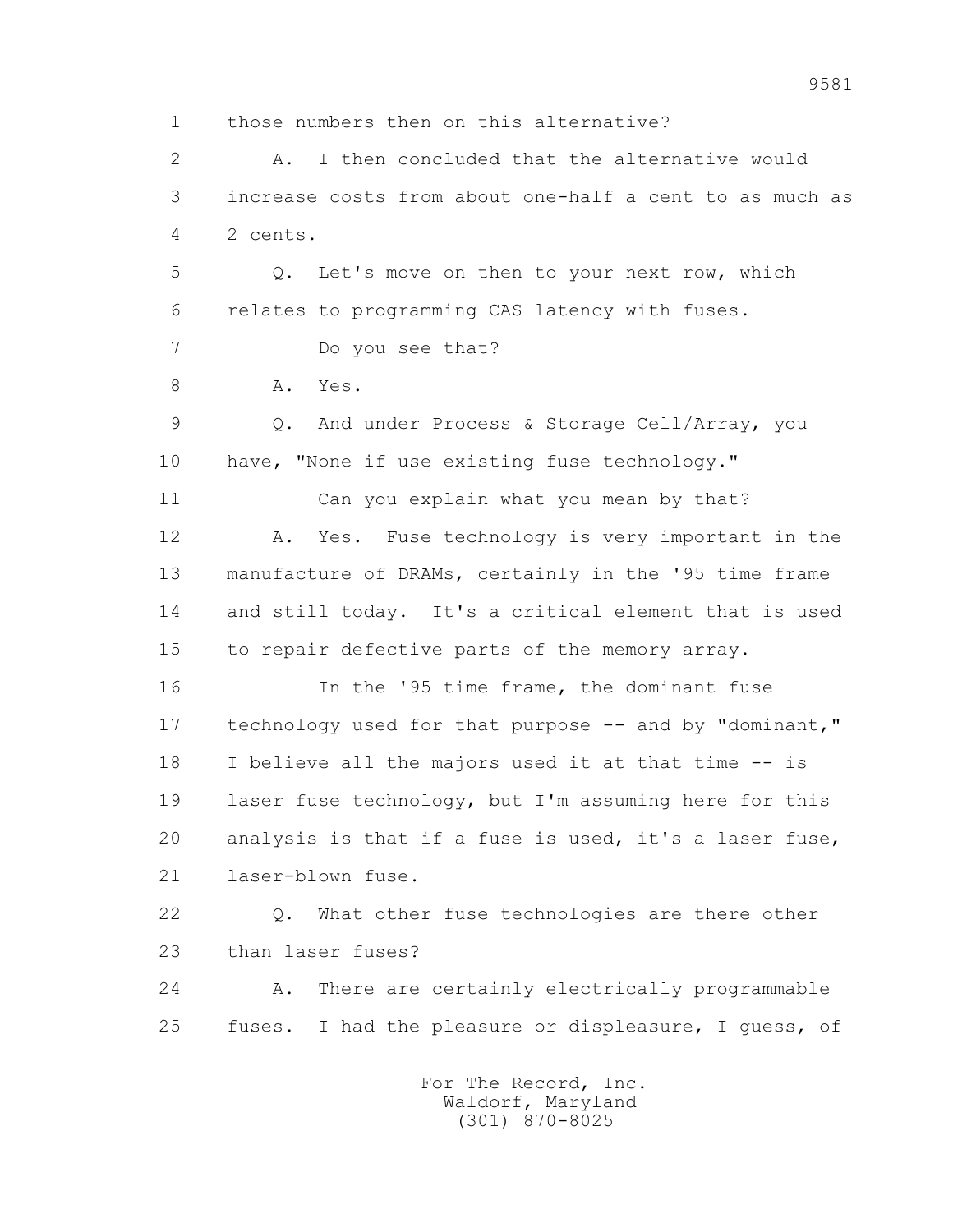1 developing some products in that space which were 2 discontinued at Intel for reliability reasons, and it's 3 a very simple mechanism. You blow a fuse open, and 4 over time and over operation, it has a tendency to 5 migrate back together. So, it's not quite -- quite 6 satisfactory.

 7 In addition to that, there are anti-fuse 8 technologies, both amorphous and dielectric, also with 9 some fairly peculiar reliability concerns.

 10 Q. What is your understanding of whether such 11 anti-fuse technology was being used in DRAMs in the 12 time frame mid-1990s when you were making these 13 estimates?

 14 A. For the mid-1990s time frame, I believe the 15 major manufacturers were using laser fuses.

16 Q. Okay. And what is that belief based on?

 17 A. My own personal experience with several of the 18 Japanese and Korean manufacturers. I do not have any 19 personal experience with Micron.

 20 Q. Now, here you say under Process & Storage 21 Cell/Array, "None if use existing fuse technology."

 22 Do you have an opinion about whether there 23 would be a cost associated with the process and storage 24 cell/array factor if a manufacturer that was not using 25 anti-fuses then were to begin using anti-fuse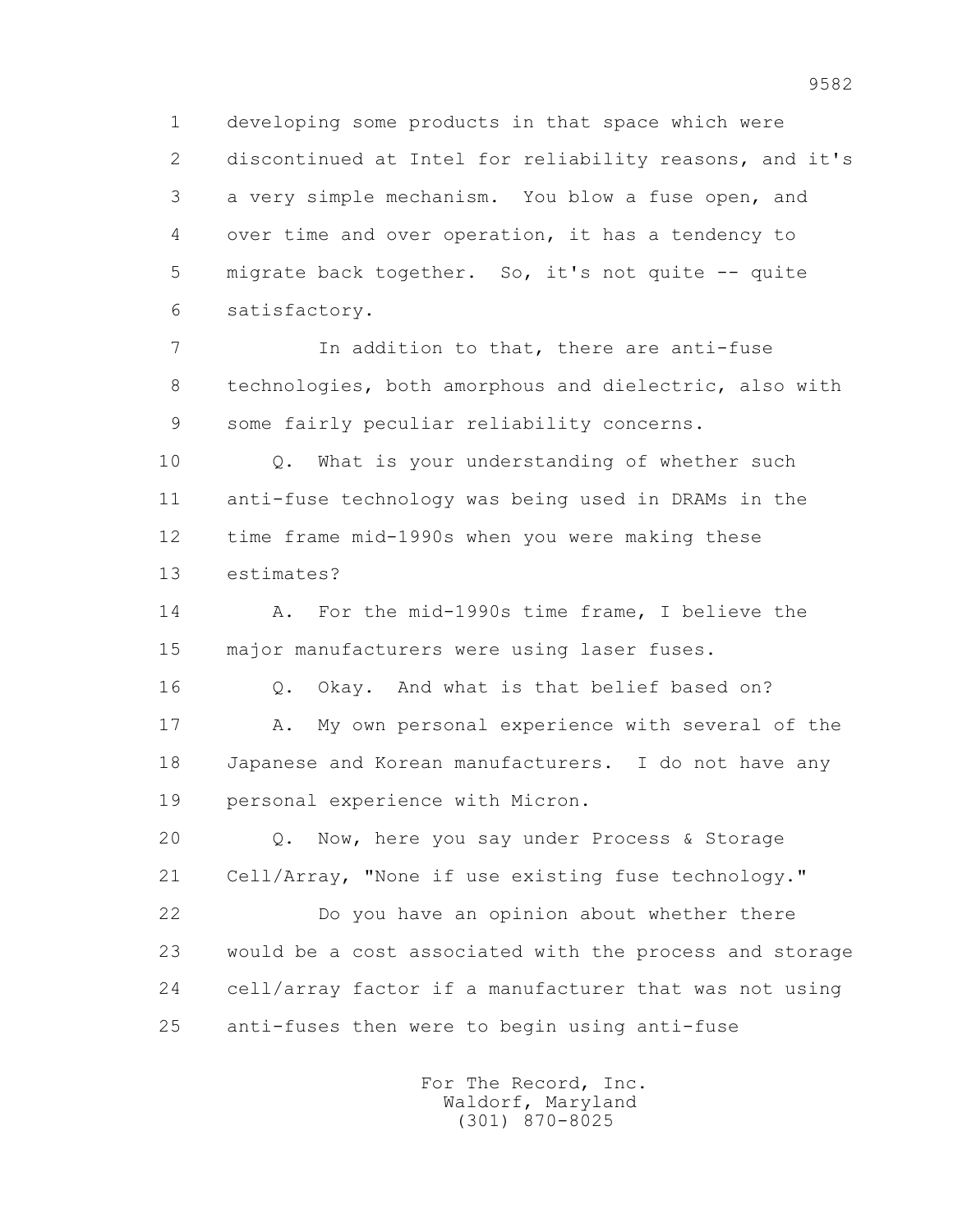1 technology for its fuses?

2 A. Yes, I do.

3 Q. What's that opinion?

 4 A. Anti-fuse technology is not generally available 5 in the DRAM process. It requires what's called a metal 6 insulator or metal structure that is not generally 7 available --

 8 JUDGE McGUIRE: Can we go back, and before you 9 go into that, could you explain to the Court what you 10 mean by "anti-fuse technology"?

 11 THE WITNESS: Yes. Fuse technology -- fuse 12 technology is you take a conductor, and just like a 13 fuse at home, you blow it open, and in theory, it stays 14 open. In reality, on an integrated circuit, it has a 15 tendency to try to grow back together at some level.

 16 Anti-fuse technology is the two -- the 17 conductor is isolated, that is, there is no connection, 18 and once you blow that fuse electrically, you create a 19 connection. So, it is the inverse of a fuse.

20 JUDGE McGUIRE: All right, Mr. Detre.

21 BY MR. DETRE:

 22 Q. Now, the laser fuses that you were talking 23 about earlier, can you use those either before or after 24 packaging?

25 A. The laser fuses can only be used at wafer sort,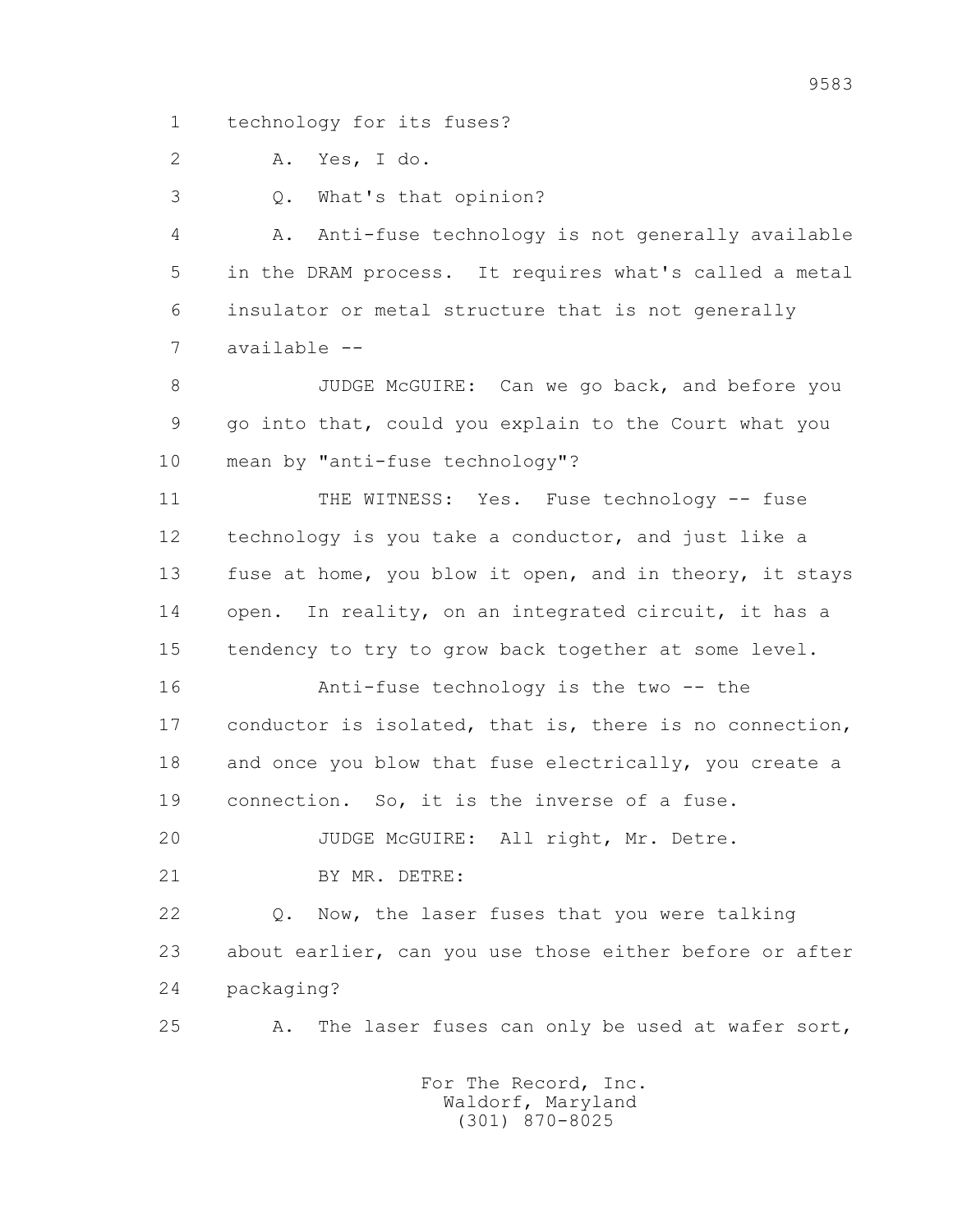1 before packaging.

2 0. Okay. And how about anti-fuses?

 3 A. Anti-fuses could potentially -- if they were 4 the right anti-fuses can potentially be blown after 5 packaging.

 6 Q. Okay. And you were I believe explaining what 7 sort of costs might be involved in adding anti-fuse 8 technology if a DRAM manufacturer did not have that 9 available.

 10 A. Yes. If the anti-fuse technology module does 11 not exist in the DRAM process, adding that could be a 12 significant cost, and by "significant," the development 13 of that would be several million dollars in my opinion. 14 0. Okay. Now, under the next column, Product 15 Design, with respect to the fuse alternative, you have, 16 "Add approximately \$100,000."

17 Could you explain that?

 18 A. Yes, one would need a new mask set if one 19 wanted to use fuse technology for programming.

20 Q. Now -- and does that relate to product design?

21 A. I'm sorry?

 22 Q. I was asking you about the \$100,000 figure 23 under Product Design.

24 A. That is correct.

25 Q. So, that's designing with the mask set?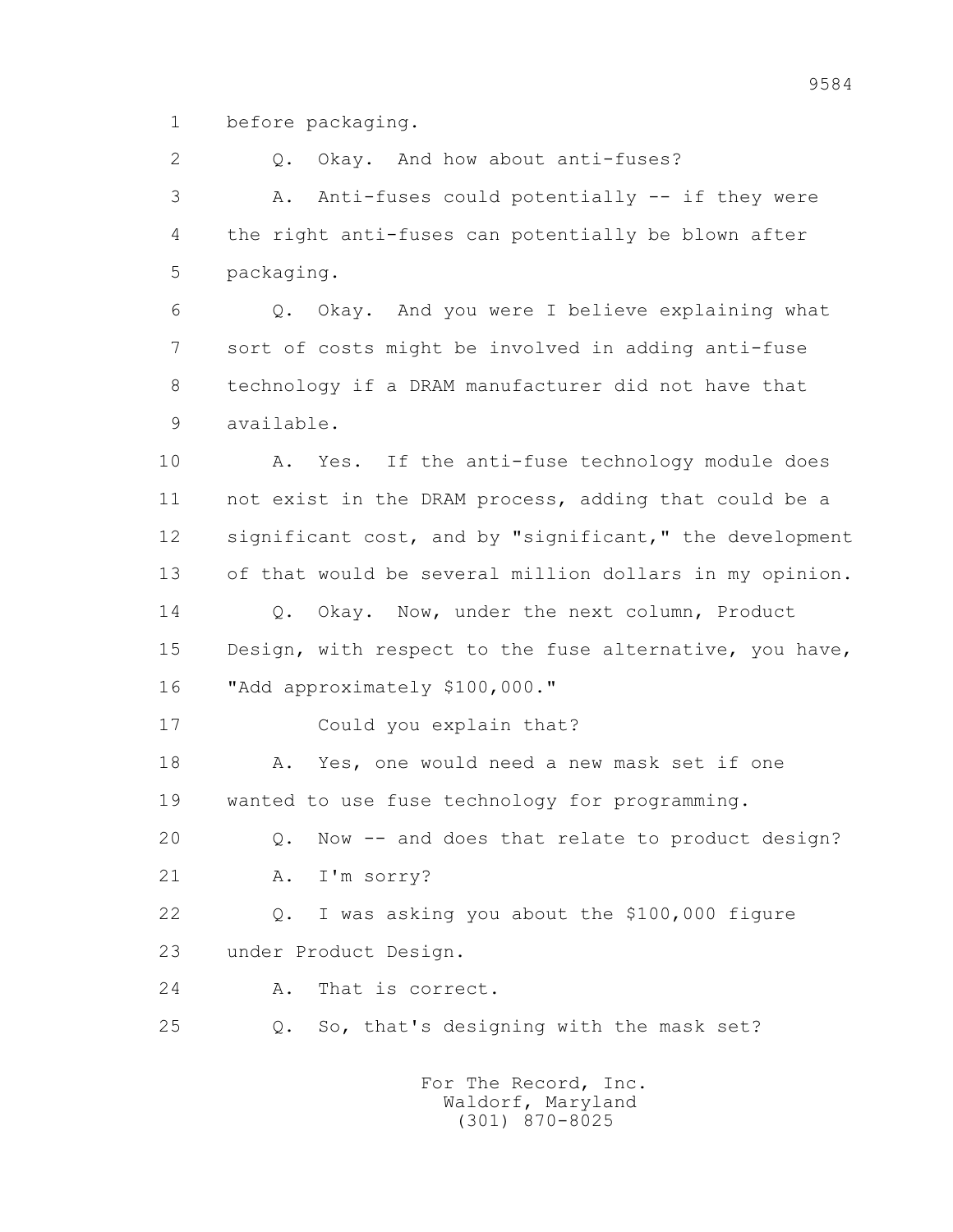1 A. No, it -- I apologize. I was getting in front 2 of myself. 3 No, this is purely the design effort to go 4 ahead and provide for the fuses. That's all. 5 Q. Okay. Now, under Wafer Plant and Photo 6 Tooling, you have, "None if use existing fuse 7 technology." 8 Could you explain that? 9 A. Yeah, again, if the fuse technology is 10 supported, like the laser fuses, there are no special 11 photo tools required for this alternative. 12 Q. Under Wafer Sort, you have, "Increased test 13 time." 14 Could you explain that? 15 A. Yes. To laser-blow a fuse takes a bit of time, 16 and the product needs to go through a couple of steps, 17 and I've added some test time if fuses need to be 18 blown. 19 Q. And what's your estimate of how much that -- 20 A. I've added approximately 1 cent. 21 Q. Under Good Die Yield, you have, "Reduced yield 22 due to speed distribution." 23 Is that -- is your opinion there similar to 24 your opinion under the fixed CAS latency row? 25 A. It's the same.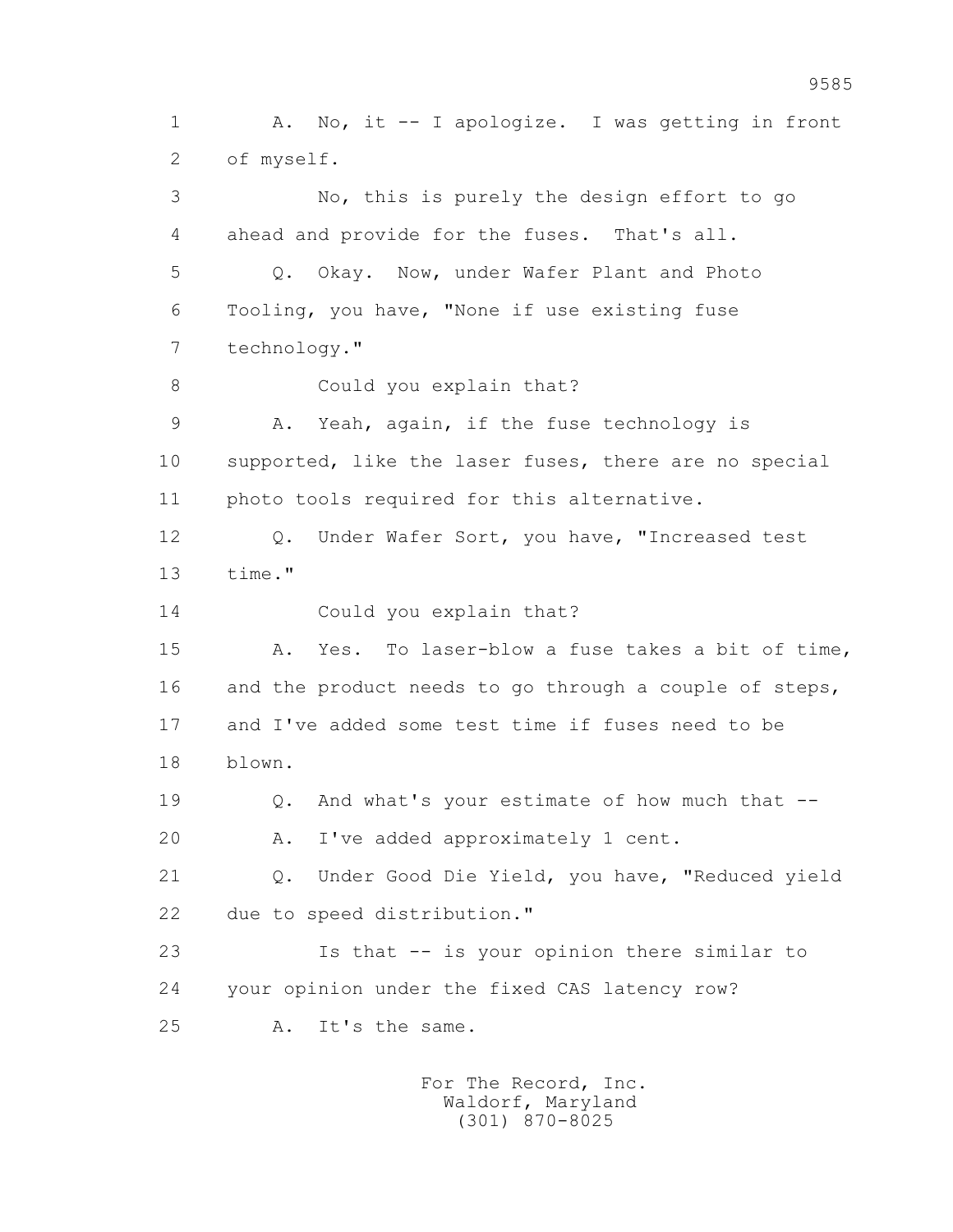1 Q. And why is that? 2 A. Because again, once the fuse is blown, you have 3 a fixed CAS latency part. 4 Q. Okay. And could -- and -- excuse me. 5 What is your opinion of how much cost that 6 would add due to the reduced yield? 7 A. Approximately 3 cents. 8 Q. Three cents per unit? 9 A. Per unit, excuse me, yes. 10 Q. The next non-negligible cost you had was under 11 Inventory, "Three parts add approximately 2 cents per 12 unit." 13 Could you explain that? 14 A. Again, it's identical to a fixed CAS latency. 15 At this point, we have fixed CAS latency parts, so it 16 is the same as -- inventory cost as if we had built 17 fixed CAS latency parts from scratch. 18 Q. Now, if I could stop here at inventory for a 19 second, you have estimated approximately 2 cents per 20 unit. Do you know of any actual cases involving 21 inventory problems and associated costs? 22 A. Well, the DRAM industry is an interesting 23 industry because of the cost reductions that take place 24 in the industry over a relatively short time period. A 25 64-meg DRAM in 1994 may be \$40 or \$50 in cost, and 12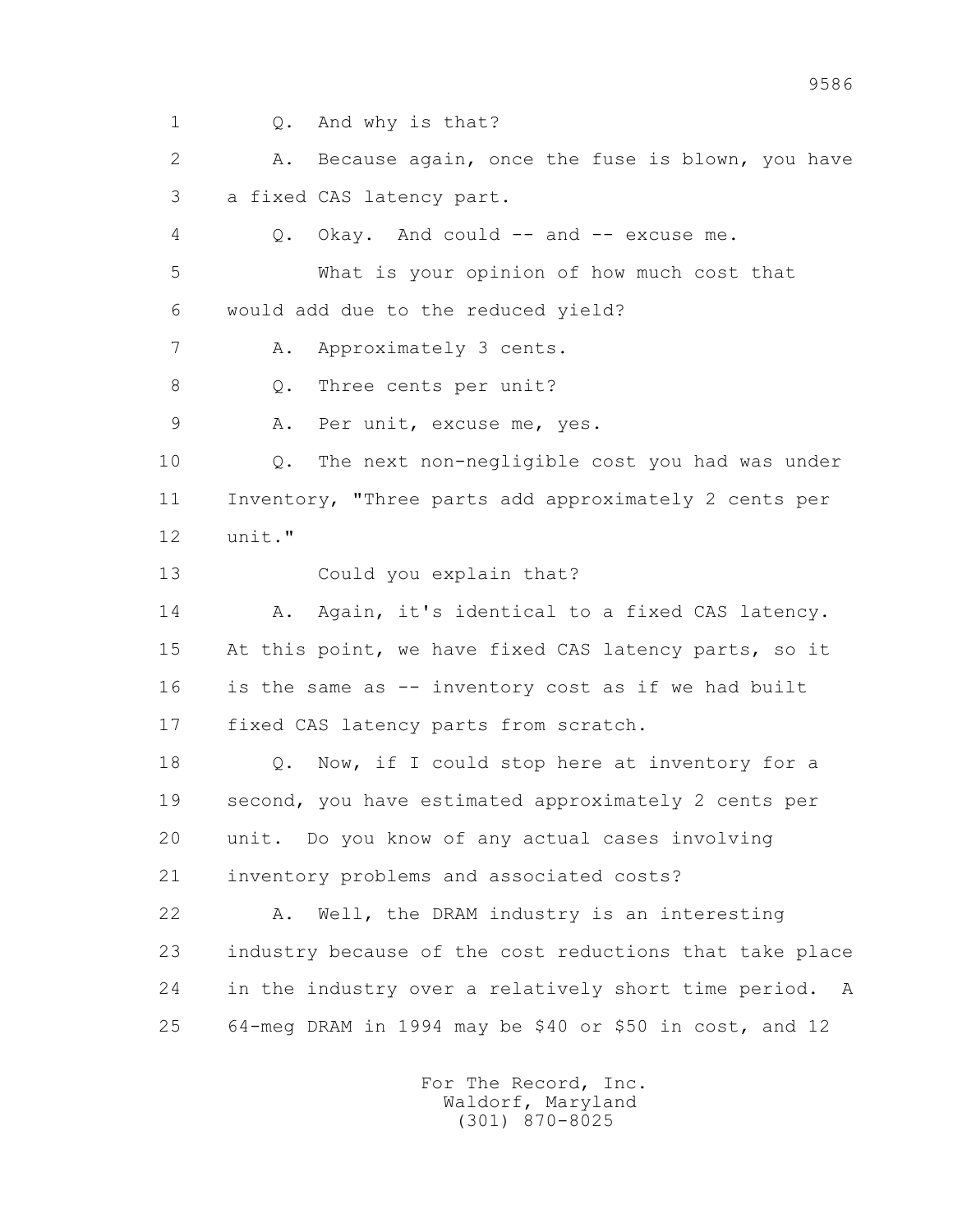1 to 15 months later, it may only be \$4 or \$3 or \$2 in 2 cost, a very steep cost reduction.

 3 A very good example of this, Apple Computer 4 reported a \$27 million quarterly loss in 19 -- fourth 5 quarter of 1989, and they attributed the entire loss to 6 purchasing the wrong DRAM part. In other words, they 7 purchased a part that they could no longer consume in 8 their systems, and they had to write that part off. 9 That's a good example of the inventory cost in a very 10 macro sense.

11 JUDGE McGUIRE: Otherwise, then -- I'm sorry if 12 I interject. Otherwise, what would cause in the DRAM 13 industry this -- such a short-term change in its cost, 14 other than the example you just cited with Apple?

 15 THE WITNESS: Well, the cost reductions are 16 caused by the changes in manufacturing processes that 17 we use; that is, we go from 0.18 micron to -- 180 18 nanometers to 150 or 160 nanometers, so we can improve 19 the cost very quickly, and we solve yield problems very 20 quickly. You know, hundreds of engineers work on what 21 is causing yield problems. So, we get down the 22 learning curve very, very quickly.

23 JUDGE McGUIRE: All right.

24 I'm sorry, Mr. Detre, go ahead.

25 BY MR. DETRE: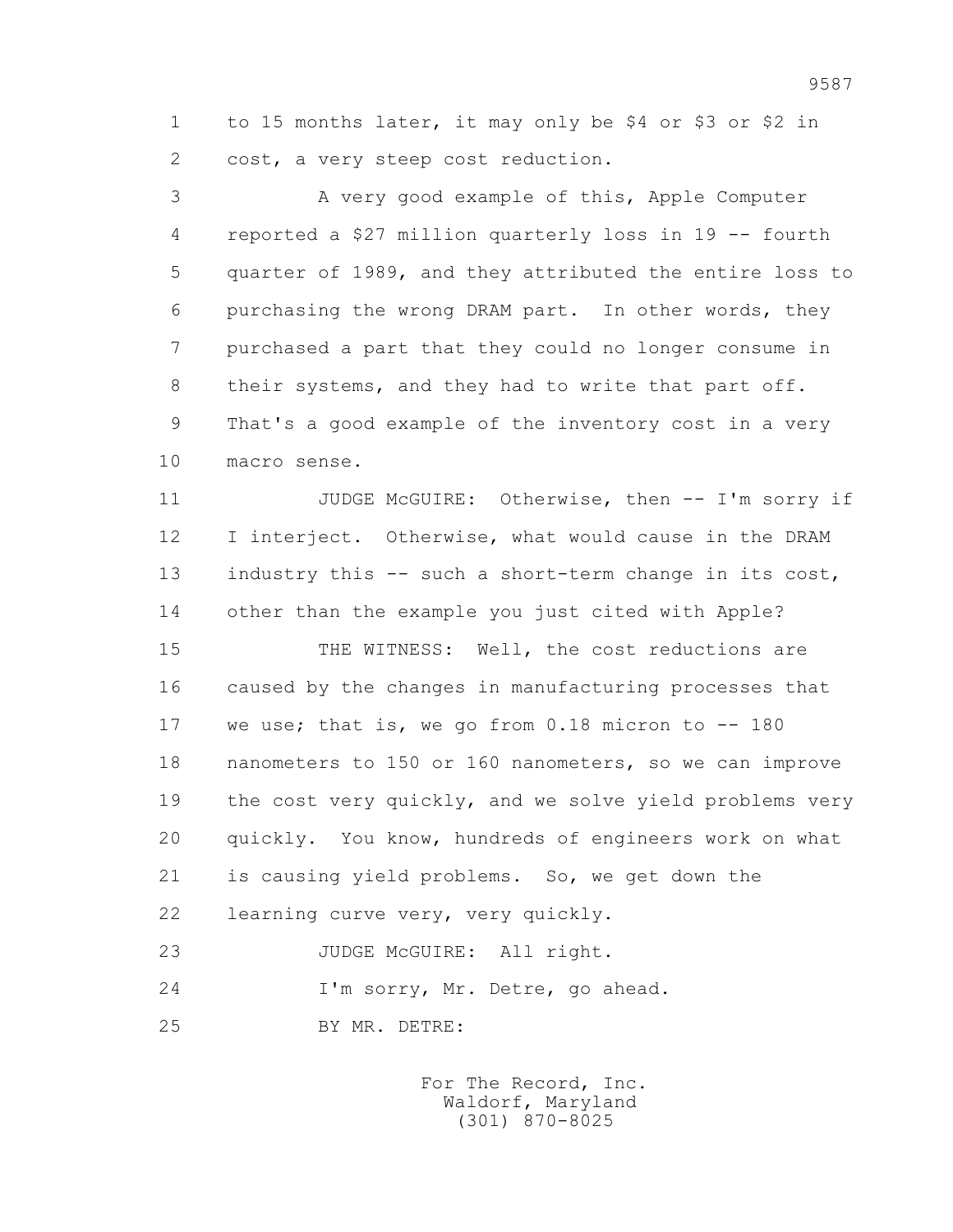1 Q. This Apple loss of \$27 million, do you know how 2 that relates to -- if we were looking at that on the 3 per-unit basis, how that relates to your estimate here 4 of approximately 2 cents per unit?

 5 A. Well, for Apple, it was probably a \$5 or \$6 per 6 unit loss.

 7 Q. Are you familiar, Mr. Geilhufe, with the term 8 "speed binning"?

9 A. Of course.

 10 Q. Could you explain what you understand that to 11 mean?

12 A. Again, the manufacturing process turns out a 13 distribution of performance; that is, access time of 14 various levels. Speed binning is the testing process 15 that says, yes, my part is faster than 15 nanoseconds, 16 that's maybe bin one; my part is faster than 18 17 nanoseconds, between 15 and 18, that's a bin two; and 18 an 18 to 25, that's a bin three. That's what I 19 understand to be speed binning.

20 Q. Okay. And that's something that DRAM

21 manufacturers do?

22 A. Absolutely.

 23 Q. Now, does the fact that DRAM manufacturers do 24 this sort of speed binning, does that have any effect 25 on inventory costs and having multiple parts?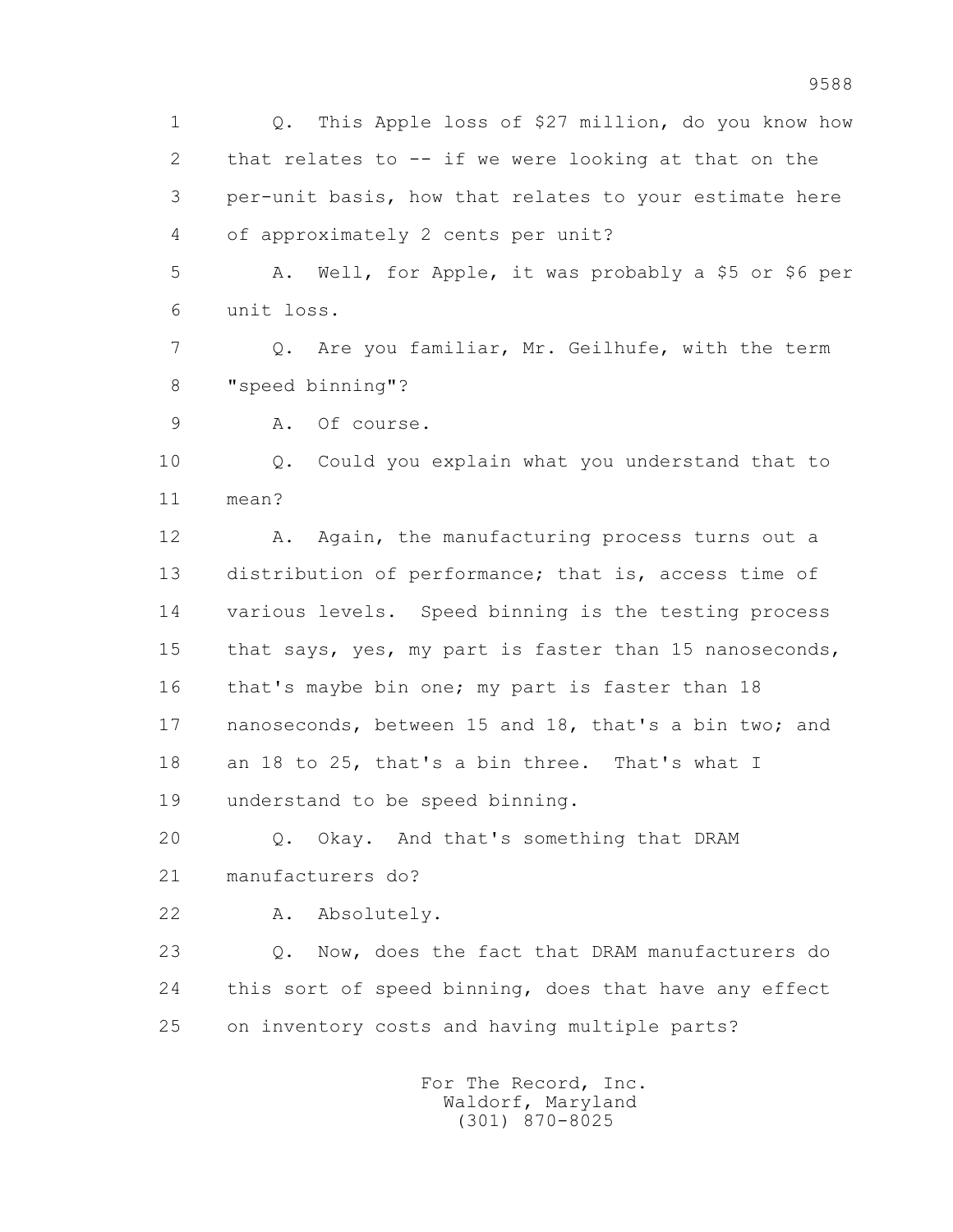1 A. Not -- not really. Consider that the slower 2 part gets sold for a much lower price than the faster 3 part, so the faster part carries a large premium over 4 the slower part. So, I did not estimate or I did not 5 include speed binning as an alternative, because it's 6 too minor of a factor.

 7 Q. Okay. Now, the next non-negligible item under 8 Program CAS Latency With Fuses is under Qualification, 9 you have, "Add approximately \$250,000 per CAS latency 10 part."

11 Could you explain that?

 12 A. Yeah, again, at this stage, we have fixed CAS 13 latency parts. Each part needs to be qualified.

14 0. And could you then tell me what your bottom 15 line is on what the cost effect would be of going to 16 the programmable CAS latency with fuses alternative?

17 A. The alternative I modeled here is approximately 18 7 cents cost increase.

 19 Q. And that, again, combines the variable costs 20 with the fixed costs the way you described before?

21 A. That is correct.

 22 Q. Okay. If we go to the next alternative, CAS 23 Latency Via Pins, do you see that?

24 A. Yes, I do.

25 Q. What's your understanding of that alternative?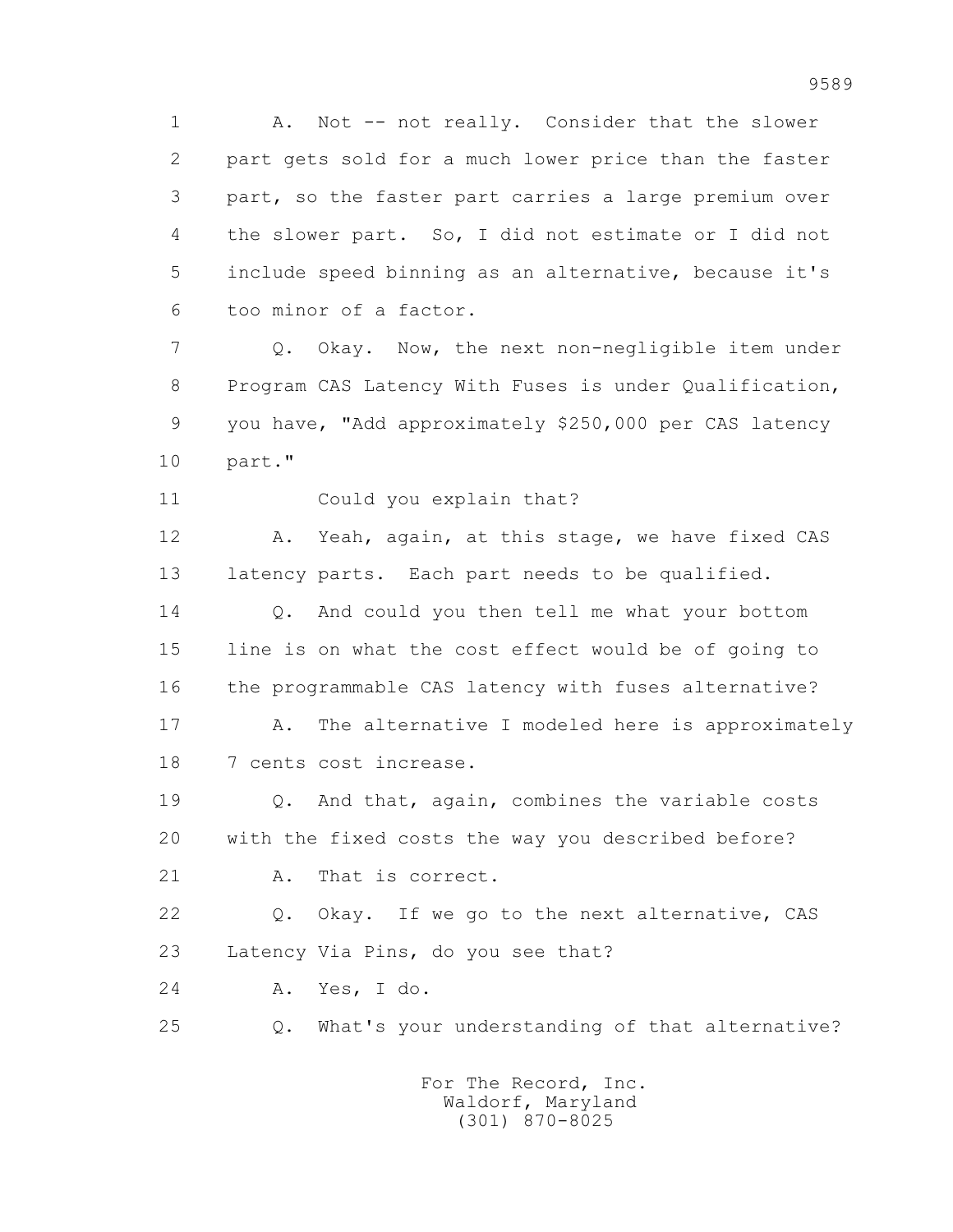1 A. The alternative is CAS latency is programmed 2 with three bits in the program register, so we would 3 have to provide three pins -- excuse me -- yes, we 4 would have to provide three pins. Pins are added in a 5 dual inline package in pairs of two. So, to add three 6 pins would in reality require four pins.

 7 Q. Okay. And then the first non-negligible entry 8 you have there is under Packaging. Could you explain 9 what your opinion is about how much this alternative 10 would add to the packaging costs?

11 A. If we were to add four pins to the package, I 12 modeled that as an increase of 4 cents. Again, one 13 should recognize that that's a very conservative 14 estimate. If we look at the JEDEC spec, the JEDEC spec 15 generates -- moves from a 44-pin package, not to a 46 16 or 48 for its next generation, but to a 54-pin package. 17 So, in other words, the JEDEC spec goes and adds ten 18 pins for the next generation. And then it actually 19 moves to a 66-pin package, adding 12 pins. So, it adds 20 it in larger increments. I modeled just adding the 21 four pins here.

 22 Q. Okay. And then under Board Complexity, you 23 say, "May need different connector."

 24 What do you mean by a connector? 25 A. If we put four more pins on the memory and the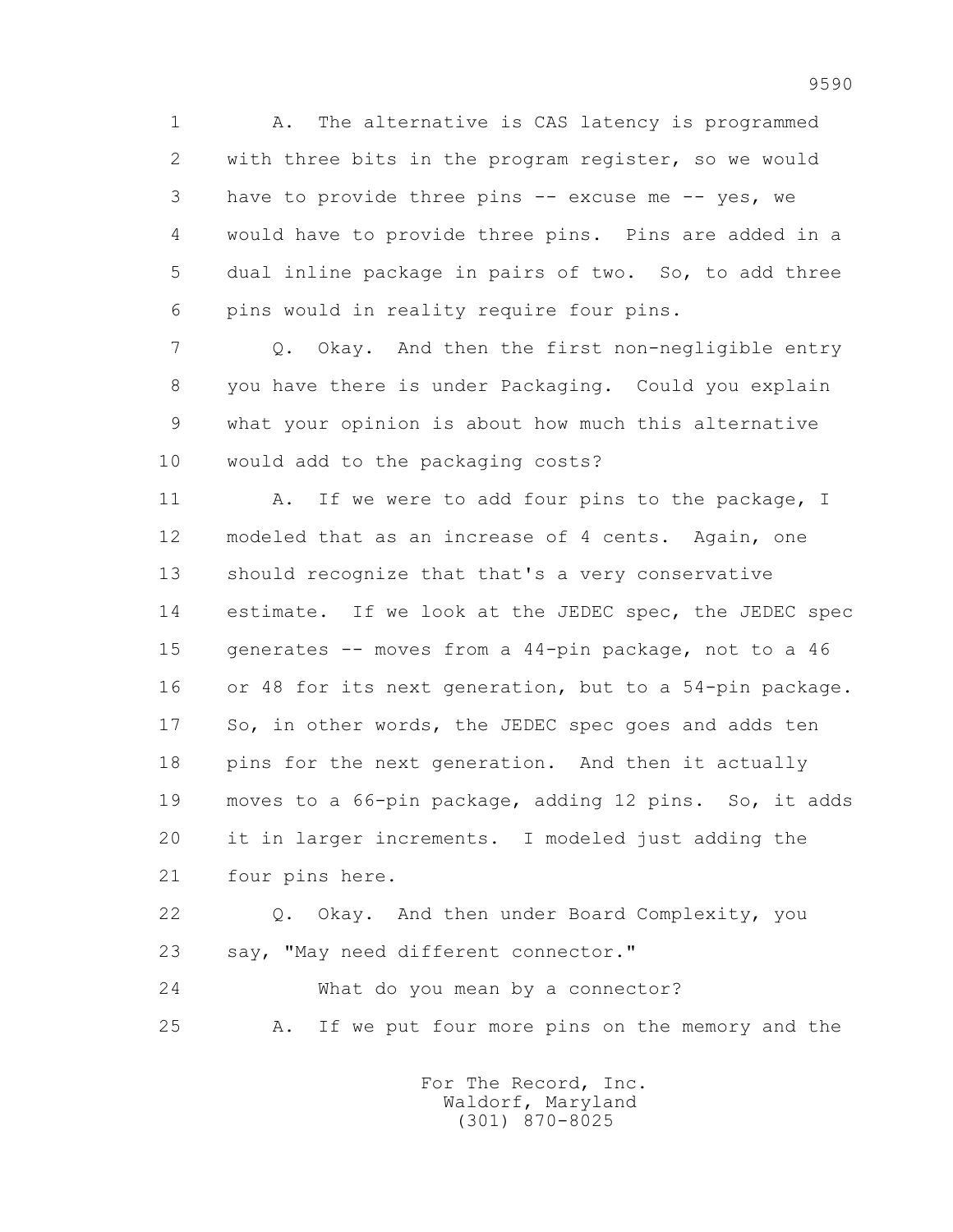1 memory is on a DIMM, then now we need those four lines 2 to go from the DIMM to the motherboard. If those four 3 pins are no longer available on the connector, we may 4 need a larger connector there, and that may increase 5 that cost somewhat. 6 Q. Okay. Are there any other changes to the 7 system that you would need in order to -- if you added 8 four pins to the DRAM? 9 A. Of course. The controller would have to be 10 modified, and I did not model that cost. 11 Q. Would you need more pins on the controller? 12 A. Of -- you would need more pins, and you would 13 need a change in functionality. 14 0. Okay. And would you need any other changes to 15 the board? 16 A. And the board would have to -- the bus on the 17 board would have to be increased by at least four. 18 Q. And so without adding any additional costs, 19 then, that might have come from the controller or the 20 board, what is your bottom line there on the 21 alternative of adding CAS latency -- what is your 22 bottom line on the alternative of setting CAS latency 23 via pins? 24 A. My conclusion is an increase of 4 cents for 25 this particular alternative.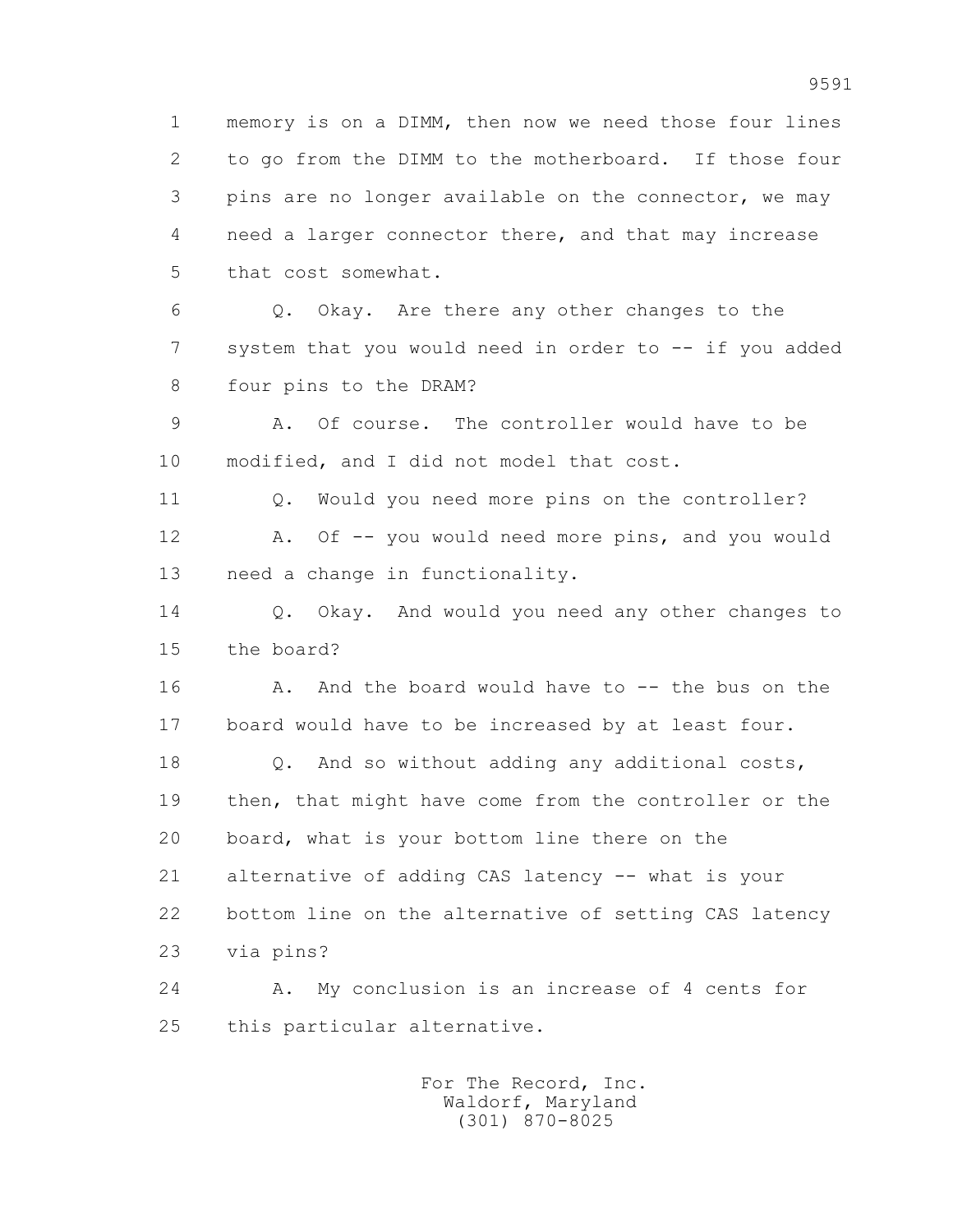1 Q. Okay. Then if we could go to the last line on 2 this chart, No CAS Latency Asynchronous DRAM, can you 3 explain what you understand by that alternative? 4 A. Yes. Certainly in the early nineties, 5 asynchronous DRAM was the standard way of producing 6 DRAM, EDO DRAM, what have you, and if no CAS latency -- 7 no programmable CAS latency is required, we would 8 reduce the test time, and that would be the only 9 effect. 10 Q. And how much do you think the test time would 11 be reduced? 12 A. I believe the test time would be reduced by 13 approximately -- would -- the cost for test time would 14 go down by approximately 1 cent. 15 Q. Okay. So, what then is your bottom line on 16 that alternative of asynchronous DRAM? 17 A. I see that alternative as a cost improvement. 18 Q. Of approximately how much? 19 A. Of approximately 1 cent. 20 Q. Okay. 21 That concludes the -- this particular chart, 22 Your Honor. Perhaps this might be a good time for a 23 break. 24 JUDGE McGUIRE: Sure, let's take a ten-minute 25 break, and we'll return. We're in recess. For The Record, Inc.

 Waldorf, Maryland (301) 870-8025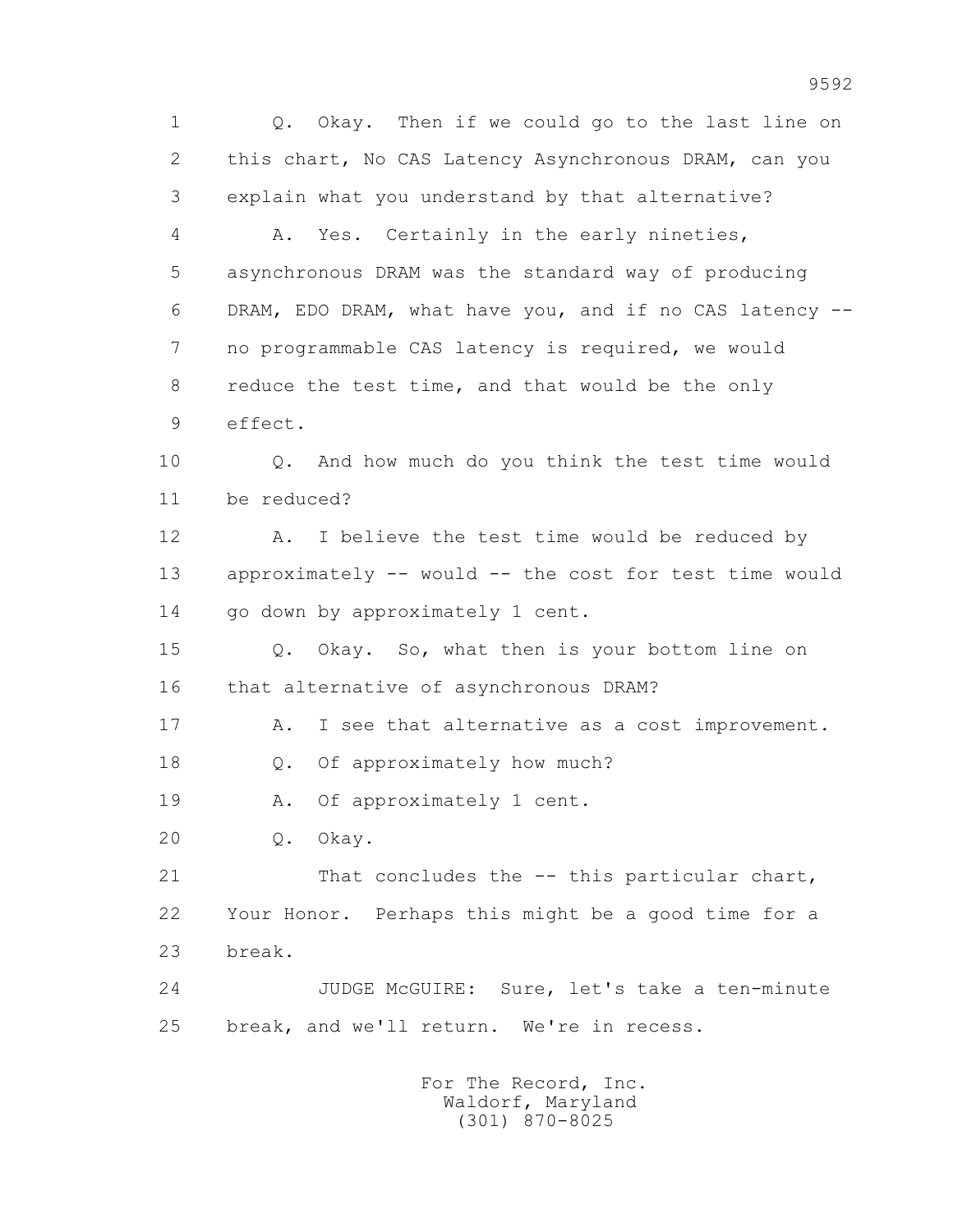1 (A brief recess was taken.) 2 JUDGE McGUIRE: You may proceed at this time, 3 Mr. Detre. 4 MR. DETRE: Thank you, Your Honor. 5 BY MR. DETRE: 6 Q. Could we pull up DX-299? 7 Mr. Geilhufe, does this chart summarize your 8 opinions about the cost effect of certain of the 9 alternatives to programmable burst length proposed by 10 Professor Jacob? 11 A. Yes, it does. 12 Q. Okay. Now, I -- did you assume any particular 13 time frame when making these cost effect estimates? 14 A. Yes, I assumed the mid-1990s time frame, 1995 15 approximately. 16 0. Now, I will note that there are fewer factors 17 listed on the top row of this chart than on the 18 previous chart going to programmable CAS latency. 19 Could you explain why that is? 20 A. Yeah, for clarity, we -- I removed the columns 21 that were negligible through all the alternatives so 22 that we would have a somewhat simpler chart here, still 23 fairly complicated though. 24 Q. Okay. If we could go to the first row, then, 25 relating to the fixed burst length alternative, could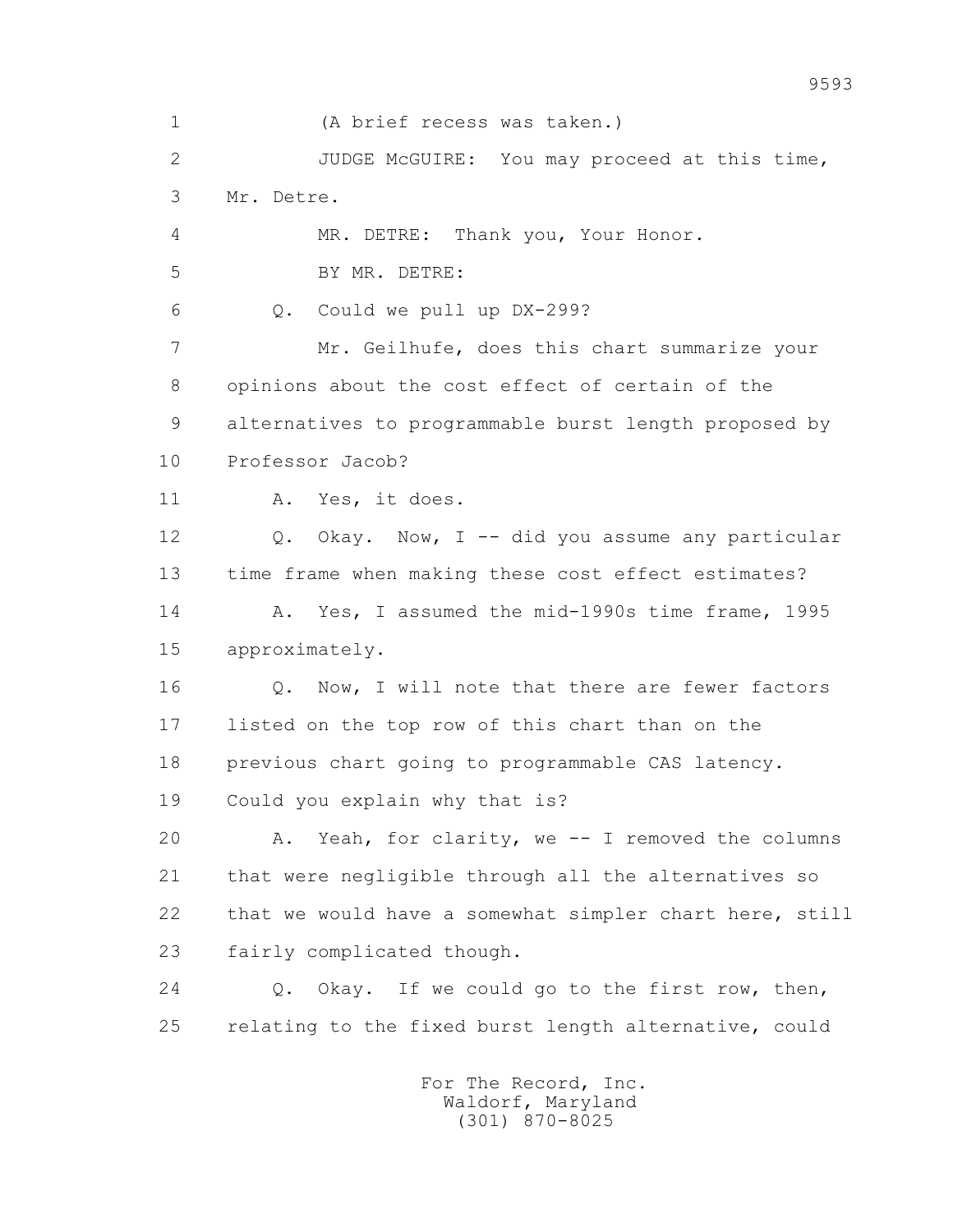1 you explain what you understand by that alternative? 2 A. Yes, that is -- the read command would ask for 3 a fixed burst length as opposed to a programmable burst 4 length.

 5 Q. And if we look, then, at the first 6 non-negligible entry under Product Design, "Add 7 approximately \$100,000 per burst length part," could 8 you explain that?

 9 A. Certainly. You will find that fixed burst 10 length is identical to fixed CAS latency. It has 11 exactly the same characteristics. So, the \$100,000 is 12 a design effort for each part type.

 13 Q. Okay. And then the next entry under Photo 14 Tooling, "Add approximately \$50,000 per burst length 15 part," could you explain that?

16 A. Since the parts are different, each part needs 17 a photo tool.

 18 Q. And then under Wafer Sort, "Decreased test 19 time," could you explain why there would be decreased 20 test time?

21 A. Very much the same as for CAS latency; that is, 22 if you only need to test for a -- for one burst length, 23 that shortens the test time, and I assumed that would 24 improve the cost by a penny, approximately a penny. 25 Q. And the next, under Inventory, you say, "Four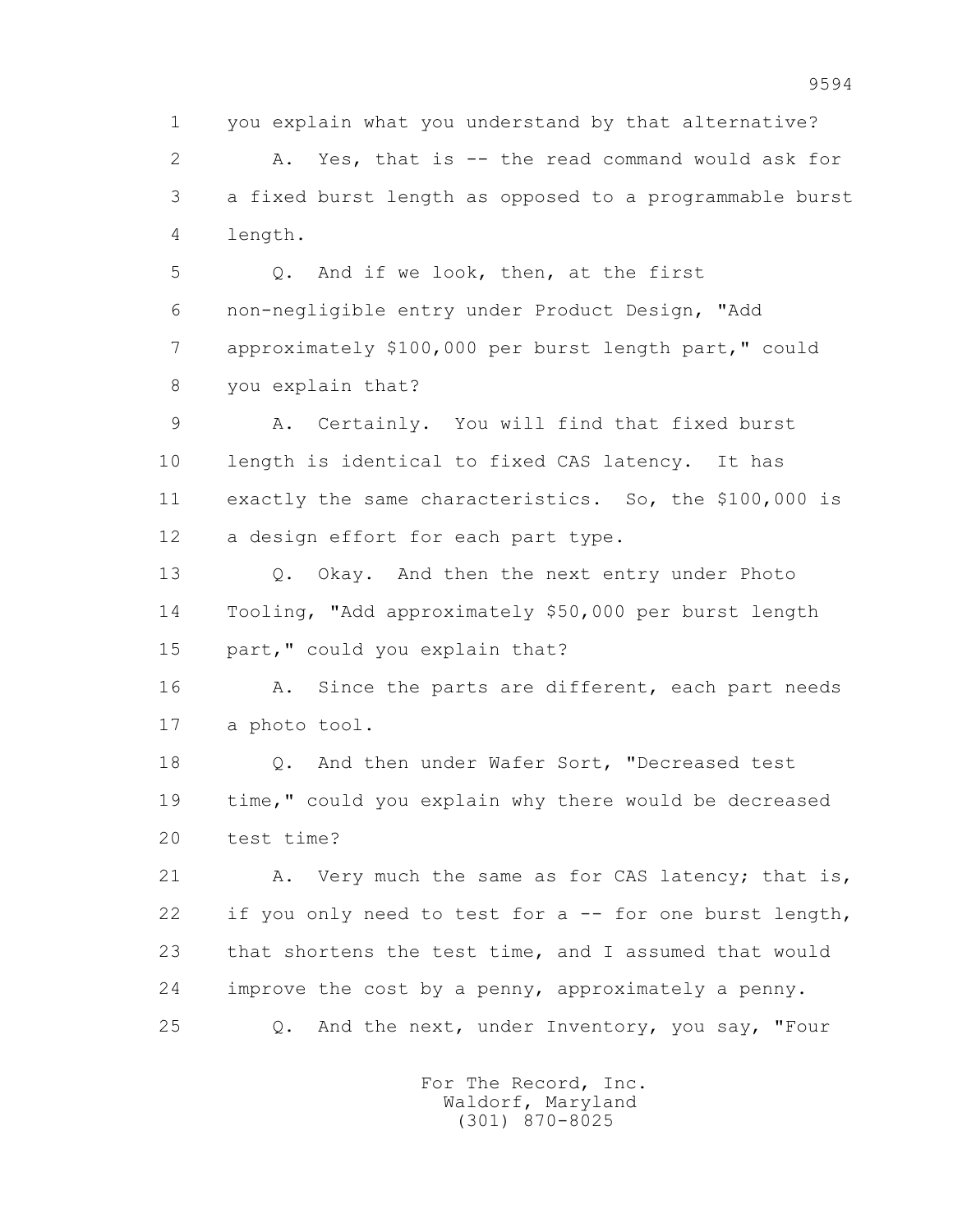1 parts."

 2 Why have you assumed that there were four 3 parts?

 4 A. The JEDEC spec calls for four parts. 5 Q. And what's your cost estimate of how much 6 having four parts would add to inventory costs? 7 A. Inventory costs increase by the number of 8 parts, and I modeled this particular level of 9 inventory -- excuse me, line item increases increase 10 the inventory costs, and I modeled for four different 11 line items a cost increase of approximately 3 cents. 12 Q. Three cents per unit? 13 A. Per unit. 14 0. And then under Qualification, you have got, 15 "Add approximately \$250,000 per burst length part." 16 Could you explain that? 17 A. Again, it's a separate part, separate 18 qualification, and \$250,000 for that part. 19 Q. Now, could you tell me what, then, your bottom 20 line is for the cost effect of the fixed burst length 21 alternative to programmable burst length? 22 A. I estimated that the fixed burst length would 23 increase the cost approximately 4 cents per unit. 24 Q. And once again, you've combined variable 25 per-unit costs with fixed costs as you described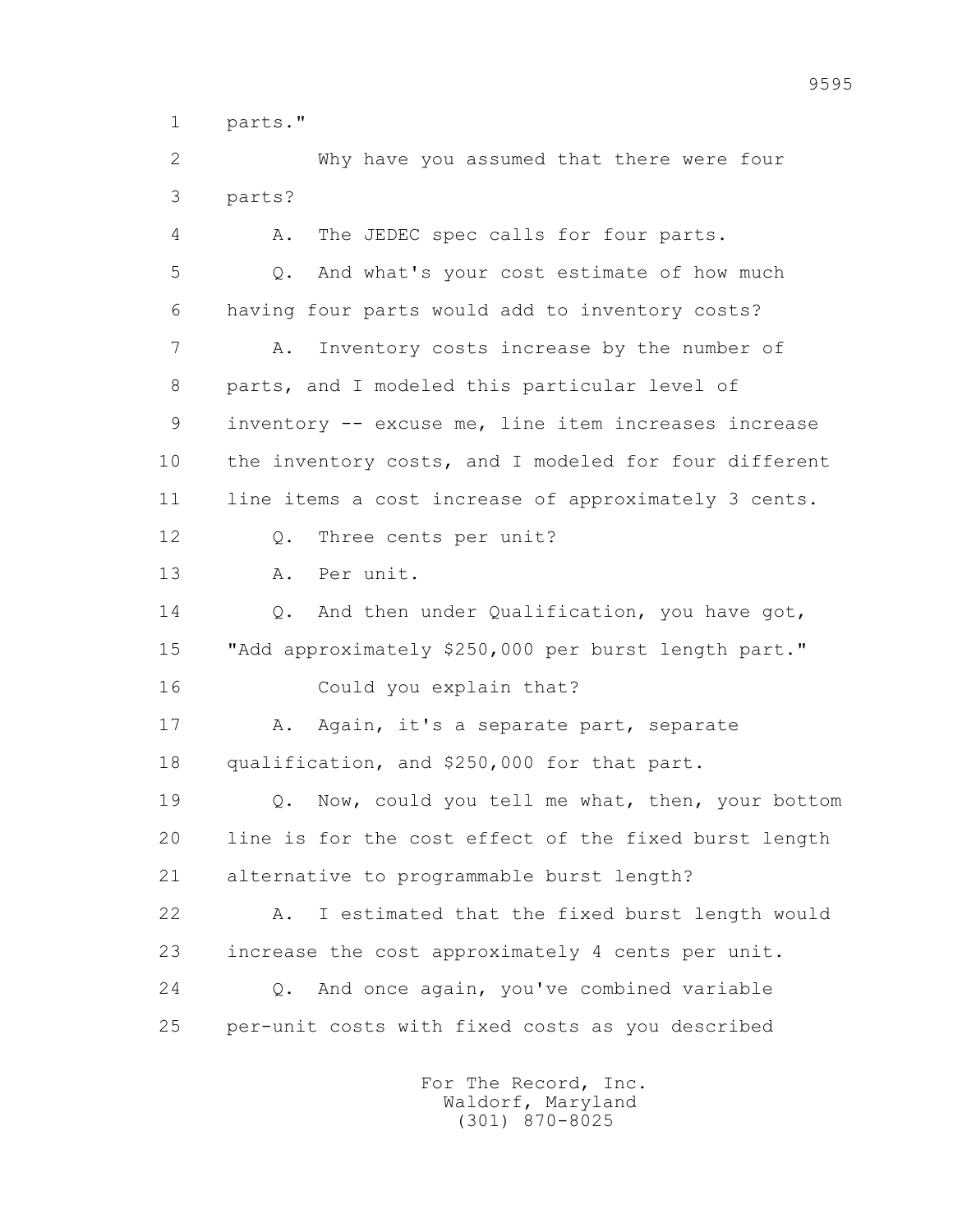1 before, by averaging the fixed costs over 20 million 2 parts?

 3 A. Over 20 million units, that is correct. 4 Q. If we could go then to the next row, Burst 5 Length in the Read/Write Command, could you explain 6 what you understand by that alternative? 7 A. Exactly -- of course. Again, it is the same 8 alternative or same explanation as CAS latency in the 9 read/write command. It would require a product design 10 effort, nominal product design effort of approximately 11 \$100,000, a fixed cost, and it may or may not add a 12 pin, and that may or may not add packaging costs. 13 Q. Okay. And then you have the same bottom line 14 there as you did with the corresponding alternative for 15 CAS latency? 16 A. Yes. I modeled this as a cost increase of a 17 half a cent to approximately 2 cents. 18 Q. Okay. If we could move then to the next row, 19 Program Burst Length with Fuses, and under Process & 20 Storage Cell/Array, under Wafer and under -- where it 21 says Wafer at the top of this chart, is that Wafer 22 Plant? 23 A. Yes, I apologize. We missed a word. 24 Q. Under Process & Storage Cell/Array and under 25 Wafer Plant and under Photo Tooling, you state, "None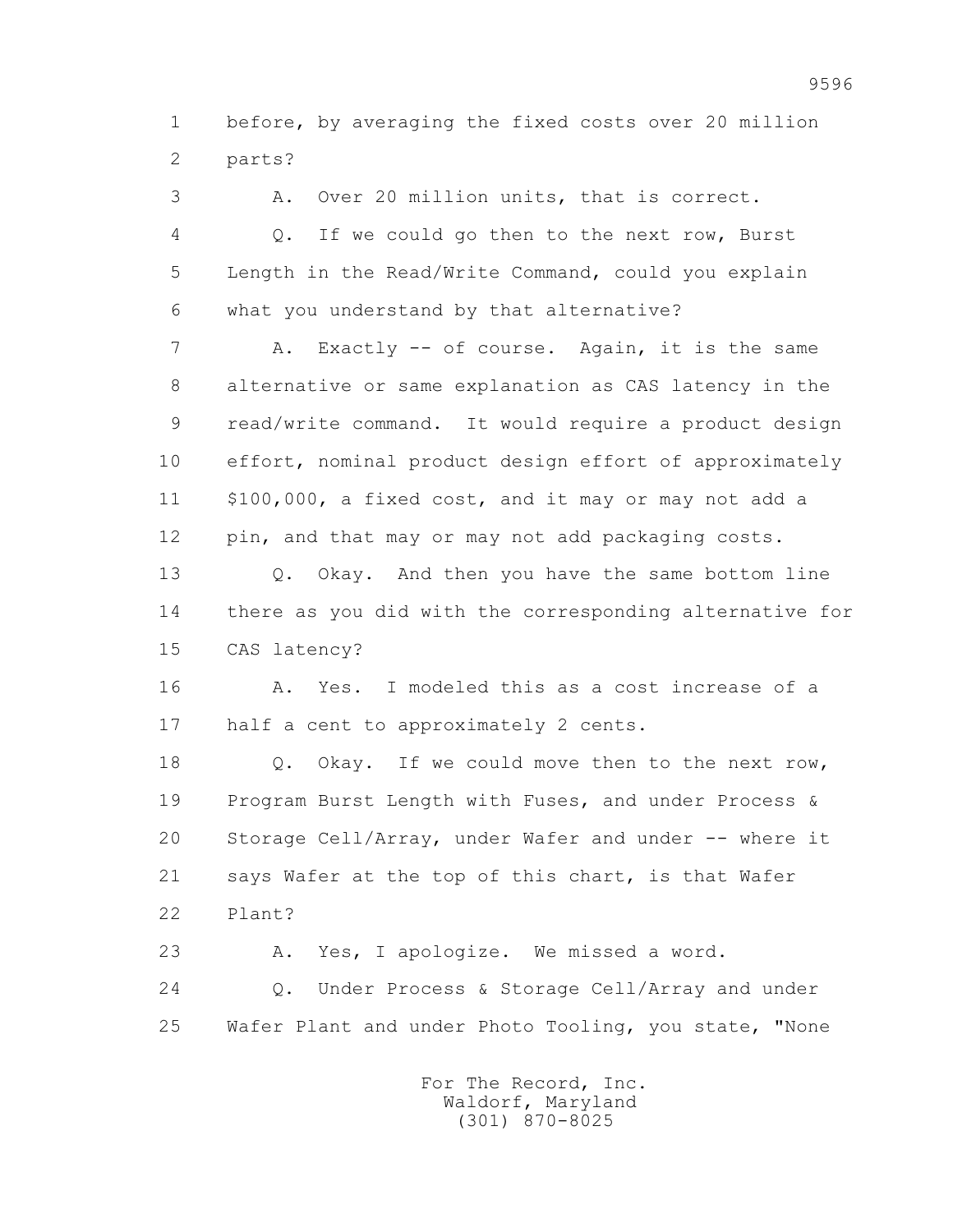1 if use existing fuse technology." 2 Could you explain that? 3 A. Again, just as for the CAS latency alternative, 4 this assumes using laser-blown fuses. 5 Q. Under Product Design, you have, "Add 6 approximately \$100,000." 7 Could you explain that? 8 A. Yes, for each part, one would need a product 9 design effort, a very nominal product design effort. 10 Q. Under Inventory, you have, "Four parts add 11 approximately 3 cents per unit." 12 Could you explain that? 13 A. Again, it's the same explanation as for fixed 14 burst length. At this point, once the fuses are blown, 15 we have separate part numbers, and I modeled that cost 16 of the separate -- of the four parts as a 3 cent adder. 17 JUDGE McGUIRE: You know, to the extent that we 18 can tie in his prior testimony to any of these other 19 three charts, that may help to expedite this, Mr. 20 Detre. 21 MR. DETRE: I'll try to do a better job with 22 that, Your Honor. 23 BY MR. DETRE: 24 Q. Is your opinion about qualification and adding 25 \$250,000 per burst length part the same as the For The Record, Inc.

 Waldorf, Maryland (301) 870-8025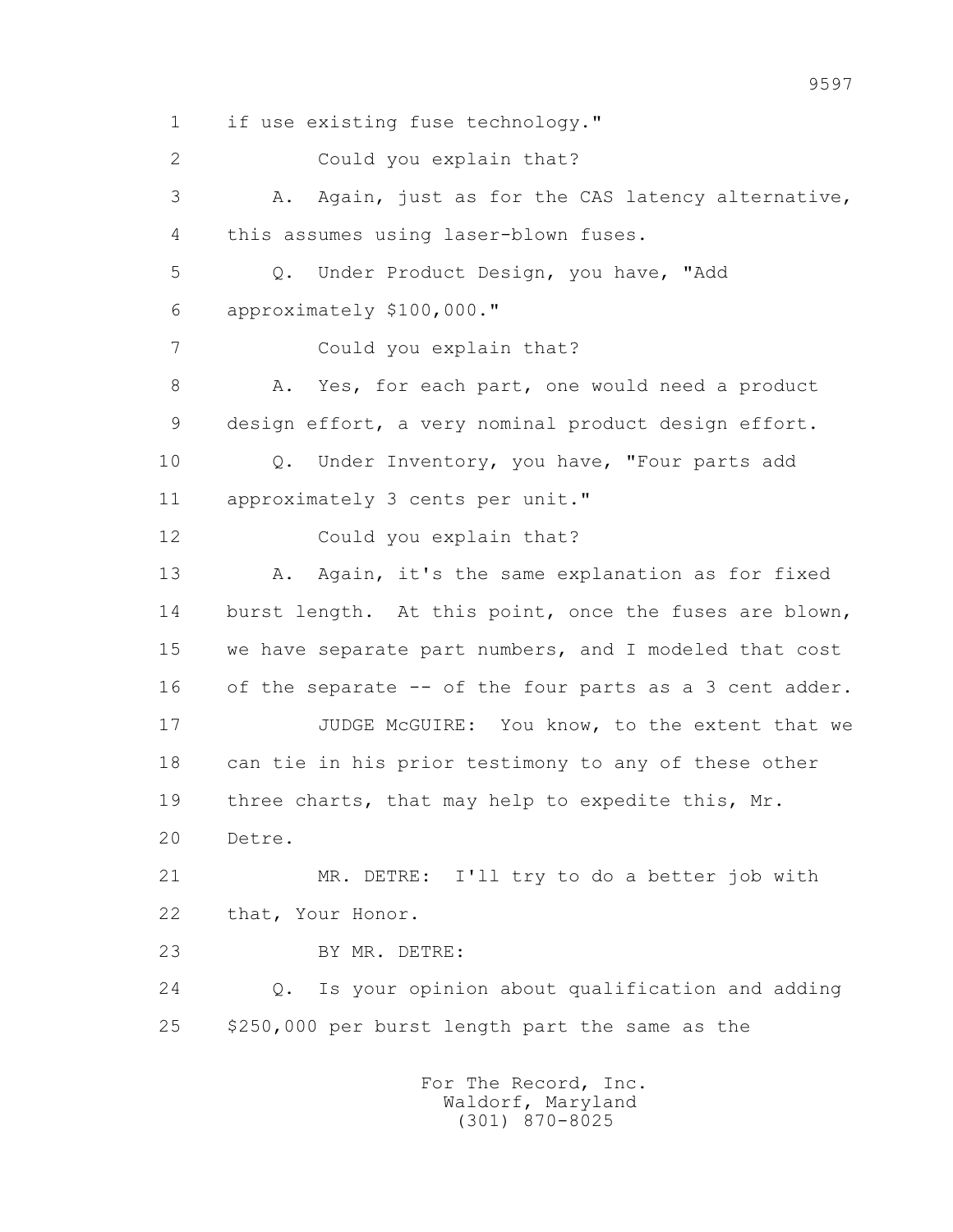1 corresponding number for CAS latency?

2 A. It is.

 3 Q. What, then, is your bottom line for the 4 alternative of programmable burst length with fuses? 5 A. I modeled this as a cost increase of 6 approximately 5 cents. 7 Q. If we could then move to the next alternative, 8 Fixing Burst Length With Terminate Command, do you see 9 that? 10 A. I do. 11 0. What is your understanding of that alternative? 12 A. It's -- I apologize. That is to program or -- 13 excuse me, to supply the -- to not have any burst 14 length command at all, but to terminate the burst 15 operation with a burst terminate command. 16 Q. Okay. And you have under Product Design, "Add 17 approximately \$200,000." 18 Could you explain that? 19 A. Yes, I considered that the design effort would 20 be considerably more complicated, and quite frankly, it 21 may not even be possible to do a burst length of one 22 with a terminate command, is just not possible. 23 Q. Could you explain why not? 24 A. Because a read command is issued or a write 25 command, it takes one cycle to execute before a burst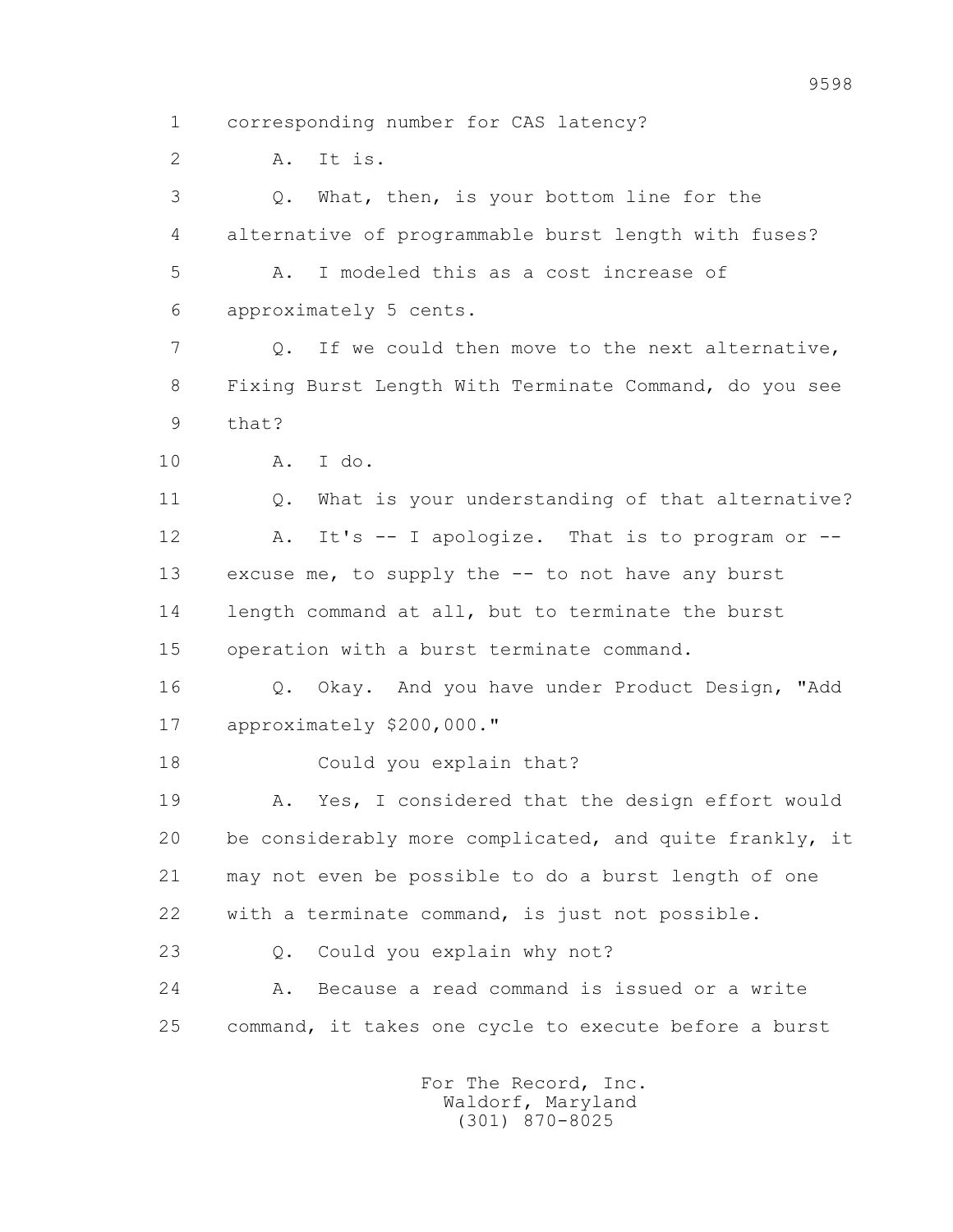1 terminate command could be encountered, and at that 2 point, you already have two bits of data coming out. 3 Q. What, then, in terms of cost anyway, if it were 4 technically feasible, what would the cost increase be 5 of this alternative? 6 A. I modeled this cost increase purely as a design 7 cost increase at approximately 1 cent. 8 Q. If we could go then to the next alternative, 9 Burst Length Via Pins, is -- is your understanding of 10 how this alternative works similar to your 11 understanding of how you would set CAS latency via 12 pins? 13 A. That is correct. Again, we would need three 14 bits of information. 15 Q. Okay. Under Packaging, you say, "Add 16 approximately 2 cents per unit." 17 Could you explain how you arrived at that 18 figure? 19 A. Yeah, again, I used a conservative approach to 20 modeling. Since we had a pin left over -- let me stop. 21 My assumption is that if pins are being used to 22 program burst length, then they would also be used for 23 programming CAS latency. We've already used four pins 24 for CAS latency, so I only need two more pins to 25 support the burst length. If the burst length were all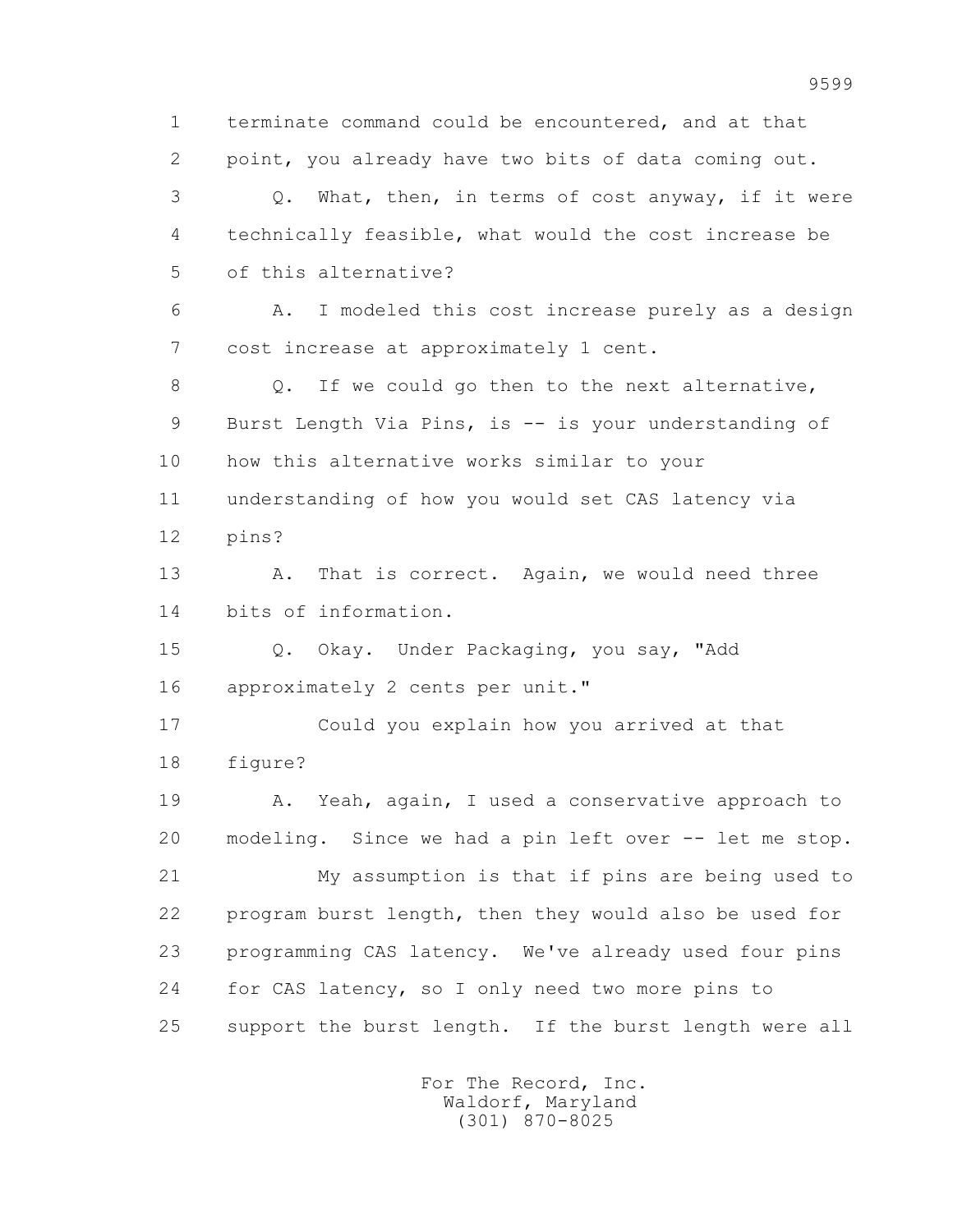1 by itself, it would be four pins.

2 0. And then under Board Complexity, is your 3 opinion about the changes to the board and controller 4 that would be required similar to your opinion about 5 the corresponding alternative for CAS latency? 6 A. It is identical, yes. 7 Q. What, then, is your bottom line on the 8 alternative of setting burst length using pins? 9 A. I modeled this cost as an increase of 10 approximately 2 cents. 11 Q. If we could look then at the last row on this 12 chart, Burst-EDO Style Protocol, what's your 13 understanding of that alternative? 14 A. It's exactly the same as burst asynchronous 15 DRAM in the CAS latency alternative. It's basically -- 16 I apologize. I'm getting in front of myself. 17 17 It is to use the asynchronous EDO-style memory. 18 Q. Okay. And is your opinion about the 1 cent 19 cost decrease in that case similar to your opinion 20 about the alternative of using asynchronous DRAM in the 21 CAS latency alternative? 22 A. It is the same. 23 Q. Okay. If I could go back for just one second 24 to the -- we are going to stay on this chart, but if I 25 could go back to the top row, the fixed burst length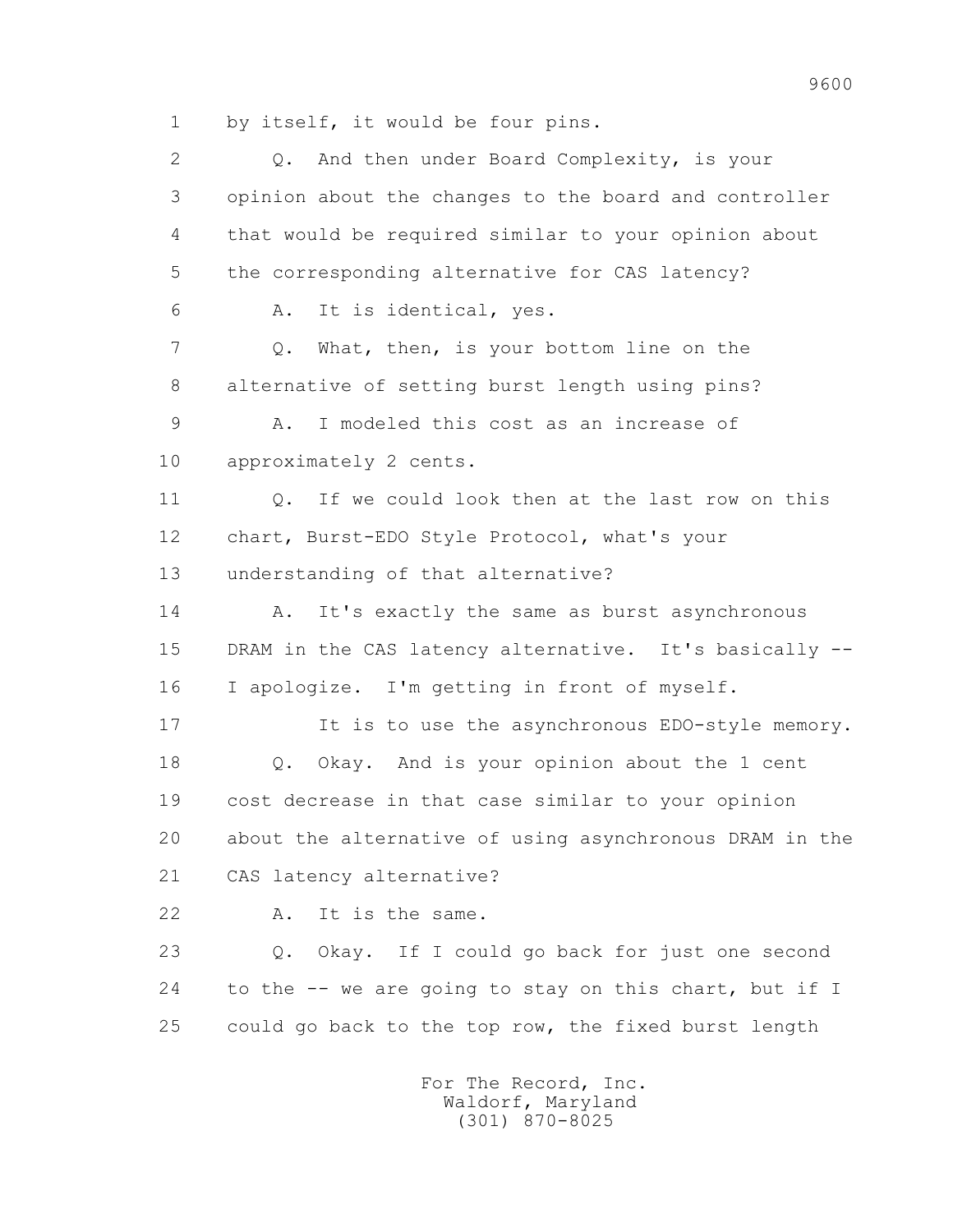1 alternative, for one second, you had -- you had assumed 2 four parts there, Mr. Geilhufe?

3 A. That's correct.

 4 Q. And for fixed CAS latency, you had assumed 5 three parts. Is that right?

6 A. Three parts for the SDRAM.

 7 Q. If you were to go with the fixed CAS latency 8 alternative instead of programmable CAS latency and the 9 fixed burst length alternative instead of programmable 10 burst length and you wanted to allow for all of the 11 possible combinations of CAS latency and burst length 12 allowed for in the JEDEC SDRAM specification, how many 13 total parts would you need?

14 A. For the SDRAM, you would need 12 parts; that 15 is, three times four. For the DDR RAM, you would need 16 15 parts. The DDR RAM provides for five CAS latencies.

17 Q. How would that affect your cost estimates 18 relating to fixed burst length and fixed CAS latency?

 19 A. It would increase the -- well, first -- it 20 would increase the inventory costs dramatically.

 21 Q. Let's then go to DX-300, a chart headed Cost 22 Effect of Dual-Edged Clock Alternatives. Does this 23 chart, Mr. Geilhufe, summarize your opinion as to the 24 cost effect of certain of the alternatives to dual 25 edged clocking that Professor Jacob proposed?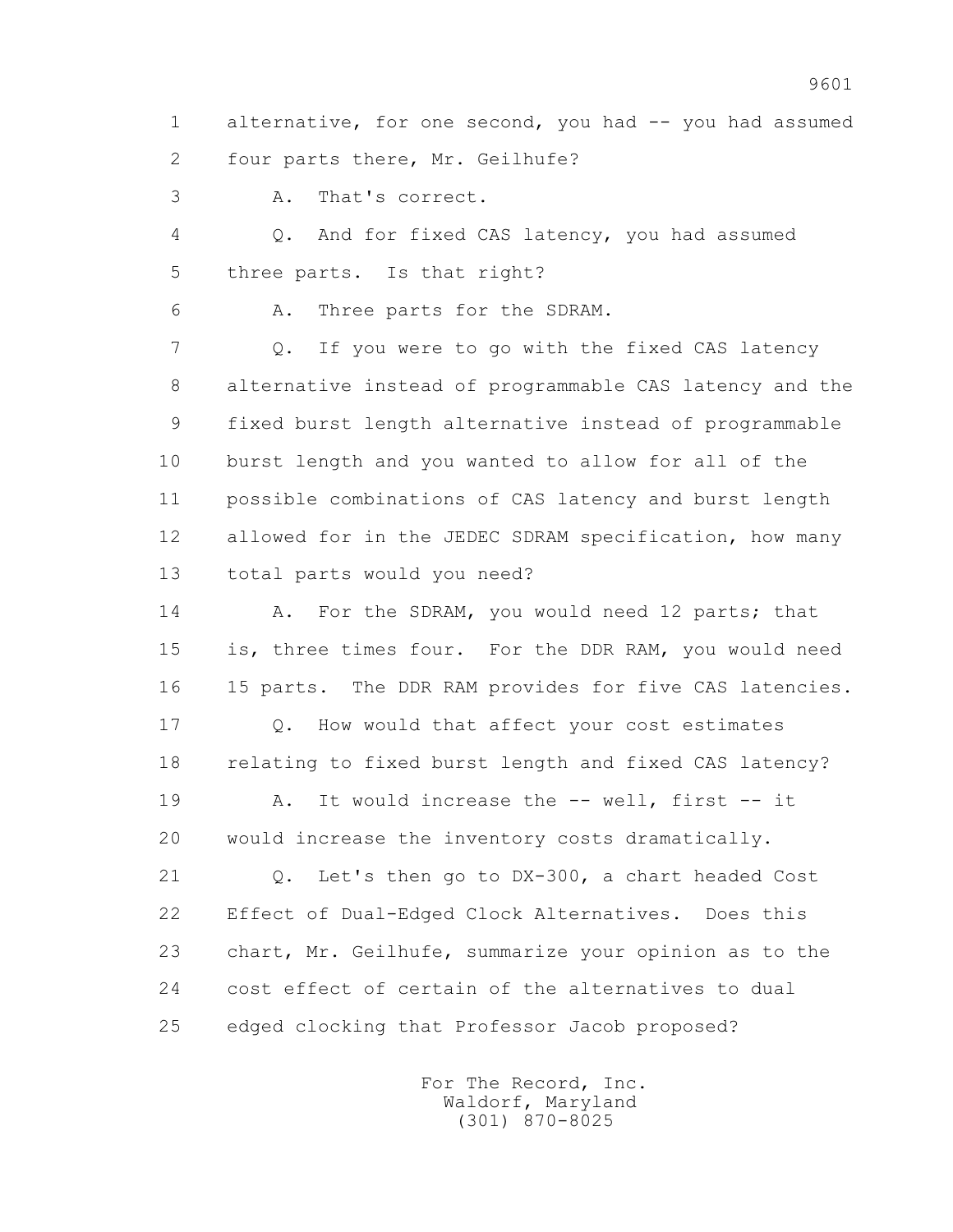1 A. It does.

 2 Q. And did you use any particular time frame in 3 making these estimates? 4 A. Yes, for -- since this is through the DDR RAM, 5 I used the late nineties time frame. 6 Q. Now, this chart has even fewer cost elements 7 along the top. Could you explain why? 8 A. Again, the cost elements that were negligible 9 for each of these alternatives were removed, were 10 analyzed but were removed from the chart. 11 0. Now, if we could look, then, at the first 12 alternative, Interleave on-chip Memory Banks, two 13 clocks, if -- if JEDEC had chosen this alternative 14 instead of dual edged clocking, what's your opinion of 15 how much that would have added to product design costs? 16 A. In my opinion, that is a more significant 17 product design effort of the peripheral circuitry, and 18 it would add approximately \$250,000 to implement that 19 solution. 20 Q. Okay. And why is it a -- do you think it's a 21 more sophisticated effort with respect to the 22 peripheral circuitry? 23 A. Well, let's say the design effort is only in

 24 the peripheral circuitry, and it's a more sophisticated 25 design effort compared to, let's say, a fuse, which is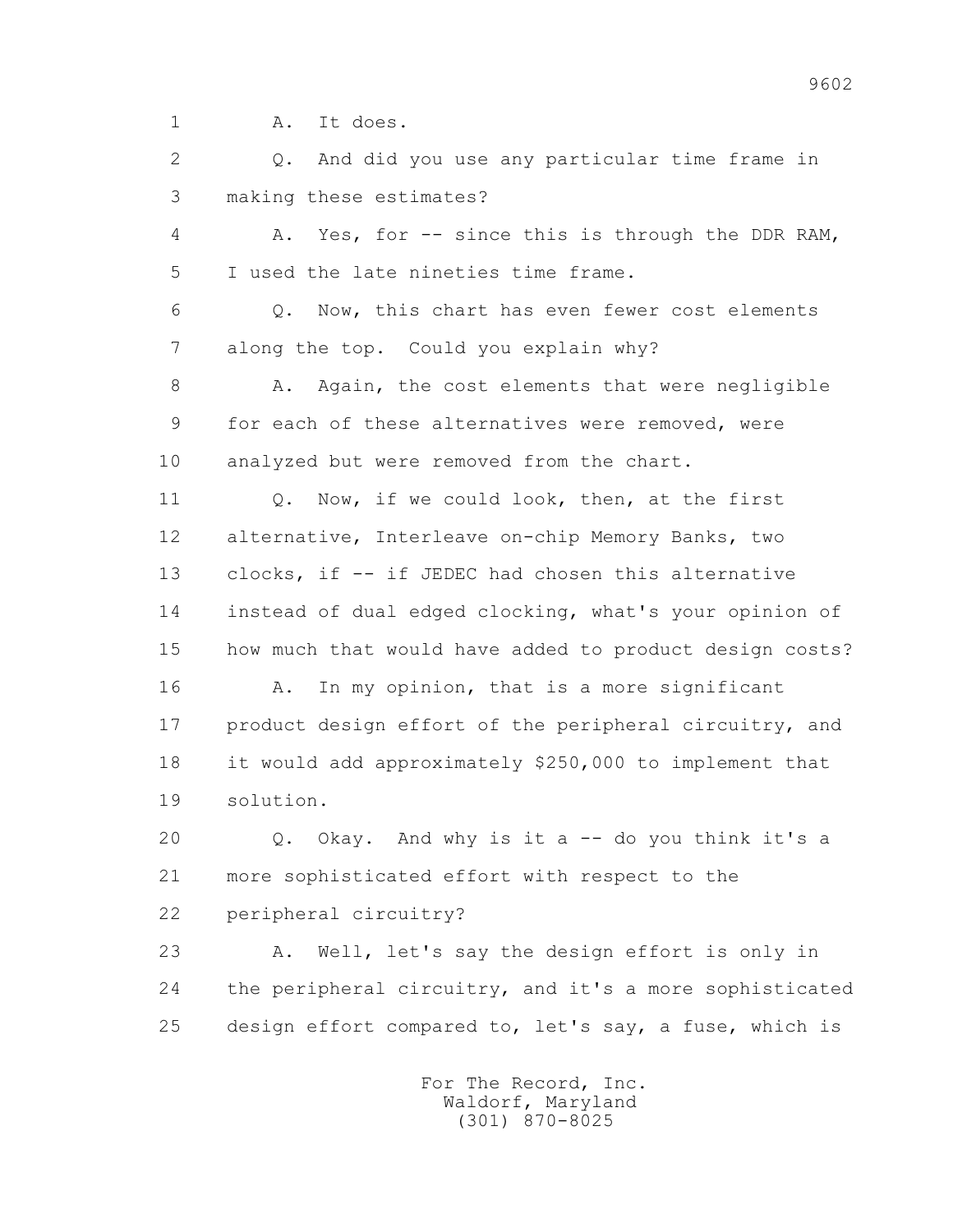1 a very simple design effort.

 2 Q. Okay. Now, if we look under Good Die Yield, 3 you say, "Reduced due to additional critical die area." 4 Do you see that? 5 A. Yes. 6 Q. What do you mean by "critical die area"? 7 A. As I described earlier, the memory component is 8 about -- the active area is about 90 percent memory 9 array. We have a unique technology called redundancy 10 technology that can repair defective portions in the 11 memory array. It's a very important part of the 12 manufacture of DRAMs. And the way that works is the 13 tester identifies a defective row or column or sector 14 and replaces that with a spare sector that is 15 functional. So, in essence, this large part of the die 16 has some repairability associated with it, and a defect 17 occurring there may not cause die failure. 18 The periphery does not have any redundancy

 19 capability. So, a defect in the periphery I call the 20 critical die area, because a defect there will cause 21 die failure.

22 Q. And why would this alternative reduce -- sorry. 23 Why would this alternative result in additional 24 critical die area?

25 A. Because we are now taking two banks of data and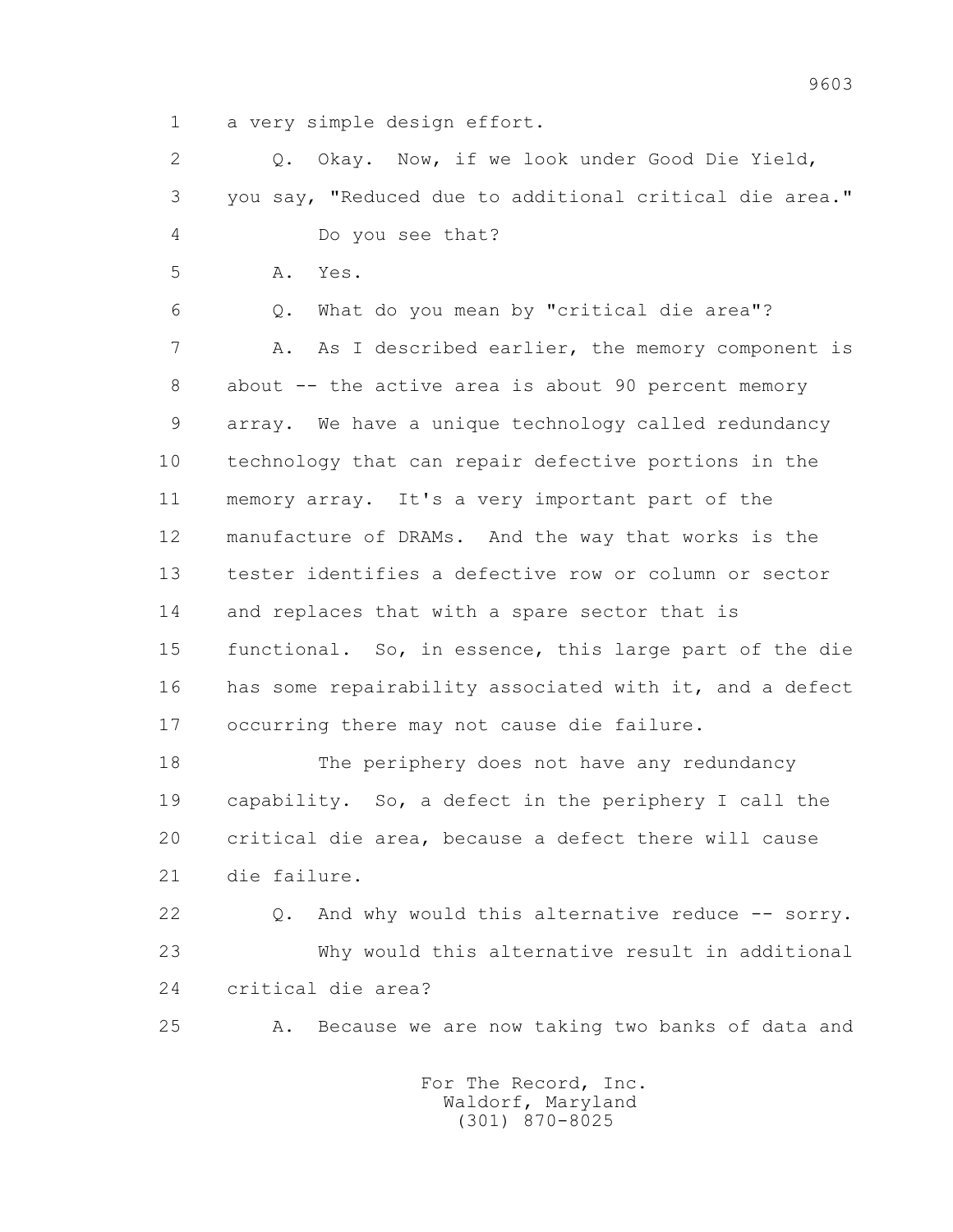1 combining them. That's going to require some 2 circuitry, some multiplexing circuitry, some timing 3 circuitry, which is critical in nature. 4 Q. Okay. And what -- what is your opinion as to 5 the cost effect of going with this alternative instead 6 of dual edged clocking? 7 A. I reduced the die yield by approximately 2 8 percent for this particular solution. 9  $Q.$  Okay, and what  $-$  10 A. And it costs -- and that costs approximately 3 11 cents. 12 Q. Okay. If we could go, then, to the next 13 non-negligible number under Final Test & Good Unit 14 Yield, you say, "Increased Complexity testing." 15 Could you explain what you mean by that? 16 A. Yes, we now need to activate two banks, add 17 some clocking circuitry. It may not be possible to 18 test that as efficiently at wafer sort as if that 19 circuitry were not there, and therefore, at final test, 20 we have a slightly higher fall-out. 21 Q. Okay. And what would the cost effect of that 22 higher fall-out be? 23 A. And I modeled that at a 2 cents cost effect 24 increase. 25 Q. So, what, then, is your bottom line as to what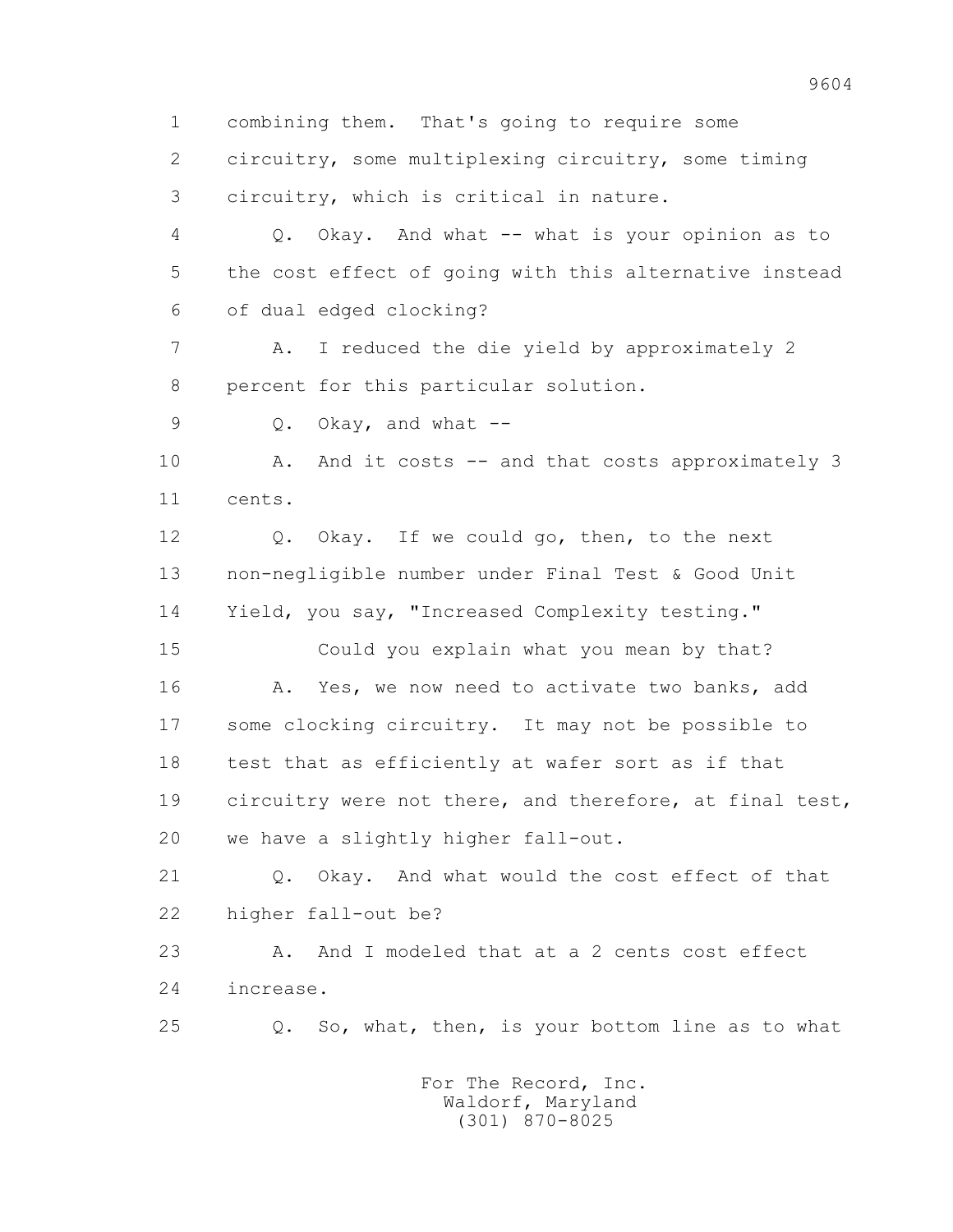1 the estimated cost increase or decrease would have been 2 if JEDEC had chosen this alternative instead of dual 3 edged clocking? 4 A. I estimated the cost increase to be 5 approximately 6 cents a unit. 6 Q. If we could go then to the next row, Interleave 7 Memory Banks on DIMM, what's a DIMM, Mr. Geilhufe? 8 A. It's a dual inline memory module, a small 9 circuit board that has 16 or 30 -- 16, 18 or 36 -- 32 10 or 3 -- I can't -- 16 or 18 DRAMs on it. 11 Q. Sixteen or 18? 12 A. Yes. 13 Q. Are you sure it's not eight or 16? 14 A. Sixteen or 18. 15 Q. Sixteen or 18? 16 A. Yeah, the IBM versions, remember? A parity bit 17 adds a memory. 18 Q. Oh, okay, got you. 19 Under Board Complexity, which is the only 20 apparently relevant entry here, you say, "Add multiplex 21 and driver circuits." 22 Could you explain why this alternative would 23 require the addition of multiplex and driver circuits? 24 A. Clearly this alternative requires no change to 25 the DRAM itself at all. It is only a requirement at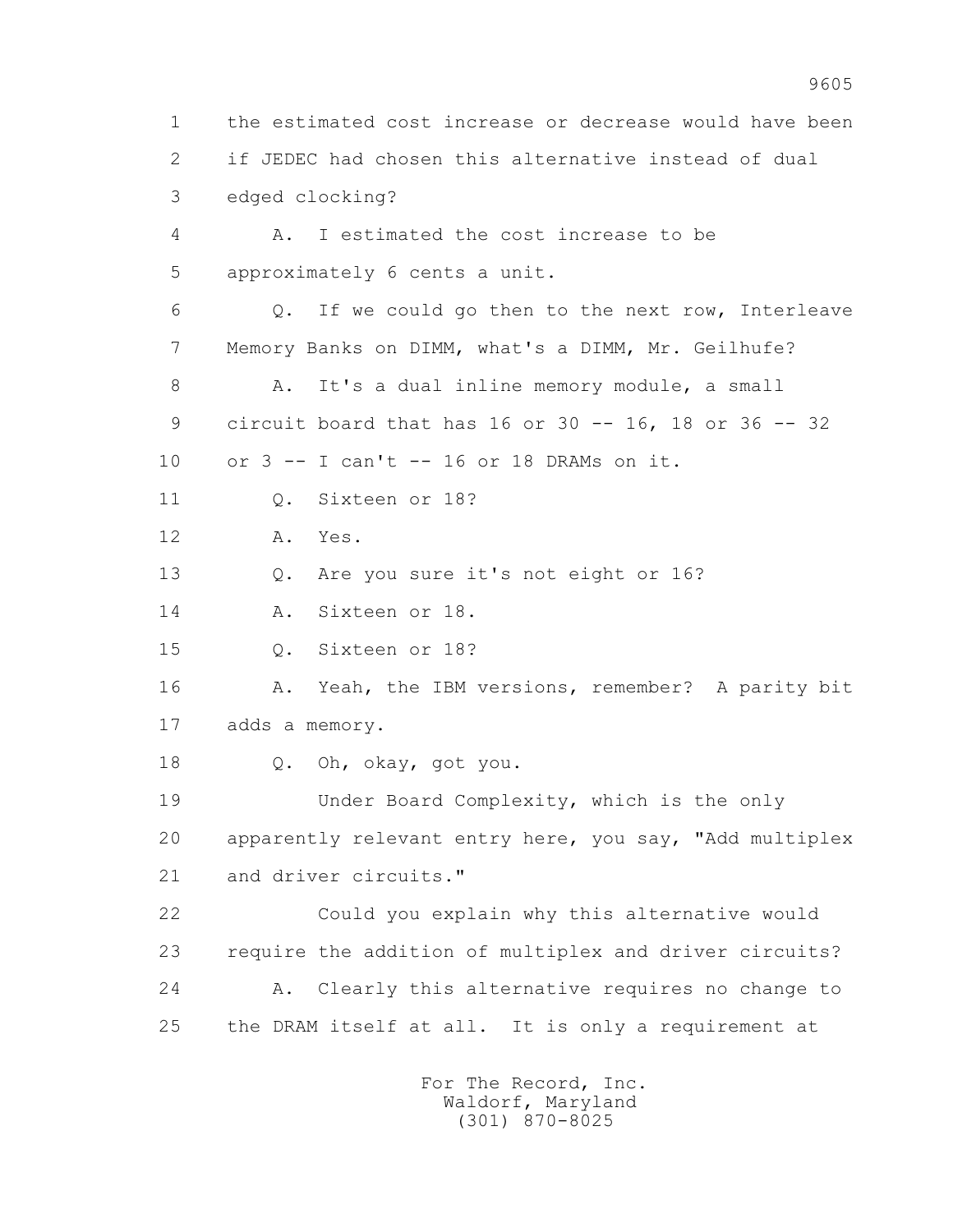1 the DIMM level, where you now take two DRAMs and merge 2 the data of the two DRAMs at the DIMM level together, 3 and that requires multiplexing circuitry, similar to 4 the circuitry that the first alternative has on board, 5 but here it is a set of separate components and may 6 require clock drivers also. 7 Q. And what in your opinion would adding that 8 multiplexer and driver circuitry cost? 9 A. I estimated that cost to be approximately \$4 10 for multiplexers and clock drivers. 11 Q. And how do you get from that to a per-unit 12 cost? 13 A. Again, we used a 20 million unit --14 0. This is on the DIMM, right? 15 A. On the -- oh, thank you. 16 Q. No problem. 17 A. This -- since we're now on a DIMM, the one-time 18 cost gets amortized over 16 memory components, which is 19 the smallest number of units -- memory components on 20 the DIMM, and that's how we arrive -- I arrived at the 21 25 cent increase in cost. 22 Q. \$4 divided by 16? 23 A. That is correct. 24 Q. If we could go then to the next row, the Double 25 DRAM Data Width from x16 to x32, do you see that?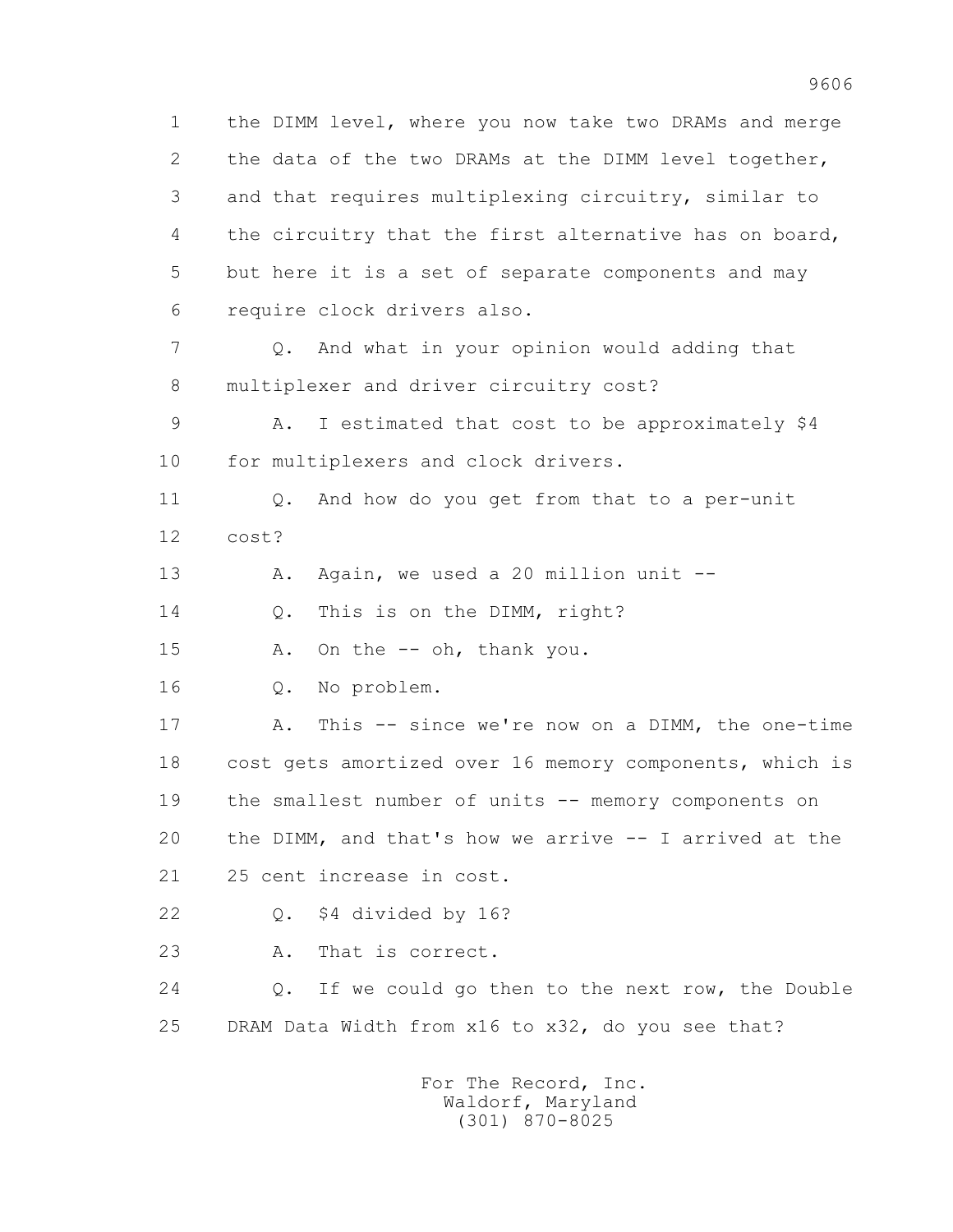2 Q. What's your understanding of that alternative? 3 A. My understanding is we would take a DRAM that 4 has 16 I/O pins or a bus of 16 I/Os and add an 5 additional 16, in other words, double the data width. 6 Q. So, under Product Design, you have, "Add 7 \$250,000." 8 Could you explain that? 9 A. Yes, this now requires significant redo of the 10 peripheral circuitry, adding 16 I/O drivers and the 11 necessary timing and multiplexing associated with that. 12 Q. And then under Good Die Yield, you have, 13 "Reduced due to additional critical die area." 14 Could you explain what that means? 15 A. Yes, to add the additional I/O circuitry takes 16 a considerable amount of critical die area, and I 17 modeled that amount of die area to be -- to cost about 18 5 cents. 19 Q. Okay. Then if we go on to the Packaging 20 column, you say, "Use BGA." 21 What does BGA mean? 22 A. If we add 16 I/Os to the package -- I'm sorry, 23 I'm not answering your question. BGA means ball grid 24 array package. 25 Q. And what is that?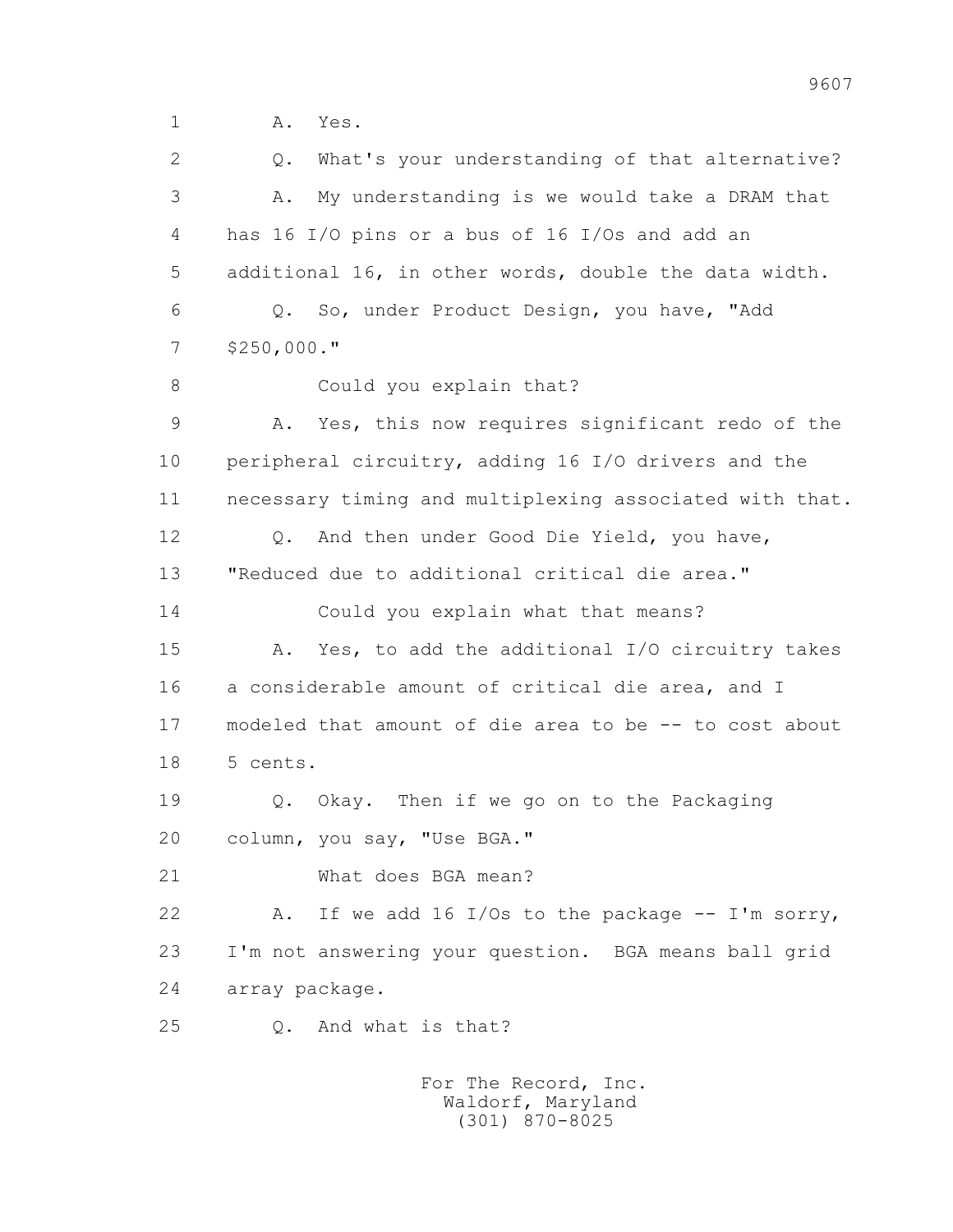1 A. That is a type of package that can have many 2 more pins than the dual inline or JEDEC TSOP package. 3 Q. And why in your opinion would you have to use 4 that type of packaging? 5 A. The largest TSOP package that JEDEC specified 6 was 66 as a standard industry standard package. To add 7 16 pins, one -- it is my belief that one would have to 8 go to a ball grid array package. 9 0. And how much would that cost? 10 A. And I modeled that cost at 25 cents. 11 Q. So, then, in your opinion, if JEDEC had chosen 12 this doubling DRAM data width alternative instead of 13 dual edged clocking, what would the bottom line cost 14 effect have been? 15 A. The bottom line cost effect would have been a 16 31 cent increase, approximately, per unit. 17 Q. Let's move on then to the next row, Double 18 Clock Frequency. Could you explain what you understand 19 by that alternative? 20 A. My understanding is instead of using, let's 21 say, a 200-megahertz clock, use a 400-megahertz clock. 22 Q. And under Product Design, you have got, "Add 23 approximately \$100,000." 24 Could you explain that? 25 A. Yes, the faster clock would have to have some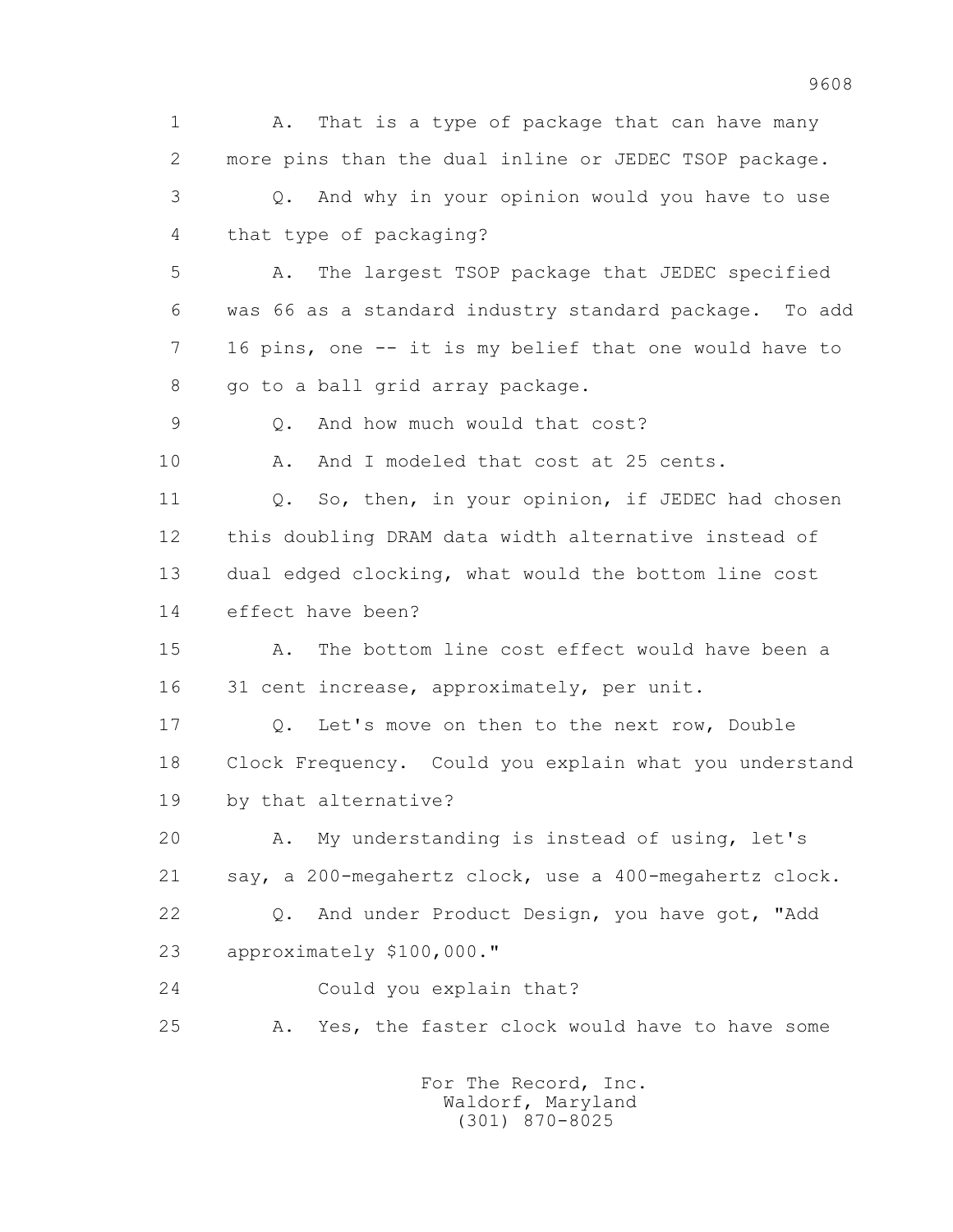1 receding circuitry, so there's a nominal design change 2 that has to take place.

 3 Q. Under Final Test & Good Unit Yield, you have, 4 "Higher speed testing."

 5 Could you explain what higher speed testing 6 would be required?

 7 A. Yes, because we are operating the clock at 8 twice the speed than current technology, that is a 9 significant step up in testing, and the test equipment 10 changes significantly. Test equipment changes and 11 yield changes would result.

 12 Q. And what would the cost effect of that higher 13 speed testing be?

 14 A. The higher speed testing would result in 15 approximately a 4 cent increase in yield and test 16 costs.

 17 Q. And then under Board Complexity, you have, 18 "On-DIMM clock required."

 19 Could you explain what you mean by that? 20 A. Yes. To distribute this much higher frequency 21 signal on -- the double frequency signal on the DIMM 22 would require a -- an on-DIMM clock circuitry, possibly 23 on-DIMM PLL/DLL.

 24 Q. And how much would that add to the cost? 25 A. I estimated that cost based on product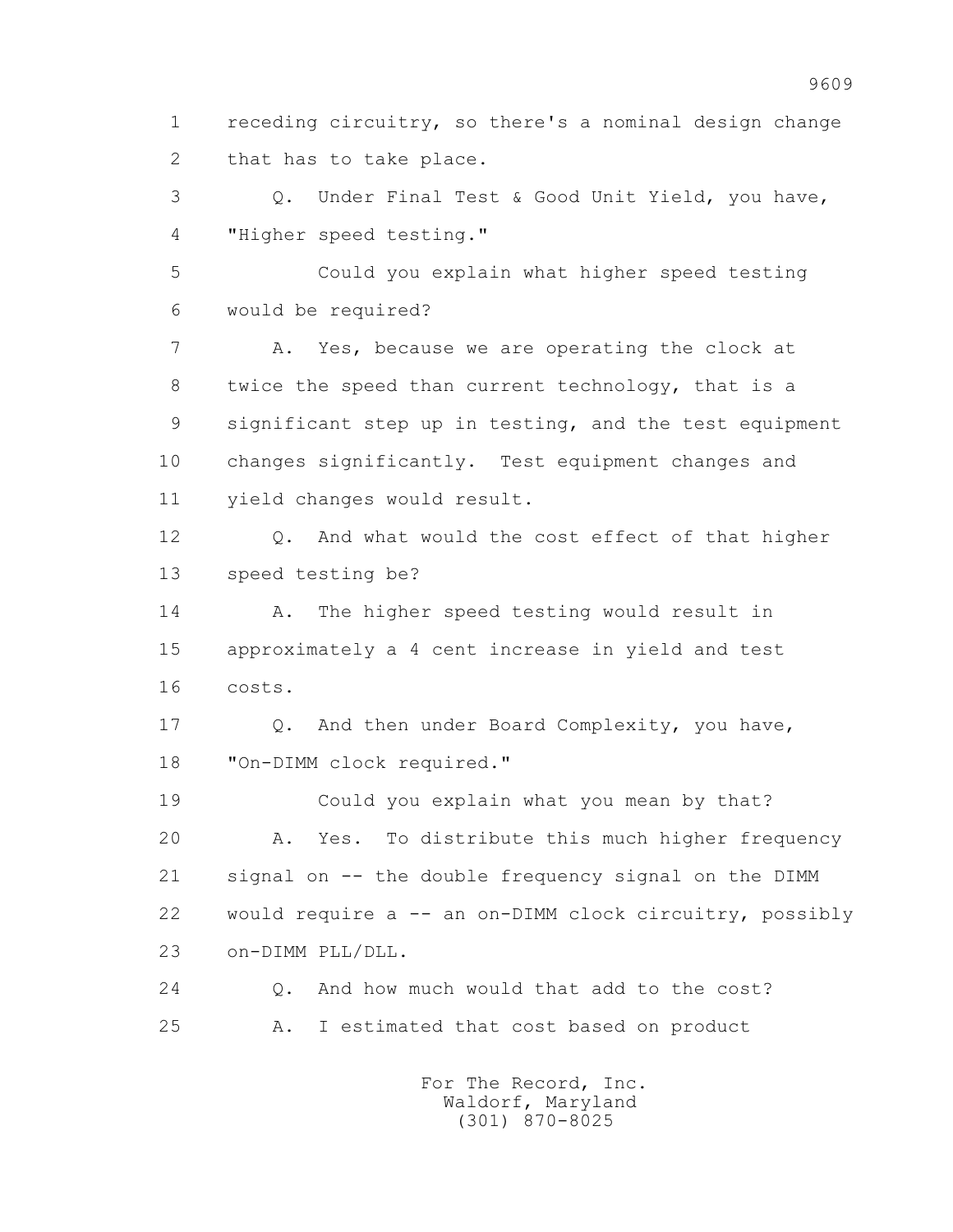1 availability from various manufacturers at

 2 approximately the \$3.80. That cost is a very strong 3 factor of frequency. Some of these parts can cost as 4 much as \$7 or \$8 at high frequencies and can be less 5 than this at low frequencies.

 6 Q. And then what is your bottom line about what 7 the cost effect would have been if JEDEC had chosen to 8 double the clock frequency instead of using dual edged 9 clocking?

 10 A. I estimated the cost increase to be 28 cents 11 approximately.

12 0. A 28 cent increase?

13 A. A 28 cent increase, approximately.

14 O. And then if we go to the last row on this 15 chart, Asynchronous Toggle Mode, do you see that? 16 A. Yes.

 17 Q. What is your understanding of the asynchronous 18 toggle mode alternative?

 19 A. That is basically to stay with the mid-'95 20 technology of asynchronous DRAMs. Of course, the 21 general wisdom at the time was that that was not 22 feasible, but I made a real attempt to see if it could 23 be designed, and it -- I made some very basic 24 assumptions as to how much work it would take to design 25 it.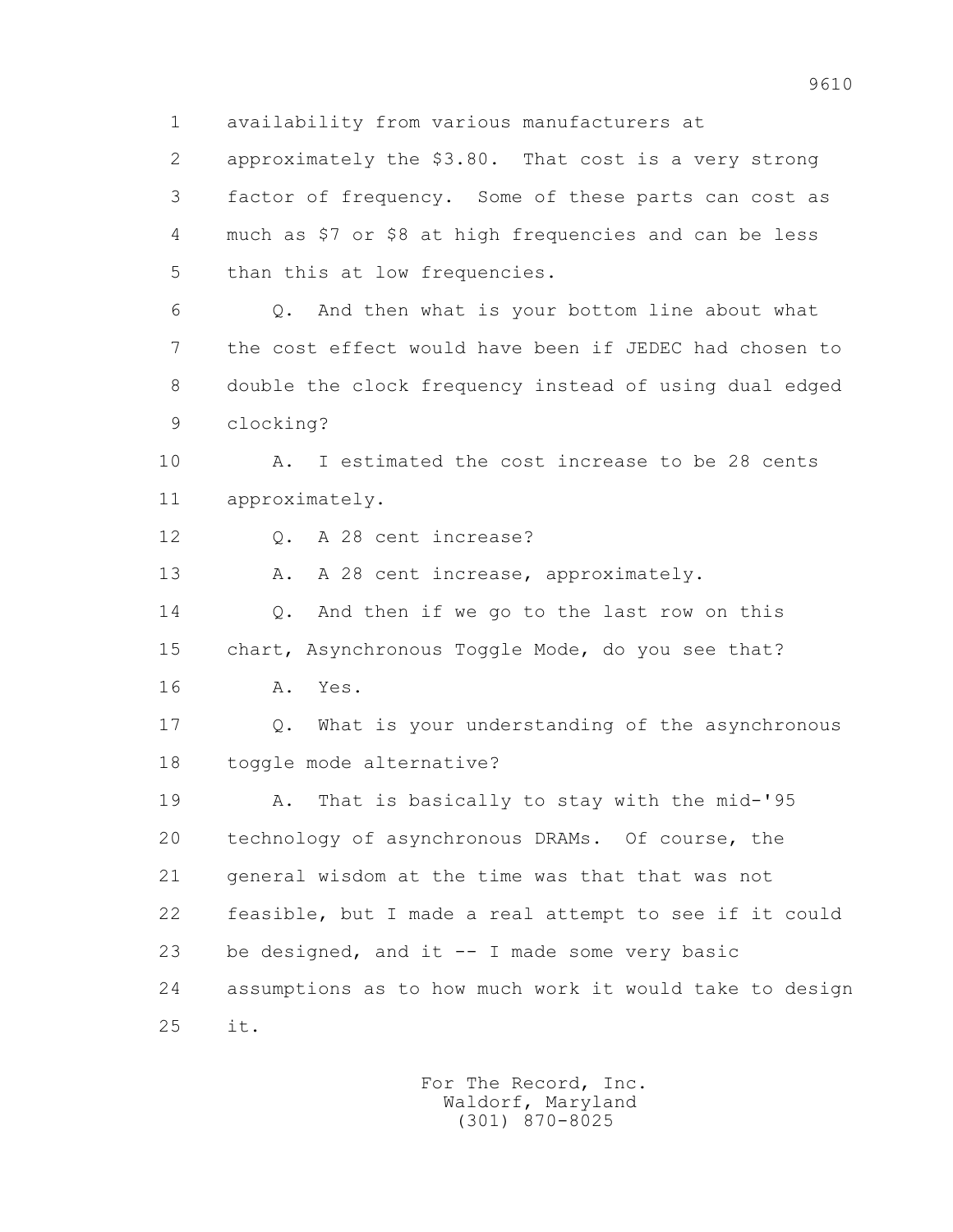2 approximately \$250,000." 3 Could you explain that figure? 4 A. Yes, this -- again, it's similar to the Double 5 DRAM Data Width column -- excuse me, row. It's a 6 significant design task. 7 Q. Under Good Die Yield, you say that would be 8 reduced due to additional critical die area. Could you 9 explain why that additional critical die area would be 10 required? 11 A. We'd have considerable additional critical die 12 area, and I modeled this as a 10 cent increase. 13 Q. Okay. And under Packaging, you say, 14 "Additional pin." 15 Why would an additional pin be required? 16 A. Professor Jacob suggested that in his solution, 17 and I modeled that. 18 Q. Okay. 19 A. Notice I modeled it only as a single pin, not 20 the two pins that would likely be required in a TSOP 21 package. 22 Q. Okay. And then what, then, is your bottom line 23 conclusion about what the cost effect would have been 24 if JEDEC had gone with asynchronous toggle mode instead 25 of using dual edged clocking? For The Record, Inc. Waldorf, Maryland

1 Q. Okay. And under Product Design, you have, "Add

(301) 870-8025

9611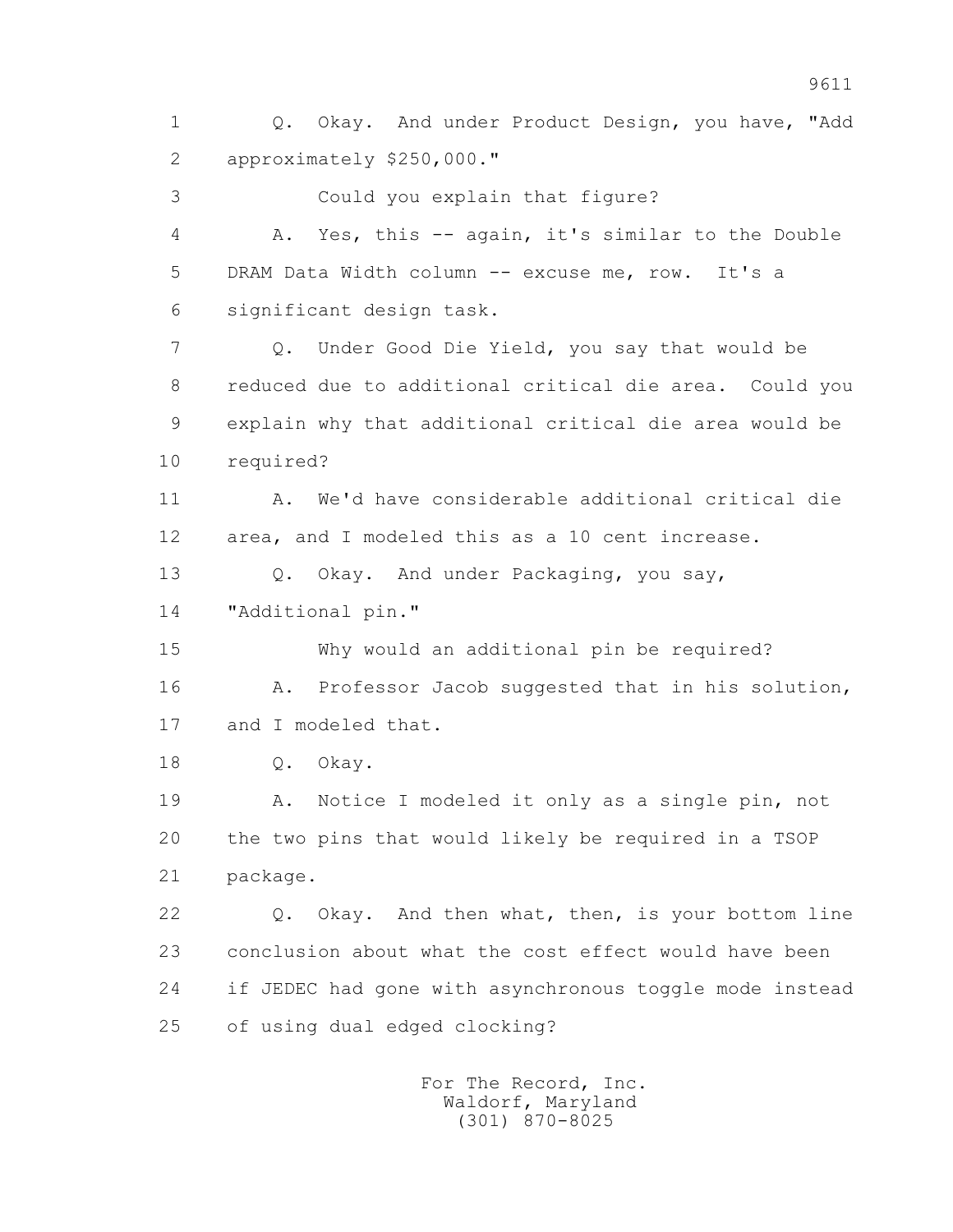1 A. I estimated that cost increase to be 2 approximately 12 cents. 3 Q. Let's move on then to the next chart, DX-301, 4 and does this chart summarize your opinion, Mr.

 5 Geilhufe, about the cost effect of certain of Professor 6 Jacob's alternatives to using an on-chip PLL or DLL?

7 A. Yes, it does.

8 Q. Okay. The first row, Double DRAM Data Width, 9 is that essentially the same as the double DRAM data 10 width alternative that you discussed with respect to 11 dual edged clocking?

12 A. Exactly. It is exactly the same.

 13 Q. And what is your conclusion then about how much 14 that alternative would cost?

 15 A. That alternative would increase the cost by 16 approximately 31 cents.

 17 Q. Let's move on, then, to the second row on this 18 chart, Move DLL to DIMM. Could you explain what you 19 understand that alternative to mean?

 20 A. To take the DLL circuit block and remove it 21 from the DRAM and add a set of circuits that carry the 22 same functionality at the DIMM level.

 23 Q. Okay. Now, under Wafer Sort, you say that test 24 time would be decreased. Why is that?

25 A. Well, we remove a fairly sensitive circuit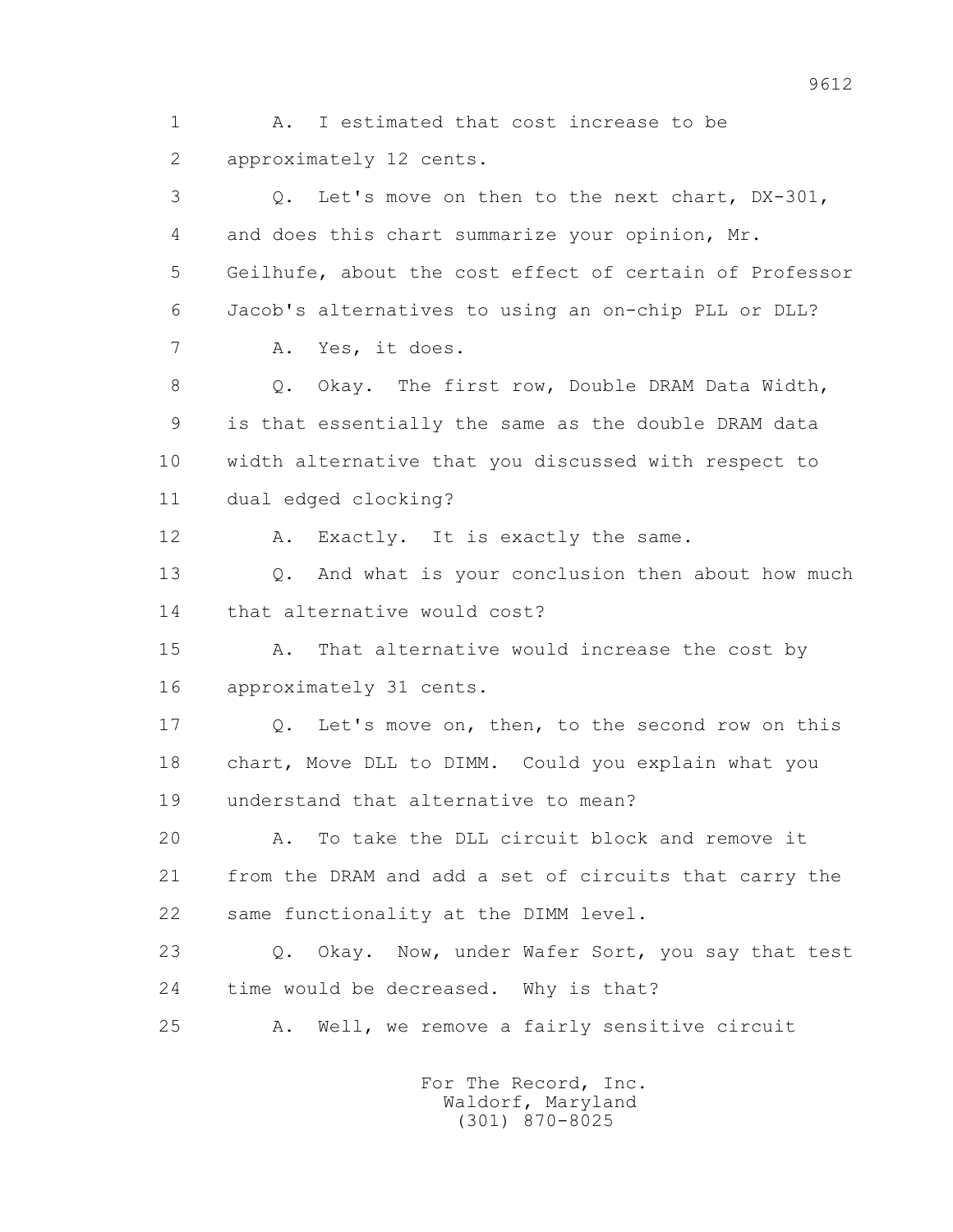1 block, the DLL on chip. That takes time to test. We 2 reduce that -- we remove that test time. 3 Q. What would the cost effect -- 4 A. And that would decrease the cost by 2 cents in 5 my opinion. 6 Q. Okay. Under Good Die Yield, you say that there 7 would be a slight yield increase. Can you explain 8 that? 9 A. Again, the DLL is -- would be a critical die 10 area, and I would assume that would increase the sort 11 yield somewhat and would improve the cost by 12 approximately 1 cent. 13 Q. Okay. And then finally, under Board 14 Complexity -- should that be red under Board 15 Complexity? 16 A. Yes, I apologize. We got the color wrong. 17 Q. Well, I am not sure that you were responsible 18 for the colors, but in any case, why would an on-DIMM 19 DLL be required here? 20 A. That, of course, is the alternative that 21 Professor Jacob offers here. 22 Q. Okay. And how much would that cost? 23 A. And the on-DIMM DLL, again, would cost 24 approximately \$3.80 on -- for the DIMM and would be 25 then a function of the frequencies that were supported. For The Record, Inc. Waldorf, Maryland (301) 870-8025

9613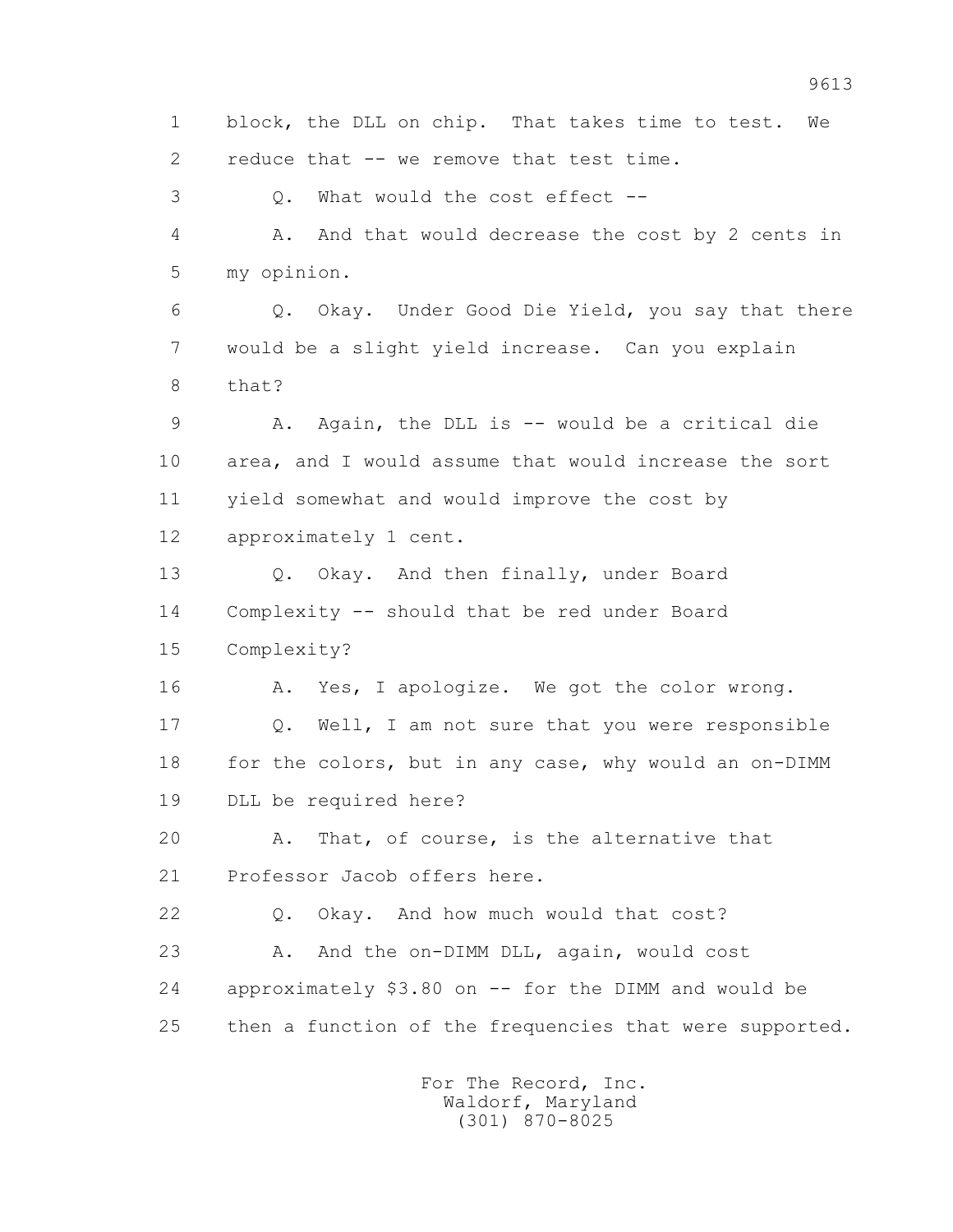1 Q. Okay. And then how would you translate that 2 into a per-unit cost?

 3 A. I would divide the \$3.80 by 16, that is, 4 amortize it over 16 DRAMs, and then, of course, reduce 5 that number by the improved test time and yield 6 numbers.

 7 Q. Okay. And then once you've done that, then, 8 what is your bottom line about what the cost effect 9 would have been if JEDEC had chosen to go with a DLL on 10 the DIMM instead of an on-chip PLL or DLL?

 11 A. I modeled that cost as a cost increase of 12 approximately 21 cents, approximately.

13 O. Now, Mr. Geilhufe, if you were going to 14 implement one of the alternatives for on-chip DLL and 15 another alternative for dual edged clocking that we've 16 discussed and yet some other alternatives for 17 programmable latency and burst, how would you calculate 18 the total cost effects?

 19 A. The cost effects would all be additive. 20 Q. Now, have you reached any opinions about the 21 difficulty or ease of actually implementing the 22 alternatives that you considered, assuming that they 23 were technically feasible?

 24 A. Yes, I considered that in the design phase of 25 this analysis and the manufacturing phase of this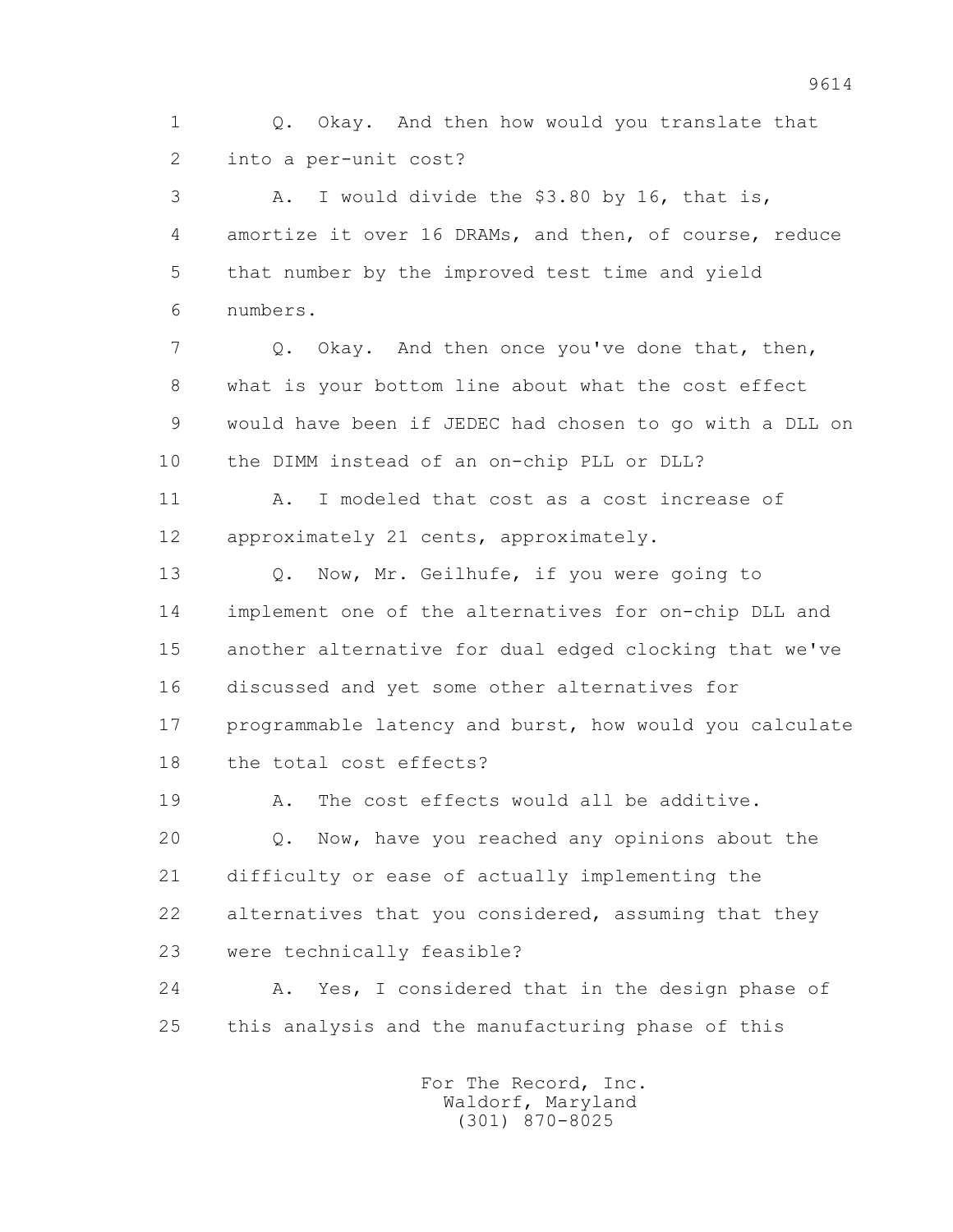1 analysis.

 2 Q. Okay. When could these alternatives be most 3 easily implemented if you were going to try to

4 implement them?

 5 A. In DRAM manufacturing, there is a routine 6 improvement -- the way costs are improved is by making 7 changes to the product and the process on an as-needed 8 basis, and that can happen as often as every six months 9 or six to twelve or six to eighteen months. Every time 10 one of these changes for either yield or process 11 reasons are implemented, many of these if not all of 12 these alternatives could possibly be implemented if 13 they're technically feasible.

14 0. Okay.

15 Thank you, Mr. Geilhufe, that's all I have. 16 JUDGE McGUIRE: Thank you, Mr. Detre. 17 At this time, we will hear the cross 18 examination by complaint counsel. Mr. Davis? 19 MR. DAVIS: Let me try to operate the ELMO for 20 a second, because I have a question about the slides. 21 If I could have a minute or two just to learn how to do 22 that. 23 (Pause in the proceedings.) 24 CROSS EXAMINATION

25 BY MR. DAVIS: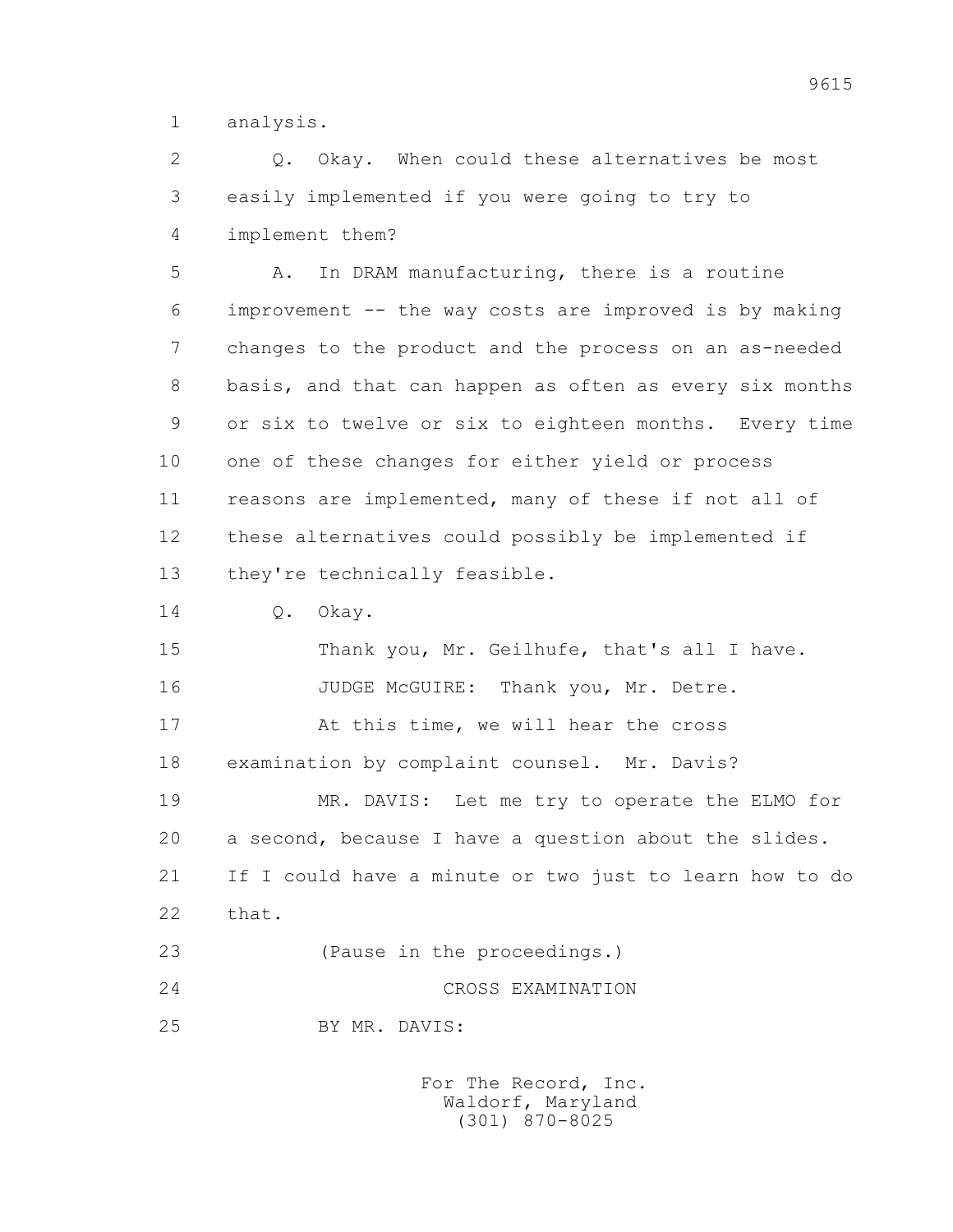1 0. Just a quick question about the slides, I 2 didn't quite understand. Well, that's actually good 3 enough for my purposes, because I just need to ask you 4 about the colors. 5 I understand the red, that's -- you think the 6 cost goes up, so that's red. 7 A. Yes. 8 Q. And green, you think the cost goes down, so 9 that's green. 10 A. That's right. 11 Q. I'm a little confused about the yellow and the 12 gray, however. What does the yellow refer to? 13 A. It's just to help us delineate one row from the 14 next. It has no significance. 15 Q. Okay. So, the gray is to delineate from the 16 yellow, okay. I will take that off for now. 17 Now, prior to your report in this case, Mr. 18 Geilhufe, you billed about 41 hours to come up with 19 your opinions and express them in your report. Is that 20 right? 21 A. I don't recall exactly. Something like that. 22 Q. Okay. You reviewed Professor Jacob's report 23 prior to -- 24 A. Yes, I did. 25 Q. And you reviewed the documents listed in For The Record, Inc.

 Waldorf, Maryland (301) 870-8025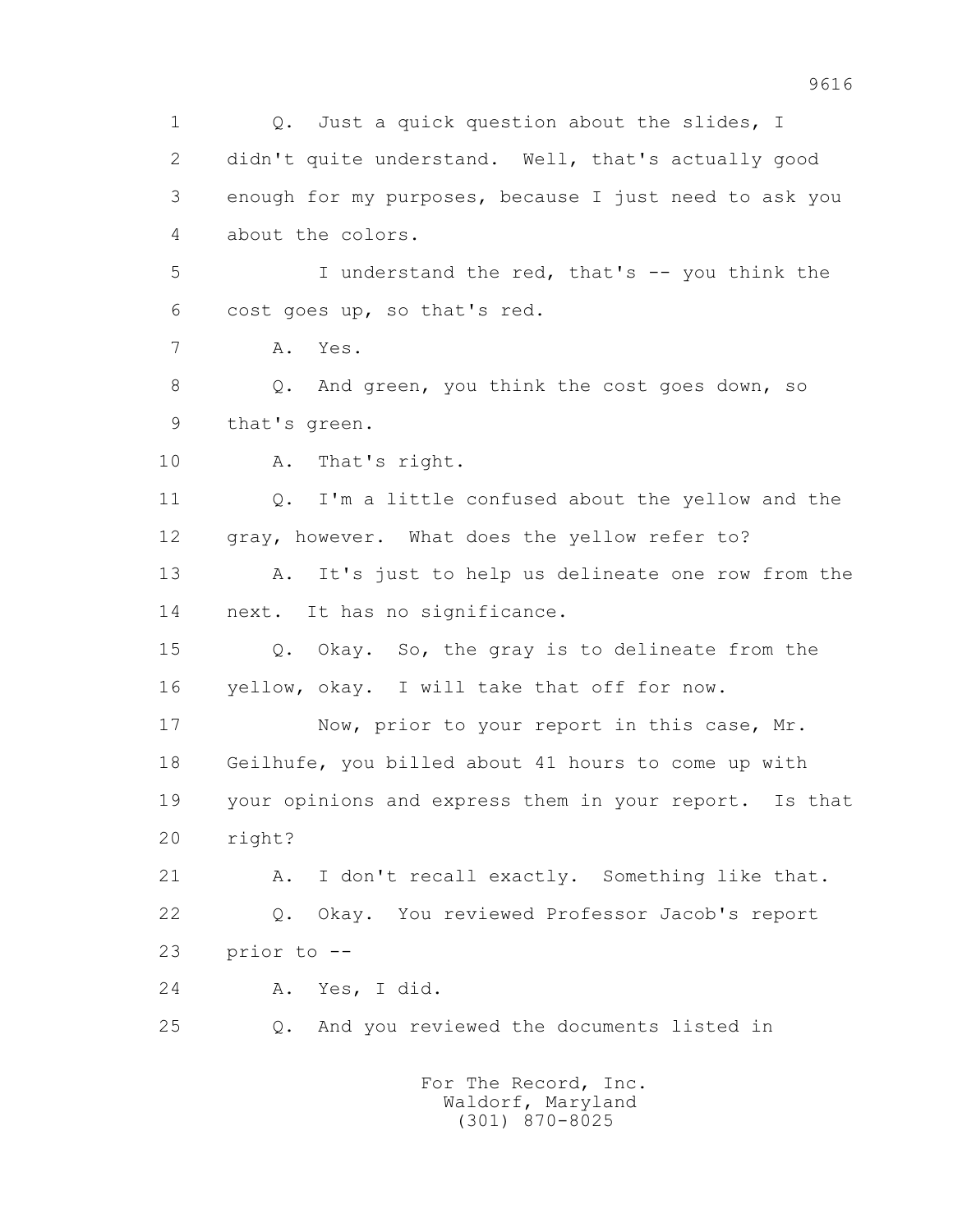9617 1 Exhibit B of your report prior to writing your report? 2 A. Yes, I did. 3 Q. And those references listed in Exhibit B, those 4 are the documents that you relied on in putting 5 together your opinions, in addition to your experience? 6 A. I primarily relied on my experience and my 7 knowledge, industry knowledge. 8 Q. Okay. Your opinions didn't depend on any 9 communications you had with Rambus attorneys? 10 A. They did not depend on any communication with 11 Rambus attorneys. 12 Q. And they didn't depend on any communications 13 you had with Rambus employees? 14 A. They did not depend on any communications with 15 Rambus employees. 16 Q. And your opinions didn't depend on any 17 communications you had with any other experts in the 18 case? 19 A. They did not -- they did not depend on them, 20 no.

> 21 Q. There were no documents that you wanted to see 22 that you didn't get a chance to see prior to submitting 23 your report?

 24 A. I would have wanted to see cost documents from 25 a number of companies, but no documents that were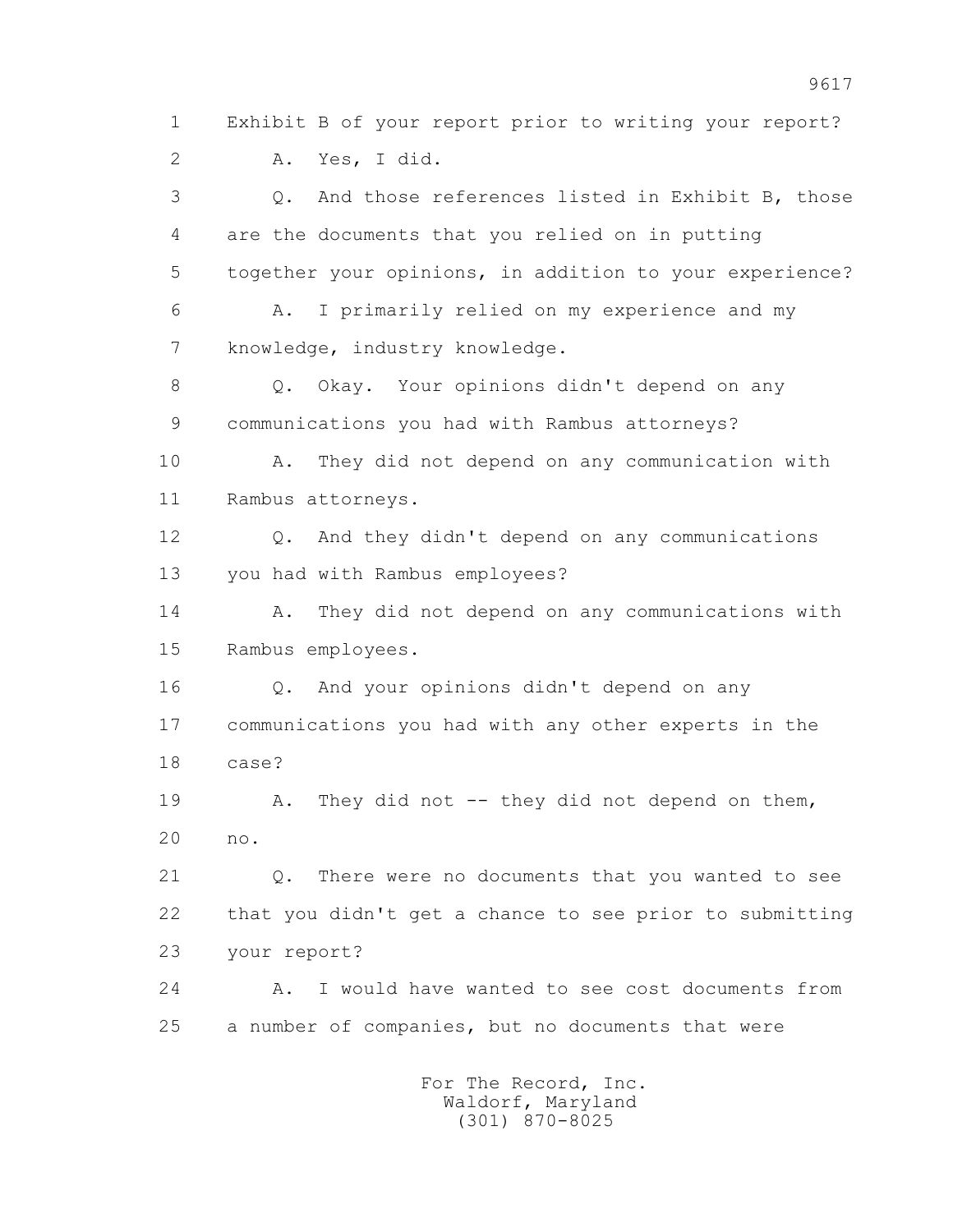1 available.

 2 Q. Okay. And there were no people that you 3 thought you needed to speak to that you didn't get a 4 chance to speak to? 5 A. I spoke with the people that I felt I needed to 6 speak to. 7 Q. Now -- and so -- you already told me, in fact, 8 in coming up with your opinions, you relied primarily 9 on your experience? 10 A. That is correct. 11 Q. Okay. Now, after your report but prior to your 12 deposition, you spent between five and ten hours 13 preparing for the deposition in the case? 14 A. Something like that, yes. 15 Q. And that work consisted, in part, of reviewing 16 your report? 17 A. That's correct. 18 Q. And speaking to Mr. Detre? 19 A. Yes. 20 Q. Actually, Dr. Detre. That was the point for a 21 little conversation we had earlier. He has his Ph.D. 22 JUDGE McGUIRE: Oh, all right. You should have 23 told us that earlier in the proceeding. 24 MR. DETRE: I apologize, Your Honor. I usually 25 try to make that point right at the beginning.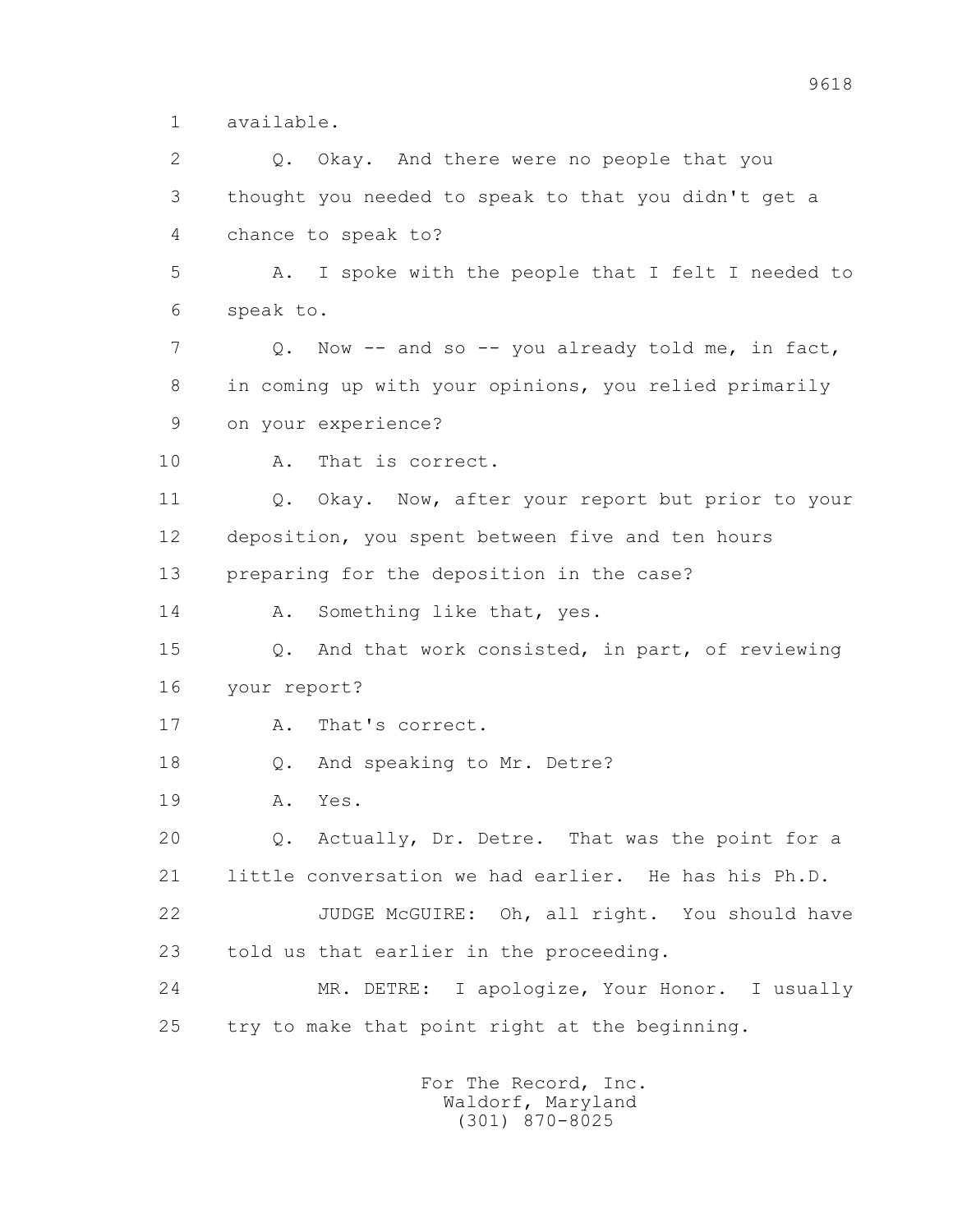1 MR. DAVIS: If he wasn't going to say it, I 2 wasn't going to bring it up. 3 JUDGE McGUIRE: Okay. 4 BY MR. DAVIS: 5 Q. You also reviewed the Jacob rebuttal report 6 prior? 7 A. Yes, I did. 8 Q. And you talked about that report with Mr. 9 Detre? 10 A. Yes, I did. 11 Q. And you also reviewed the deposition of Dr. 12 Martin Peisl? 13 A. Yes, I vaquely remember reading that. 14 Q. And that was because Mr. Detre asked you to 15 review it? 16 A. That's correct. 17 Q. And did you talk with Mr. Detre about that 18 deposition? 19 A. I'm sure it came up during discussions. 20 Q. But that was the only deposition you read prior 21 to having your own deposition taken in this case? 22 A. No, I read -- I believe I read the Jacob 23 deposition, also. 24 Q. Okay. Now, nothing in Professor Jacob's 25 rebuttal report or his deposition, if you had read it For The Record, Inc. Waldorf, Maryland

(301) 870-8025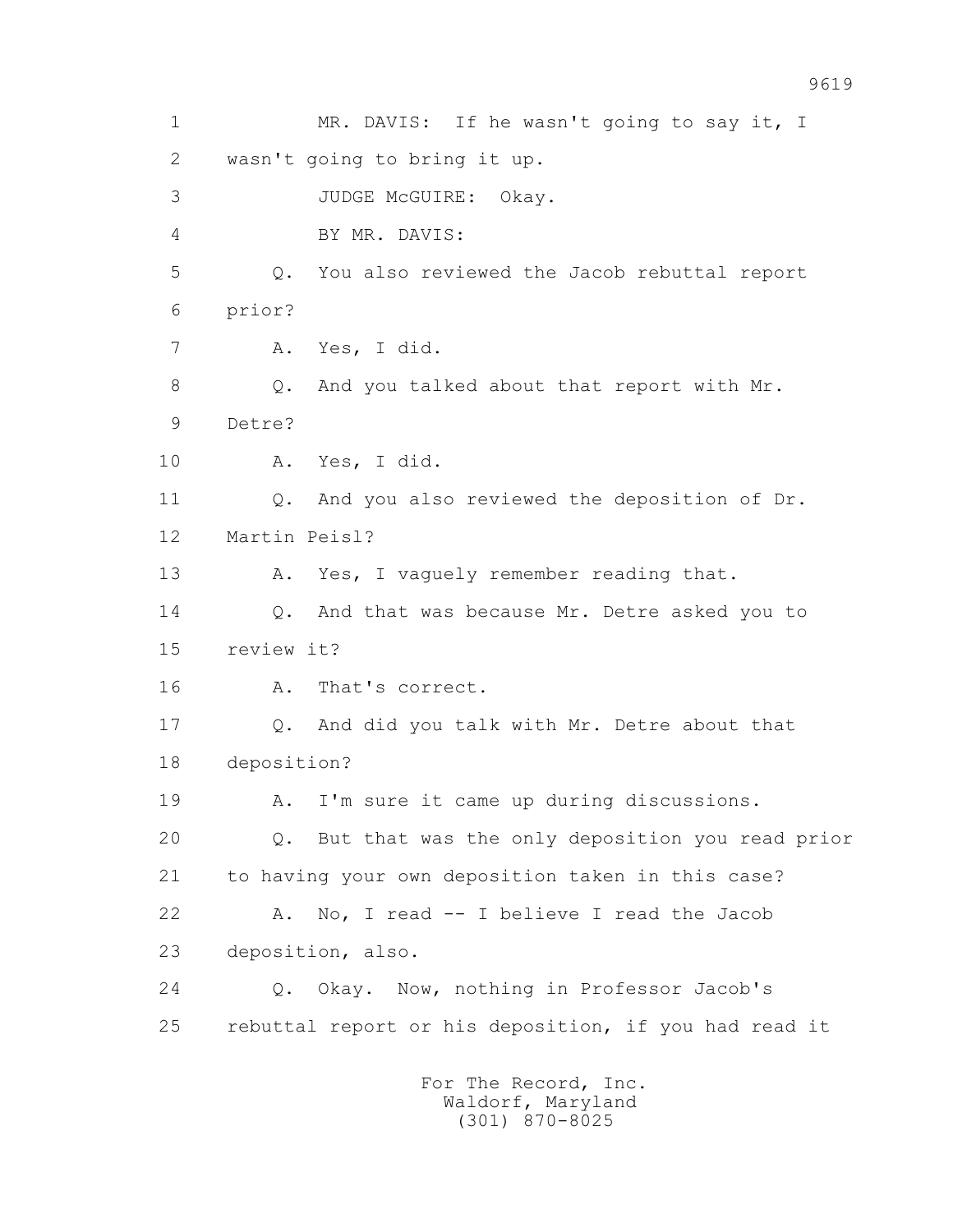1 before your own deposition, made you think you needed 2 to do any more work to confirm your conclusions in your 3 report?

4 A. That is correct, nothing.

 5 Q. Okay. And nothing you read in Dr. Peisl's 6 deposition made you think you needed to do any more 7 work to confirm your conclusions?

8 A. That is correct.

 9 Q. Now, after your deposition but prior to your 10 testimony here today --

11 A. Yes.

 12 Q. -- have you read any additional deposition 13 transcripts other than your own?

14 A. I've reviewed a whole series of documents, and 15 quite frankly, I don't remember what they all are. I'm 16 not very good at names.

 17 Q. I think most of the engineers we've had so far 18 haven't been so good with the names.

19 A. I'm one of them.

20 Q. Do you recall any additional deposition

21 transcripts that you did review?

 22 A. Let's see, there were various ones, and I just 23 don't recall the specifics right now.

24 0. You don't recall any names?

25 A. I think the -- the -- the Becker one -- yeah,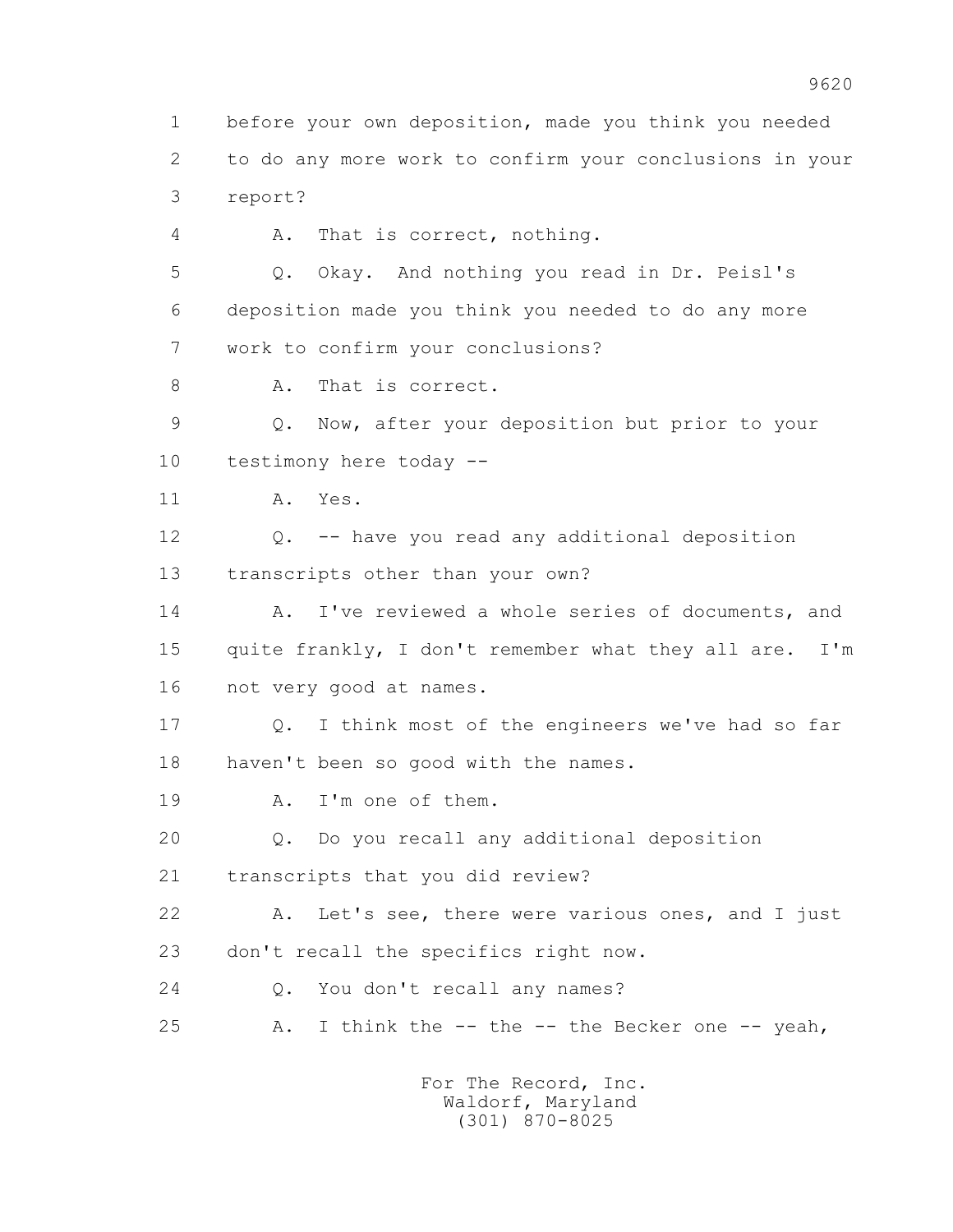1 Becker, the deposition of the fellow from Siemens -- 2 from Infineon. 3 Q. The DRAM fabrication plant manager is who 4 you're referring to? 5 A. Yes. 6 Q. Have you been reading the trial transcript? 7 A. I'm sorry, I -- I believe it was the trial 8 transcript of Dr. -- of Mr. Becker, not the deposition. 9 JUDGE McGUIRE: Now, let's be clear here for 10 the record. You're talking about the trial in Infineon 11 or the trial here at -- the FTC proceeding? 12 MR. DAVIS: Well, I'll clarify that. 13 BY MR. DAVIS: 14 Q. When you're saying you read the trial 15 transcript of Mr. Becker, you are referring to the 16 trial transcript in this case? 17 A. I believe that was it. I -- I'm not well 18 versed in all the labels, but I believe that was it. 19 Q. I think that's the best we are going to be able 20 to do. 21 Now, have any other facts or have any facts 22 come to your attention that made you think you needed 23 to do any additional work to confirm your conclusions 24 in this case? 25 A. No.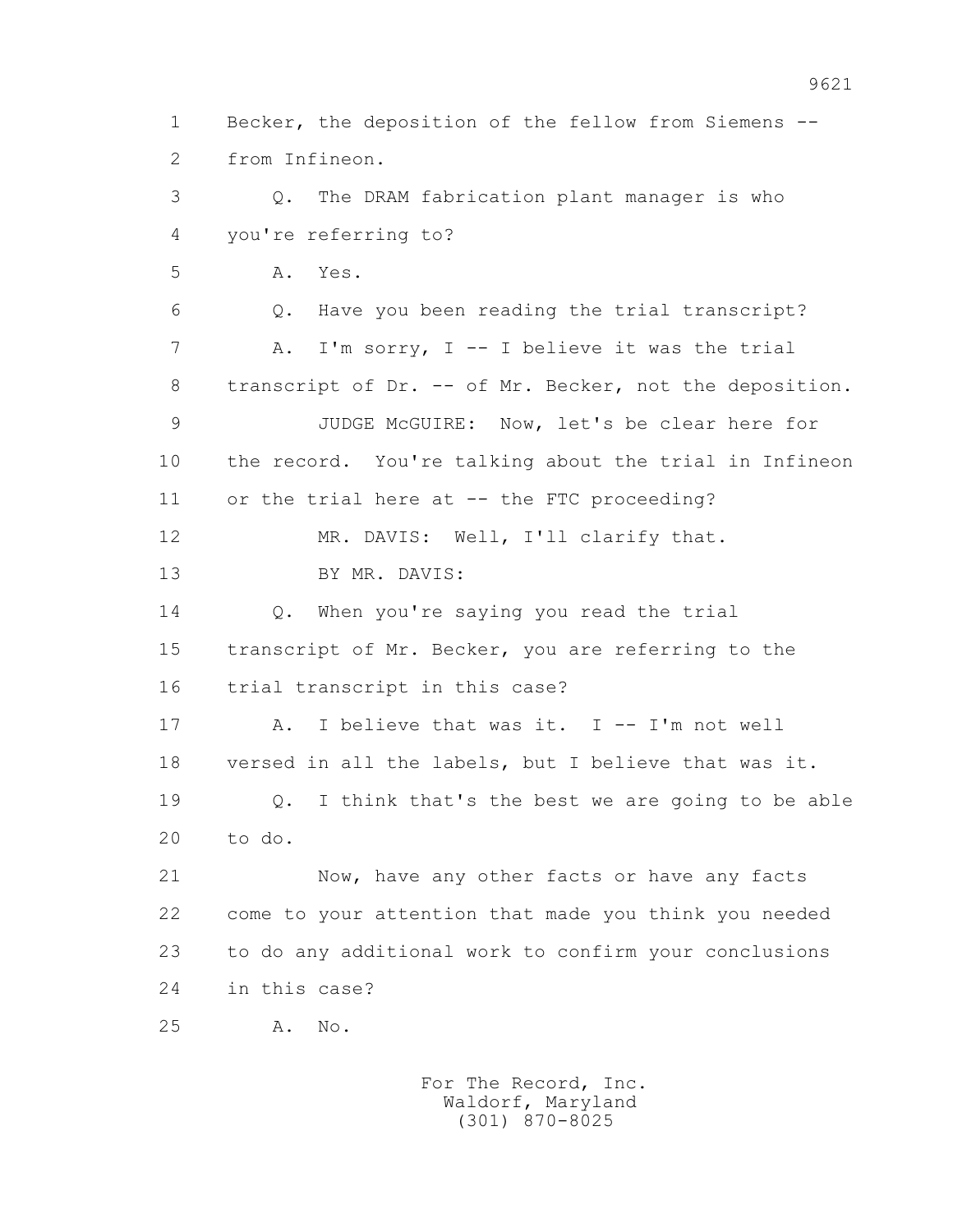1 Q. Now, what did you do to ensure that the 2 analysis that you did was the type of analysis that's 3 done at JEDEC? 4 A. I did not do anything. I did my analysis which 5 has proven to be quite successful over the years. 6 Q. You never reviewed any JEDEC meeting minutes? 7 A. I did not. 8 Q. You never reviewed any JEDEC policy manuals? 9 A. I did not. 10 Q. You never spoke to any JEDEC employees to 11 determine how the questions you were asked to answer 12 are answered at JEDEC? 13 A. I was not -- I don't even know whether the 14 questions I was asked to answer were ever asked at 15 JEDEC, so I -- there's not a good -- I don't have an 16 answer. 17 Q. Well, the answer is you never did speak to any 18 of the JEDEC -- 19 A. Correct. 20 Q. -- employees to determine how they would answer 21 that question? 22 A. I never spoke to a JEDEC member. 23 Q. You never asked to speak to any JEDEC 24 employees? 25 A. They're not employees; they're JEDEC members.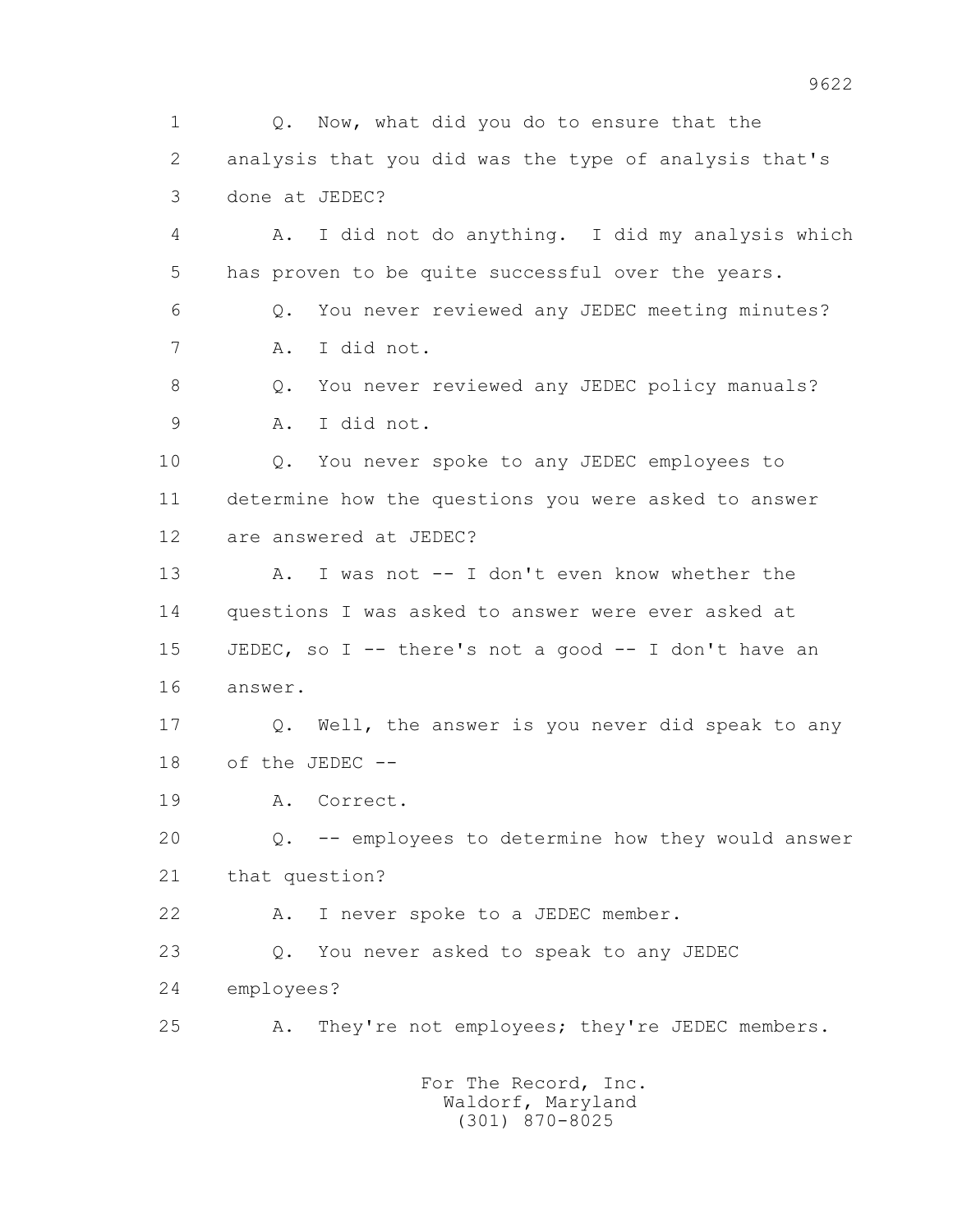1 Q. Well, there's both JEDEC employees, Mr. 2 Geilhufe, and JEDEC members. 3 A. Oh, I see. I spoke neither to JEDEC employees 4 nor JEDEC members. 5 Q. I was just about to make that clarification 6 myself. 7 A. Thank you. 8 Q. And you never spoke with Rambus' JEDEC 9 representative? 10 A. I did not. 11 Q. Did you ever ask to speak with Rambus' JEDEC 12 representative? 13 A. No, I did not. 14 0. Okay. 15 A. I felt I could give a much better opinion 16 without hearing what someone who has a strong opinion 17 feels. 18 Q. Now, have you ever been to JEDEC yourself? 19 A. I -- yes, I attended a -- one JEDEC meeting a 20 long time ago. 21 Q. Now, I'm not sure -- are you confusing a JEDEC 22 meeting with an IEEE meeting? 23 A. I believe I attended a JEDEC meeting once. 24 Q. Because when I asked you that question at your 25 deposition, you said that you had never attended any For The Record, Inc.

 Waldorf, Maryland (301) 870-8025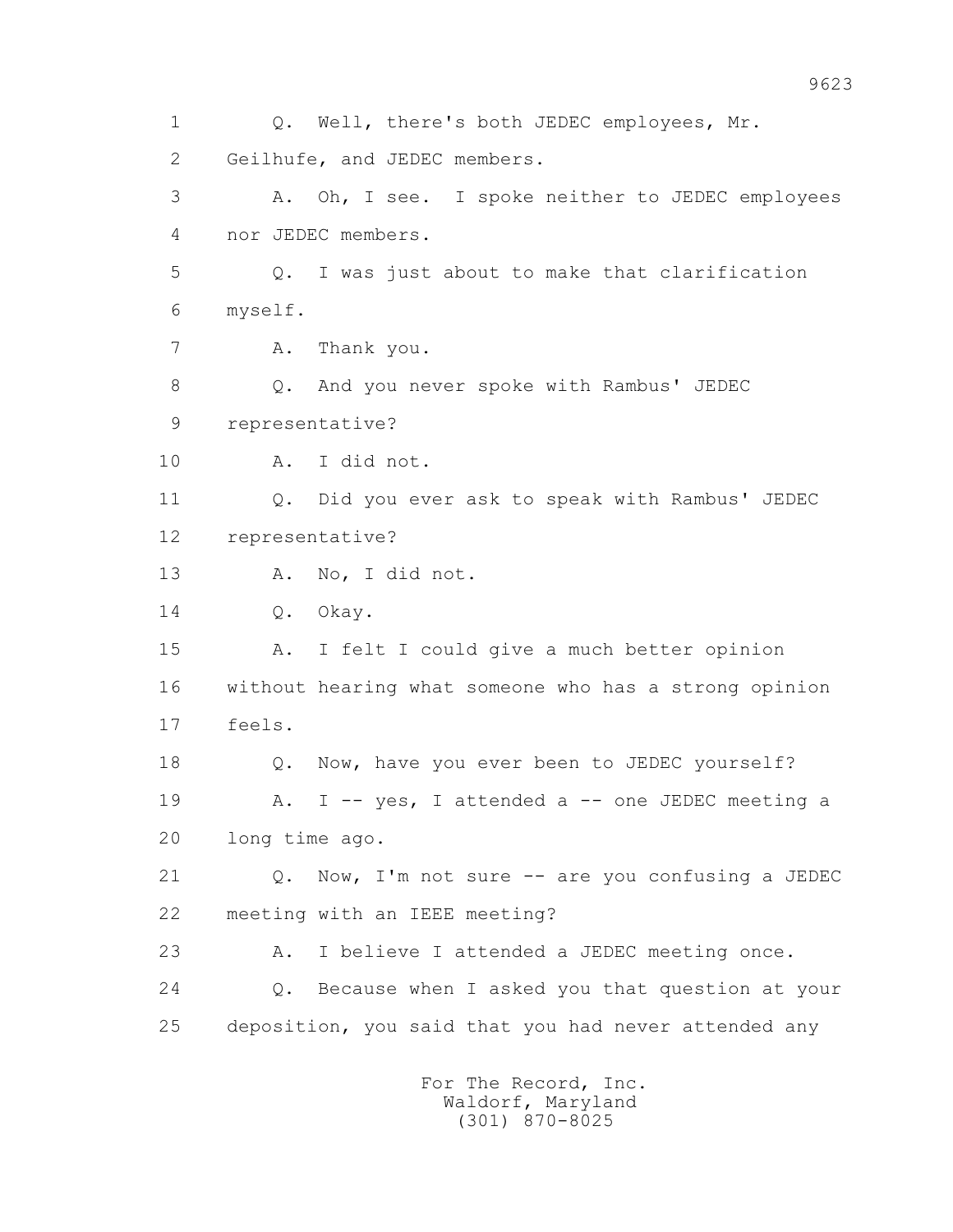1 JEDEC meetings.

2 A. It was a very long time ago, and  $I$  --  $I$  -- my 3 recollection right now is I -- since I'm in Washington, 4 and I think I was here once for a JEDEC meeting. 5 Q. How long ago do you think that was? 6 A. That was probably 20 years ago. 7 Q. Okay. Other than that one meeting 20 years ago 8 at JEDEC, the only other standard-setting organization 9 meeting that you recall attending were one or two IEEE 10 meetings while you were an employee of Intel. Is that 11 right? 12 A. Yes, reliability physics IEEE meetings, I 13 believe. 14 Q. And that would have been sometime between 1973 15 and 1988? 16 A. That is correct. 17 Q. But -- and what was the subject of those 18 meetings? I'm sorry. 19 A. My sense is reliability physics meetings. 20 Q. Reliability physics? 21 A. Yes, that's the name of the committee. 22 Q. And you never supervised anyone who attended 23 standard-setting meetings in the DRAM industry? 24 A. There -- I believe there were people -- that 25 there was a person in the organization when I was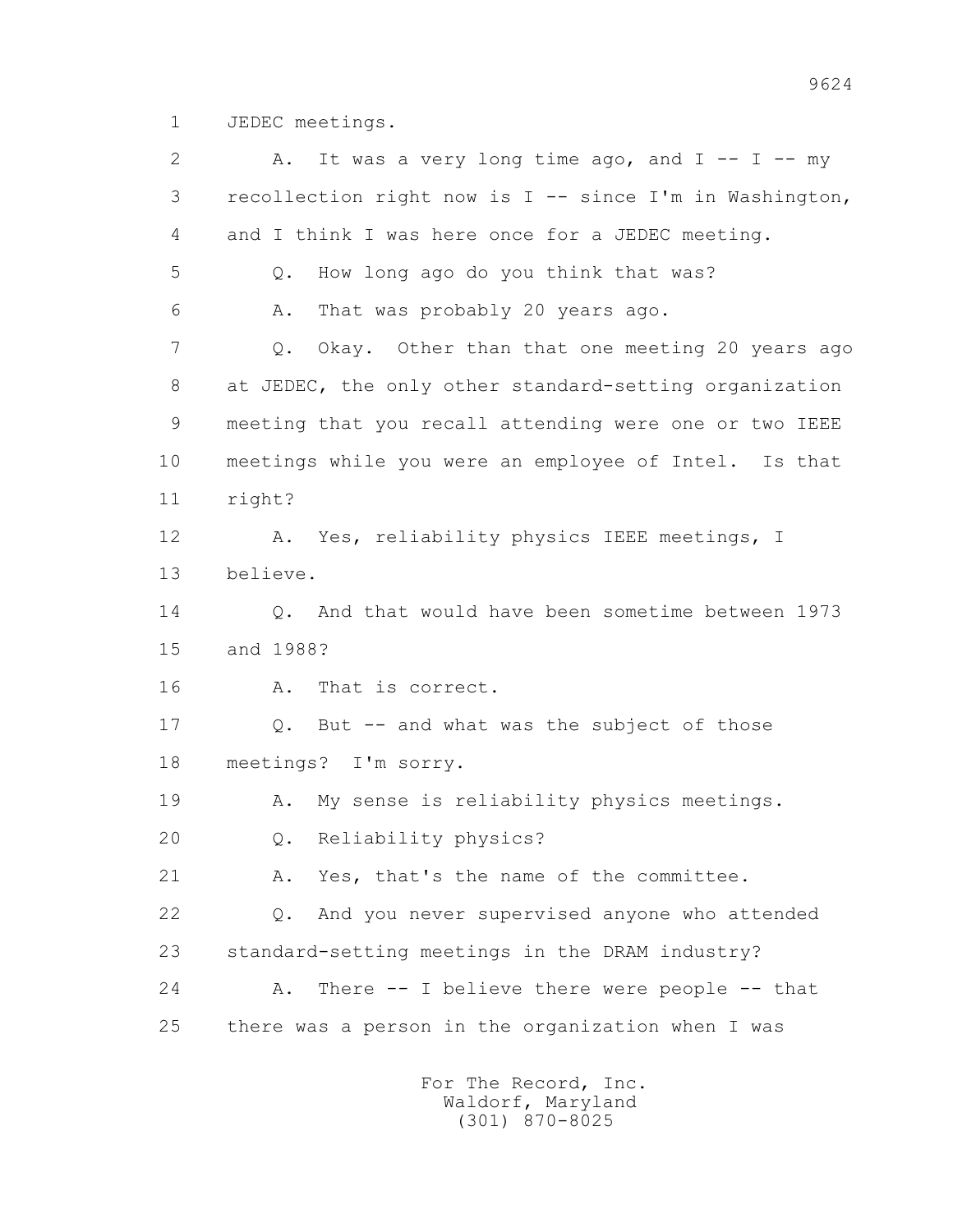1 responsible for memory development. 2 Q. Now, when I asked you that question in your 3 deposition, you told me that you had never supervised 4 anybody who had -- 5 A. I didn't, but there was someone in my 6 organization, not someone I supervised. 7 Q. Okay. 8 JUDGE McGUIRE: You're talking about the 9 organization at Intel? 10 THE WITNESS: At Intel, yes. 11 BY MR. DAVIS: 12 Q. Now, the only person you remember supervising 13 whose job responsibility included attending 14 standard-setting organization meetings was an employee 15 of Intel who briefly reported to you in this time 16 frame, sometime in 1975? 17 A. Oh, I think you're referring to Dick Pashley 18 and the nonvolatile activity, yes. Thank you for 19 reminding me. 20 Q. I want to go back to your background a little 21 bit. So I understand, and I want to make sure I've got 22 my notes right, the last time you contributed to a DRAM 23 design was sometime in the mid to late 1980s. Is that

24 right?

25 A. It depends on what you mean by "contribute." I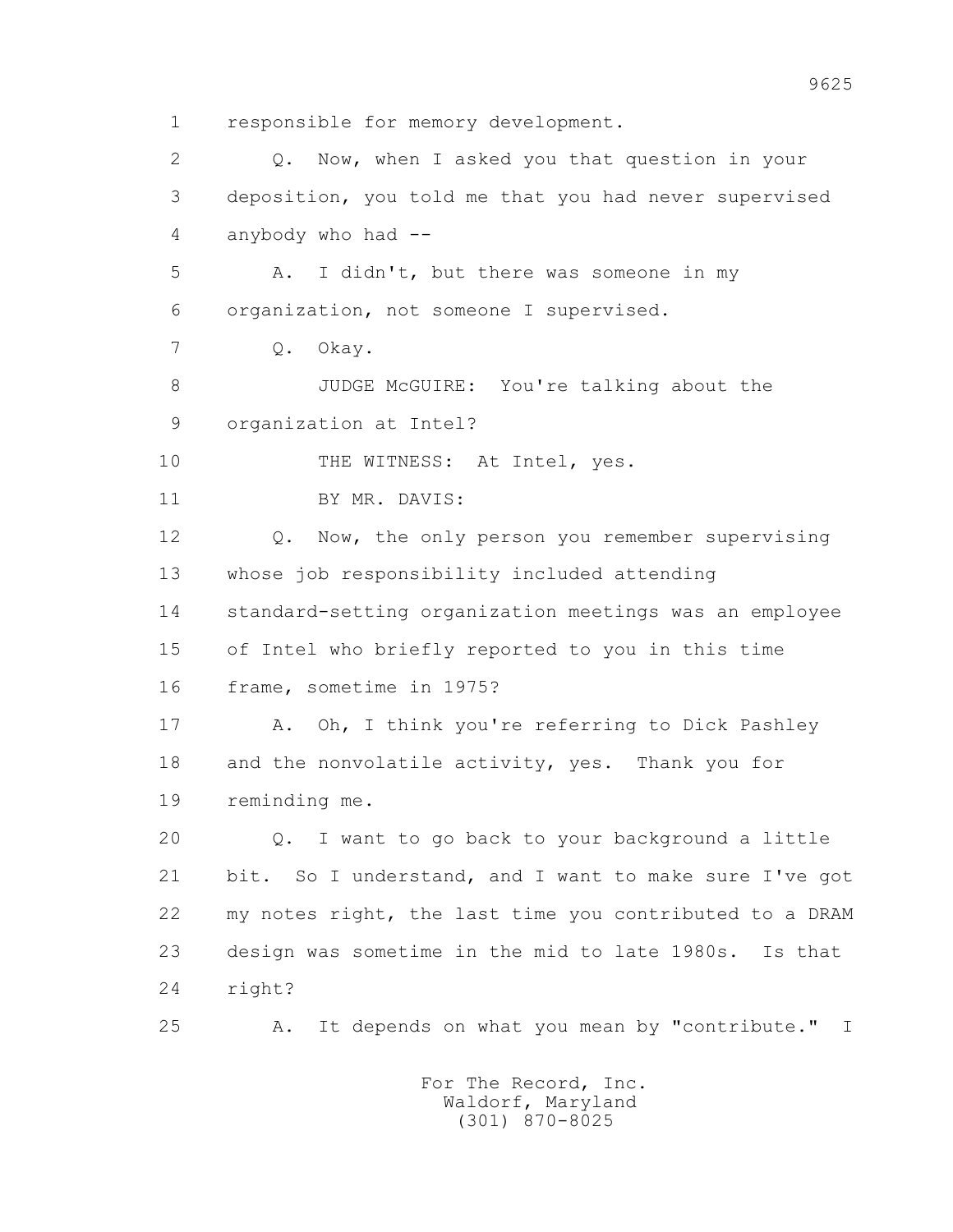1 probably contributed later on through informal 2 discussions, but formally, that is correct.

 3 Q. And your last hands-on DRAM design experience 4 was in 1978. Is that right?

5 A. 1978, I -- that is correct.

 6 Q. Now, the design -- the design you contributed 7 to in the mid to late 1980s, that was at a point in 8 your career where DRAM design was not your primary 9 function. Is that right?

 10 A. That's correct, it was one of the 11 responsibilities.

 12 Q. And that contribution to DRAM design in that 13 period was while you were at Intel, and I called it the 14 Intel contracting business, but you had another phrase 15 for it.

16 A. Components contracting business.

17 Q. Right. Is that accurate, that contribution was 18 related to the Intel components contracting business?

19 A. That is correct.

 20 Q. And at that point, Intel was no longer 21 manufacturing DRAMs?

 22 A. I was contracting DRAMs for Intel which 23 turned -- which were branded as Intel DRAMs. It's -- 24 the contract manufacturing concept is you use other 25 people's factories and sometimes other people's --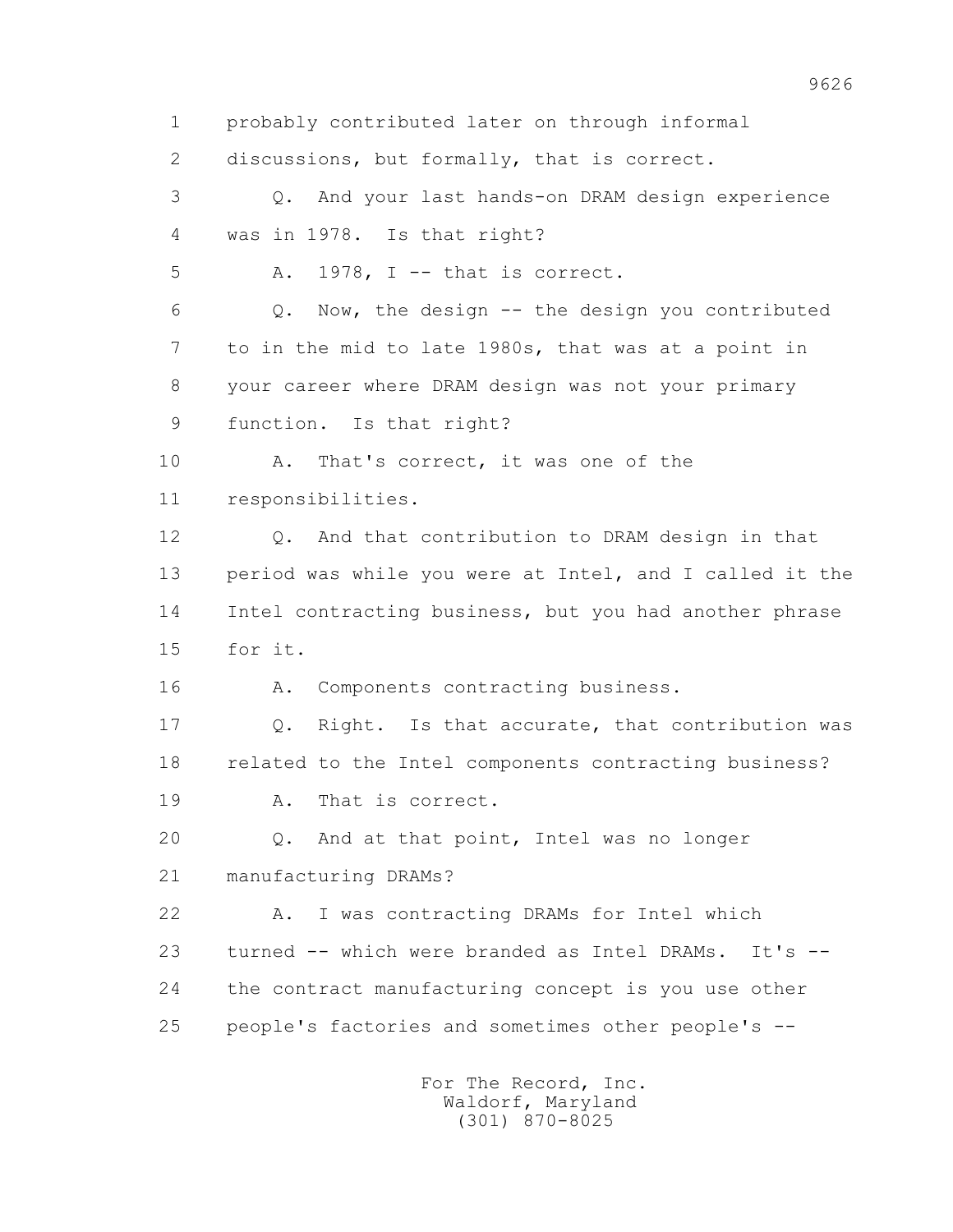1 other companies' products to build them, brand them 2 with your own name, and market them, and this was the 3 Intel DRAM business at that time. 4 Q. So, Intel itself wasn't manufacturing any DRAMs 5 at that point? 6 A. Oh, quite to the contrary. I was manufacturing 7 under contract in a factory. 8 Q. They were being manufactured in a factory owned 9 by a company that was not Samsung. Is that right? 10 A. That is correct, but a factory under my 11 control. 12 Q. It was under your control? 13 A. Yes. 14 0. Now, the DRAMs that were being produced in 15 factories that were under your control weren't designed 16 at Intel, were they? 17 A. Those particular ones were not designed at 18 Intel. Intel was not designing DRAMs at that time 19 anymore. 20 Q. Now, during the relevant time period, which was 21 1995 for tables one and two and I guess, what, 22 1999-2000 for tables three and four, you weren't 23 designing DRAMs, were you? 24 A. Of course not. I was an executive in the 25 industry. I was no longer designing.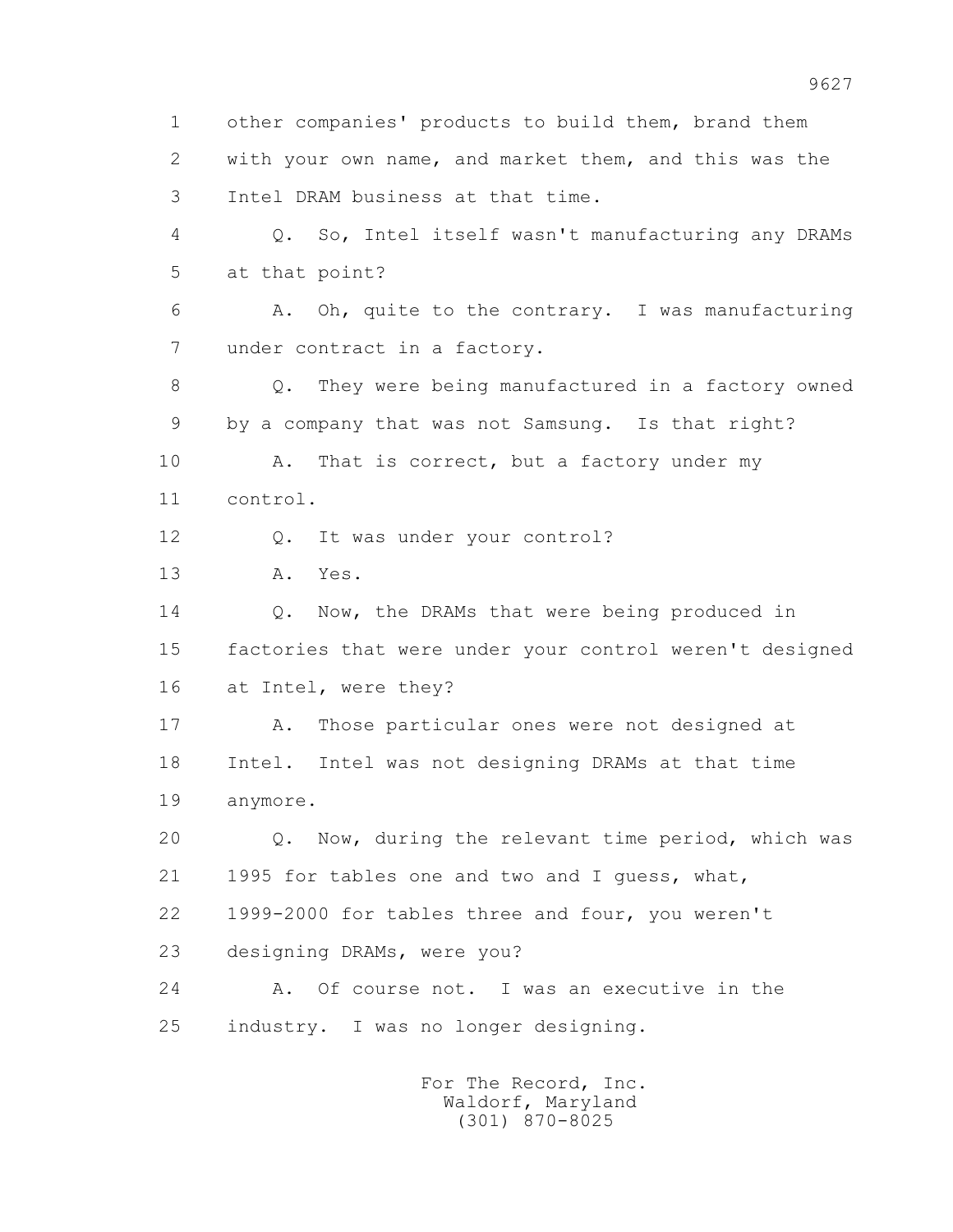1 Q. And you weren't supervising the design of 2 DRAMs, were you? 3 A. That's correct, I was not supervising designs. 4 Q. And you have never designed an SDRAM? 5 A. I personally have never designed an SDRAM, no. 6 Q. And you've never managed or supervised the 7 design of an SDRAM? 8 A. No, I have not. 9 Q. And you've never designed a DDR SDRAM? 10 A. No, I have not. 11 O. And you've never managed or supervised the 12 design of a DDR SDRAM? 13 A. Nope. 14 Q. Have you ever designed a JEDEC-compliant DRAM? 15 A. No, I have not. 16 Q. Okay. Now, one of the things you mentioned in 17 your experience was that you were working at Winbond 18 from 1999 to 2000. Is that about the right time frame? 19 A. Yes, I was a Winbond employee during that time 20 period. 21 Q. And that was after Winbond had bought ISD. Is 22 that right? 23 A. That is correct. 24 Q. But you never -- you never designed a DRAM for 25 Winbond, did you?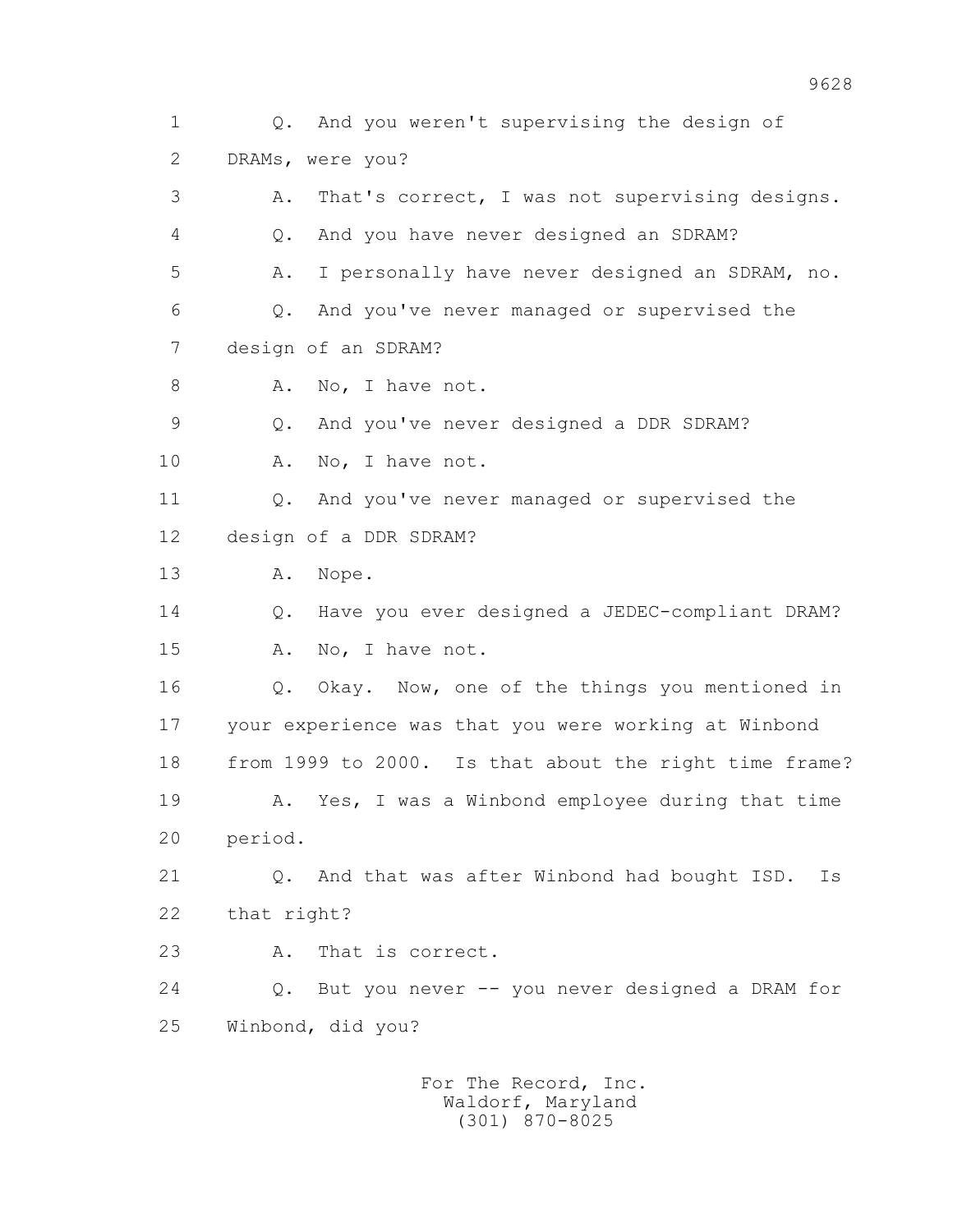1 A. No, Winbond didn't design any DRAMs. 2 Q. And you never supervised the design of a DRAM 3 while you were at Winbond? 4 A. I did not. 5 Q. Now -- and your manufacturing experience at 6 Winbond was limited -- I'm going to try to be accurate 7 here -- to being aware of the volumes and types of 8 DRAMs that were being manufactured and the 9 profitability of the DRAM business? 10 A. That's correct. 11 Q. And you didn't do any work relating to DRAM 12 manufacturing costs while you were at Winbond? 13 A. I -- I did do some work related to DRAM 14 manufacturing at Winbond. A DRAM manufacturer needs 15 to -- can only use their factory for a relatively short 16 time period, one or two or three years, and then they 17 have to move on to the next generation of DRAM. Many 18 of the DRAM manufacturers will not use a factory for 19 more than one or two generations, but the factory still 20 has useful equipment, useful people and processes. 21 I did an extensive analysis of the capability 22 of the DRAM fab and how it could be used to produce 23 other products, what other products could be produced 24 and at what cost. So, I was quite familiar with the 25 various elements of equipment that was available in the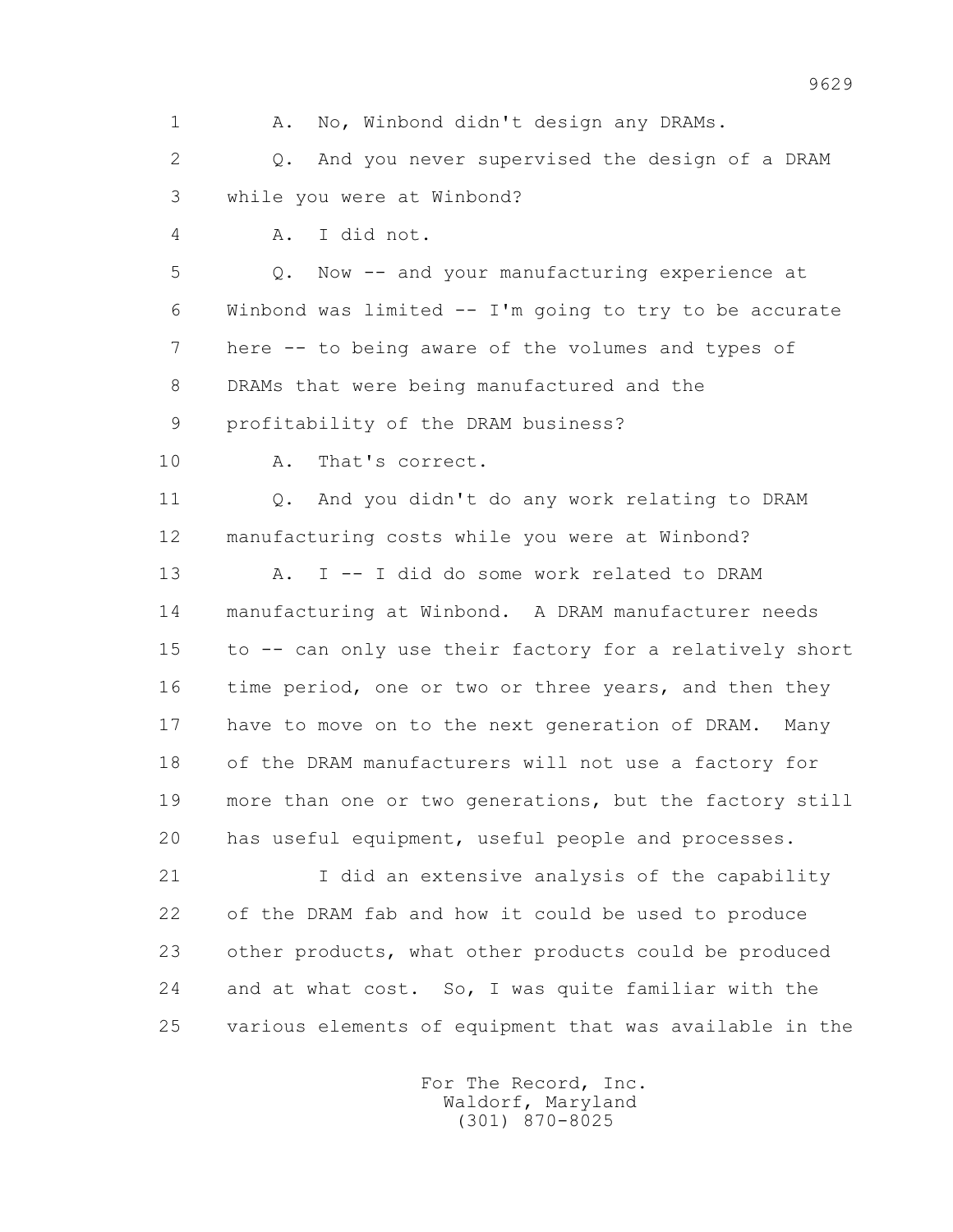1 factories and the skills of the people.

 2 Q. Now, you were saying that a DRAM manufacturer 3 can only use their factory for a relatively short time 4 period for DRAM, something like one, two, three years. 5 Is that right? 6 A. Yeah, not one year. It's longer than one year, 7 but it's a finite life, and the life is shorter than 8 the life of the -- clearly the building or the 9 equipment. 10 Q. So, they use -- they use that same factory for 11 other products? 12 A. Exactly. 13 Q. The fabrication plant that you were referring 14 to in your work with ISD, you said you worked with a 15 DRAM fab? 16 A. Um-hum, yes. 17 Q. That was the Kihun 1 fab. Is that it? 18 A. Yeah, Kihun 1 was a fab that went through that 19 transition, and I also went through that transition on 20 Kihun 2. 21 Q. And those were the fabs you were talking about 22 when you said you had experience with DRAM fabrication 23 plants when you were at ISD. Is that right? 24 A. That is correct. 25 Q. And the Kihun 2 fab -- am I pronouncing that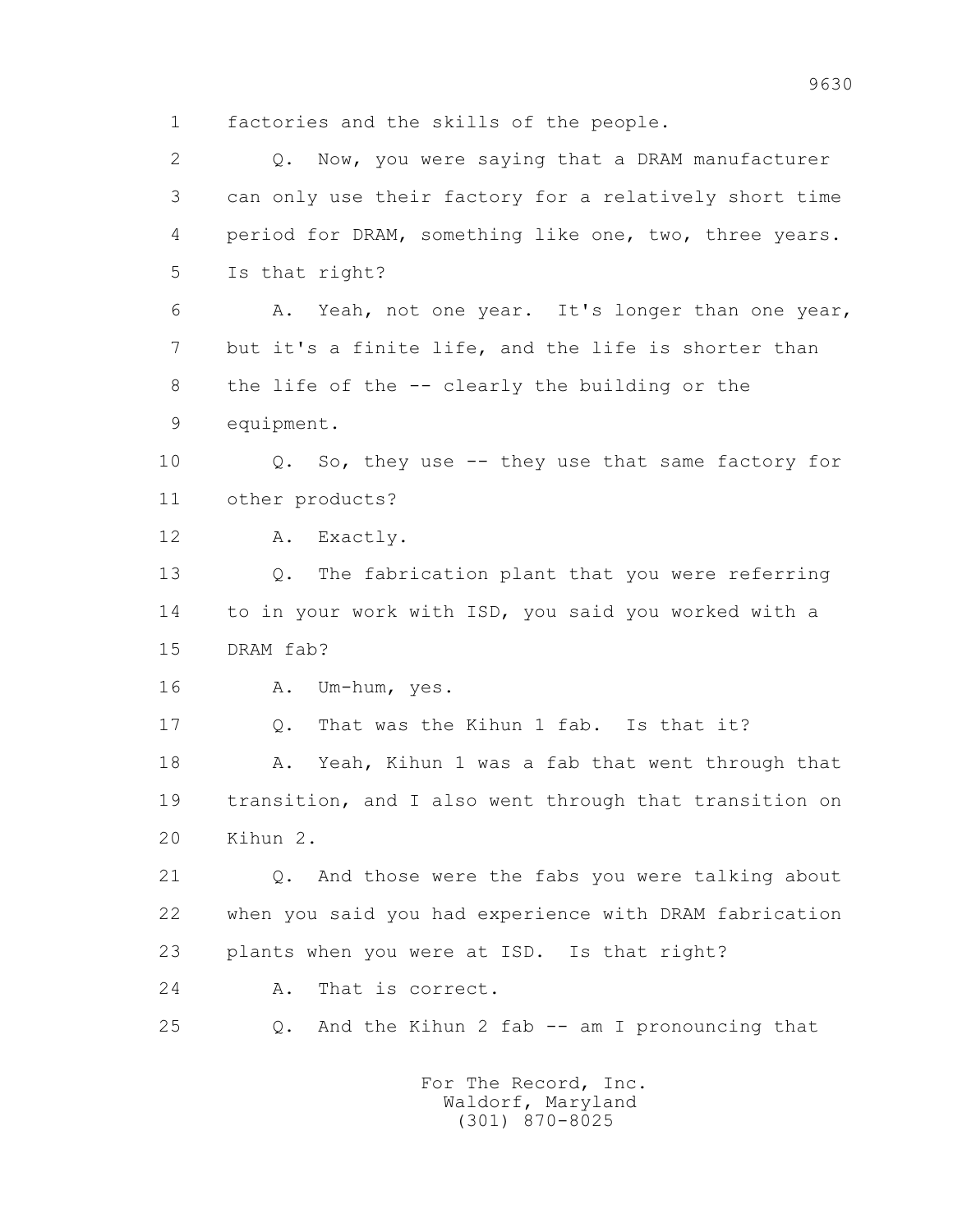1 right, "Kihun"?

 2 A. "Kihun" is close. 3 Q. That's as close as I can get. 4 Kihun 2, that was put together -- that was 5 constructed, I'm sorry, in 1985. Is that right? 6 A. '85 or '86, that was definitely in that time 7 frame. 8 0. And the Kihun 1 fab was -- 9 A. Was earlier, it was before that. 10 Q. Kihun 1 was built before? 11 A. Yes. 12 Q. Was it like 1982-1983, something like that? 13 A. Let's see, my first visit to that fab was 14 somewhere in '84, somewhere in that time period. 15 Q. So, before '84? 16 A. Yes. 17 Q. Now, one of your opinions in this case that you 18 gave this morning involved an analysis of the Rambus 19 patent application along with the JEDEC standard. Do 20 you remember that from this morning? 21 A. Analysis of the PCT application. 22 Q. Yes, that's what I was referring to. 23 A. Okay. 24 Q. I actually wrote '898 on my notes. 25 Going to the conclusions you reached on the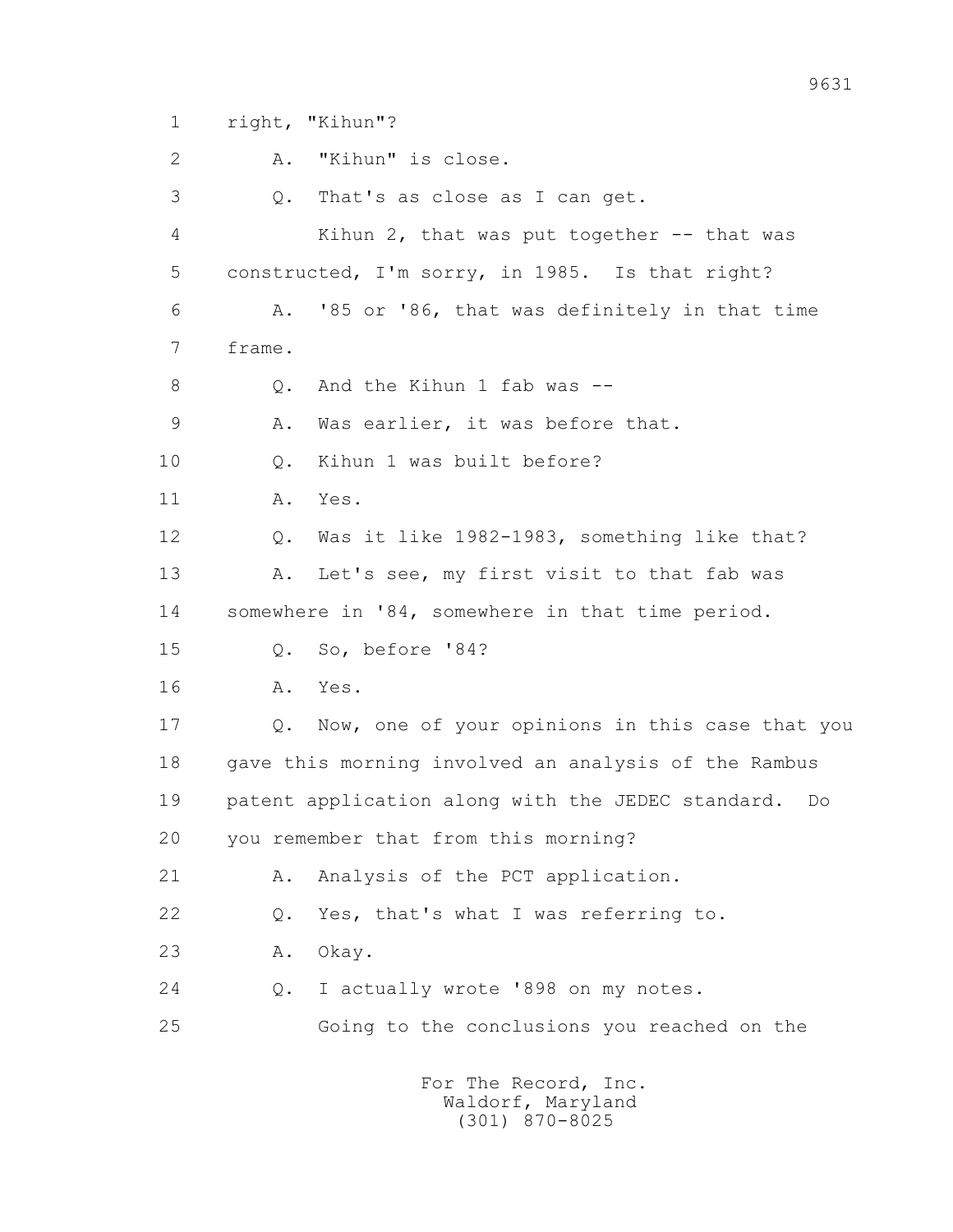1 patent application, you read that patent application 2 along with the JEDEC standard. Is that right? 3 A. That is correct. I only reviewed those two 4 documents. 5 Q. And the conclusions you reached that -- I'm 6 sorry, strike that. 7 The conclusions you reached were that some of 8 the technologies described in the JEDEC standard are 9 similar in form and function to some of the 10 technologies described in the Rambus patent 11 application? 12 A. That's correct, that's what I -- yes. 13 Q. And by "similar in form," you mean either an 14 architectural characteristic or physical characteristic 15 is similar between the JEDEC standard and the patent 16 application? 17 A. Architectural context, application context or 18 circuit context. 19 Q. When you said "application context," what did 20 you mean by that? 21 A. For instance, a mode register, the concept of 22 using a programmable register is an application context 23 to me. 24 Q. Well, and you also said that they were similar 25 in function.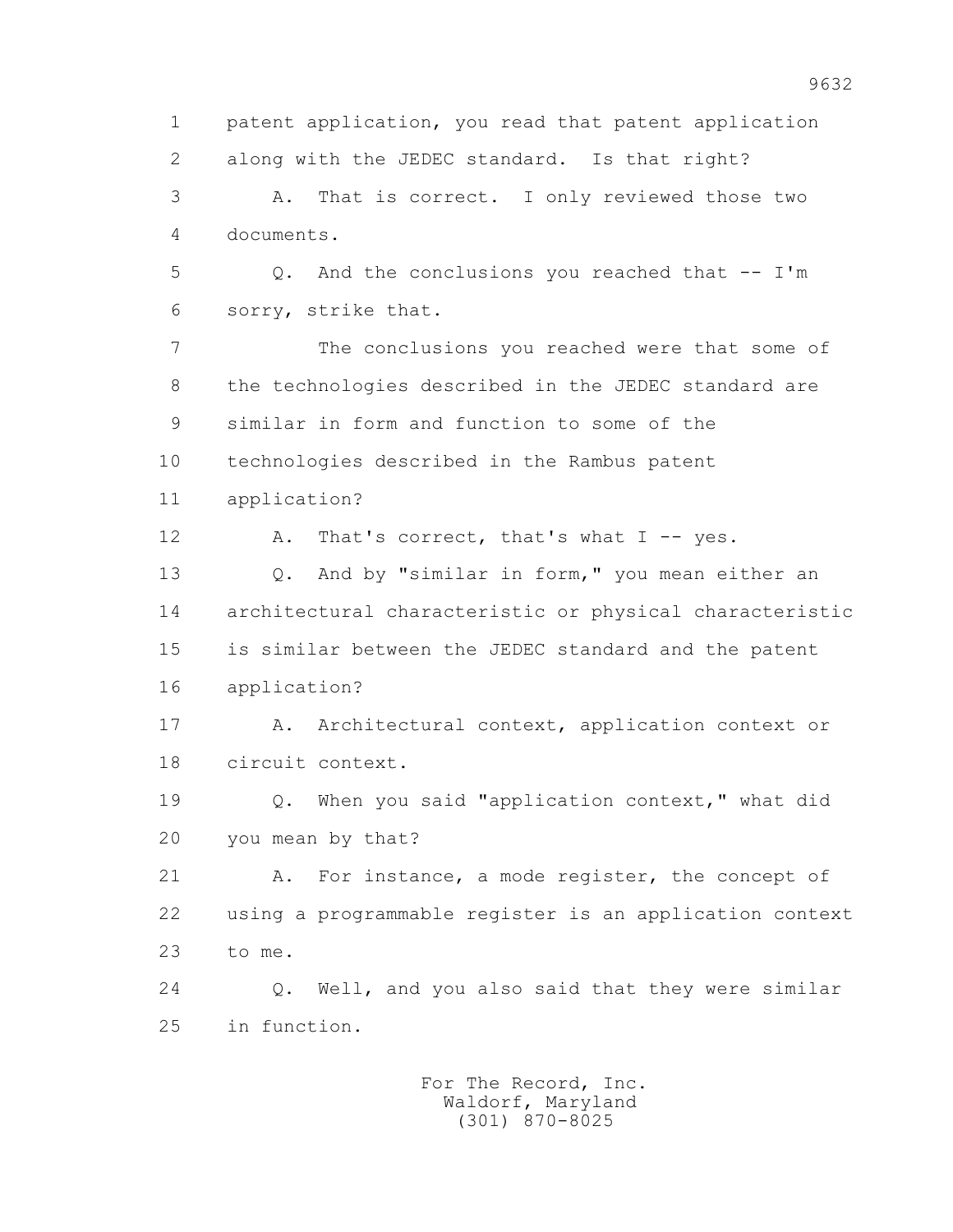1 A. And -- of course, they are.

 2 Q. So, by "similar in function," you mean that if 3 someone -- if something does one thing in the patent 4 application, the PCT application, and it does the same 5 thing in the standard, that the functions are similar? 6 A. I'm sorry, I don't think I understand. 7 Q. Okay, I'll say it -- I'll ask the question 8 again. 9 By -- you found that -- you believed that the 10 functions in the patent application, the PCT 11 application, and the standard were similar in form and 12 function, and I'm trying to understand what you mean by 13 "form" and what you mean by "function." 14 So, I'm asking you by "function" -- 15 A. Yes. 16 Q. -- do you mean that -- do you mean that if 17 something does one thing in the patent application and 18 it does the same thing in the standard, that the 19 functions are similar? 20 A. That is correct. I -- yes. 21 Q. Now, you thought that it was irrelevant that 22 the engineers who might have read the patent 23 application -- 24 THE REPORTER: I'm sorry, I didn't hear the end 25 of that.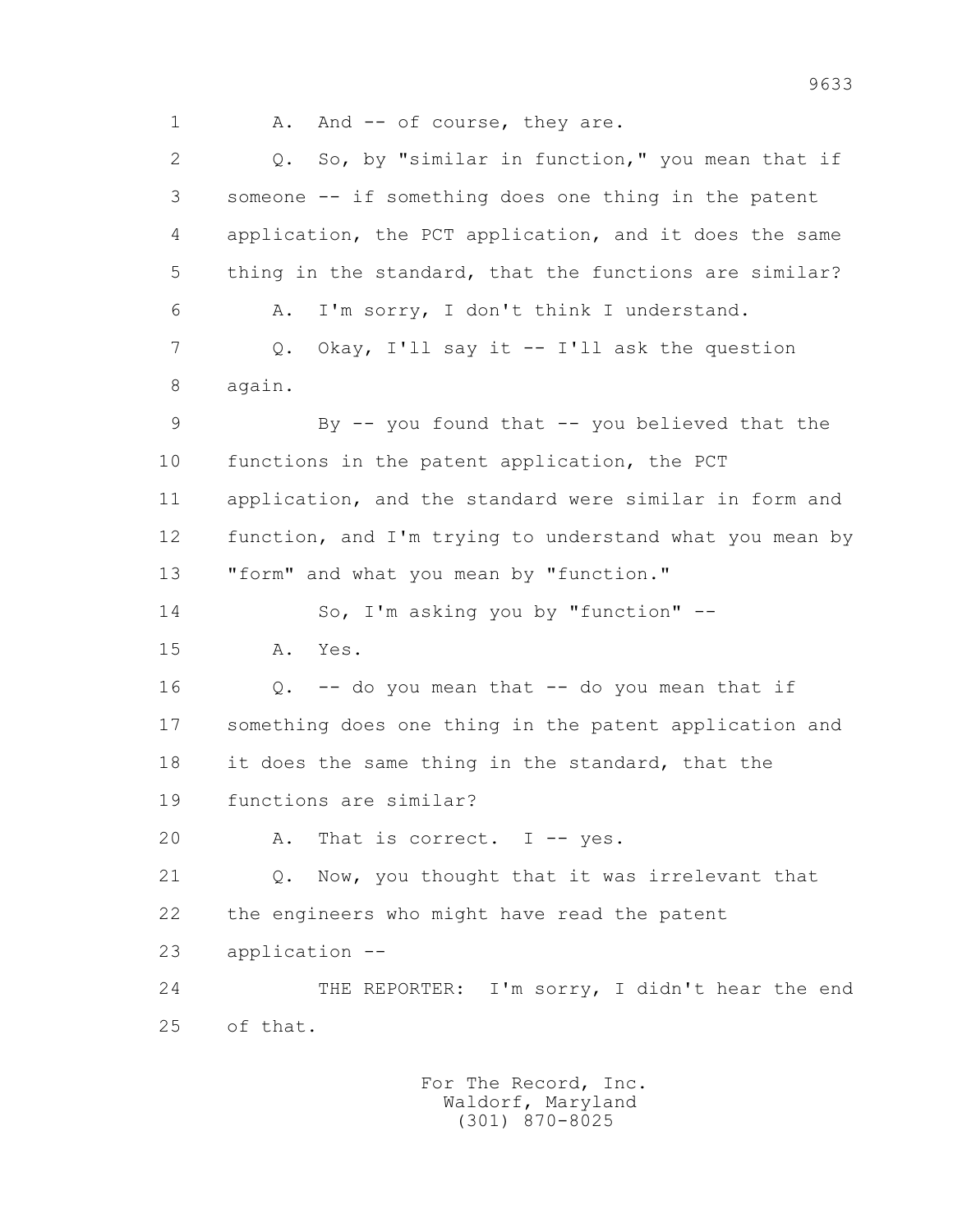1 BY MR. DAVIS:

2 0. I'll reread the question.

 3 You thought that it was irrelevant that the 4 engineers who might have read the patent application 5 were at JEDEC. You didn't consider that as part of 6 your conclusions.

7 A. That has no bearing on my analysis. My 8 analysis was to review the documents.

 9 Q. So, you didn't consider what effects the JEDEC 10 patent disclosure rule would have had on the analysis 11 done by the JEDEC representatives?

12 A. I did not.

 13 Q. And you didn't consider the effects of what the 14 good faith obligations on JEDEC members had on the 15 expectations of its members?

 16 A. I did not. I only considered what a designer 17 or a design manager would do by being confronted by the 18 two documents.

 19 Q. You didn't consider the effects of Rambus' 20 behavior at JEDEC on the analysis done by the JEDEC 21 representatives?

 22 MR. DETRE: Objection, Your Honor. The witness 23 has asked and answered. The witness already answered 24 what he did, that he did not consider any JEDEC stuff. 25 MR. DAVIS: I'm asking specific --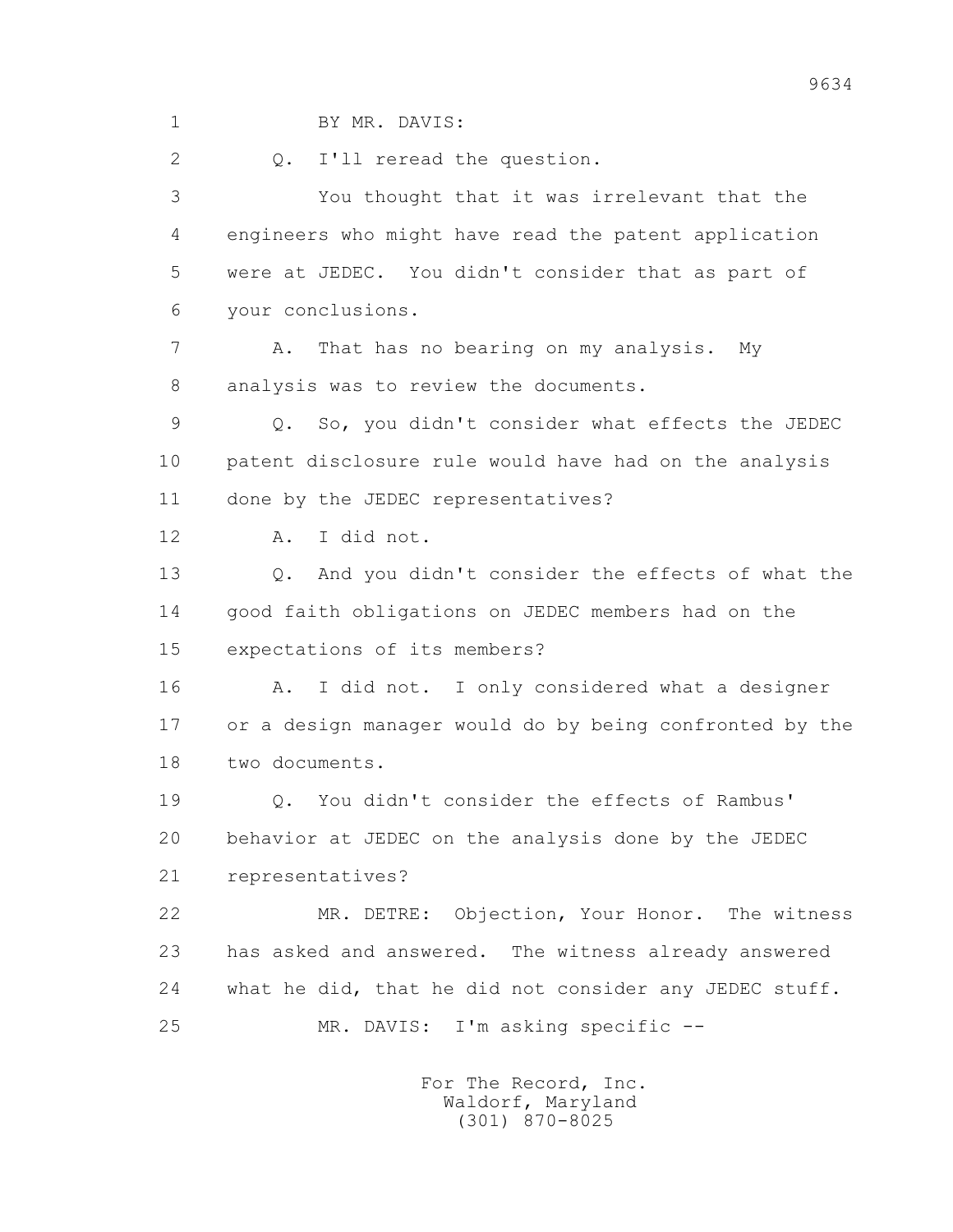1 JUDGE McGUIRE: Well, this is another question, 2 so I'll entertain this new question. Overruled. 3 BY MR. DAVIS: 4 Q. You didn't consider the effects of Rambus' 5 behavior at JEDEC on the analysis done by the JEDEC 6 representatives? 7 A. I did not consider it, and I have no knowledge 8 of their behavior. 9 Q. And you didn't consider the potential impact of 10 other information that the engineers at JEDEC might 11 have had about Rambus? 12 A. Of course not. I only compared two documents. 13 0. Okay. Now, I'd like to show you a document 14 that's been marked as CX-1309, which is a Rambus 15 technology and applications overview. 16 May I approach, Your Honor? 17 JUDGE McGUIRE: Yes. 18 THE WITNESS: Oh, boy. 19 BY MR. DAVIS: 20 Q. You won't be going through all those pages. 21 Could you turn to page 28 of CX-1309? Now, 22 what you are looking for in terms of the page numbers 23 are on the corner, do you see the page numbers there? 24 It says CX-1309-028? 25 A. There we go, got it. Twenty-eight.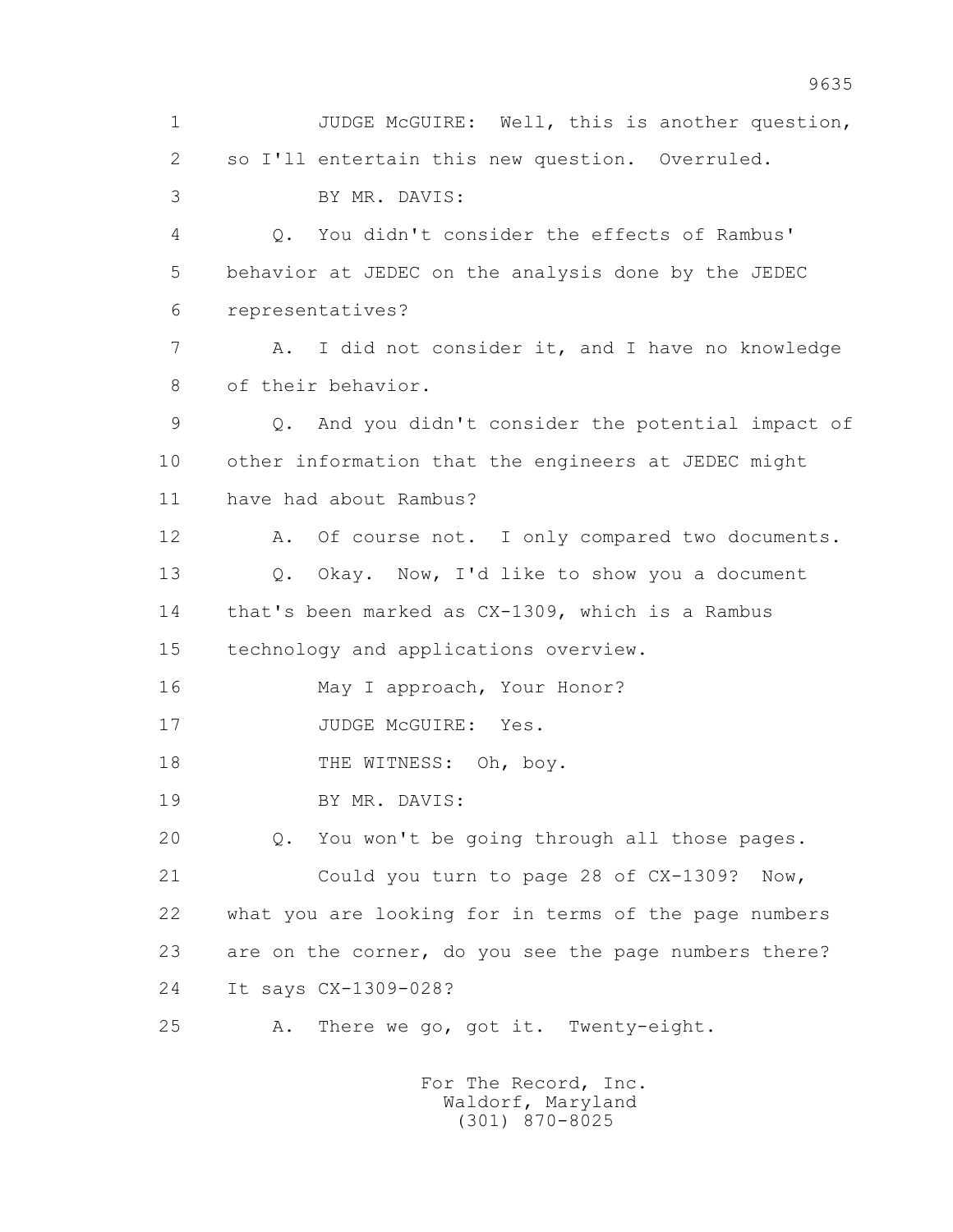1 Q. Twenty-eight.

2 A. Okay.

 3 Q. And do you see that there's a diagram on the  $4 \cdot 1$ eft  $-$ 

 5 JUDGE McGUIRE: All right, now, before we get 6 into that, I am going to need to know exactly what this 7 document is for the record, Mr. Davis, so could you lay 8 a foundation?

9 BY MR. DAVIS:

 10 Q. Okay, this is a -- as I understand it, a Rambus 11 technology and applications overview. I mean, we have 12 seen documents like this.

 13 A. Excuse me, sir, I didn't understand the answer. 14 JUDGE McGUIRE: Could you restate what this 15 document is for the witness?

16 MR. DAVIS: Sure.

17 BY MR. DAVIS:

 18 Q. This is a Rambus technology and applications 19 overview, a description of the Rambus technology, and 20 on page 28, do you see that there's a diagram on the 21 left-hand side that's labeled SDRAM?

22 A. Yes.

23 Q. And a diagram on the right labeled RDRAM?

24 A. Yes.

25 Q. Did you consider the effects of this diagram or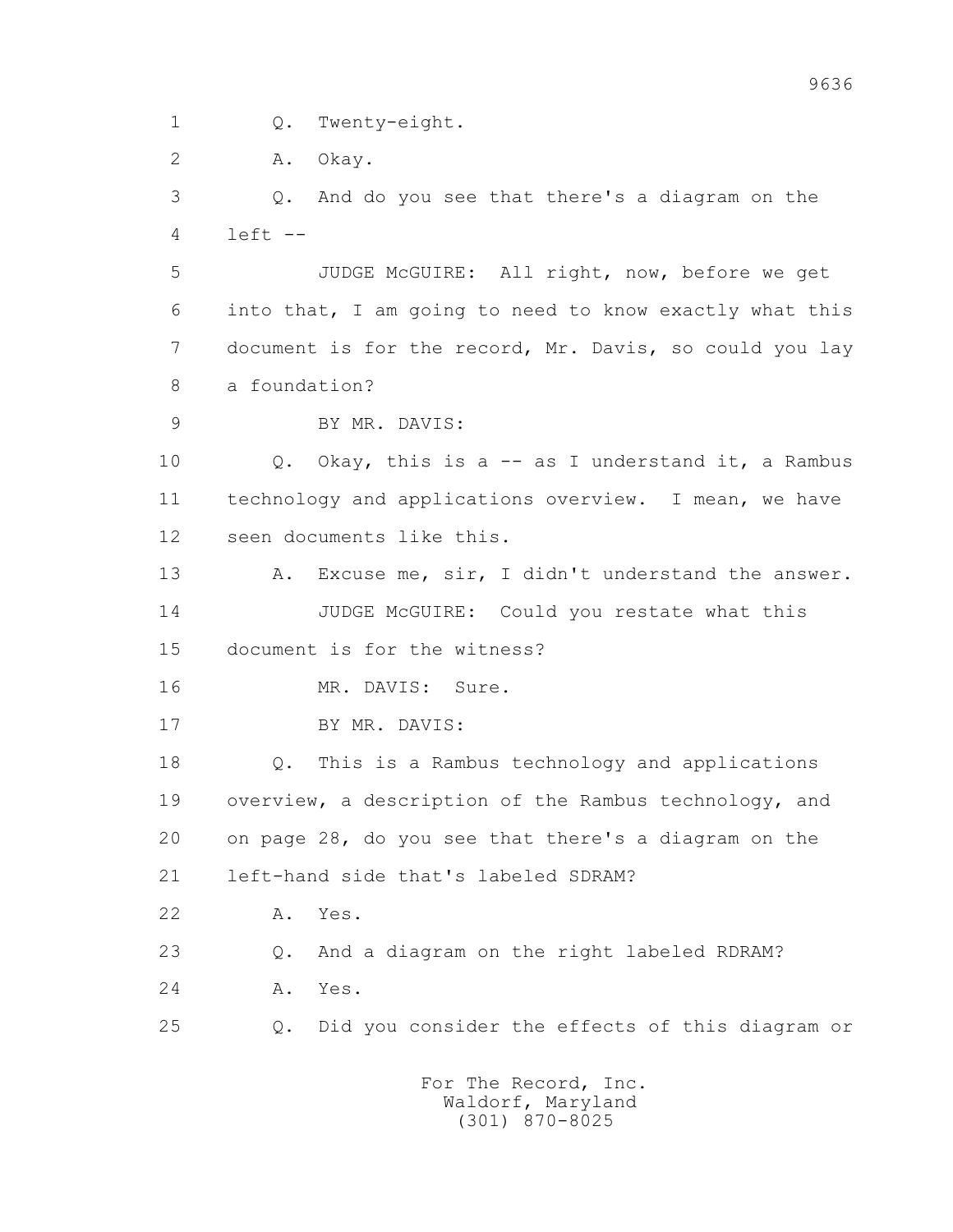1 diagrams like it on the question of how an experienced 2 engineer at JEDEC would view the Rambus patent? 3 A. Of course not. As I indicated earlier, I only 4 considered the JEDEC specification, JC-21, and the PCT 5 application. 6 Q. Had you ever seen a diagram like this before? 7 A. I've seen thousands of diagrams. 8 Q. Do you recall seeing a diagram like this 9 before? 10 A. I have never seen this diagram, no. 11 Q. Okay. Now, could you turn to page 212 of 12 CX-1309? Again, it's the same page numbering. 13 A. Bear with me. 14 Q. Sure. 15 A. I've got it. 16 Q. Do you see there's a column on the left-hand 17 side describing RDRAMs and a column on the right-hand 18 side describing SDRAMs? 19 A. Yes, I do. 20 Q. Did you consider the effects of this table or 21 tables like this on the question of how an experienced 22 engineer would read the Rambus patent? 23 A. As I said, I have only reviewed the JEDEC 24 document and the PCT application. 25 Q. Okay, you can put that aside.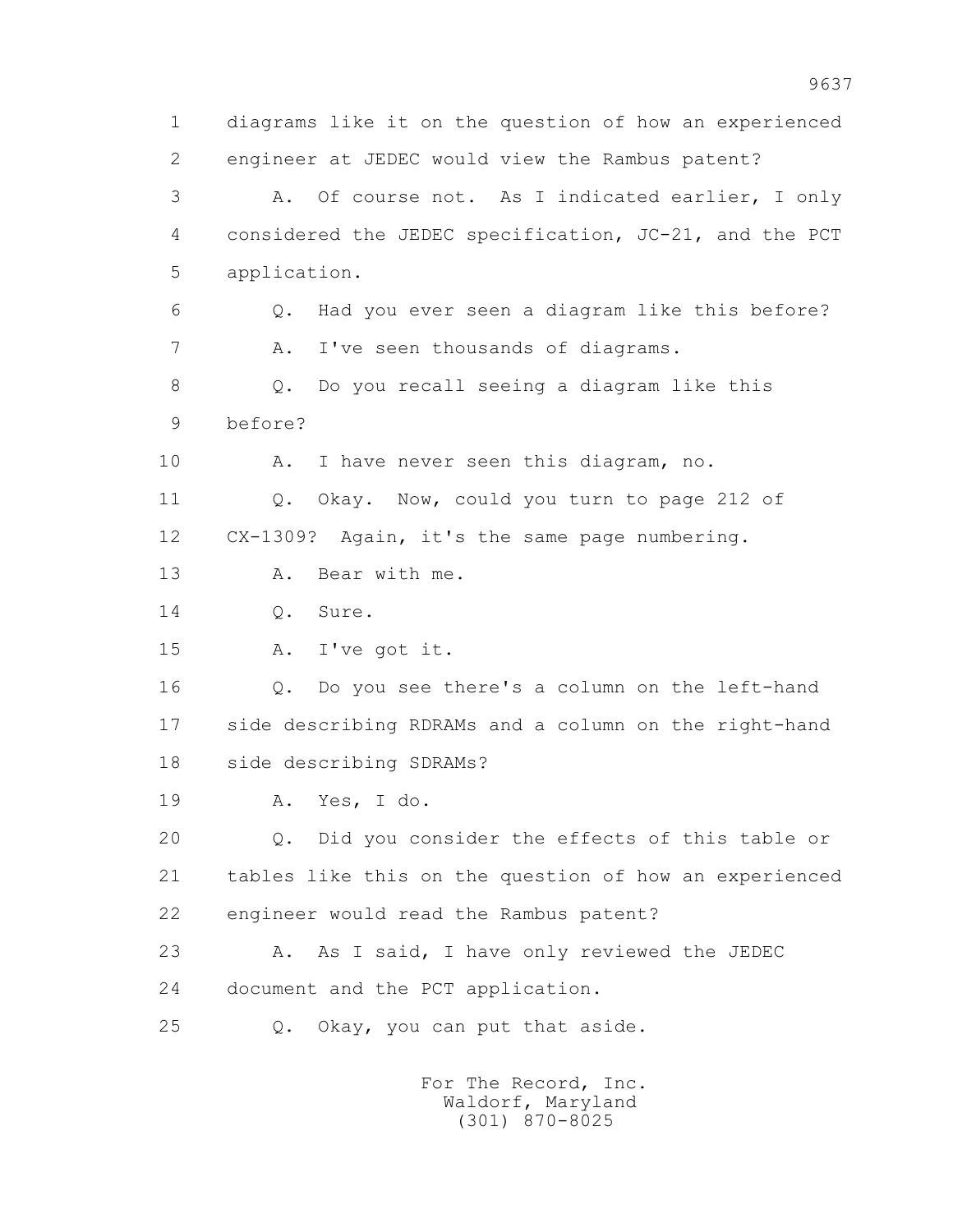1 A. As to the specific answer to your question, no, 2 I have not seen this document.

 3 Q. Thank you, you may put that aside. 4 So, your opinion in this case relating to the 5 PCT application was that engineers should recognize 6 certain features in that application. Is that right? 7 A. My opinion is that I recognized certain 8 features based on my design experience that would cause 9 me concern. 10 Q. And you thought that that would cause any 11 experienced DRAM designer concern? 12 A. I concluded that it will cause concern to an 13 experienced designer. 14 0. Now, could you please list the other features 15 that you saw described in the PCT application? I 16 believe you have the PCT application in front of you if 17 you want to refer to it. 18 A. I would suggest that we could be here all 19 afternoon. I mean, it's a document of 139 pages. 20 Q. Could you list any of the features of the 21 patent application?

 22 A. There's a whole lot of software, a whole lot of 23 other features. I was only asked to focus on the four 24 features that are under contention here.

25 Q. So, the -- based on your review of that patent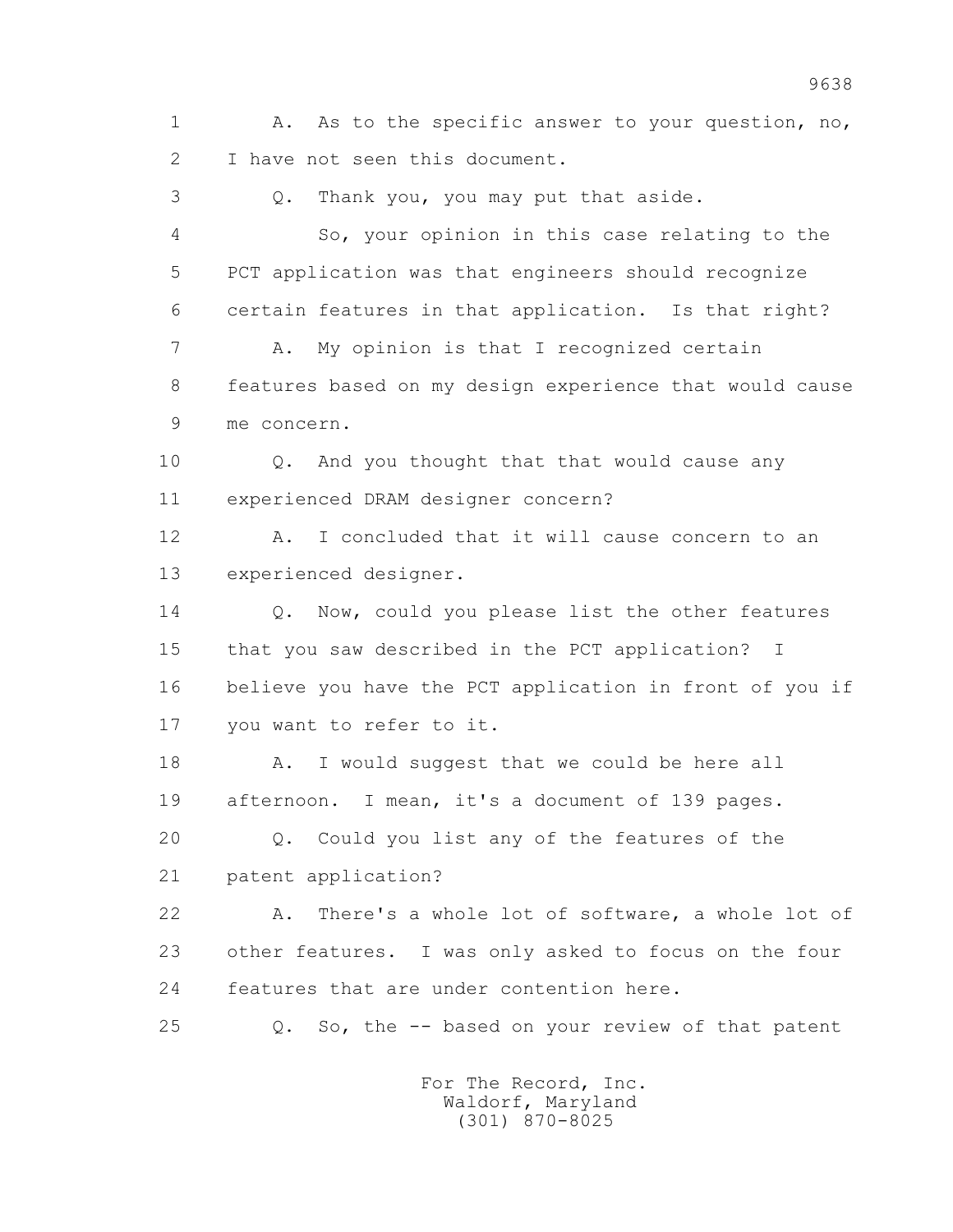1 application, you were able to identify the four 2 features that you were asked to identify in that patent 3 application?

 4 A. As I indicated in my report, yes, I was able to 5 identify that an experienced DRAM designer should -- 6 would show concern and would evaluate very carefully 7 whether he could go ahead with some of these features.

 8 Q. I'd like to talk a little bit about your 9 conclusions regarding programmable burst length.

10 A. Okay.

11 Q. In your testimony, you stated that an 12 experienced DRAM designer would find commonality 13 between the variable block size of the PCT and the 14 programmable burst length of the mode register. Is 15 that accurate?

16 A. That's correct.

 17 Q. And by "programmable burst length of the mode 18 register," you were referring to the mode register 19 that's described in JEDEC's standard 21-C, Release 9? 20 A. That is correct.

 21 Q. And part of that standard is actually 22 referenced, isn't it, in your Appendix B to your 23 report? It's one of the documents you relied on. 24 A. That is correct.

25 Q. And by "variable block size," you're referring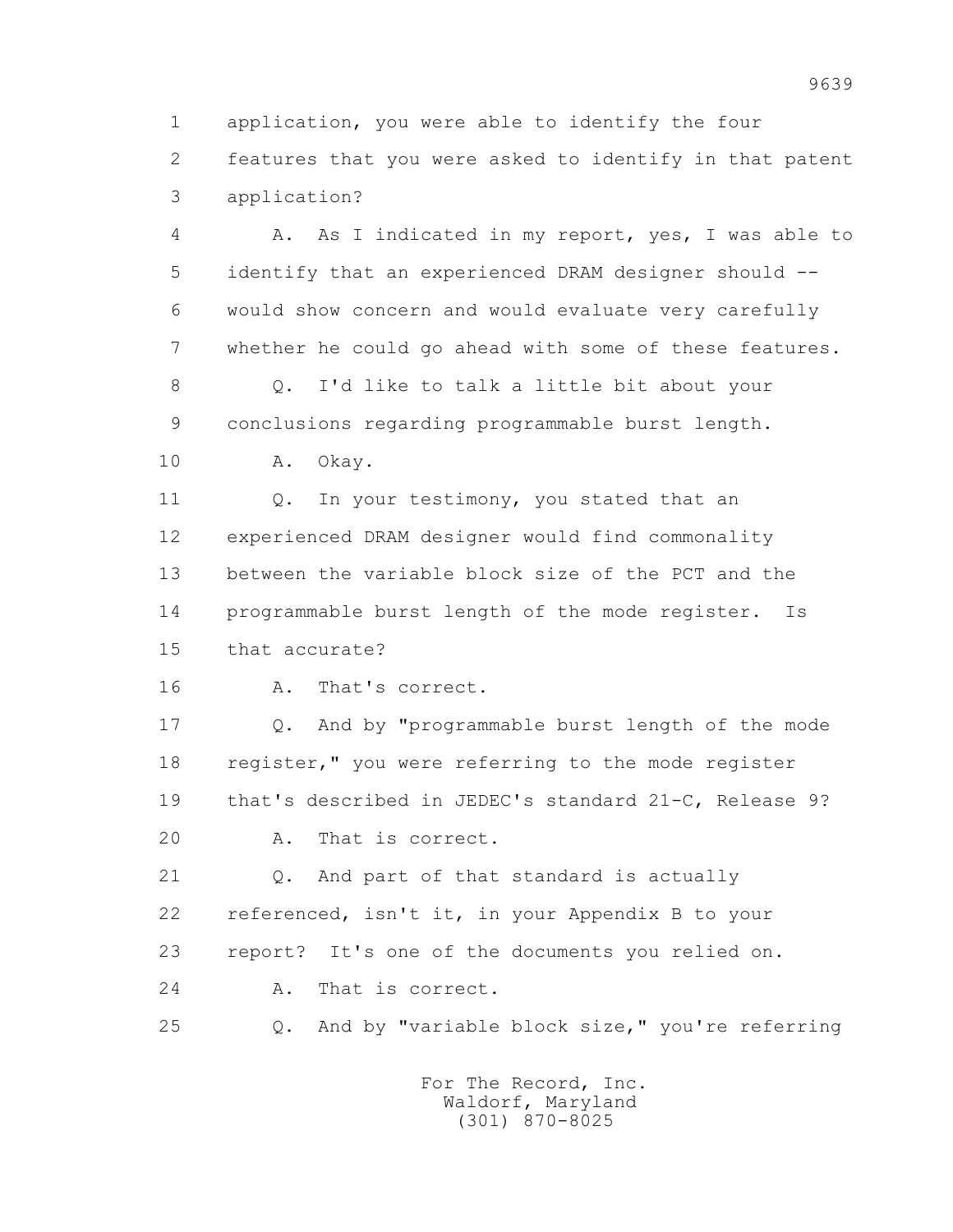1 to a particular bit of language from the PCT 2 application. Is that right? 3 Let me read to you something from your -- from 4 your report that -- 5 A. Please. 6 Q. -- related to that same opinion, and it's going 7 to be complicated because it's patent language, so we 8 are going to have a lot of open parens and stuff. I'll 9 try to be clear. 10 A. Can I have a copy of my report, please? 11 Q. Absolutely, absolutely. 12 A. Thank you. 13 0. I should have done that first, I'm sorry. 14 A. Thank you. 15 MR. DAVIS: May I approach, Your Honor? 16 JUDGE McGUIRE: Go ahead. 17 THE WITNESS: Thanks. 18 BY MR. DAVIS: 19 Q. And in fact, for your reference, I'm referring 20 to something that's on page 6 of your report. 21 A. Thank you. 22 Q. Paragraph 17. 23 Your Honor, we don't have this in the database, 24 I don't think, so may I approach? 25 JUDGE McGUIRE: Yes, okay, that will be fine.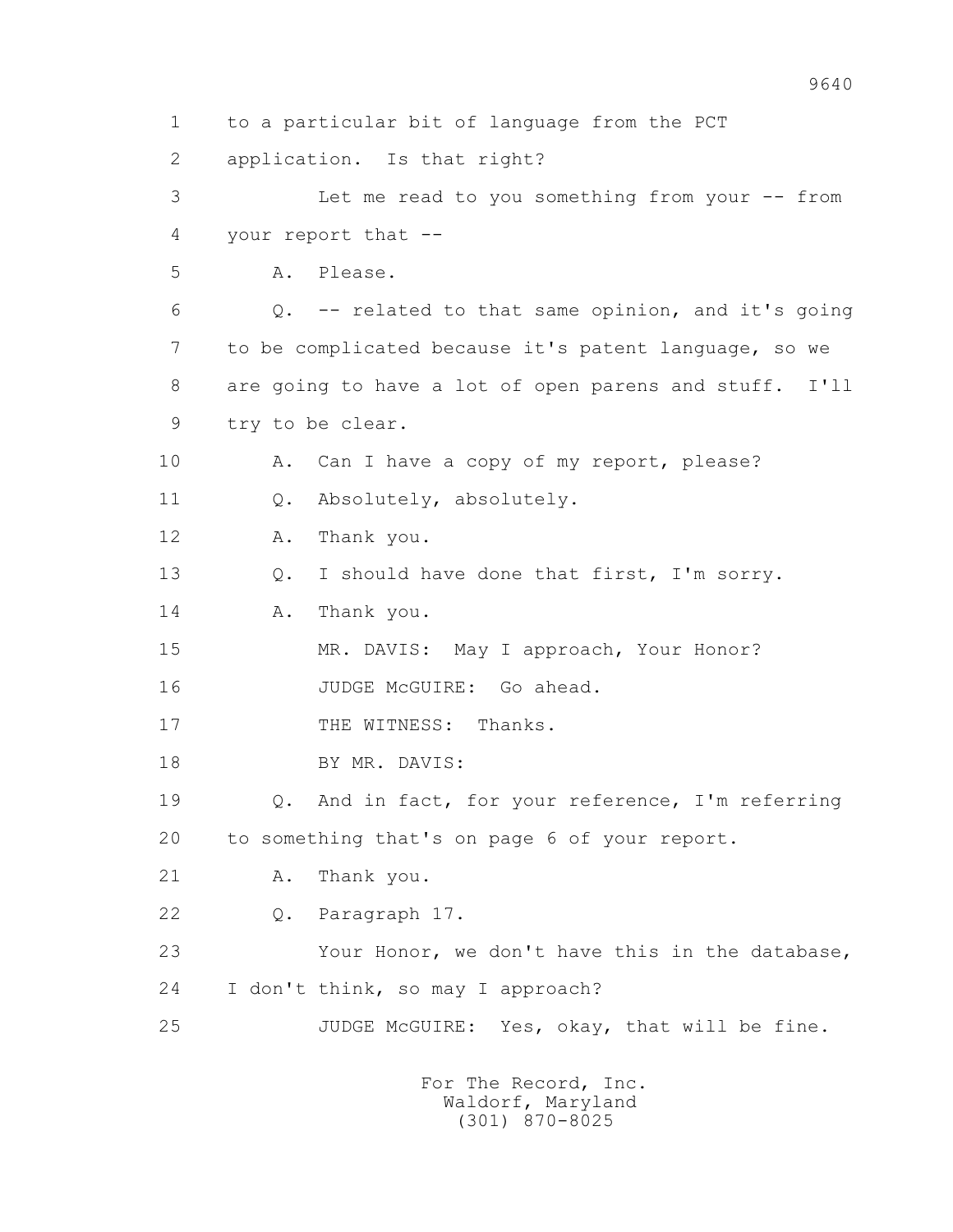1 BY MR. DAVIS:

 2 Q. Okay, "Page 27, (23) block size [0:3] Specifies 3 the size of the data block transfer," and you have 4 three dots, "if block size one is zero, then the 5 remaining bits give a block size to the power of two." 6 Now, actually, in your deposition, you have a 7 slight correction to the report language, right, which 8 was that "block size one is zero" should actually read 9 "block size zero is one." Is that right? 10 A. That's correct. 11 Q. But with that correction, your report describes 12 your opinion in this area? 13 A. That is correct. 14 Q. Now, in your analysis, you identified three 15 factors that were relevant to your opinion that an 16 experienced DRAM engineer would find commonality 17 between the variable block size in the PCT and the 18 programmable burst length of the mode register. Is 19 that right? 20 A. Yes, I did. 21 Q. And those three factors were the diagram in one 22 document looks like the diagram in the other, the two 23 documents use the same word, and they describe the 24 parts with similar function, correct? 25 A. I don't have that information in front of me,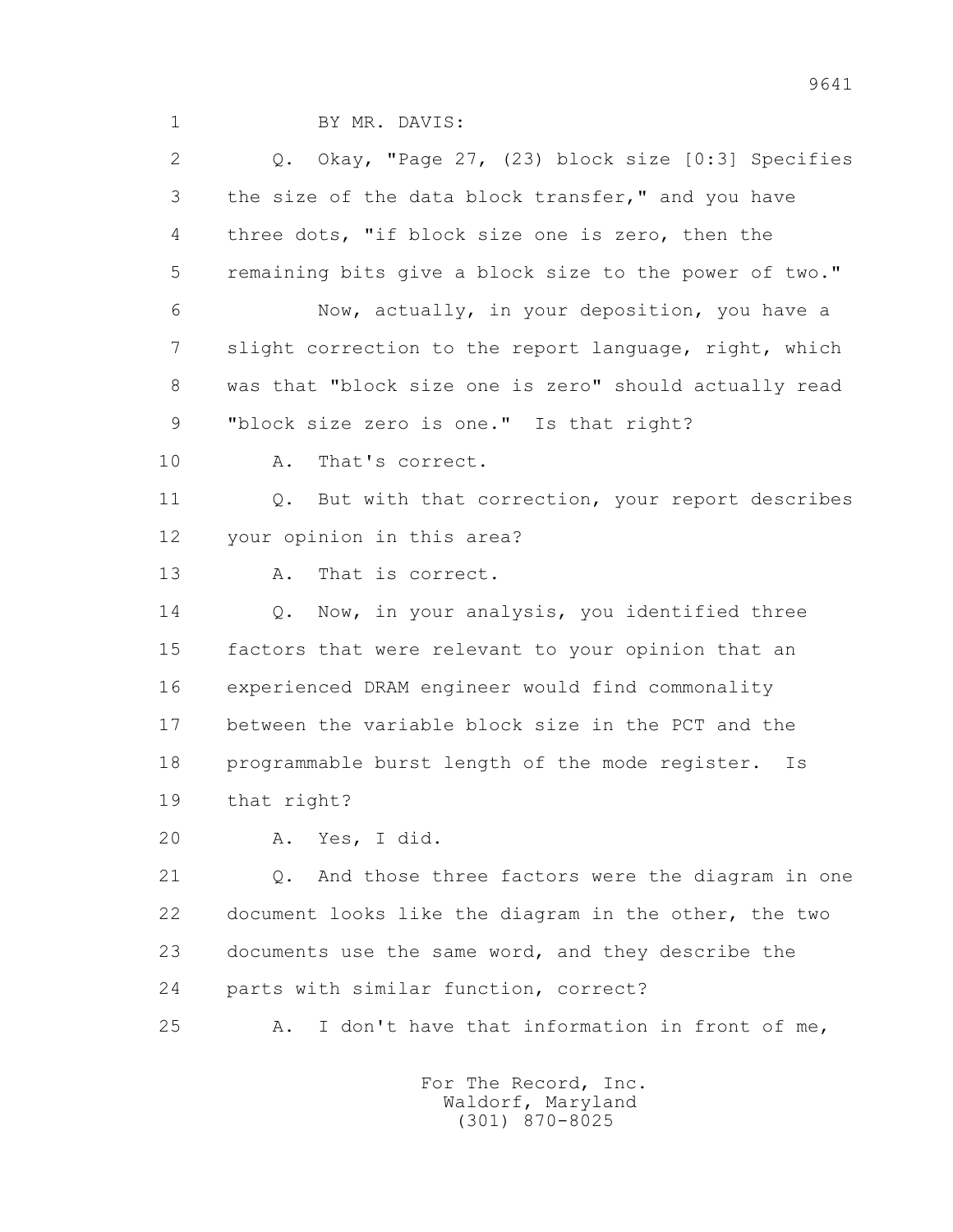1 so I can't vouch for it, but it sounds right. 2 0. Okay. Well, why don't I give you a copy -- 3 JUDGE McGUIRE: Mr. Detre? 4 MR. DETRE: Your Honor, I just object generally 5 to the use of this expert report. It is not evidence. 6 It can be used to impeach, but that's not how Mr. Davis 7 is using it. 8 JUDGE McGUIRE: Mr. Davis, that's correct, so 9 how do you intend to proceed in this matter? 10 MR. DAVIS: Well, Mr. Geilhufe described his 11 conclusions in this matter regarding the patent 12 application, but he didn't describe the basis in his 13 testimony. He did describe the basis for that 14 testimony in his report. 15 JUDGE McGUIRE: Then to that extent you can 16 inquire. 17 MR. DAVIS: Thank you, Your Honor. 18 BY MR. DAVIS: 19 Q. Actually, I think I should give you a copy of 20 your deposition as well on this. 21 A. Thank you. 22 MR. DAVIS: May I approach? 23 JUDGE McGUIRE: Yes. 24 BY MR. DAVIS: 25 Q. Now, the two documents use different words to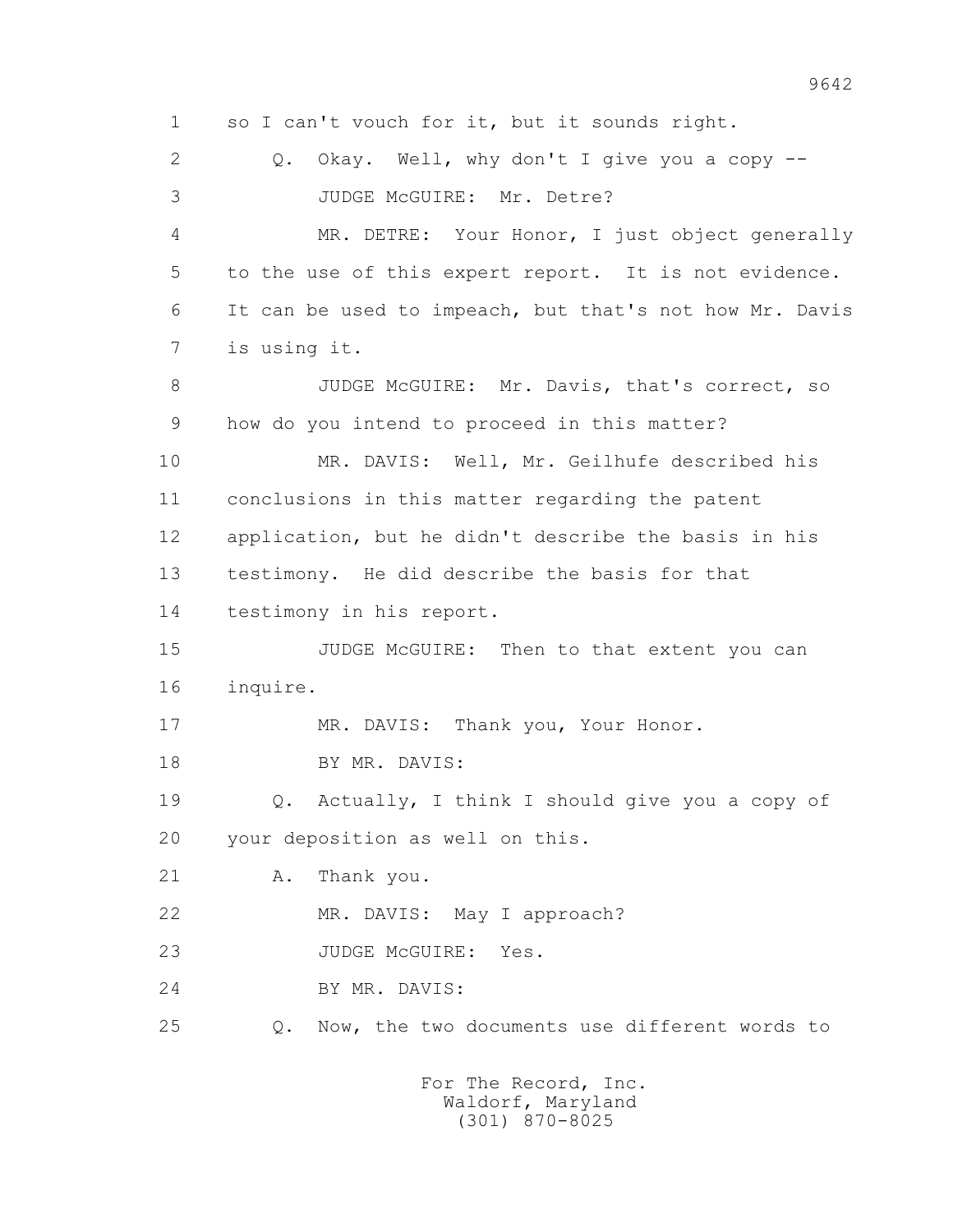1 describe this concept, correct? I mean, one uses 2 "programmable burst length," the other one uses 3 "variable block size," so they're different terms. 4 A. Different terms describing the exact same 5 function. 6 Q. Now, I'd also like to show you document CX-234, 7 which is the JEDEC 21-C, Release 9 standard, so you'll 8 have that in front of you as well. 9 A. Yes, I have it here. 10 Q. You have the PCT application. Let me get the 11 JEDEC standard. 12 A. All right, good. 13 MR. DAVIS: May I approach, Your Honor? 14 JUDGE McGUIRE: Yes, go ahead. 15 THE WITNESS: We're weighing down the little 16 table here. 17 MR. DAVIS: It's happened before. 18 JUDGE McGUIRE: That's not the only table that 19 we've used, so... 20 THE WITNESS: I can imagine. 21 BY MR. DAVIS: 22 Q. Now, if you could turn to page 150 of CX-234, 23 and if you like, Mr. Geilhufe, there's a -- the image 24 is on the screen in front of you, although I understand 25 it --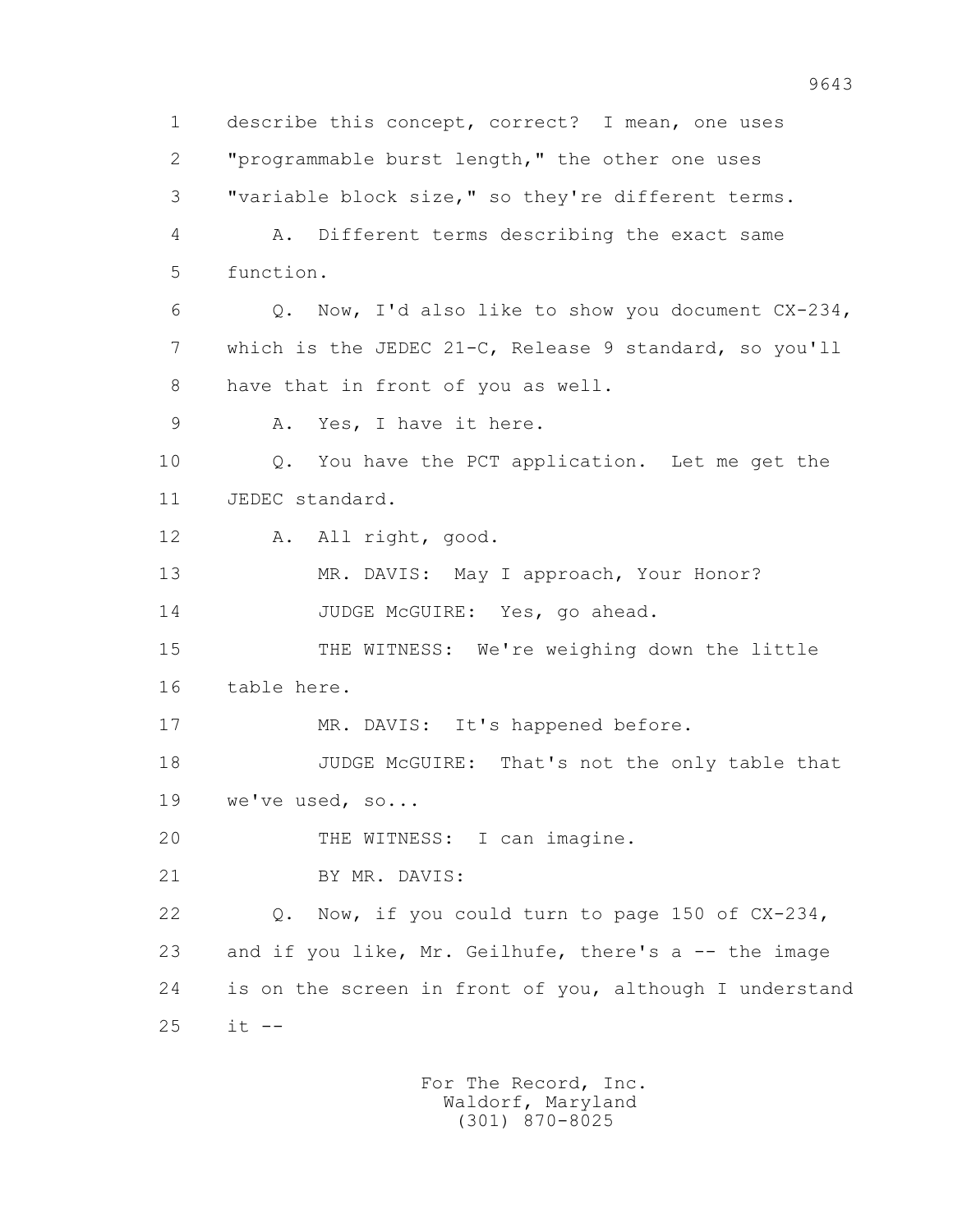1 A. There's something out of whack on mine. I have 2 a 146 and then a 176. The 150 doesn't seem to be 3 there. 4 Q. Why don't I give you this copy. This copy has 5 it. 6 May I approach? 7 JUDGE McGUIRE: Go ahead. 8 THE WITNESS: A bigger copy. Thank you. 9 BY MR. DAVIS: 10 Q. We're looking at page 150. 11 A. I have 150. 12 Q. You have 150 in front of you now? 13 A. Yes. 14 Q. This is the diagram of the mode register that 15 you were referring to, is it not? 16 A. That's correct. 17 Q. Now, I'm going to give you another document, 18 and I have to apologize for it, because you already 19 have the document in another form, but it's RX-185, 20 which is the PCT again. My references on my outline 21 are to that. 22 A. Is there some question on the JEDEC document? 23 Q. There is no question yet. 24 A. Oh. 25 MR. DAVIS: May I approach? For The Record, Inc. Waldorf, Maryland (301) 870-8025

9644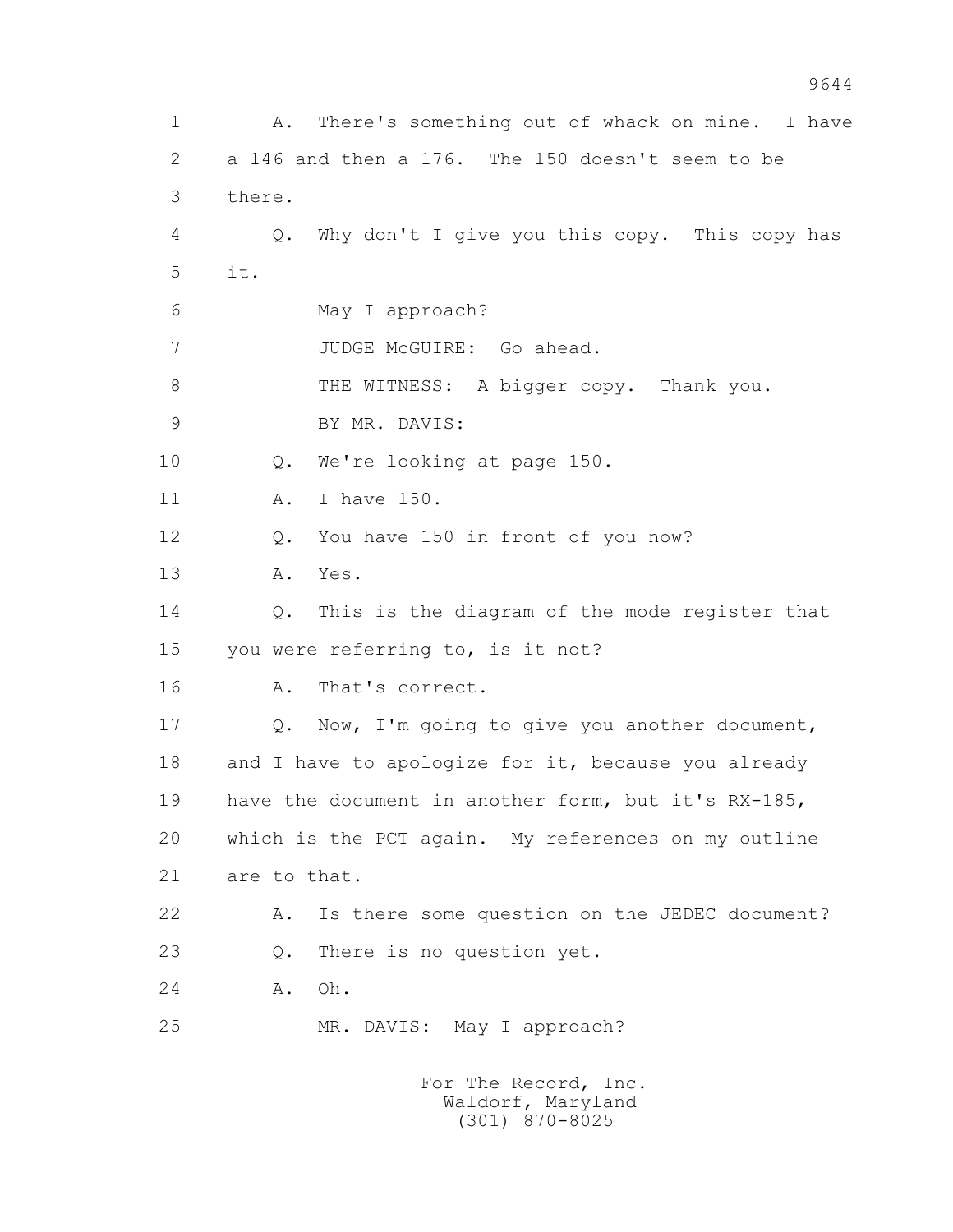1 JUDGE McGUIRE: Yes.

2 BY MR. DAVIS:

 3 Q. Now, could you turn to page 29 of RX-185, and 4 by 29, I'm referring to the exhibit page numbers. 5 A. The exhibit page number is 29 and the document 6 number is 27? 7 0. I believe that's right. 8 A. Okay. 9 Q. Now, could you focus on line 23 and the 10 language that is quoted -- I'm sorry, could you focus 11 on line 23 of that? That's the language that's quoted 12 in your report. Is that right? 13 A. Okay. 14 0. Now, the reference to block size there is a 15 reference to a part of a request packet. Is that 16 right? 17 A. I don't see the reference to a request packet. 18 Q. Okay. Could you turn to page 21 of the PCT, 19 which is page 23 of the exhibit, and look at the 20 paragraph that starts on line 21? 21 A. Okay, I'm on page 21. 22 Q. And you're looking at line 21, the paragraph 23 that starts on line 21? Are you there? 24 A. There's no paragraph that starts there. It 25 looks different. My 21 looks different from the one on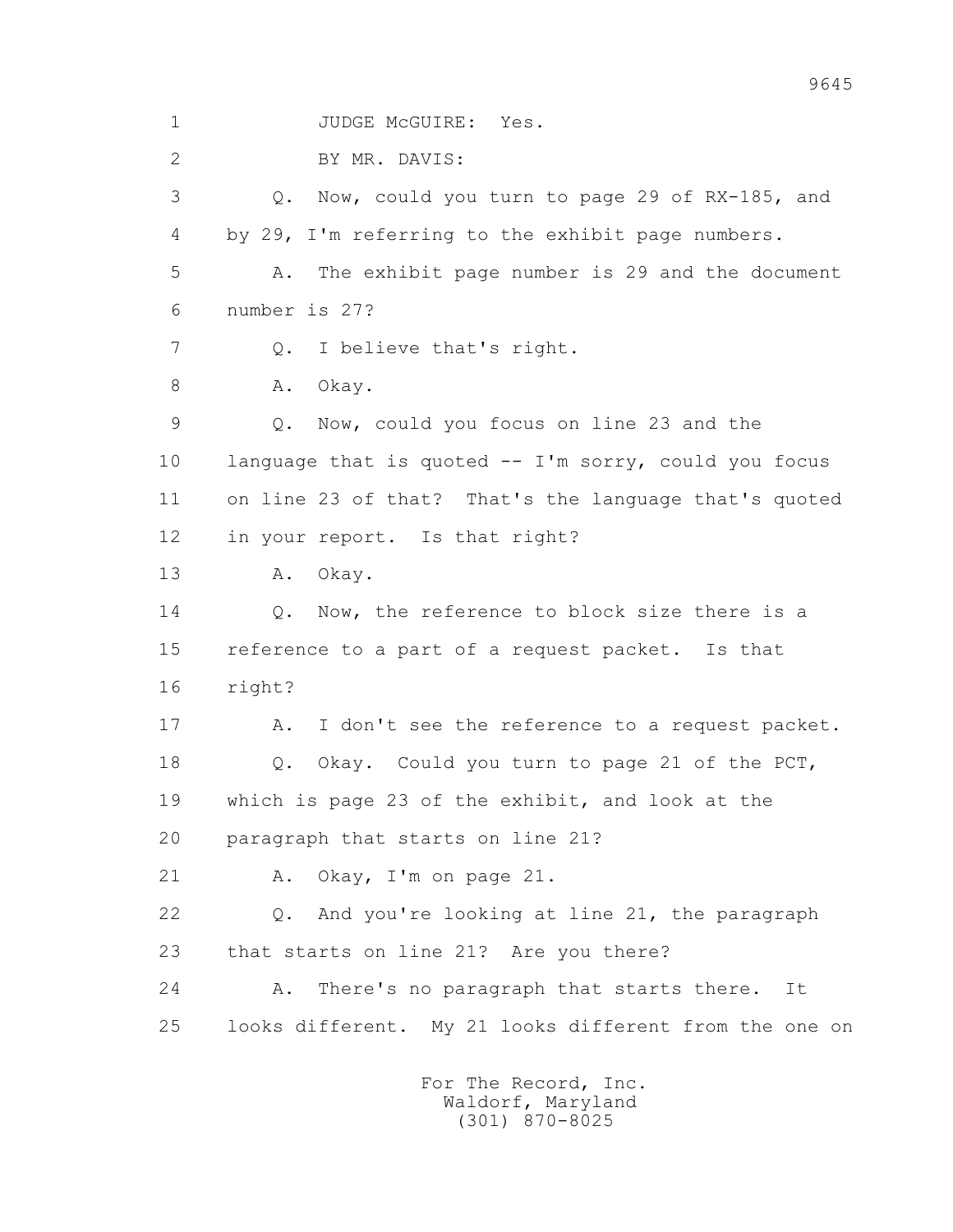1 the screen.

| $\mathbf{2}$ | MR. DAVIS: May I approach?                              |
|--------------|---------------------------------------------------------|
| 3            | JUDGE McGUIRE: Go ahead.                                |
| 4            | THE WITNESS: What page?                                 |
| 5            | BY MR. DAVIS:                                           |
| 6            | Q.<br>Twenty-one.                                       |
| 7            | Ah, thank you.<br>Α.                                    |
| 8            | There you are.<br>Q.                                    |
| 9            | There we go. Thank you for your help.<br>Α.             |
| 10           | Now, the first sentence of that paragraph<br>Q.         |
| 11           | states, "In a preferred implementation of this          |
| 12           | invention shown in Figure 4, a request packet contains  |
| 13           | 6 bytes of data -- 4.5 address bytes and 1.5 control    |
| 14           | bytes."                                                 |
| 15           | Do you see that?                                        |
| 16           | Yes.<br>A.                                              |
| 17           | Q. And then the paragraph continues onto the next       |
| 18           | page, correct?                                          |
| 19           | Yes.<br>Α.                                              |
| 20           | Why don't you turn to the next page.<br>Q.              |
| 21           | Okay.<br>Α.                                             |
| 22           | So, if you look at the last sentence of that<br>Q.      |
| 23           | same paragraph, it states that, "The last byte contains |
| 24           | address valid --" I'm sorry, "AddrValid (the            |
| 25           | invalidation switch) and the remaining address bits,    |
|              |                                                         |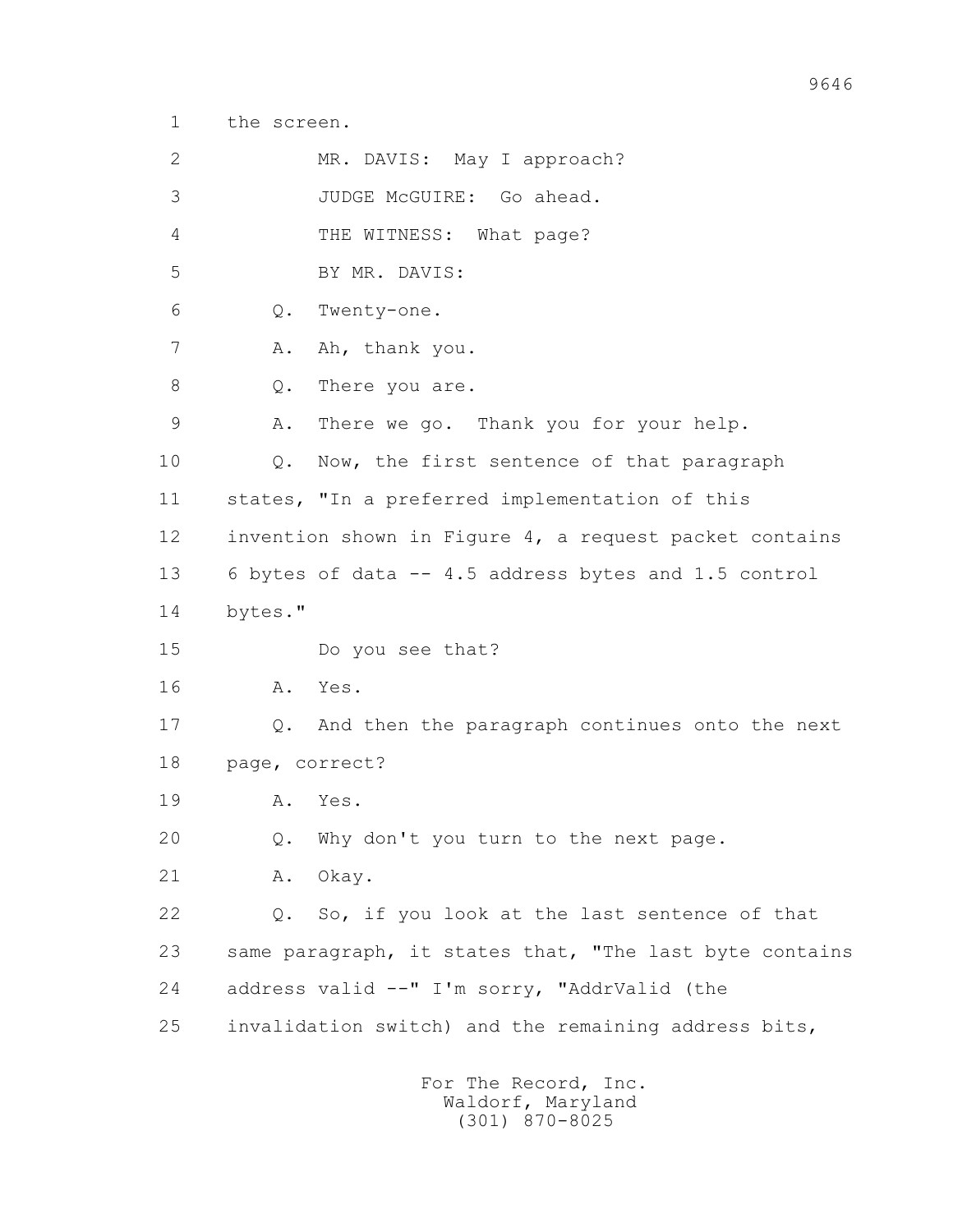1 address (36:39), and block size (0:3)," then it says 2 "control information" in parentheses. 3 Do you see that? 4 A. Yes. 5 Q. Does that indicate to you that block size is 6 part of a request packet in the language that you 7 quoted? 8 A. In this description, it could very well be. 9 Q. Could you turn to page 129 of the exhibit? 10 A. Page 129? 11 Q. This is the patent application. Are you on 12 page 129? 13 A. Yes, I am. 14 Q. You see a diagram at the top labeled Figure 4, 15 correct? 16 A. Yes. 17 Q. At the bottom of that figure, you see block 18 size 0:3. Do you see that? 19 A. Yes, I do. 20 Q. Now, is Figure 4 the diagram in the PCT 21 application that you believe looks like the diagram in 22 the JEDEC standard? 23 A. Not at all. 24 Q. Could you leaf through that -- and if you look 25 at the last pages of the PCT application, you'll see For The Record, Inc.

 Waldorf, Maryland (301) 870-8025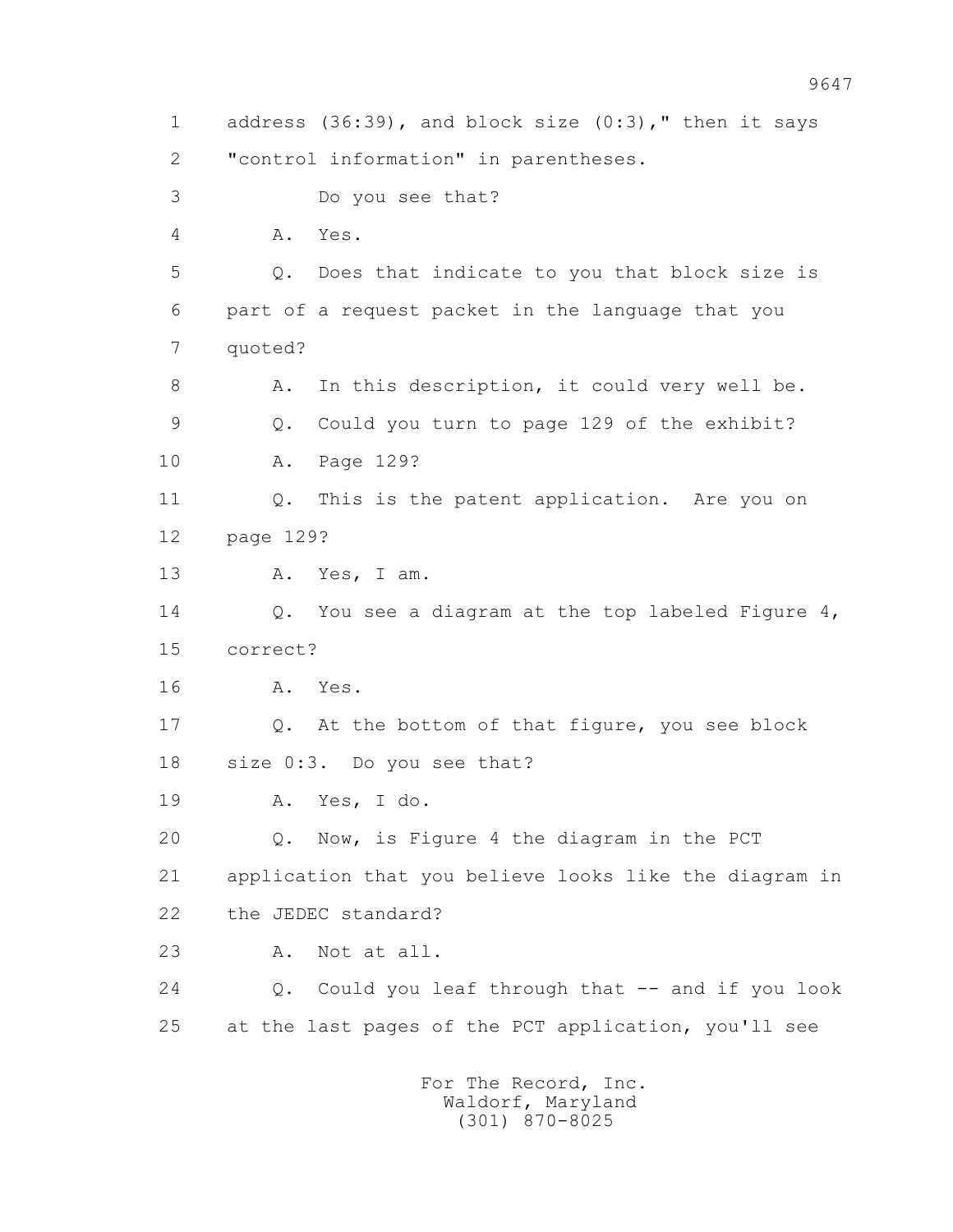1 that all of the figures are together. So, could you 2 pull out the figure from the PCT application that you 3 believe looks like the mode register diagram?

 4 A. I did not refer to any figures in my analysis. 5 I referred to the term "block size" in my analysis and 6 that block size is very similar to burst length, has 7 the same function. How the information is transmitted 8 to the chip and stored on the chip is -- is -- was not 9 something that I was concerned about.

10 MR. DAVIS: I am going to move to strike, 11 nonresponsive.

12 JUDGE McGUIRE: Sustained.

13 BY MR. DAVIS:

14 0. You stated earlier that you had three things 15 that you considered in determining whether these 16 features were similar in form and function. One was 17 the words were the same, and we agreed the words aren't 18 the same. One was the diagram is the same, right, and 19 you said the diagram was the same, and I was asking you 20 to point out the diagram that you were referring to. 21 So, could you find the diagram in the patent 22 application that you were referring to? 23 A. I cannot. That diagram does not exist in this

24 application.

25 Q. Okay.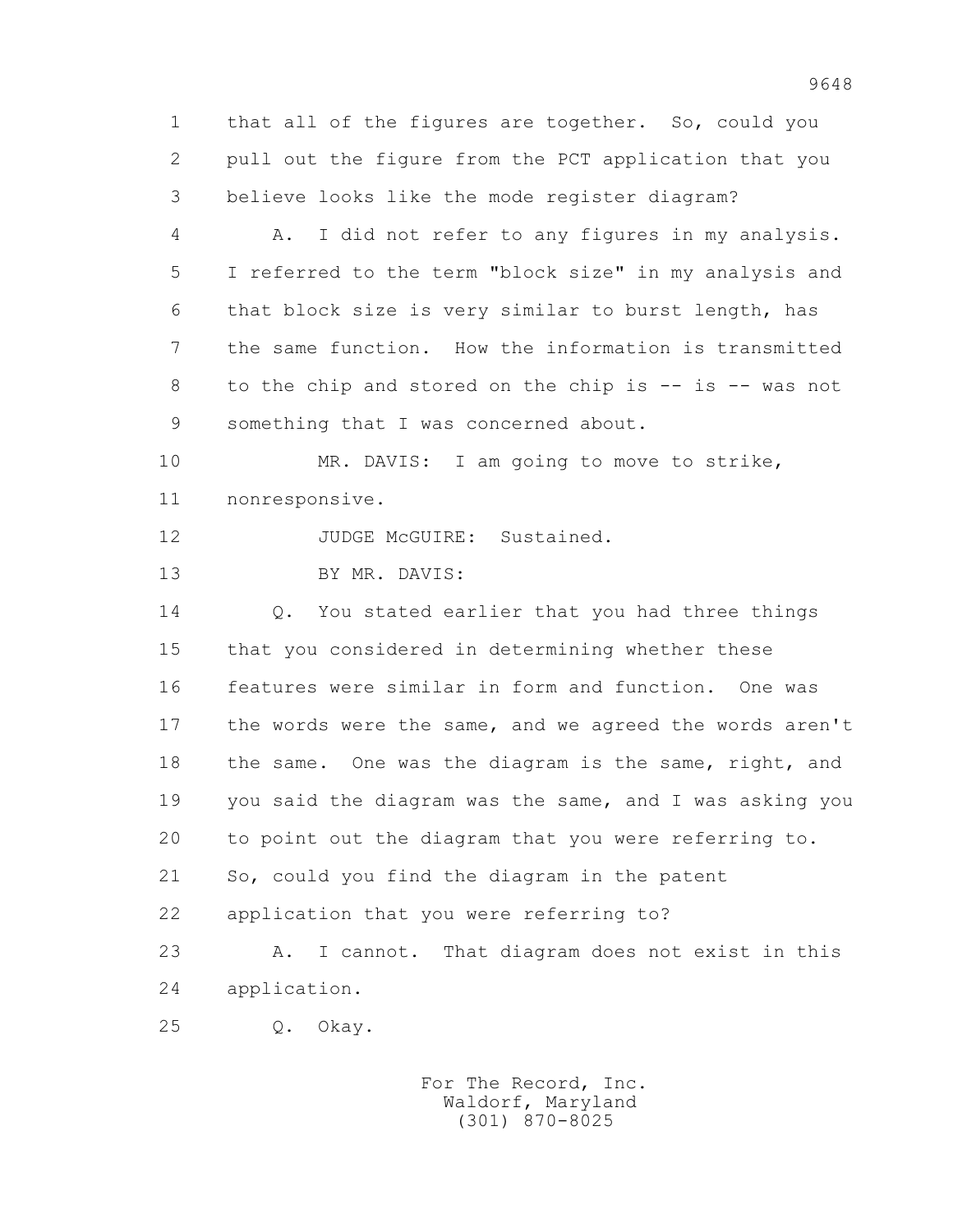1 JUDGE McGUIRE: Well, then, I'm unclear then as 2 to what -- if the question is inaccurate regarding your 3 prior testimony, then what other diagram had you 4 referred to? 5 THE WITNESS: I referred -- 6 JUDGE McGUIRE: And we're assuming that this -- 7 that what he just said is true. 8 THE WITNESS: And I may have misspoken. 9 JUDGE McGUIRE: All right, that's why I'm 10 asking you this so we can clarify it. 11 THE WITNESS: Clearly -- and I appreciate the 12 opportunity to clarify. Clearly block size, the 13 technical concept of block size and the technical 14 concept of burst length to me, as an -- as an engineer, 15 have great similarity, and I drew that conclusion. 16 They were not the same words, but they have -- they are 17 the same function. 18 JUDGE McGUIRE: All right, Mr. Davis. 19 BY MR. DAVIS: 20 Q. Is that because you believe they're implemented 21 in the same way in the patent application and in the 22 JEDEC standard? 23 A. No, they generate the same result. 24 Q. So, they don't -- they don't operate the same 25 way in the application and in the JEDEC standard. Is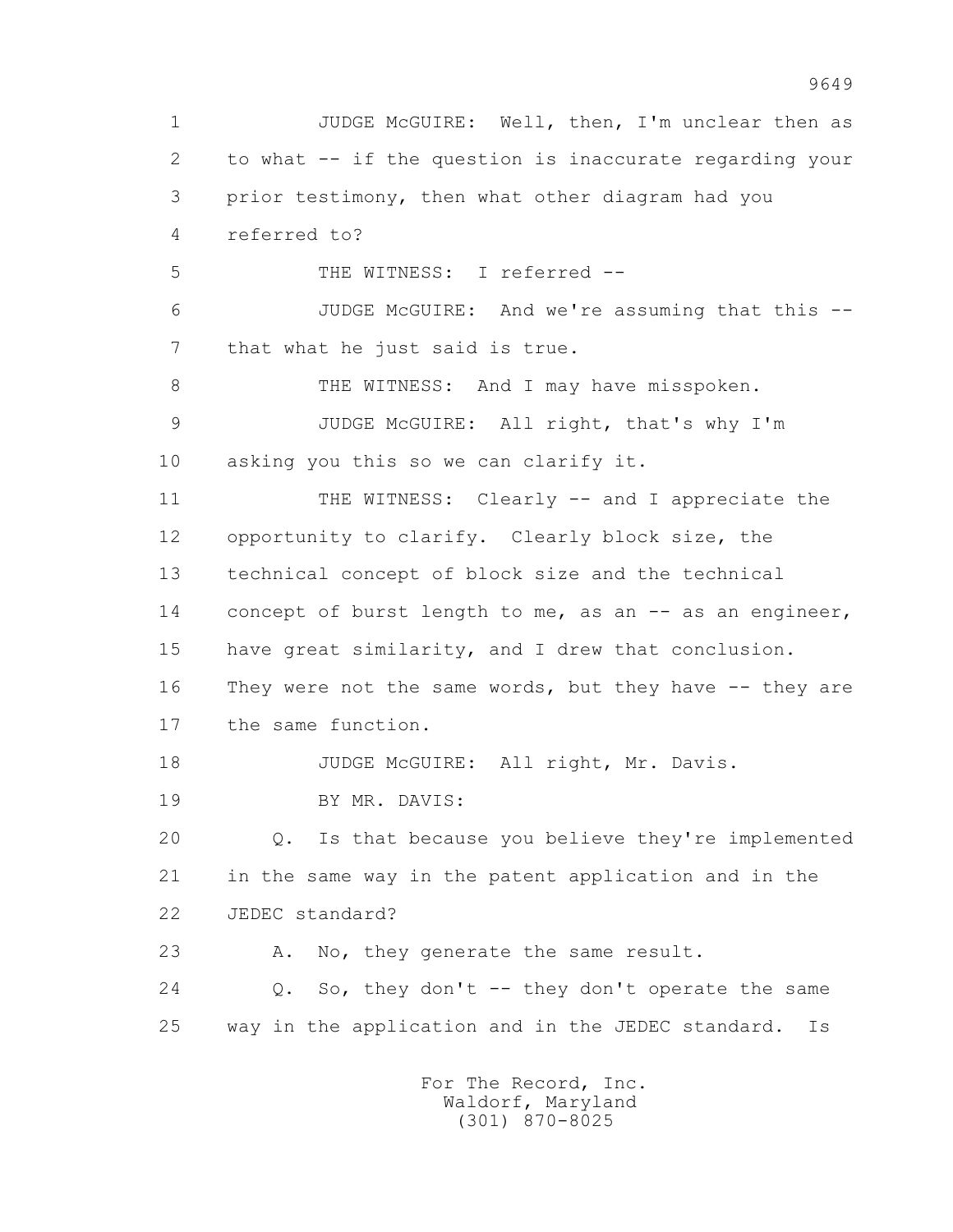1 that right?

 2 A. They generate the same result in terms of the 3 number of bits that get either written or read. 4 Q. Now, I asked if you believed that they're 5 implemented in the same way in the patent application 6 and the JEDEC standard. I'm not sure you answered the 7 question. 8 Do you believe they're implemented in the same 9 way in the patent application and in the JEDEC 10 standard? 11 A. Please note, the JEDEC standard is a 12 specification. It does not require implementation. 13 How something gets implemented is up to the 14 manufacturer or the designer. 15 MR. DAVIS: I move to strike, Your Honor. It's 16 not responsive. 17 JUDGE McGUIRE: Well, I'm not going to strike 18 that one. I do think it does to some extent answer 19 your question. It may not be quite the way you had 20 hoped, but you know, I'm going to leave it in. And I'm 21 still somewhat unclear as to what's on the table in 22 terms of the pending question, so you may want to go 23 back. 24 MR. DAVIS: Well, there is no pending question 25 at this point.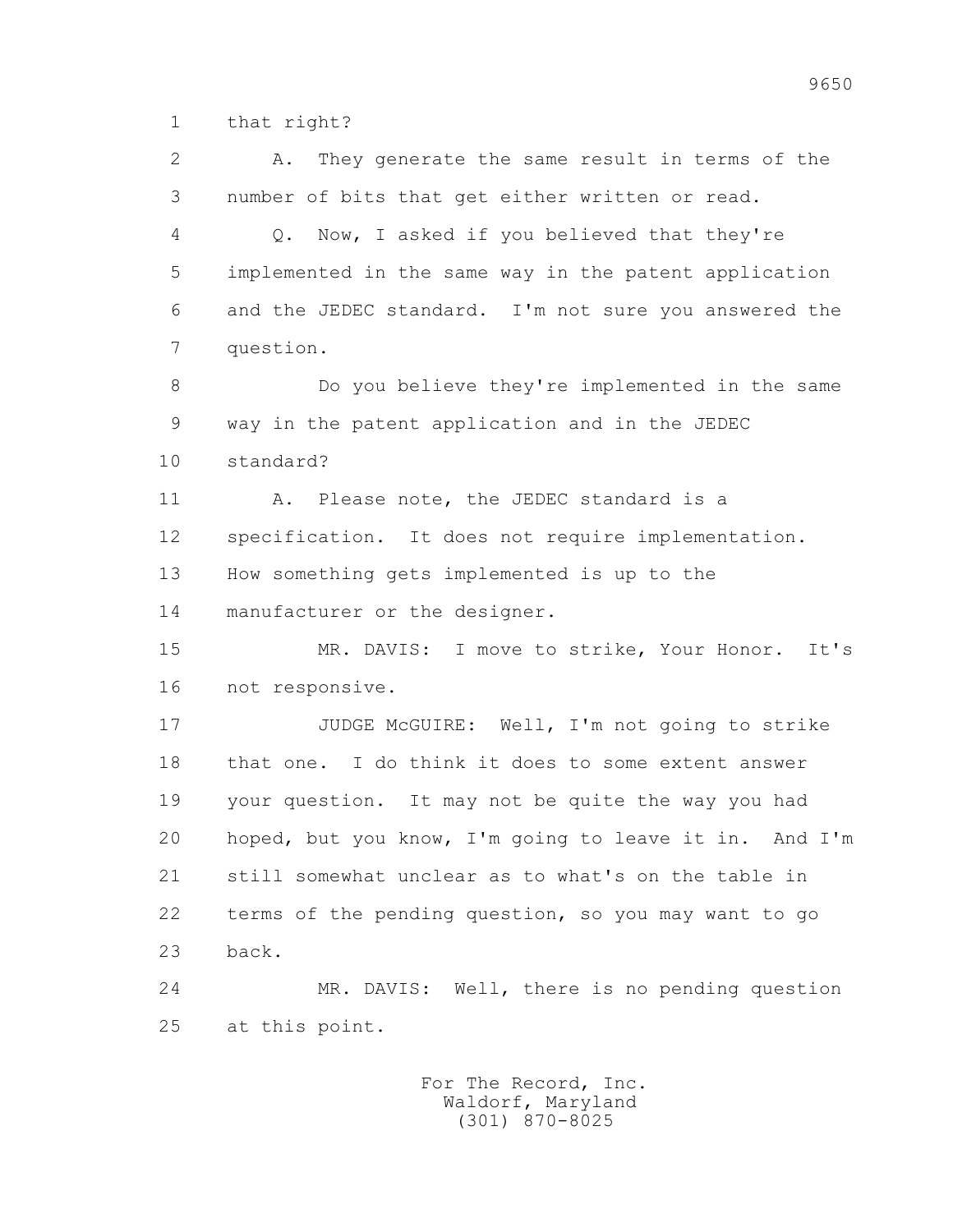1 JUDGE McGUIRE: Well, I meant the prior 2 question. He's answered it to the extent that you 3 weren't pleased with it, so maybe we can go back into 4 that if you care to do so. 5 MR. DAVIS: I might after a break. I want to 6 make sure I think it through. 7 JUDGE McGUIRE: Okay, all right. 8 BY MR. DAVIS: 9 Q. Now, let's move on to the -- to another topic 10 here. You also testified regarding the DLL on the 11 DRAM, that an experienced DRAM designer would find 12 commonality between the JEDEC on-chip DLL and the 13 on-chip DLL that you believe was disclosed in the PCT 14 application. Is that right? 15 A. That is correct. 16 Q. Now, you have the JEDEC standard in front of 17 you, don't you? 18 A. That's correct. 19 Q. Could you show me where in the JEDEC standard 20 you have in front of you there's a diagram that's the 21 same as that in the PCT application? 22 A. Again, the JEDEC standard is a specification 23 that does not require -- define specific 24 implementations. 25 Q. So, if you --

 For The Record, Inc. Waldorf, Maryland (301) 870-8025

9651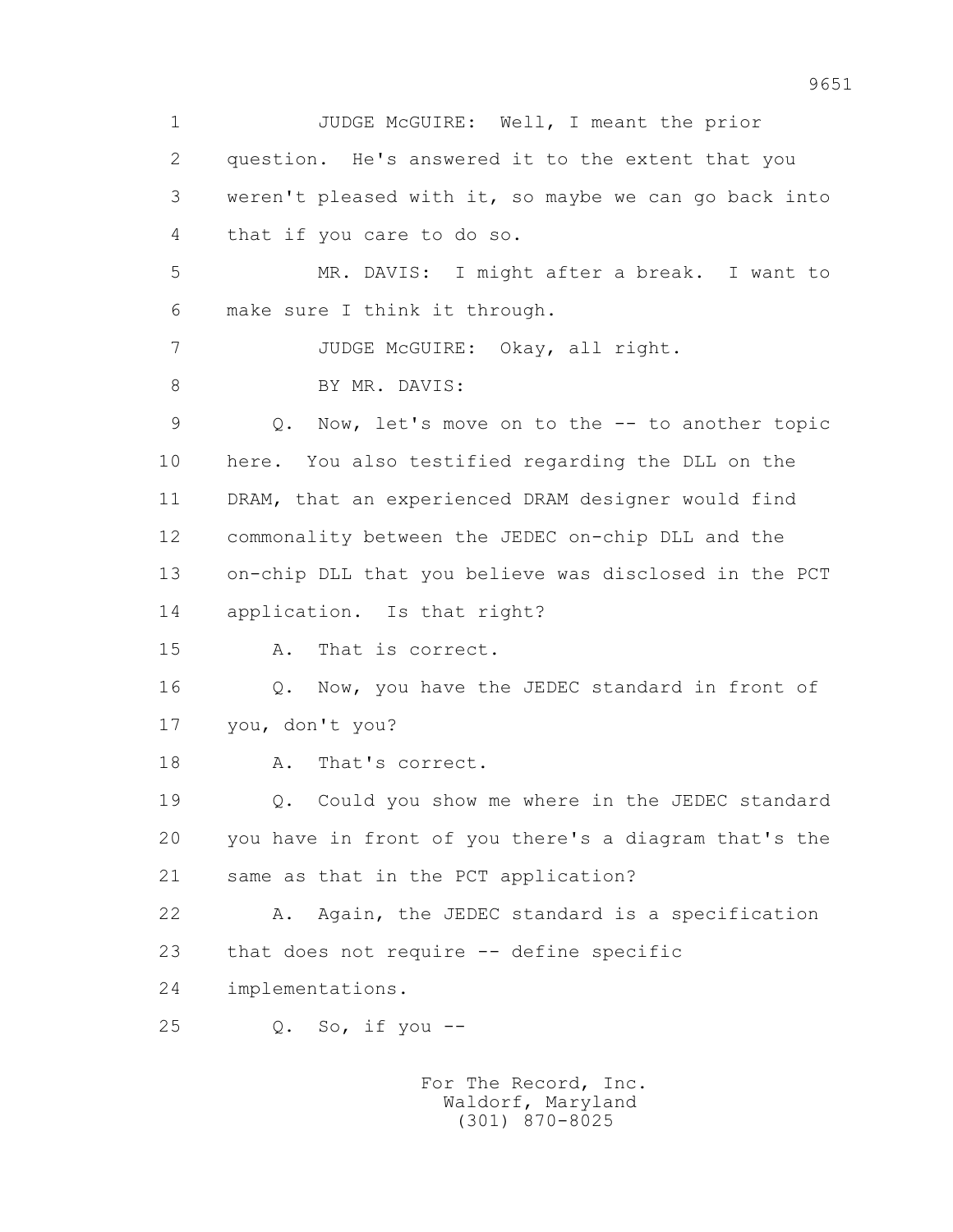1 A. Excuse me, let me finish, please. 2 Q. I'm sorry. 3 A. I will -- I will look for the -- for the 4 specific reference for you, though, if -- and maybe 5 someone can help me. We're looking for the extended 6 DDR mode register -- 7 Q. We're looking for -- well, I'm not sure what 8 you're looking for at this point. 9 A. To try to answer your question, you asked where 10 in that specification. I can reference this, and I was 11 trying to do that for you. 12 Q. Let me see if I can short-circuit it. 13 A. All right. 14 Q. There is no figure in that standard that 15 describes any DLL circuitry. Is that right? 16 A. Again, a standard is not supposed to --17 JUDGE McGUIRE: Okay, you have answered that 18 already, sir. Maybe you can just answer the question. 19 THE WITNESS: I'm sorry. 20 JUDGE McGUIRE: Does that exist in the JEDEC 21 standard? 22 THE WITNESS: It does not exist in the JEDEC 23 standard. 24 JUDGE McGUIRE: Okay, thank you. 25 BY MR. DAVIS: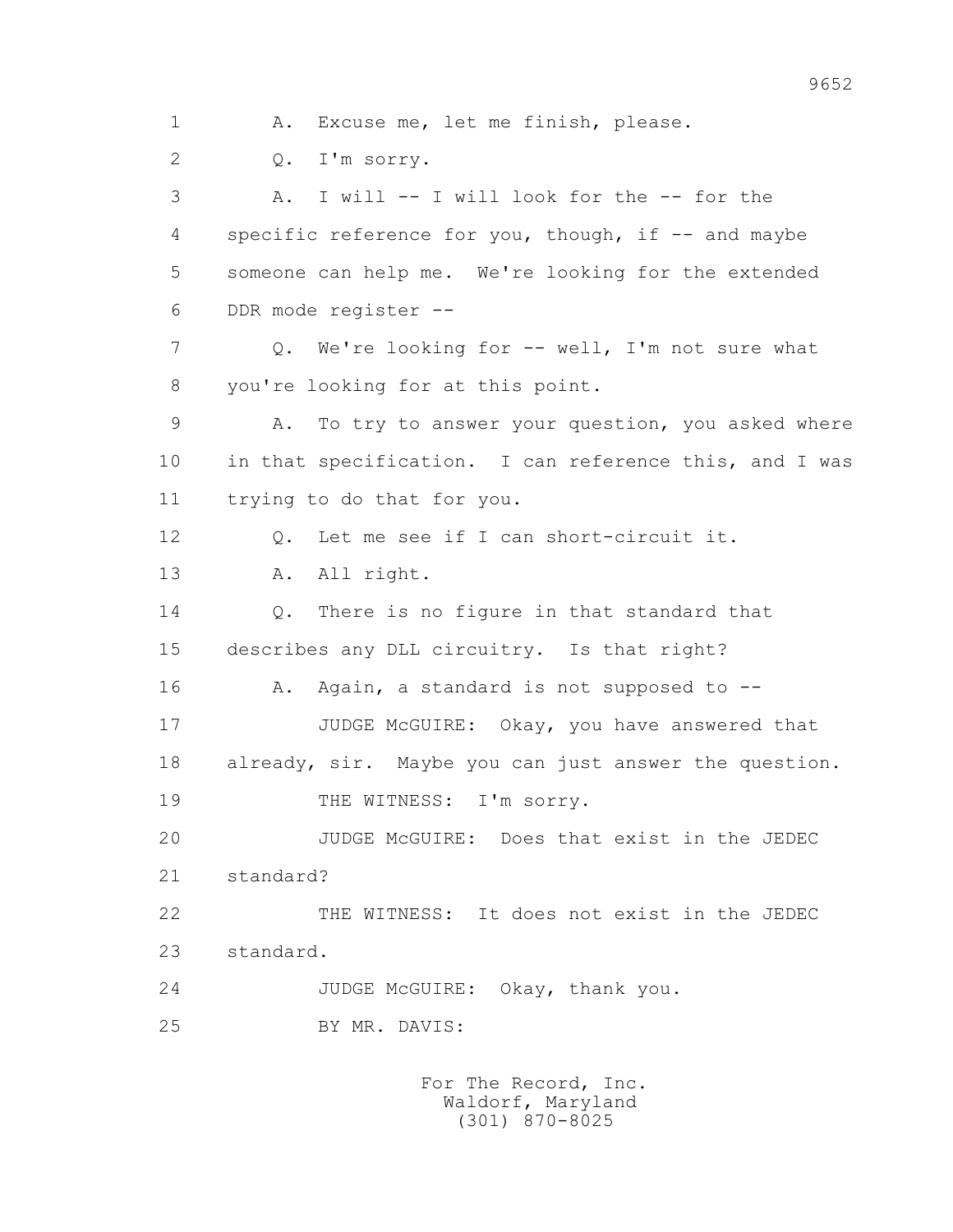1 Q. Now, in your deposition, you stated that if the 2 block diagram and the language is the same, that would 3 raise a serious question for an experienced DRAM 4 designer. Is that right? 5 A. Or if -- yes, I believe that's what I said, but 6 certainly if the language is similar or the block 7 diagram is similar, any one of those things will raise 8 that question for me. 9 Q. And you referred to pages 56 to 59 of the PCT 10 as describing the DLL that's in the application. Is 11 that right? 12 MR. DETRE: I'll object again to the use of the 13 deposition this way. There's no -- 14 JUDGE McGUIRE: Sustained. That's not how we 15 use depositions, Mr. Davis. 16 BY MR. DAVIS: 17 Q. Well, you believe that the -- if the block 18 diagram and the language is the same, that would raise 19 a serious question for an experienced DRAM designer? 20 A. My testimony is that if a block diagram or 21 language is similar, it will raise that concern. 22 Q. Okay. And that's -- 23 A. Not just -- not the "and," but the "or." 24 Q. I understand. That's how you came to the 25 conclusion regarding the DLL that you described earlier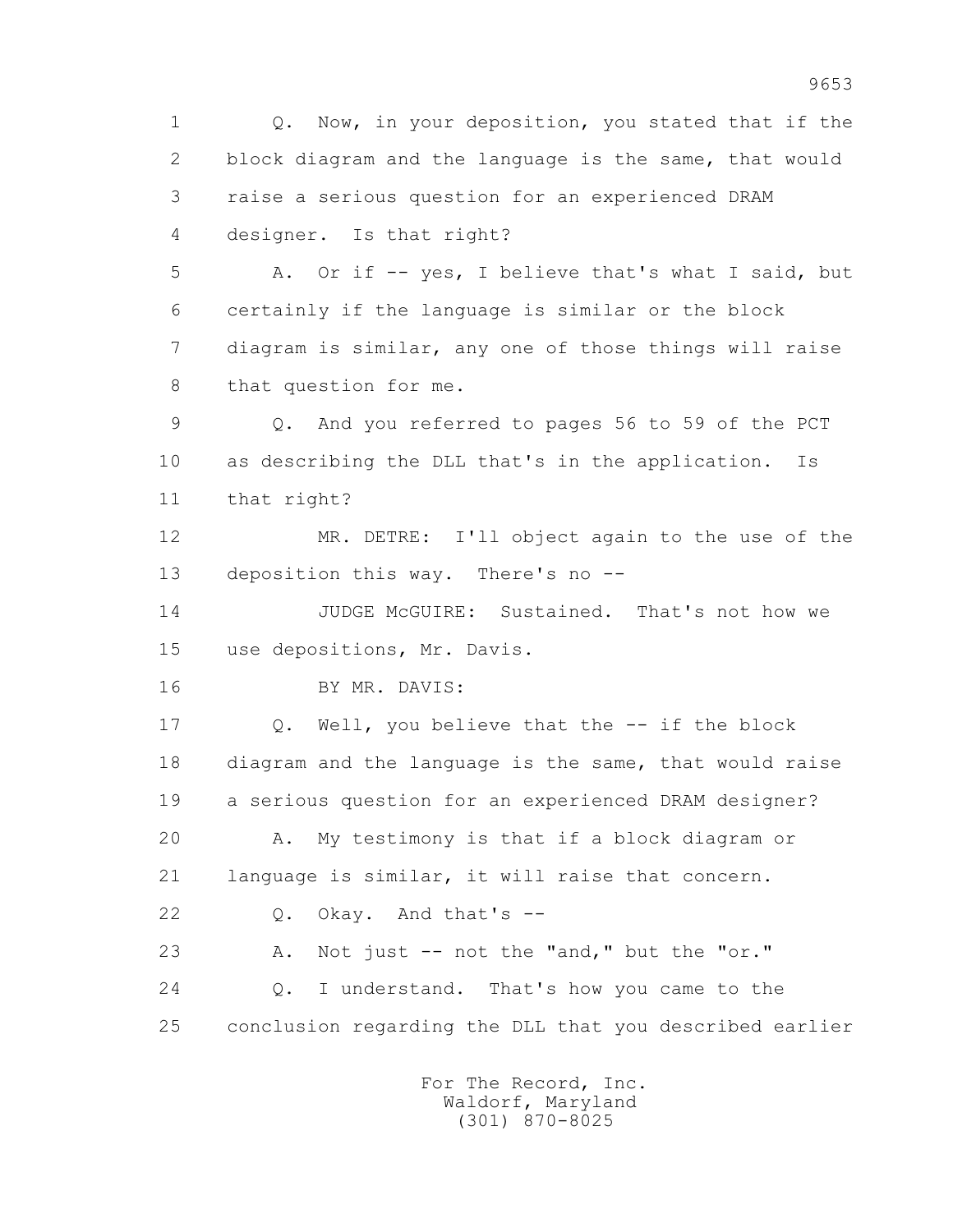1 today?

 2 A. That is correct. 3 Q. Could you show me where in the portion of the 4 patent application that you believe refers to the DLL 5 that that language, "DLL," is mentioned? And if you 6 like, I can tell you that you did refer to pages 56 to 7 59 of the PCT, but you're free to look at anything you 8 like. 9 A. Okay, I believe the 56 through 59 reference -- 10 I am going by memory right now -- references the DLL 11 block diagram, Figure -- where are you? -- 12 Q. You don't have to go by memory, sir. You have 13 your report in front of you as well, so you can -- 14 A. I have the what? 15 Q. You have your report. 16 A. Okay, but I'd like to be complete for you. 17 JUDGE McGUIRE: Yeah, take your time and go 18 through both. 19 THE WITNESS: Page 1 -- let me make sure I've 20 got the right -- yes, page 139. 21 JUDGE McGUIRE: Of the? 22 THE WITNESS: Of the PCT application. 23 JUDGE McGUIRE: All right. 24 BY MR. DAVIS: 25 Q. And that's page 139 of the PCT application?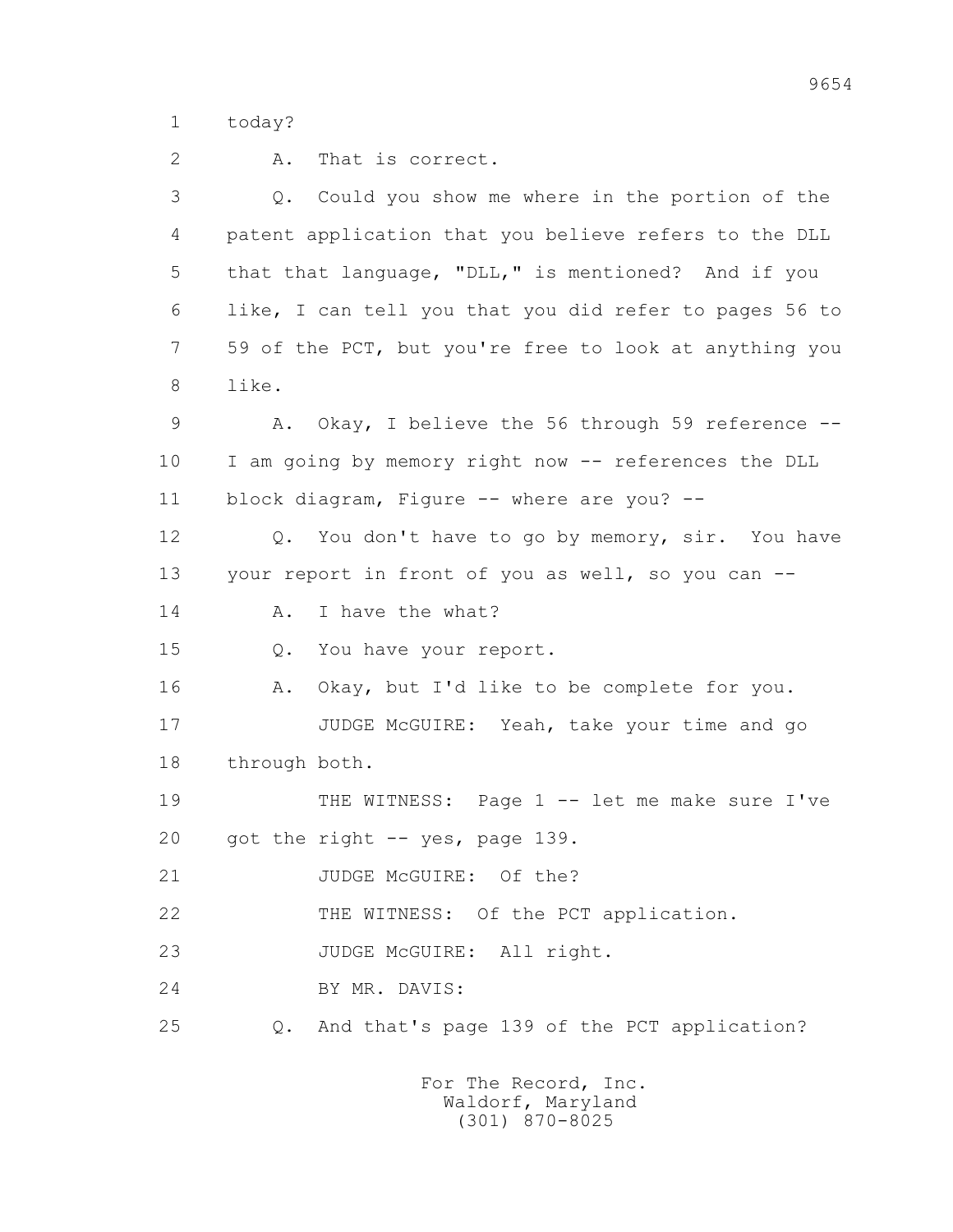1 A. That's right. And that figure is referenced in 2 the body. 3 Q. Okay, well, let's stick with 139 for a second 4 so that I can get on the same page as you. 5 A. All right, okay. 6 Q. Were you referring to Figure 12? 7 A. I'm -- I apologize, page 135 of 139. 8 Q. You were referring to -- you said 139. You're 9 referring to the last -- 10 A. I apologize. 11 Q. That's okay, no, understandable. 12 And you're referring to Figure 12 that's listed 13 there. Is that right? 14 A. Yes. 15 Q. And you were going to look for the part of the 16 patent application that references that figure for the 17 DLL language? 18 A. That's correct, and I believe that is somewhere 19 in the pages that I cited where the patent application 20 discusses clock circuitry. Let's see, you will have to 21 bear with me, because it may take a bit. 22 Q. Sure. 23 A. (Document review.) In glancing at it right 24 now, I can't find it. 25 Q. Are you looking at pages 56 to 59 of the PCT? For The Record, Inc.

 Waldorf, Maryland (301) 870-8025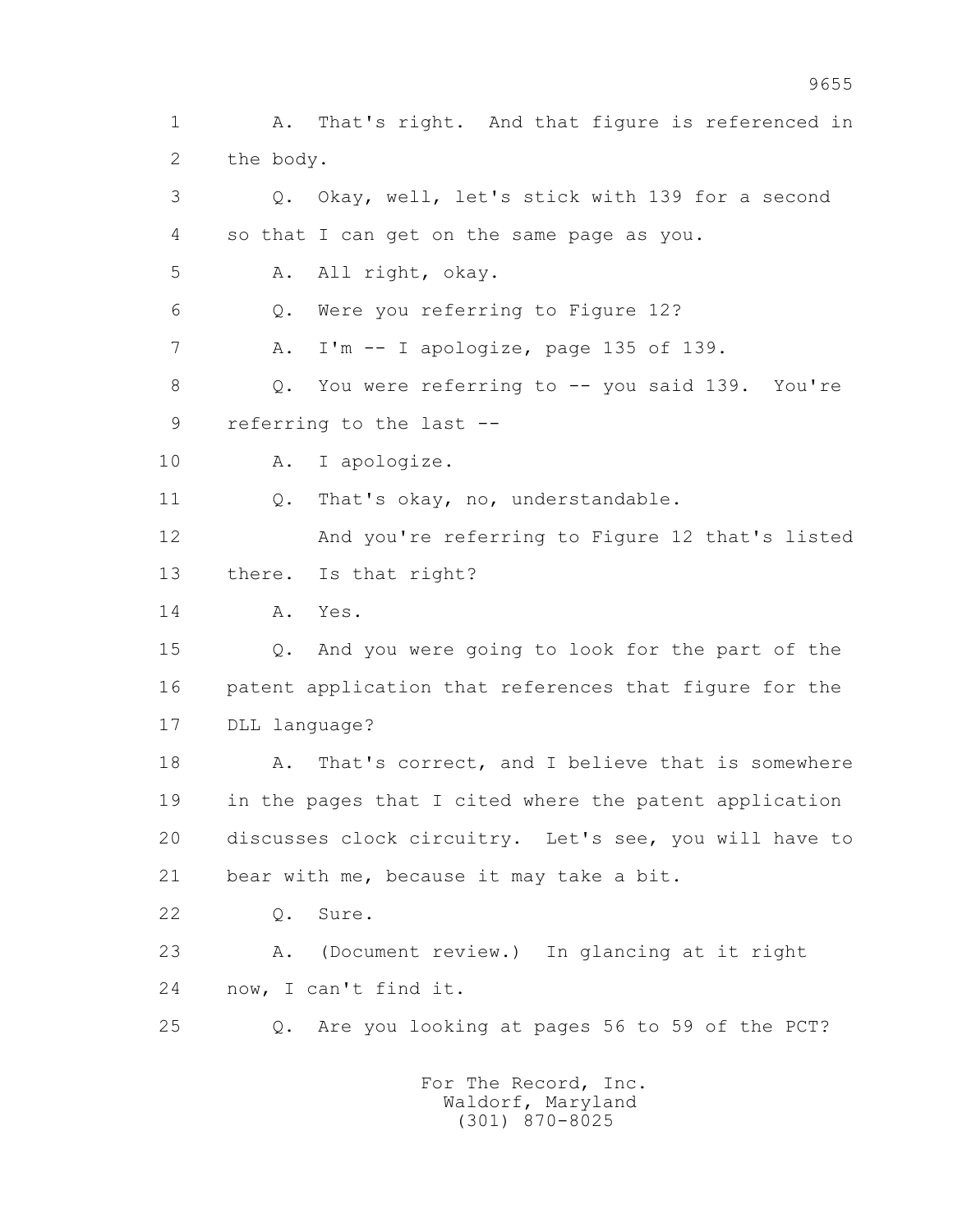1 A. I believe so. Yes. (Further document review.) 2 I cannot find the reference right now. 3 Q. Well, perhaps after lunch -- 4 A. I can take a look at it at lunch. 5 Q. -- if you find the reference to DLL, you can 6 point that out. I'd appreciate it. 7 A. Yes. 8 Q. Now, we have Figure 12 up on the screen, and I 9 will ask you a few questions about that. There is no 10 mention of the DLL there on that screen, correct? 11 A. That's correct. 12 Q. Your contention is that the circuitry itself is 13 a DLL? 14 A. Yes, I -- I would suspect a second-year 15 engineering student, electrical engineering student 16 would recognize this as a DLL. 17 Q. That that's a DLL? 18 A. Yes, um-hum, potentially a DLL. 19 Q. Okay. Now, this is the figure that's similar 20 in function to the DLL that's specified in the JEDEC 21 DDR standard? 22 A. That's described in the -- in the DDR standard. 23 Q. See, I tried to use the word "specified" so you 24 wouldn't have a problem with it, but that's what I 25 meant. We already established that there is no DLL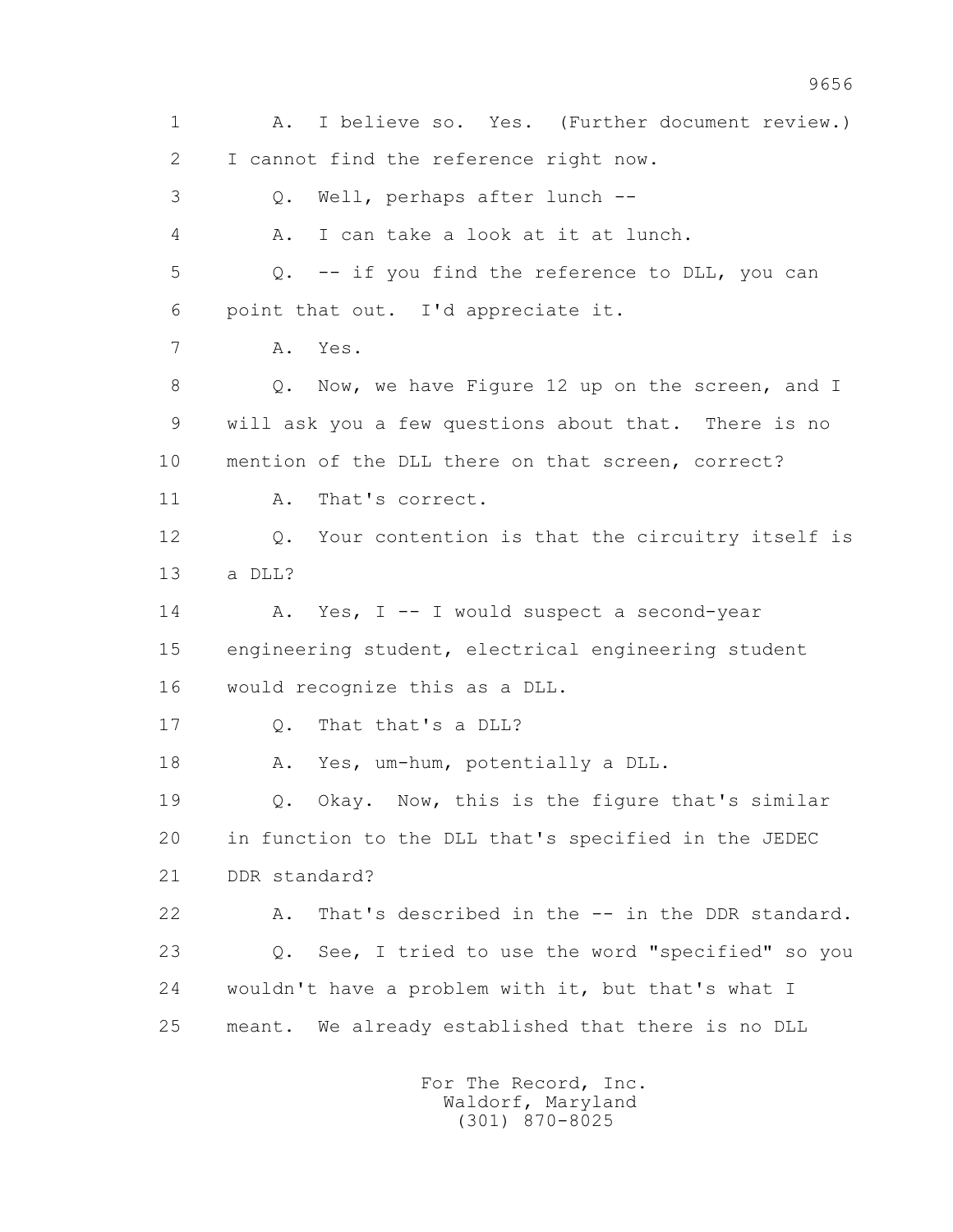1 figure in there.

2 A. That's correct.

 3 Q. Okay. And the function of the DLL in the DDR 4 standard is that it aligns the clock that's internal to 5 the DRAM with the system clock? 6 A. In a general sense, yes. 7 Q. And this is -- 8 A. It aligns one clock with another clock -- with 9 another clock, one signal with another clock. 10 Q. But in the DDR standard, the clock that's being 11 aligned is the internal DRAM clock -- 12 A. Yes. 13 Q. -- and that's being aligned with the system 14 clock. Is that correct? 15 A. Yes, I believe so. 16 Q. The DLL delays the clock that's internal to the 17 DRAM so that it lines up with the system clock? 18 A. I believe so. 19 Q. And this is the circuit that you believe aligns 20 the -- when I say "this," I mean Figure 12 -- this is 21 the circuit that you believe aligns the clock that's 22 internal to the DRAM with the system clock? 23 A. No, this is a circuit that aligns one clock 24 with another clock. 25 Q. And what clock is being aligned here with what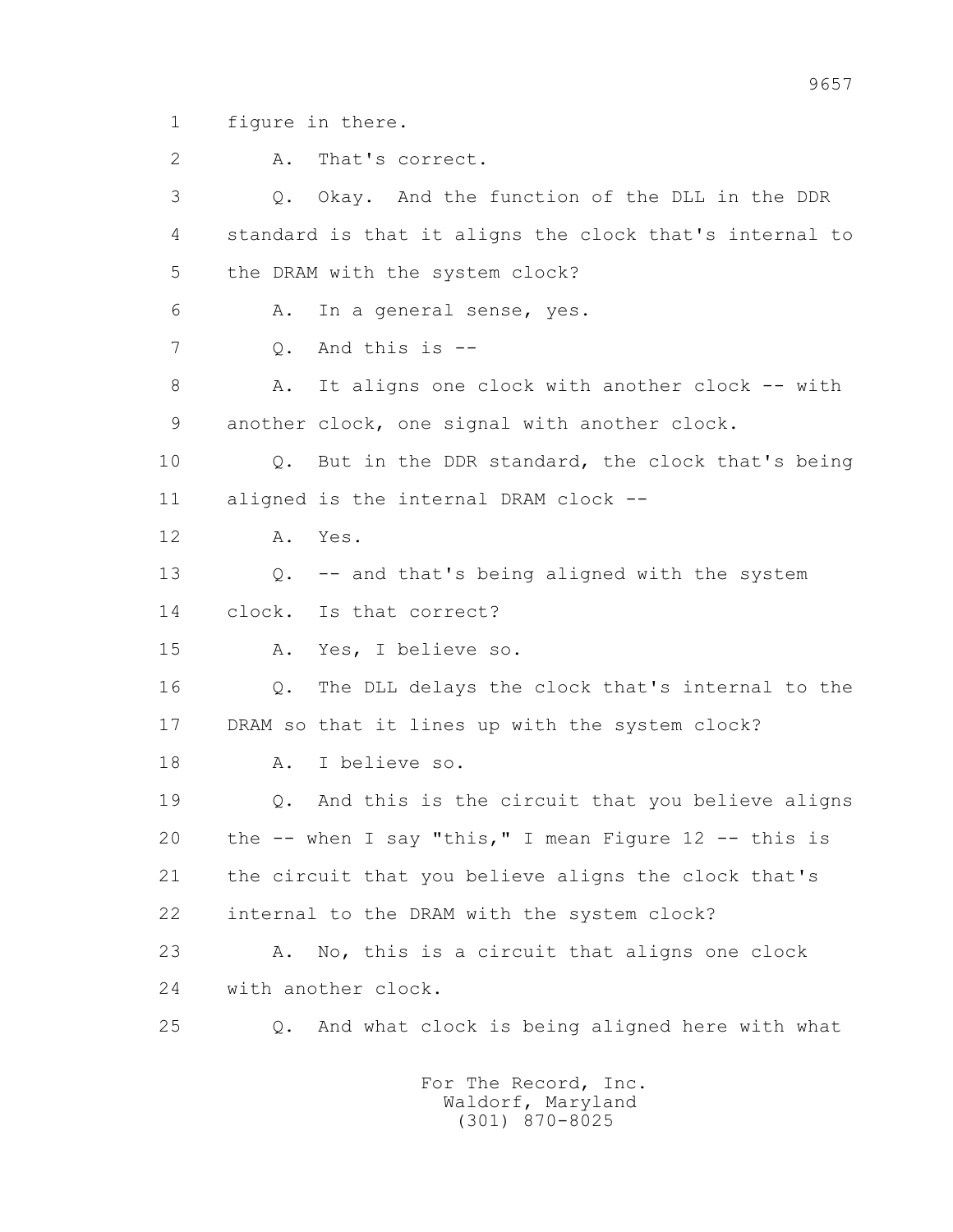1 clock?

| 2  | Α.<br>$My$ --                                         |
|----|-------------------------------------------------------|
| 3  | There's two clocks being aligned. What's being<br>Q.  |
| 4  | aligned with what in Figure 12?                       |
| 5  | Depending on the delay lines and the values in<br>Α.  |
| 6  | the delay lines, we can't tell from this circuitry.   |
| 7  | It's -- excuse me, from this block diagram, we cannot |
| 8  | tell which is aligned which way.                      |
| 9  | Q.<br>Okay.                                           |
| 10 | Your Honor, this is a good breaking point for         |
| 11 | me.                                                   |
| 12 | JUDGE McGUIRE: Okay, it's 12:30. Why don't we         |
| 13 | break for lunch and reconvene at 1:45. The hearing is |
| 14 | in recess.                                            |
| 15 | (Whereupon, at 12:30 p.m., a lunch recess was         |
| 16 | taken.)                                               |
| 17 |                                                       |
| 18 |                                                       |
| 19 |                                                       |
| 20 |                                                       |
| 21 |                                                       |
| 22 |                                                       |
| 23 |                                                       |
| 24 |                                                       |
| 25 |                                                       |
|    |                                                       |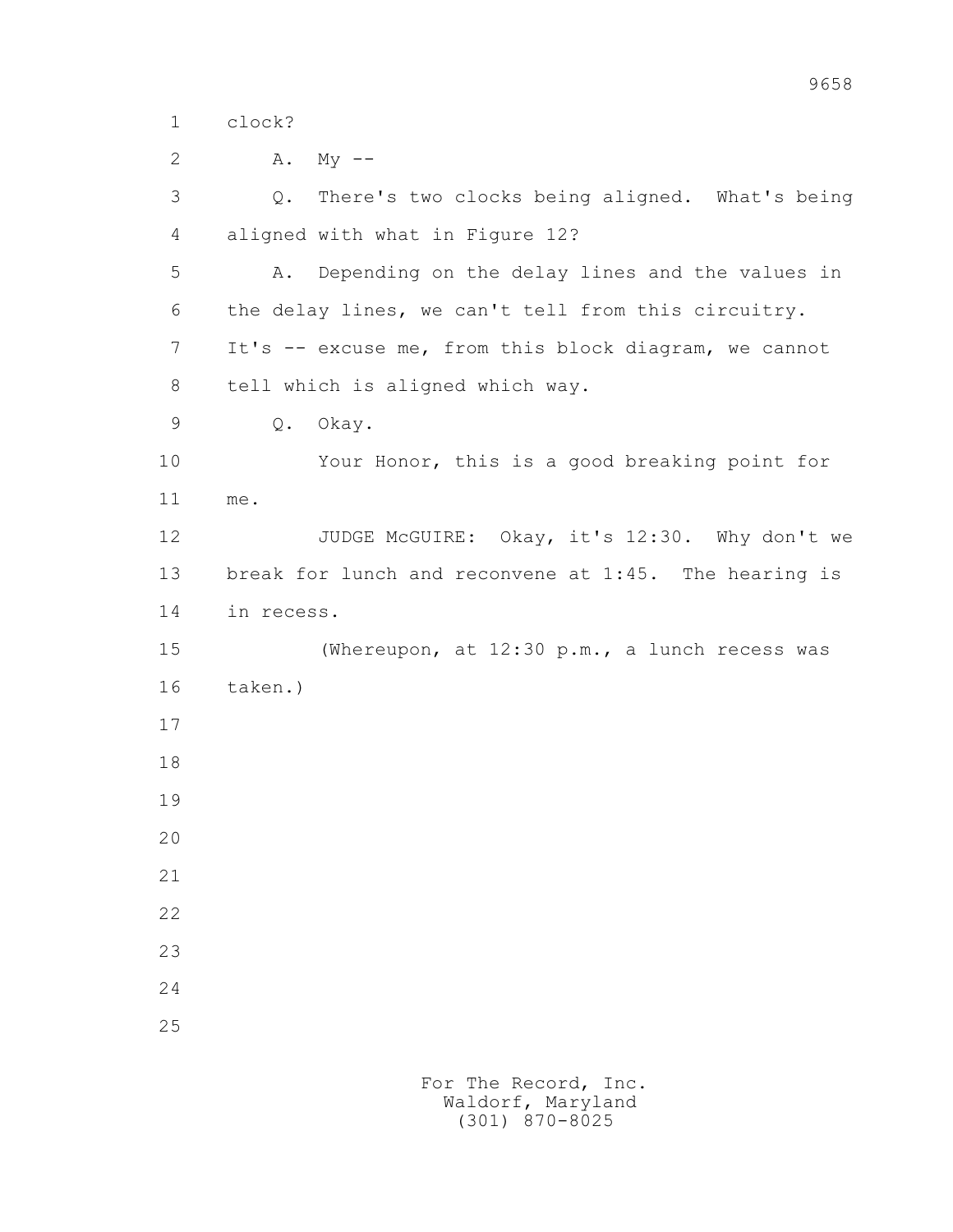| $\mathbf 1$  | AFTERNOON SESSION                                       |
|--------------|---------------------------------------------------------|
| $\mathbf{2}$ | (1:45 p.m.)                                             |
| 3            | JUDGE McGUIRE: We're now on the record, and             |
| 4            | before we get started, I want to take up something that |
| 5            | we addressed earlier this morning, and it came from     |
| 6            | you, Mr. Perry, regarding the conclusion of your case   |
| 7            | in chief I believe you said on Tuesday, the 29th, that  |
| 8            | would be?                                               |
| 9            | MR. PERRY: Yes, if that's next Tuesday.                 |
| 10           | JUDGE McGUIRE: Then you appear to have some             |
| 11           | opposition to rebuttal evidence that you anticipate     |
| 12           | being put on by complaint counsel?                      |
| 13           | MR. PERRY: Well, we don't know what witnesses           |
| 14           | they want.                                              |
| 15           | JUDGE McGUIRE: Well, I wanted to expand on              |
| 16           | that, and perhaps we should have gone into this         |
| 17           | somewhat at an earlier point in time. This has sort of  |
| 18           | caught up on us here kind of suddenly.                  |
| 19           | What I think I probably ought to do is issue            |
| 20           | just an order, like a short order, explaining exactly   |
| 21           | what I want to see in that regard, and ask the parties  |
| 22           | if you intend to put on rebuttal testimony, that you    |
| 23           | indicate to the Court in the form of a motion who you   |
| 24           | intend to put on and then you'll cite to the testimony  |
| 25           | that you intend to rebut, to the page and line number,  |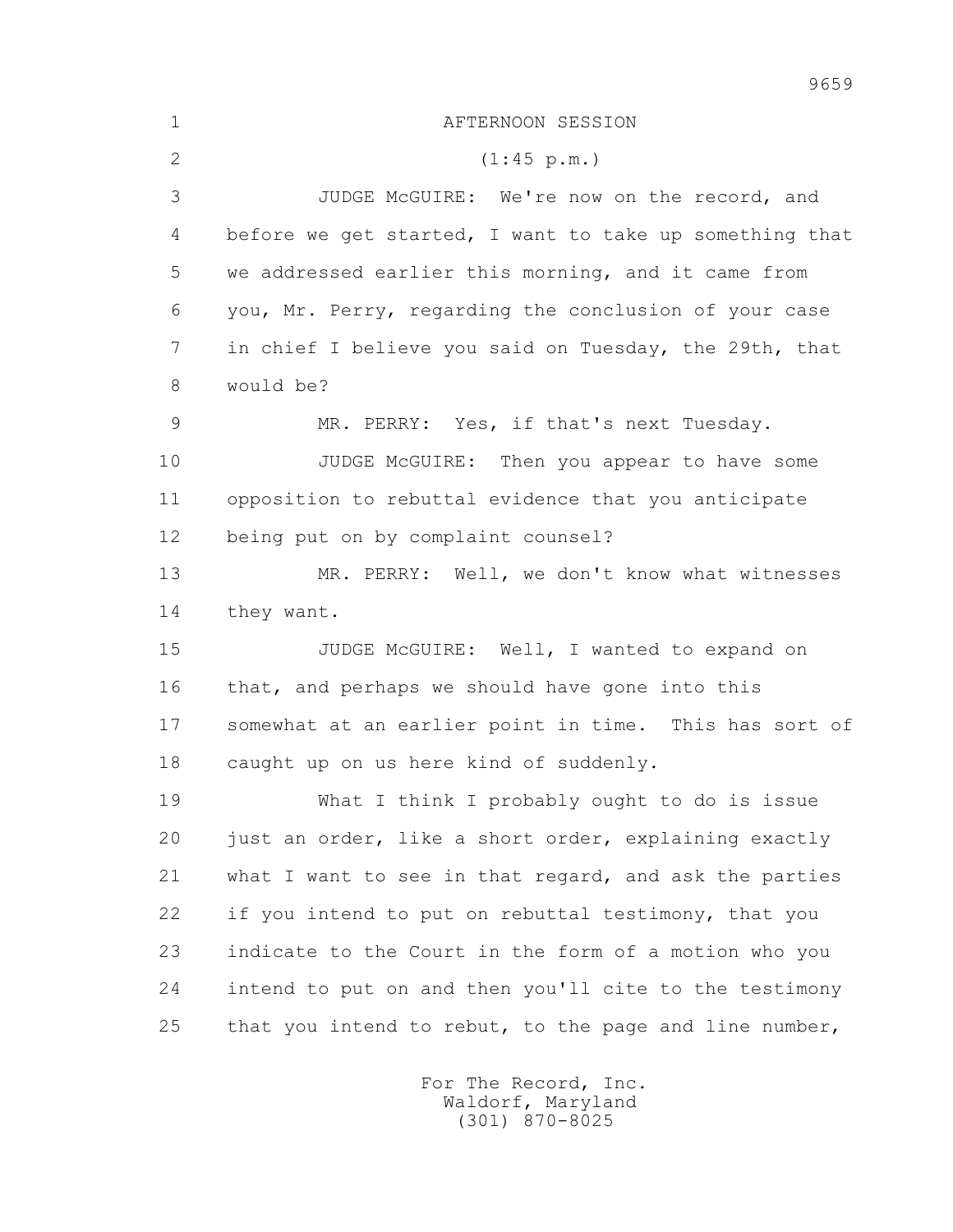1 and then I'll give their side an opportunity to respond 2 either in writing or orally on that regard, and we're 3 going to have to tie this up in pretty short order.

 4 Could I inquire of I guess complaint counsel, 5 do you have some idea at this point who you intend to 6 offer in rebuttal?

 7 MR. OLIVER: Your Honor, it's a bit difficult 8 to say at this point, as we still haven't seen the rest 9 of their case. I do expect that we're likely to want 10 to bring back Professor McAfee, our economic expert, 11 and in addition to that, at this point,  $I - -$  actually, 12 at this point, I'm not certain who else we might want 13 to call.

 14 JUDGE McGUIRE: Well, then, when would you be 15 certain, at the conclusion of their testimony?

 16 MR. OLIVER: I think we could probably do it 17 before then.

18 JUDGE McGUIRE: Well, we are going to need to, 19 because I want to take that up again right -- you know, 20 the day after they end their case in chief, so what I'm 21 going to ask you to do, then, is to file with me by 22 Thursday afternoon at 5:00 p.m. who you intend to call 23 on rebuttal, and Rambus will then have an opportunity 24 to follow up on that either Friday or Monday, and I 25 would like to be able to get that certainly resolved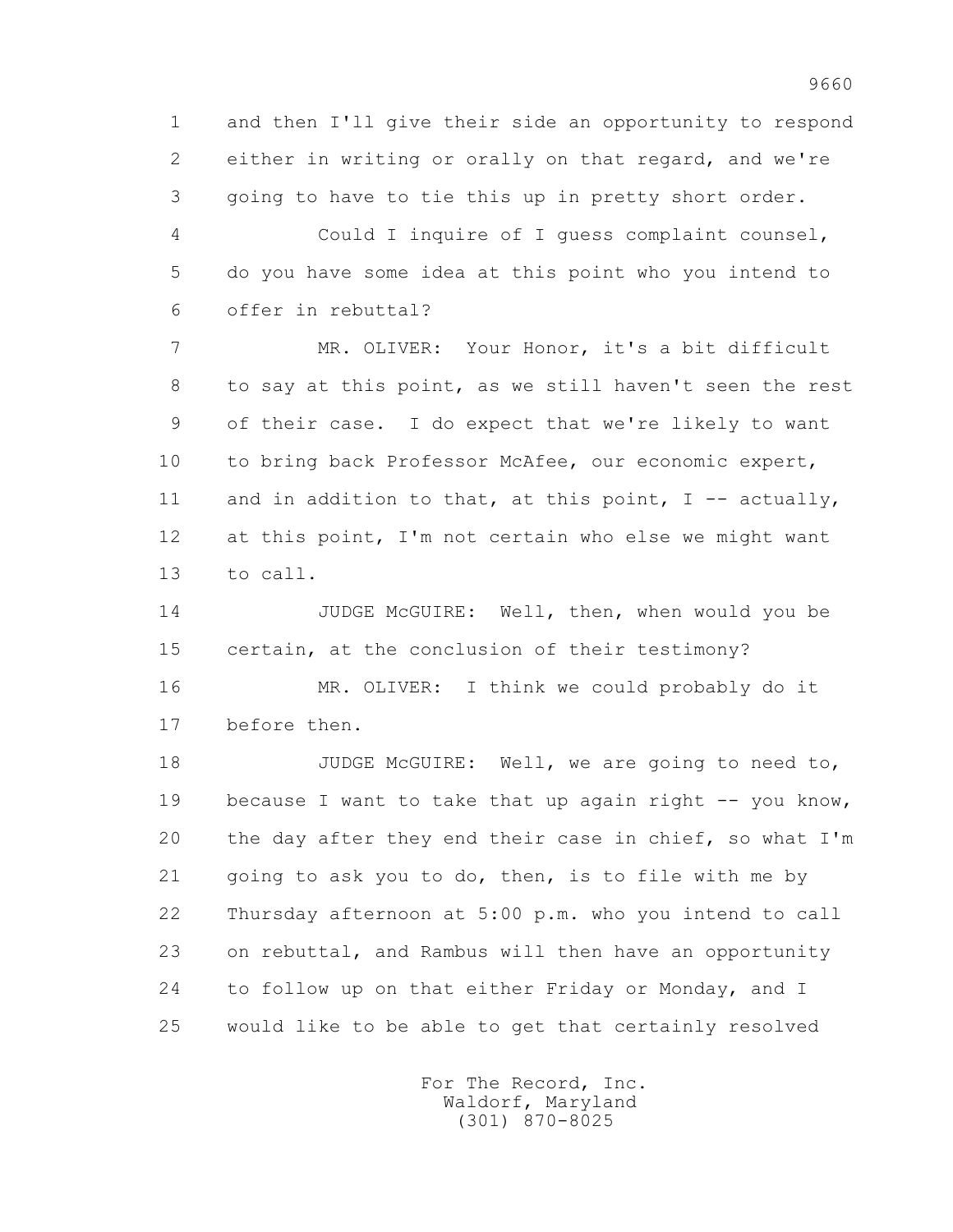1 before they conclude their case in chief on Tuesday. 2 MR. OLIVER: That would be fine, Your Honor. 3 If I could simply ask if there is any unexpected 4 testimony after Thursday, would we be able to augment 5 if necessary? I don't anticipate that, but if 6 necessary. 7 JUDGE McGUIRE: Well, we will take that up at 8 the time, but we'll see. 9 MR. OLIVER: Thank you, Your Honor. 10 JUDGE McGUIRE: Did you have anything else, Mr. 11 Perry, you wanted to add to this discussion? 12 MR. PERRY: No, Your Honor. 13 JUDGE McGUIRE: Okay, good. 14 Let's go back -- sir, you can take the stand 15 again, and you are still under oath from this morning. 16 Thank you. 17 Mr. Davis, you can proceed with your cross 18 examination. 19 MR. DAVIS: Thank you, Your Honor. 20 BY MR. DAVIS: 21 Q. Actually, I have a few questions, Mr. Geilhufe, 22 on your background -- 23 JUDGE McGUIRE: You know, just again, let me 24 just say, I'm probably going to issue just a short 25 order tomorrow, if I can, just to give you the scope of For The Record, Inc.

 Waldorf, Maryland (301) 870-8025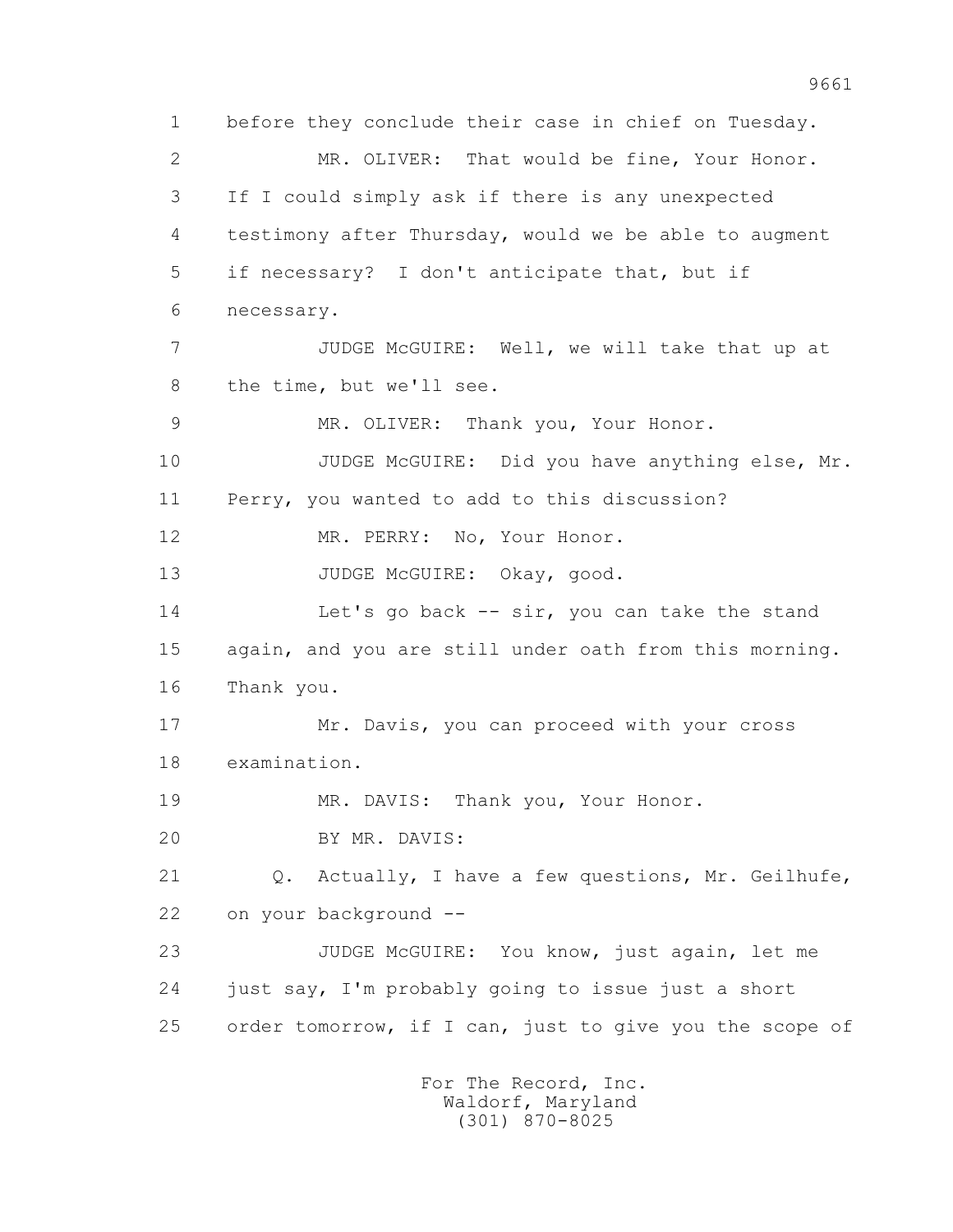1 what I intend to see on rebuttal just so we're clear. 2 It's going to be a very short order, just something to 3 give you all some guideline on where I want to see this 4 to go, and then we can do what we said we're going to 5 do. 6 Okay, Mr. Davis, go ahead. 7 BY MR. DAVIS: 8 Q. Do you recall this morning you testified that 9 you had four patents in the DRAM design area? 10 A. That's correct. 11 Q. When was the last DRAM design patent issued? 12 A. I don't recall. Probably in the early 13 eighties. 14 0. In the early eighties? When was the one before 15 that? 16 A. I really don't recall. It's a long time ago. 17 Q. Okay, I thought I had one more background 18 question. Maybe I didn't. 19 Now, there was a question from this morning 20 that you were going to look at over lunchtime, which 21 was where in the PCT application DLLs are mentioned. 22 Did you have a chance to look at that over lunch? 23 A. I think I stated that the PCT application 24 referenced Figure 12 in the document itself, and you 25 asked me to identify where that reference was.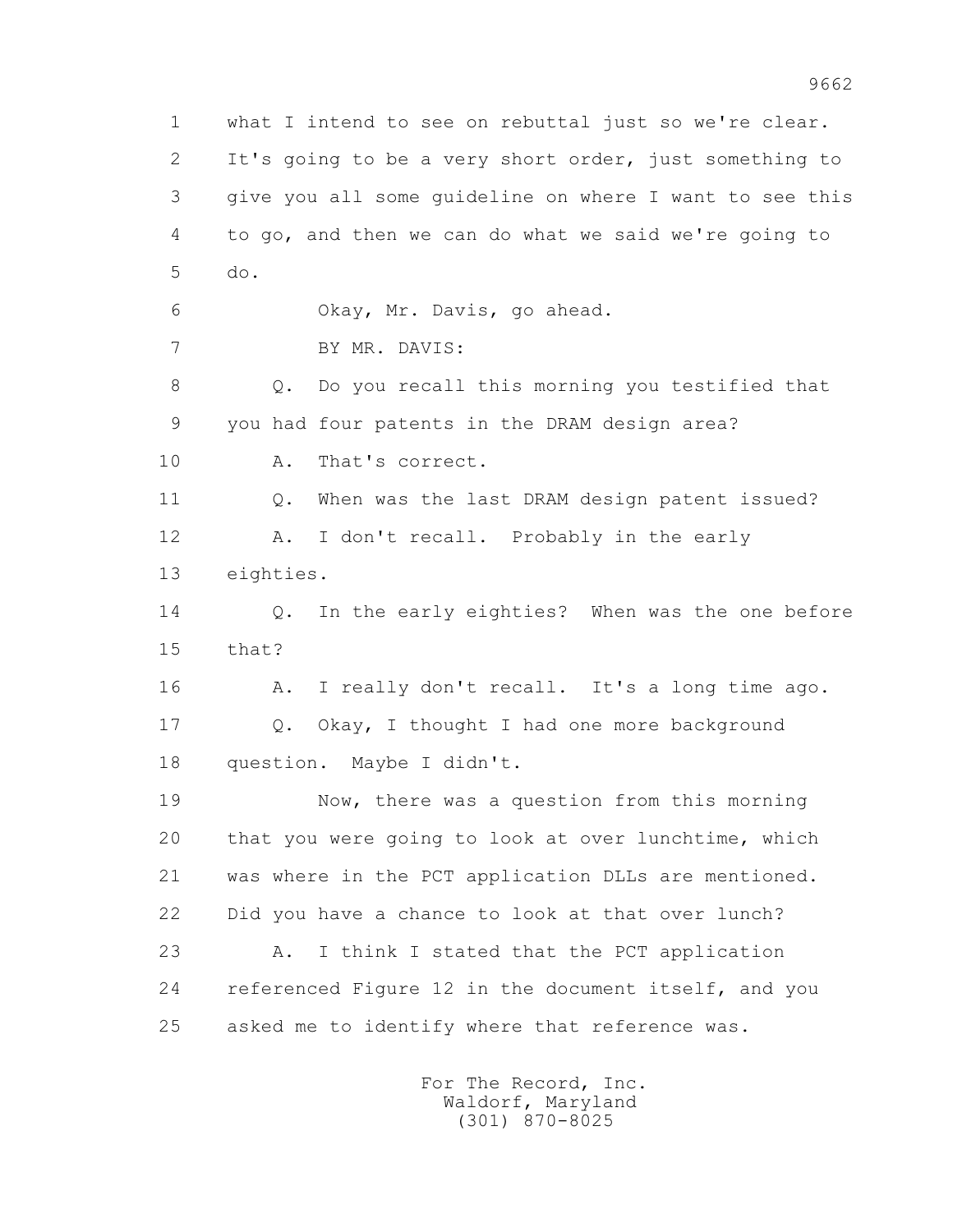1 0. No, I asked you to identify where DLLs were 2 mentioned in the patent application. 3 MR. DETRE: I think that misstates Mr. 4 Geilhufe's prior testimony. He never said DLLs were 5 specifically mentioned. He said there was a reference 6 to Figure 12 that shows a DLL. 7 MR. DAVIS: I wasn't actually referencing, Your 8 Honor, any prior testimony. I was referencing my prior 9 question to Mr. Geilhufe, which was where DLL was 10 mentioned -- 11 JUDGE McGUIRE: I'll entertain the question. 12 BY MR. DAVIS: 13 Q. Did you have a chance to look for the mention 14 of DLLs in the patent application over lunch? 15 A. It is not mentioned in the patent 16 application -- 17 Q. Okay. 18 A. -- that particular word, just a DLL circuit is 19 in the patent application. 20 Q. And that's Figure 12? 21 A. That is correct. 22 Q. Now, I would like to ask a few questions about 23 the tables that you presented this morning. As 24 introduction, I'll have some clarification questions, 25 and let me make sure I find the right one.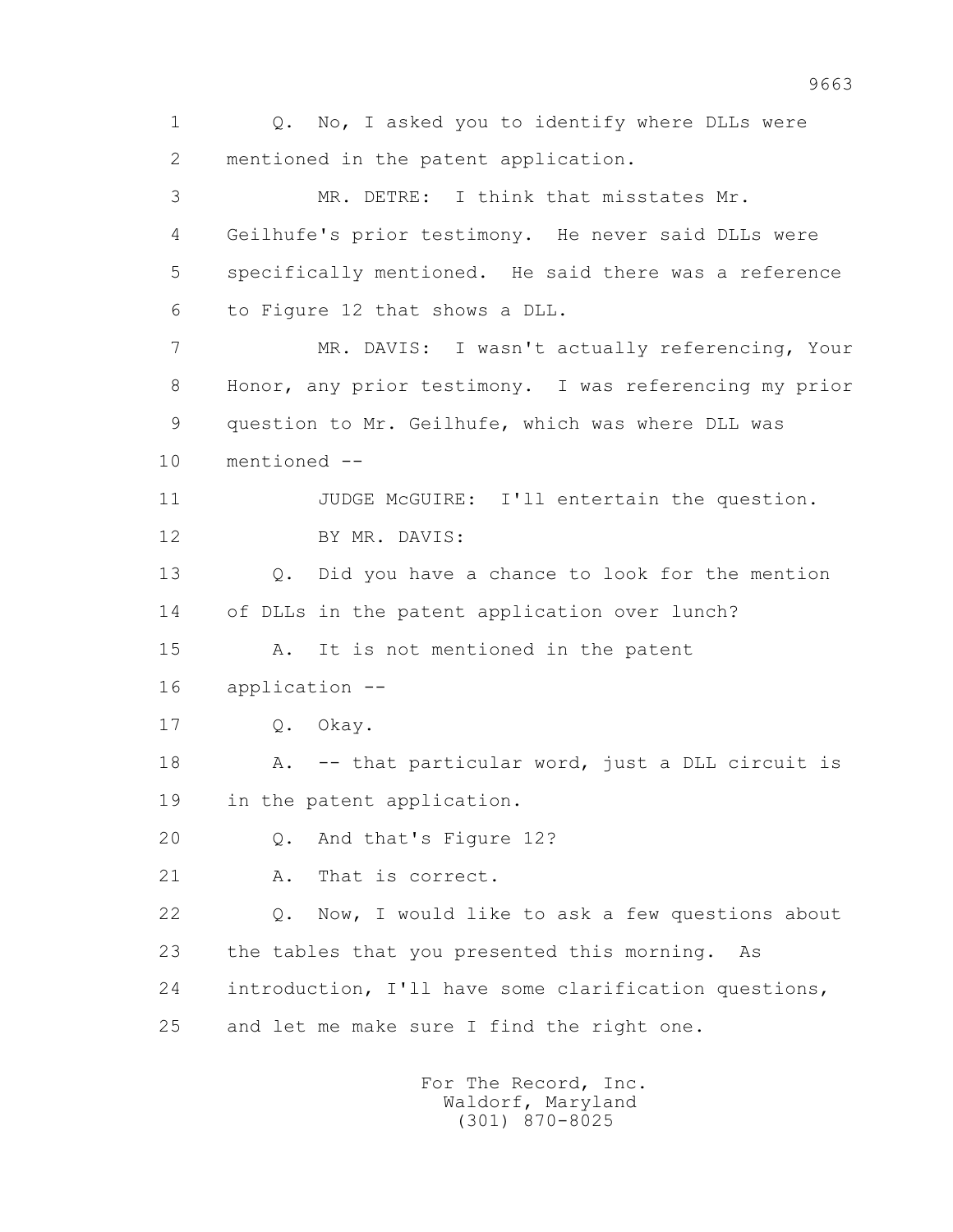1 Are you able to see the screen -- actually, you 2 probably have your own copy of that. 3 Actually, yeah, I don't have an electronic copy 4 of this. Would you -- is it possible for you to put 5 this up -- 6 MR. DETRE: Sure, if you could change -- switch 7 over the computer to that. 8 MR. DAVIS: To counsel computer? 9 MR. DETRE: Yeah. DX-298, is that -- 10 MR. DAVIS: Is that the CAS latency? 11 MR. DETRE: Yes, DX-298. 12 MR. DAVIS: Great. 13 BY MR. DAVIS: 14 Q. Now, if you look at the CAS latency -- let me 15 see -- I'm sorry, it's DX-299 that I have. That's the 16 effect of the burst length alternatives. 17 A. Yes. 18 Q. Look under Burst Length in Read/Write Command, 19 under the Estimated Cost Increase or Decrease, it says 20 0.005 cents to 0.2 cents? 21 A. That's correct. 22 Q. Are you saying there's a half a cent to a 20 23 cent increase in price per unit? 24 A. No, it's 2 cents. I see it's a typo. I 25 apologize for that. It should be 0.02. Thank you for For The Record, Inc. Waldorf, Maryland

(301) 870-8025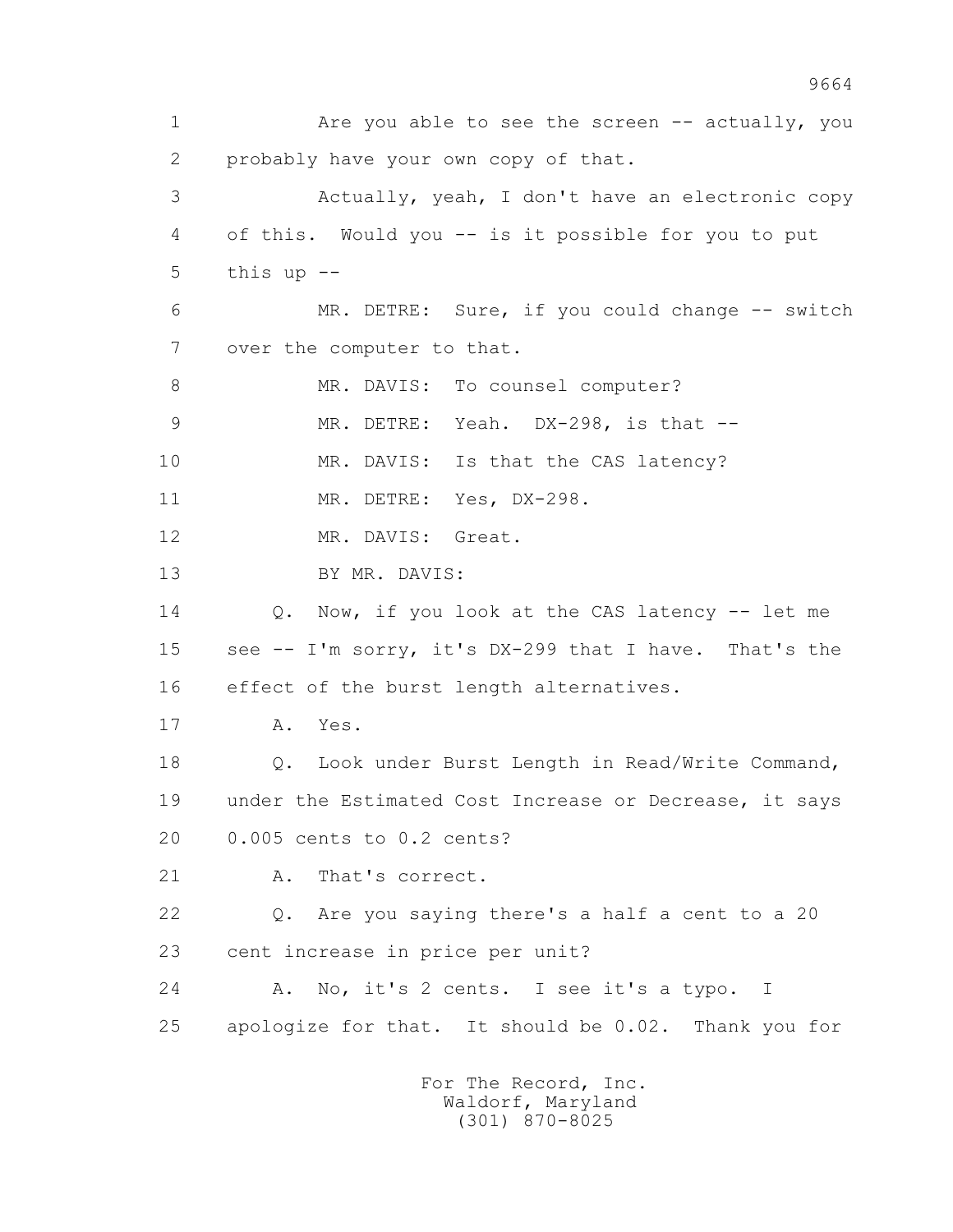1 correcting it.

2 0. All right. Now, when you presented your 3 testimony today regarding the DRAM costs, what you were 4 presenting wasn't actual DRAM costs but a model of DRAM 5 costs based on your experience? 6 A. As I testified, I modeled these alternatives, 7 that is correct. 8 Q. Okay. As a result of the fact that you were 9 using a model, all of the information presented in your 10 testimony was approximate? 11 A. That is -- that is correct. All the 12 information is estimated. 13 Q. In fact, you believe that the margin of error 14 for each of the cost elements described in your 15 presentation is 25 percent. Is that right? 16 A. At -- at worst. I suspect it's less than 25 17 percent. 18 Q. And you base that margin of error on your 19 experience? 20 A. Yes, as I made many -- more and more and more 21 cost estimates over my career, they tended to get 22 better. 23 Q. And you didn't test your projections in this 24 case to any actual results to see if the results 25 actually were within 25 percent of the actual numbers,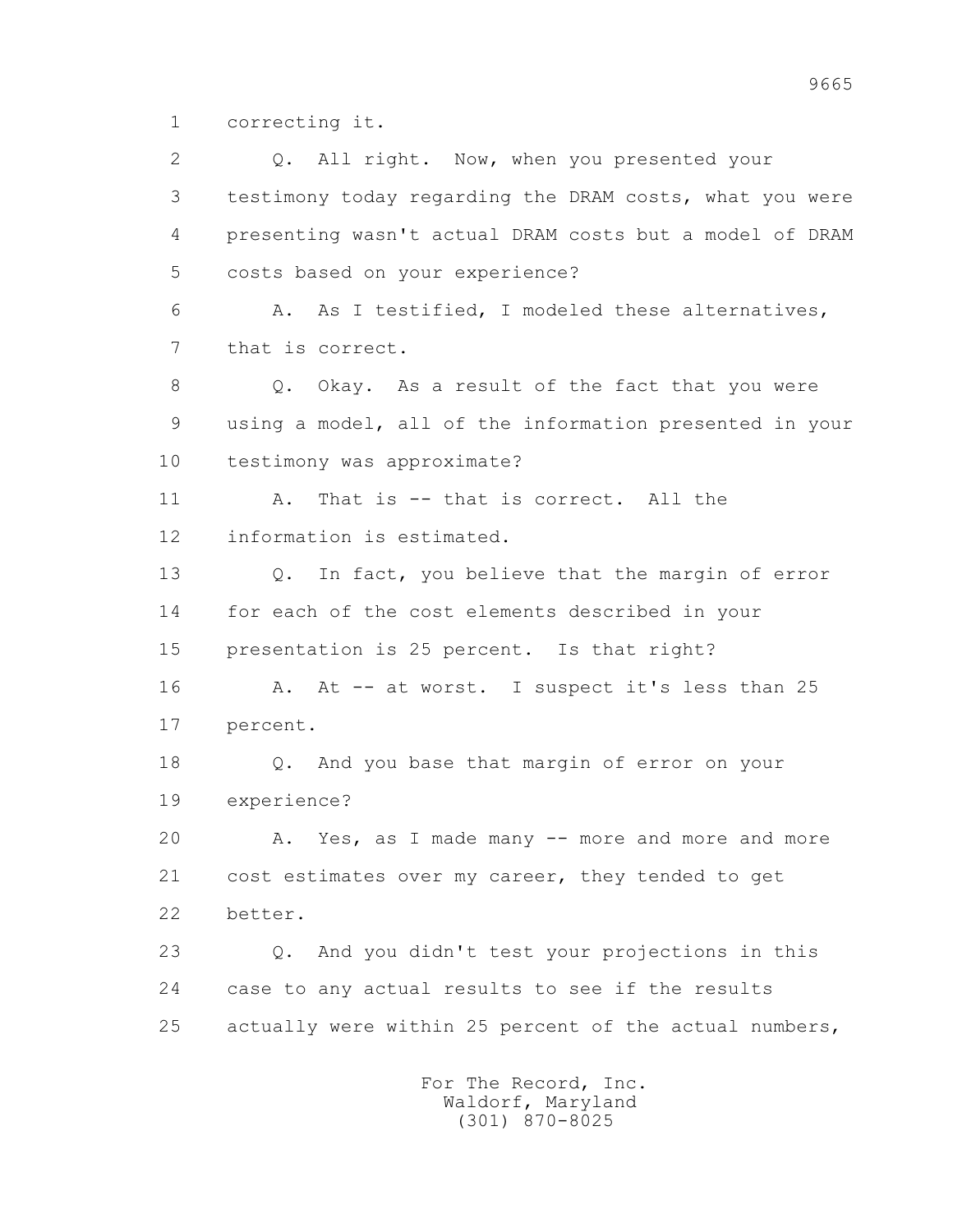1 did you?

 2 A. Well, since the vast majority of these never 3 got implemented, it was not possible to test them. 4 Q. So, the answer is no, you didn't test? 5 A. I did not. 6 Q. And the only way that you can think of for 7 anyone else to verify or validate the cost numbers that 8 you arrived at is to ask a DRAM manufacturer, 9 particularly a firm like Infineon? 10 A. I know I stated something to that effect in my 11 deposition. I need to clarify that comment. Since it

 12 never got implemented, many of these alternates never 13 got implemented at a DRAM manufacturer, it would be 14 impossible for a DRAM manufacturer to verify many of 15 these alternatives.

 16 Q. But to the extent that they were implemented in 17 some fashion, that would be how I would validate them? 18 A. That would be one possible way, if they were 19 indeed implemented.

 20 Q. And you never did that; you never attempted to 21 verify the numbers you came up with with the DRAM 22 manufacturers.

 23 A. Mr. Davis, please recognize, cost information 24 is the most carefully held, confidential information in 25 the corporation and is not available to someone who's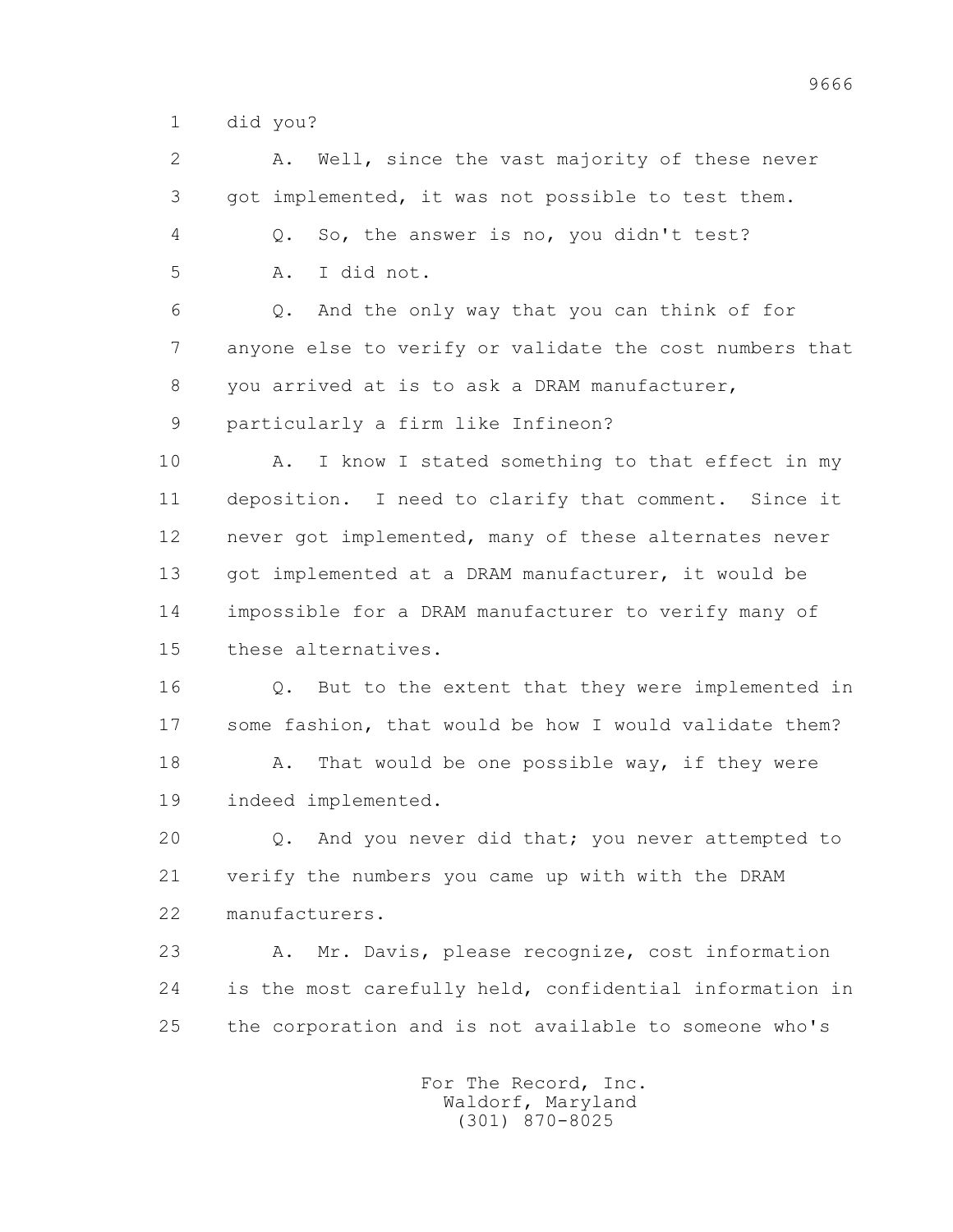1 not in the corporation.

 2 Q. You didn't ask Rambus to conduct discovery on 3 that question, did you?

4 A. I did not.

 5 Q. And you didn't actually review any documents 6 relating to the manufacturing costs of DRAM 7 manufacturers in this period?

8 A. I -- there are a series of estimates by 9 industry analysts that suggest my cost numbers, 10 certainly the total cost numbers, seem to be correct. 11 I did over the years review and I'm aware of what 12 analysts said about costs.

 13 Q. Were those estimates by industry analysts 14 included in the documents you relied on, you attached 15 to Exhibit B to your report?

16 A. No, they were not.

17 Q. Now, since the numbers that you gave us are 18 based on your own experience, you can't speak for any 19 of the DRAM manufacturers in the relevant time period 20 in terms of what their costs actually were, can you?

 21 A. Clearly -- as I stated, cost information is 22 highly confidential, and I cannot speak for the actual 23 costs at a DRAM manufacturer. I can only speak for the 24 model that I feel is a credible model that I used. 25 Q. You did read a deposition of an employee of a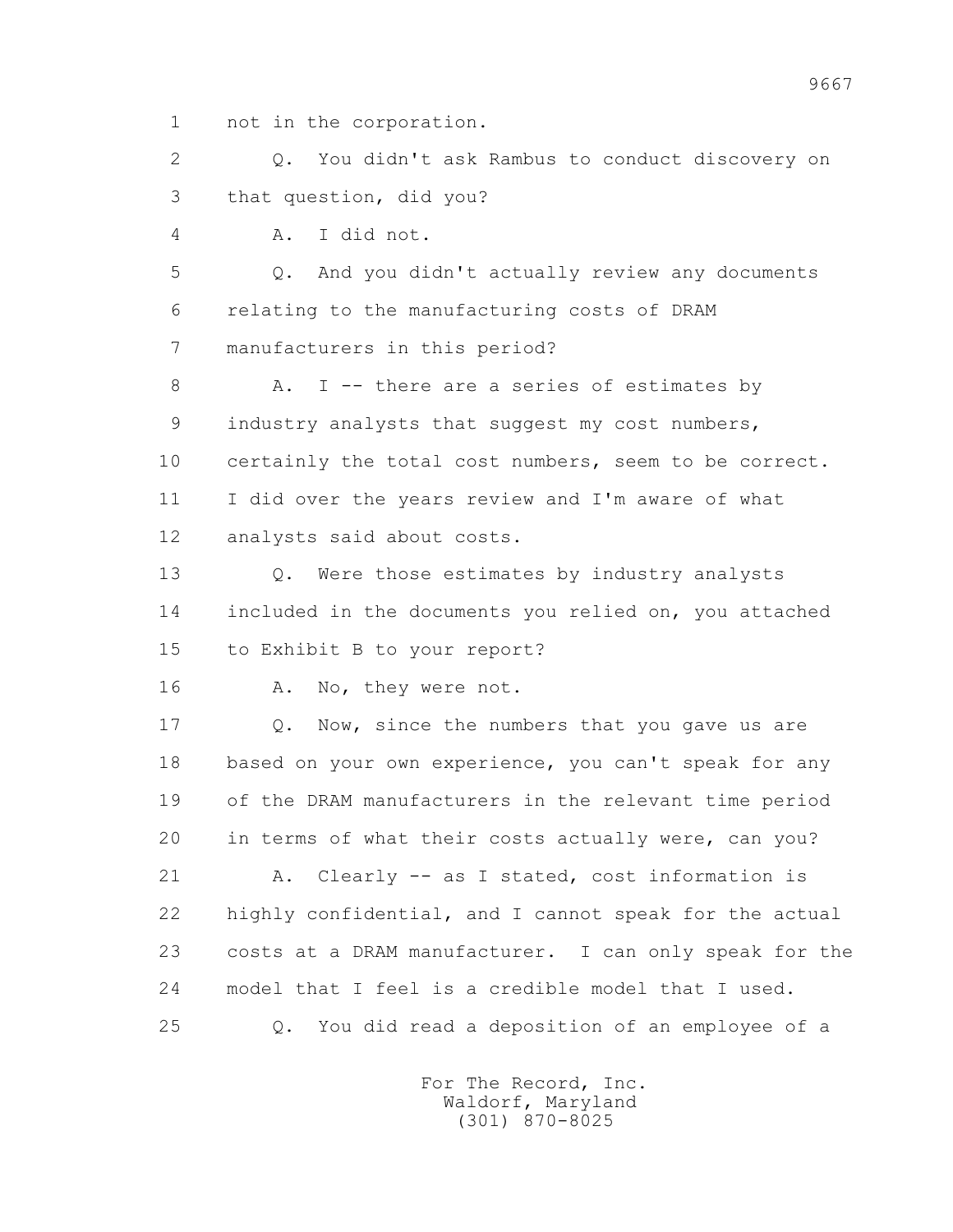1 current DRAM manufacturer regarding what the -- what he 2 thought the actual DRAM manufacturing costs would be, 3 didn't you? 4 A. I -- can you be more specific? I'm -- it's too 5 general. 6 Q. You read the deposition of Dr. Peisl, didn't 7 you? 8 A. Yes, I did. 9 Q. And Dr. Peisl's a current employee of Infineon, 10 correct? 11 A. I believe so. 12 Q. And you might recall that Dr. Peisl either 13 designed or managed the design -- design team for a 14 number of DRAMs. Do you remember reading that? 15 A. I understand that, yes. 16 Q. Dr. Peisl was involved in the design of EDO in 17 1994. Do you remember reading that? 18 A. Right, I recall that. 19 Q. And Dr. Peisl managed a team designing the SDR 20 and DDR combination part that Infineon made? 21 A. I recall that. 22 Q. I think they called it Cronus, do you remember 23 that name? 24 A. Something to that effect. 25 Q. And Dr. Peisl also managed the design of the For The Record, Inc.

 Waldorf, Maryland (301) 870-8025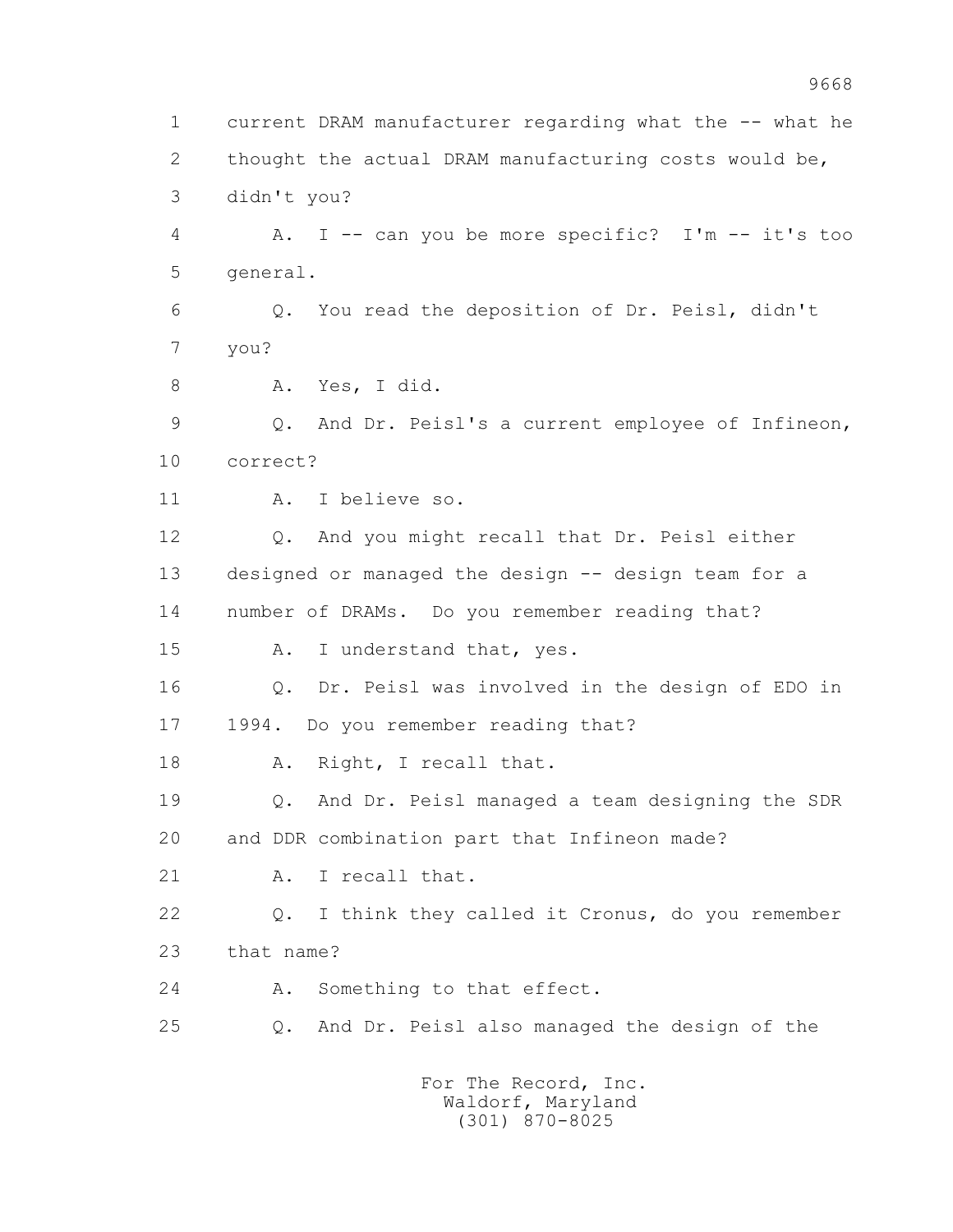1 256-megabit DDR SDRAM part called Orion. Do you recall 2 that?

 3 A. Correct. He testified to that as I recall. 4 Q. So, Dr. Peisl was either designing DRAMs or 5 managing the design of DRAMs during the relevant 6 period, to your understanding? 7 A. To my understanding. 8 Q. And in the deposition that you read by Dr. 9 Peisl, he talked about what he believed to be the cost 10 impact of some of the alternatives based on his own 11 DRAM design experience. Do you remember reading that? 12 A. I don't recall the specifics. Maybe you can 13 refresh my memory. 14 0. I think I will in due course. 15 Dr. Peisl also testified that there's an entire 16 organization at Infineon that does an analysis of the 17 cost of manufacturing DRAM. Do you remember reading 18 that? 19 A. I recall something to that effect. It's very 20 common in DRAM manufacturing organizations. 21 Q. Dr. Peisl himself could only take an educated 22 guess at the actual cost of alternatives but only after 23 reviewing a million Excel spreadsheets? 24 A. I don't remember reading that exact comment, 25 but if you can read it for me.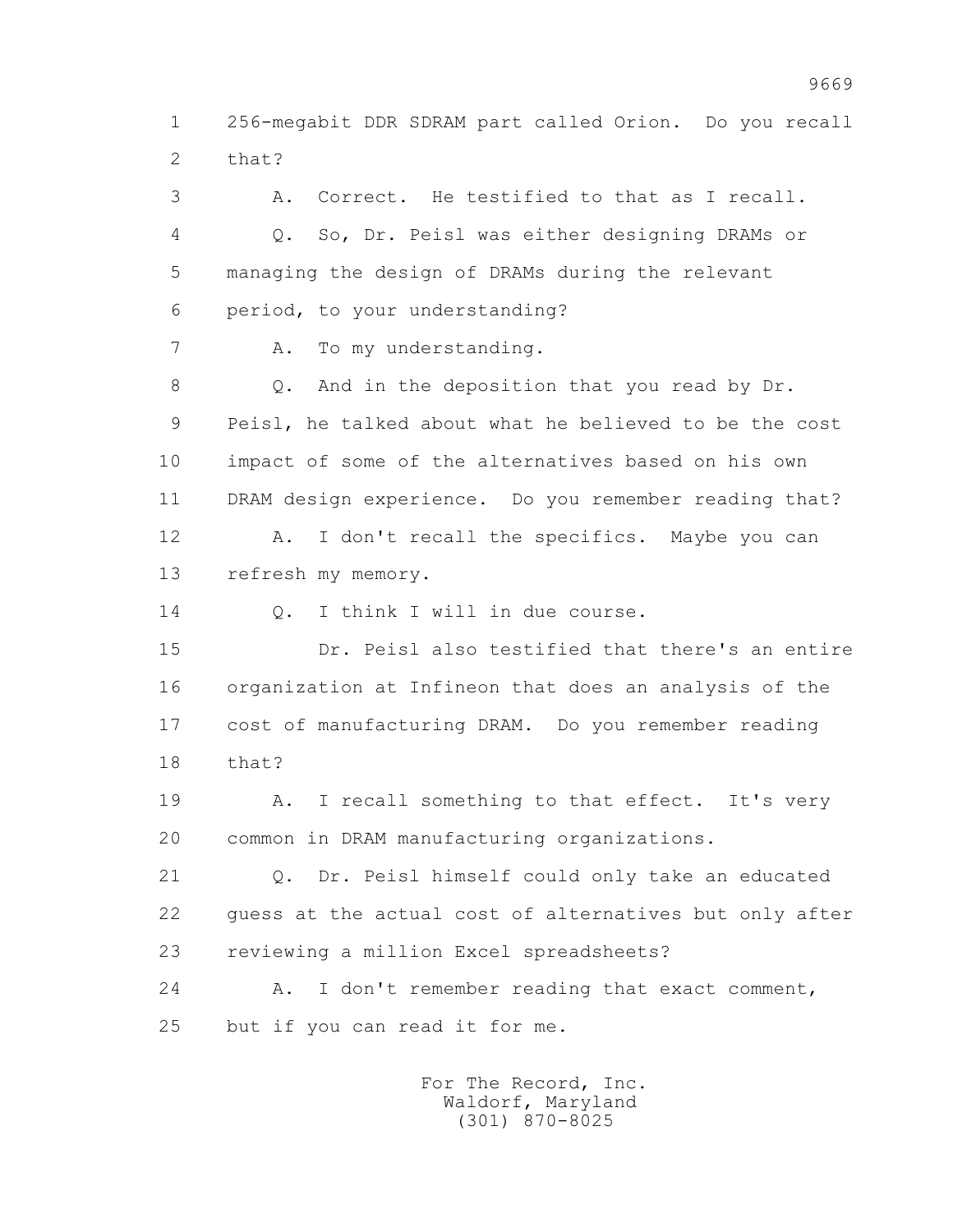| $\mathbf 1$  | Okay. The Peisl deposition?<br>Q.                       |
|--------------|---------------------------------------------------------|
| $\mathbf{2}$ | May I approach, Your Honor?                             |
| 3            | JUDGE McGUIRE: Go ahead.                                |
| 4            | MR. DETRE: Your Honor, this is not a proper             |
| 5            | use of the deposition testimony of Dr. Peisl. This is   |
| 6            | not evidence that's in the record here at this trial.   |
| 7            | Dr. Peisl testified at trial. I don't think it's        |
| 8            | appropriate to try to get his deposition testimony in   |
| 9            | in this manner.                                         |
| 10           | MR. DAVIS: I'm not trying to get the                    |
| 11           | deposition testimony in at all. Dr. -- I'm sorry, Mr.   |
| 12           | Geilhufe read this testimony. It was part of the        |
| 13           | information that he reviewed prior to his deposition at |
| 14           | least, and the question is how did the use of this      |
| 15           | information affect his opinions?                        |
| 16           | JUDGE McGUIRE: I will hear it on that basis.            |
| 17           | BY MR. DAVIS:                                           |
| 18           | Now, if you turn to page 193, starting at line<br>$Q$ . |
| 19           | 20, and I'll read the lines and then ask you if that    |
| 20           | comports with your reading.                             |
| 21           | "QUESTION: You asked me the question as to did          |
| 22           | or could -- could you provide a total cost estimate for |
| 23           | these two alternatives?                                 |
| 24           | "MR. WILKINS: Right now he is just asking yes           |
| 25           | or no.                                                  |
|              |                                                         |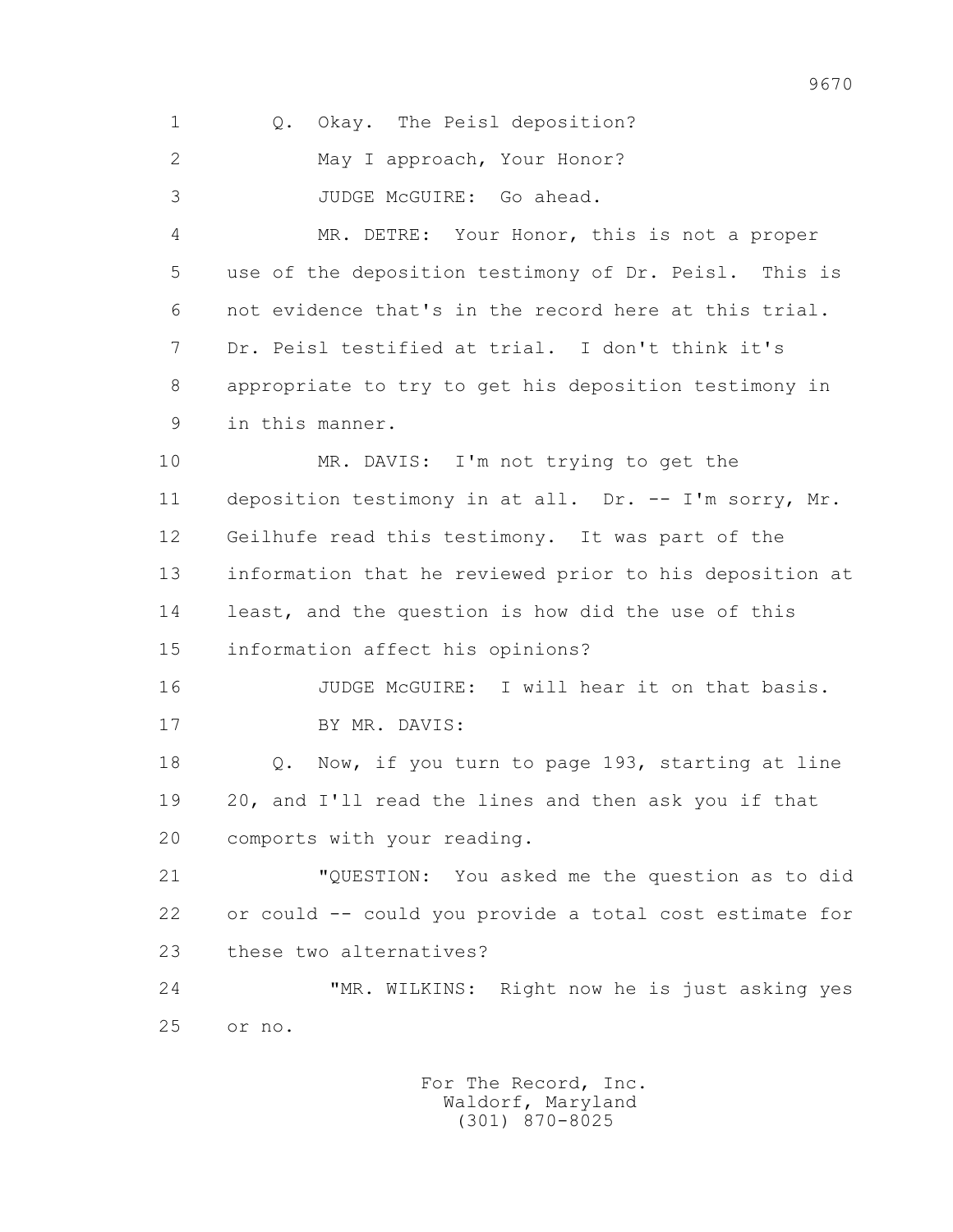1 THE WITNESS: Yes." 2 "QUESTION: Okay. Could you do that sitting 3 here? 4 "ANSWER: No. 5 "QUESTION: What would you have to do to make 6 that cost estimate? 7 "ANSWER: To go through a million Excel files. 8 "QUESTION: To go through a million Excel 9 files? 10 "ANSWER: Excel files." 11 Then he goes on to describe what he means by 12 that. 13 Do you remember reading that? 14 A. I just read it again. I now recall reading it. 15 Q. But that didn't make you think that you needed 16 to get more data before deciding what the cost of the 17 alternatives would be, did it? 18 A. Well, it suggests the answer that Mr. Peisl 19 gave was a somewhat incredulous answer. No one reads a 20 million Excel files, at least not a human being that I 21 know of. 22 Q. You didn't take his answer to mean that it 23 would require a lot of work to -- 24 A. I took it literally. 25 Q. Let me finish my question.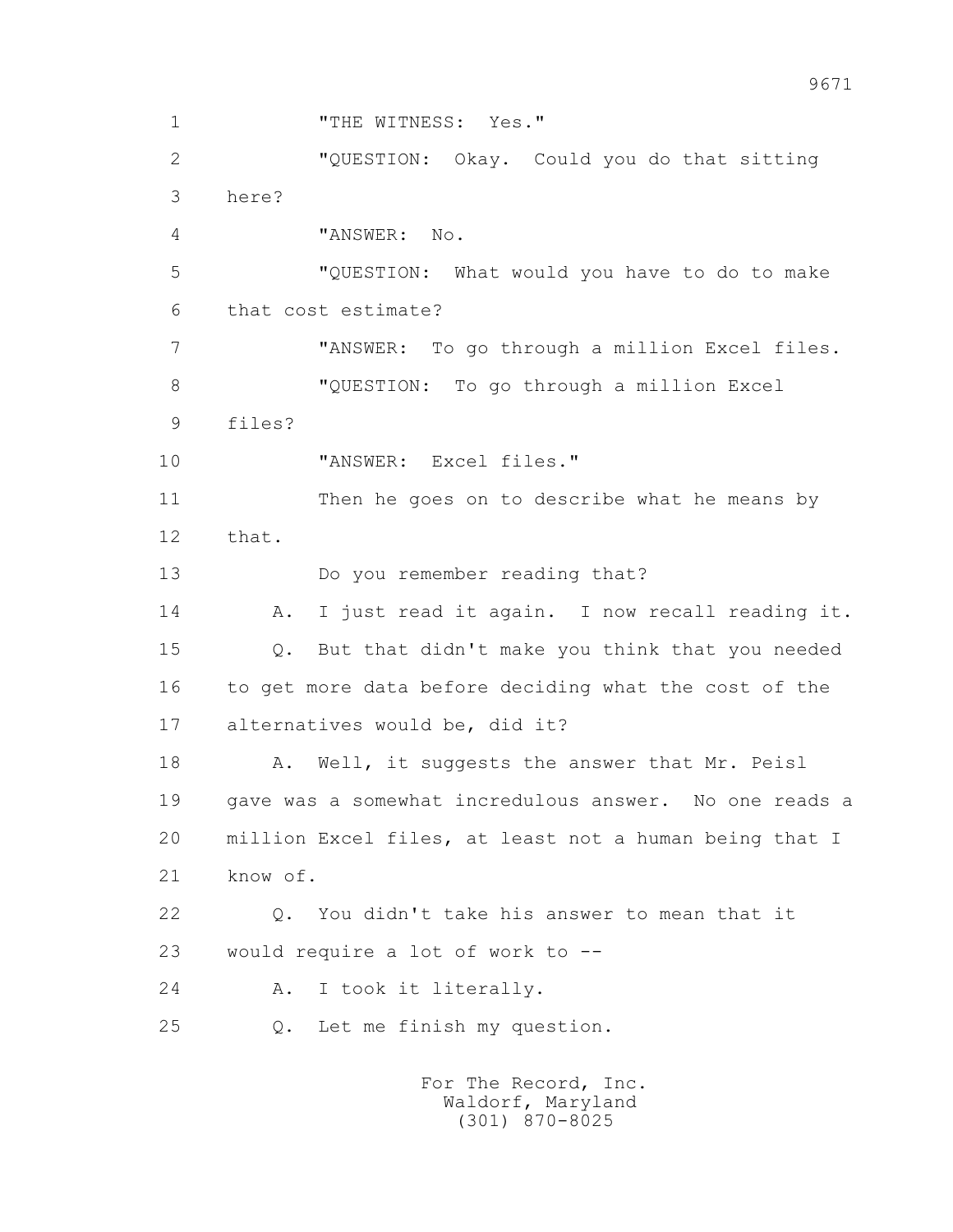1 A. Certainly.

 2 Q. You didn't take his answer to mean that it 3 would require a lot of work to come up with the actual 4 cost estimates? 5 A. I took his answer as a nonanswer. Anyone who 6 suggests the reading of a million Excel files suggests 7 something that's incredulous. 8 Q. So, the next question and answer states: 9 "QUESTION: What do you mean by that? 10 "ANSWER: My company in Munich, this is done by 11 people in headquarters, has very accurate cost 12 estimation --" 13 A. Excuse me, would you tell me what line, please, 14 again? 15 Q. Starting on line 9. 16 A. Page? 17 Q. Page 194, just continuing. 18 A. One minute. 19 Q. "ANSWER: My company in Munich, this is done by 20 people in headquarters, has very accurate cost 21 estimations and cost projections of essentially 22 whatever it takes to produce a manufacturer test, so I 23 would have it to look at this in detail to come up with 24 an educated guess." 25 Does that still make you think that he was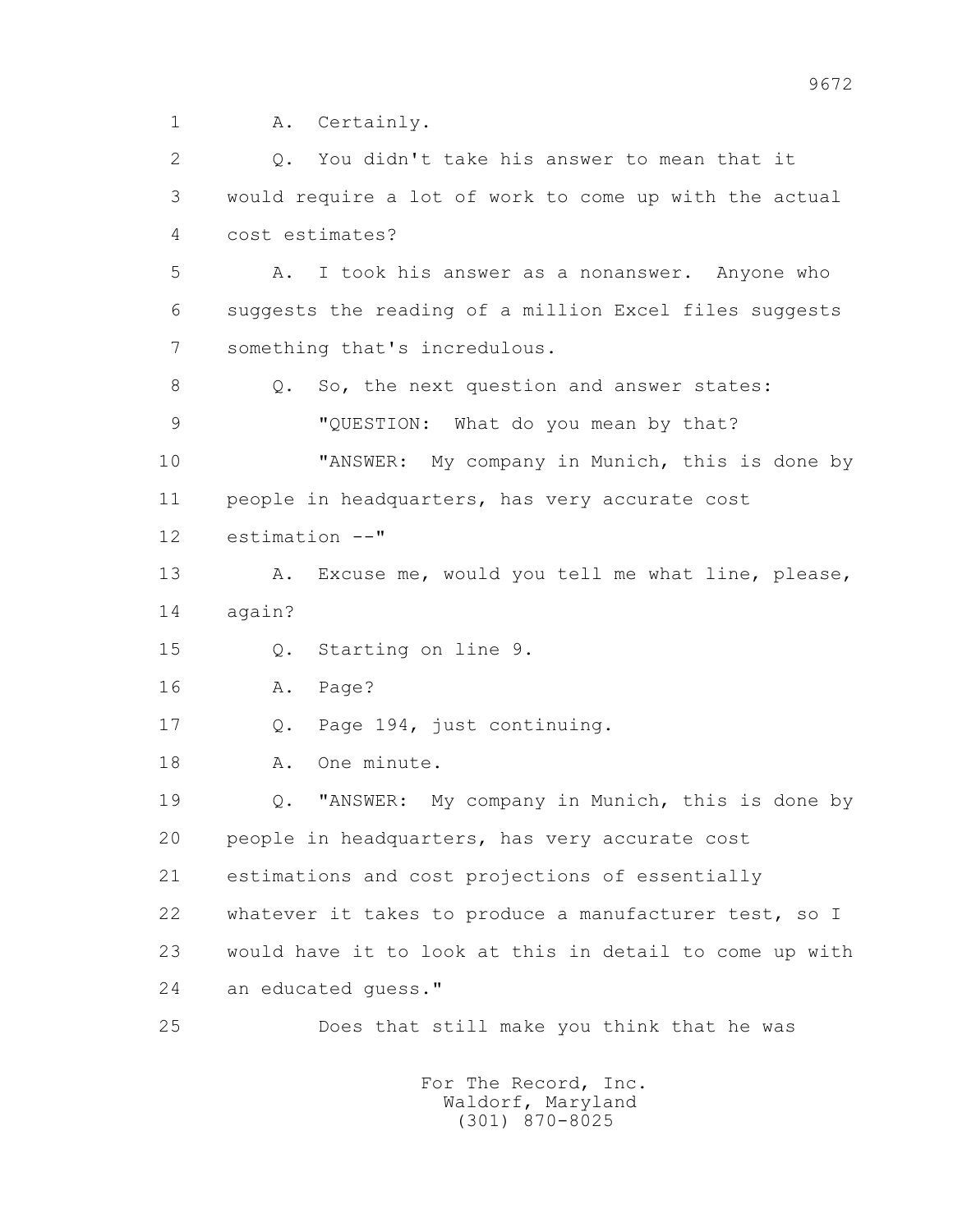1 stating that -- that he was giving a nonanswer?

 2 A. If an executive in a billion dollar business 3 gives these kinds of answers, it suggests that he 4 really doesn't understand what he's answering or that 5 he really doesn't know an answer. This is -- you know, 6 if someone gave me that answer when I -- if I would 7 have asked the question during a business review, that 8 individual would go back to work and get much, much 9 better answers.

 10 Q. And Dr. Peisl himself was unwilling to give any 11 specific numbers for the costs of alternatives without 12 doing the actual circuit designs that were required to 13 determine what was being estimated. Do you recall 14 reading that?

15 A. I think that is a much, much more appropriate 16 answer.

 17 Q. You didn't do any circuit design for this case, 18 did you?

 19 A. Since the alternatives that I was asked to look 20 at did not include circuit design, that suggests 21 already that they were poorly thought out alternatives. 22 They were not detailed enough to do any circuit design. 23 If the alternatives that Dr. Jacob had offered included 24 circuit design, we would have been able to -- I would 25 have been able to do that analysis, of course.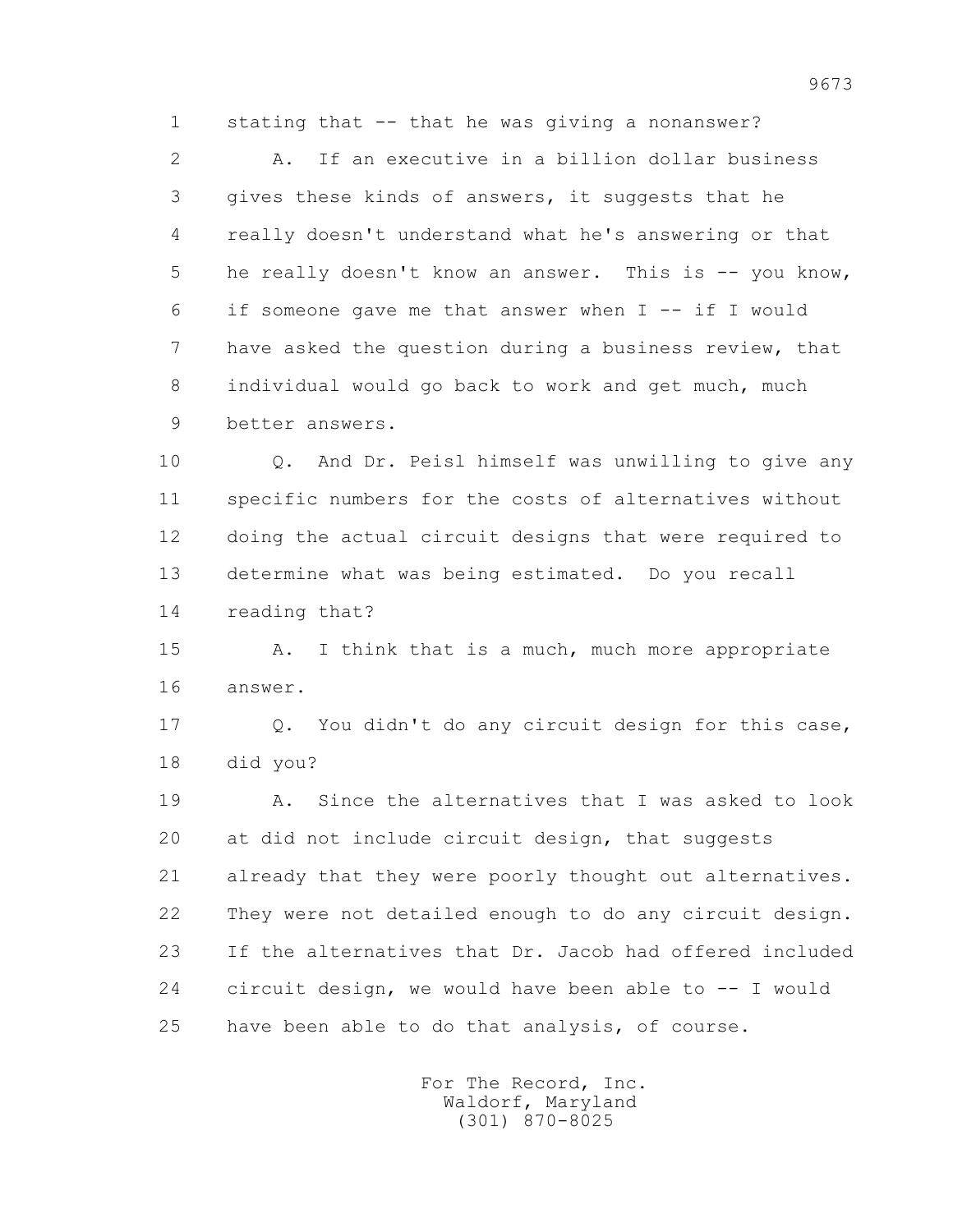1 Q. But you didn't do any circuit design in this 2 case, did you? 3 A. I could not do any circuit design. 4 Q. So, you didn't? 5 A. I did not. 6 Q. Now, you're not offering an opinion in this 7 matter that the method that you followed in this case 8 is the same method used by JEDEC representatives, 9 right? 10 A. I am only offering the -- my model as my 11 method, as a method that has been proven over a long 12 period of time to be reasonably successful. 13 JUDGE McGUIRE: Well, I'm not sure that answers 14 his question. It either did comport with what the 15 JEDEC -- 16 THE WITNESS: I have no --17 JUDGE McGUIRE: And if you don't know, you 18 don't know. 19 THE WITNESS: I have no knowledge of how JEDEC 20 folks did their analysis or if they did an analysis, 21 Your Honor. 22 BY MR. DAVIS: 23 Q. Now, you stated earlier today that each of the 24 alternatives that you reviewed could have been 25 implemented in a six to twelve-month time frame. Is For The Record, Inc. Waldorf, Maryland

(301) 870-8025

9674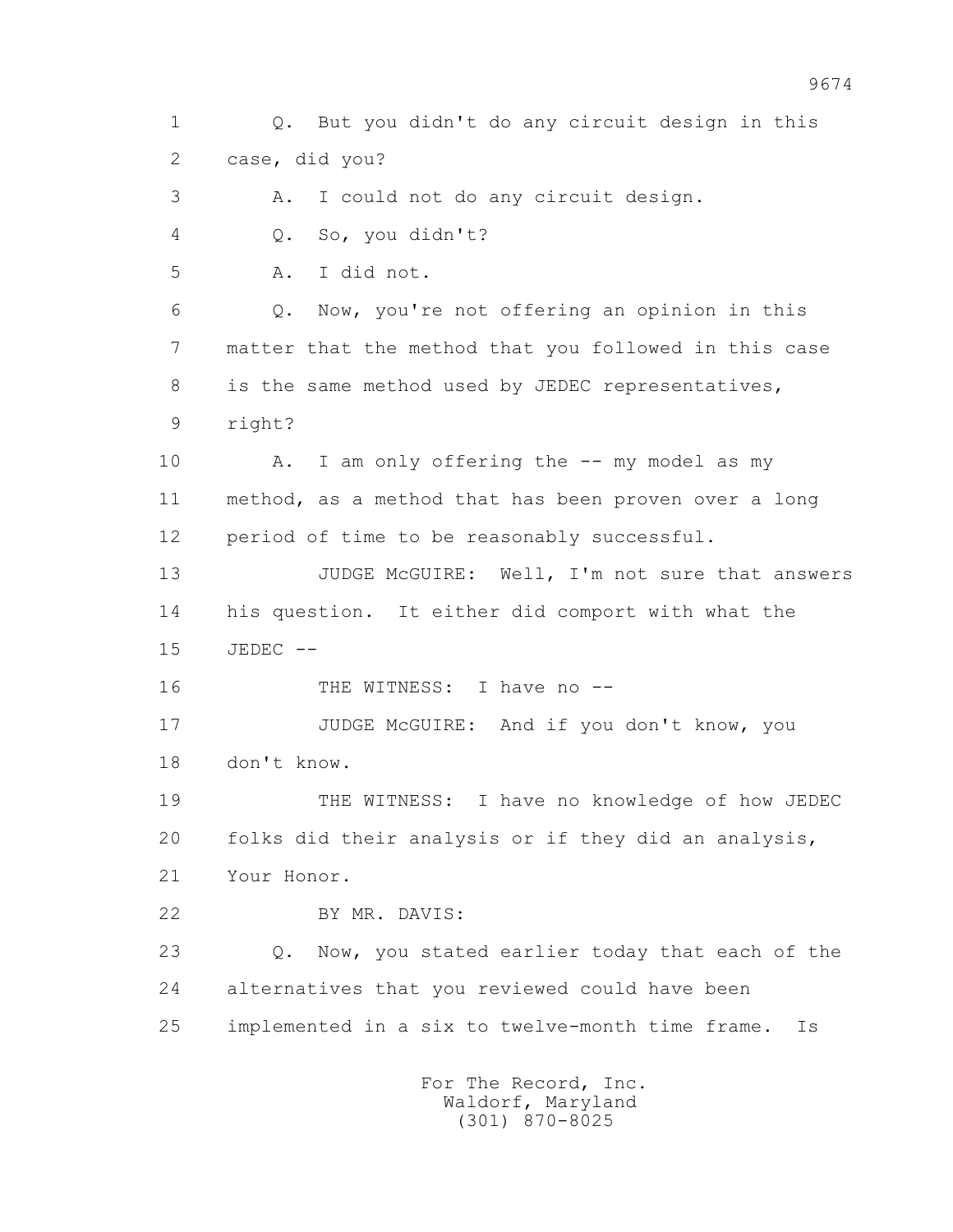1 that accurate?

 2 A. It is my belief that that could happen. 3 Q. But in making that determination, you didn't 4 include any consideration of how long it would take 5 JEDEC to determine which alternatives to put in the 6 standard, did you? 7 A. Of course not. That wasn't -- just not. 8 0. And your determination of six to twelve months 9 was based on your own experience? 10 A. It's based on the industry experience of how 11 often a DRAM normally gets revised during its 12 manufacturing cycle. So, it would literally -- I 13 estimated that this would be a piggyback on existing 14 revisions that were going on. 15 Q. But how long would it take to actually do the 16 design and implement those designs, you thought that 17 would take six to twelve months from when one decided 18 to do it, right? 19 A. That is correct. 20 Q. So, that part of the question, you thought it 21 would take six to twelve months to implement these 22 standards which was based in part on your industry -- 23 your own experience of how long it would take to 24 implement those? 25 A. That's correct.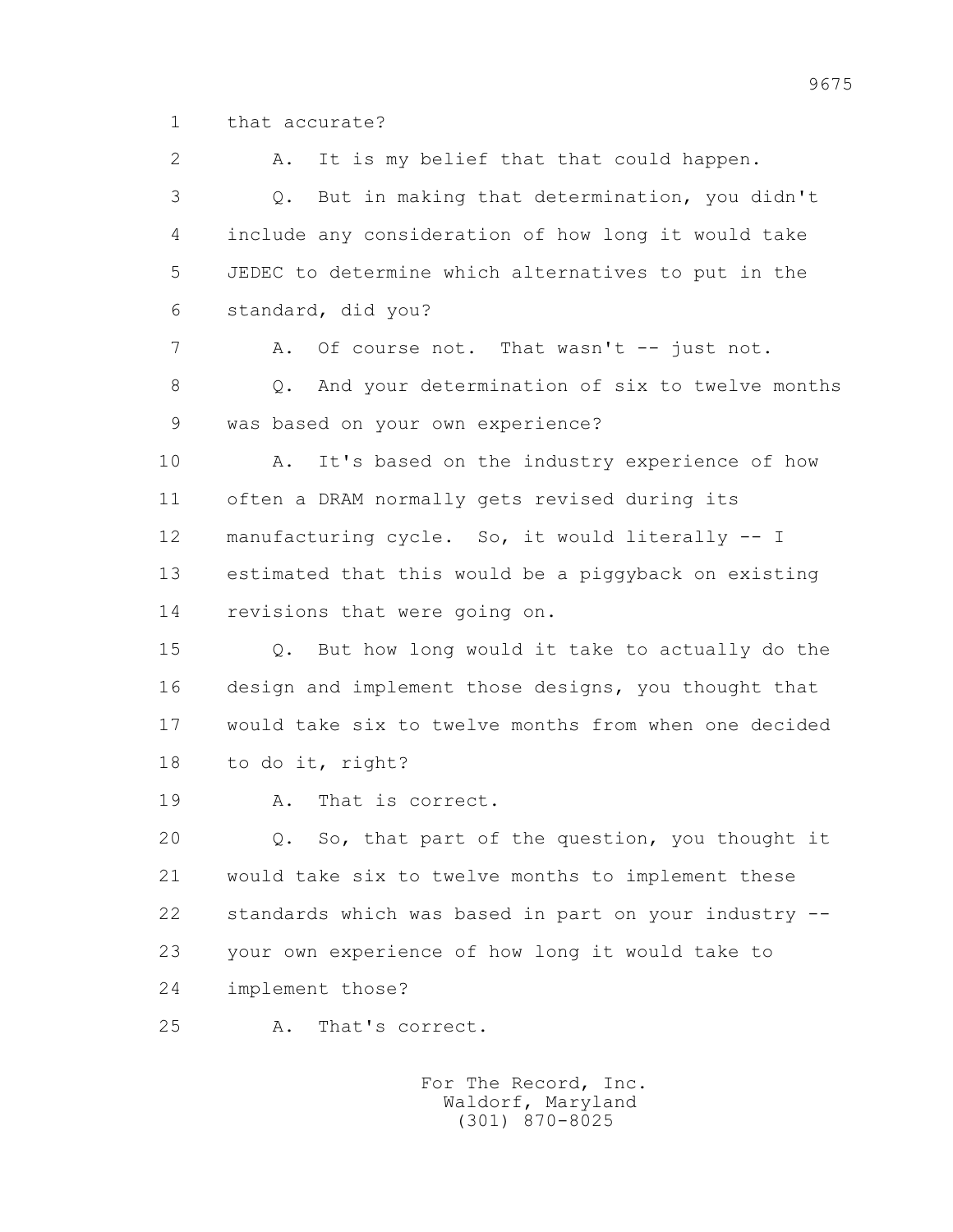1 Q. And you didn't review any evidence that might 2 tell you how long it would take to change the DRAM 3 designs?

 4 A. I certainly understand how long it takes or has 5 taken at Winbond recently. I certainly understand or 6 one can interpolate from Samsung's product codes, which 7 identify the revision codes in the product code, 8 approximately how often they change their redesign or 9 change their product.

 10 Q. But I'm asking you how long it would take a 11 DRAM designer to do the design, not how often they 12 revise the designs.

 13 A. Excuse me, that's not the question you asked 14 before. You asked design and implement. If we're just 15 talking about design, that's a different issue.

 16 Q. Okay. You didn't review any evidence that 17 might tell you how long it would take to design -- I'm 18 sorry, to change the DRAM design and implement that 19 change?

 20 A. Again, my testimony is I understood how long it 21 took at Winbond recently, and I certainly understood 22 how long it has taken in the past in my own experience. 23 Q. You're saying you understood how long it would 24 take to -- at Winbond recently, you're talking about 25 the experience that you had at Winbond in 199 -- 1999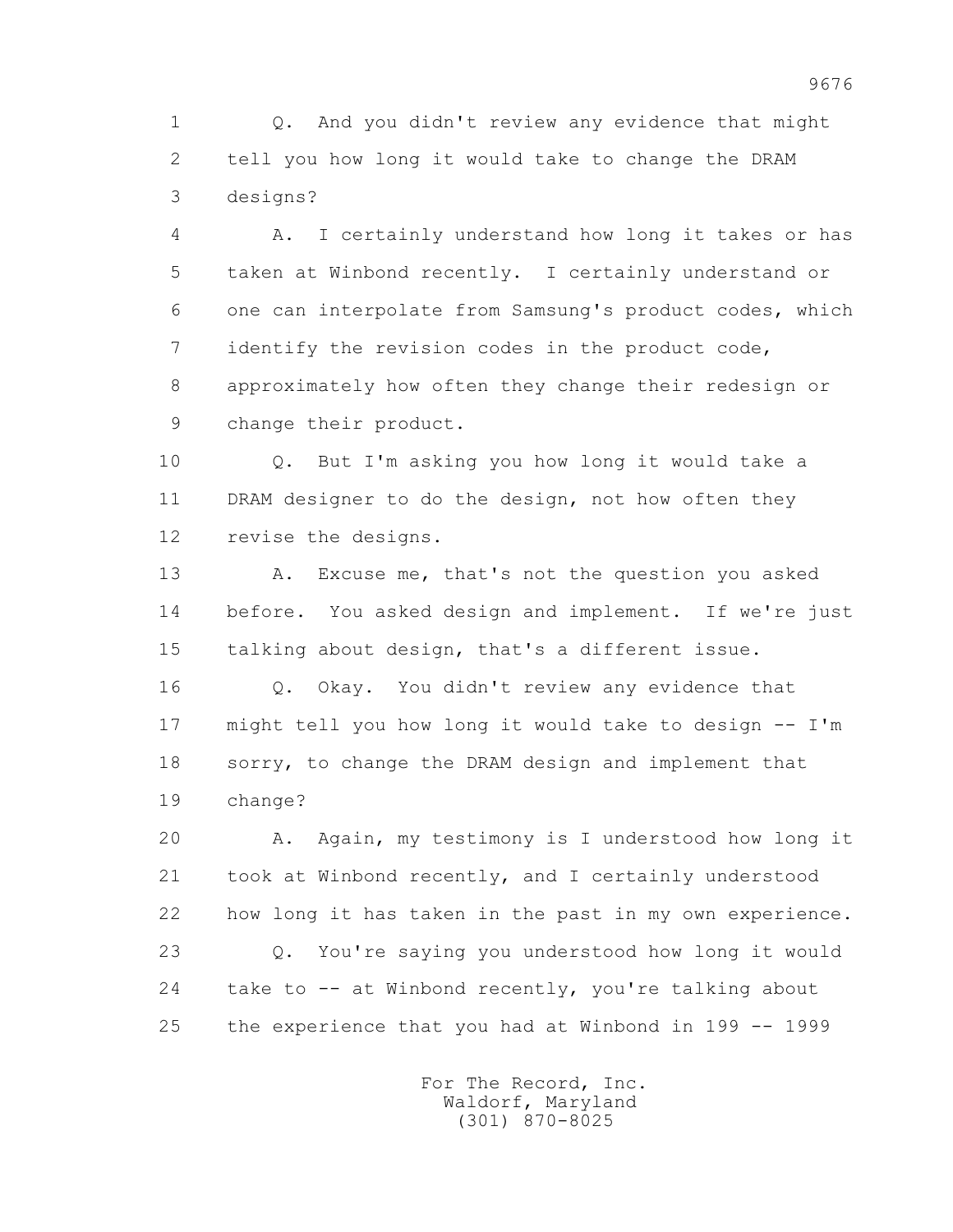1 and 2000?

 2 A. Yes. Recall, ISD and Winbond were partners 3 before that, and then I became part of Winbond. 4 Q. And this was when you had testified that you 5 didn't have any DRAM manufacturing -- let me get back 6 to the actual testimony that you gave. 7 Now, this is where you said that your 8 manufacturing experience was limited to being aware of 9 the volumes and types of DRAMs that were being 10 manufactured and the profitability of the DRAMs? 11 A. Right, so I was aware of the revisions of the 12 DRAMs. 13 JUDGE McGUIRE: Let him finish, and then I'll 14 ask you to file your objection. Go ahead. 15 MR. DETRE: When -- 16 JUDGE McGUIRE: No, I am going to let him 17 answer the question. 18 Well, if you don't remember it, now, what's 19 your objection? 20 MR. DETRE: I don't -- Mr. Davis said "you 21 said." I don't know if he's looking at trial testimony 22 or deposition testimony or what. If it's the latter, 23 he hasn't properly impeached the witness with it. 24 JUDGE McGUIRE: Could you clarify, Mr. Davis? 25 MR. DAVIS: I just reread a question that I had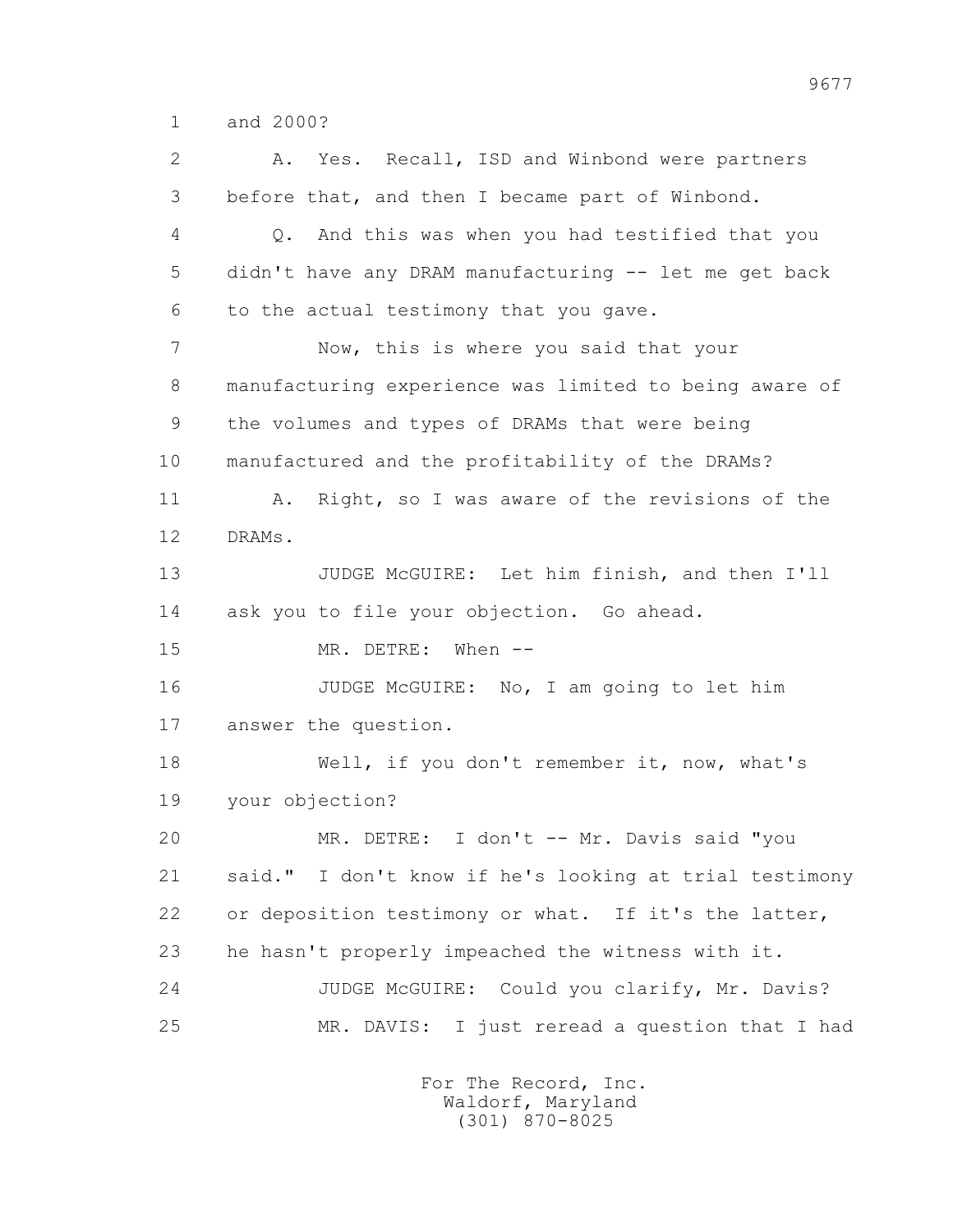1 read this morning that he answered "yes" to. 2 JUDGE McGUIRE: Does that satisfy you, Mr. 3 Detre? 4 MR. DETRE: I'm not sure if Mr. Davis is 5 characterizing the record correctly or not, frankly. 6 He's citing his own notes apparently. 7 JUDGE McGUIRE: I am going to assume that he 8 has, and if he hasn't, you will have a chance to go 9 back into it on redirect. 10 MR. DETRE: Thank you, Your Honor. 11 BY MR. DAVIS: 12 Q. Let's go through some of the cost elements you 13 discussed this morning. 14 A. Okay. 15 Q. The first one I want to talk about is product 16 design. 17 A. Yes. 18 Q. This is the cost of the design time needed to 19 implement the alternative? 20 A. That's right. 21 Q. And the cost may be higher under this element 22 for an alternative if that alternative would be more 23 expensive to design than the current standard. Is that 24 how you analyzed that? 25 A. That is correct.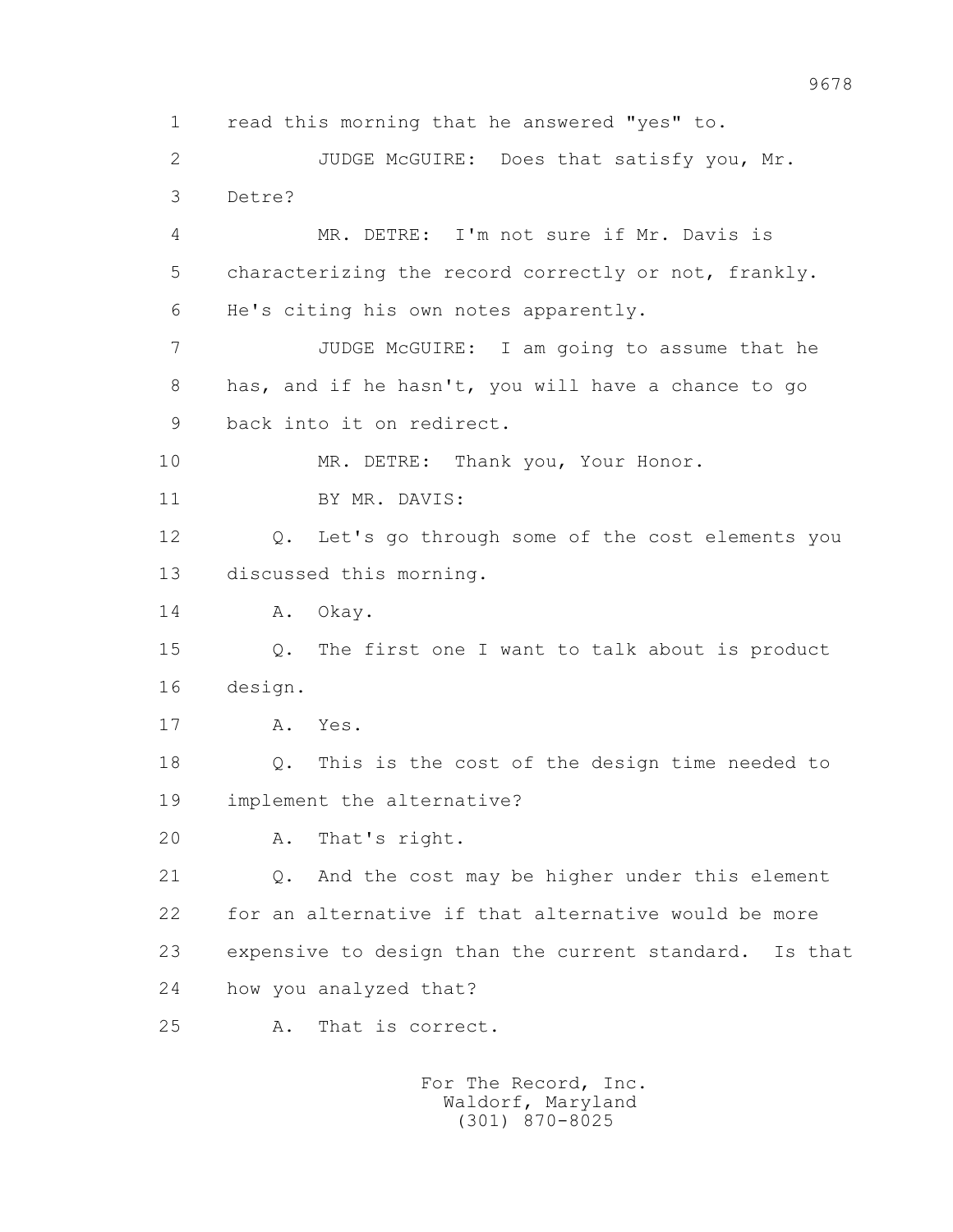1 Q. And the costs you listed in your table for this 2 cost element are the additional costs that you believe 3 would be required to implement these elements?

 4 A. That is -- every time a new product is 5 designed, there's a certain design cost associated with 6 it, and that's what I described here.

 7 Q. Yeah, but I'm actually curious as to whether 8 the costs you listed on your table were the additional 9 costs that you believe would be required to implement 10 the alternative over what it already cost to implement 11 the standard.

12 A. The answer to that is yes; that is, if you want 13 to do three products, each product costs then the 14 additional -- for example, in fixed burst latency, it 15 would cost the additional \$100,000.

 16 Q. And the way you broke it down was that if you 17 thought the change was a minimal design change, you 18 assumed it would be a \$100,000 cost?

19 A. That's correct.

 20 Q. And if you thought there was a more involved 21 design change, you assumed that it would cost either 22 \$200,000 or \$250,000?

23 A. That is correct.

 24 Q. And the basis for your opinions for this 25 element was your experience in the DRAM industry?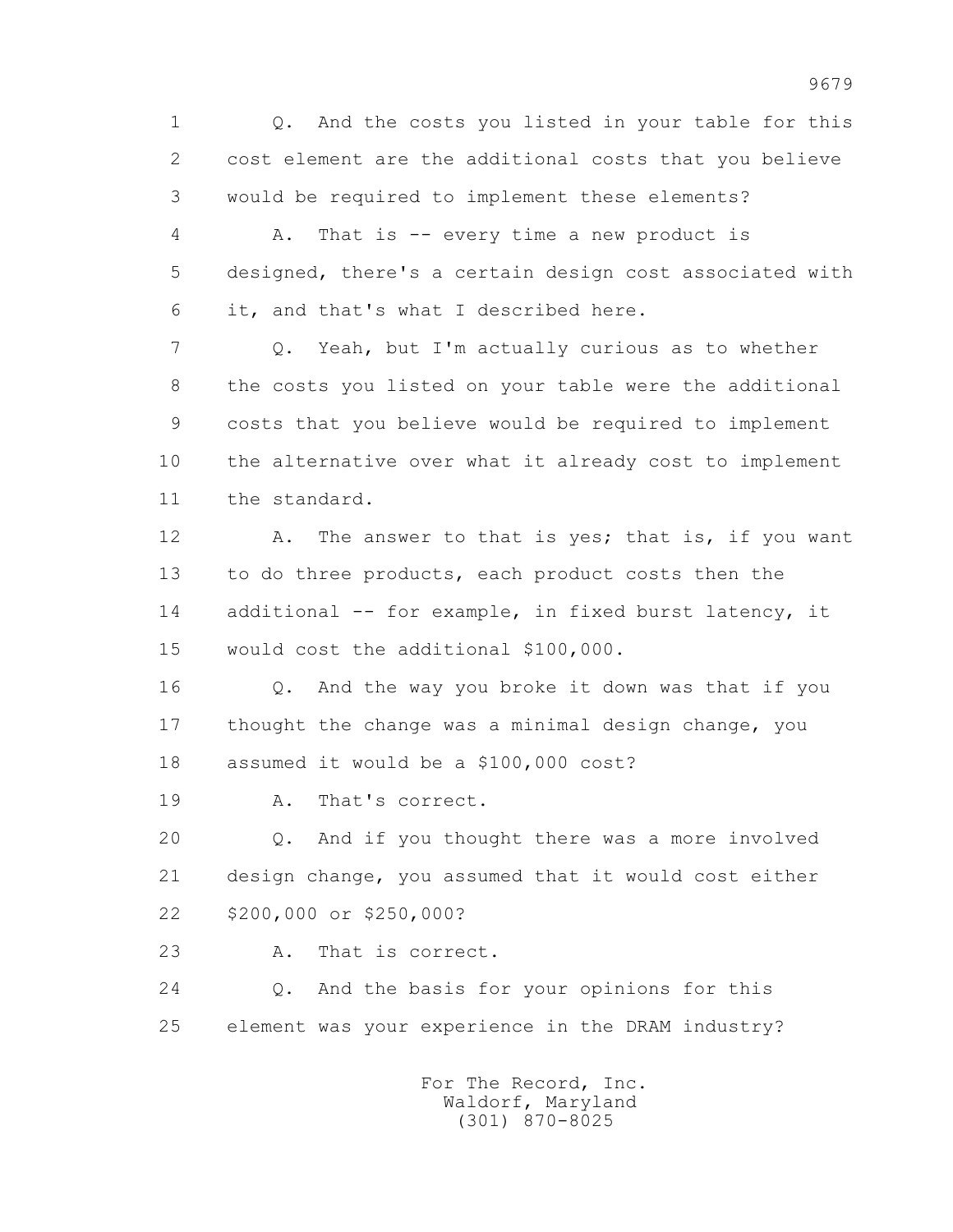1 A. And my experience in -- in many other products 2 that I've done over my career. 3 Q. You reviewed no evidence relating -- in this 4 case relating to the costs of DRAM manufacturers for 5 this element from the relevant period other than the 6 Peisl deposition. Is that right? 7 A. That's correct, and the Peisl deposition 8 suggests my numbers seem to make sense. 9 Q. So, your recollection from reading the Peisl 10 deposition was that he agreed with your design costs? 11 A. He suggested the size of the design teams that 12 were required were consistent with what my 13 understanding of the industry is. 14 0. Well, I'd like to focus your attention on the 15 Peisl deposition, in particular -- 16 Did I give you a copy of that, Your Honor? 17 JUDGE McGUIRE: No, I don't -- well, I'm sorry, 18 which one is that? 19 MR. DAVIS: That's the Peisl deposition. 20 JUDGE McGUIRE: No, I've just got his 21 deposition. 22 MR. DAVIS: May I approach? 23 JUDGE McGUIRE: Yes. 24 MR. DAVIS: I had an extra copy and I wasn't 25 sure why. Sorry.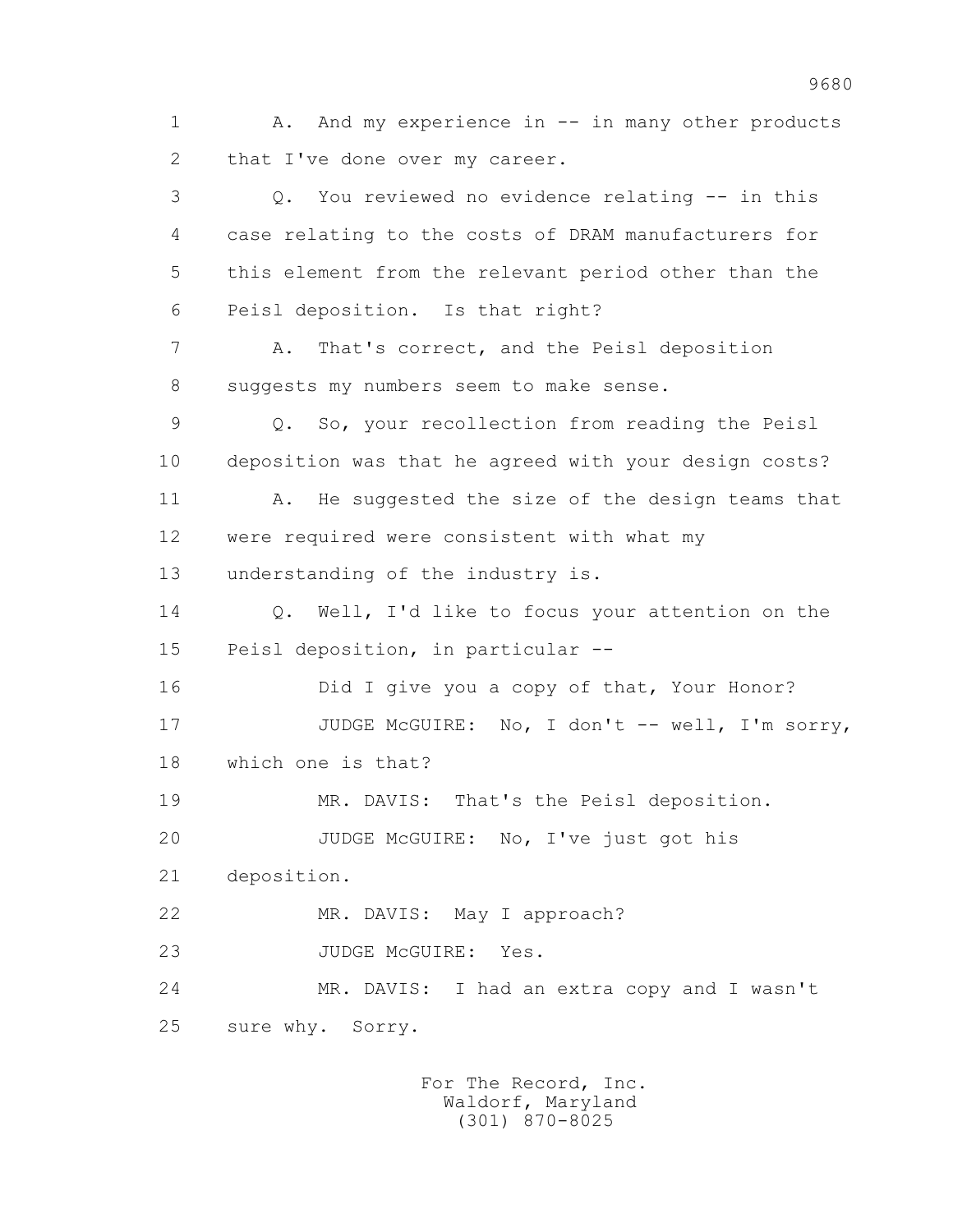1 BY MR. DAVIS:

 2 Q. If you would turn to page 74 and focus in 3 particular on line 15, and I'll read it and ask you if 4 I'm reading it correctly.

 5 "QUESTION: Okay, well, let's go through them. 6 What do you understand product design to be?

 7 "ANSWER: Product design is the cost involved 8 for engineers for designing of parts.

 9 "QUESTION: Would designing fixed CAS latency 10 parts be more expensive than designing a part that had 11 programmable latency?

12 "ANSWER: No."

13 Do you recall reading that?

14 A. Yes.

 15 MR. DETRE: Objection, Your Honor. Again, we 16 object to getting the Peisl deposition testimony into 17 evidence, if that's what Mr. Davis is attempting to do.

 18 MR. DAVIS: I'm not. I'm asking what the 19 effect of that -- of reading that portion of the 20 deposition had on his opinion that there would be 21 higher design costs.

 22 JUDGE McGUIRE: I indicated earlier that on 23 those grounds, I would hear the question, and it's 24 going to be to that extent only.

25 MR. DETRE: Thank you, Your Honor.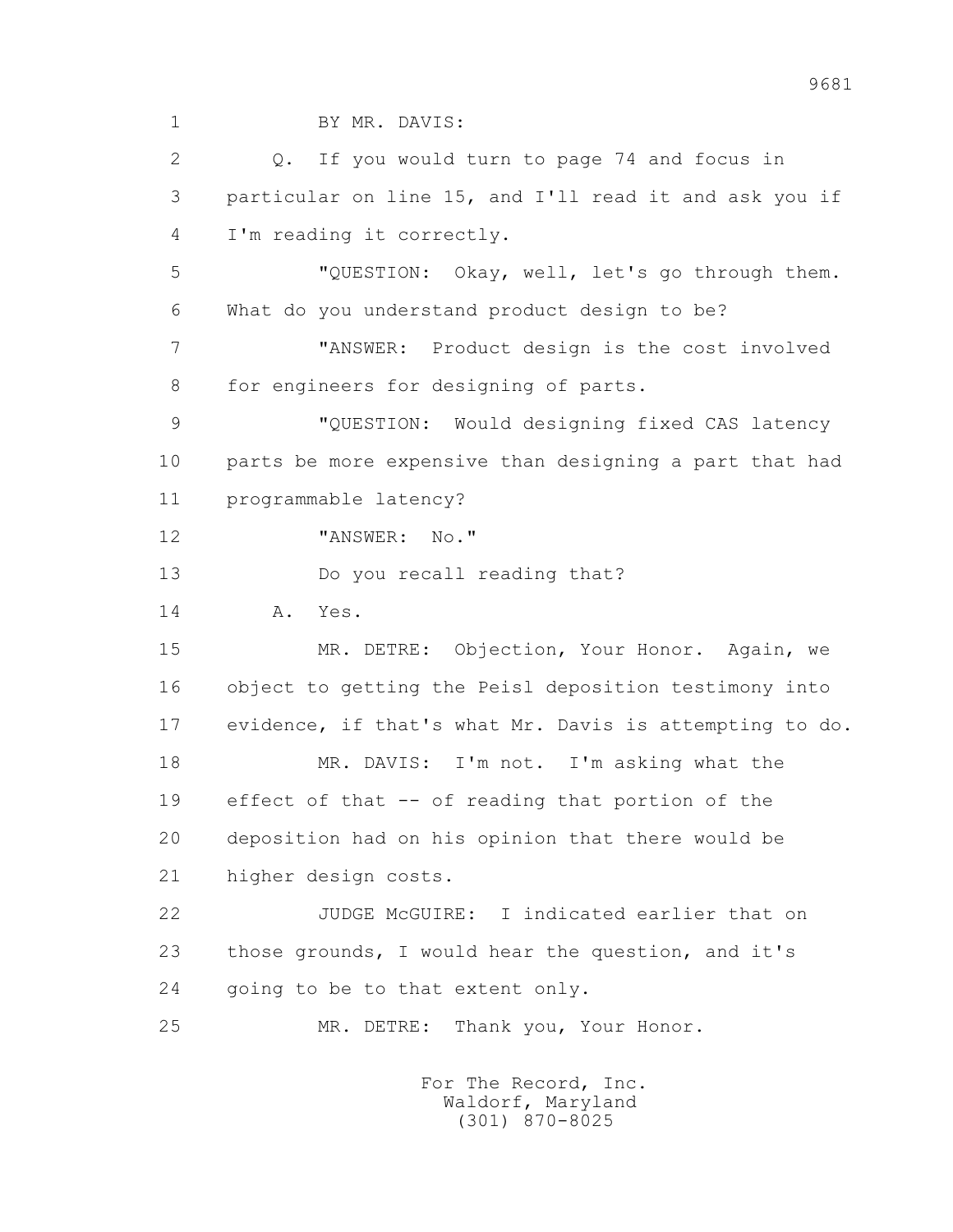1 MR. DAVIS: And in fact, I can stipulate that 2 any time I read from the Peisl deposition, it's solely 3 for that purpose. 4 JUDGE McGUIRE: Okay, thank you, Mr. Davis. 5 MR. DETRE: Thank you. 6 BY MR. DAVIS: 7 Q. Dr. Peisl thought that the design of -- that -- 8 I'm sorry. 9 Did Peisl thought that the design of the 10 alternative that we were discussing in that deposition, 11 which is fixed CAS latency, was less expensive than 12 what was in the current standard. Is that right? 13 A. Would you read that for me? I don't see that. 14 0. I'm sorry, he said that designing the fixed CAS 15 latency wouldn't be more expensive than programmable 16 CAS latency, correct? 17 A. That's what he states here, and of course, he's 18 wrong, as he knows himself. If you want to do another 19 product, it takes a design cycle. If you -- 20 Q. But he's not talking about doing another 21 product, is he? You were -- your estimates were of 22 doing a product instead of doing the JEDEC standard 23 product. Isn't that right? 24 A. My estimates are of doing several products 25 instead of the JEDEC product.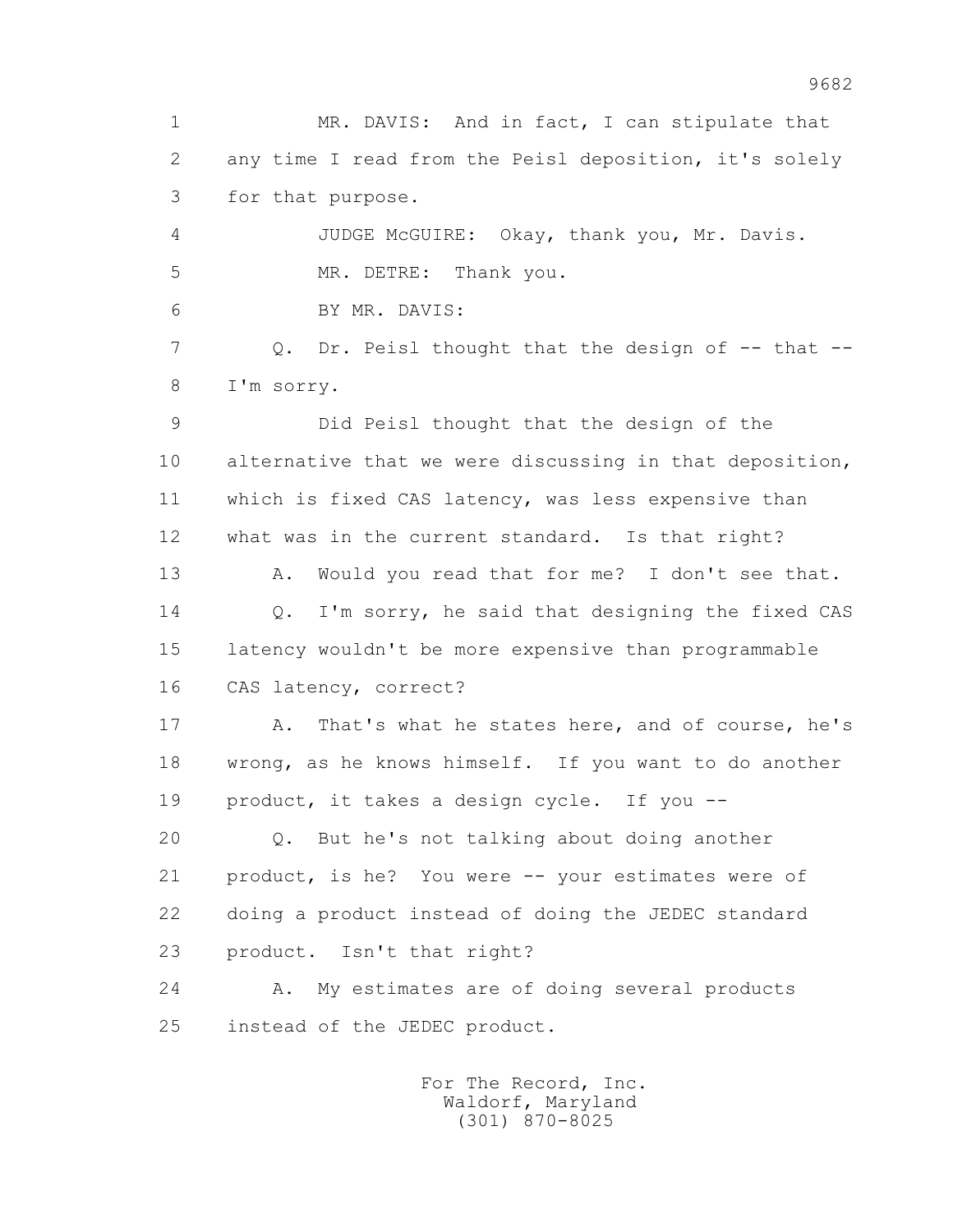1 Q. Well --

 2 A. And I estimated a cost for each one of those. 3 Q. So, then, did you deduct the cost of doing the 4 JEDEC standard product from your estimate of doing the 5 fixed CAS latency? 6 A. Of course, the design of the base product is a 7 \$10-\$20 million effort. To do this derivative -- for 8 instance, the first design of a 256-meg product is a 9 very, very expensive effort. So, to do these 10 derivative products is only a small design effort. 11 Q. No, I asked you, did you deduct the cost of 12 doing the JEDEC standard product from your estimates 13 for fixed CAS latency? 14 A. And I just answered it. If I had not deducted 15 it, the cost would be \$10 or \$15 million. 16 Q. Okay, let me focus your attention on page 138. 17 MR. DETRE: Of Peisl's deposition? 18 MR. DAVIS: Yes, I'm sorry. 19 BY MR. DAVIS: 20 Q. Now, I'll focus your attention on the question 21 starting on line 6. 22 "QUESTION: If you look at Table 2, which is 23 Exhibit 2, you look at the first column, which 24 discusses fixed burst length rather than programmable 25 burst length, okay?"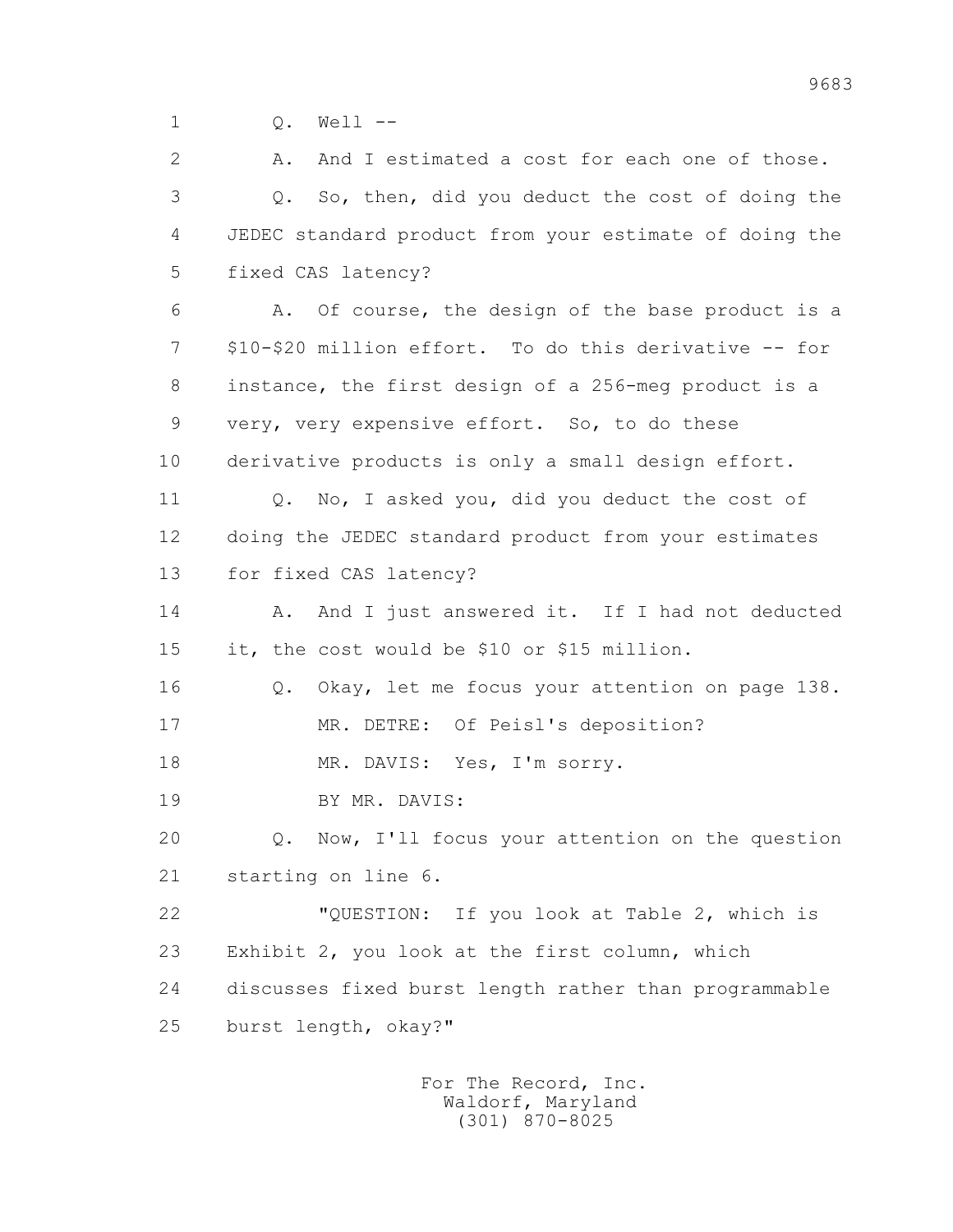1 Then I am going to skip the parenthetical. 2 "QUESTION: Looking at the costs that are 3 listed in this column as well as the total costs, are 4 there costs in there that you would agree with or 5 disagree with?" 6 There are some objections, and the witness 7 answers: 8 "ANSWER: I would disagree with the same issues 9 I mentioned before. The product design is no add-on," 10 and there's a number of others. 11 Dr. Peisl disagreed with you on every 12 alternative for design costs, didn't he? 13 A. I don't know that. 14 0. You don't recall? 15 A. I don't know that. You just specified -- 16 specifically talked about a burst length design 17 alternative here. 18 Q. Now, Dr. Peisl supervised design teams 19 designing the 256-megabit SDRAM and DDR SDRAM parts in 20 the mid-1990s. Do you remember reading that in his 21 deposition? 22 MR. DETRE: Objection, Your Honor. There is no 23 foundation for the -- 24 JUDGE McGUIRE: Sustained. 25 MR. DAVIS: Mr. Geilhufe already stated that he For The Record, Inc.

 Waldorf, Maryland (301) 870-8025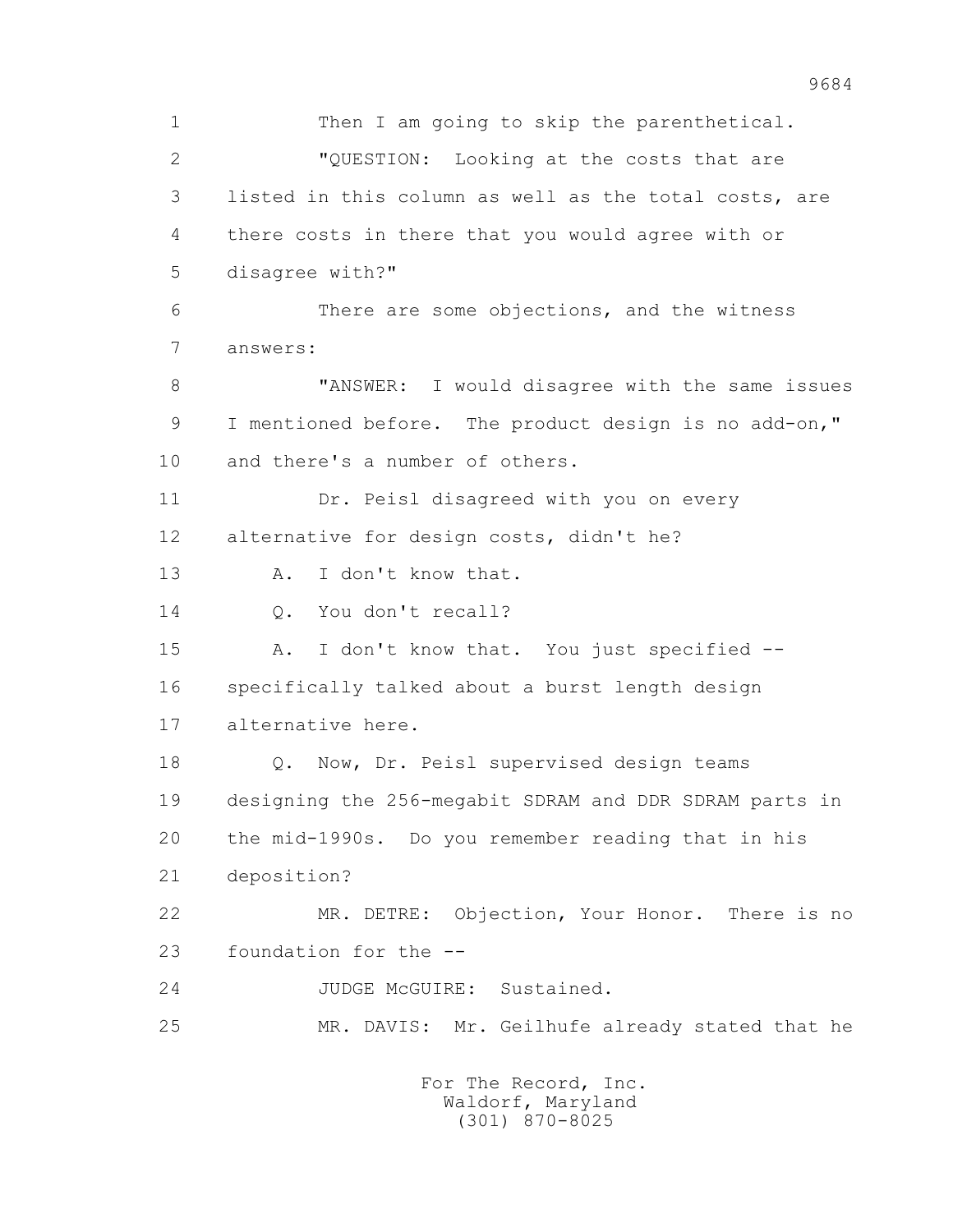1 understood that from the deposition. I was just 2 establishing a foundation for the next question. 3 JUDGE McGUIRE: Well, I don't know. I don't 4 know what he said. I've sustained the objection. 5 BY MR. DAVIS: 6 Q. Now, part of Dr. Peisl's job had been to 7 estimate the design costs for the DRAMs. Do you recall 8 reading that? 9 MR. DETRE: Objection, Your Honor. Mr. 10 Geilhufe has no foundation to say what Dr. Peisl's job 11 was or wasn't. 12 MR. DAVIS: I'm asking if he recalls reading 13 that in his deposition, not if he knows Dr. Peisl's 14 job. 15 JUDGE McGUIRE: I will hear it on that very 16 tight basis, then. 17 THE WITNESS: I do not -- it's a large 18 document. I do not recall reading that. 19 BY MR. DAVIS: 20 Q. Let me direct your attention to page 41 and 21 line 22. 22 "QUESTION: During your --" and I'm reading 23 from line 22 on page 41. 24 A. Um-hum. 25 Q. "QUESTION: During your tenure at Infineon, For The Record, Inc. Waldorf, Maryland

(301) 870-8025

9685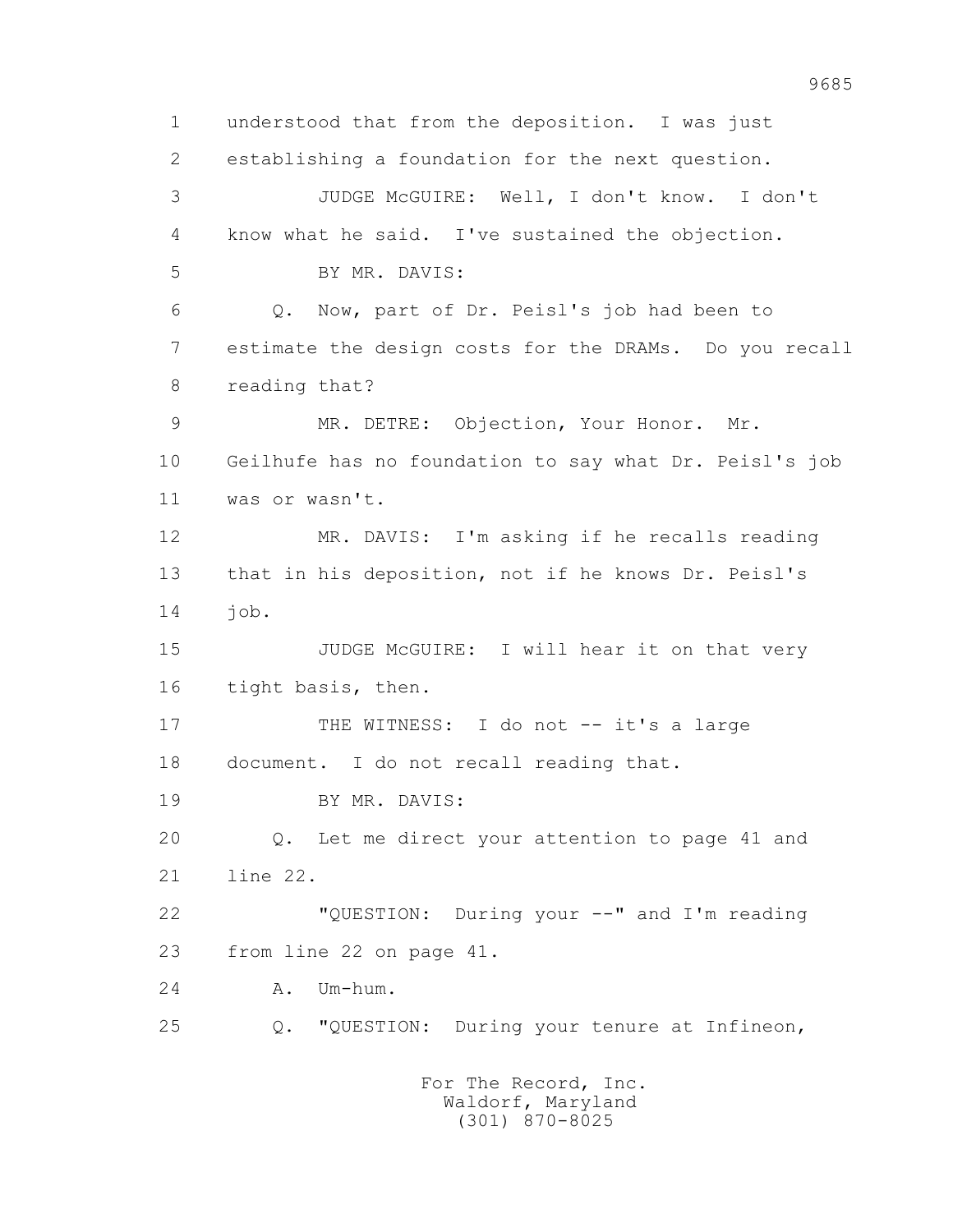1 have you had to make estimates of manufacturing costs 2 for any products that you were involved in? 3 "ANSWER: I did once estimate for design 4 effort, meaning we had head count, for the 16-megabit 5 chip in the early 1990s. 6 "QUESTION: When you say a head count, is that 7 you determined how many man-hours it would take to 8 design that product? 9 "ANSWER: Correct. And I did that for the 10 other products as well. I mean, this was my job." 11 Do you recall reading that in the deposition? 12 A. I recall it now, yes. 13 O. Now, based on that testimony, you didn't see 14 any need to do any further research to see which one of 15 you was right? 16 A. Would you ask the question again, please? 17 Q. Sure. 18 You didn't see any need to do any further 19 research to see which one of you was right regarding 20 the DRAM design costs? 21 A. Oh, as a matter of fact, I read his comment as 22 a -- that that's the responsibility of a design 23 manager. One has to budget, one has to project how 24 many man-hours are being used for a design effort. 25 Q. And that's what --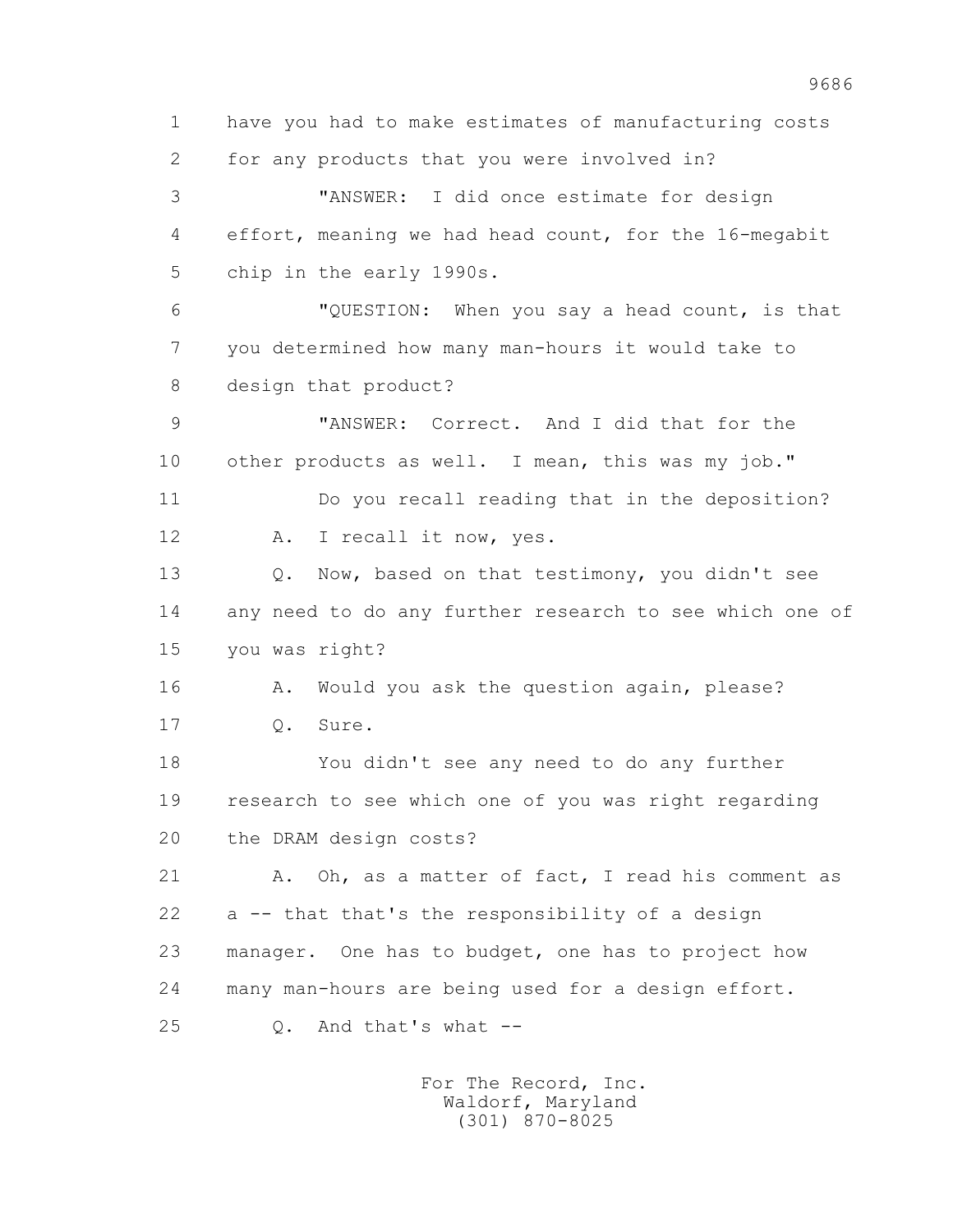1 A. Just like I did.

 2 Q. -- and that's what he did as part of his job as 3 well?

 4 A. That's what he says, and it's interesting, only 5 for one product. I find that a very unusual statement. 6 Q. Actually, he said that for a number of 7 products.

8 A. Oh, good.

 9 Q. But you didn't see a need -- I mean, you and 10 Dr. Peisl disagreed on what the design costs were, 11 didn't you?

 12 A. I don't know what Dr. Peisl estimated for a 13 design cost for what element.

14 O. Well, we can go through all the other ones I 15 guess. So, we did fixed CAS latency and fixed burst 16 length. We read Dr. Peisl's testimony on those two, 17 correct? Just a few minutes ago.

18 A. We only read it for one alternative, I believe. 19 Q. No, we read it for two. Let me try it again. 20 If you go to 74, page 74, line 15.

21 A. Um-hum.

 22 Q. He's talking about the design costs for a fixed 23 CAS latency part, correct?

24 A. Correct.

25 Q. If you go to page 138, line 6, he's talking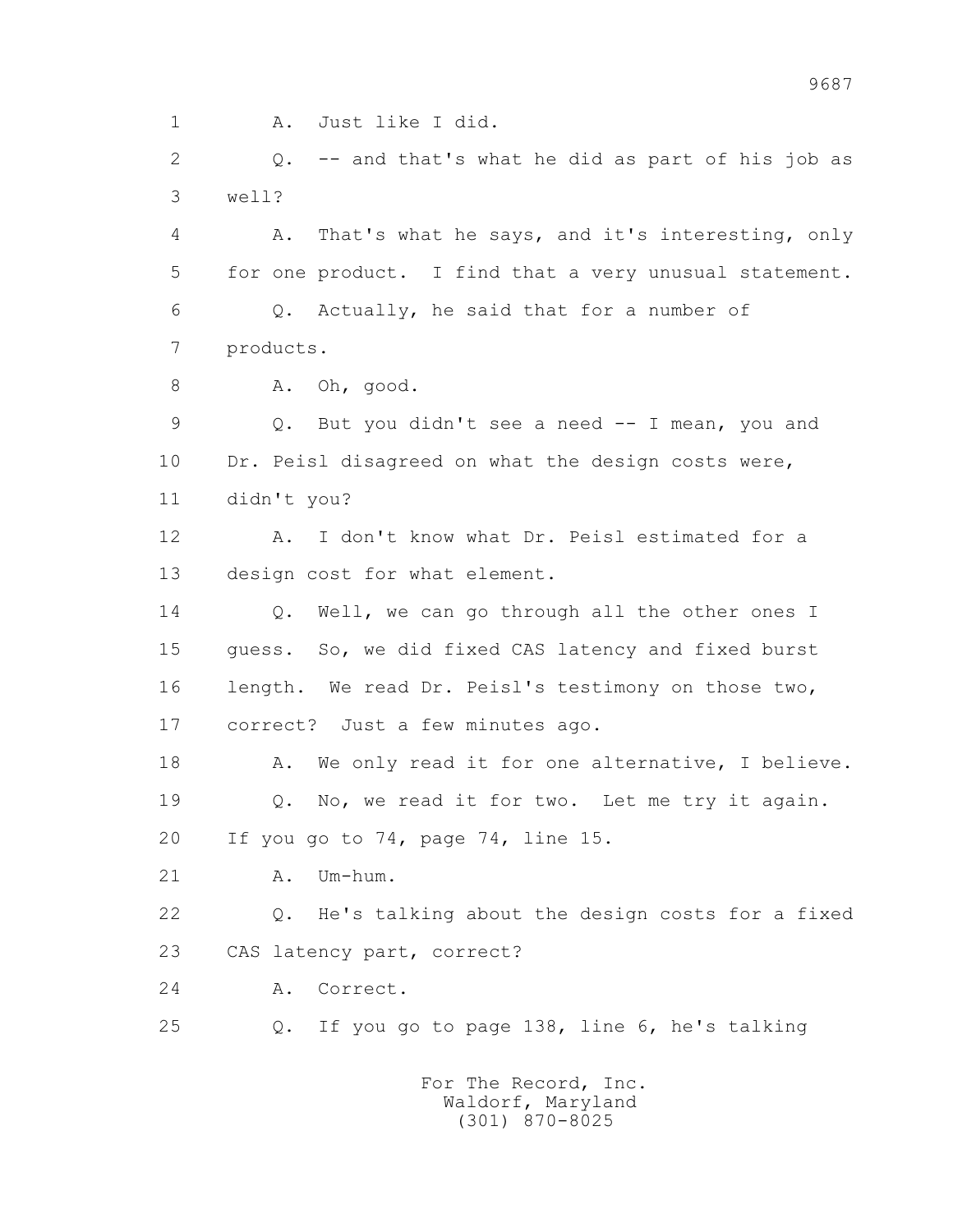1 about a fixed burst length part?

2 A. Right.

 3 Q. Well, let's go to page 105, line 2. Are you 4 there?

5 A. Bear with me, I apologize. There we go.

 6 Q. "Would designing --" I'm sorry, "Would using -- 7 would designing a product with electrical fuses add to 8 your design costs versus just using laser-blown fuses?

9 "ANSWER: No."

 10 So, there's another example where Peisl 11 disagrees with --

12 A. That's now a third example, yes, we now have 13 three.

14 O. Would you go to page 159?

15 A. Yes.

16 Q. Starting at line 22:

 17 "QUESTION: Do you have any idea based on your 18 experience how much it would cost to double the data 19 width on an SDRAM in 1998?"

20 There were some objections.

 21 "ANSWER: If I go through the rows again for 22 the product design, I would maintain that there was 23 zero add-on. With a good die yield, I would agree that 24 there was some critical die area," and I could keep on 25 reading, but we're talking about design.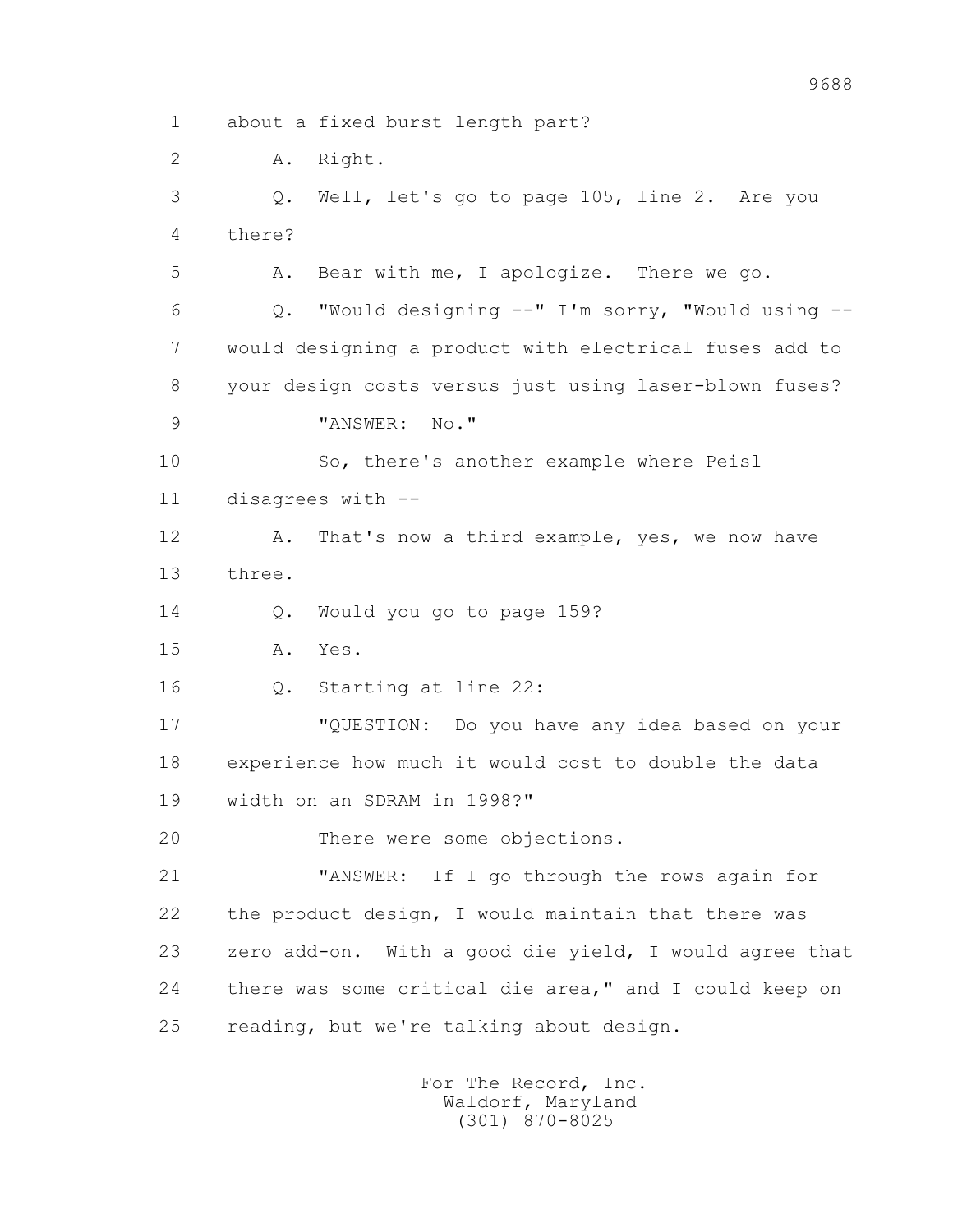1 So, that's another area where he disagreed with 2 you on the DRAM design?

 3 A. That's correct. That's his testimony. 4 Q. If you would go to page 154, starting on line 5 9, "If you look at the first column in Exhibit 3, 6 there's a number of costs -- a number of costs for 7 implementing that particular alternative. Assuming 8 costs in the mid-1990s of volume product, and that 9 alternative was implemented for SDRAM at the time the 10 JEDEC specification was set, do you have an opinion one 11 way or the other as to whether these cost increases are 12 accurate? 13 **"ANSWER:** Based on my experience, the product 14 design add-on would be zero." 15 Now, for that alternative, if you turn to the 16 previous page, 153, you'll see that he's talking about 17 interleaving on chip memory banks. 18 A. Excuse me? 19 Q. If you turn to page 153 -- 20 A. Yes. 21  $Q. -a t$  the very bottom  $-1$  22 A. Um-hum. 23 Q. -- he says, "Had you --" you can see that the 24 question was related to on-chip memory banks and using 25 two blocks as an alternative to dual edge clocking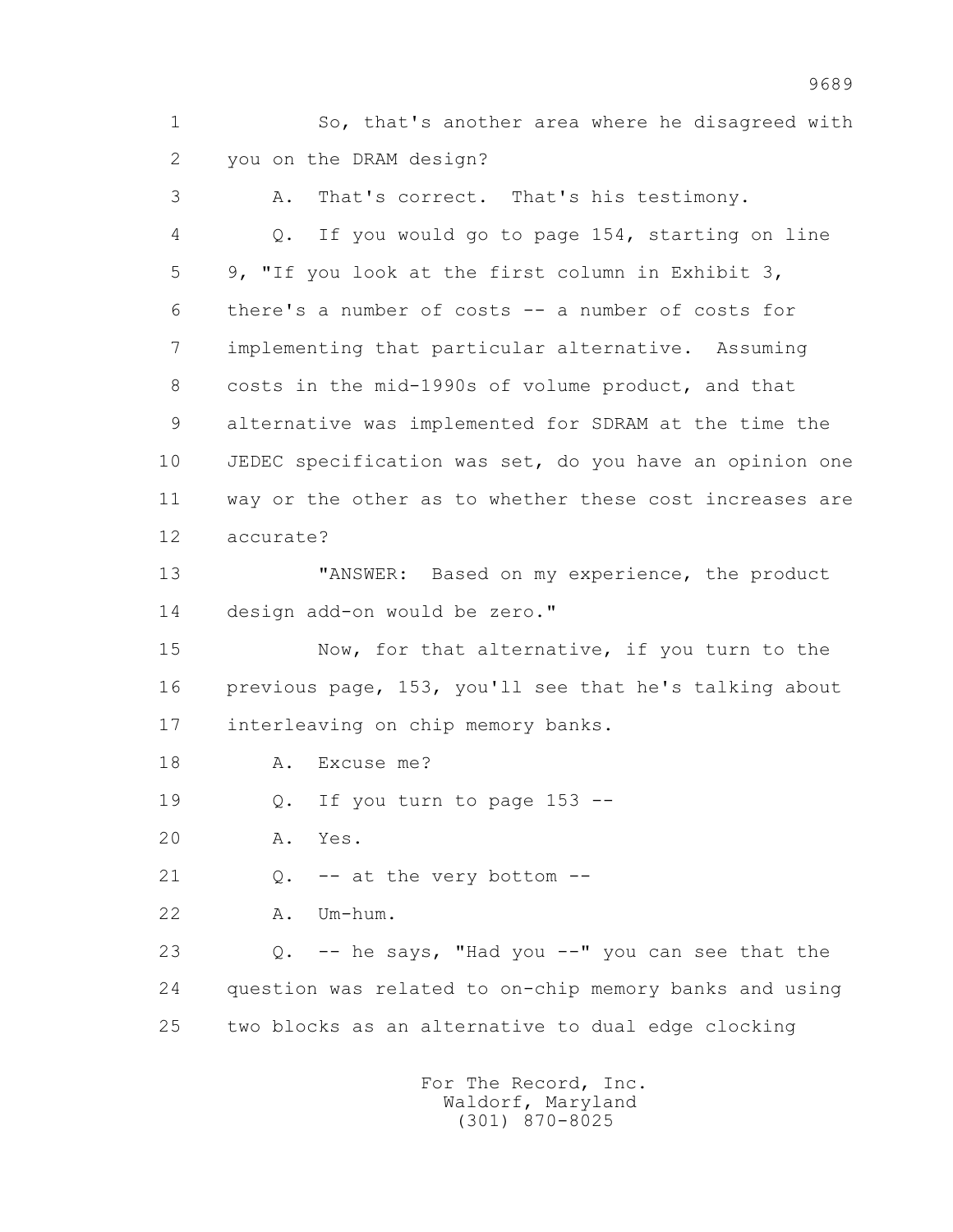1 technology.

 2 A. Oh, that is a very surprising statement for 3 someone knowledgeable in design. If you're adding a 4 clock, you better do some design. 5 Q. So, he disagreed with your -- with your 6 conclusions, so you're just saying that he's wrong. Is 7 that right? 8 A. I disagree with his conclusions. 9 Q. Now, you don't have any -- excuse me. 10 Now, we were talking about fixed CAS latency 11 and fixed burst length a minute ago. You don't have 12 any negative figures for the design costs for any of 13 the alternatives, correct? 14 A. That is correct. 15 Q. That means you thought that none of the 16 alternatives that were proposed by Professor Jacob were 17 cheaper to design than the alternatives in the JEDEC 18 standard? 19 A. That was my estimate, yes. 20 Q. And you thought that fixed CAS latency and 21 fixed burst length was more expensive to design than 22 programmable CAS latency and burst length? 23 A. Because there were different parts that needed 24 to be aligned, it is more expensive in total. 25 Q. At the time you reached your conclusions, were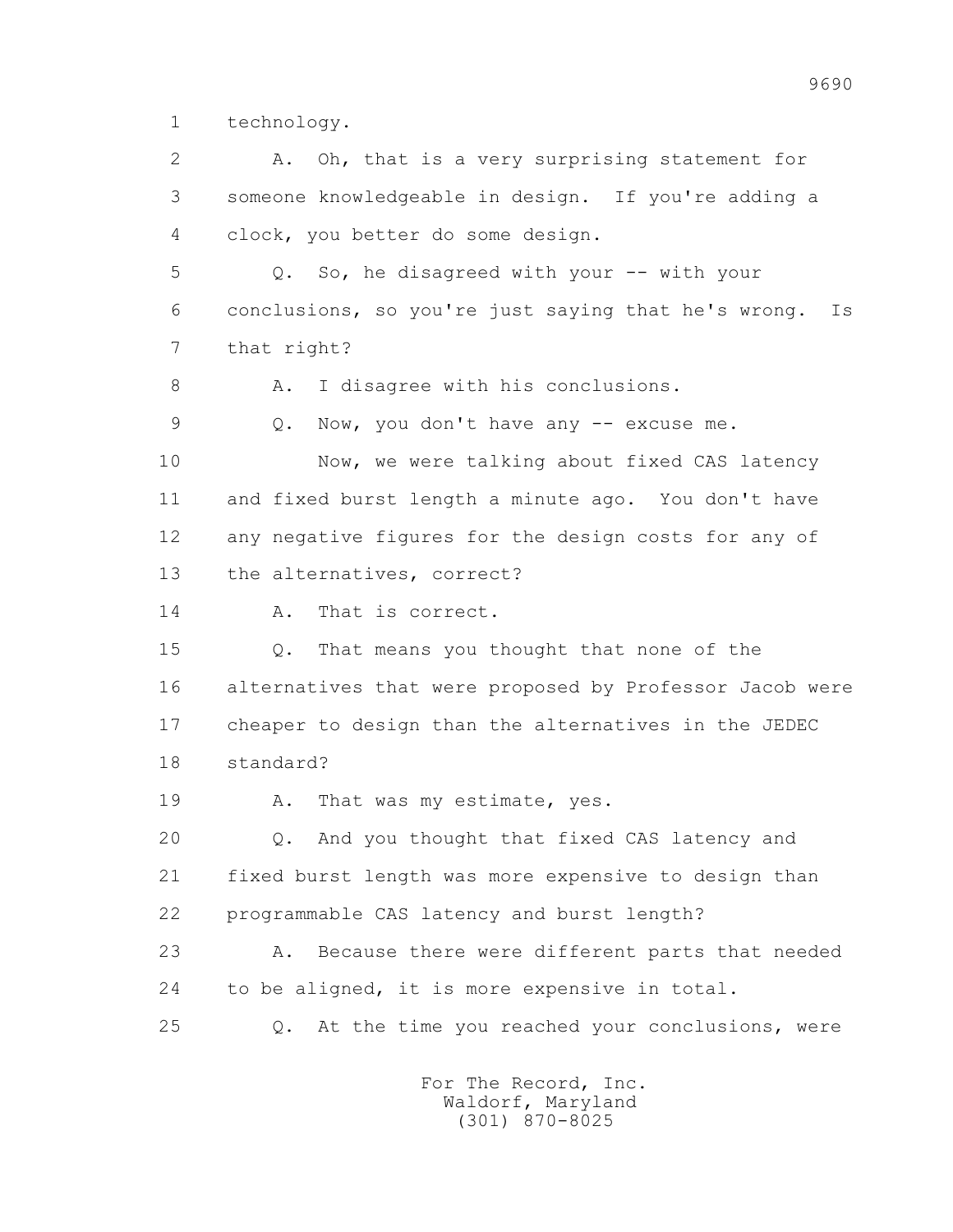1 you aware that the proponents of SDRAM-Lite at JEDEC 2 were thinking of using a fixed CAS latency of three as 3 late as January of 1996? 4 A. That's outside the scope of my analysis. I -- 5 I don't see what bearing that has on my cost analysis. 6 Q. Were you aware that the JEDEC members 7 themselves believed that eliminating the ability to set 8 the latency and burst length would reduce design costs? 9 A. Please -- 10 MR. DETRE: Objection, Your Honor, misstates 11 the record. 12 BY MR. DAVIS: 13 Q. Are you aware that -- withdrawn. 14 JUDGE McGUIRE: Well, sustained. 15 BY MR. DAVIS: 16 Q. Are you aware that Terry Lee testified based on 17 his understanding at the time that the use of fixed CAS 18 latency and fixed burst length would reduce design 19 costs? 20 A. I am not aware of that. 21 MR. DAVIS: One second, please. 22 (Counsel conferring.) 23 JUDGE McGUIRE: And Mr. Davis, I'm having -- 24 there's often times during this hearing I have trouble 25 hearing people that aren't right up to the podium or at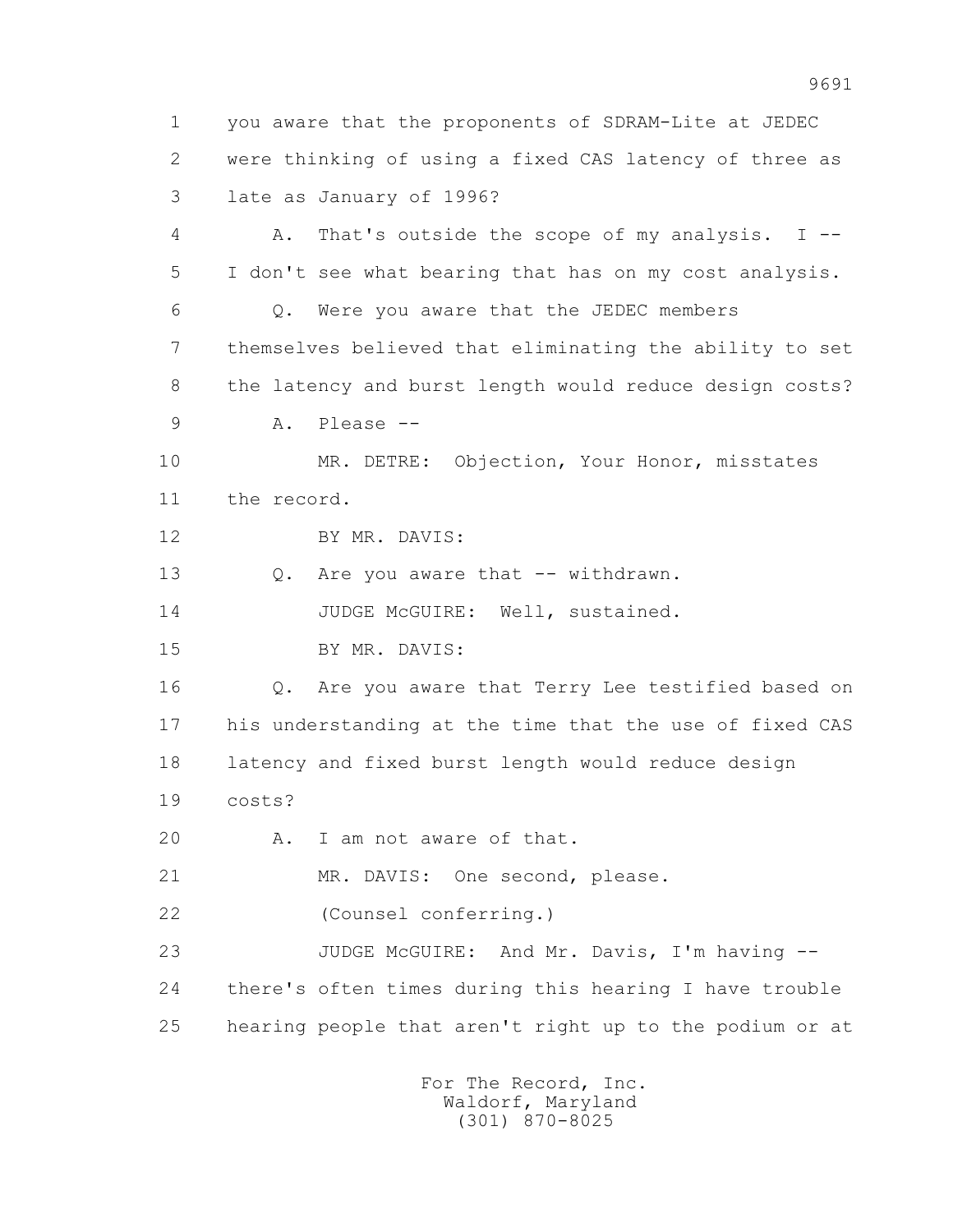1 their table, so you tend to go back and forth, which is 2 okay, but just make sure that I hear you when you do 3 so.

 4 MR. DAVIS: Yes, Your Honor. Unfortunately, I 5 had caffeine this morning or this afternoon, so it 6 makes me move around too much.

7 JUDGE McGUIRE: All right.

8 BY MR. DAVIS:

 9 Q. Now, looking at the product design costs for 10 the use of the burst terminate command, you thought 11 that was a fairly complex design change from the 12 current standard? If you want to refer to your tables, 13 that might refresh your recollection.

 14 A. Thank you. (Document review.) Yes, I felt it 15 was somewhat more complex than a simple design change, 16 like implementing fuses.

 17 Q. Did you make any assumptions about the burst 18 length that would be required for use for the burst 19 terminate -- if there was a burst terminate command? 20 For example, did you assume -- let me withdraw that 21 question and ask another one.

 22 Did you assume that the burst terminate command 23 would be required to accommodate a burst interrupt of 24 one?

25 A. Of course. If you don't have a burst length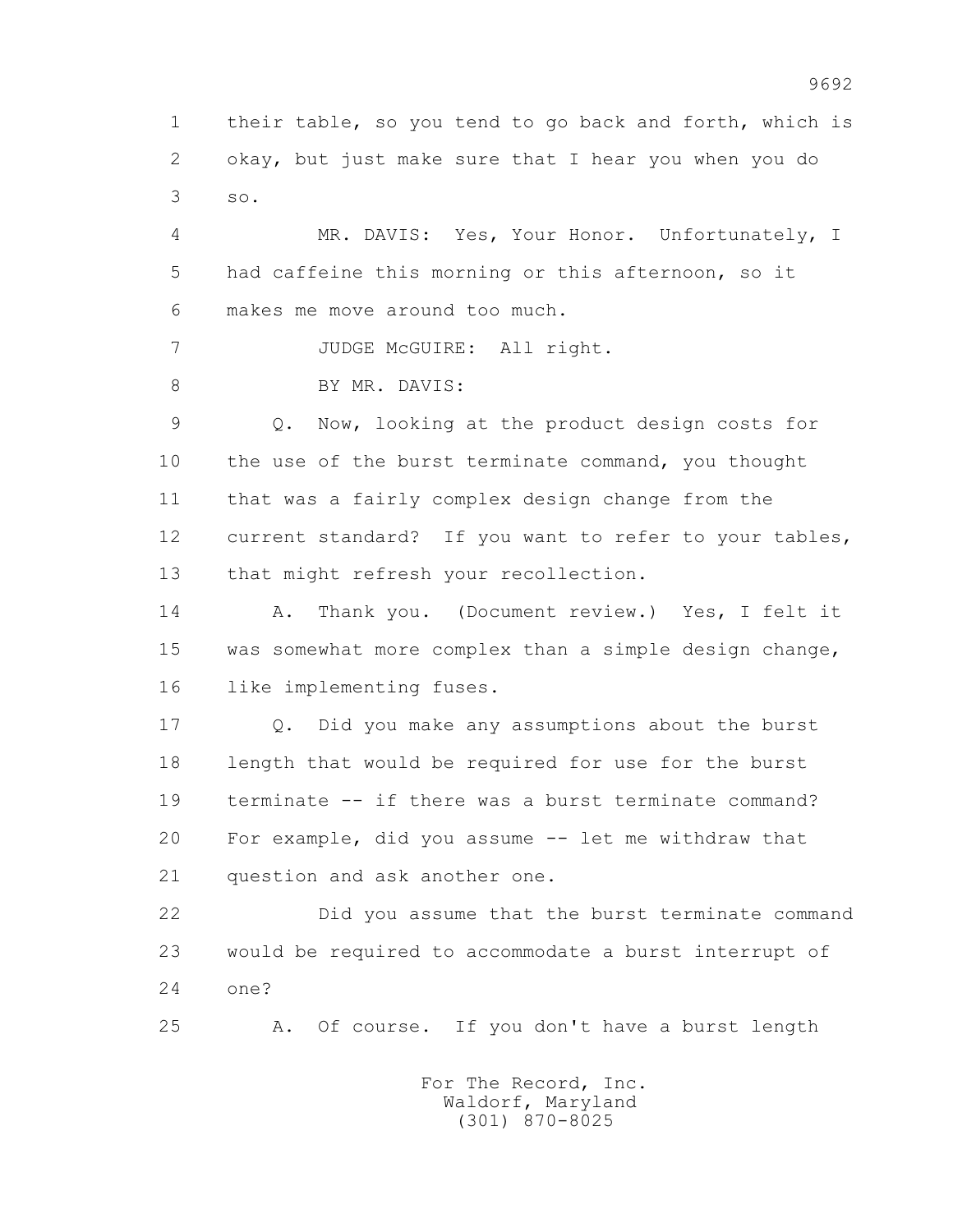1 register, you would have to interrupt a single data 2 bit, which, of course, is not possible. 3 Q. And you thought that there would be required to 4 be a burst interrupt to interrupt the burst at a one 5 because it was in the current JEDEC standard? 6 A. A -- it is a requirement for any DRAM to be

7 able to output a single bit at a time.

8 0. I'd like to turn to wafer sort. Now, this 9 element depends on the amount of test time required to 10 test the alternative over the time required to test the 11 current standard. Is that right?

12 A. That is correct.

 13 Q. And your basis -- I'm sorry, the basis for your 14 opinions for this element was your experience in the 15 DRAM industry?

16 A. It's -- it's my experience in wafer sort 17 testing for DRAMs and for flash memories, for SRAMs and 18 for a number of other products.

 19 Q. You reviewed no evidence from this case 20 relating to the costs of DRAM manufacturers for this 21 element from the relevant period other than the Peisl 22 deposition. Is that right?

 23 A. I am aware of the wafer sort costs per minute 24 at two of the major DRAM manufacturers during this time 25 period -- I was aware -- and I used that as a basis.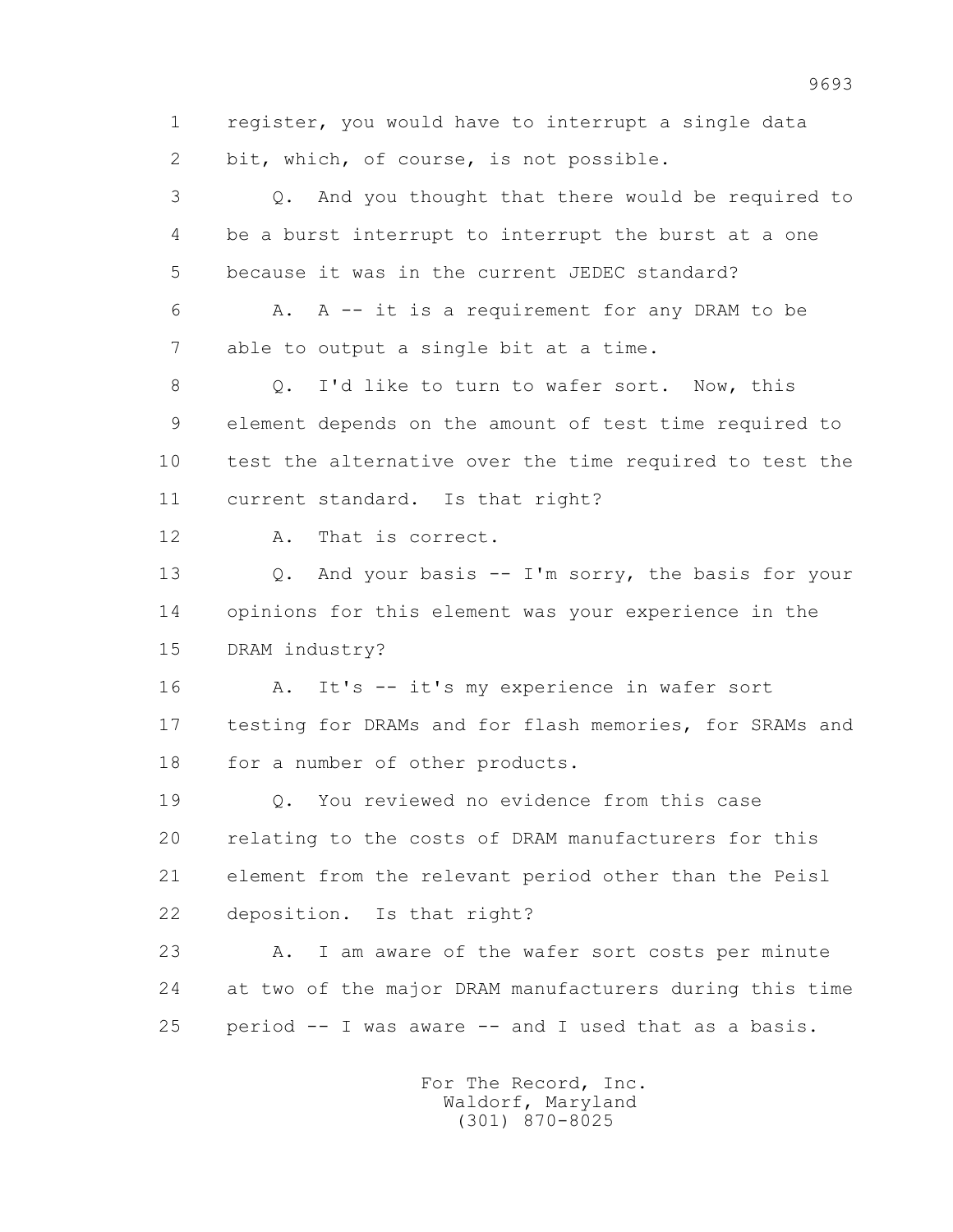1 Q. You say you were aware. When were you aware? 2 A. At this time frame. 3 Q. And that was because of work that you did with 4 the DRAM manufacturers? 5 A. That is correct. 6 Q. And that was work that you did with the DRAM 7 manufacturers that I asked you about at your 8 deposition? Do you remember that? 9 A. I don't remember which DRAM manufacturers you 10 asked me about. 11 0. Well, I -- can I have the deposition? Oh, I 12 have it. 13 Is this confidential information, Mr. Geilhufe? 14 A. Of course. 15 Q. It is confidential information? 16 A. Yes. 17 Q. So, when I asked you about it -- if I had asked 18 you about it at the deposition, you wouldn't have told 19 me what those would have been, would you? 20 A. No. 21 Q. I couldn't have found out what those numbers 22 were from you? 23 A. It is confidential information that I obtained 24 under confidentiality agreements which I'm bound by. 25 Q. But other than the confidential information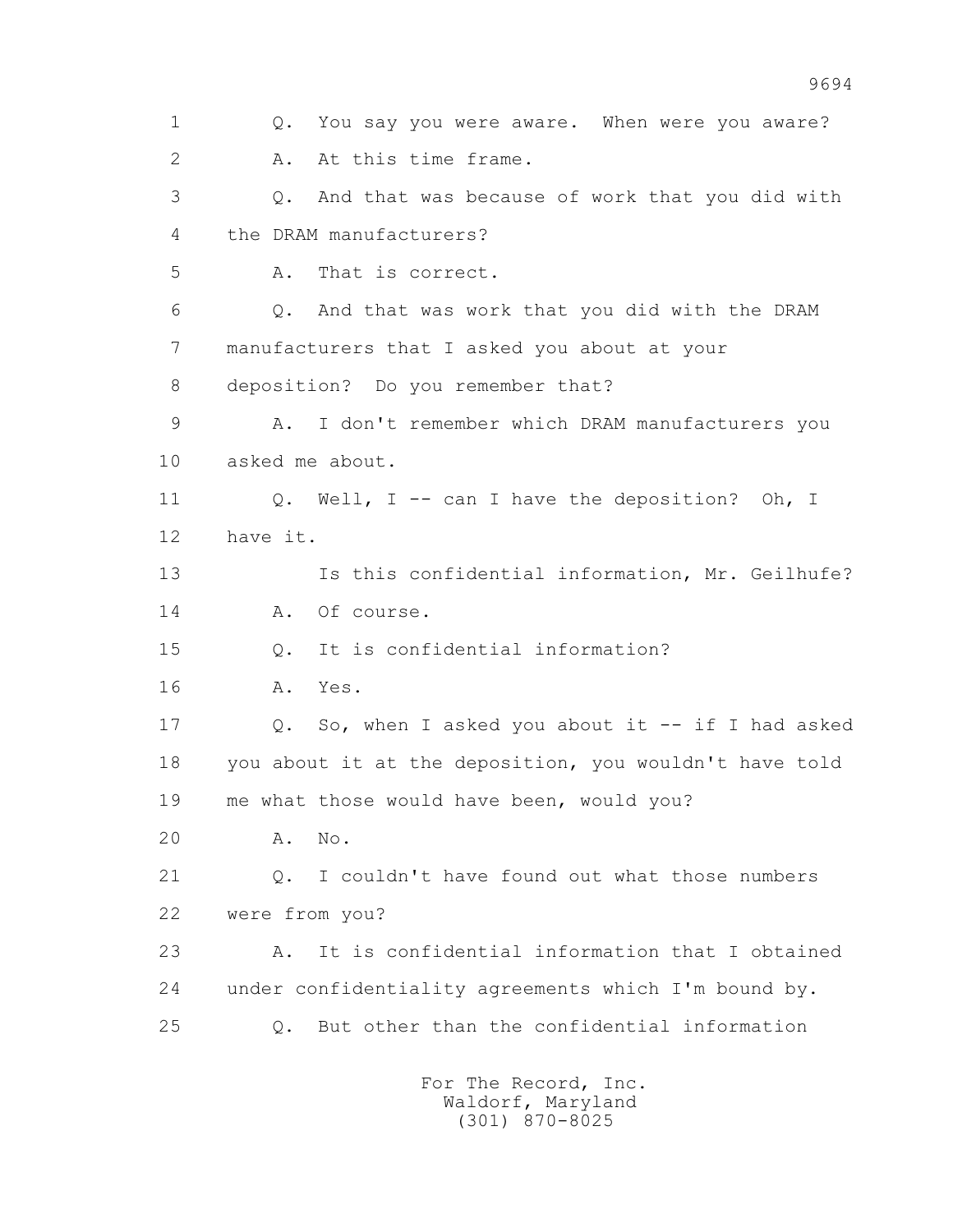1 that I wasn't able to get information about from you, 2 you reviewed no evidence in this case about this cost 3 element?

 4 A. Well, actual data is pretty solid information. 5 So, beyond the actual data, I did not review anything 6 else.

 7 Q. When you read the deposition of Dr. Peisl, he 8 thought that in order to come up with a number for the 9 test costs, you'd have to write up a set of test 10 programs to see for sure whether there would be any 11 change in test costs. Do you recall reading that?

12 A. I don't recall reading that.

 13 Q. If I could refer you to page 77, line 9. 14 "QUESTION: Okay, wafer sort, what do you 15 understand that to be?

 16 "ANSWER: Wafer sort is the sorting of good 17 dies -- sorting out the good dies from the bad dies of 18 the wafer according to the test program.

 19 "QUESTION: Do you see here that it says using 20 fixed CAS latency parts would decrease your test time? 21 "ANSWER: This is what I believe I said five

22 minutes ago, no.

 23 "QUESTION: So, you don't believe there would 24 be any decreased test time for using fixed CAS latency 25 parts --" I'm sorry, it doesn't say fixed, but --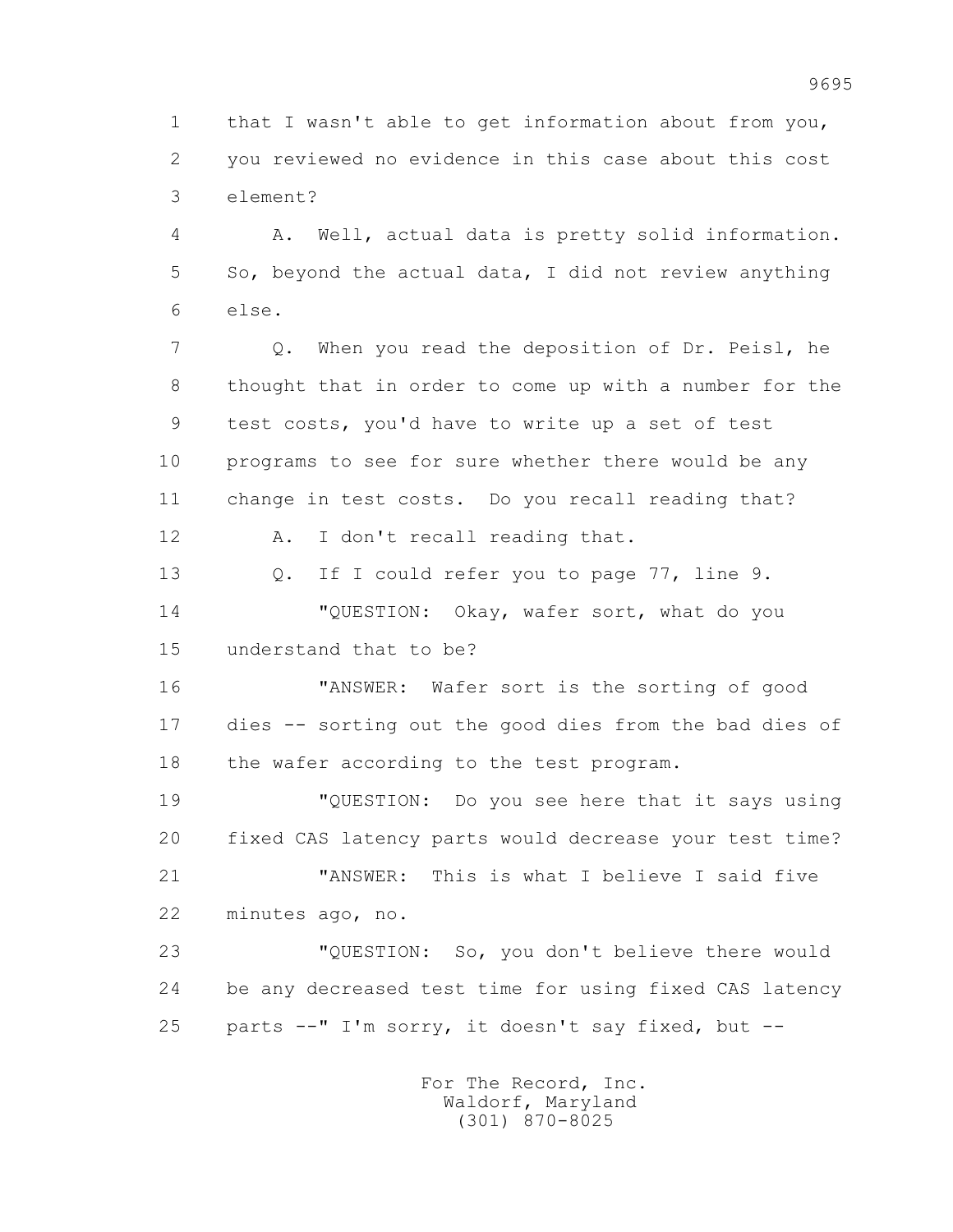1 "ANSWER: I have not written a test program in 2 order to assess the differences quantitatively. My 3 feeling would be that it would be absolutely close to 4 zero, because from my experience, tests like CAS 5 latency are built into other tests in parallel. We 6 usually test two or three things in parallel with the 7 same test. So, just waiving this particular CAS 8 latency test would not necessarily change the duration 9 of the test program." 10 Do you remember reading that? 11 A. I -- I recall -- I see it reading it now. 12 Q. You didn't write up any test programs to see 13 whether changing the test time at wafer sort would 14 change for any of the alternatives, did you? 15 A. No, I did not write any test program. 16 Q. I'd like to turn to good die yield. Now, to 17 figure out the effect on good die yield of some of the 18 alternatives that you analyzed, you knew that you had 19 to look at some of the changes in circuitry that would 20 be required to implement the alternative as compared to 21 the current standard, correct? 22 A. I had to make some very rough estimates at 23 that, yes. 24 Q. But as you testified earlier, you never 25 actually did a detailed design of the circuitry that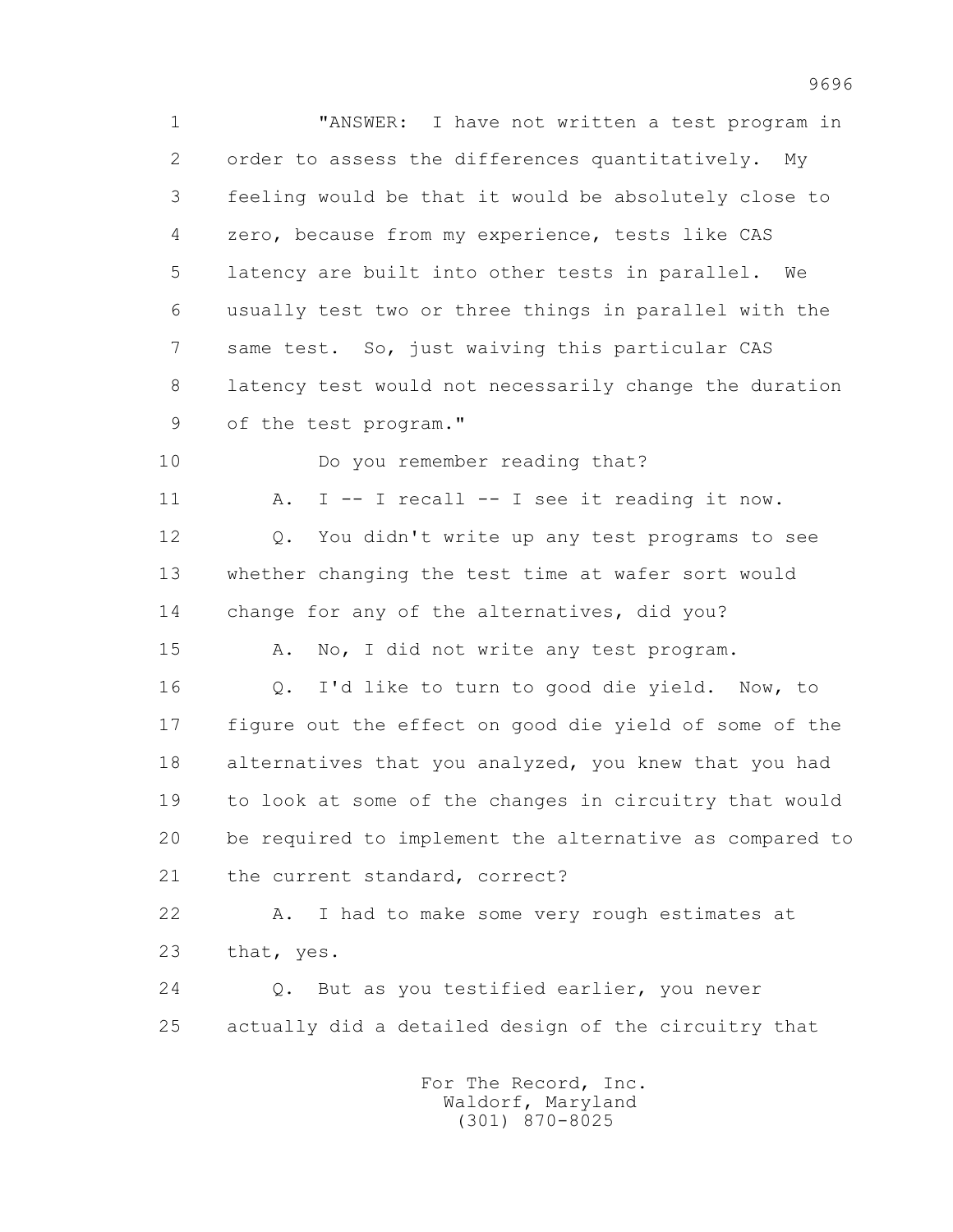1 would be required to implement it.

 2 A. That's correct, there was no circuit design and 3 no layout done.

 4 Q. And you never really looked at the circuitry 5 that you could remove from the DRAM after omitting the 6 standard feature, did you?

 7 A. I estimated if some circuitry could be removed 8 or some circuitry had to be added.

 9 Q. But you never really looked at the circuitry 10 that you could remove, specific circuitry, did you?

11 A. Of course. For instance, for the DLL option, I 12 looked at the -- removing the DLL from the -- from the 13 chip.

14 0. Did you look at removing the circuitry for the 15 dual edged clocking alternative?

16 A. I did not.

 17 Q. Once you made the determination that the 18 circuit size would be larger for the alternative than 19 for the original, you assumed that the increase in 20 circuit size would lead to a reduction in yield?

21 A. Yes, I did.

 22 Q. And in making this determination, you were 23 estimating that what you generally believed to be -- 24 what you -- I'm sorry, strike that.

25 In making this determination, you're estimating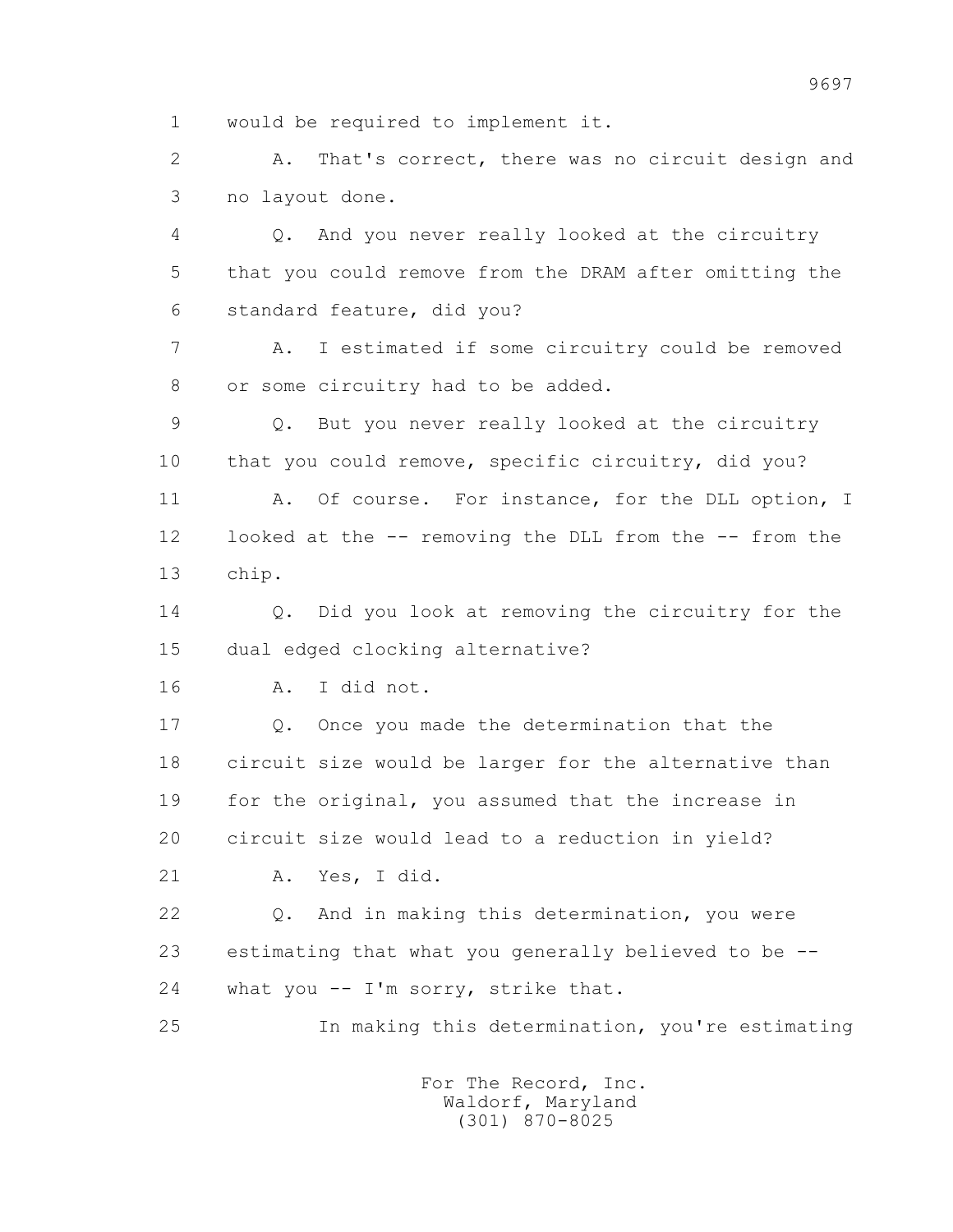1 what you believed would be subtle changes in yields. 2 Is that right?

 3 A. Clearly the yield changes I think that I was -- 4 I am projecting are in the few percentage points. 5 Q. But you didn't review any evidence from this 6 case relating to the costs of DRAM manufacturers for 7 this element for the relevant period other than the 8 Peisl deposition? 9 A. I'm sorry, I can't hear you. 10 Q. I'm sorry. 11 JUDGE McGUIRE: Mr. Davis, you are getting way 12 beyond the podium there, and I'm having trouble hearing 13 you as well. 14 MR. DAVIS: I understand. 15 BY MR. DAVIS: 16 Q. You reviewed no evidence relating to the costs 17 of DRAM manufacturers for this element, and I'm talking 18 about evidence from this case, from the relevant period 19 other than the Peisl deposition? 20 A. That is correct. 21 Q. And Dr. Peisl disagreed with your 22 determinations that there would be any change in the 23 die yield for the alternatives. 24 A. That's a very broad statement. I don't think 25 that's -- that's a correct characterization of Dr.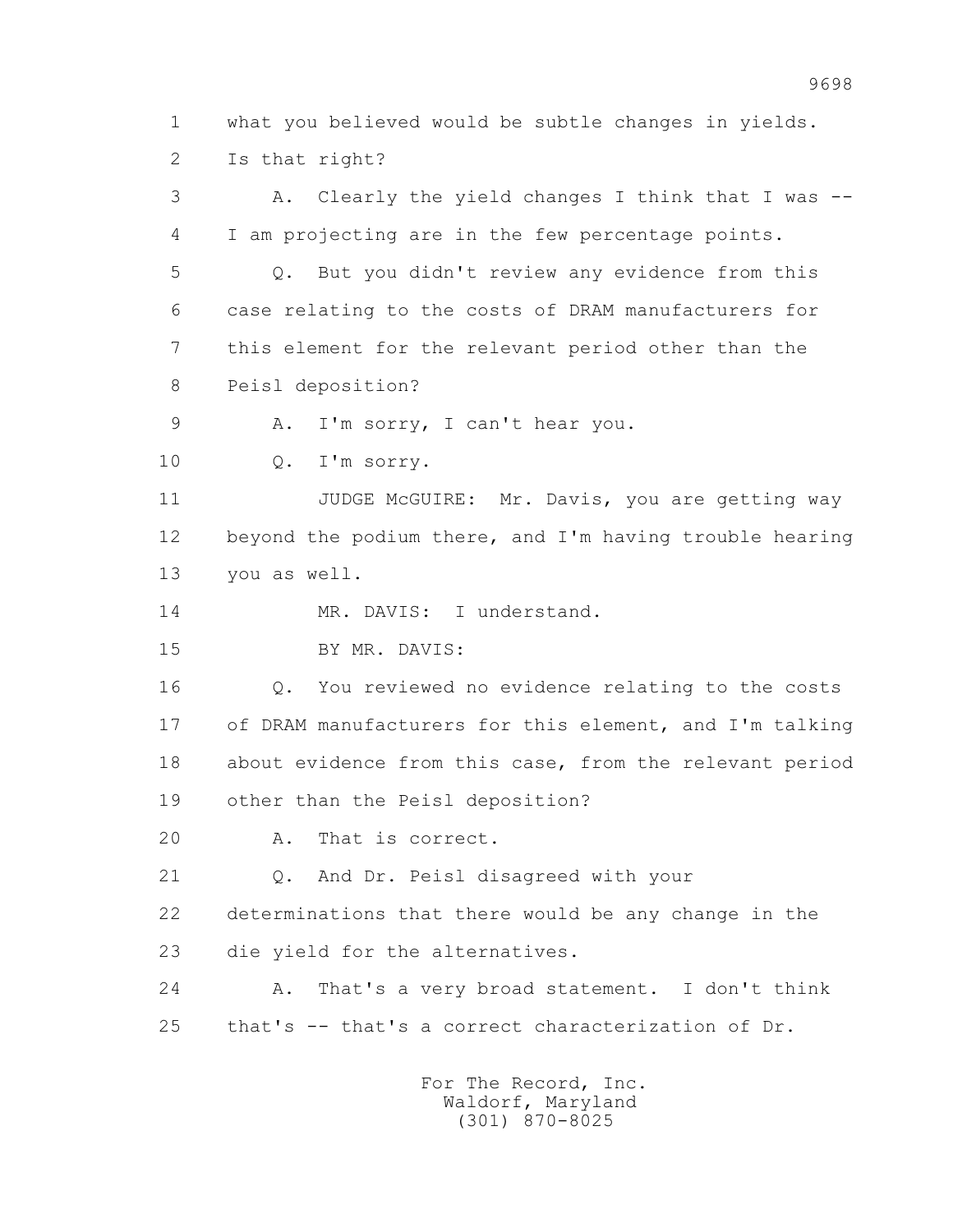1 Peisl's testimony. We would have to go element by 2 element by element.

 3 Q. Do you recall Dr. Peisl disagreeing with your 4 estimates of changes in good die yield for any of the 5 alternatives?

6 A. Say that again, please.

 7 Q. Do you recall Dr. Peisl disagreeing with your 8 estimates for changes in the good die yield for any of 9 the alternatives?

10 A. Not specifically, no, I do not.

 11 MR. DETRE: Your Honor, I'm going to object on 12 relevance grounds. We've heard so much from Dr. 13 Peisl's deposition at this point. Mr. Geilhufe has his 14 opinion, and apparently Dr. Peisl had a different one 15 in his deposition. I'm not sure what the relevance is 16 of reading all these in.

17 MR. DAVIS: Again, the relevance --

 18 JUDGE McGUIRE: Mr. Davis, I will give you a 19 chance to respond to that.

 20 MR. DAVIS: The relevance is that Dr. -- Mr. 21 Geilhufe read Dr. Peisl's deposition prior to 22 testifying here today and giving his opinion. Dr. 23 Peisl is a current practitioner in this same area that 24 Mr. Geilhufe --

25 JUDGE McGUIRE: Well, so ultimately you're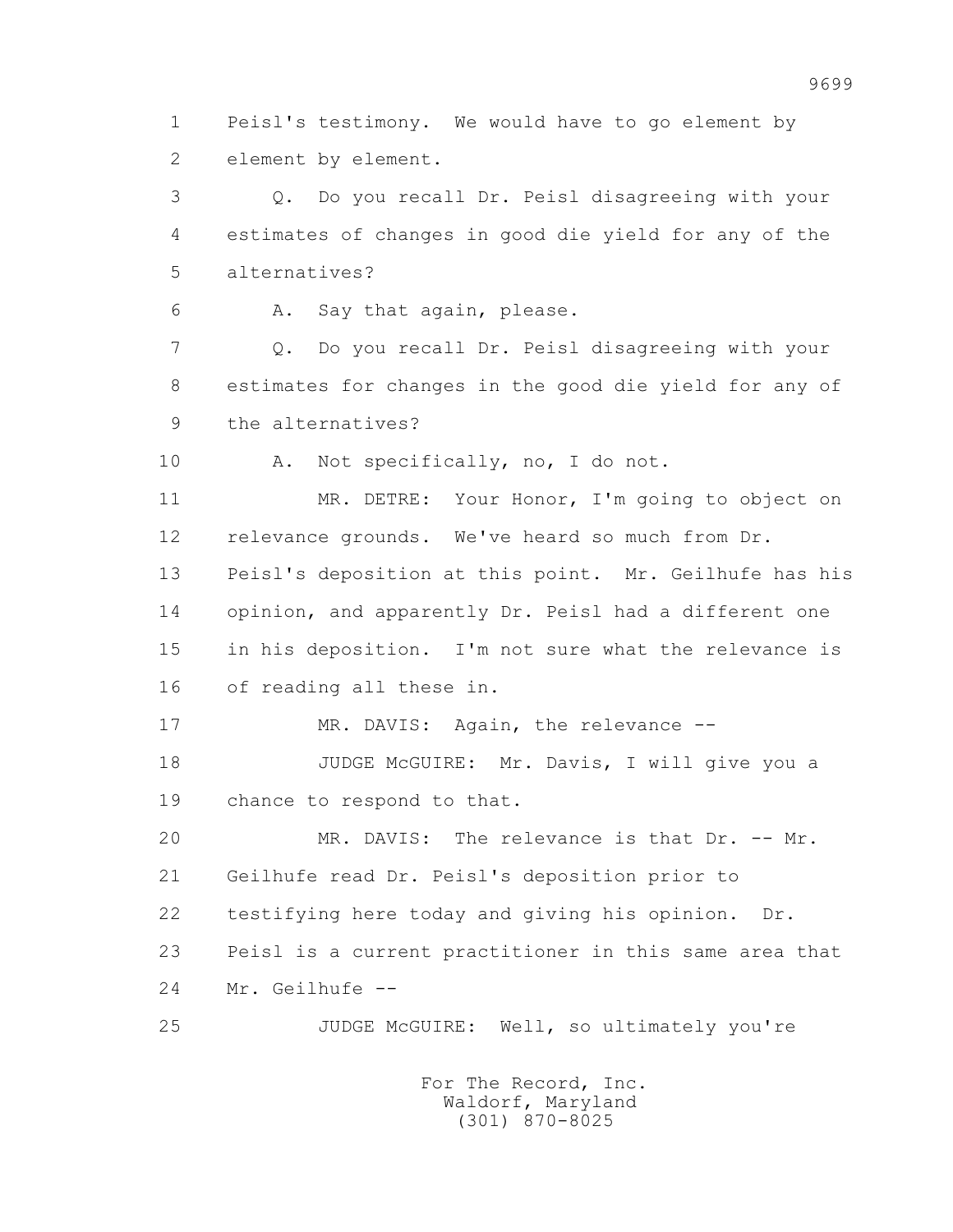1 showing that they don't agree, so they don't agree, and 2 that's in the record. Maybe you could expedite this 3 and ask him if there are some areas in the Peisl 4 testimony that he does disagree with and not have to go 5 through each and every one of them.

 6 MR. DAVIS: I tried that, Your Honor, and -- 7 JUDGE McGUIRE: It is not aiding this Court to 8 understand that they disagree.

 9 MR. DAVIS: The purpose of the cross isn't to 10 show that they disagree, but it's to show that Mr. 11 Geilhufe saw that there was another person who 12 disagreed with him and he didn't do anything to check 13 his estimates, even though he only based them on his 14 experience.

 15 MR. DETRE: I think Mr. Davis has now 16 established that at least half a dozen times. He could 17 ask one question and ask after reviewing the Peisl 18 deposition, did you do any further work based on it, 19 and we could be done with it.

 20 JUDGE McGUIRE: Okay, that's what I'm going to 21 suggest we do at this point, Mr. Davis. We can 22 expedite this if we can clarify your inquiry.

 23 MR. DAVIS: Let me just see the question that 24 Mr. Detre asked.

25 BY MR. DAVIS: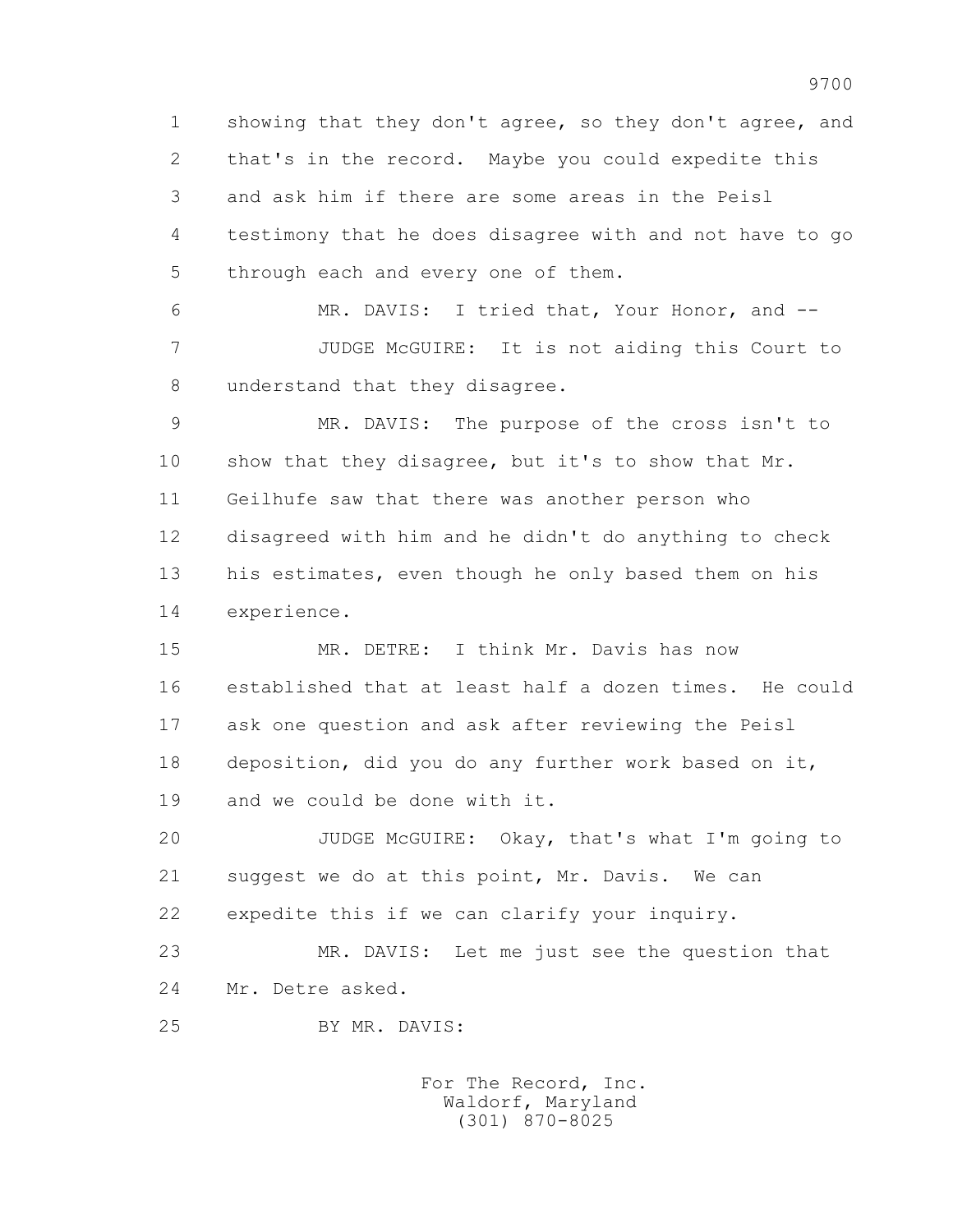1 Q. Now, after seeing the -- after reading the 2 deposition of Dr. Peisl where he disagreed with you in 3 certain parts, did you do any further work based on it? 4 A. I did not. 5 JUDGE McGUIRE: See how easy that was? 6 THE WITNESS: Saved all of us a half an hour. 7 BY MR. DAVIS: 8 Q. Now, regarding the possibility of reduced good 9 die yield due to speed distribution for -- 10 A. Yes. 11 Q. -- for using fixed CAS latency, you said that 12 you thought that there would be some die yield loss for 13 a DRAM manufacturer who made a DRAM with fixed CAS 14 latency of two. Is that right? 15 A. With any fixed CAS latency. 16 Q. If he fixed -- if the DRAM manufacturer fixed 17 the CAS latency at the highest CAS latency available, 18 would there be that -- would there have been that good 19 die yield loss? 20 A. No, at that point, there would not have. 21 Q. Did you make an assumption of what CAS latency 22 the DRAM manufacturer would be fixing at to arrive at 23 your cost for good die yield? 24 A. Yes, I used the JEDEC spec CAS latencies for 25 the SDRAM and the DDR RAM.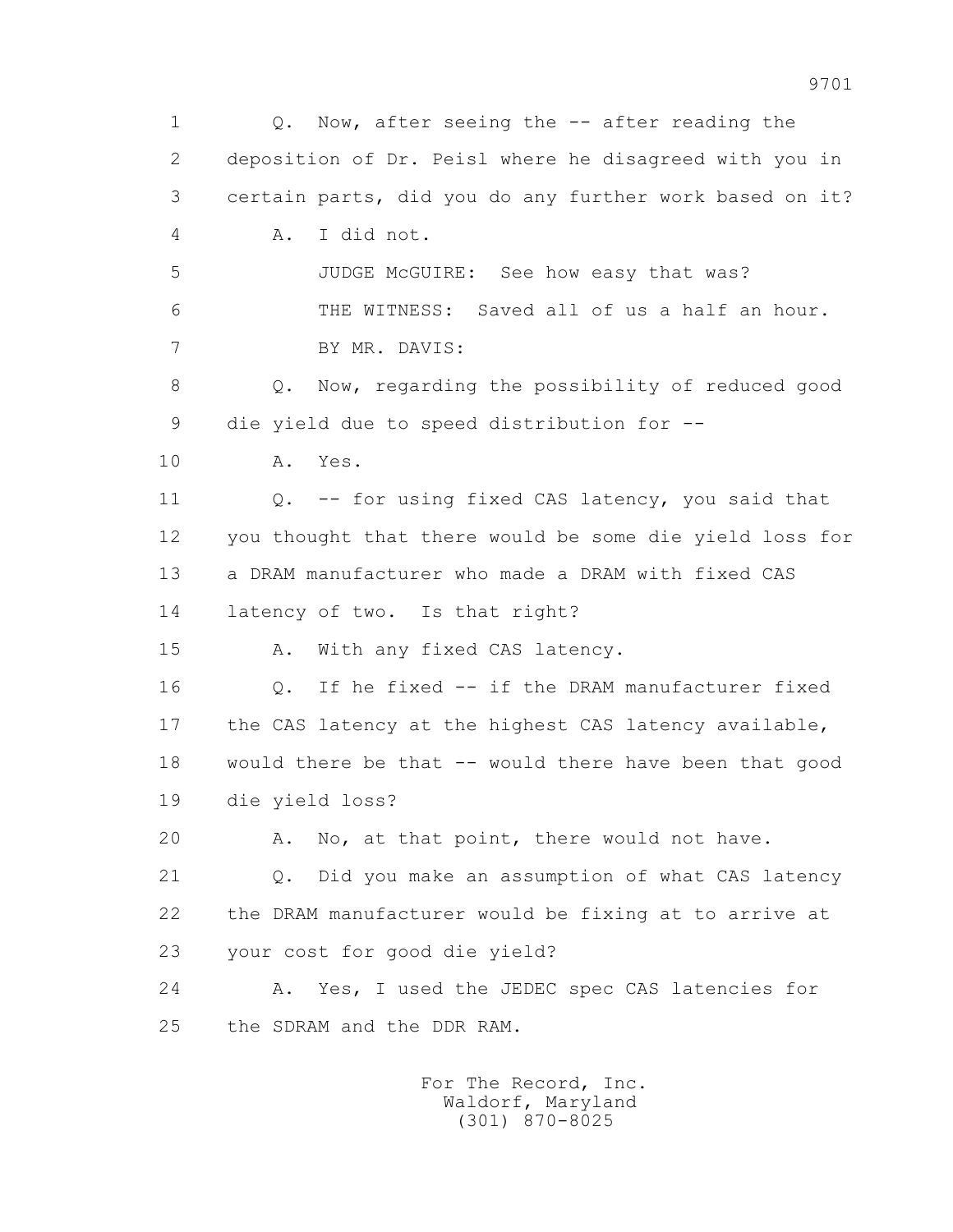1 Q. I think I'm a little confused. With respect to 2 fixed CAS latency, you say that there is going to be 3 three parts manufactured. That's part of your 4 assumption?

 5 A. Yes, I -- my prior answer is confusing indeed. 6 I looked at what the impact would be on the DDR RAM, 7 but for table one, I only looked at the SDRAM and 8 calculated the costs only for the SDRAM.

 9 Q. Well, actually, what I was confused about was 10 something a little different. You said that there's -- 11 for fixed CAS latency, you thought that they'd be 12 making three parts.

13 A. The JEDEC spec calls out three parts. 14 0. Three parts. Now, for the good die yield, you 15 thought the good die yield would be reduced through 16 speed distribution, even though they were making all 17 three parts. Is that right?

18 A. That's correct.

 19 Q. Could you explain to me how there would be a 20 reduction in good die yield if they're already making 21 all three parts that they would have been making 22 anyway?

 23 A. Very simple. You create a distribution of 24 access times. If you have a programmable CAS latency, 25 the entire distribution can become a product, in other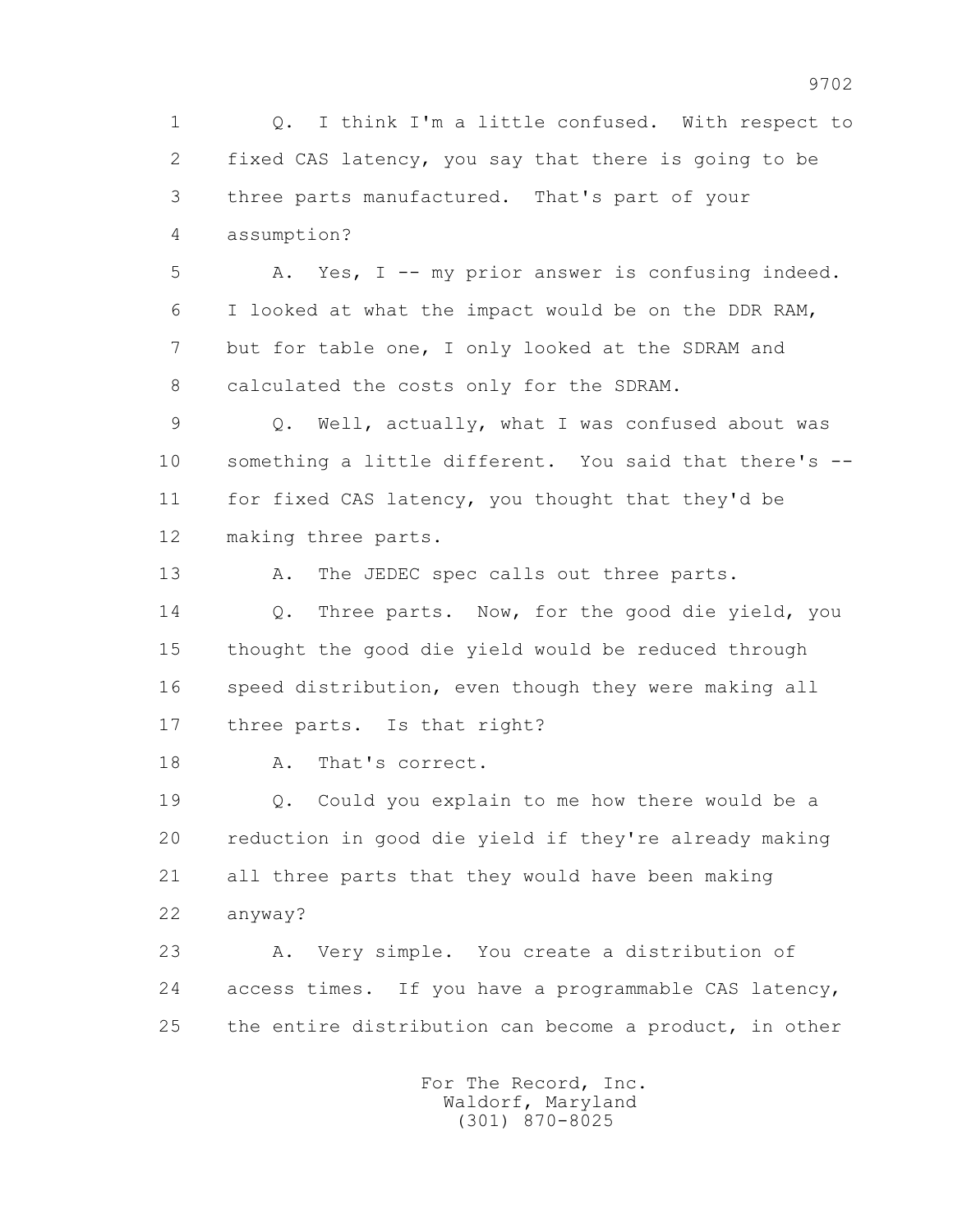1 words, does not get rejected for speed. If you make 2 CAS latency of three, you may use the entire 3 distribution. If you make a CAS latency of three and 4 two, you may not use the entire distribution, because 5 two will have speed fall-out.

 6 Q. So, the good die yield is based on your 7 assumption that the JEDEC standard would be using all 8 three -- I'm sorry, that the alternative would involve 9 all three fixed latencies that are set out in the JEDEC 10 standard?

11 A. That's generally -- yes.

12 Q. You also thought that a DRAM manufacturer 13 wouldn't manufacture only a CAS latency three part, 14 even though it might eliminate good die yield 15 reductions, because of all of the extra money that you 16 thought the manufacturer would get from selling the 17 part with a CAS latency of two, for example, rather 18 than three?

19 A. You're characterizing I believe my testimony 20 accurately.

 21 Q. Okay. And that's because the part with a CAS 22 latency of two is faster than a part with a CAS latency 23 of three?

 24 A. It has greater value to the end customer, and 25 the end customer pays more money for it.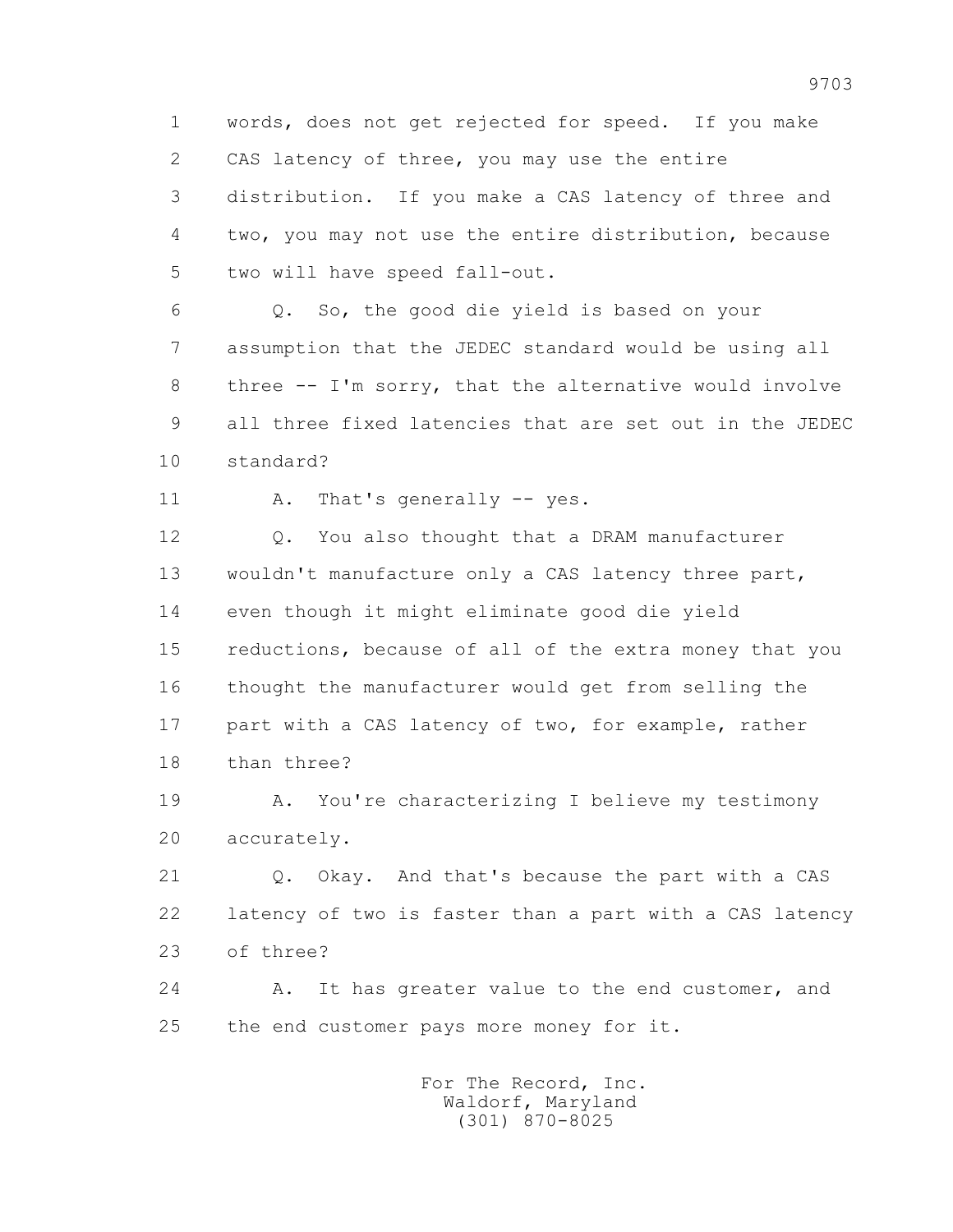1 Q. Did you do anything to determine how much of a 2 performance gain there would have been for a CAS 3 latency two device over a CAS latency three device?

 4 A. I estimated the cost differences, and depending 5 on where you are in the manufacturing cycle, early on, 6 those differences are huge, because it's very difficult 7 to make the faster parts, and later on in the cycle, it 8 becomes less.

 9 Q. But I think I asked a different question. Did 10 you do anything to determine how much of a performance 11 gain there would have been for a CAS latency two device 12 over a CAS latency three device in any application?

 13 A. Performance gain? No, I did not do performance 14 evaluations at systems level.

 15 Q. Did you do anything to determine how much more 16 consumers would be willing to pay for a CAS latency two 17 device over a CAS latency three device?

18 A. I am roughly familiar with what -- with the 19 premiums that can be achieved there.

 20 Q. You are roughly familiar. You didn't do 21 anything to determine what that premium would be, 22 though?

 23 A. I did not specifically identify a given 24 manufacturer, a given part and a given time period. 25 Q. Now, I'd like to talk about final test and good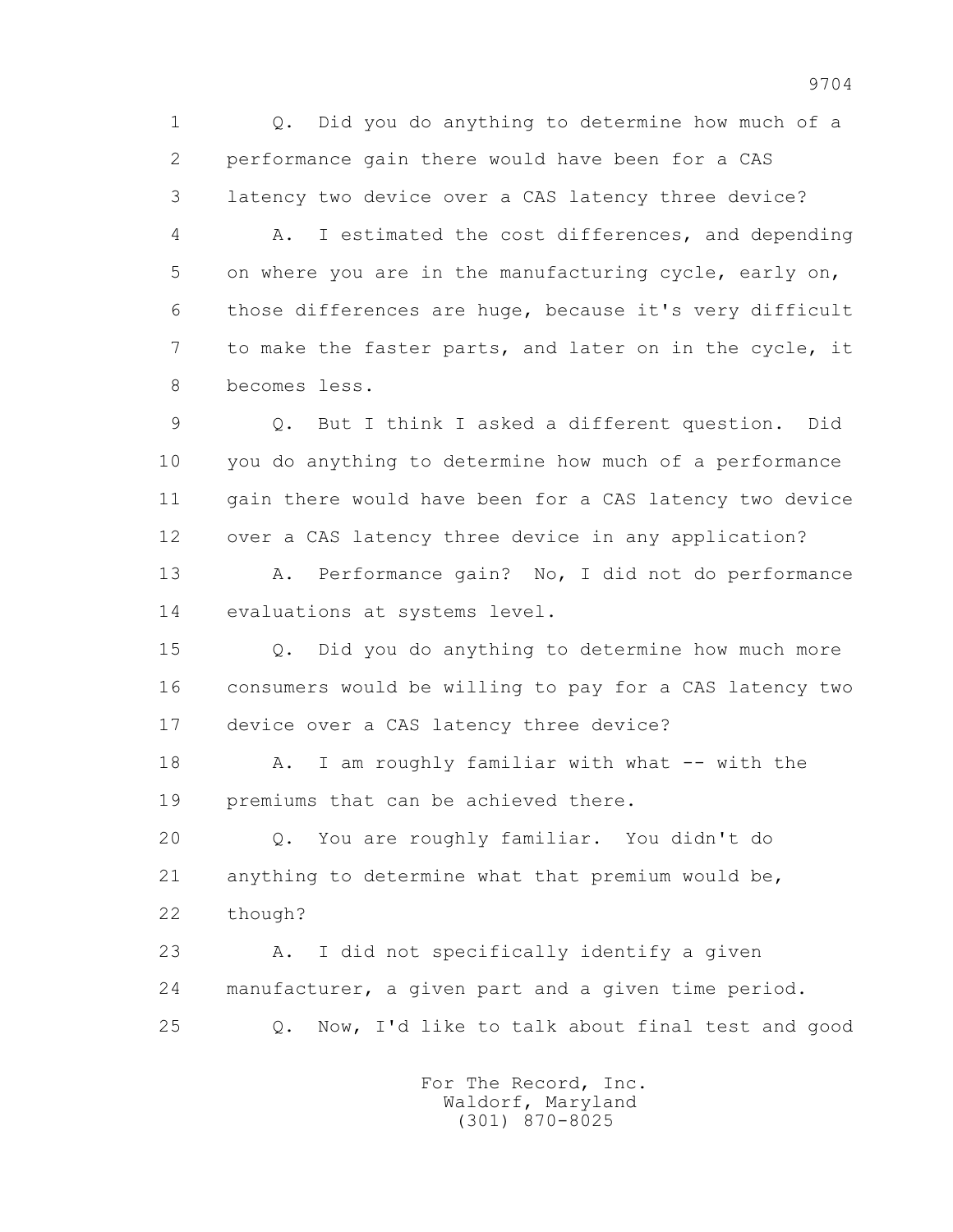1 unit yield. Now, this cost element relates to the 2 final test of the DRAMs that occurs after they're 3 packaged. Is that right? 4 A. That is correct. 5 Q. And this is the test that determines whether a 6 DRAM is shipped or not. Is that right? 7 A. This is a test to determine whether the DRAM 8 meets the specification and can be sold. 9 Q. And you believe that the cost of this element 10 could go up for a couple of reasons, right? 11 A. Could you be more specific? 12 Q. One of the reasons that you believe the cost 13 for this element might go up was if the yield was lower 14 at this stage than it would be for the current 15 standard. 16 A. That's correct. 17 Q. For example, you thought that there would be a 18 reduced yield due to speed distribution through the use 19 of fuses in setting CAS latency, right? 20 A. That's correct, it's exactly the same one as 21 the CAS latency alternative. 22 Q. But for those costs, you are assuming the fuses 23 would have to be burned prior to packaging. Is that 24 right? 25 A. As I stated in my analysis, the model assumes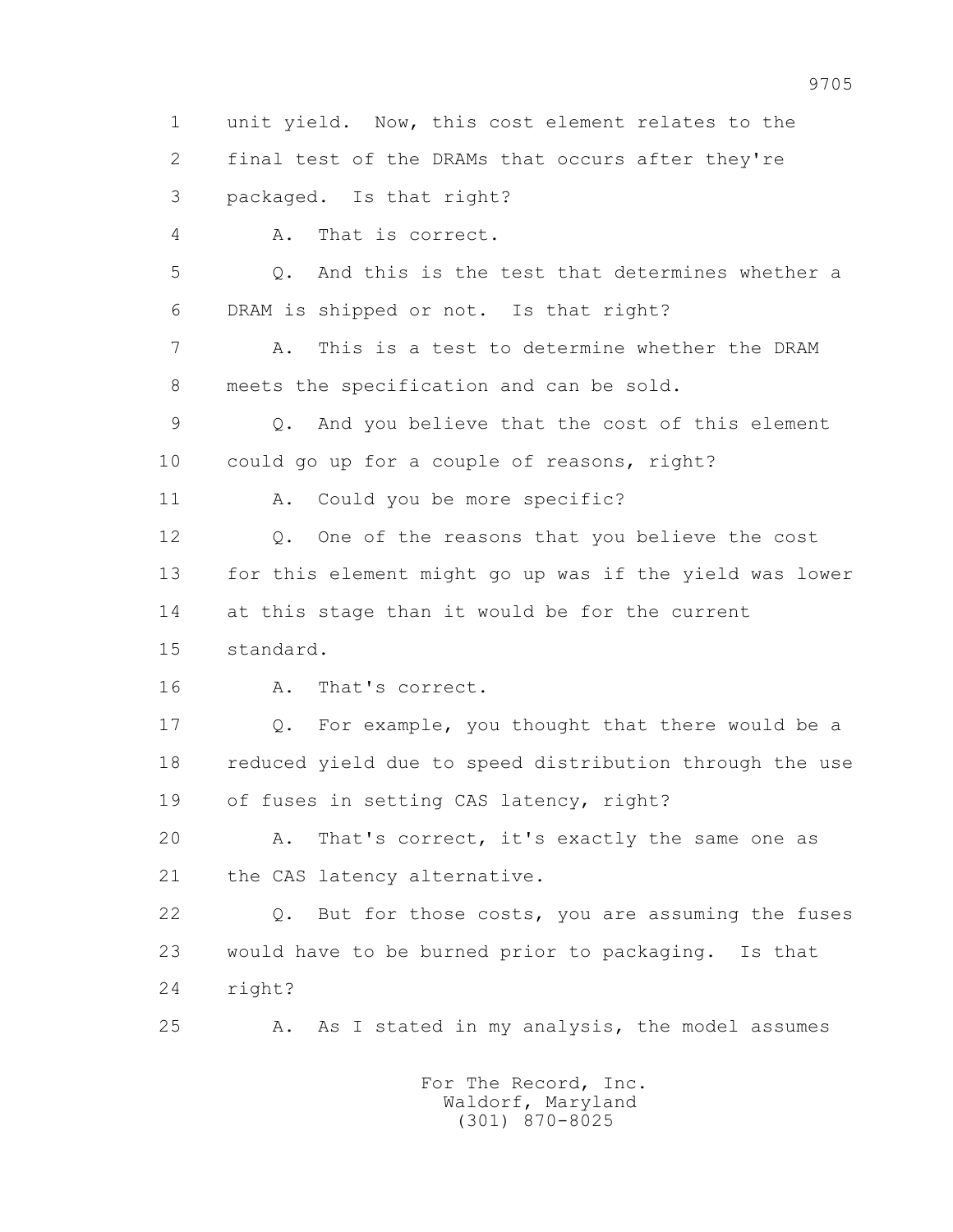1 existing fuse technology as that fuse technology. 2 Q. So, would your answer be yes to that question? 3 Let me ask the question again. That's not a -- 4 it -- you know it's a yes, but it's not good for the 5 record. 6 You assume that the fuses would have to be 7 burned prior to packaging. Is that right? 8 A. That is correct. 9 Q. Now, you have reviewed no evidence related to 10 the cost to DRAM manufacturers for this element for the 11 relevant period, did you, other than the Peisl 12 deposition? 13 A. I was aware of the equipment and staffing 14 requirements that were in place at final test at one of 15 the major manufacturers, one of the first-tier 16 manufacturers during this time period. 17 Q. And this is another set of costs that were 18 confidential? 19 A. That's correct. 20 Q. And I couldn't have found out about those costs 21 from you at the deposition? 22 A. That's correct. 23 Q. Now, I want to talk about inventory costs. You 24 based your inventory cost estimate on your assumption 25 that the number of new part numbers -- of the number of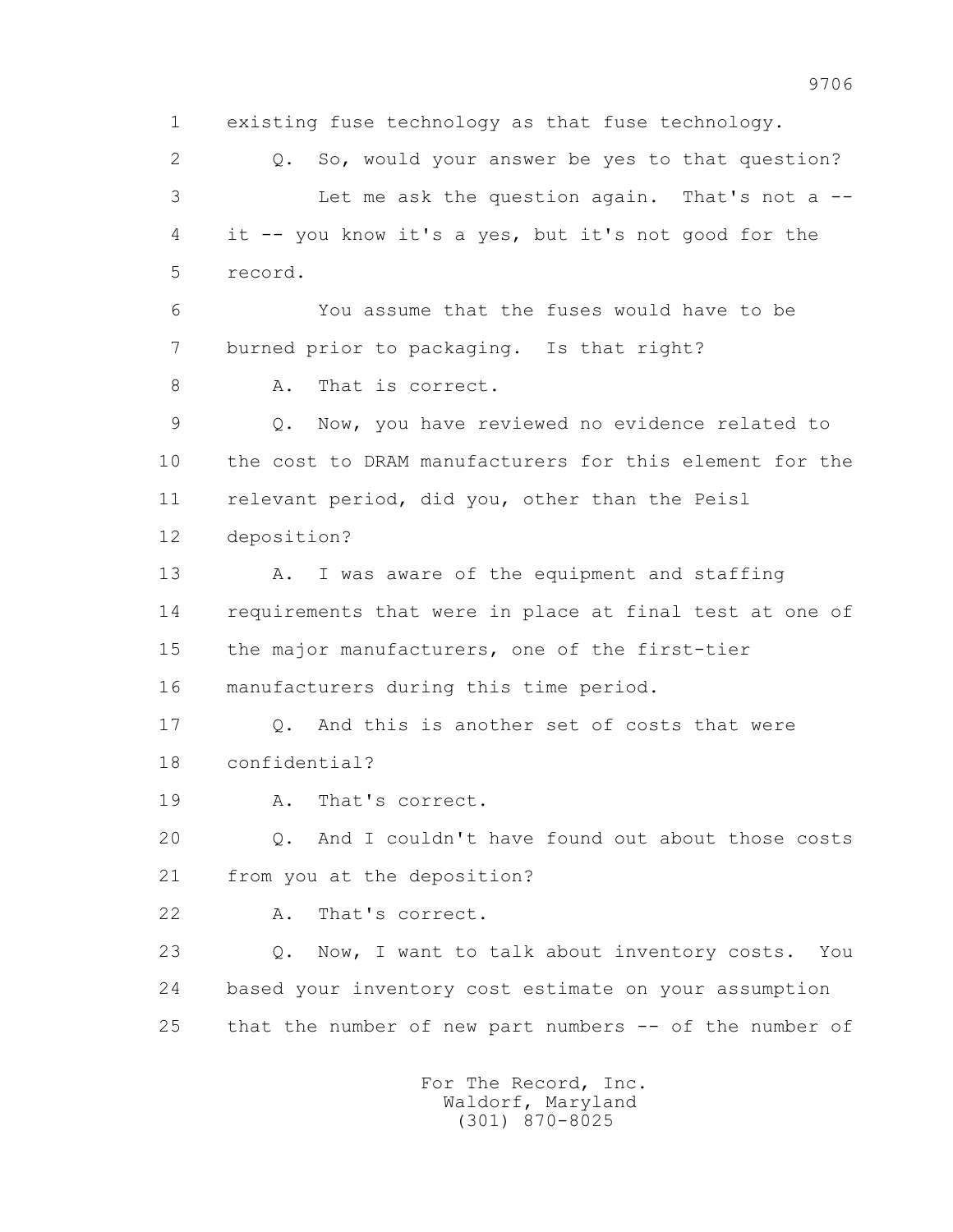1 new part numbers that would be required for a fixed CAS 2 latency and a fixed burst length from the JEDEC 3 standard. Is that right?

4 A. That's correct.

 5 Q. And after multiplying it all out, you 6 determined that you thought there would be 12 based -- 7 12 different parts for SDRAM and 15 different parts for 8 DDR SDRAM based on what's in the JEDEC standards?

 9 A. My model for CAS latency only assumed three -- 10 let me make sure I get this right. I assumed only 11 three part numbers, and my model for burst length 12 assumed four part numbers, as the JEDEC spec includes. 13 I did not go to the next extreme, which is the logical 14 extreme of combining or, if you will, multiplying those 15 numbers to a point where, of course, it would be 16 absurd.

 17 Q. So, you did testify this morning that if you 18 did multiply them, there would be 12 and that the cost 19 would be much higher.

20 A. Exactly.

 21 Q. Now, you never looked at the market today to 22 see how many of those different types of parts are 23 sold, are you -- did you?

 24 A. I did not look in detail at the market today. 25 Q. And you never saw any evidence from JEDEC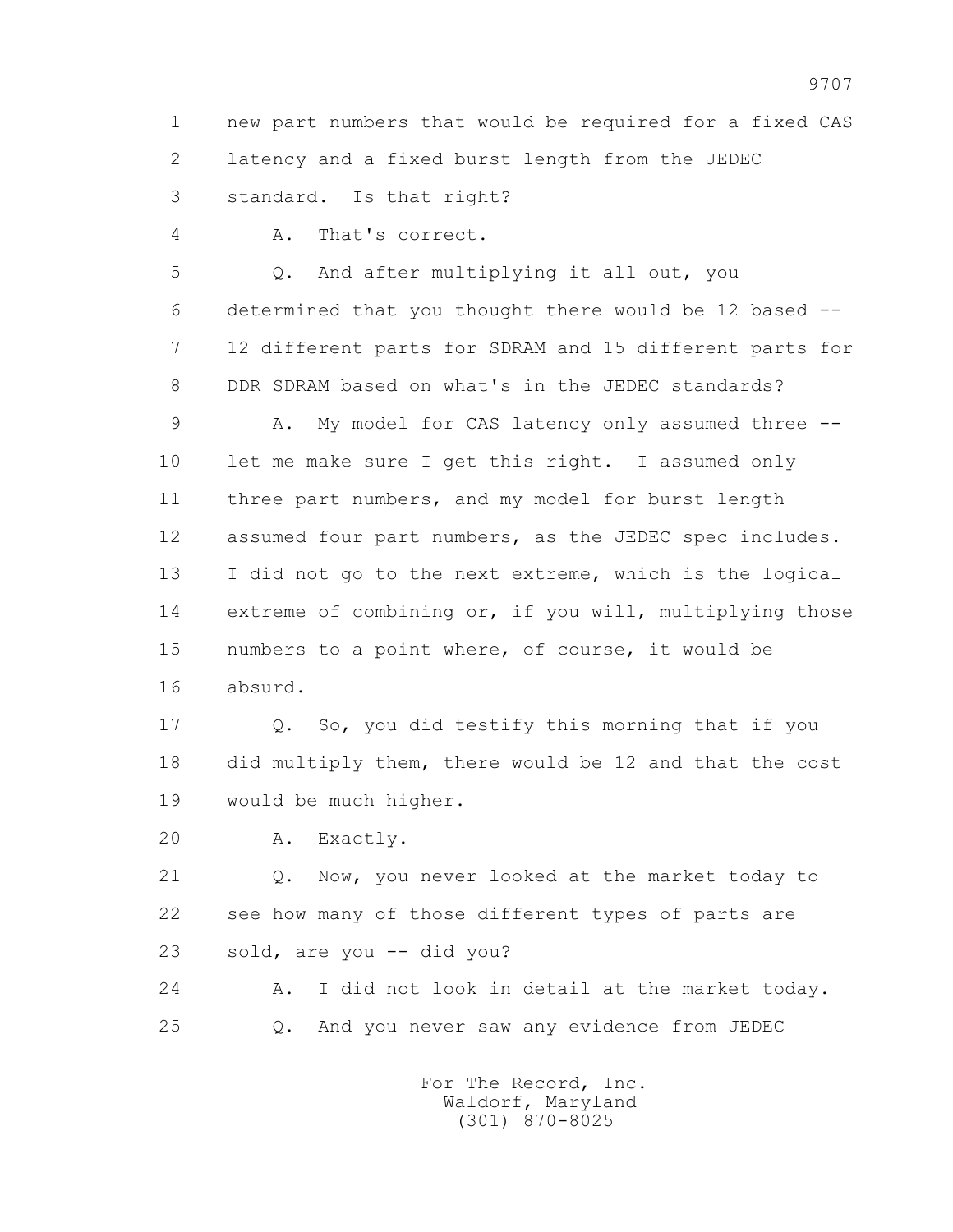1 regarding how many different types of DRAMs would have 2 been sold had there been a fixed CAS latency and a 3 fixed burst length?

 4 A. I did not receive any information from JEDEC. 5 Q. And you never read any testimony, either from 6 deposition or at trial, from a current industry 7 participant regarding how many different types of DRAMs 8 would have been sold had there been a fixed CAS latency 9 and a fixed burst length?

10 A. I don't recall any specific testimony.

11 0. Now, would you have considered it relevant to 12 your opinion if it turned out that only two CAS latency 13 values and two burst length values are used today?

14 A. If the spec were only two and two, that would 15 be relevant. If the spec is three and four and the 16 usage is different, that would be less relevant, 17 because you'd still have to support all of the part 18 numbers.

 19 Q. So, just so I have an understanding of the 20 answer to my question, you would not have considered it 21 relevant if it turned out that there are only two CAS 22 latency values and two burst length values used 23 generally today?

 24 MR. DETRE: I think that's the same question, 25 Your Honor, and it's been asked and answered.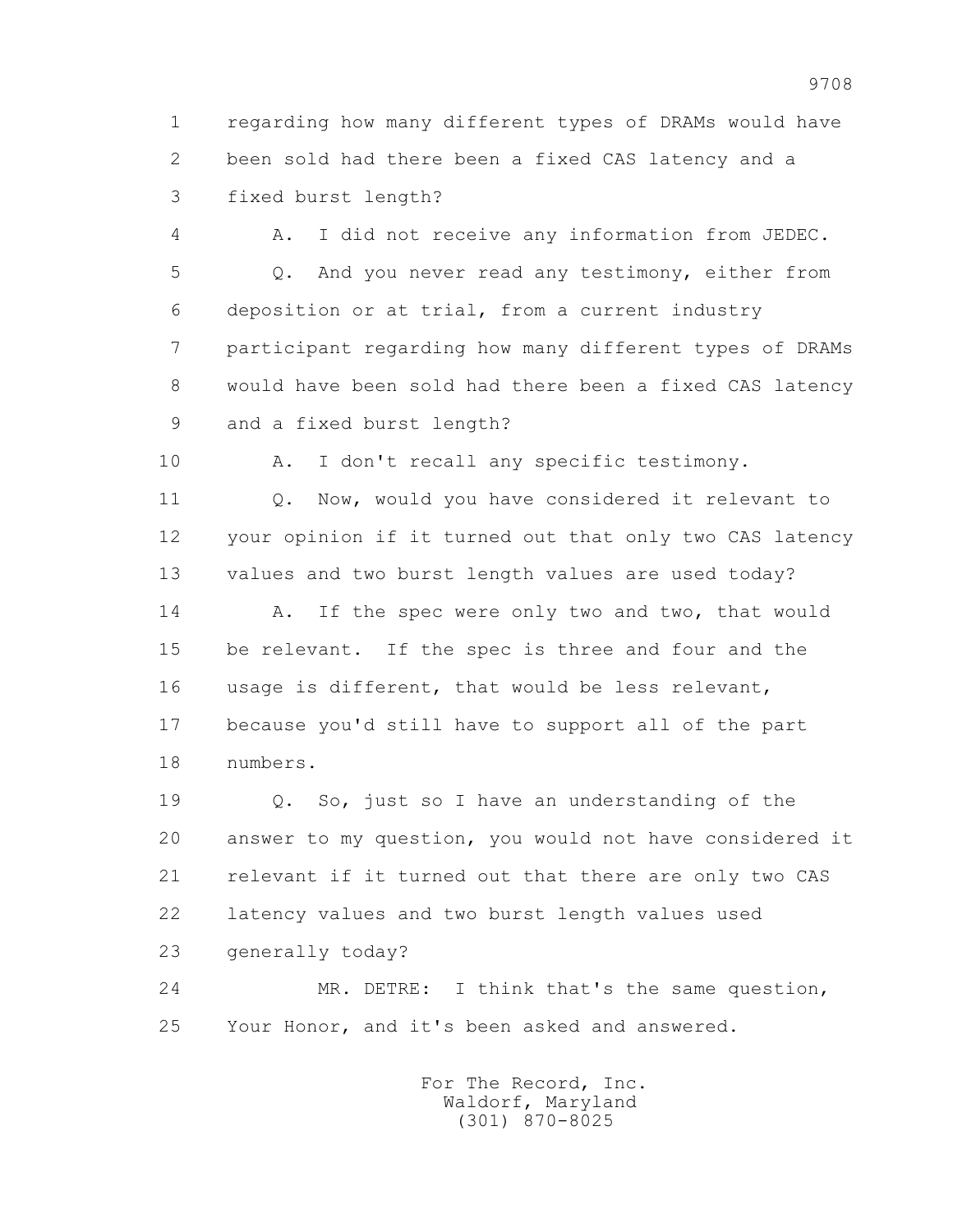1 MR. DAVIS: I'm asking because it wasn't 2 answered, Your Honor.

 3 JUDGE McGUIRE: Overruled. I'll hear it. 4 THE WITNESS: Let's try it again. Would you 5 ask the question one more time, please?

6 BY MR. DAVIS:

7 Q. Sure.

 8 Would you have considered it relevant if it 9 turned out that only two CAS latency values and two 10 burst length values were generally used today in 11 determining how many fixed burst length and fixed CAS 12 latency parts would have been sold or would have been 13 put in the standard had the standard been fixed CAS 14 latency and fixed burst length?

 15 A. Your operative word is "generally," which 16 suggests all the CAS latency and all the burst length 17 parts are required for manufacture. So, I would not 18 consider it relevant.

 19 Q. Would you have considered it relevant if JEDEC 20 meeting minutes and trial testimony indicated that if 21 the standard were for a fixed CAS latency and a fixed 22 burst length device, the industry would have coalesced 23 towards a single CAS latency and a single burst length? 24 A. That's a speculation I can't address. I can 25 only address what I was asked to address; namely, what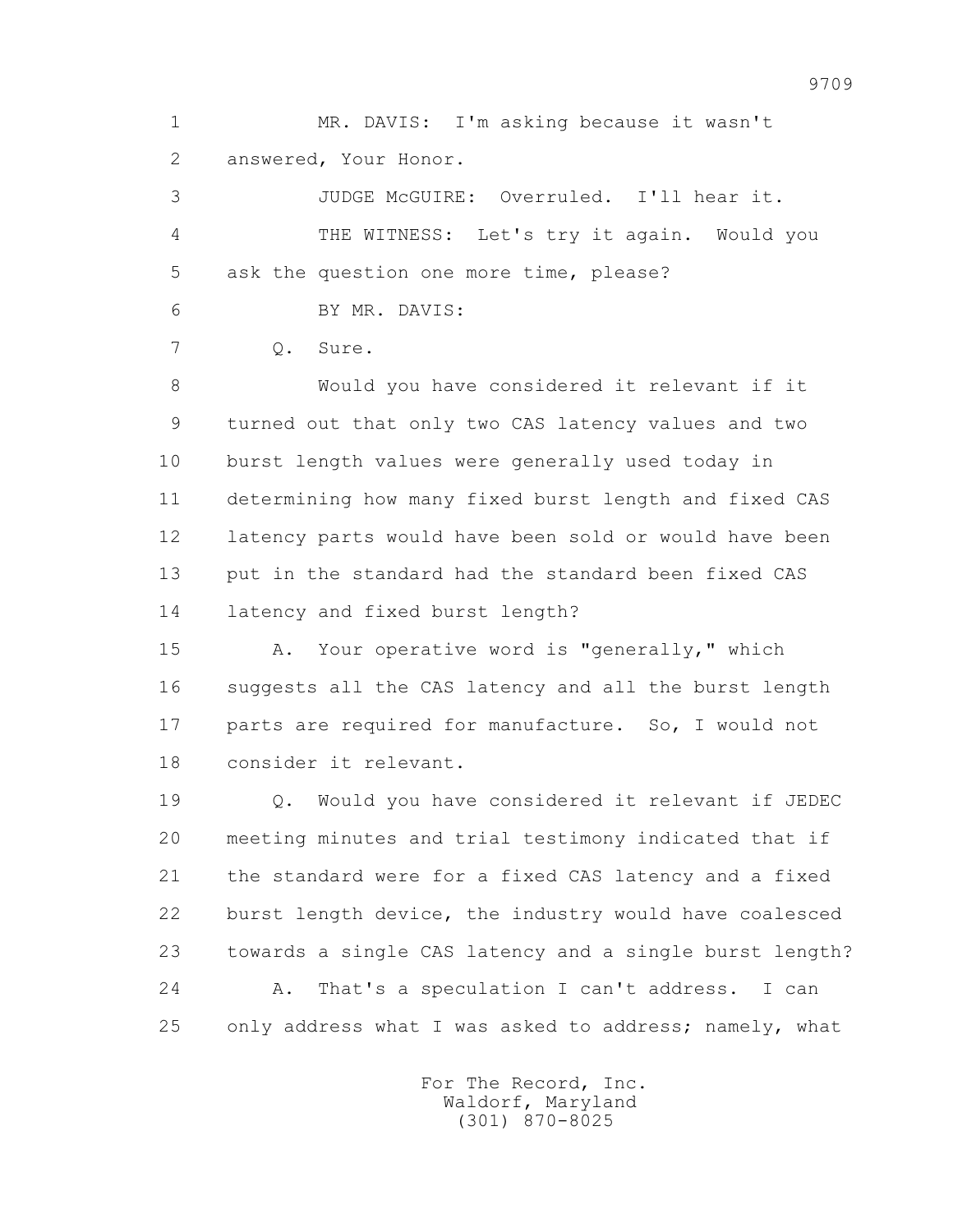1 is in the -- in the spec.

 2 Q. Well, then, my question is, would you have 3 considered it relevant?

 4 A. Of course, if the spec would have been reduced 5 to two CAS latencies, it would have affected the 6 inventory, increased inventory costs.

 7 Q. And if the testimony were that it would be just 8 a single CAS latency or single burst length, would that 9 have been relevant to your costs?

 10 A. If the spec was a single CAS latency and a 11 single burst length, it would have reduced the costs.

12 Q. I'll take that as a yes.

13 I want to talk about board complexity. Now, 14 this element is a little different from the other 15 elements that you described today, isn't it?

 16 A. That is correct. It's -- it is not in the area 17 of DRAM component manufacturing. It's in the area of 18 DRAM usage.

 19 Q. It's also different in that you weren't able to 20 come up with a cost number based solely on your own 21 experience.

 22 A. The experience I relied on was my experience as 23 reliability and quality director responsible for a 24 number of manufacturing -- manufacturing plants at 25 Intel while --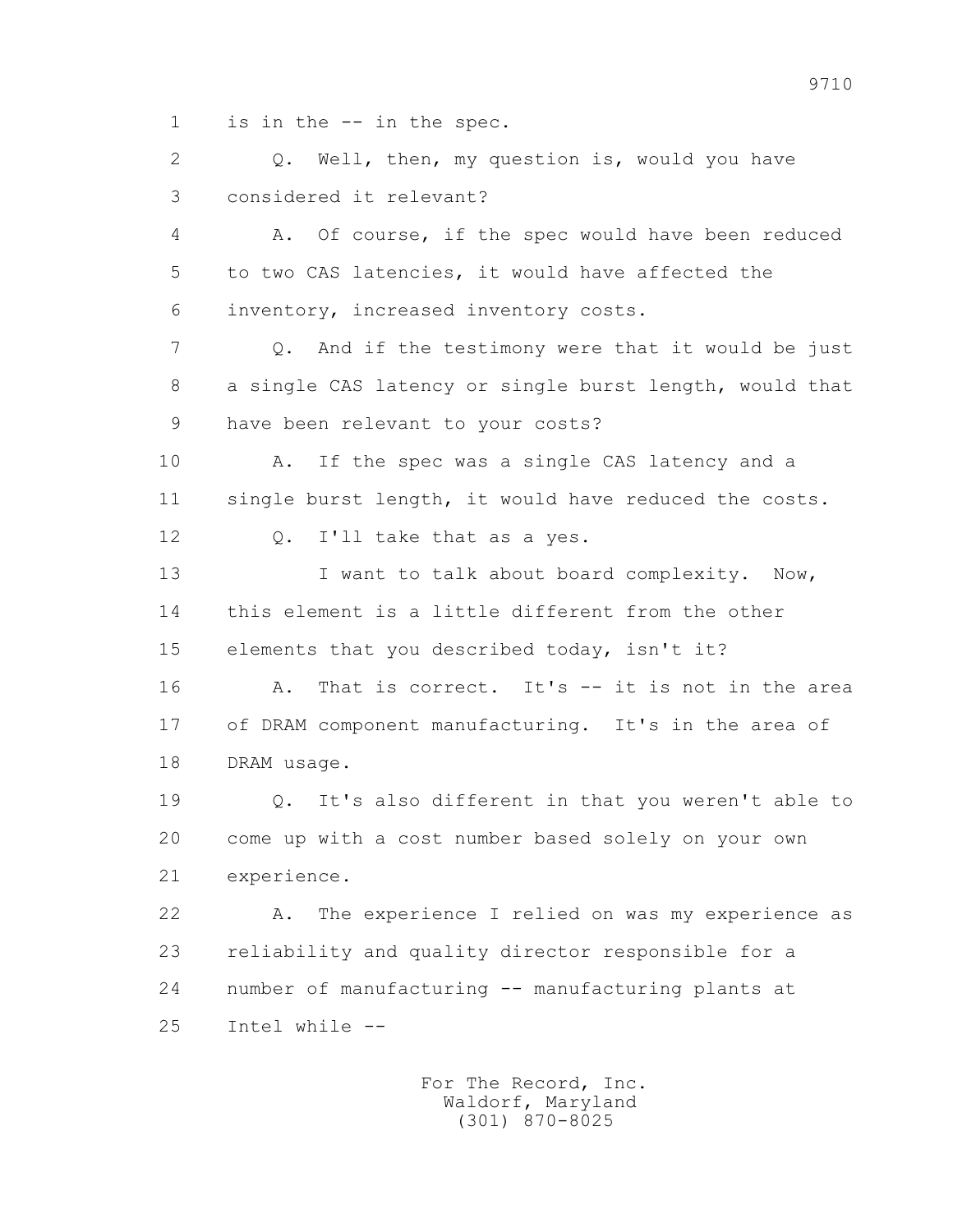1 Q. But you were -- I'm sorry, I didn't mean to cut 2 you off.

 3 But you needed to go to various web pages to 4 determine which product you thought was going to be 5 necessary to implement the alternative in order to come 6 up with a number for board complexity. Is that right? 7 A. I needed to -- to develop cost estimates, for 8 instance, for clock circuitry and for multiplexer 9 circuitry to complete the model. 10 Q. And to develop those cost estimates, you went 11 to the web pages of various companies to figure out 12 which parts would fit in? 13 A. Yes, and -- yes. 14 Q. And then you had to determine what the price 15 would be for that component? 16 A. I tried to establish high-volume pricing if at 17 all possible. 18 Q. But this is one basis for your opinions that 19 you didn't state in your report, isn't it? 20 A. I don't understand. 21 0. You didn't state the basis for this -- the 22 opinions regarding the cost of these components in your 23 report? 24 A. I don't believe I specifically stated that I 25 used web pages.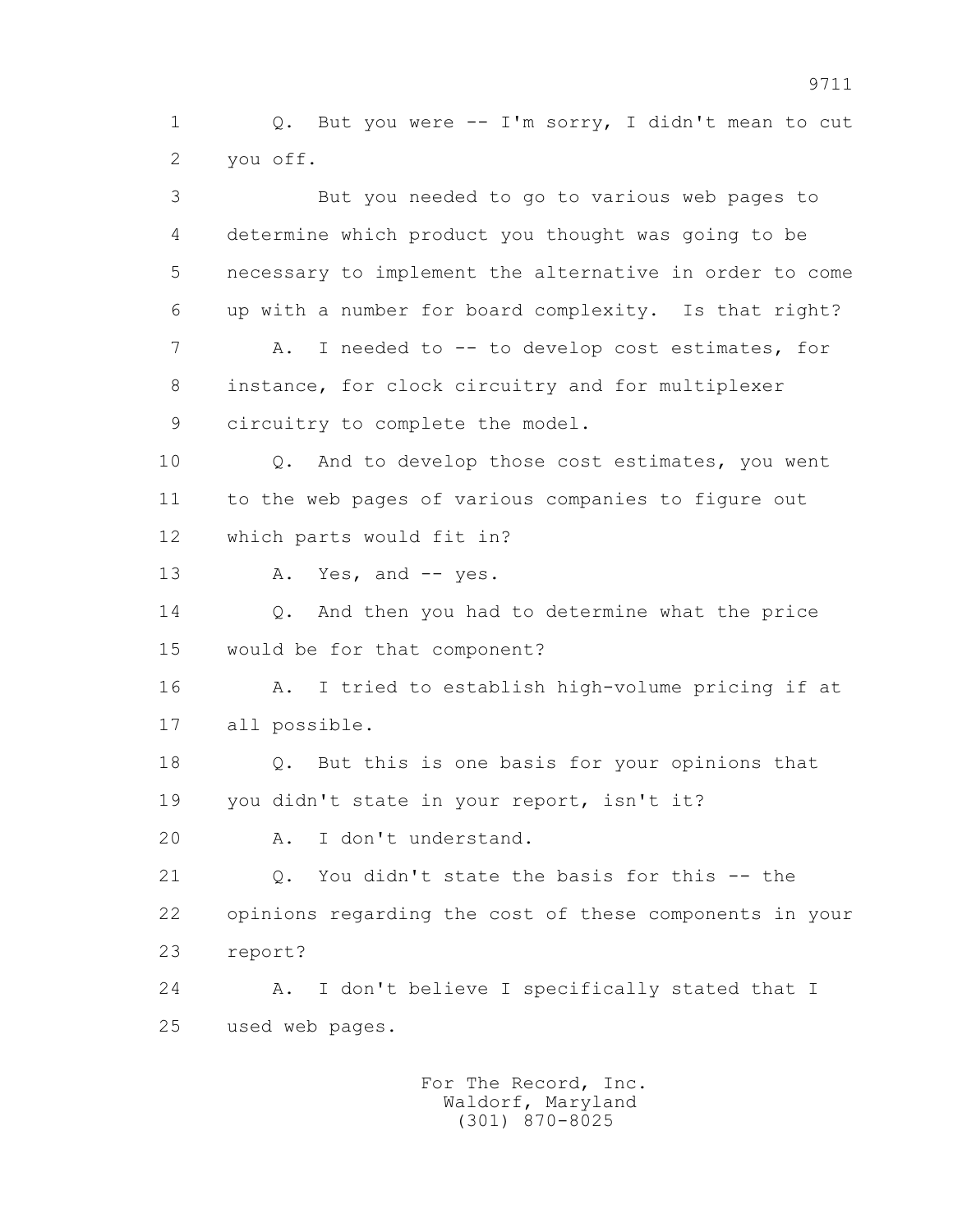1 Q. You didn't state that you went to the web 2 pages? 3 A. I -- I believe you read my report correctly. I 4 don't think I stated that. 5 Q. You didn't -- you didn't state that you called 6 up distributors to find out what the costs were? 7 A. I don't think I stated that in the report. 8 Q. You didn't identify any report where the part 9 numbers were for the parts that you were estimating? 10 A. That is correct. 11 Q. Now, you talked about these numbers in your 12 deposition, and that's when you told me that the cost 13 numbers came from these phone calls and web searches. 14 A. Right. 15 Q. But at the time of the deposition, you didn't 16 remember what part numbers you were estimating, did 17 you? 18 A. That is -- that is correct. Clock circuitry, 19 for instance, gets manufactured by a number of 20 suppliers and -- 21 Q. You didn't -- I'm sorry. 22 A. -- and I did not recall or I do not recall the 23 specific clock circuitries that I included in this 24 analysis. 25 Q. So, you don't remember the part numbers for any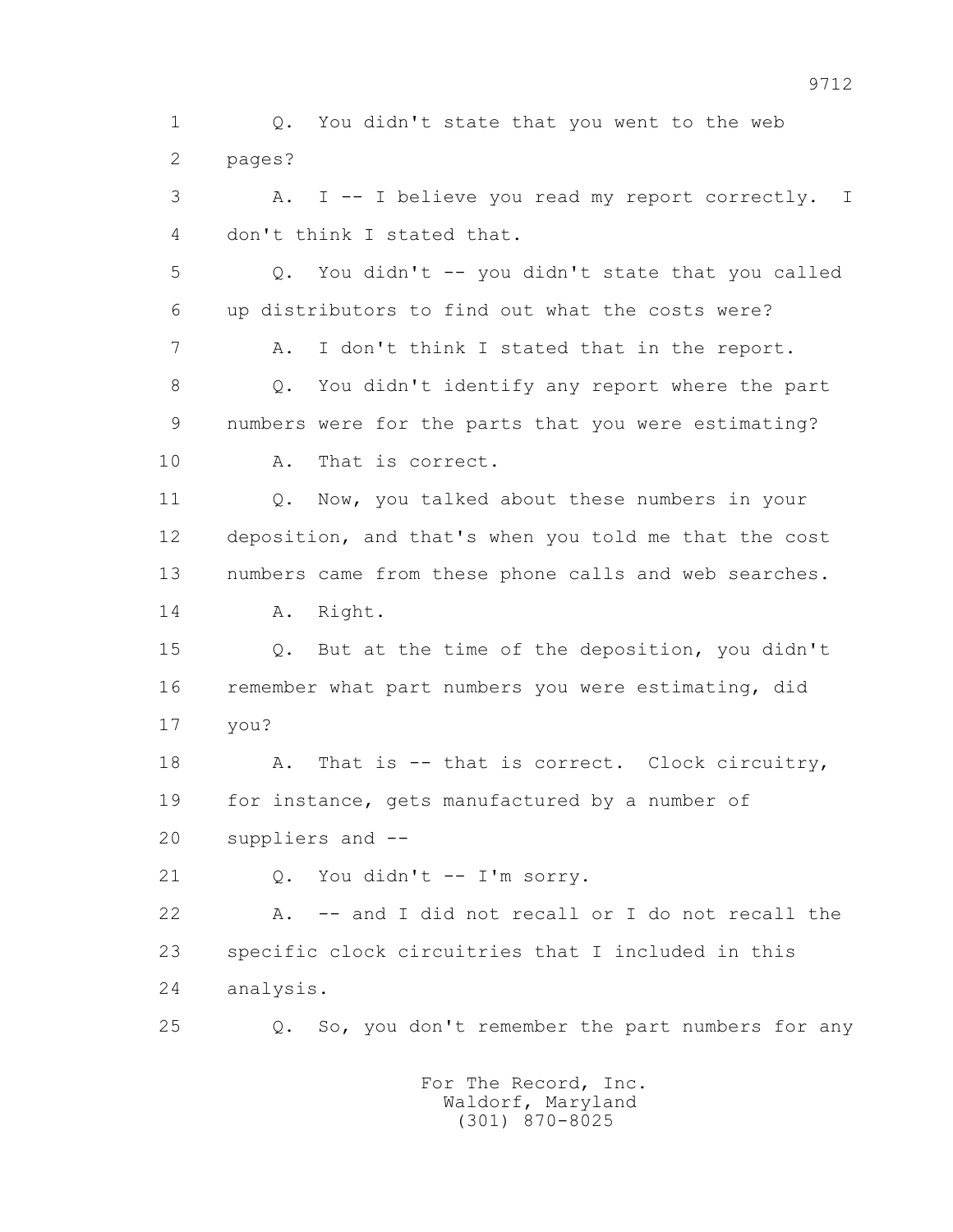1 of the components that you estimated for -- 2 A. I do not recall those -- 3 Q. You have got to let me finish my question, Mr. 4 Geilhufe. 5 You don't remember the part numbers for any of 6 the components that you put in for the board complexity 7 aspect of your -- of your opinions? 8 A. I -- not off the top of my head. Part numbers 9 are six, seven, eight digit long things, and I do not 10 recall that. 11 Q. And you had those part numbers in your notes, 12 didn't you? 13 A. Somewhere, yes. 14 Q. But you didn't bring your notes with you to the 15 deposition, did you? 16 A. No. 17 Q. So, you couldn't tell me from your notes what 18 the part numbers were? 19 A. No. 20 Q. You also didn't recall for sure which companies 21 made the products that you were -- that you were using, 22 did you? 23 A. When? 24 Q. At the deposition. 25 A. Oh, at the deposition? I believe I specified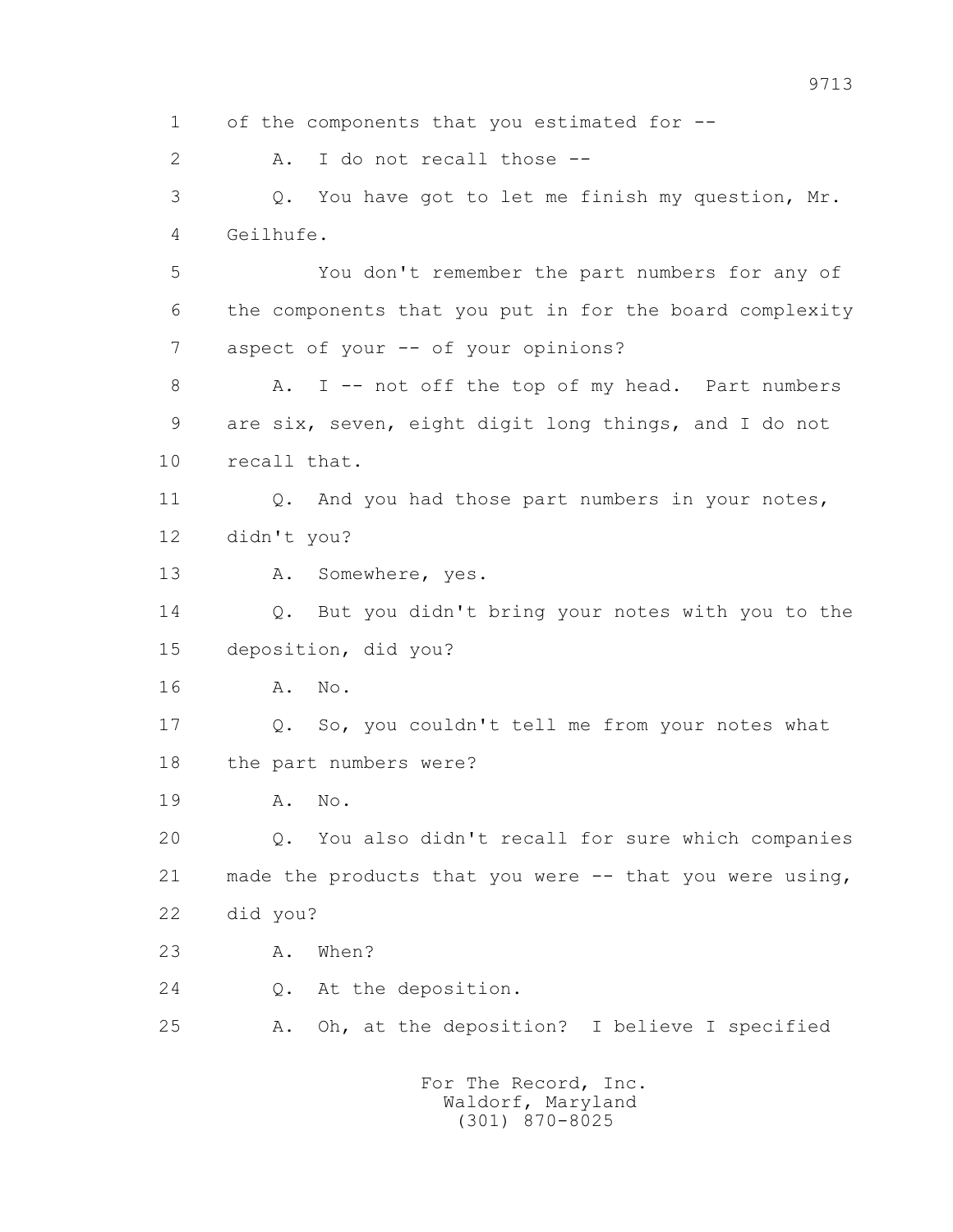1 one or two companies, and others I didn't recall. 2 Q. You thought that Arrow might have been one of 3 the companies you contacted as a distributor? 4 A. That is correct. 5 Q. But you didn't remember who you spoke to at any 6 of the companies? 7 A. No. 8 Q. Now, in your direct, you didn't mention the 9 part numbers that you got the prices for, did you? 10 A. No, I did not. 11 Q. Have you -- and you don't recall what the price 12 numbers -- I'm sorry, what the part numbers are sitting 13 here today? 14 A. No, I do not. 15 Q. Did you bring your notes with you today so that 16 you could tell me what part numbers you got the prices 17 for? 18 A. I do not -- I did not. 19 Q. So, if I wanted to check on whether the part 20 numbers that you identified were the appropriate part 21 numbers to solve the problems that you identified or 22 that Dr. Jacob identified, I wouldn't be able to do 23 that from the information you provided me, would I? 24 A. I -- since I did not provide -- 25 JUDGE McGUIRE: I think he's answered that now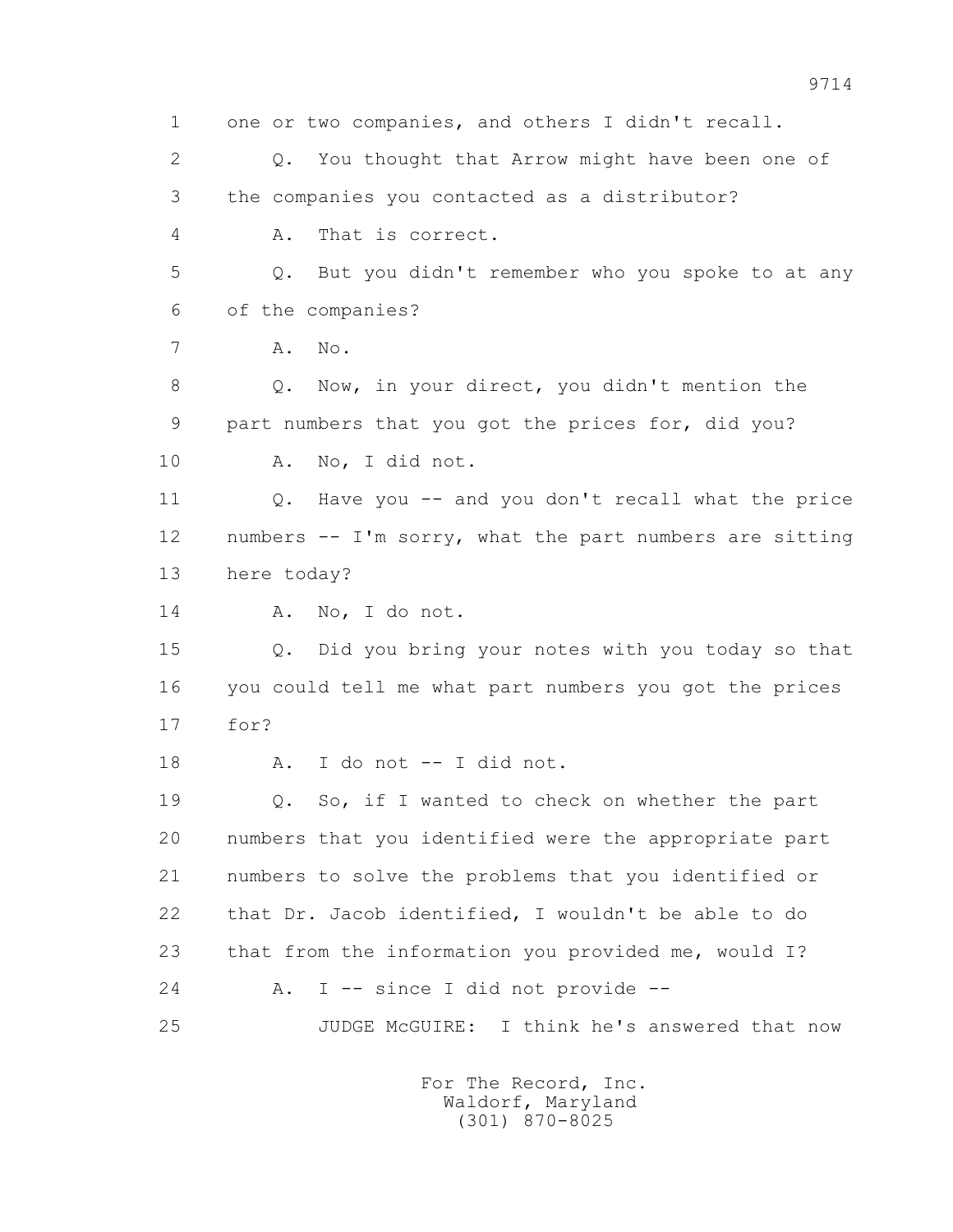1 about five times, Mr. Davis. Let's get off the part 2 numbers.

3 MR. DAVIS: Okay.

4 BY MR. DAVIS:

 5 Q. In your analysis of Professor Jacob's double 6 clock frequency alternative for dual edge clocking, you 7 testified that you thought that an on-DIMM clock would 8 be required to adequately -- I'm sorry, accurately 9 position the clock. Isn't that right?

10 A. That is correct.

 11 Q. And you were referring to an on-DIMM PLL or 12 DLL?

13 A. On-DIMM PLL or DLL clock circuit, maybe more 14 than a PLL/DLL.

 15 Q. You didn't do any timing analysis to ensure 16 that you were correct in your assertion that an on-DIMM 17 clock or an on-DIMM DLL would be required, did you?

 18 A. I made hopefully the good technical assumption 19 if we're removing a DLL from the chip, and we certainly 20 would need some -- a DLL on the DIMM, but I did not 21 make the timing -- detailed timing analysis.

 22 Q. And just so we're clear, for this alternative, 23 I was -- I wasn't talking about removing the DLL. I 24 was talking about doubling the clock frequency.

25 A. I apologize for the wrong answer.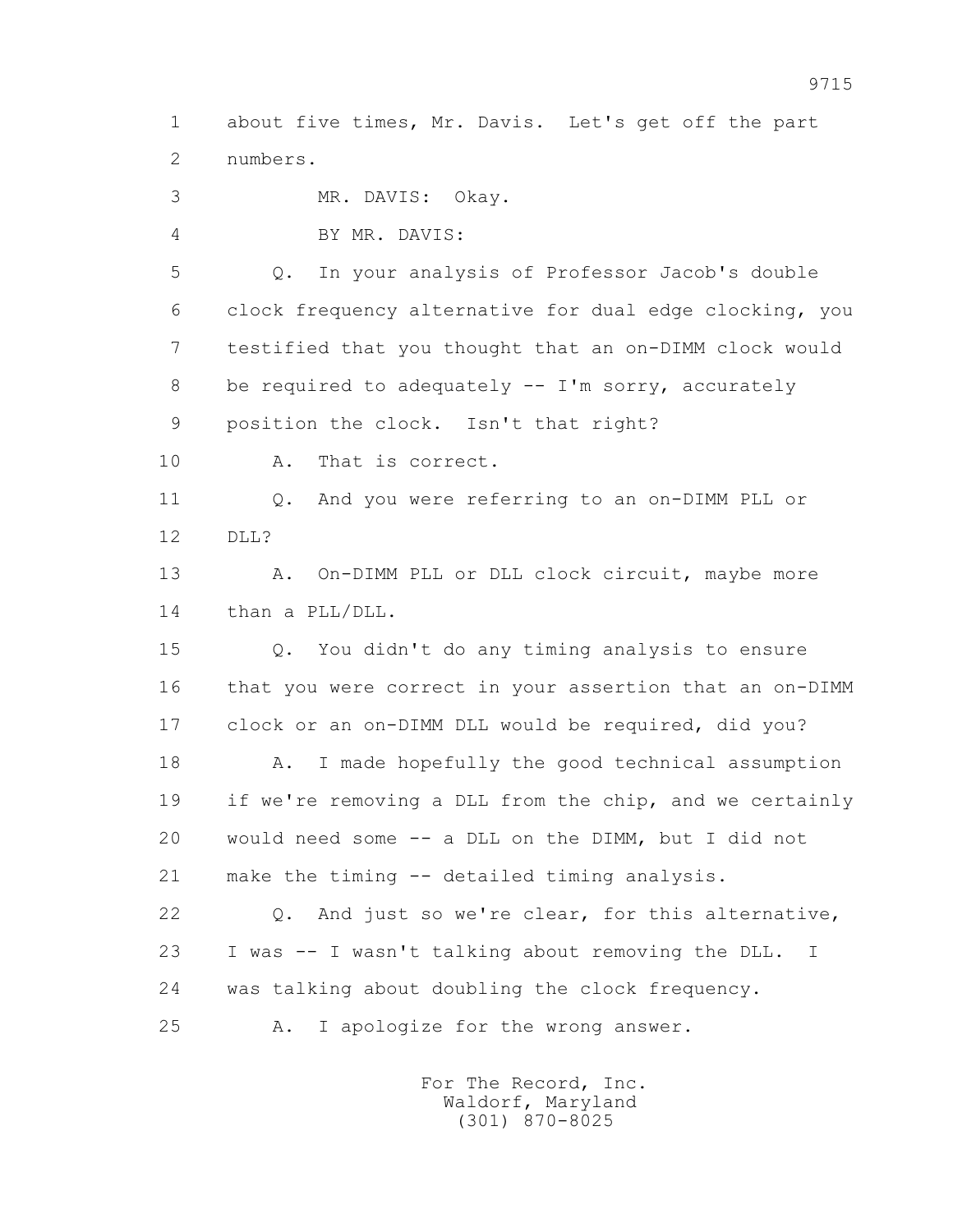1 0. But that doesn't change your answer, does it? 2 A. No, it doesn't.

 3 Q. Now, in coming up with your cost for the clock 4 PLL or PLL or DLL, you didn't look to see what the cost 5 of similar components were for either register DIMMs or 6 for the Kentron's QBM DIMMs?

 7 A. I made an attempt to identify the cost for the 8 Kentron DIMMs, and interestingly enough, the high-speed 9 DIMMs are not available, and information about them was 10 only available via nondisclosure agreement, which 11 suggests that the product is not yet commercially 12 available.

 13 Q. The cost for the PLL is not -- I was talking 14 about the cost for the PLL, and that's not available 15 you're saying?

16 A. The Kentron solution. You asked specifically 17 about the Kentron solution, and that's the answer I'm 18 giving.

 19 MR. DAVIS: Can I have one second, Your Honor? 20 JUDGE McGUIRE: All right.

21 (Counsel conferring.)

22 BY MR. DAVIS:

 23 Q. I'd like to show you what's been marked for 24 identification as CX-2613.

25 May I approach, Your Honor?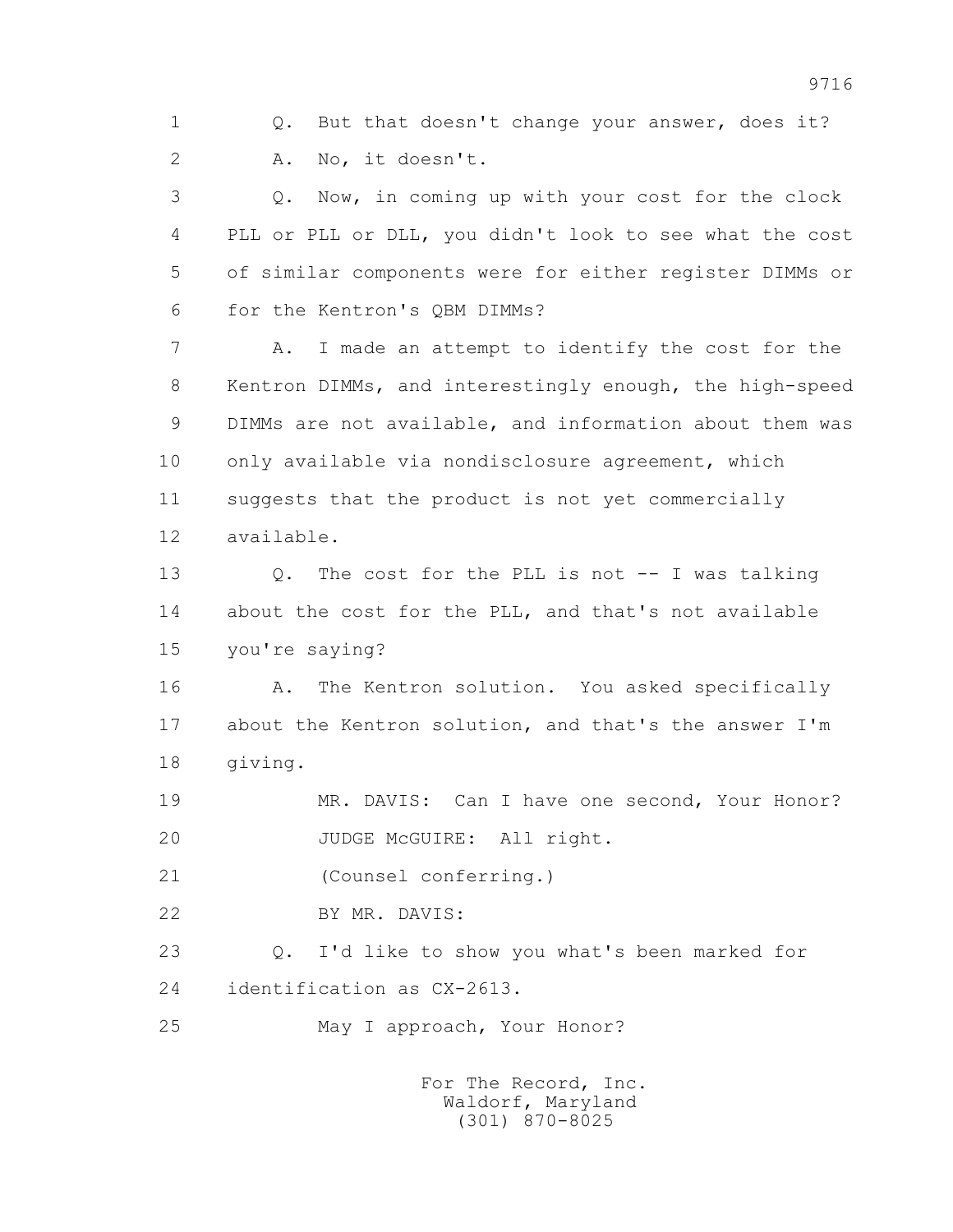1 JUDGE McGUIRE: Yes. 2 THE WITNESS: Thank you. 3 BY MR. DAVIS: 4 Q. Do you see from the first page that this is a 5 Kentron document regarding the QBM memory solution? 6 A. Yes. Could you frame this as to the time 7 frame? 8 Q. I'm -- 9 Could we have another -- 10 JUDGE McGUIRE: Go ahead. 11 (Pause in the proceedings.) 12 MR. DAVIS: Could we take a five-minute break, 13 Your Honor? 14 JUDGE McGUIRE: All right, we will take a short 15 break. 16 THE WITNESS: Thank you. 17 (A brief recess was taken.) 18 JUDGE McGUIRE: Let's go on the record. 19 At this time you may continue, Mr. Davis. 20 BY MR. DAVIS: 21 Q. Mr. Geilhufe, if you look at the first slide, 22 all the way in the bottom corner, there's very, very 23 small type, very hard to read. Just to answer your 24 question about what the date is, it looks like it says 25 9/17/02.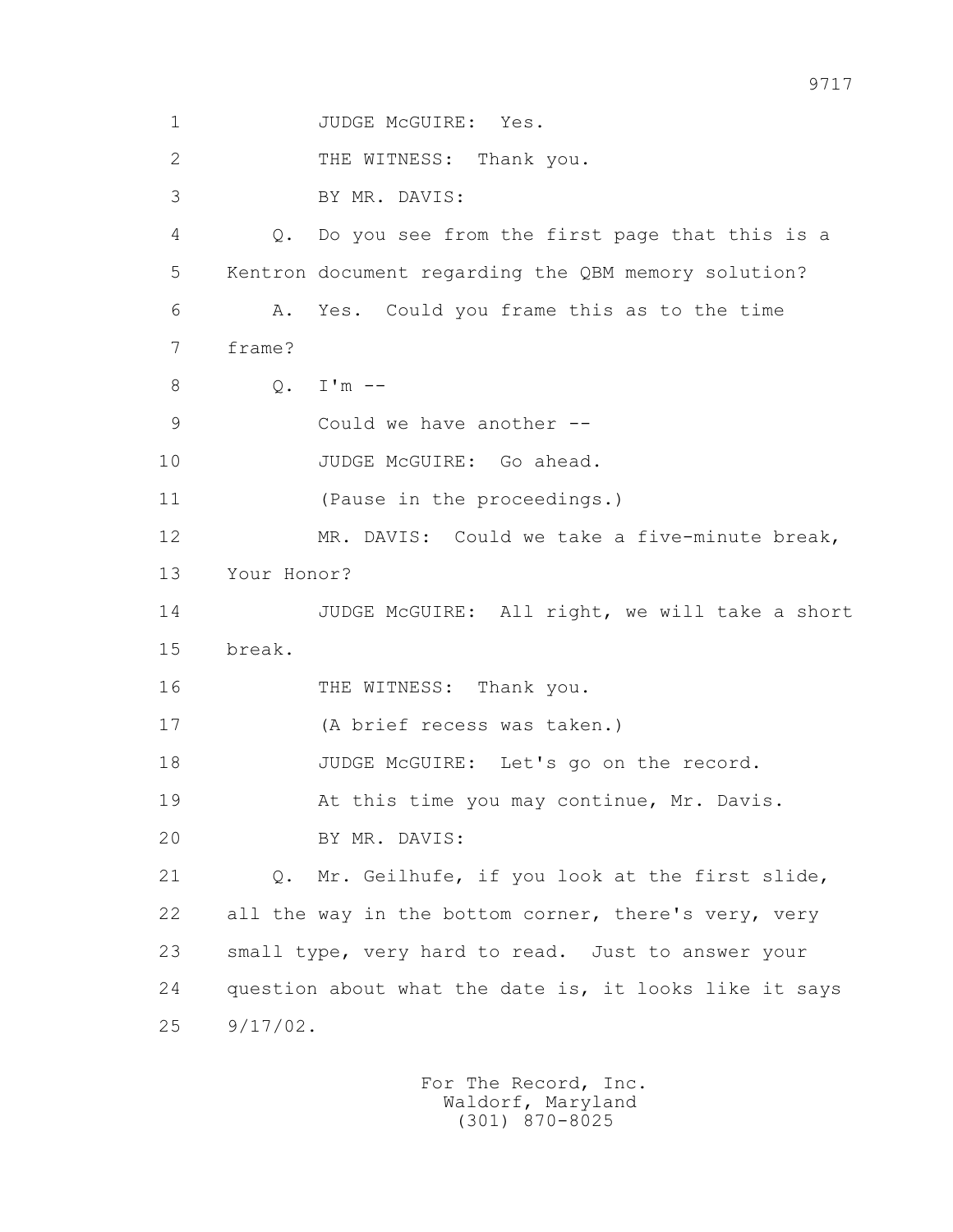1 A. May I put my glasses on? 2 Q. You can look at the screen, actually. I think 3 it's on there. 4 A. Okay. So, that's -- that puts us in September 5 of 2002. 6 Q. Now, this is the QBM Kentron DIMM that you were 7 referring to earlier in your answer just a minute ago. 8 A. That is -- that is correct. 9 Q. Now, could you turn to page 7 of the exhibit, 10 and the top slide there, do you see a table? 11 A. Yes. 12 Q. Refer to the first column, which says QBM533. 13 A. Correct. 14 Q. And focus on the third row from the bottom. Do 15 you see it says, "PLL," and the cost is \$2? 16 A. Right. 17 Q. Did you see this document prior to putting 18 together your opinion in this case? 19 A. I believe I saw this document, yes. 20 Q. Okay. And you didn't include this as a -- did 21 you consider this as part of the cost of PLL? 22 A. Of course. I actually tried to establish what 23 the PLL cost at Kentron is, and the response was I 24 needed to sign a nondisclosure agreement to get that -- 25 access to that information.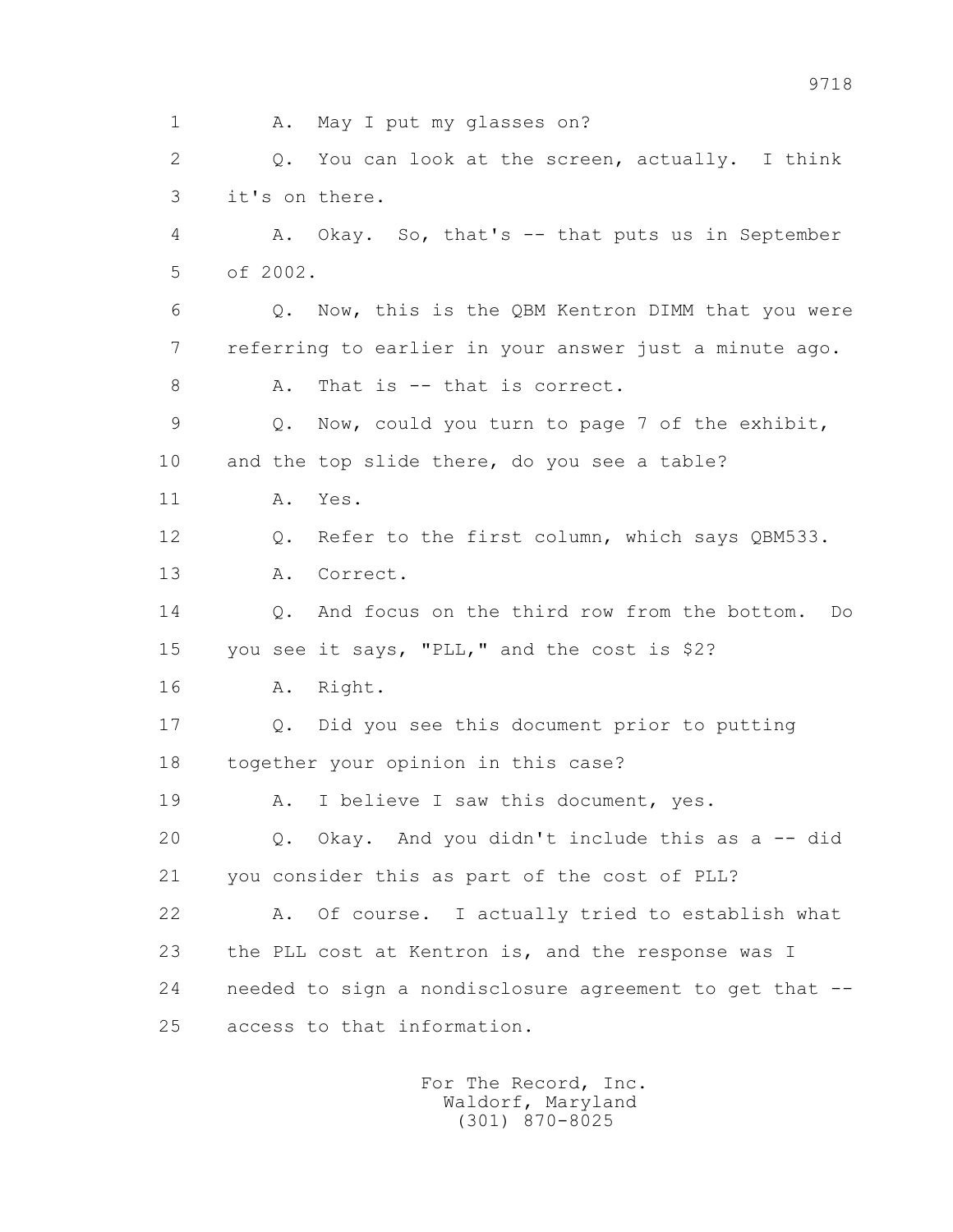1 Q. So, it wasn't good enough to see the \$2 in the 2 presentation; you wanted to get what they considered 3 confidential information on what the PLL cost was?

 4 A. Mr. Davis, I have generated hundreds of 5 marketing presentations, and I've seen thousands, and 6 just because a number is on a slide does not mean it is 7 either available or it's -- actually a transaction has 8 taken place at that price.

 9 Q. So, you didn't believe that \$2 price? 10 A. I have no judgment. I could not confirm it. 11 Q. And did you consider the cost for PLLs for 12 registry DIMMs?

 13 A. I did not review specifically the costs for 14 register DIMMs.

 15 Q. Now, with your -- I'm sorry, with your cost 16 estimate for the clock/PLL that we were talking about, 17 the -- you think the double clock frequency alternative 18 would cost about 28 cents more than the dual edge 19 clocking alternative?

 20 A. That is correct, that's what I projected in my 21 model.

 22 Q. And 24 cents of that 28 cents comes from that 23 PLL?

24 A. Approximately 24 cents.

25 Q. Now, I'd like to talk about a few of the actual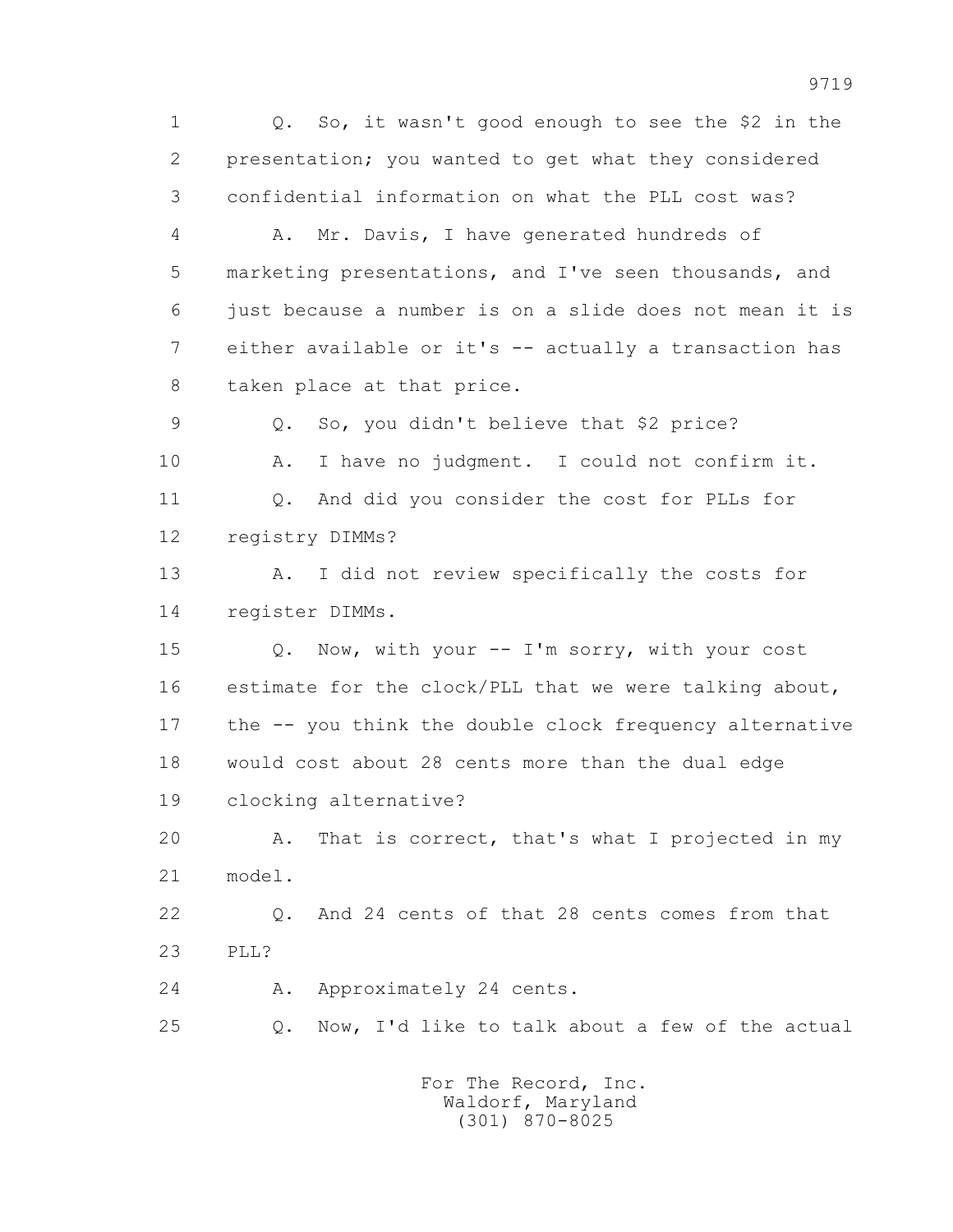1 technology alternatives themselves.

 2 Now, let's look at some of the -- some of your 3 overall conclusions regarding the costs of some of 4 these alternatives. You think that a fixed CAS latency 5 and fixed burst length would increase costs by 6 cents 6 and 4 cents, respectively, over the JEDEC standard, the 7 current JEDEC standard technology? 8 A. That is correct. That's what I've shown on the 9 table. 10 Q. Now, you'll recall earlier we talked about 11 SDRAM-Lite a little bit? 12 A. I don't believe SDRAM-Lite -- yes, you asked 13 questions about it. 14 Q. Did you know that in 19 -- that there's 15 testimony to the effect that in 1995, fixed CAS latency 16 and fixed burst length parts were being proposed as 17 part of the SDRAM-Lite standard to lower costs relative 18 to the current standard? 19 A. I'm not aware of that, and of course, SD-Lite 20 is not a significant DRAM product, so history or the 21 actual marketplace has decided that that's -- was 22 probably incorrect. 23 Q. You didn't review the SDRAM-Lite proposals? 24 A. I did not. 25 Q. And you didn't talk to anybody who was at JEDEC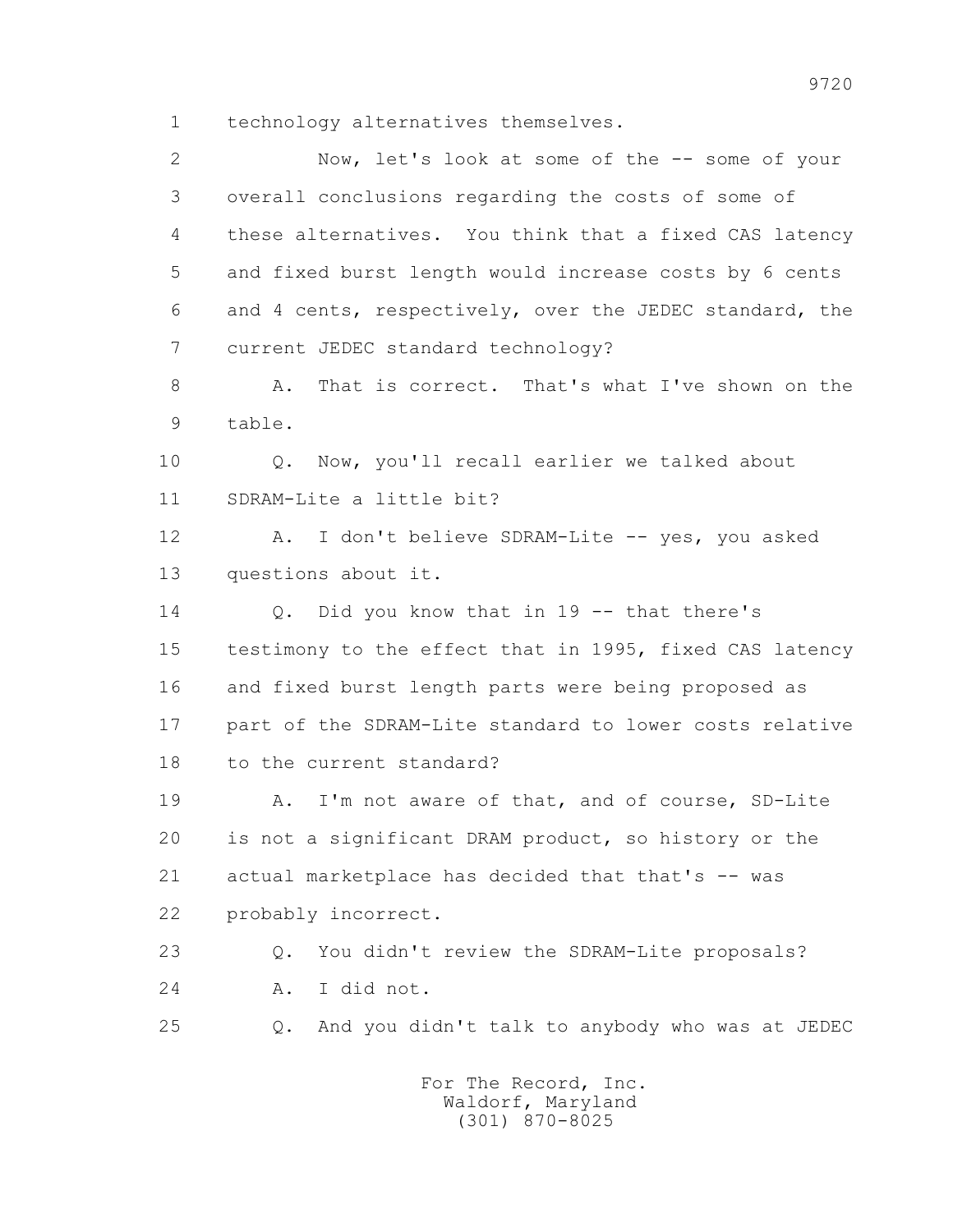1 who reviewed those proposals?

 2 A. I did not talk to anyone at JEDEC. You don't 3 need to ask that question again.

 4 Q. Now, let's talk about voltage levels via pin to 5 set CAS latency and burst length. Is it accurate for 6 me to say that virtually all of the costs for this 7 alternative are based on your assumption that 8 additional pins would be needed to implement this 9 alternative?

 10 A. My analysis and testimony did not address 11 voltage levels of the pins.

 12 Q. I see what you're saying. You're looking at 13 voltage level, multiple voltage levels.

14 A. That is correct, yes.

 15 Q. I'm referring to the analysis that you did of 16 burst length via pins and CAS latency via pins.

 17 A. Okay, that has nothing to do with voltage 18 levels, just the pin.

19 Q. Two voltage levels, right?

20 A. Right.

 21 Q. It's fair to say that virtually all of the 22 costs -- in fact, all of the costs for this alternative 23 are based on the assumption that additional pins would 24 be required to implement this alternative. Is that 25 right?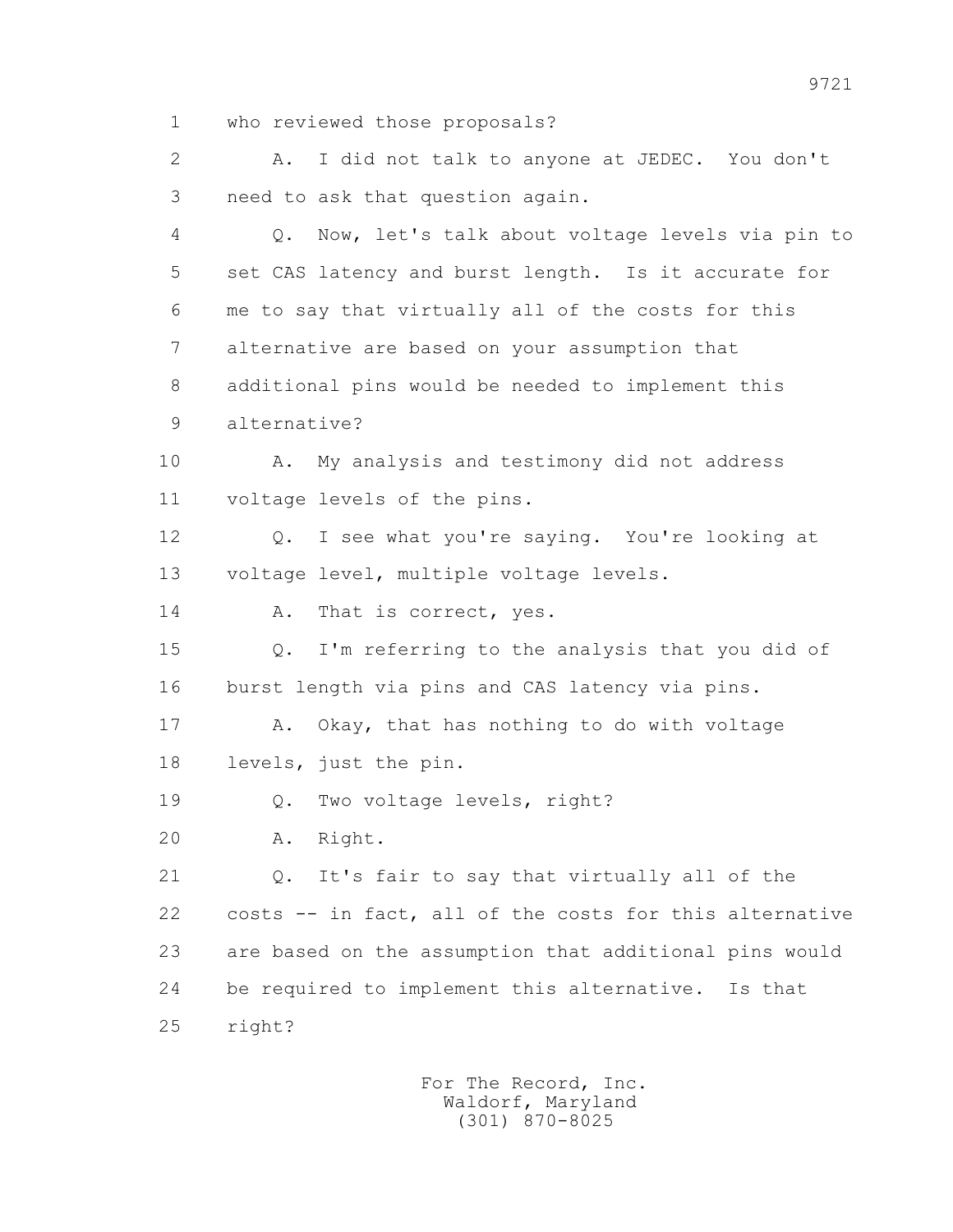1 A. That is correct.

 2 Q. And you base that assumption that more pins 3 would be required on your reading of Professor Jacob's 4 report?

 5 A. Professor -- Professor Jacob suggested using 6 additional pins, and I identified how many pins would 7 be required to support the three bits for CAS latency 8 and three bits for burst length.

 9 Q. But you didn't do anything to ensure that it 10 was the case that you actually did need more pins to -- 11 to use this alternative, did you?

 12 A. Professor Jacob did not suggest any other -- 13 excuse me. No, I did not.

14 JUDGE McGUIRE: Thank you.

15 BY MR. DAVIS:

 16 Q. You didn't look at any JEDEC -- I'm sorry, at 17 the JEDEC standard to see if there were standard 18 packages that had no-connects that could have been 19 used?

20 A. Of course, I did.

 21 Q. And you found that there were packages that had 22 multiple no-connect pins when you did that, correct?

 23 A. I found as part of the JEDEC standards that all 24 the standards used either at the 44 or the 54 or the 66 25 pin level, they used up all the pins in the highest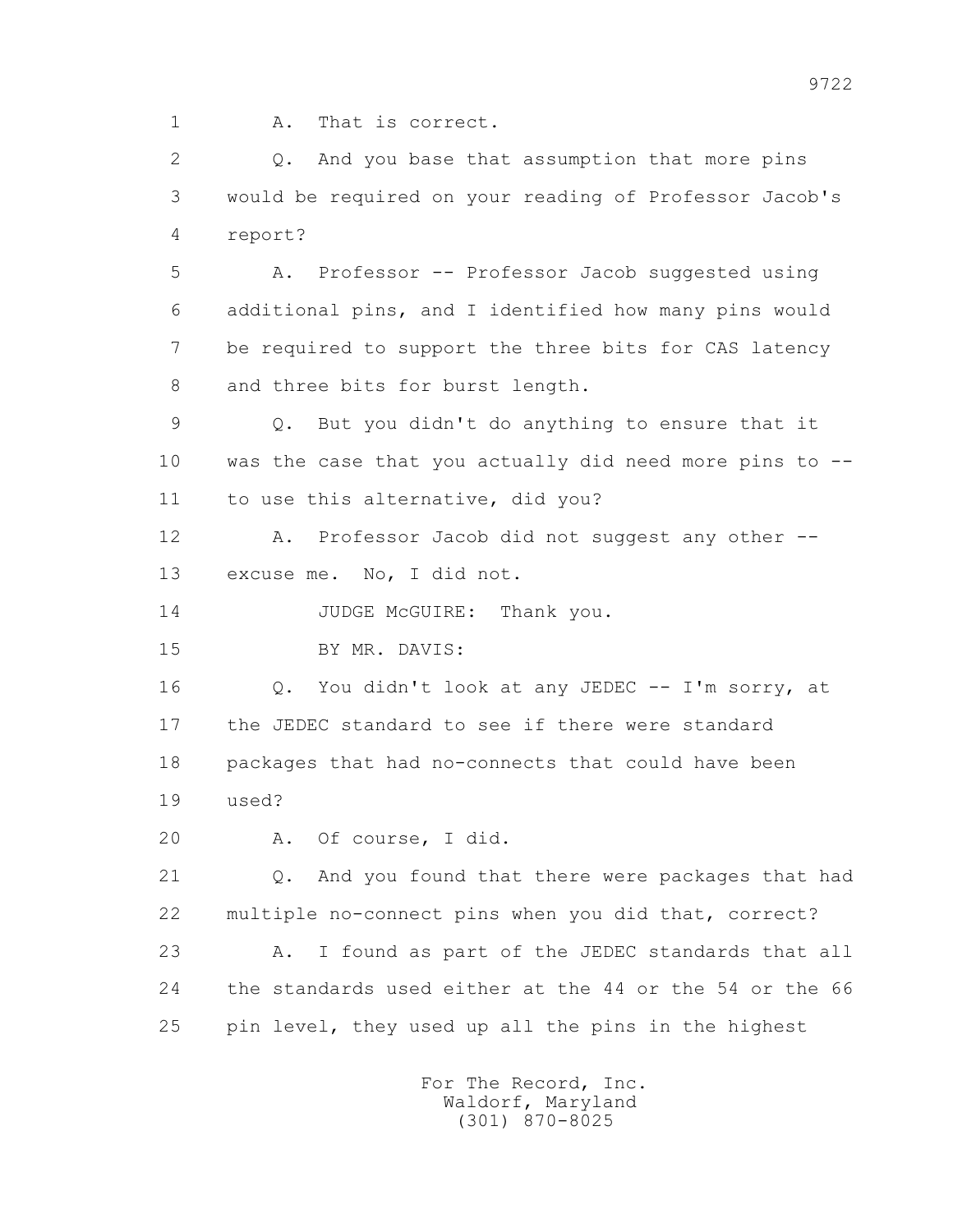1 density cases. So, the standard used up all the pins 2 in the highest density cases. 3 Q. Well, I'm not sure I understand that answer. 4 Let's look at CX-234, which is the JEDEC standard, you 5 should have it in front of you still, and I'm talking 6 about page 83. 7 A. What's the page number? 8 Q. Page 83. 9 A. Um-hum. 10 Q. And this is a -- are you at that point, page 11 83? 12 A. I'm on page 83. 13 Q. And this is a schematic or a drawing of the 14 pin-out for the 16, 32 and 64-meg x4 SDRAM in TSOP-2. 15 Is that right? 16 A. That's correct. 17 Q. And if you look at that picture, there are open 18 or no-connect pins at 17, 25, 43 and 53. Is that 19 right? 20 A. That's correct. 21 Q. So, there are four open pins; there are four 22 no-connect pins in this particular pin-out. 23 A. On this particular version. 24 Q. So, there would be 16 options, is that right, 25 16 options for CAS latency and burst length using this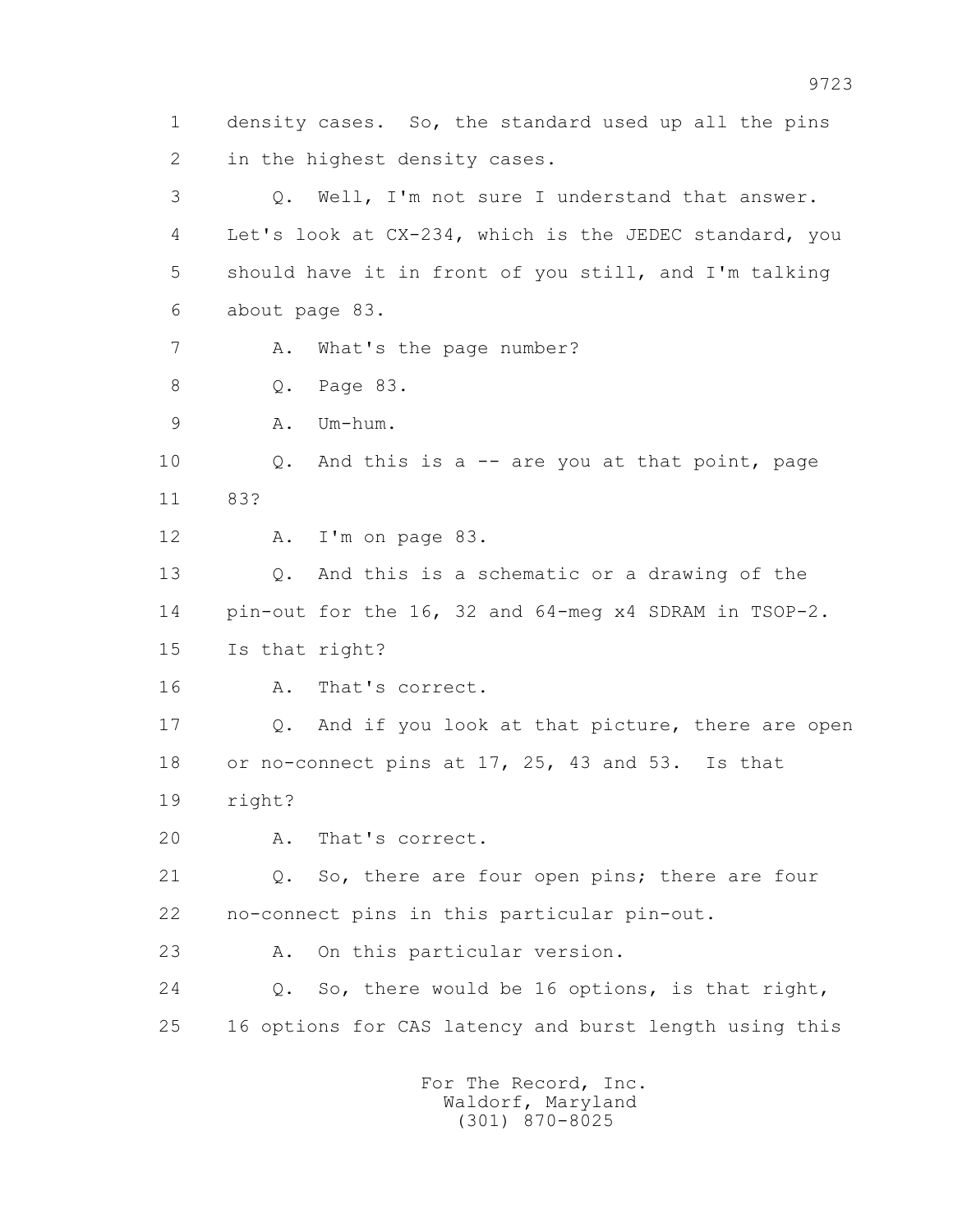1 particular -- this particular pin-out? 2 A. Only for this configuration of DRAM. The 3 standard provides for all configurations of DRAM, and 4 other configurations, of course, don't have any -- have 5 four -- do not have four pins available. 6 Q. Could you turn to page 80? 7 A. Eighty, yes. 8 Q. And this is a two-meg x4. 9 A. Yes, much smaller SDRAM. 10 Q. And this is an SDRAM rather than a DDR SDRAM, 11 right? 12 A. That's correct. 13 Q. And there are open pins for or no-connect pins 14 on 30 and 34 there, correct? 15 A. Correct. 16 Q. So, that's four options, not as many as the 17 first time, but -- 18 A. Right, but again, the SDRAM spec does not 19 confine itself to a 16-meg x4. It covers the range of 20 densities, so we have to look at the worst case 21 packaging situation. 22 Q. But this SDRAM spec was put together along with 23 the assumption that there would be a mode register. 24 Isn't that right? 25 A. Correct.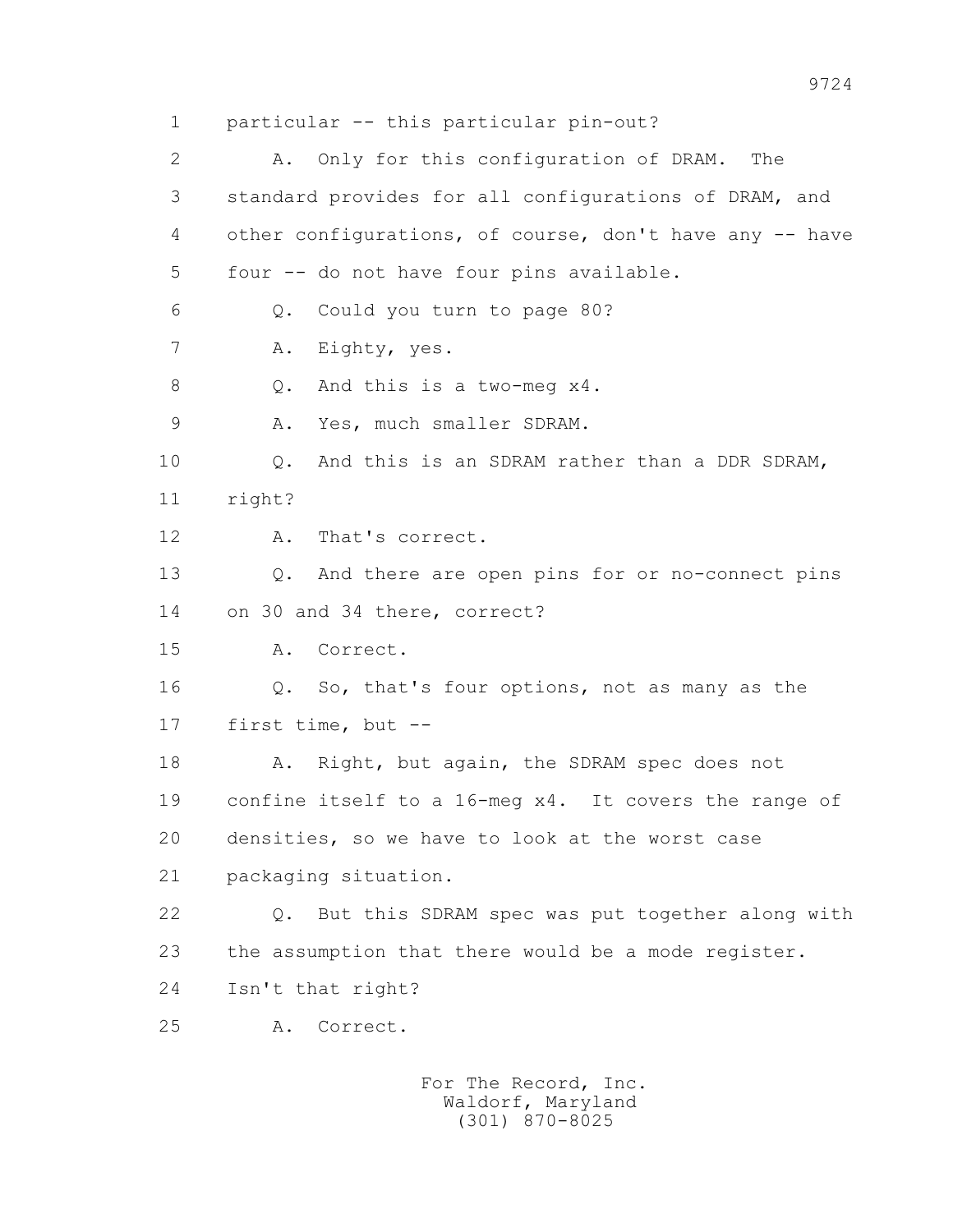1 Q. Now, with respect to your table -- you can take 2 that off -- with respect to your tables describing 3 fixed costs, those are one-time costs. Is that right? 4 A. That's correct, one-time costs per product 5 type. 6 Q. Per product type? 7 A. Per product part number, if you will. 8 Q. So, you'd only -- for example, for the design, 9 you would spend the money for the design, and then 10 you'd have the design. 11 A. That -- that is the model there. 12 Q. You wouldn't be spending another \$250,000 or 13 \$100,000 next year to do the same design; you've 14 already got that. Is that right? 15 A. That is why this estimate is a conservative 16 estimate. We all know that redesigns take place, and 17 for instance, initial mask costs would develop as a 18 part of the shrunk or something like this, but I did 19 not include that. 20 Q. So, your model just includes the first 21 redesign? 22 A. That is just the first one. 23 Q. The -- one of the assumptions that you had in 24 the model that I didn't understand was that -- you said 25 that it was based on 20 million units of output. Is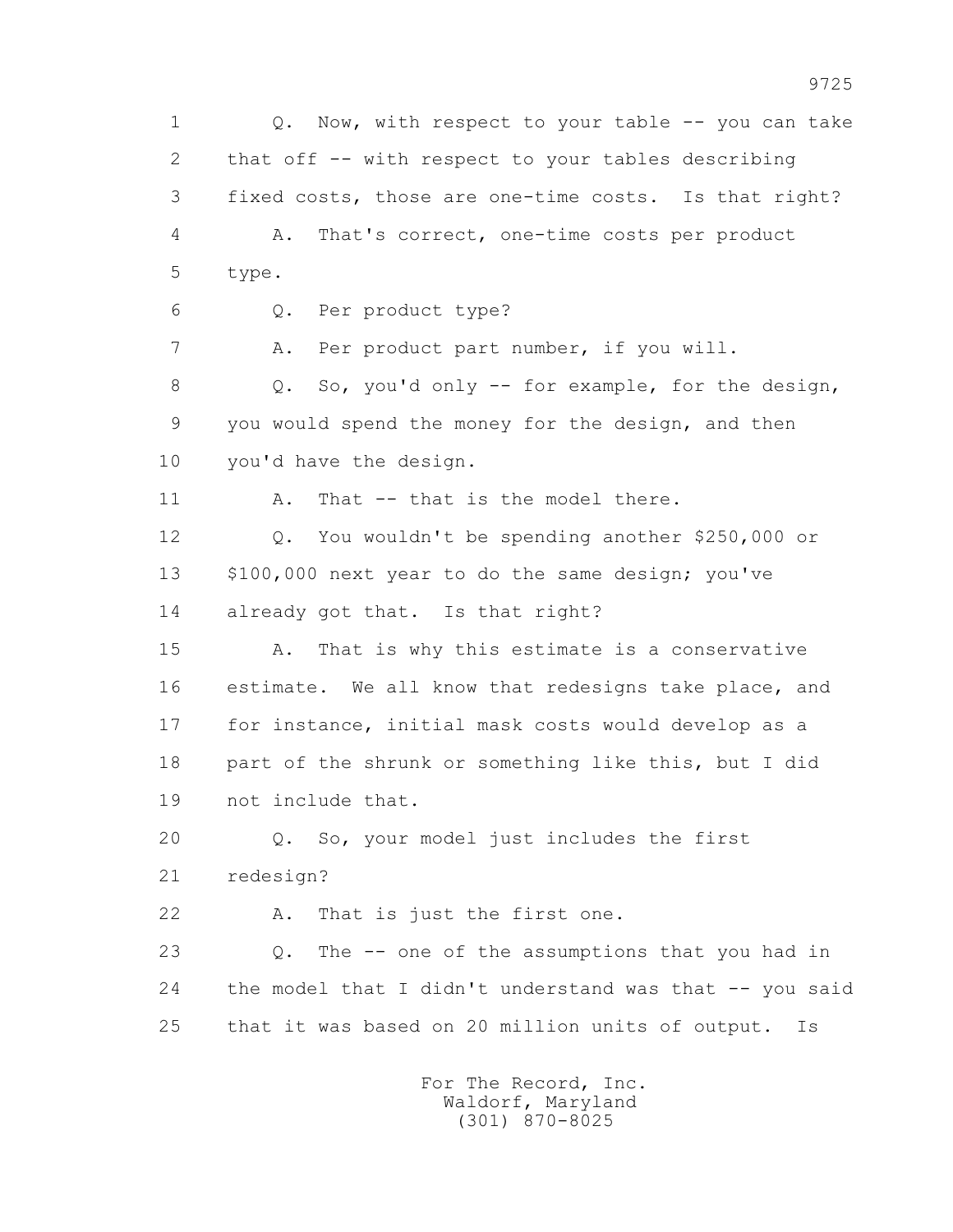1 that right?

 2 A. That's correct. 3 Q. Is it 20 million units of output of DRAM, is 4 that what you were referring to? 5 A. 20 million DRAMs. 6 Q. Is that 20 million DRAMs per year? 7 A. That's 20 million DRAMs for that particular 8 iteration. 9 Q. 20 million -- oh, that's what I didn't 10 understand. So, it's 20 million DRAMs for the entire 11 iteration; for the life of that product, there would be 12 20 million DRAM. 13 A. For that iteration; that is, if you did a 14 shrink, it would be a separate iteration. 15 Q. But I thought that this was a -- based on a 16 mature product, that there weren't going to be any more 17 shrinks after -- 18 A. It's possible that there are further shrinks, 19 but I -- I assumed that 20 million units could be built 20 off that one design effort. 21 Q. So, there could be further shrinks off of the 22 design that you talked about? 23 A. Potentially. 24 Q. Okay. Going back to the double clock frequency 25 for a second?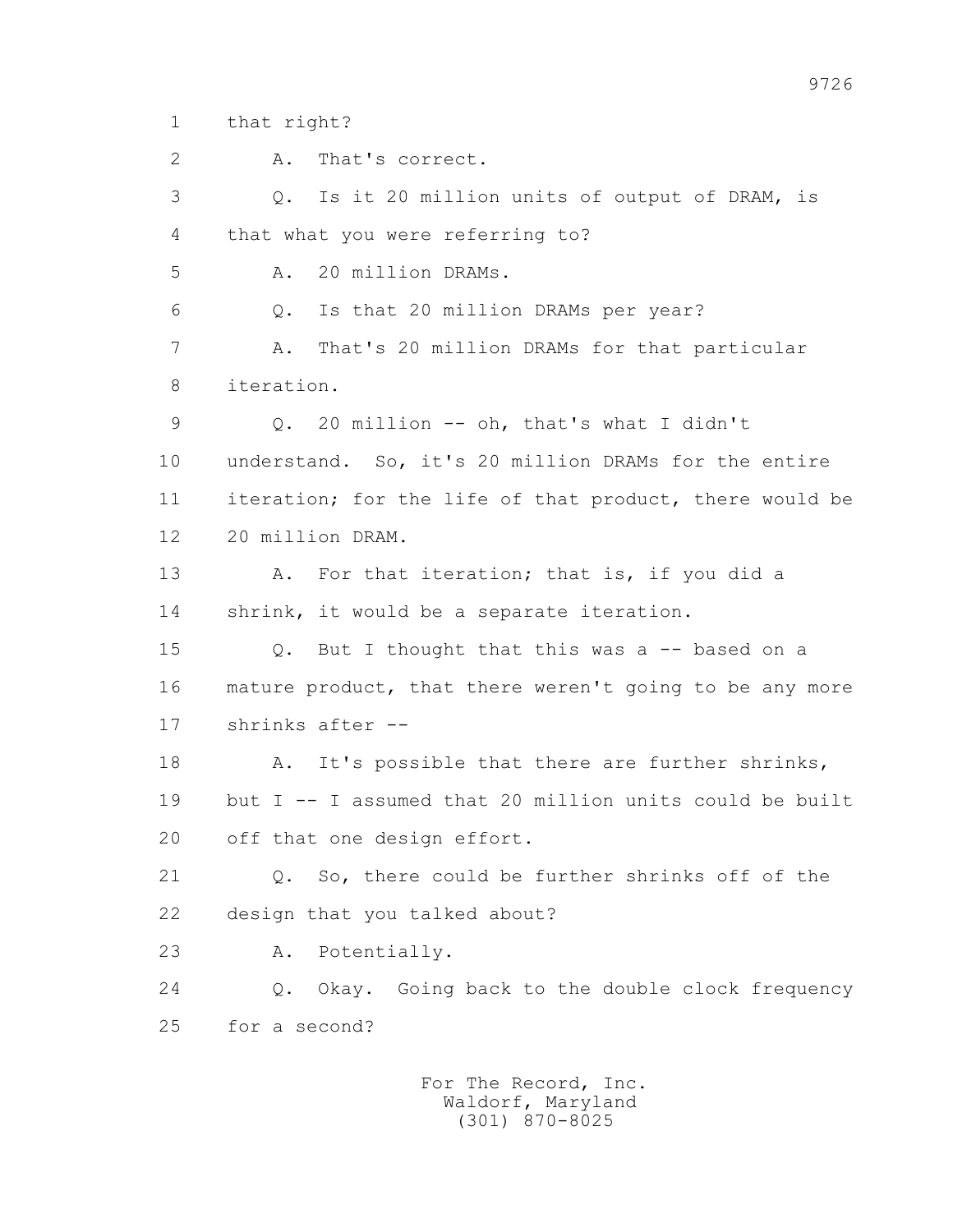1 **A.** Yes.

 2 Q. If you want to take a sip of coffee, go ahead. 3 A. I appreciate it.

 4 Q. You said that you thought a DLL or PLL type 5 chip would be required on the module to distribute the 6 clock. That's why you added that component to the 7 DIMM.

8 A. That is -- that is correct.

 9 Q. What clock frequencies were you assuming would 10 be used?

11 A. 200 megahertz.

 12 Q. 200 megahertz. Did you look at the DDR 400 13 modules currently on the market to see if they used 14 PLLs or clock chips or DLL-type chips on the module?

 15 A. I think I already testified that I did not look 16 at the register modules.

 17 Q. Well, no, I'm not talking about the register 18 modules. I'm talking about the unbuffered,

 19 unregistered modules, DDR 400. Did you look at those 20 modules?

 21 A. I did not -- I looked at a whole series of 22 Samsung -- I may have looked at them. I don't recall. 23 Q. Those modules, the clock speed for those 24 modules is 200 megahertz, right?

25 A. Right, but doubling the 200 megahertz goes to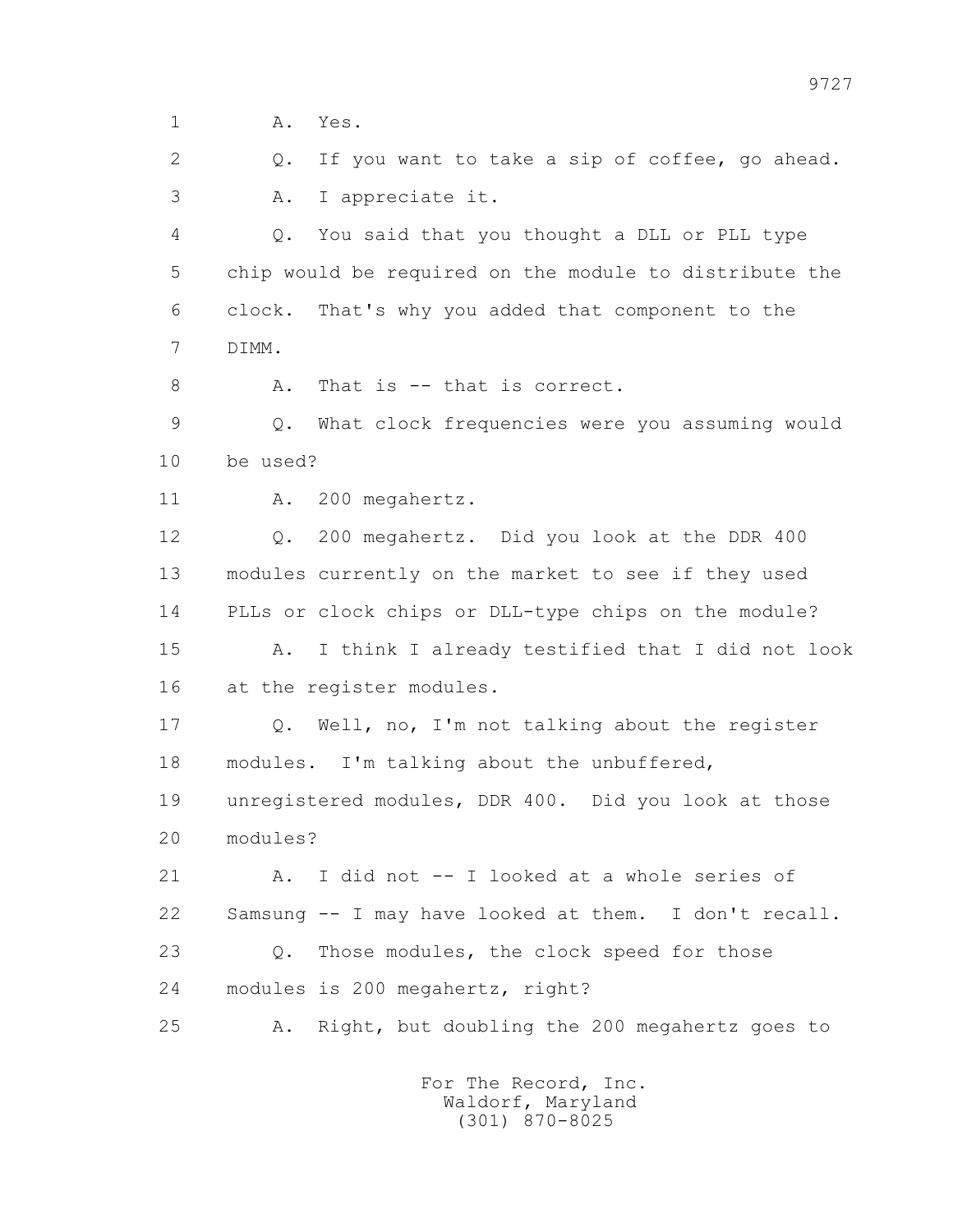1 400 megahertz. We're now operating at twice that 2 speed.

 3 Q. Right. So, it's -- the clock speed for that 4 module is 200 megahertz?

 5 A. The -- let's be very precise. We're doubling 6 clock speed here. 200 megahertz clock speeds, it now 7 needs to operate at 400 megahertz, and I believe that 8 requires an on-DIMM clock generator.

 9 Q. So, you were assuming a 400-megahertz clock 10 when you put together this table or a 200-megahertz 11 clock when you were putting together this table?

 12 A. The dual edge clock alternative operating at 13 200 megahertz requires a 400-megahertz clock in this 14 alternative.

 15 Q. Yeah, I'm just asking what you assumed when you 16 were putting together your table. Were you assuming 17 the clock would be going at 200 megahertz or were you 18 assuming it would be going at 100 megahertz or were you 19 assuming that it would go at 400 megahertz? I just 20 want to know how fast the clock was going.

 21 A. Okay, the actual clock was going at 400 22 megahertz, and I looked at a range.

 23 Q. 400 megahertz for the clock alternative? 24 A. Yeah.

25 Q. Now, did you know that Mark Kellogg of IBM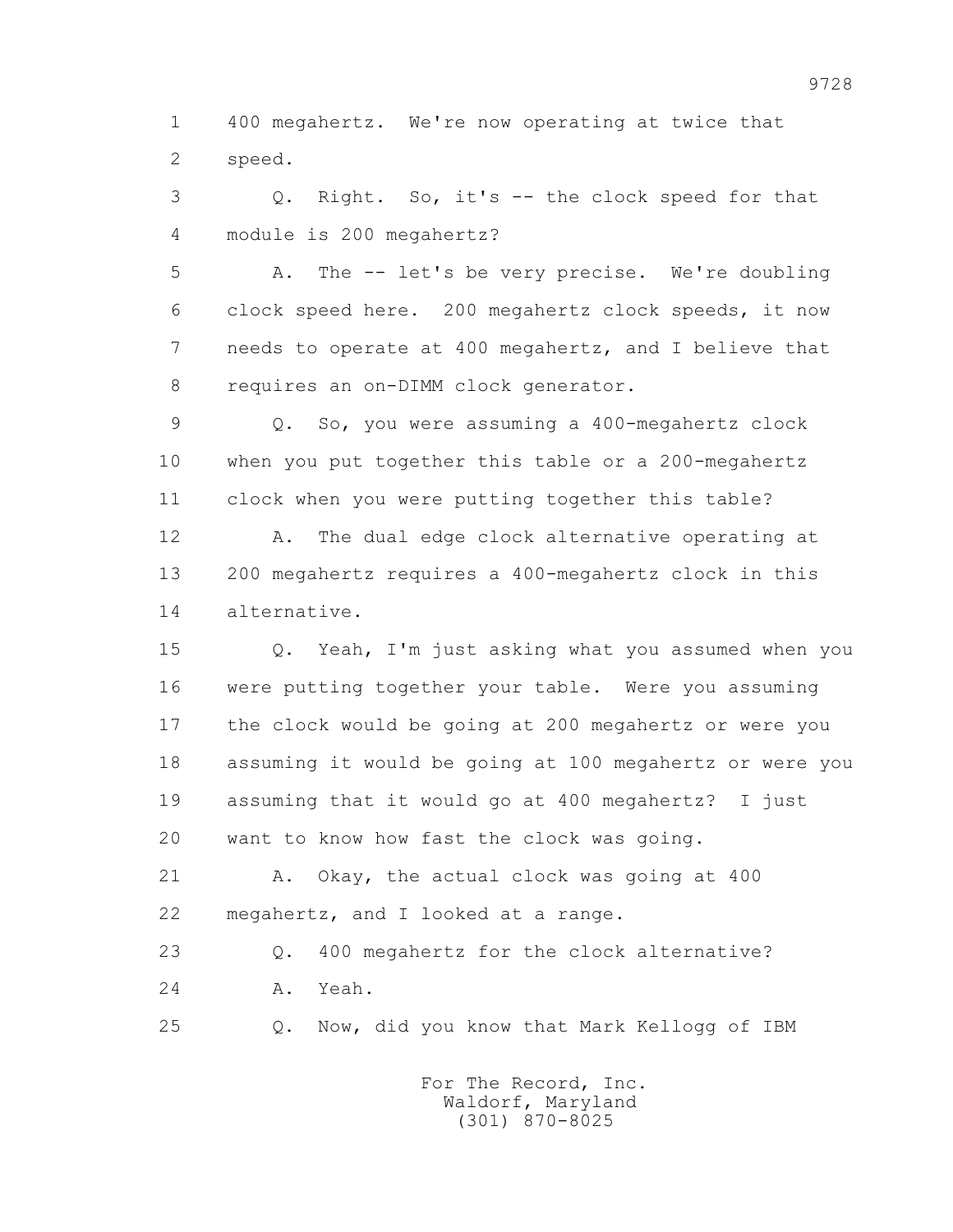1 testified that they expect to be able to run a clock at 2 two and a half gigahertz in the near future? 3 A. I -- I read all kinds of good things in the 4 literature and people tell me all kinds of good things. 5 I wouldn't be surprised if somebody said that today. 6 This is 2003. 7 Q. Did you talk to Mark Kellogg or anyone else 8 about whether PLL would be required on the DIMM in 9 order to implement that? 10 A. In the 1999 time frame, I did not. 11 Q. In any time frame? 12 A. I did not. 13 0. Now, one of the things you mentioned early 14 today when I first started asking you questions was 15 that you had read some documents -- you recalled 16 reading some documents and you might have read some 17 testimony, but you weren't able to recall who. Do you 18 remember that testimony? 19 A. That's correct. 20 Q. I just want to give you some names and ask you 21 if you recall reading testimony of these people. 22 Do you remember reading the testimony of Desi 23 Rhoden? 24 A. I may have seen it, a piece of it or -- I 25 don't -- I certainly don't remember reading the whole For The Record, Inc.

 Waldorf, Maryland (301) 870-8025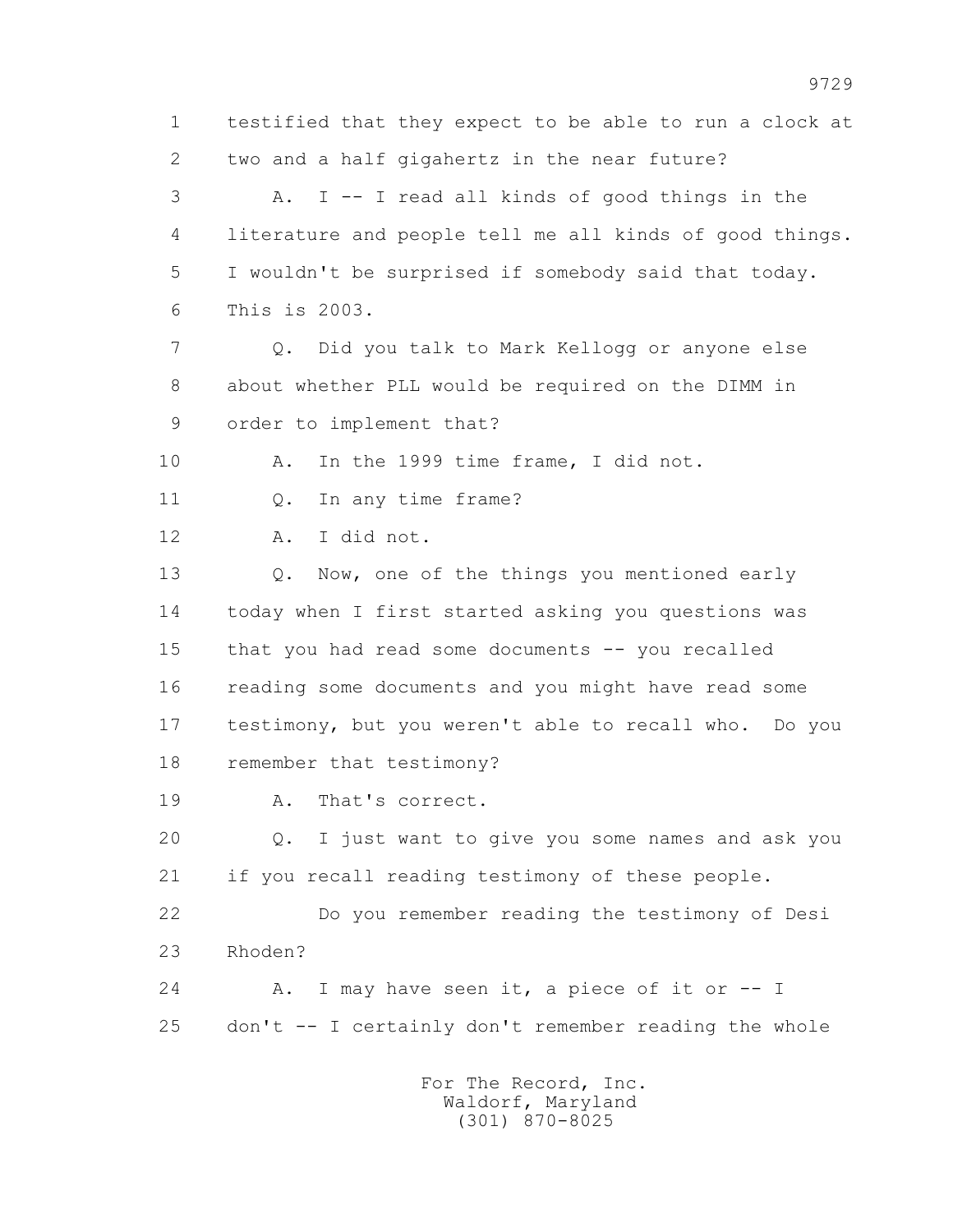1 thing.

2 0. Do you recall reading any of it? 3 A. How do you spell the last name? 4 Q. R H O D E N. 5 A. I believe -- I may have seen a piece of it. 6 Q. You don't have any specific recollection of the 7 piece, but you think you might have read it? 8 A. No, I do not. 9 Q. I understand. Do you recall reading any 10 testimony of Howard Sussman? 11 A. I don't recall. 12 Q. Do you recall reading any testimony from Mark 13 Kellogg? 14 A. I may have seen some piece of testimony of his. 15 Q. Okay, but you don't recall specifically? 16 A. I don't recall specifics, no. 17 Q. Did you read the testimony of Terry Lee? 18 A. I don't recall. 19 Q. Did you read the testimony of Joe Macri? 20 A. I don't recall. 21 Q. And did you read the testimony of Andy 22 Bechtolshein? 23 A. I did not. That one I didn't. 24 Q. You would have remembered his name? 25 A. I'd remember that.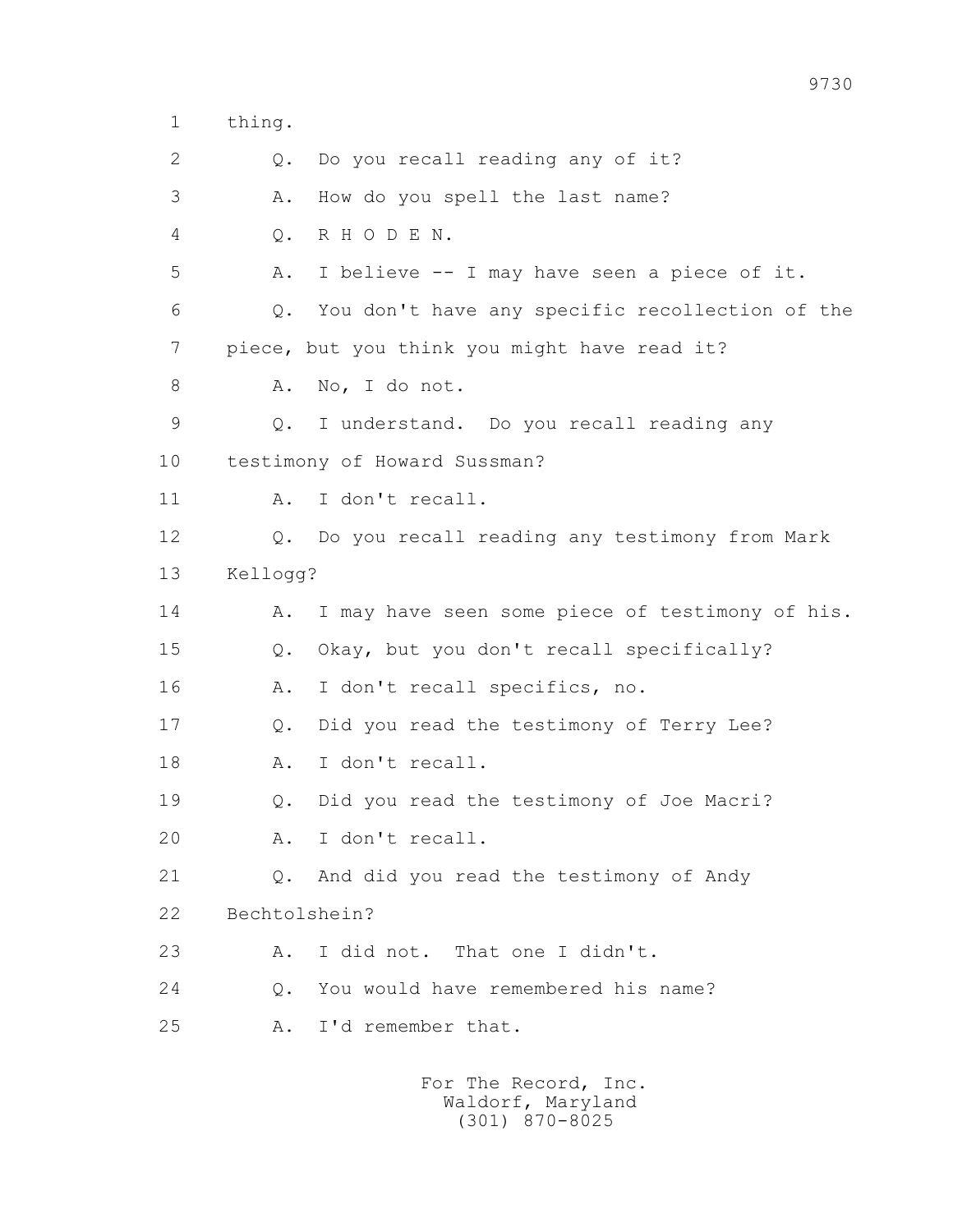1 Q. Did you read the testimony of Kevin Ryan? 2 A. I did not. 3 JUDGE McGUIRE: All right, it would be a lot 4 easier if we just asked him what he did read. 5 MR. DAVIS: I asked him, and he didn't 6 remember. 7 JUDGE McGUIRE: Okay, then he's answered it. 8 MR. DAVIS: Actually, I just finished the last 9 one. 10 JUDGE McGUIRE: Lucky for you. 11 BY MR. DAVIS: 12 **Q.** Now, each of the alternatives to dual edge 13 clocking that Dr. Jacob proposed -- 14 A. Yes. 15 Q. -- none of those alternatives would end up 16 using both edges of a clock, right, that you evaluated? 17 So, you might want to just look at that -- 18 A. Oh, I would totally disagree with that. You 19 can't utilize two banks without using both edges of the 20 clock. 21 Q. Okay. So, other than that first alternative, 22 the on-chip memory banks, the remaining alternatives 23 didn't use both edges of the clock. Is that accurate? 24 A. In one form or another. The precise timing of 25 bringing data out, with the exception of doubling the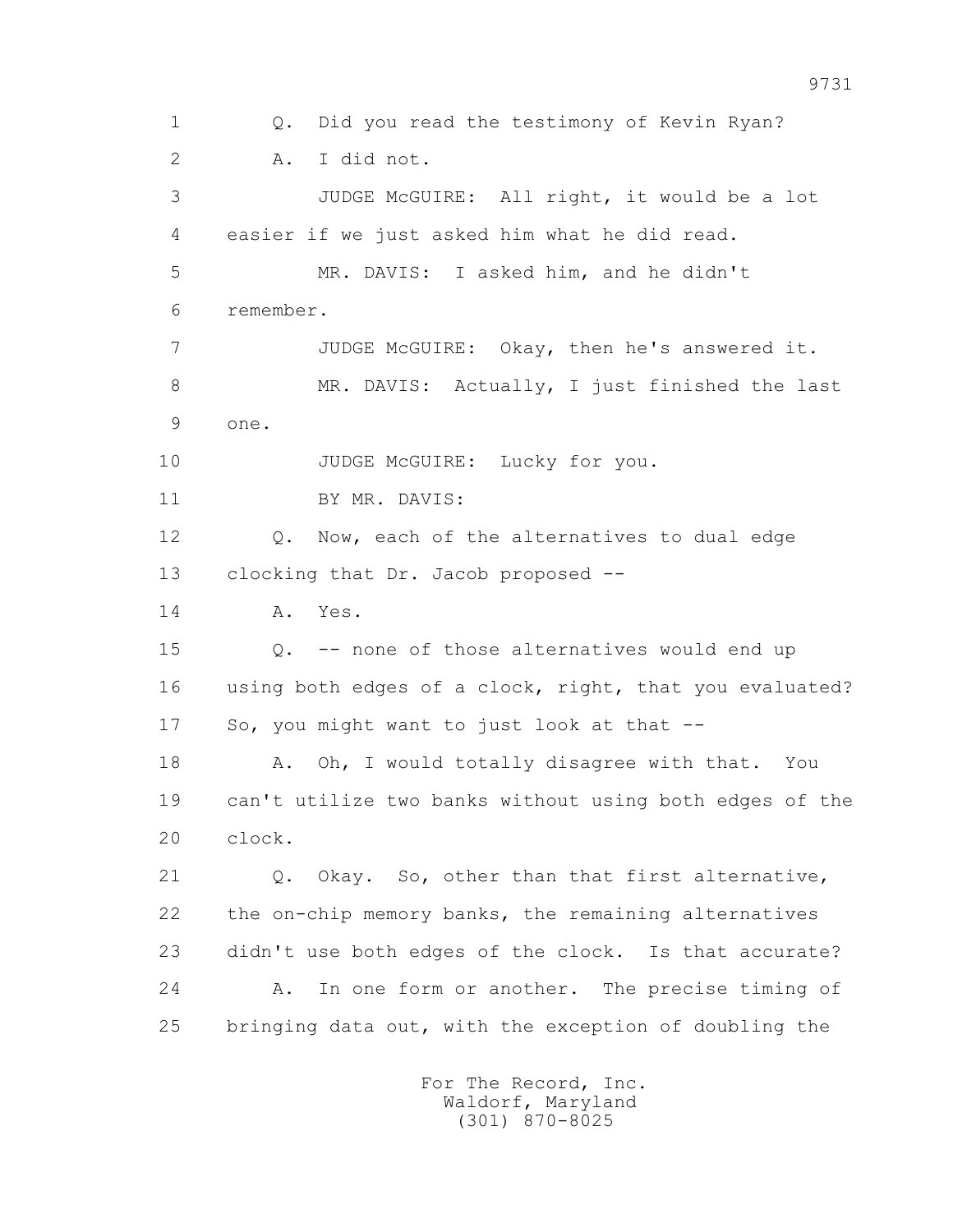1 data with going around, it would require bringing data 2 out on the two edges of the clock.

3 Q. Okay.

4 I may be very nearly done, Your Honor.

 5 Now, the last alternative that I think I want 6 to talk about, and I want to make sure that it's the 7 last one, but I believe it is, is -- is the programming 8 the values for CAS latency and burst length of fuses, 9 one we were talking about this morning.

10 A. Okay.

11 0. Now, with respect to the alternative of 12 programming CAS latency in fuses, you assume that the 13 alternative involved was to use laser-blown fuses to 14 set the --

 15 A. That's correct, because that's existing 16 technology at that time.

 17 Q. And you didn't think any other type of fuse 18 technology was feasible for DRAMs?

 19 A. At -- at the time frame of 1995, I believed -- 20 yes, I did not believe there was any other technology 21 that was feasible.

 22 Q. In fact, you thought that anti-fuse technology 23 wasn't even feasible today. Isn't that accurate? 24 A. Anti-fuse technology is less reliable than 25 laser-blown fuse technology, and it carries with it a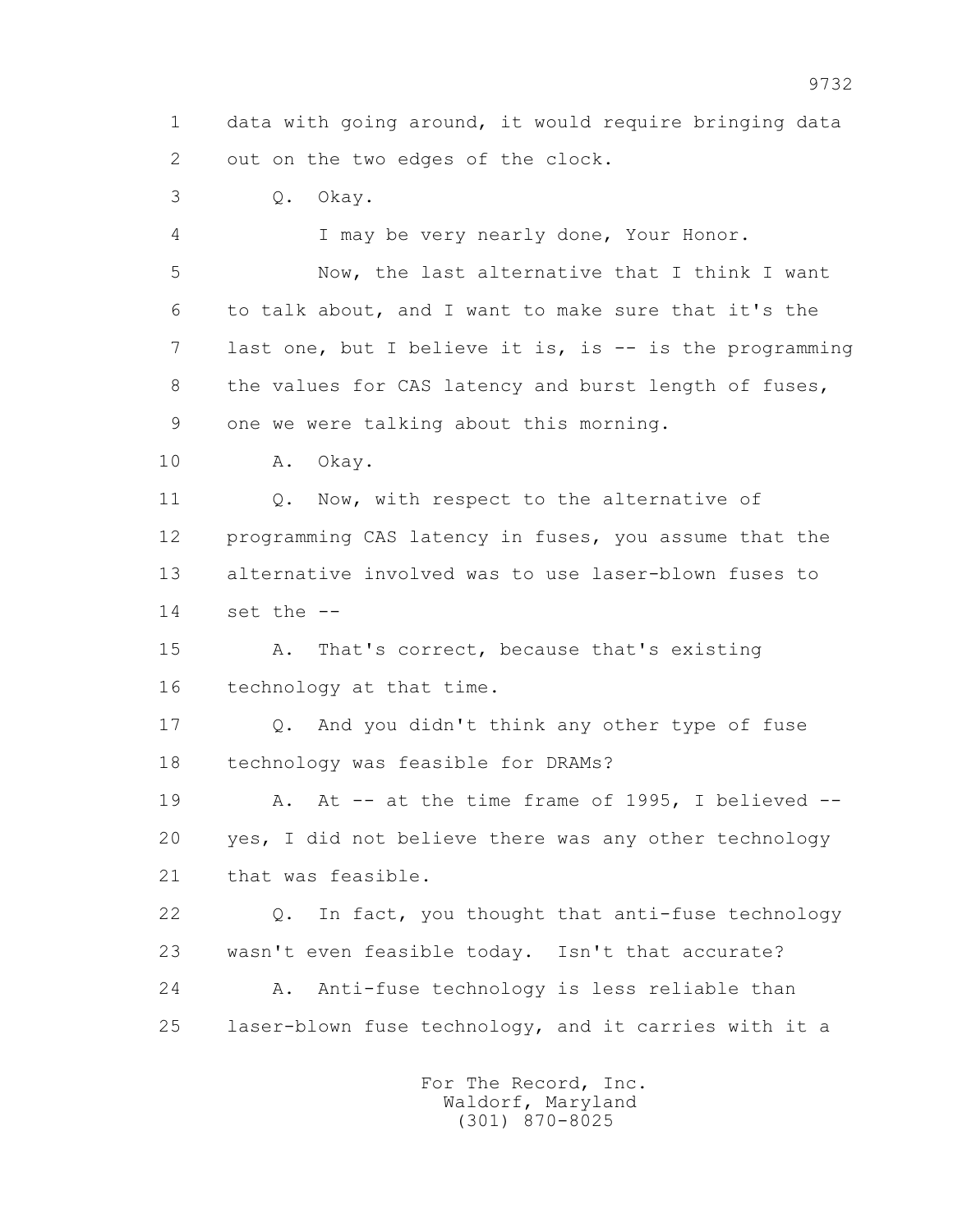1 risk.

 2 Q. So, you thought that anti-fuse technology has a 3 reliability factor which is inconsistent with the cost 4 objectives with something as complicated and expensive 5 as DRAM manufacture. Is that right?

6 A. Yes, that is my belief.

 7 Q. And you also thought that the need for an 8 additional application module also meant that DRAM 9 manufacturers wouldn't use the technology on DRAMs, 10 correct?

 11 A. If the anti-fuse technology module is not 12 available in the DRAM process, then I would think a 13 manufacturer would resist or not implement it, because 14 it would add cost.

 15 Q. You don't think they would add the module, in 16 other words.

 17 A. Just for fusing, because the DRAM manufacturers 18 already have laser-blown fuse technology in place. 19 Unless there is a compelling cost or reliability or 20 performance improvement, one wouldn't implement it.

 21 Q. You didn't review any evidence in this case 22 regarding whether DRAM manufacturers actually used 23 anti-fuses to set -- to do their redundancy work that 24 you were referring to?

25 A. I became aware of testimony on Friday that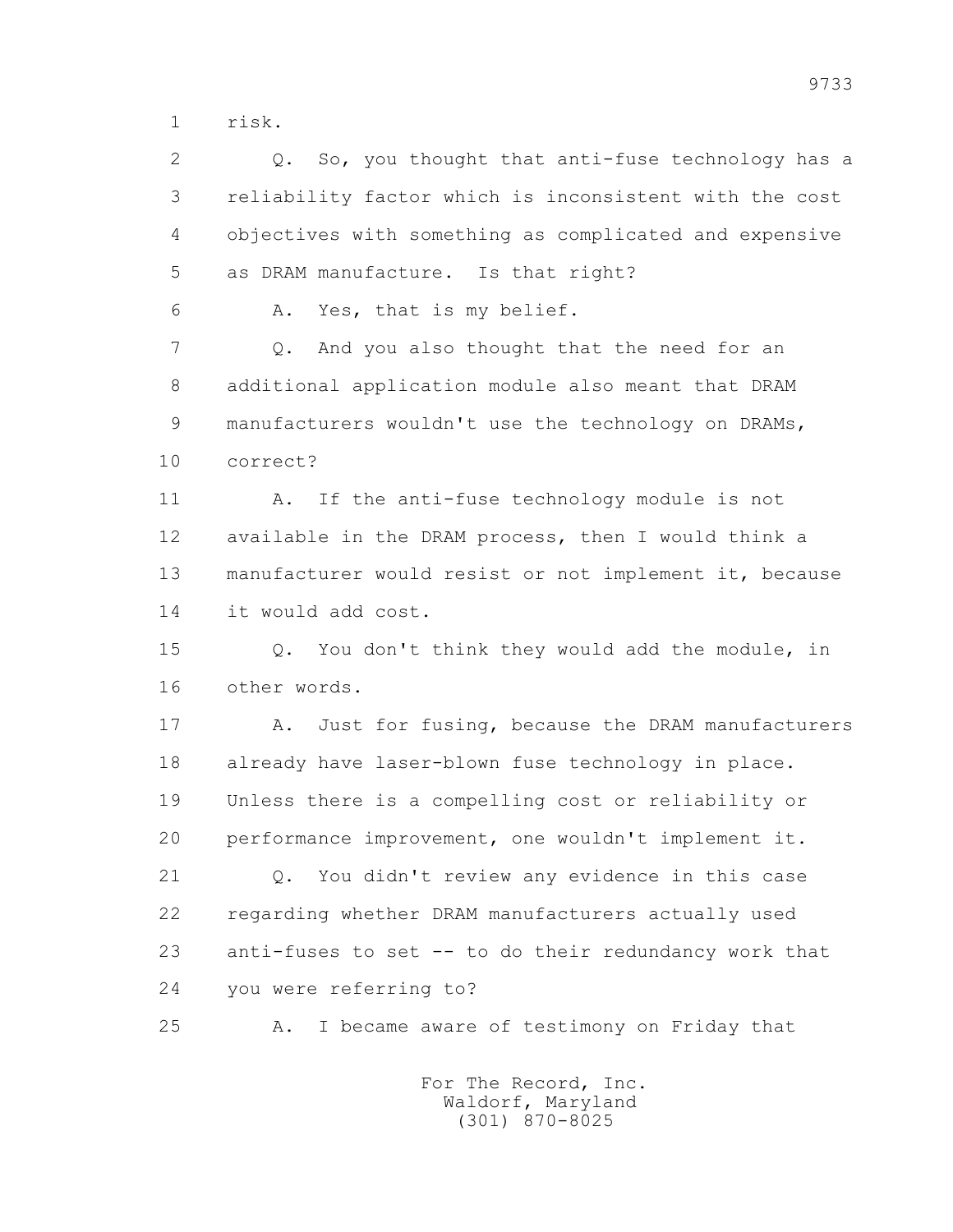1 Micron currently is using some anti-fuse technology. 2 Q. And this was something that you didn't know 3 when you were -- when you were writing your opinion? 4 A. No, I was aware that Micron was using anti-fuse 5 technology for some parts, but not in the 1995 time 6 frame.

 7 Q. Did you know when they were using it? 8 A. I estimated it to be somewhere in the '98, 9 '97-'98 time frame.

 10 Q. Okay, but you said in your deposition that you 11 thought that anti-fuses were -- first of all, that 12 you -- you said that they had a reliability factor 13 which is inconsistent with the cost objectives of 14 something as complicated and expensive as DRAM 15 manufacturer, in your deposition you said that, right? 16 A. Right.

 17 Q. But you knew at the time you said that that 18 Micron was actually using fuses for that purpose?

19 A. Oh, and it is still my belief that that may, 20 indeed, be a special skill either that Micron has or a 21 special yield loss that Micron deals with.

 22 MR. DAVIS: Your Honor, could I take a 23 five-minute break to make sure? I think I may be done. 24 JUDGE McGUIRE: Okay, good enough. Three 25 minutes.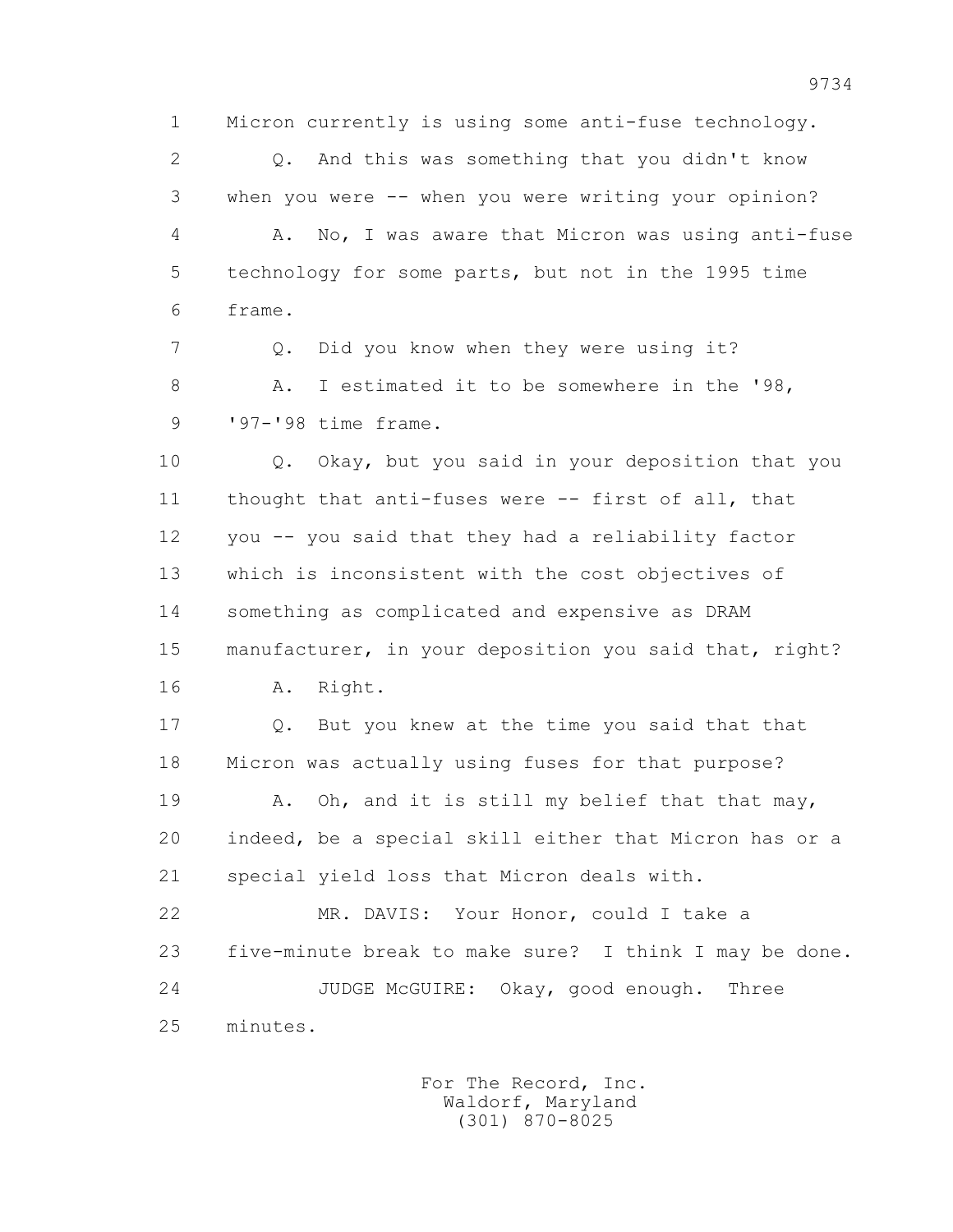1 (Pause in the proceedings.) 2 JUDGE McGUIRE: Mr. Davis, any further cross? 3 MR. DAVIS: No more questions. 4 JUDGE McGUIRE: All right, thank you very much. 5 Did you want to follow up, Mr. Detre, redirect? 6 MR. DETRE: Yes, Your Honor, just a few 7 questions. 8 JUDGE McGUIRE: Okay. 9 REDIRECT EXAMINATION 10 BY MR. DETRE: 11 Q. Mr. Geilhufe, do you recall Mr. Davis asked you 12 about the margin of error in connection with some of 13 your estimates? 14 A. Yes, I do. 15 Q. Now, when you were making your estimates in 16 this case, were you trying to be -- were you trying to 17 err on one side or the other? 18 A. I -- I attempted to be as realistic as possible 19 but err on the serve of conservatism. 20 Q. Okay. Is that the practice you generally 21 followed when you were making these estimates in the 22 industry? 23 A. Clearly those of us who have to take 24 responsibility for building stuff that we project have 25 to be fairly conservative in our estimates.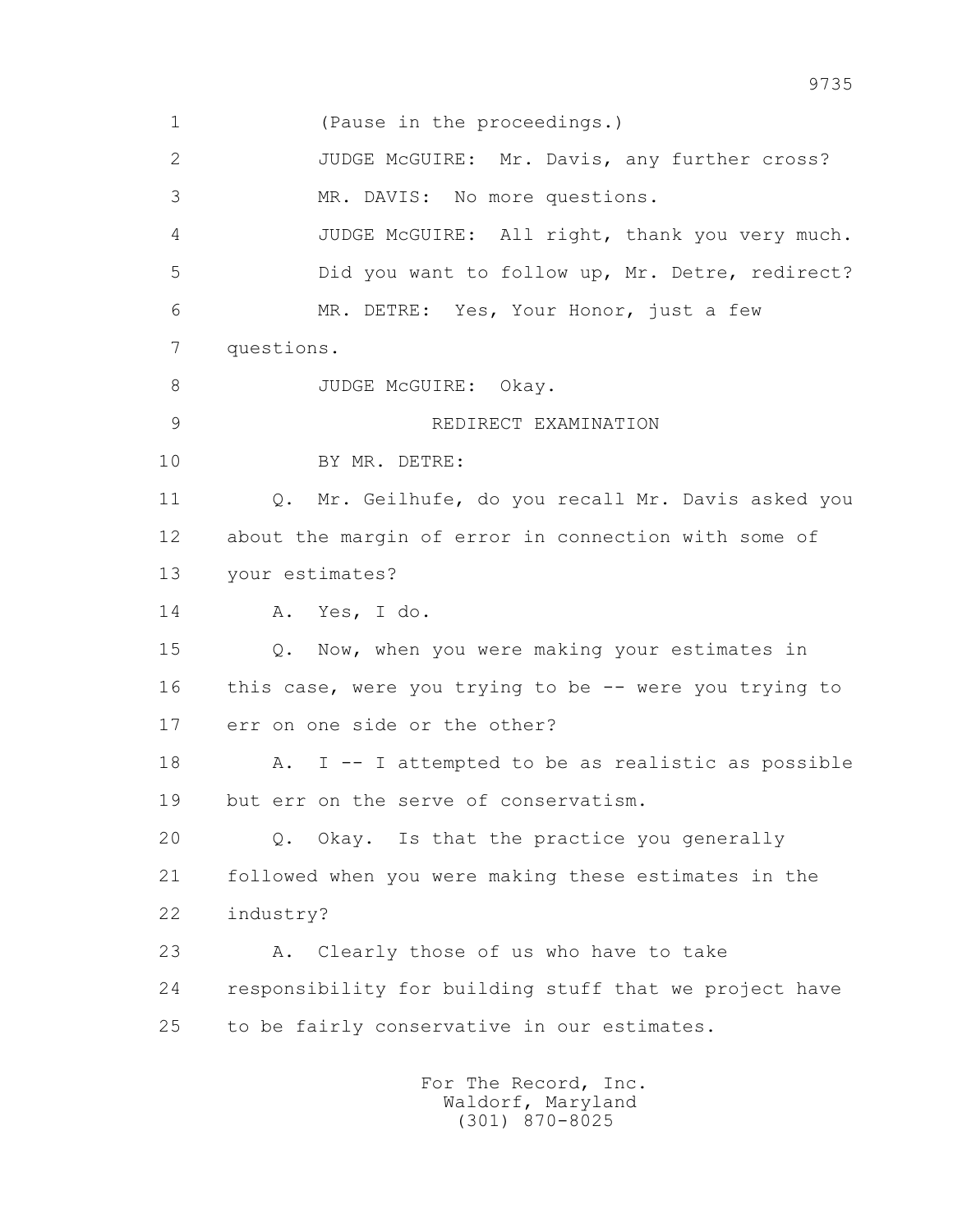1 Q. Some of your cost estimates involved estimating 2 the costs of a pin in the 1995 time frame, correct? 3 A. That is correct. 4 Q. What -- and you estimated that at about a penny 5 a pin. Is that right? 6 A. That is correct. 7 Q. What would you say the margin of error is with 8 respect to those pin estimates specifically? 9 A. Those were quite accurate since those were 10 industry standard numbers at that time period, so 11 certainly within 10 percent. 12 Q. Now, Mr. Davis asked you some questions about 13 whether you could, in connection with some of your 14 alternatives, remove circuitry from a DRAM. Do you 15 recall those questions? 16 A. Yes. 17 Q. And you testified you took that into account? 18 A. Yes, I did. 19 Q. Now, specifically, or let's go to fixed CAS 20 latency, if we went to fixed CAS latency, could you 21 remove all or -- 22 A. One second. 23 Q. I'll let you get there. 24 With respect to fixed CAS latency, could you 25 remove all or any part of the mode register if you For The Record, Inc. Waldorf, Maryland

(301) 870-8025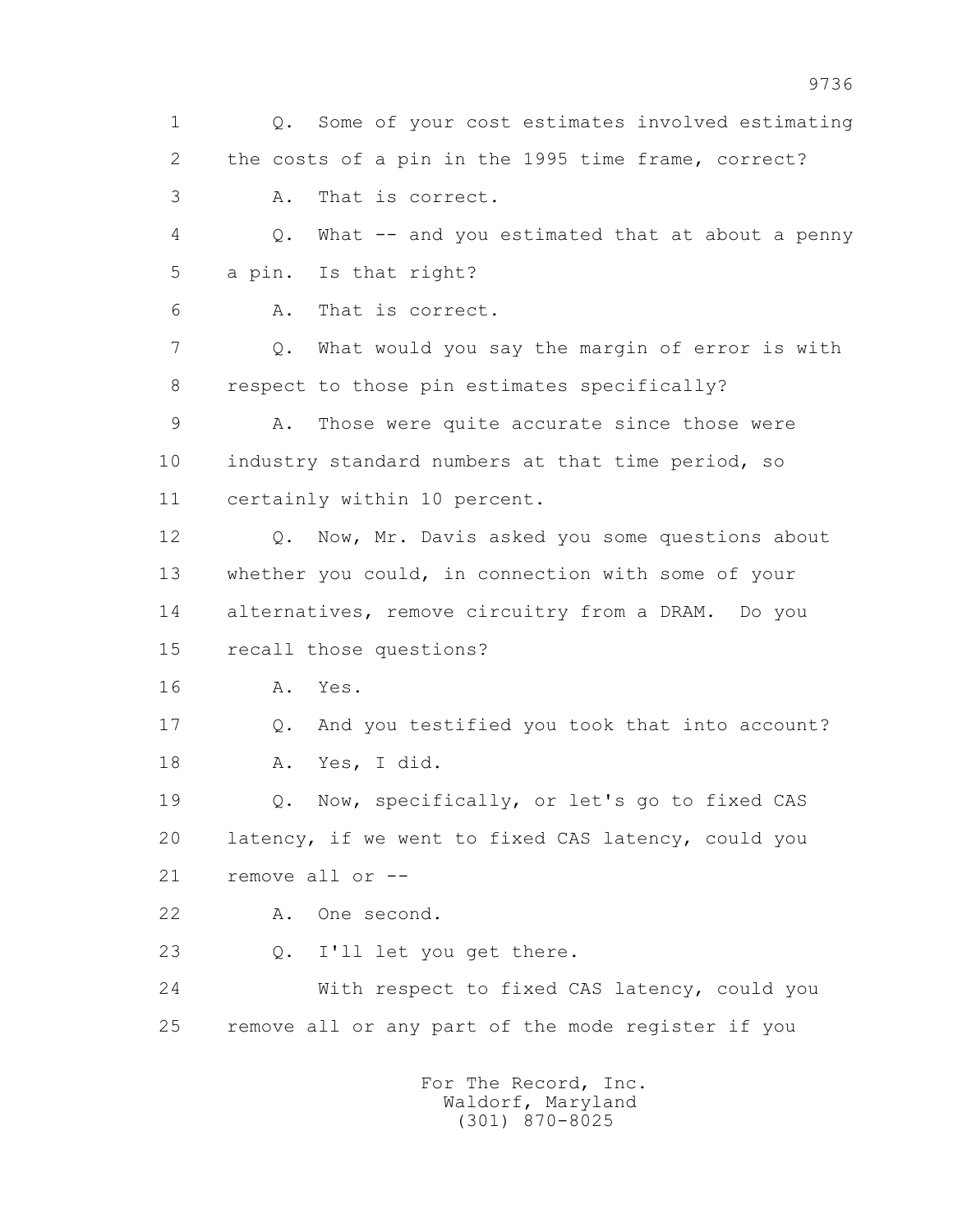1 employed that alternative?

 2 A. Of course not. The mode register serves a 3 series of purposes, not only CAS latency. It serves 4 the purpose of CAS latency, burst length, burst type, 5 test mode. In the SDRAM, it's a 22-bit long register. 6 Q. Now -- so, you couldn't remove the whole thing, 7 but could you remove the bits that are specific to CAS 8 latency? 9 A. Indeed, you certainly could remove -- if you go 10 to a fixed CAS latency, you could take the 22-pin -- 11 bit register and lower it to 19 bits. 12 0. What -- 13 A. Which -- 14 Q. -- what would the cost savings be in removing 15 three bits from the mode register? 16 A. Totally negligible. It would probably include 17 removal of 36 to 40 transistors on a chip that has 10 18 million transistors. It's a completely negligible 19 effect. 20 Q. Now, you mentioned that it was a requirement 21 that every DRAM be able to output a single data bit. 22 Do you recall that testimony? 23 A. That's correct. 24 Q. Why is that? 25 A. Single word addressing is a requirement of some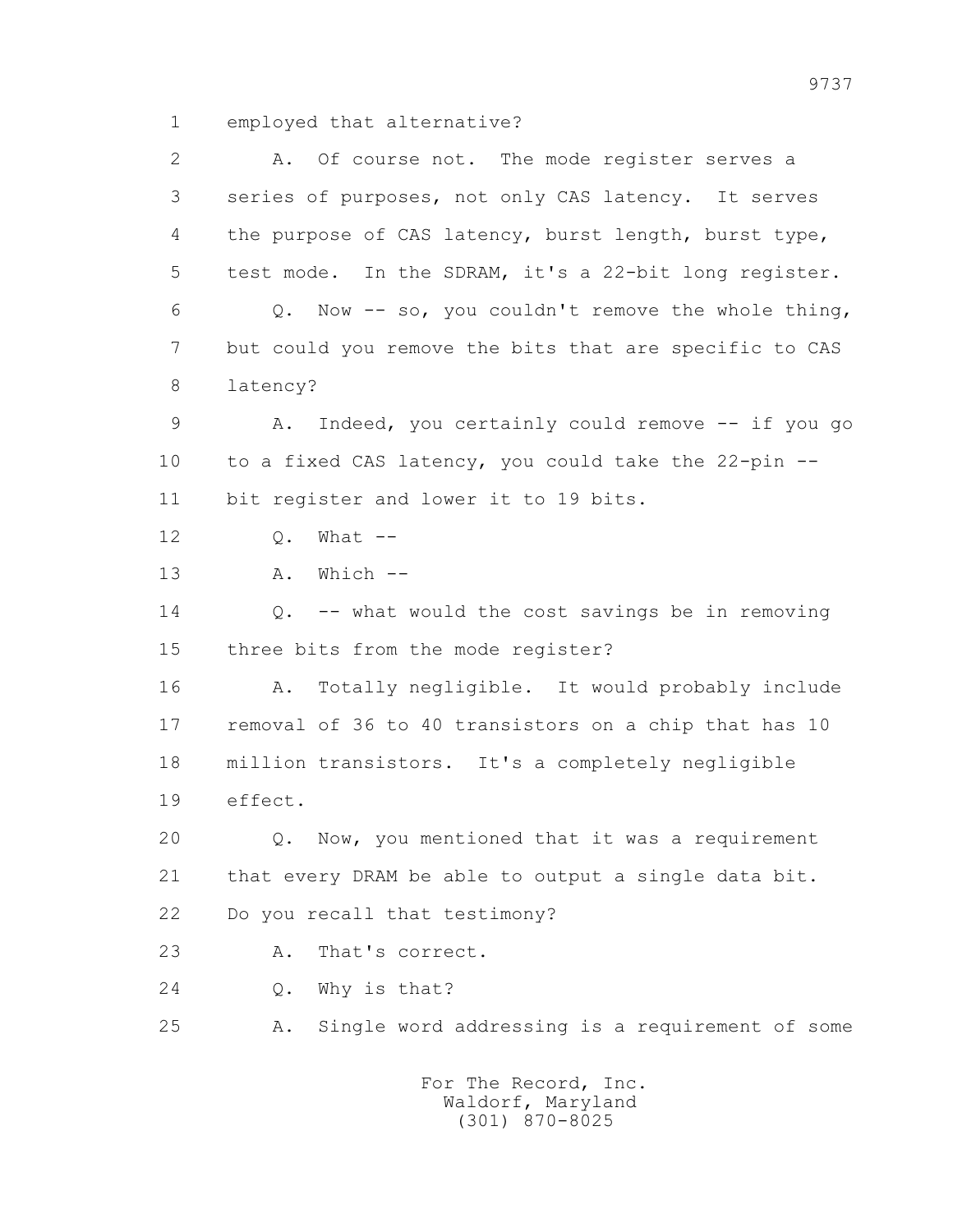1 applications. Some other applications take data 2 streams and bursts; other applications require a great 3 deal of random access memory. Let's recall what we're 4 dealing with. We're dealing with a random access 5 memory, which suggests you can get to any word 6 independently. 7 Q. How does that apply to, say, DDR SDRAM? 8 A. In the DDR SDRAM, of course, because it clocks 9 out two bits in a single clock cycle, it brings out two 10 words at the same time. That's its minimum increment. 11 0. If -- could we put up DX-298, please? 12 With respect to programming CAS latency with 13 fuses, you testified that there would be reduced yield 14 due to speed distribution. Do you recall that 15 testimony? 16 A. That's correct. 17 Q. Now, does that -- at what point in the process 18 do you have that reduced yield? 19 A. It is -- it may show up at -- I currently have 20 it in the sort yield reduction. 21 Q. So, that's prior to packaging? 22 A. That is prior to packaging. 23 Q. Going -- sorry to be jumping around, but going 24 back to fixed CAS latency for a second, now, you 25 testified that you looked at three parts there because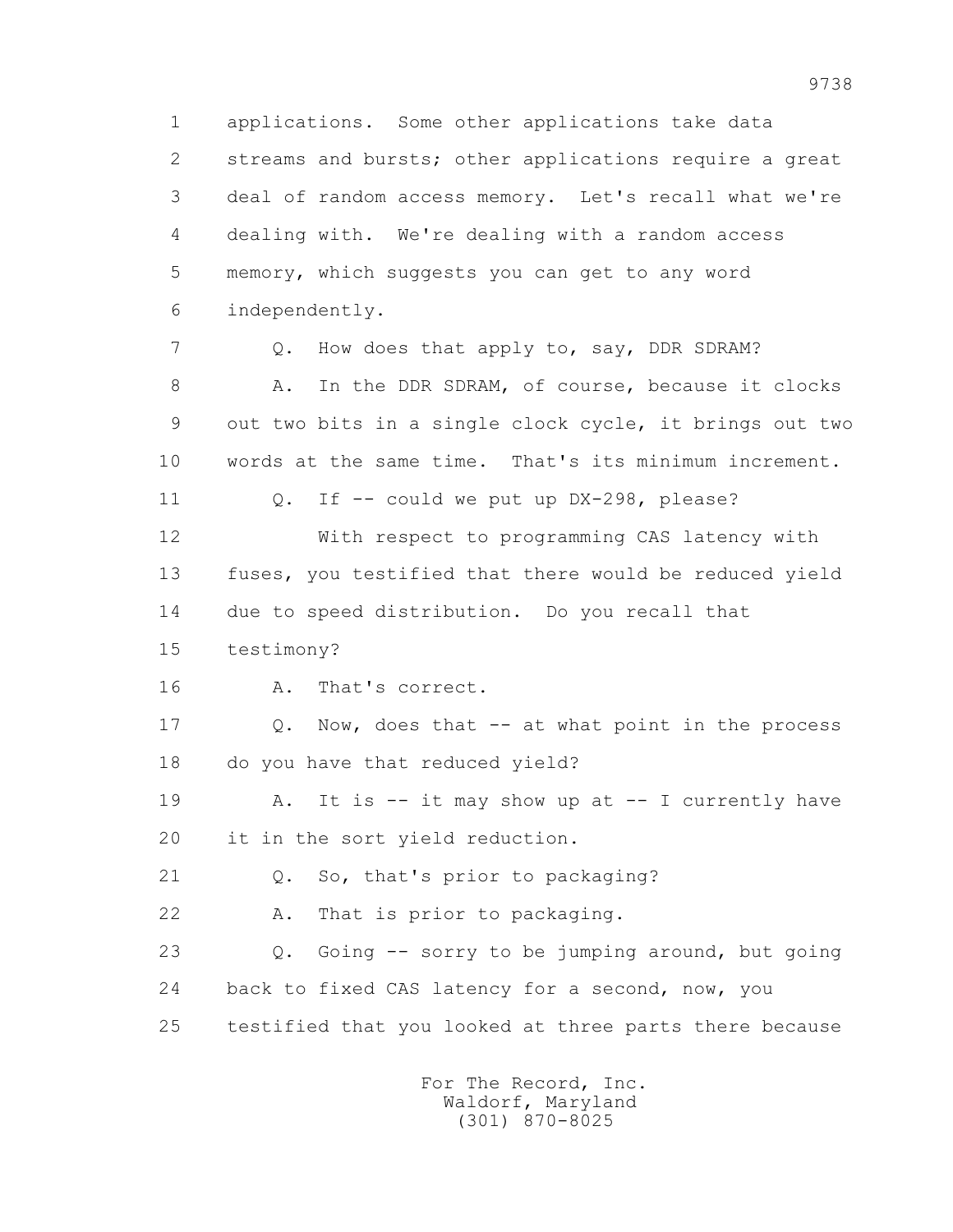1 that was what was in the JEDEC spec. Do you recall 2 that?

3 A. That's correct.

 4 Q. Did you think that it was appropriate to look 5 at what was in the JEDEC spec as opposed to what parts 6 are in use today?

 7 A. Of course. The JEDEC spec determined the 8 requirements that the industry and the DRAM 9 manufacturers, the DRAM consumers, the software 10 writers, what have you, felt was necessary to go 11 forward. The JEDEC spec is a document that addresses 12 several generations of product. It addresses a lengthy 13 time period. And at that time, there was no 14 information whatsoever as to which one of the CAS 15 latencies would be prevalent or if only a few would be 16 prevalent.

17 JUDGE McGUIRE: Mr. Davis?

 18 MR. DAVIS: Your Honor, move to strike 19 everything after "of course," Mr. -- for foundation. 20 Mr. Geilhufe stated he didn't know anything about 21 JEDEC, didn't interview anybody about JEDEC, didn't 22 review any documents about JEDEC.

 23 JUDGE McGUIRE: I'll let you answer, but I'm 24 inclined to --

25 MR. DETRE: Mr. Geilhufe did say he looked at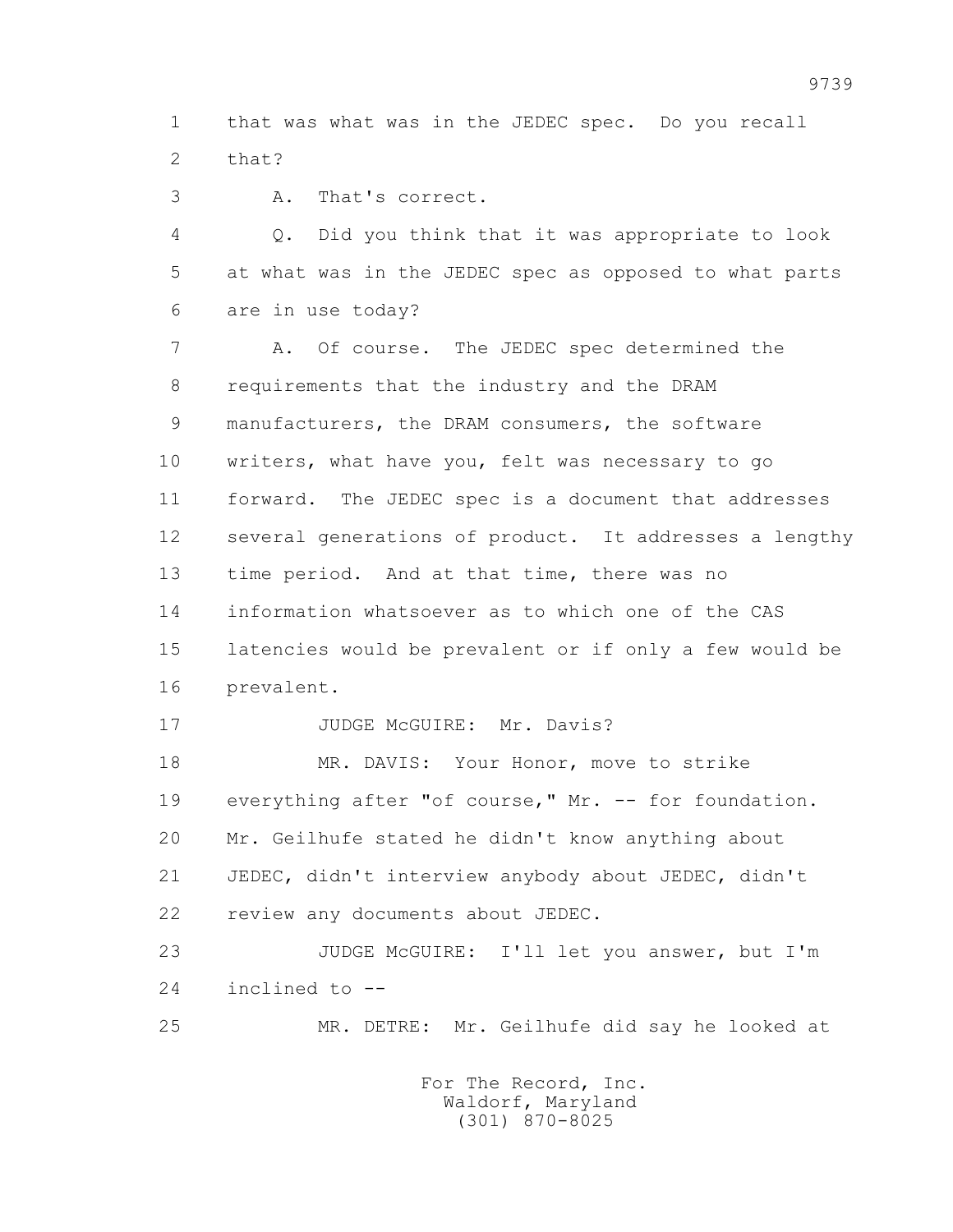1 the JEDEC spec. He didn't say he looked at other JEDEC 2 documents, but he did say he looked at the JEDEC spec, 3 and this only goes to why he used that spec in a 4 certain way. 5 JUDGE McGUIRE: Is that your understanding of 6 his testimony, Mr. Davis? 7 MR. DAVIS: If that is his understanding of his 8 testimony, he can talk about what was in the spec, but 9 that's not what his answer gave. 10 MR. DETRE: Well, what was in the spec was 11 three latency values, and -- 12 JUDGE McGUIRE: It's the question that I was 13 looking at, not what was in the spec. I will hear it 14 on that basis, only what was in the spec and what he 15 had reviewed in the spec. 16 BY MR. DETRE: 17 Q. You'll recall, Mr. Geilhufe, that Mr. Davis was 18 asking you some questions about anti-fuse technology. 19 A. That's correct. 20 Q. Do you know whether there were DRAM 21 manufacturers in the 1995 to 2000 time frame who did 22 not have anti-fuse technology available? 23 A. I'm aware of one major one that definitely did 24 not, and I -- it's -- I believe several other ones did 25 not.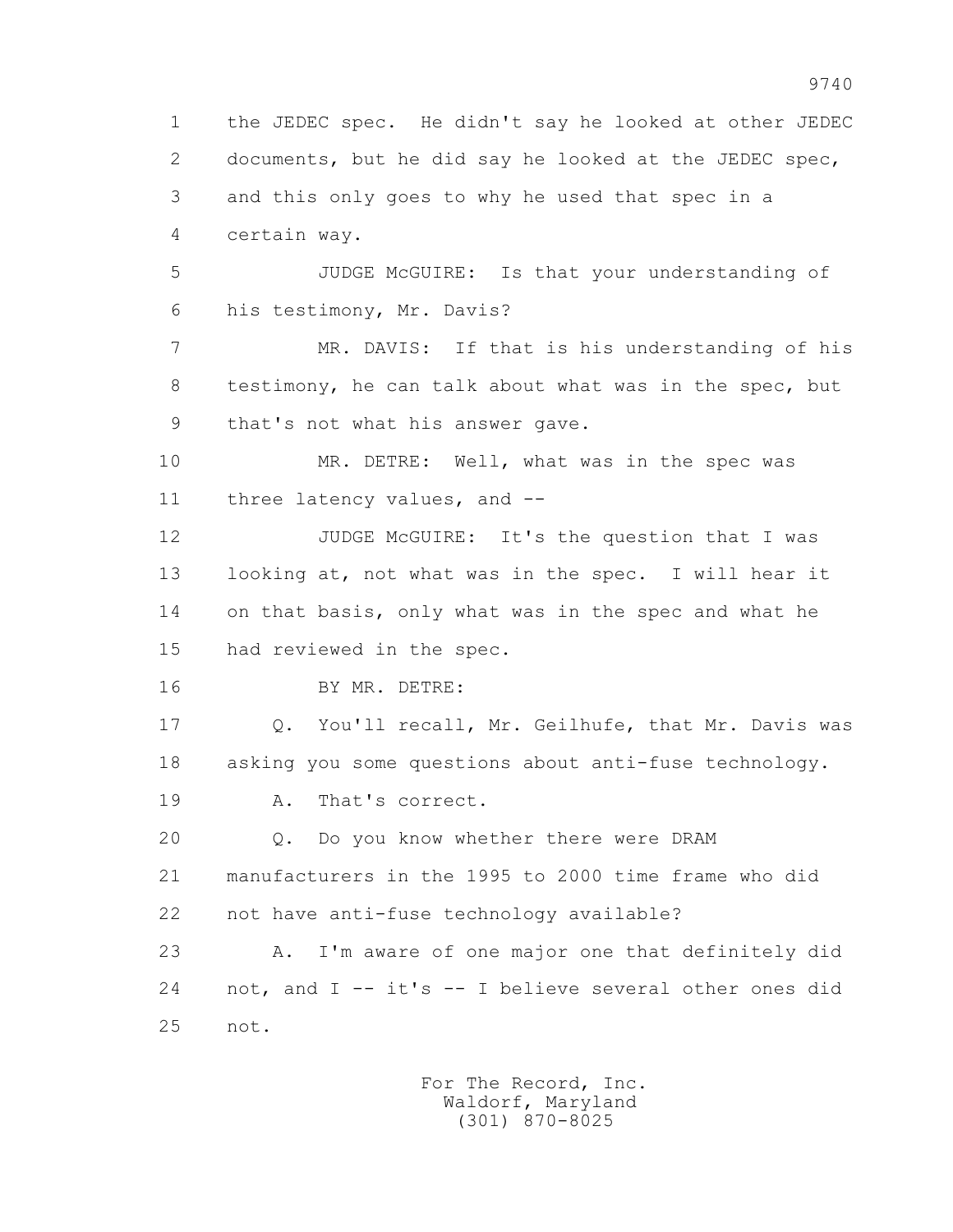1 Q. Okay. Which one are you aware of that 2 definitely did not? 3 A. At that time, Samsung definitely did not. 4 Q. That's based on your own personal experience 5 with Samsung? 6 A. Yes, and this is public information. This is 7 not confidential information. 8 Q. Okay. Now, if you've got CX-234 in front of 9 you, Mr. Geilhufe, that's the JEDEC spec, Release 9. 10 Could you pull that up? 11 A. Yes. 12 Q. I'll just wait for it to come up on the screen, 13 CX-234. 14 Could you turn to page 84 of that document, 84 15 of the exhibit? 16 A. Yes. 17 Q. There are certain SDRAM configurations shown on 18 this page. Do you see that? 19 A. Yes, I do. 20 Q. And there is in particular a -- the outer ring 21 of this diagram shows a particular SDRAM configuration? 22 A. That is correct. 23 Q. Could you check whether there are any 24 no-connect pins available there? 25 A. That configuration does not have any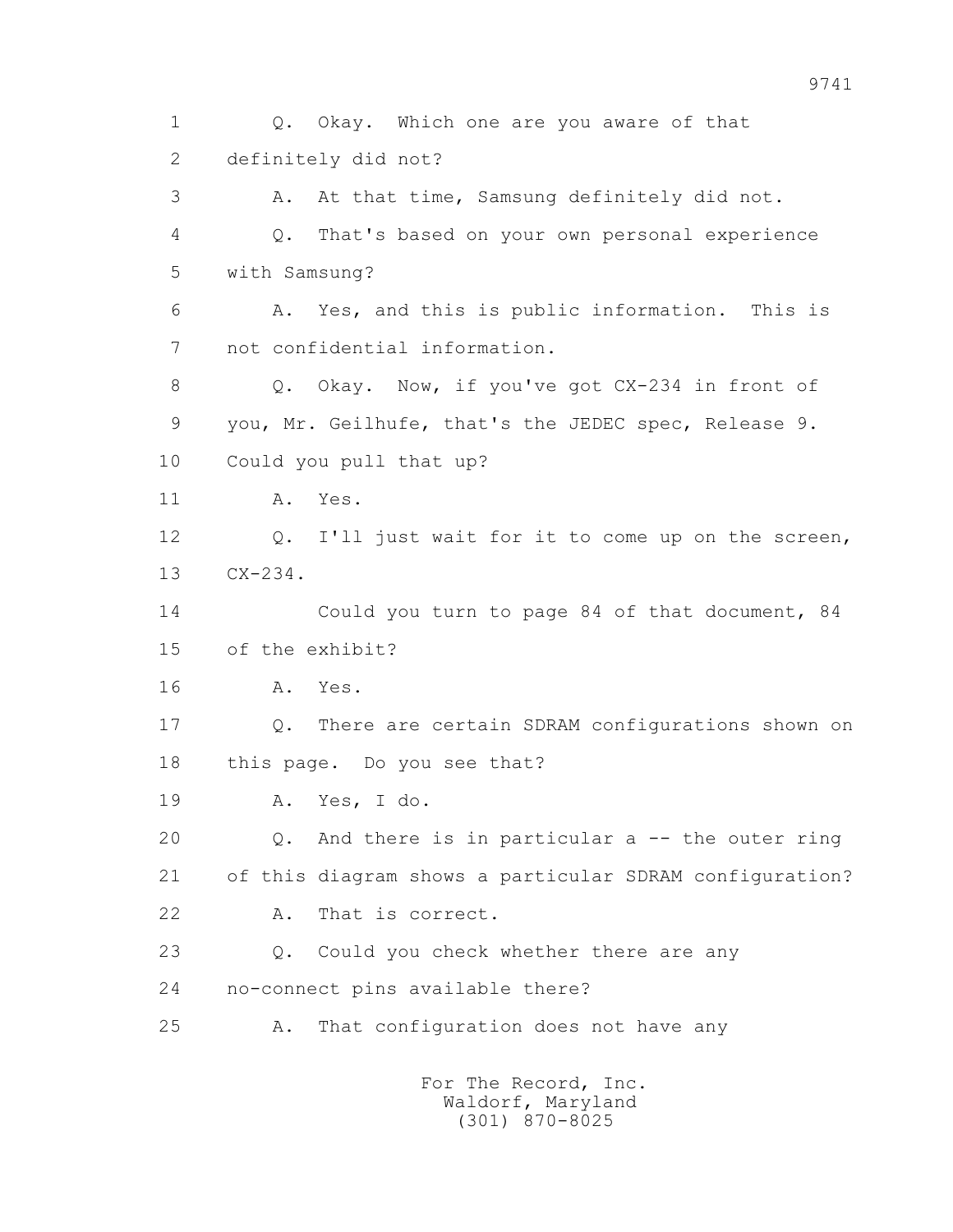1 no-connects.

 2 MR. DETRE: No further questions. 3 JUDGE McGUIRE: Okay, Mr. Davis, any recross? 4 MR. DAVIS: Thank you, Your Honor. 5 RECROSS EXAMINATION 6 BY MR. DAVIS: 7 Q. Mr. Geilhufe, you -- in response to questions 8 from Mr. Detre, you talked about the practice in the 9 industry to be conservative in estimates regarding 10 cost. Do you remember that? 11 A. Yes. 12 Q. And that was as a customer, you were in a sense 13 buying DRAM from people who were manufacturing it for 14 you, where you were in control of the plants or 15 whatever, but you were talking about the costs of those 16 products. Is that correct? 17 A. I'll give a broader answer. I view that both 18 as a manufacturer for cost analysis in an internal fab 19 factory and for contract acquisition of manufacturing 20 capacity where you're purchasing the capacity from the 21 outside. So, it's both conservative on the high end 22 and low side. 23 Q. Conservative on the high end, okay. 24 Now, if you -- I'd like to refer you to the 25 mode register page on the JEDEC standard, Release 9.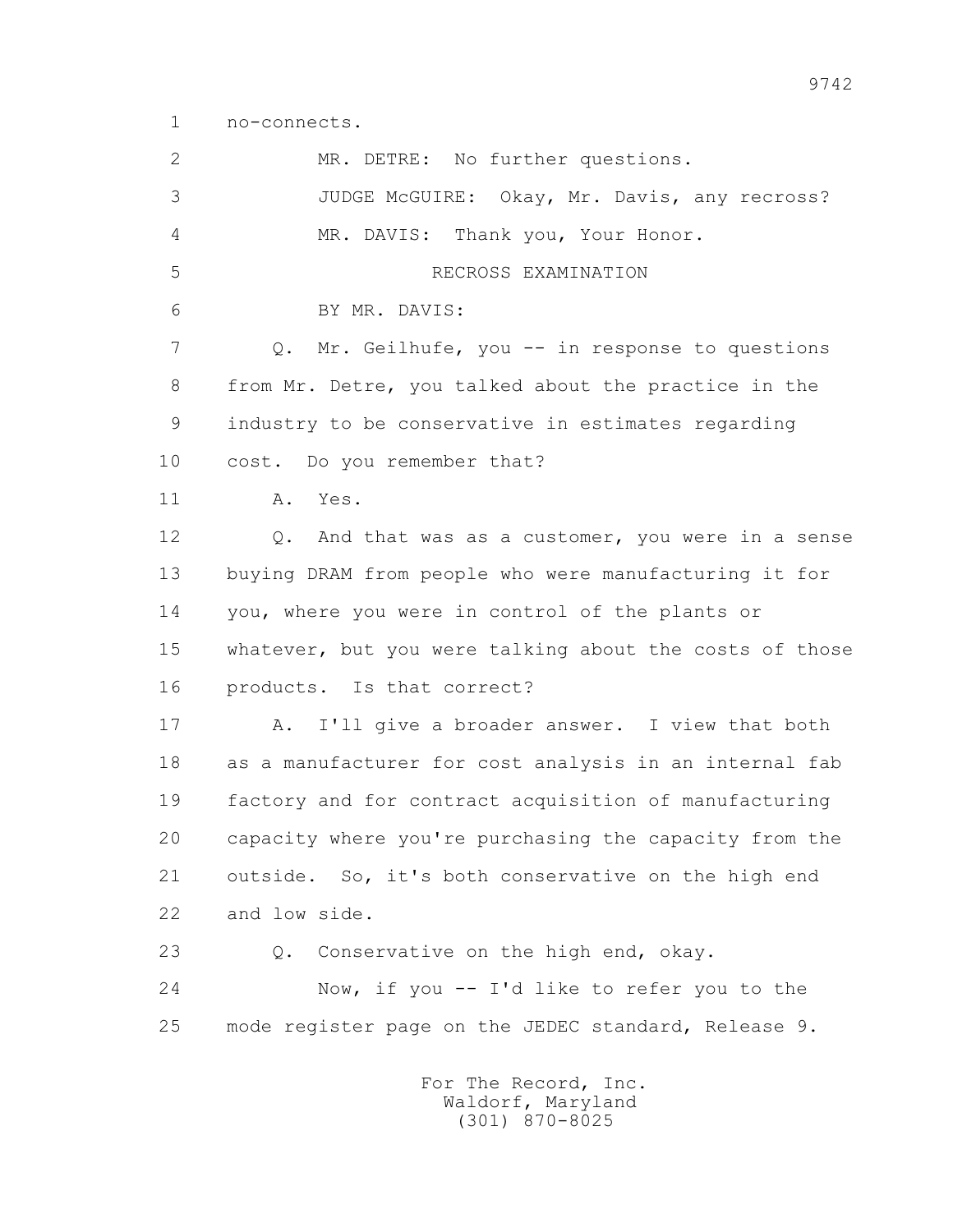1 A. What page is that, please? 2 Q. Which I believe it's on page 150 of CX-234, and 3 that's the SDRAM and SGRAM mode register? 4 A. That's correct. 5 Q. And in fact, it also has the DDR CAS latency 6 values there as well. Is that right? 7 A. That is correct. 8 Q. And the DDR burst length values are there as 9 well, correct? 10 A. That is correct. 11 Q. Okay. Now, if you removed as an alternative 12 the burst length and the CAS latency from the mode 13 register, what would be left -- you would be left with 14 is the BT register, I guess, which is number three 15 there, is that right, bit number three? That's all 16 that would be left. 17 A. Okay. 18 Q. Now, one of the things that you said in your 19 redirect was that you had to have a burst length of 20 one, right, that was a requirement for DRAMs? 21 A. Yes, random access. 22 Q. Could you show me where on this, on this mode 23 register, a burst length of one is specified in the 24 mode register? 25 A. Yes, 000.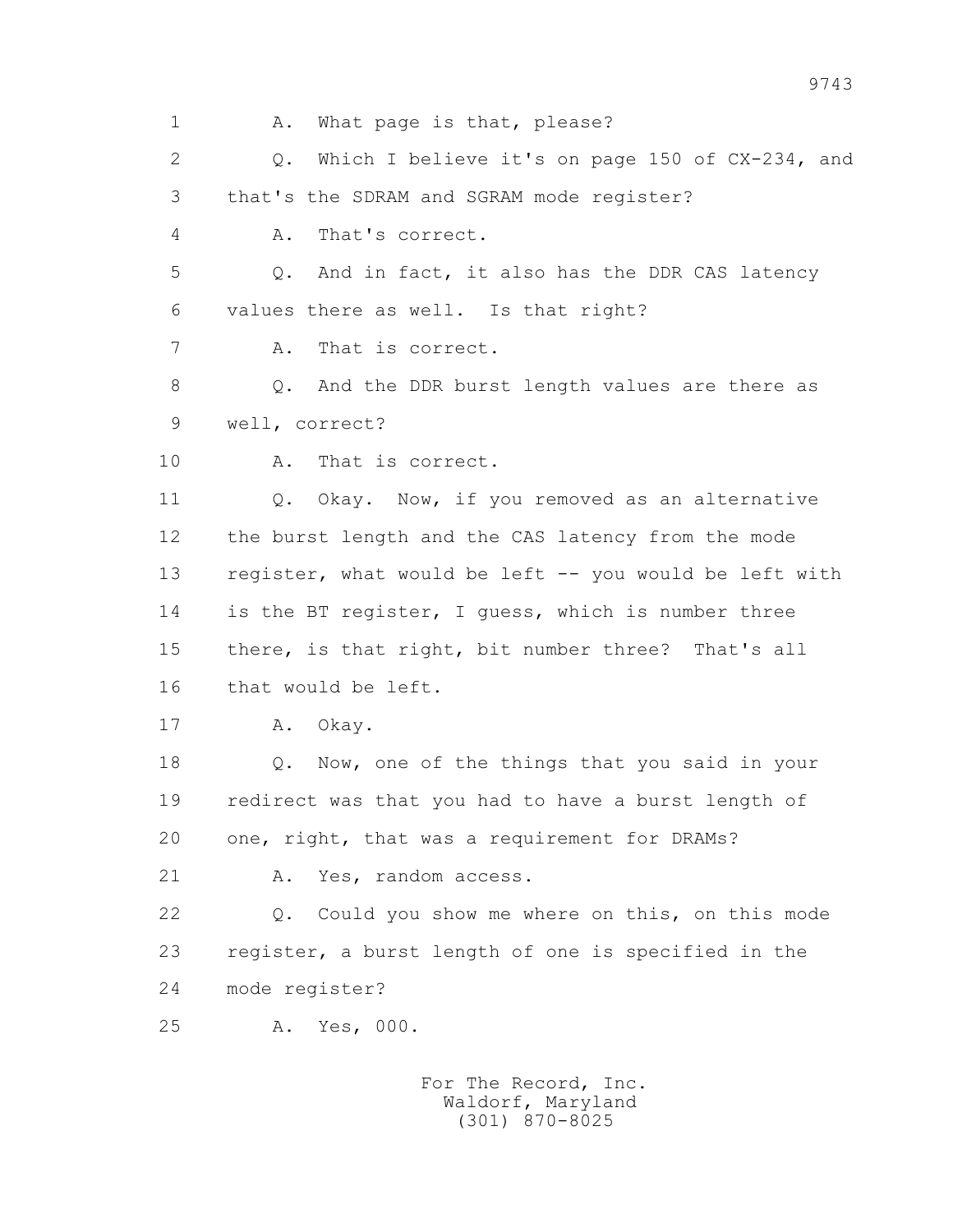1 Q. 000 for both SDRAM and DDR SDRAM establishes a 2 burst length of one. Is that accurate? 3 A. It -- this only specifies it for SDR RAM. 4 Q. So, for DDR SDRAM, 000 in those bits actually 5 is reserved? 6 A. It's reserved, yes, for something else. 7 Q. And 001 for DDR and for SDR is a burst length 8 of two. Is that right? 9 A. That is correct. 10 Q. So, DDR doesn't even have a burst length of one 11 specified in that -- in the mode register. 12 A. Of course, double data rate suggests you get 13 two bits or a nibble per access. 14 0. And if you look at the SDRAM, the SDRAM part of 15 the mode register for burst length, do you see the one 16 there is in parentheses? 17 A. Yes. 18 Q. Do you know what that means? 19 A. According to the -- no, I don't. I don't 20 recall. 21 Q. Okay. If you look at the very bottom, and 22 actually, for some reason it's covered up, at the 23 bottom of the table, at the bottom of the bottom 24 table -- yes, highlight that, please. 25 A. Yes, as a matter of fact, I apologize. Of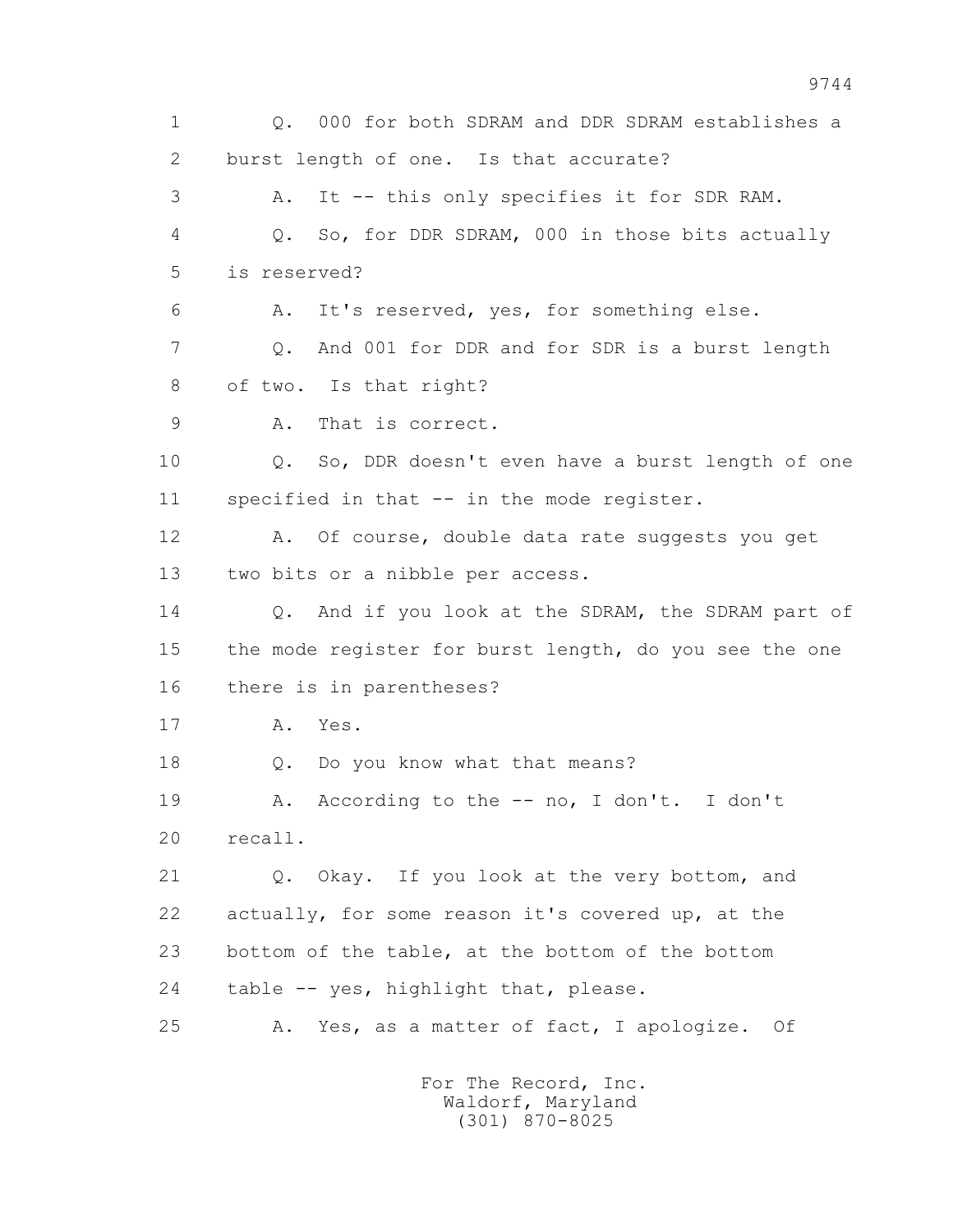1 course, they're options.

2 Q. It's optional?

 3 A. Yes. It's getting late in the afternoon, Mr. 4 Davis. 5 MR. DAVIS: No more questions, Your Honor. 6 JUDGE McGUIRE: Okay, very good, sir. Thank 7 you for your testimony -- 8 MR. DETRE: Your Honor, I have one follow-up 9 question, just one. 10 JUDGE McGUIRE: You better ask the Court, then, 11 because I haven't gone two rounds. 12 MR. DETRE: Well, Your Honor, may I ask one 13 follow-up question just to clarify something? 14 JUDGE McGUIRE: Yes. 15 FURTHER REDIRECT EXAMINATION 16 BY MR. DETRE: 17 Q. Mr. Geilhufe, in response to Mr. Davis' 18 questions, you were talking about how when you were 19 taking cost estimates in the industry, you would be 20 conservative on the high end and the low end. Do you 21 recall that? 22 A. That is right. 23 Q. Now, for purposes -- 24 MR. DAVIS: I'm sorry, objection, that 25 misrepresents his testimony, I believe.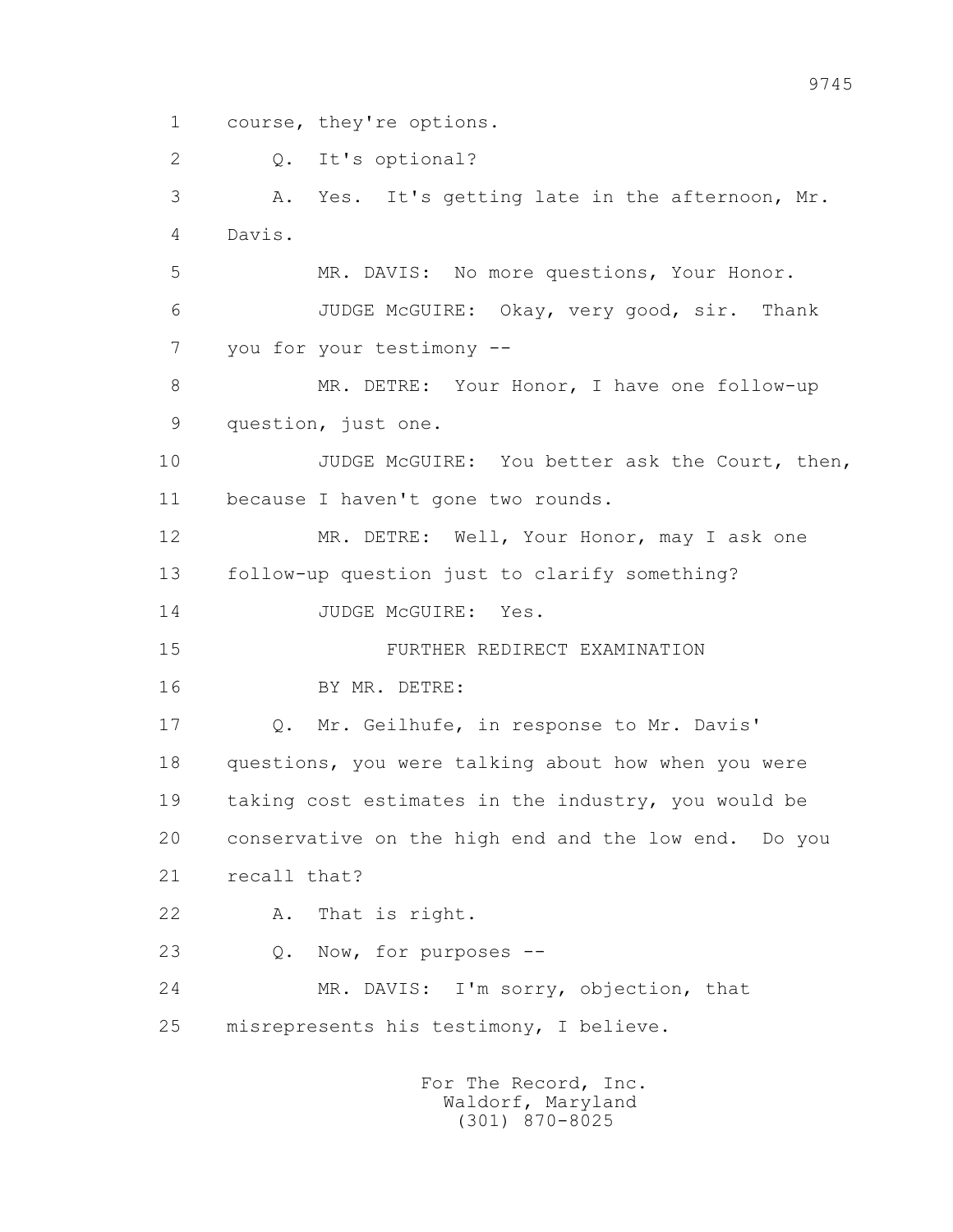1 JUDGE McGUIRE: I can't even see what you said. 2 Then restate, Mr. Detre. See, your one 3 question, you messed it up. So, I could ask you to sit 4 down right now. 5 MR. DETRE: I'll try to do better, Your Honor. 6 I'll withdraw that question, if I may, and ask a 7 different question. 8 BY MR. DETRE: 9 Q. For purposes of this case, Mr. Geilhufe, were 10 you trying to be conservative on the low end or on the 11 high end? 12 A. I was attempting to be conservative on the low 13 end for the cost increases.  $14$  O. So  $-$  so that you are  $-$  15 No further questions. 16 JUDGE McGUIRE: You have one shot at -- 17 MR. DAVIS: No further questions. 18 JUDGE McGUIRE: Thank you, Mr. Davis. Now you 19 are excused from this proceeding, and the Court does 20 appreciate your testimony. 21 THE WITNESS: Thank you, Your Honor. 22 JUDGE McGUIRE: Thank you, sir. 23 I assume that concludes the presentation of 24 your case for the day? 25 MR. PERRY: It does, Your Honor. Tomorrow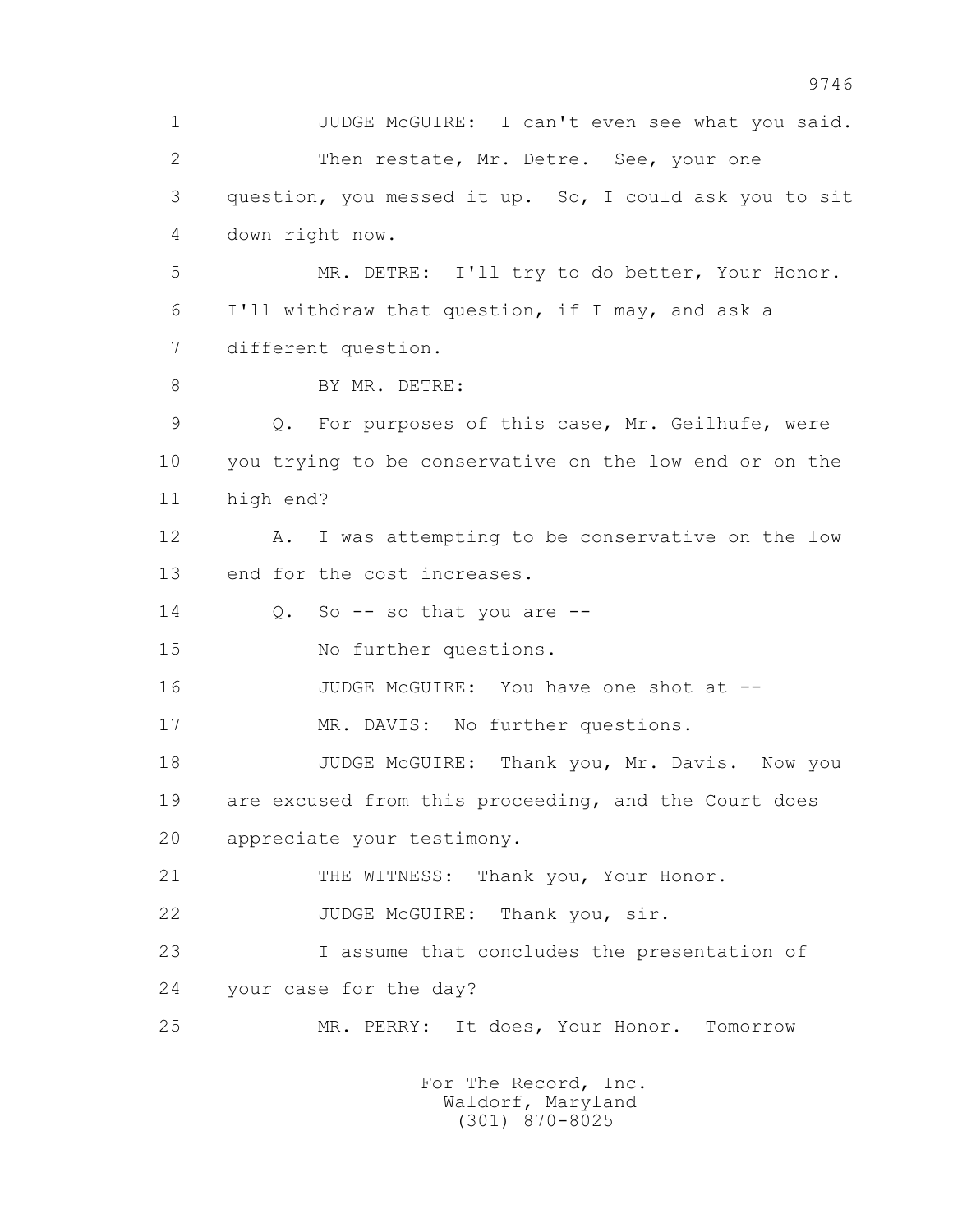1 morning we will call Mr. Richard Rapp, an economic 2 expert. We are pretty sure it will take the whole day. 3 JUDGE McGUIRE: Okay, very good. I have got 4 some hard copy up here. We will see you in the morning 5 at 9:30. Hearing in recess. 6 (Whereupon, at 3:50 p.m., the hearing was 7 adjourned.)